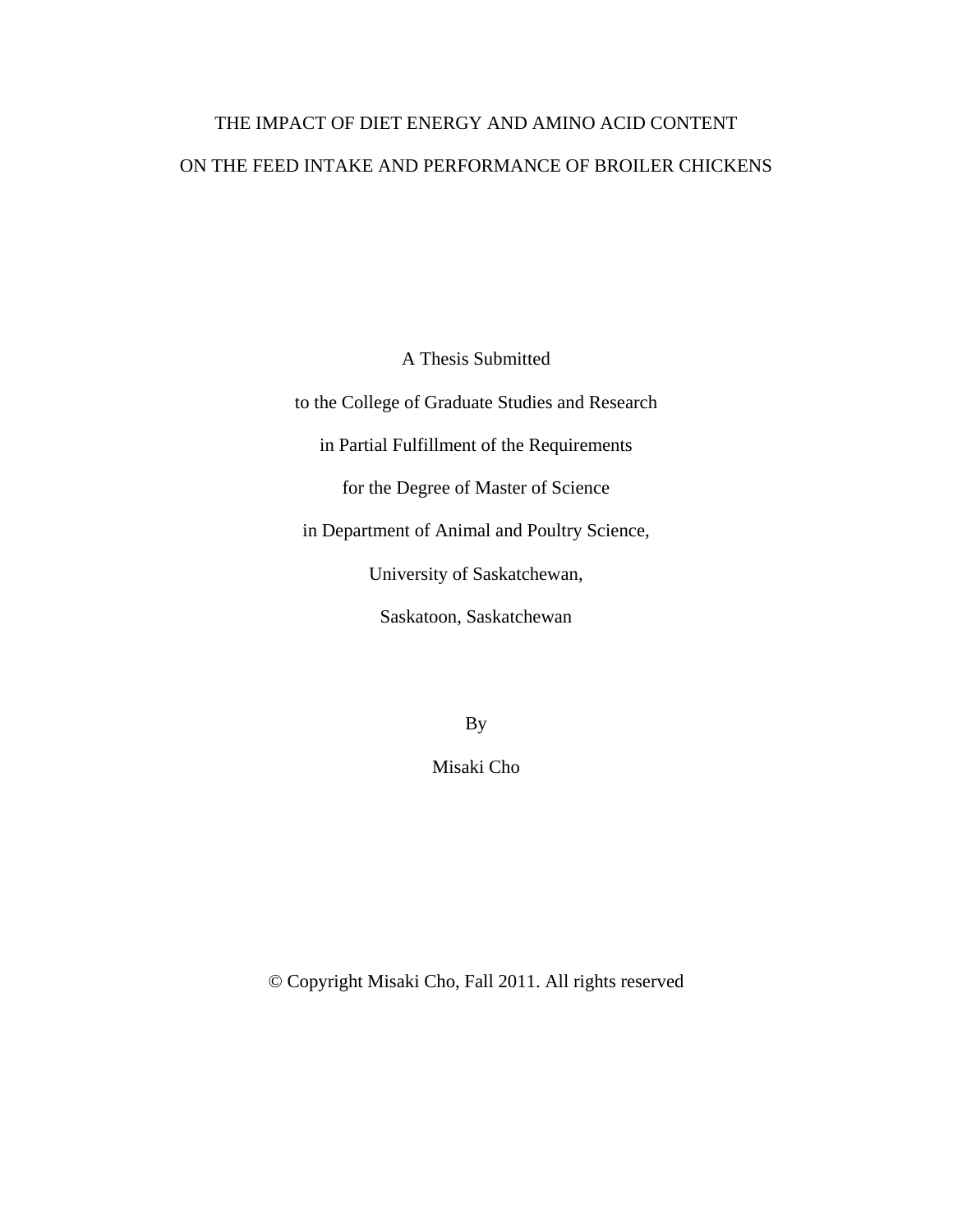#### **PERMISSION TO USE**

<span id="page-1-0"></span>In presenting this thesis in partial fulfilment of the requirements for a Postgraduate degree from the University of Saskatchewan, I agree that the Libraries of this University may make it freely available for inspection. I further agree that permission for copying of this thesis in any manner, in whole or in part, for scholarly purposes may be granted by the professor or professors who supervised my thesis work or, in their absence, by the Head of the Department or the Dean of the College in which my thesis work was done. It is understood that any copying or publication or use of this thesis or parts thereof for financial gain shall not be allowed without my written permission. It is also understood that due recognition shall be given to me and to the University of Saskatchewan in any scholarly use which may be made of any material in my thesis.

Requests for permission to copy or to make other use of material in this thesis in whole or part should be addressed to:

Head of the Department of Animal and Poultry Science University of Saskatchewan Saskatoon, Saskatchewan S7N 5A8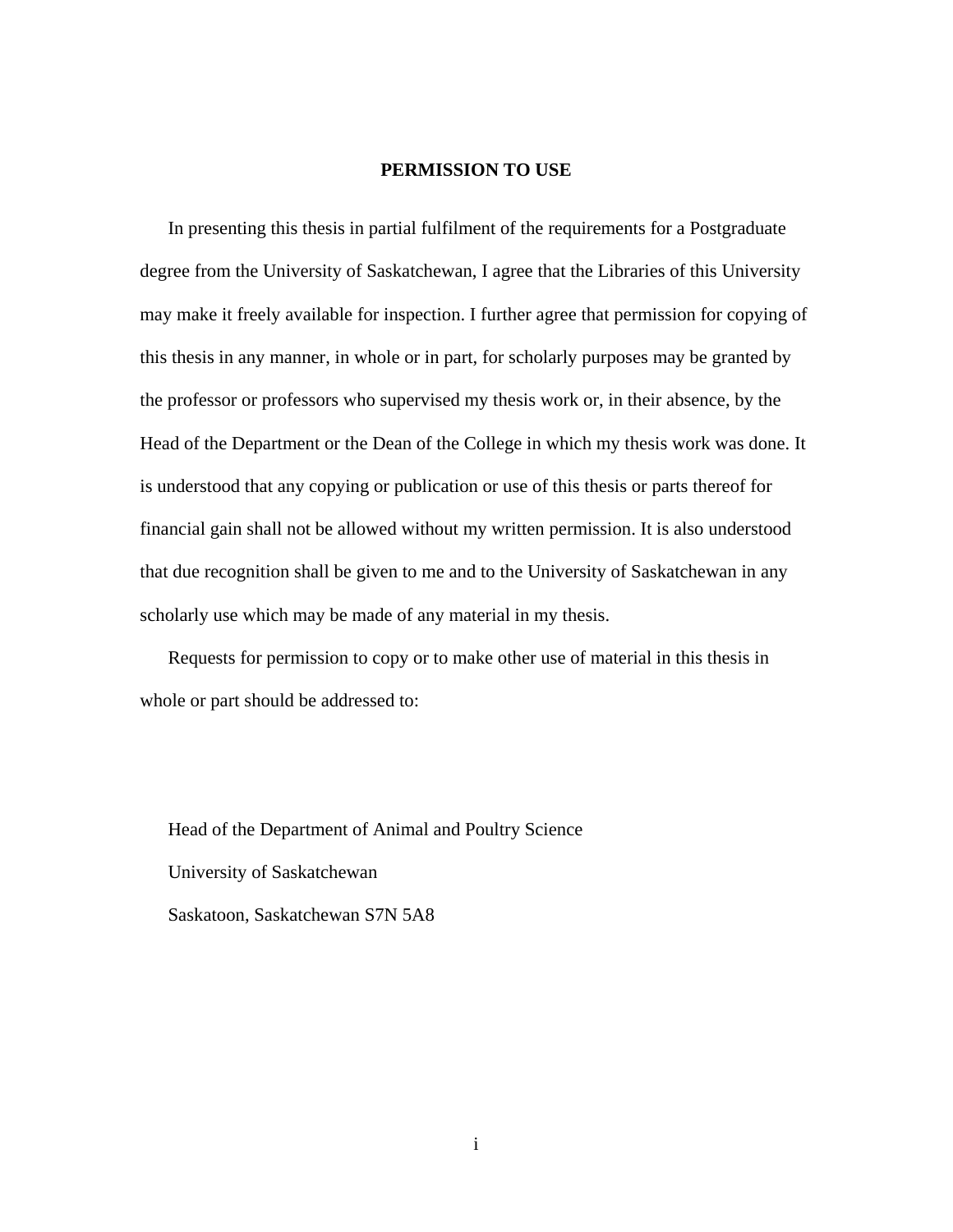#### **ABSTRACT**

<span id="page-2-0"></span>Three experiments were conducted to understand the effect of dietary energy and amino acids, and their interactions on broiler performance. To ensure accuracy of feed formulation, a trial was completed at two ages (5 or 6 and 21 days of age) to determine the digestibility of feed ingredients to be used in research diets. Apparent metabolizable energy (AME) and apparent ileal amino acid digestibility (AID) values were applied to feed formulation on an age appropriate basis. The second experiment investigated the effect of dietary energy content and bird age on broiler feed intake. Diets containing 2700, 2800, 2900 and 3100 kcal/kg AME were fed to broiler chickens with the introduction of the range of energy diets starting at the beginning of starter (S; 0-10 day), grower (G; 11-25 day) or finisher (F; 26-35 day) phases. The digestible amino acid (DAA) content in all the diets met or exceeded Aviagen 2007 recommended values. The broiler chickens did not adjust their feed intake based on energy content of the diet and there was no effect of age of treatment introduction. A final study investigated the effect of dietary energy on broiler feed intake and also examined the relationship between dietary energy and DAA levels. The 4 x 3 factorial arrangement utilized diets containing 2700, 2800, 2900 and 3100 kcal/kg AME and three levels of digestible lysine (0-10 days - 1.14, 1.02 and 0.89%; 11-25 days - 0.99, 0.88 and 0.77%; 26-35 days - 0.87, 0.78 and 0.68%). Feed intake was not affected by dietary energy at the two highest lysine levels. Feed intake decreased with increasing energy levels at the lowest level of digestible lysine as did body weight, and carcass and BY (breast meat yield). Growth rate, feed efficiency and BY increased with AME level at the highest dietary lysine, but were not

ii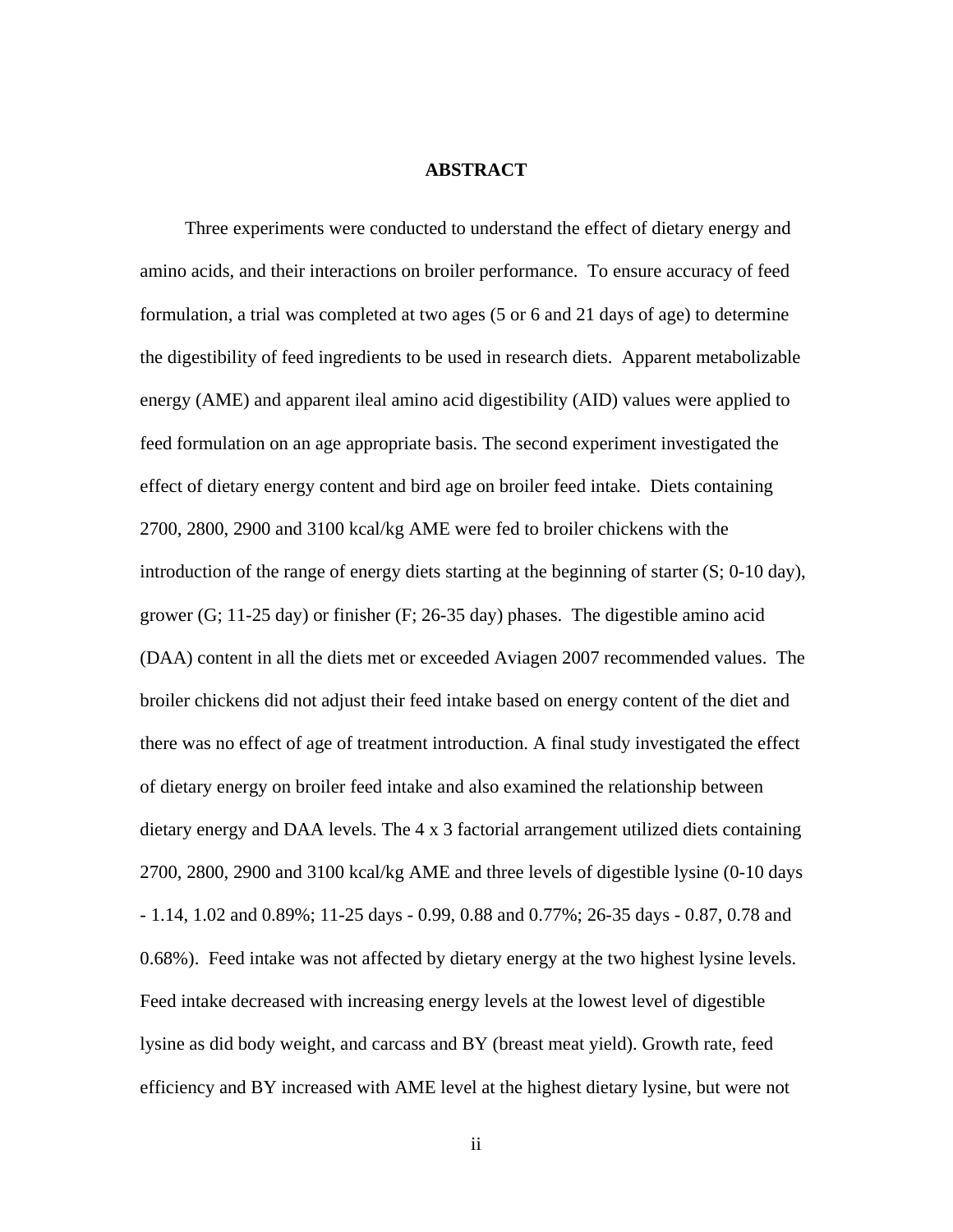affected at the moderate lysine content. In conclusion, broiler chickens in these experiments do not adjust their feed intake based on dietary energy levels and the results indicate that energy should be provided in the diet to meet maintenance requirements and match the protein synthesis capacity of the dietary level of amino acids.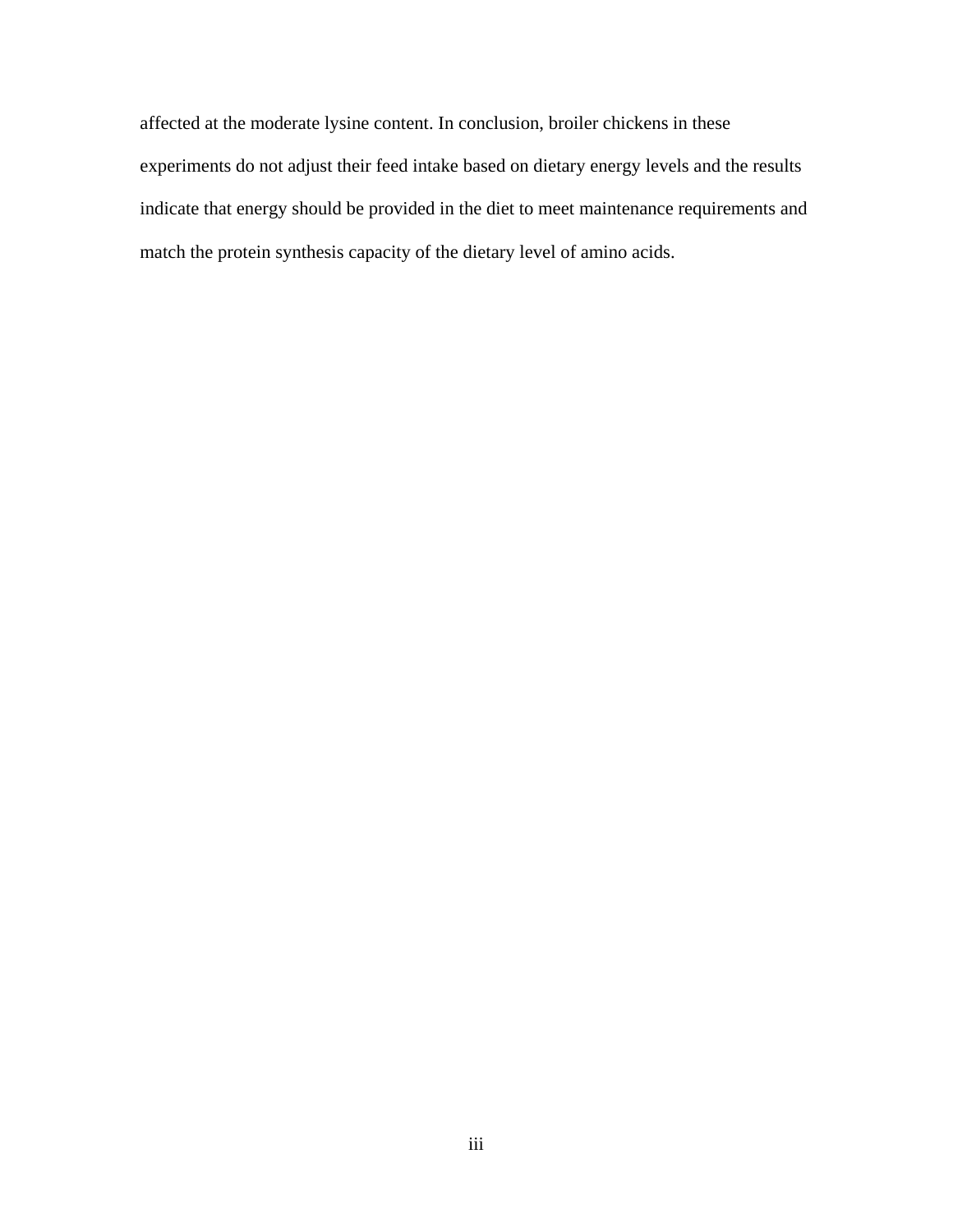#### **ACKNOWLEDGEMENTS**

<span id="page-4-0"></span>First and foremost, I would like to thank Dr. Henry Classen for his valuable guidance, strong support, constant encouragement, and his time and effort invested into this project. Without his great guidance and knowledge, this thesis would not have been completed. I could not have asked for a better and nicer supervisor than Dr. Classen.

I would also like to thank Dr. Rob Payne for his support in this project and encouragement.

I would wish to thank my committee members, Dr. Murray Drew and Dr. Tim Mutsvangwa, for their advice and guidance on my thesis and project. They were patient and supportive at all times.

I would like to express my gratitude to Karen Schwean-Lardner for investing her time in helping me with statistical analysis and being supportive and encouraging all throughout my Masters. Her great energy and knowledge constantly encouraged me to learn and study further. I also wish to thank Dawn Abbott for helping me with my project and lab analysis. She was always there to help when I needed assistance and supported me all the time with a big smile and delicious cupcakes. I would also like to express my gratitude to Robert Gonda. Not only did he assist and provide me with guidance on my project, but he taught me valuable things outside my project as well. I wish to thank Salaheddin Ebsim for his advice on my project and encouragement. He is a good friend as well as a great scientist that I was able to discuss about my project.

iv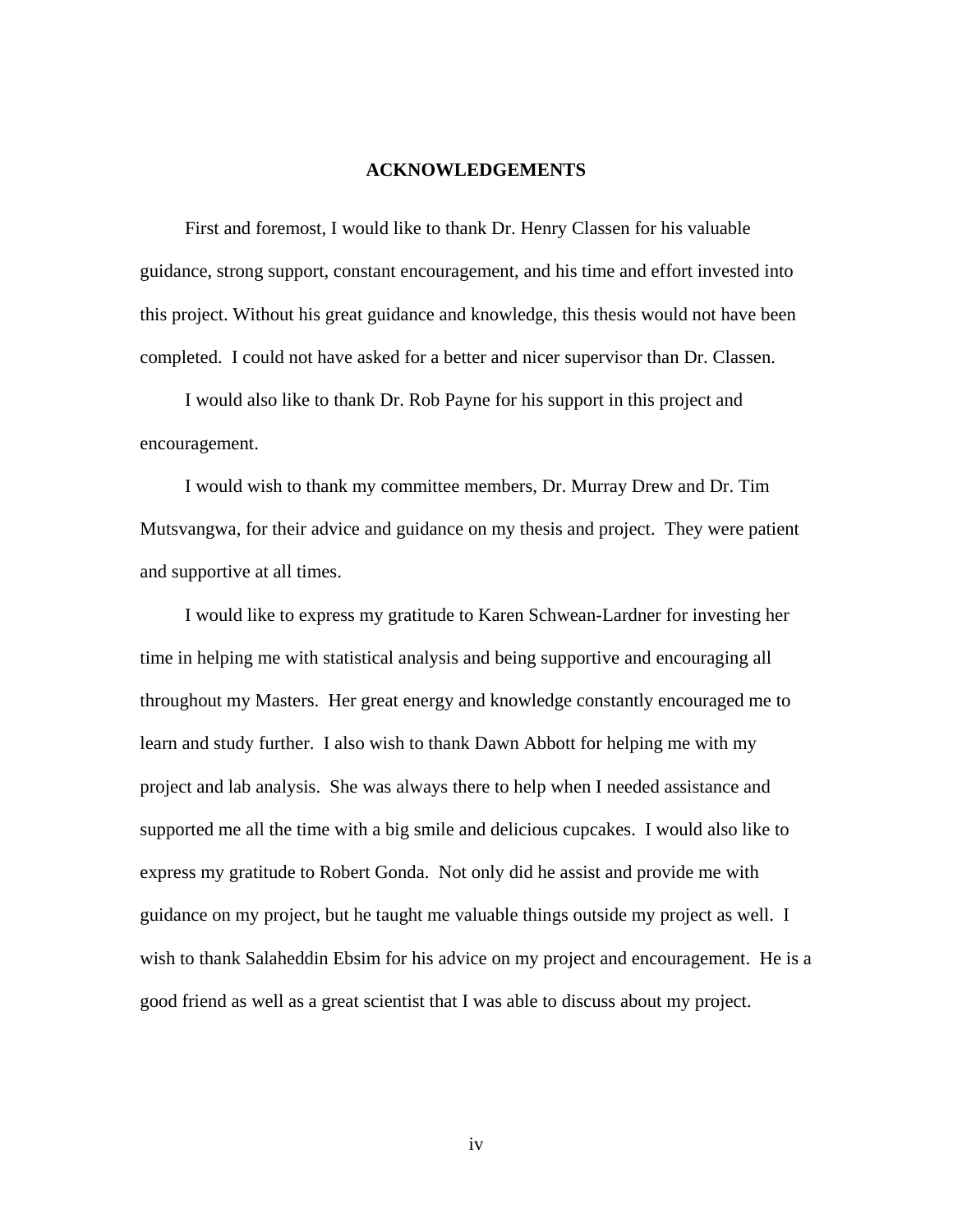I would wish to thank Evonik Degussa, Canadian Poultry Research Council and Natural Sciences and Engineering Research Council of Canada (NSERC) for their financial support.

I would also like to thank all poultry department staff and graduate students for assisting with my project and being cheerful and supportive at all times.

Finally, I wish to thank Elliott Hui for his love, support and encouragement. He supported and stayed by my side all throughout my Masters with patience.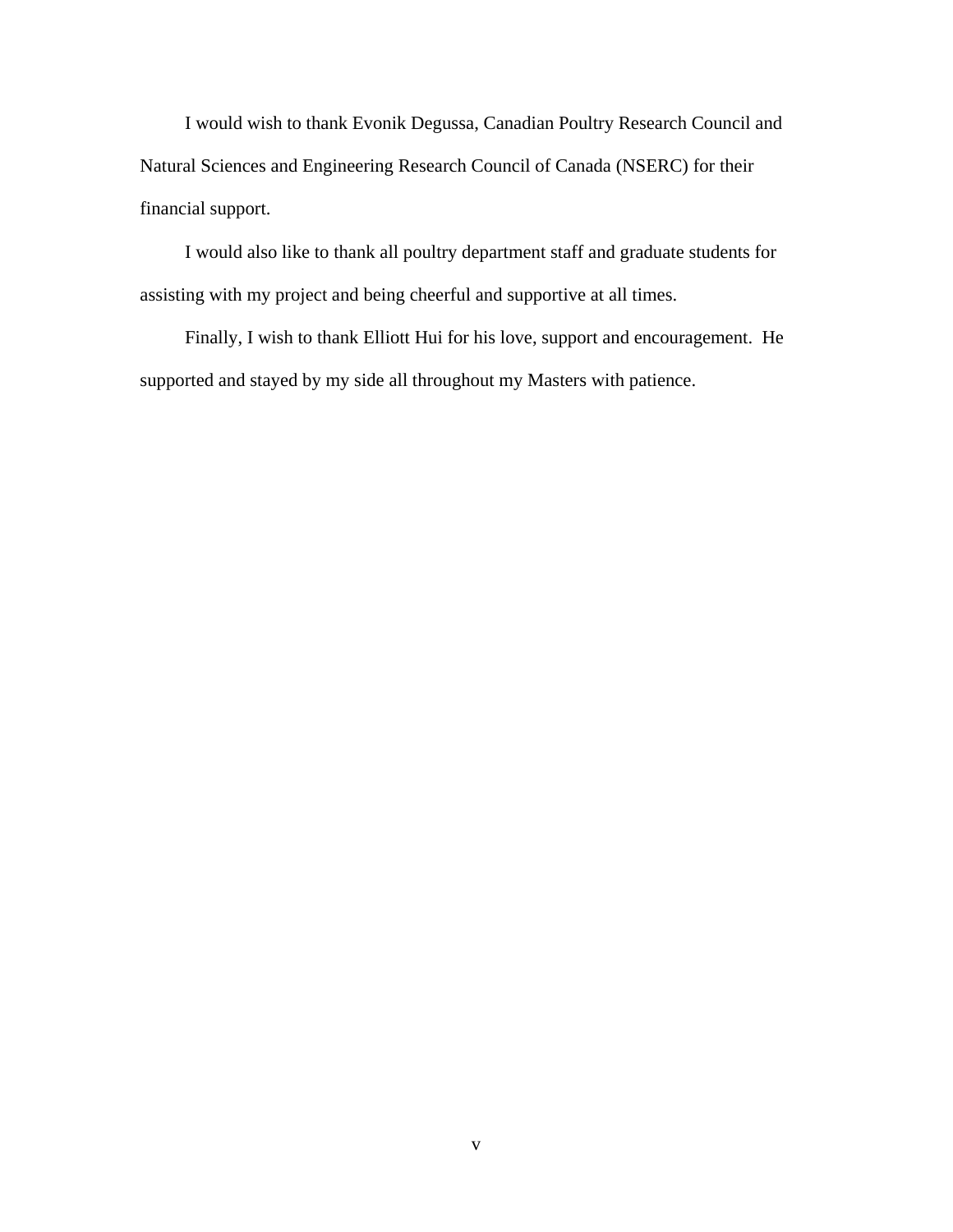# **TABLE OF CONTENTS**

<span id="page-6-0"></span>

| 2.1.4.1 Impact of age on the broiler's response to dietary energy level 10                                                                                    |  |
|---------------------------------------------------------------------------------------------------------------------------------------------------------------|--|
| 2.3.2 Requirement for energy and protein for bird maintenance and productivity 21                                                                             |  |
| 3.0 Apparent Ileal Amino Acid Digestibility and Apparent Metabolizable Energy of<br>Feed Ingredients Determined In 5 or 6 and 21 Day Old Broiler Chickens  25 |  |
|                                                                                                                                                               |  |
|                                                                                                                                                               |  |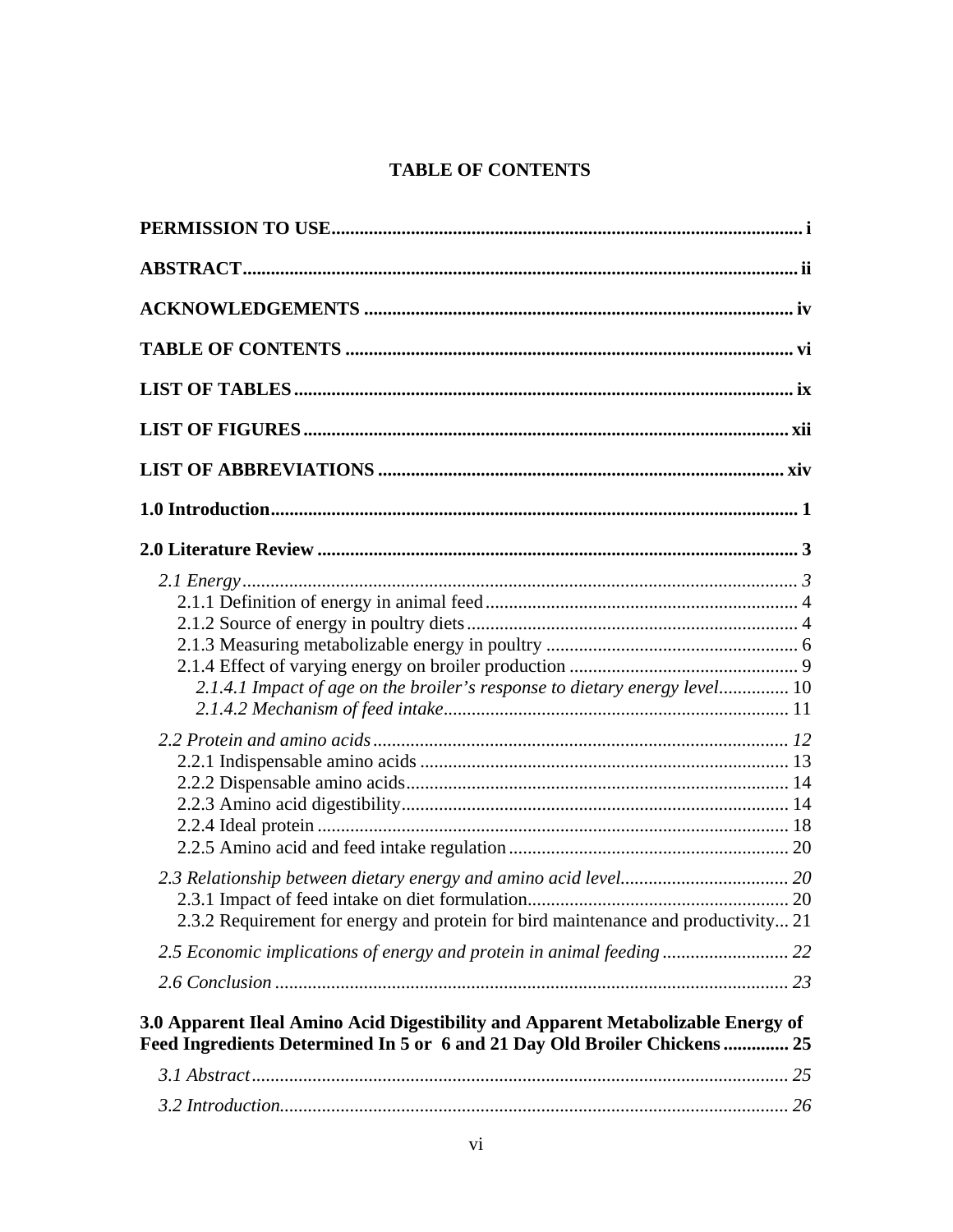| 4.0 The Effect of Age and Dietary Energy Levels on Feed Intake of Broiler Chickens |  |
|------------------------------------------------------------------------------------|--|
|                                                                                    |  |
|                                                                                    |  |
|                                                                                    |  |
|                                                                                    |  |
|                                                                                    |  |
|                                                                                    |  |
|                                                                                    |  |
|                                                                                    |  |
|                                                                                    |  |
|                                                                                    |  |
|                                                                                    |  |
|                                                                                    |  |
|                                                                                    |  |
|                                                                                    |  |
|                                                                                    |  |
|                                                                                    |  |
|                                                                                    |  |
|                                                                                    |  |
|                                                                                    |  |
| 5.0 The Effect of Dietary Energy and Digestible Amino Acid Content on Broiler      |  |
|                                                                                    |  |
|                                                                                    |  |
|                                                                                    |  |
|                                                                                    |  |
|                                                                                    |  |
|                                                                                    |  |
|                                                                                    |  |
|                                                                                    |  |
|                                                                                    |  |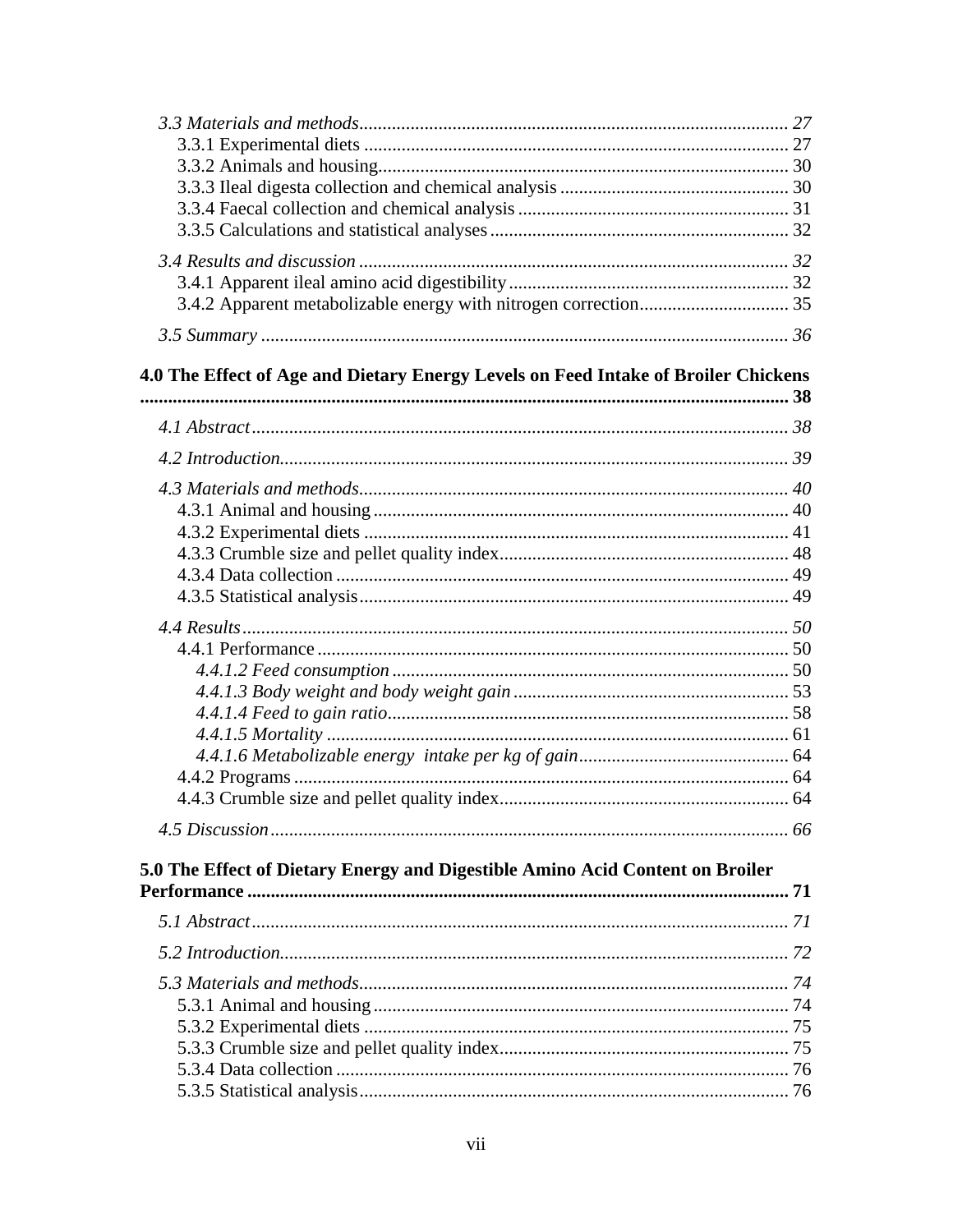| 8.2 Appendix B: Dietary amino acid and energy content and response on broiler     |  |
|-----------------------------------------------------------------------------------|--|
| 8.3 Appendix C: The effect of different dietary amino acid and energy levels, and |  |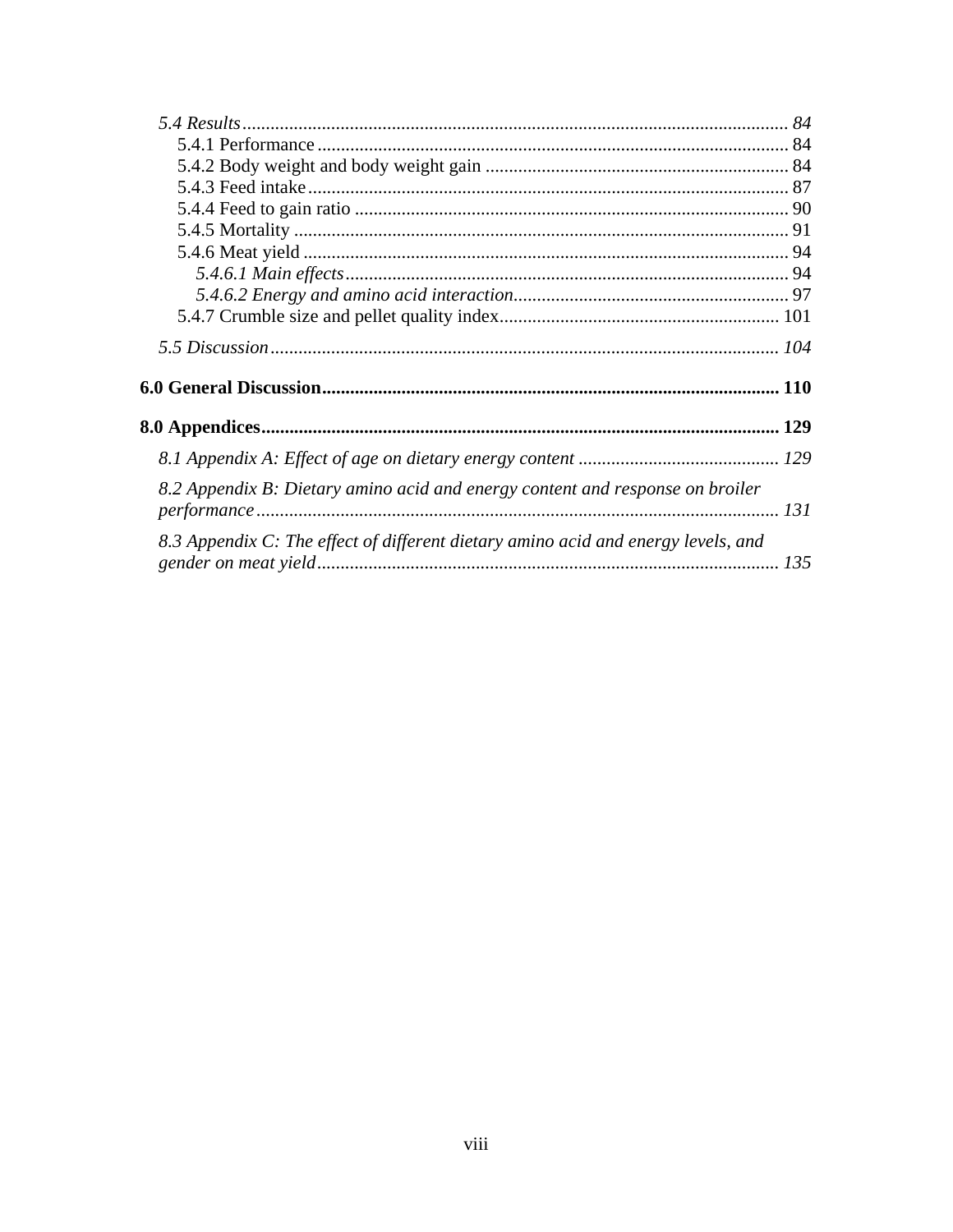# **LIST OF TABLES**

<span id="page-9-0"></span>

| Table 4.1. Composition of the experimental starter diets (%) fed from 0 to 10 d of age. 43 |
|--------------------------------------------------------------------------------------------|
| Table 4.2. Nutrient composition of the experimental starter diets (%) fed from 0 to 10 d   |
|                                                                                            |
| Table 4.3. Composition of the experimental grower diets (%) fed from 11 to 25 d of age.    |
|                                                                                            |
| Table 4.4. Nutrient composition of the experimental grower diets (%) fed from 11 to 25 d   |
|                                                                                            |
| Table 4.5. Composition of the experimental finisher diets (%) fed from 26 to 35 d of age.  |
|                                                                                            |
| Table 4.6. Nutrient composition of the experimental finisher diets (%) fed from 26 to 35   |
|                                                                                            |
| Table 4.7. Effect of dietary energy level on feed consumption in broiler chickens.  51     |
| Table 4.8. The relationship between dietary energy levels on feed consumption in broiler   |
|                                                                                            |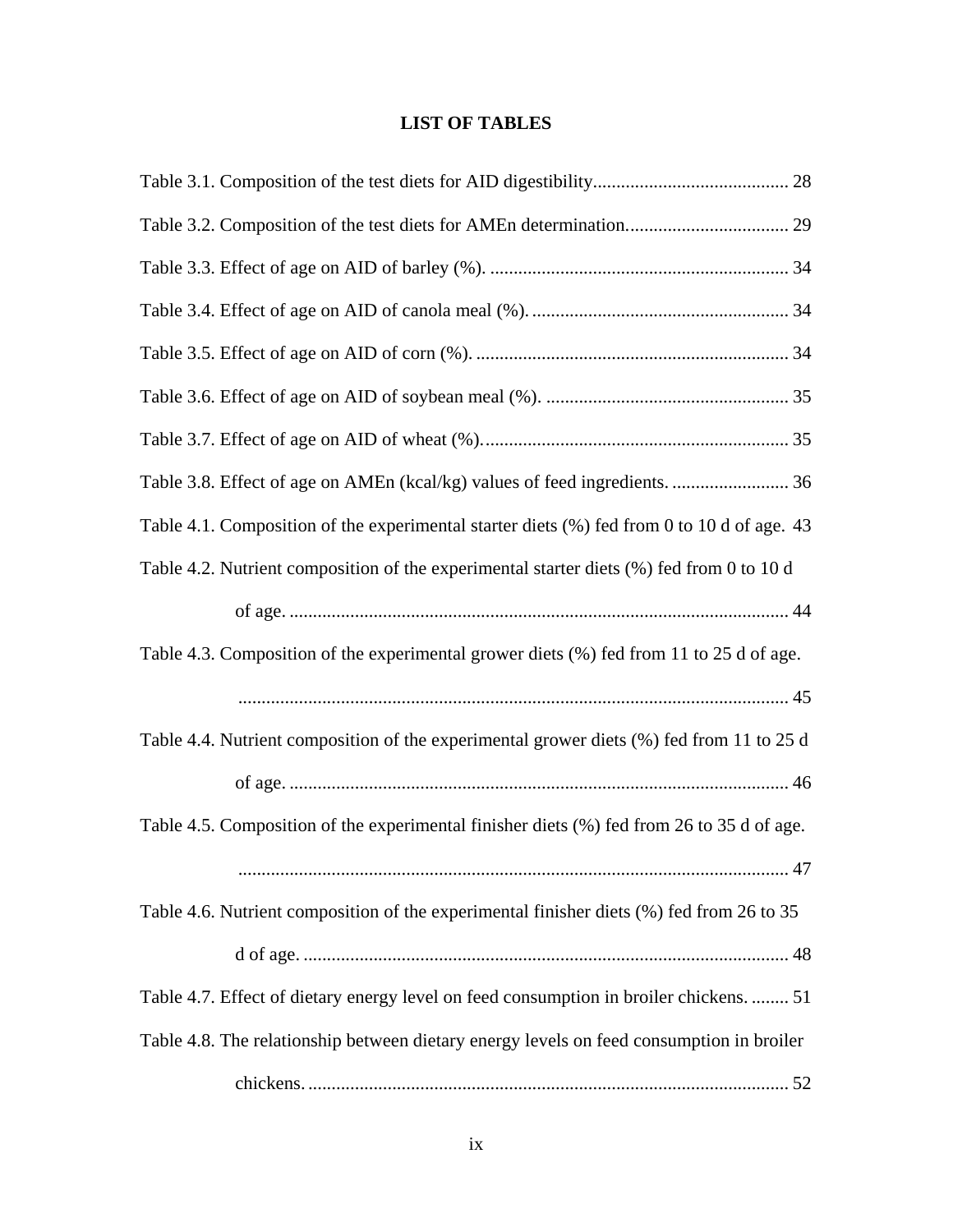| Table 4.9. Effect of dietary energy level on BW in broiler chickens.  54                   |
|--------------------------------------------------------------------------------------------|
| Table 4.10. The relationship between dietary energy levels on BW in broiler chickens. 55   |
| Table 4.11. Effect of dietary energy level on BW gain in broiler chickens.  56             |
| Table 4.12. The relationship between dietary energy levels on BW gain in broiler           |
|                                                                                            |
| Table 4.13. Effect of dietary energy level on feed to gain (with mortality correction) in  |
|                                                                                            |
| Table 4.14. The relationship between dietary energy levels on feed to gain (with mortality |
|                                                                                            |
| Table 4.15. Effect of dietary energy level on mortality in broiler chickens.  62           |
| Table 4.16. The relationship between dietary energy levels on mortality in broiler         |
|                                                                                            |
| Table 4.17. The effect of different dietary energy content and pellet quality in the diet  |
|                                                                                            |
|                                                                                            |
|                                                                                            |
|                                                                                            |
|                                                                                            |
| Table 5.4. Nutrient composition of the intermediate digestible lysine diets (%).  81       |
|                                                                                            |
|                                                                                            |
| Table 5.7. The interaction between dietary AA and energy for broiler BW and BW gain.       |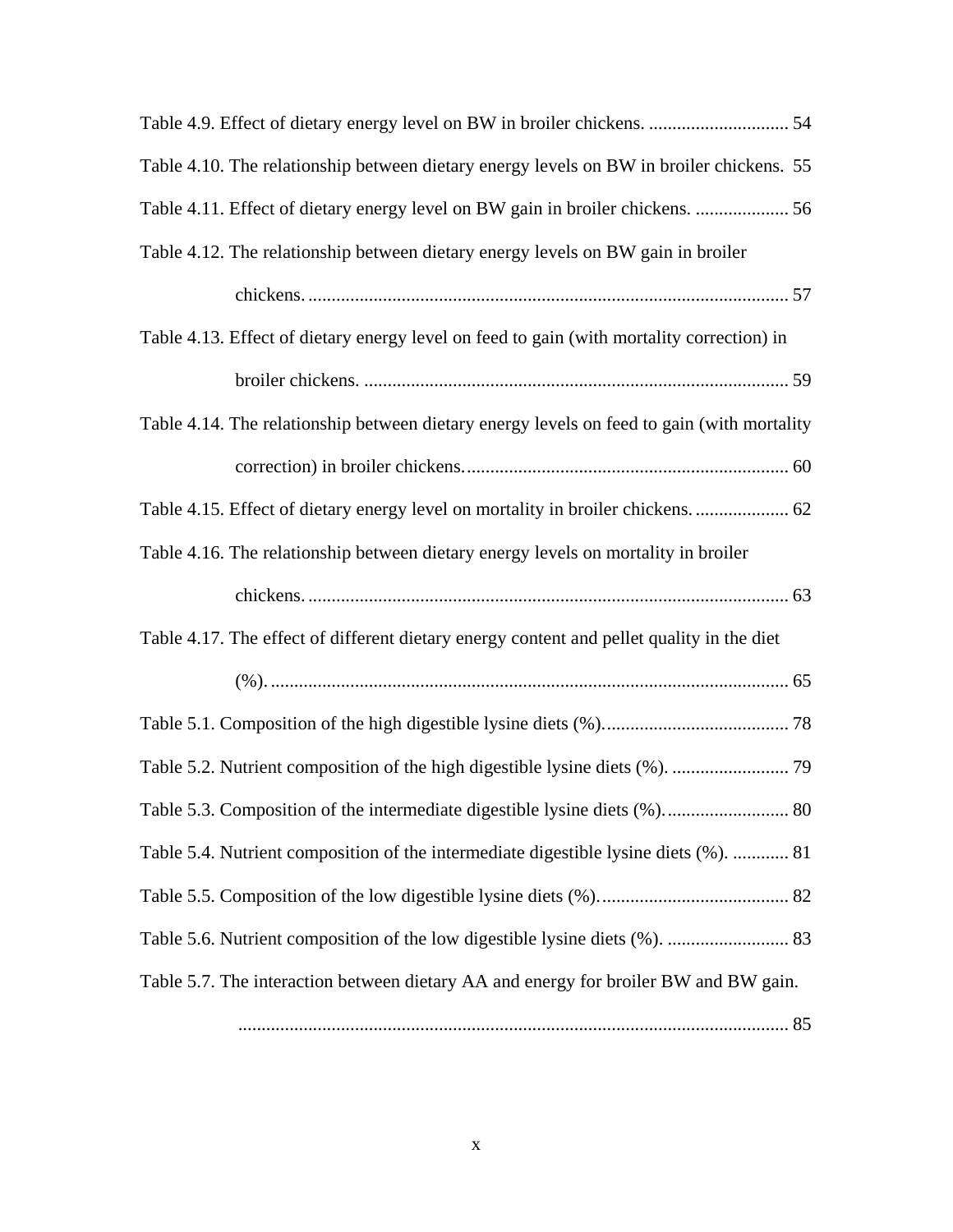| Table 5.8. The relationship between dietary AA and energy for broiler BW and BW gain.       |
|---------------------------------------------------------------------------------------------|
|                                                                                             |
| Table 5.9. The interaction between dietary AA and energy contents for broiler feed          |
|                                                                                             |
| Table 5.10. The relationship between dietary AA and energy contents for broiler feed        |
|                                                                                             |
| Table 5.11. Effects of dietary AA and energy contents on broiler mortality 92               |
| Table 5.12. The impact of dietary AA levels and dietary energy contents on broiler          |
|                                                                                             |
| Table 5.13. The effects of dietary AA and energy levels, and bird gender on broiler meat    |
|                                                                                             |
| Table 5.14. The impact of dietary AA and energy levels, and bird gender on broiler meat     |
|                                                                                             |
| Table 5.15. The interaction between dietary AA and energy levels for meat yield (% age      |
|                                                                                             |
| Table 5.16. The relationship between dietary AA and energy levels for meat yield (% age     |
|                                                                                             |
| Table 5.17. The effect of different dietary energy and AA content and pellet quality in the |
|                                                                                             |
| Table 5.18. The impact of different dietary energy and AA content and pellet quality in     |
|                                                                                             |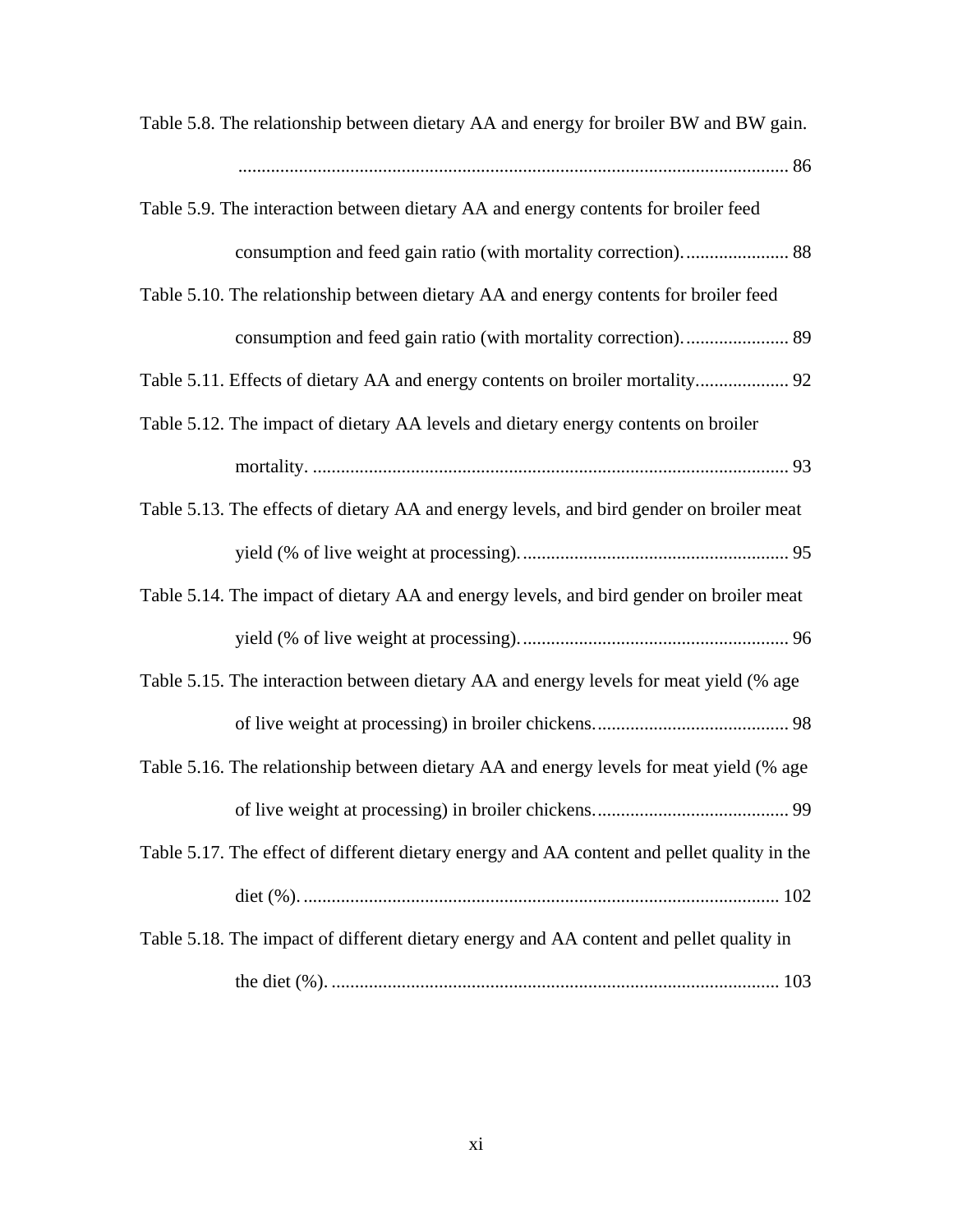# **LIST OF FIGURES**

<span id="page-12-0"></span>

| Figure 2.1. Energy partitioning used in animal feeding and nutrition (Sibbald, 1982).  5  |
|-------------------------------------------------------------------------------------------|
| Figure 2.2. The theoretical AME and TME relationship with energy intake (Sibbald,         |
|                                                                                           |
| Figure 2.3. Change of proportion of various endogenous losses with different FI           |
|                                                                                           |
| Figure 4.1. Outline of treatment application during the experiment. S, G and F on the Y   |
| axis represent starter, grower and finisher application of variable energy                |
| diets, respectively. Numbers in the Y-axis indicate the diet energy (kcal/kg)             |
| of the treatment at the start, grow and finisher phases. Diet energy levels are           |
| indicated by different colours; orange, 3100 kcal/kg; grey, 2966 kcal/kg;                 |
|                                                                                           |
| Figure 5.1. The relationship between dietary energy and AA on the response of broiler     |
|                                                                                           |
| Figure 5.2. The relationship between dietary energy and AA on the response of broiler FI. |
|                                                                                           |
| Figure 5.3. The relationship between dietary energy and AA on the response of feed to     |
| 91                                                                                        |
| Figure 5.4. The relationship between dietary energy and AA on the response of CY (%       |
|                                                                                           |
| Figure 5.5. The relationship between dietary energy and AA on the response of BY (%       |
|                                                                                           |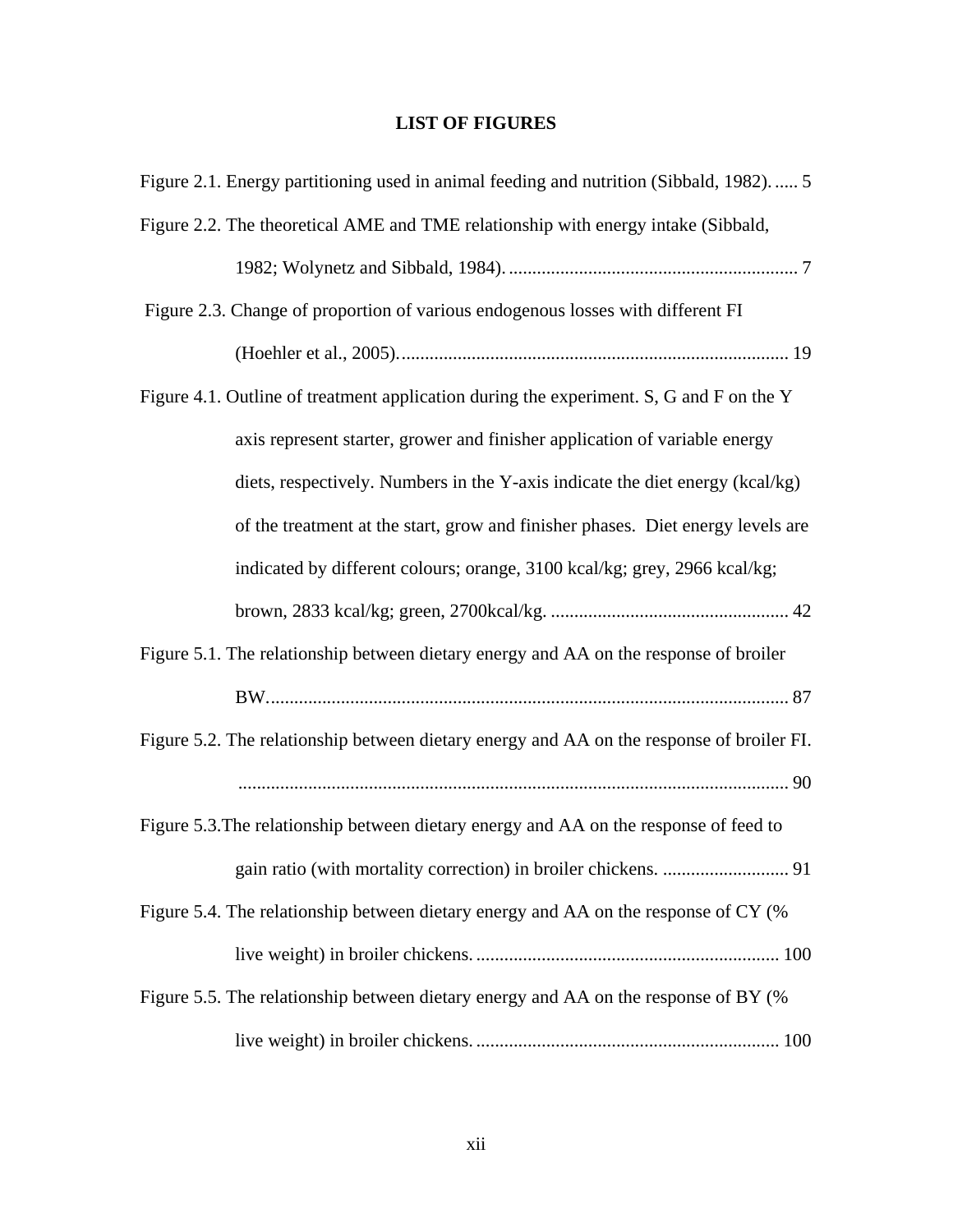| Figure 6.1. The relationship between dietary energy and lysine content and the effect on |  |
|------------------------------------------------------------------------------------------|--|
|                                                                                          |  |
| Figure 6.2. The relationship between dietary energy and lysine content and the effect on |  |
|                                                                                          |  |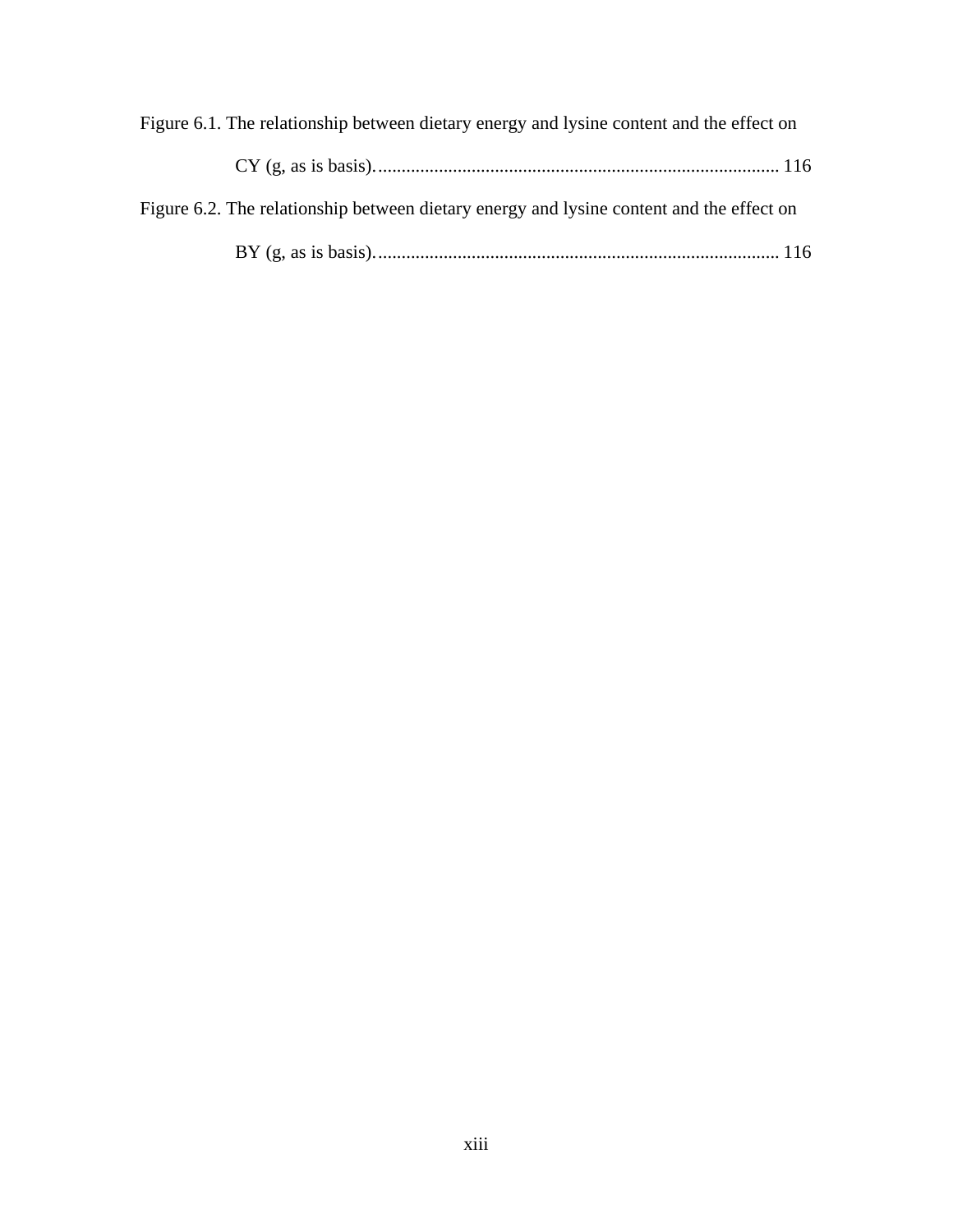# **LIST OF ABBREVIATIONS**

<span id="page-14-0"></span>AA - Amino Acid/s

- ADC Apparent Digestibility Coefficient
- AGRP Agouti-Related Peptide

AID - Apparent Ileal Amino Acid Digestibility

- AME Apparent Metabolizable Energy
- AMEn Apparent Metabolizable Energy with Nitrogen Correction
- BW Body Weight
- BY Breast Meat Yield
- CART Cocaine- and Amephetamine-Regulated Transcript
- CY Carcass Yield
- d day/s
- DAA Digestible Amino Acid
- F Finisher
- FE Feed Efficiency
- FI Feed Intake
- G Grower
- GE Gross Energy
- hr hour/s
- ME Metabolizable Energy
- NE Net Energy
- NPY Neuropepetide Y
- PDI Pellet Durability Index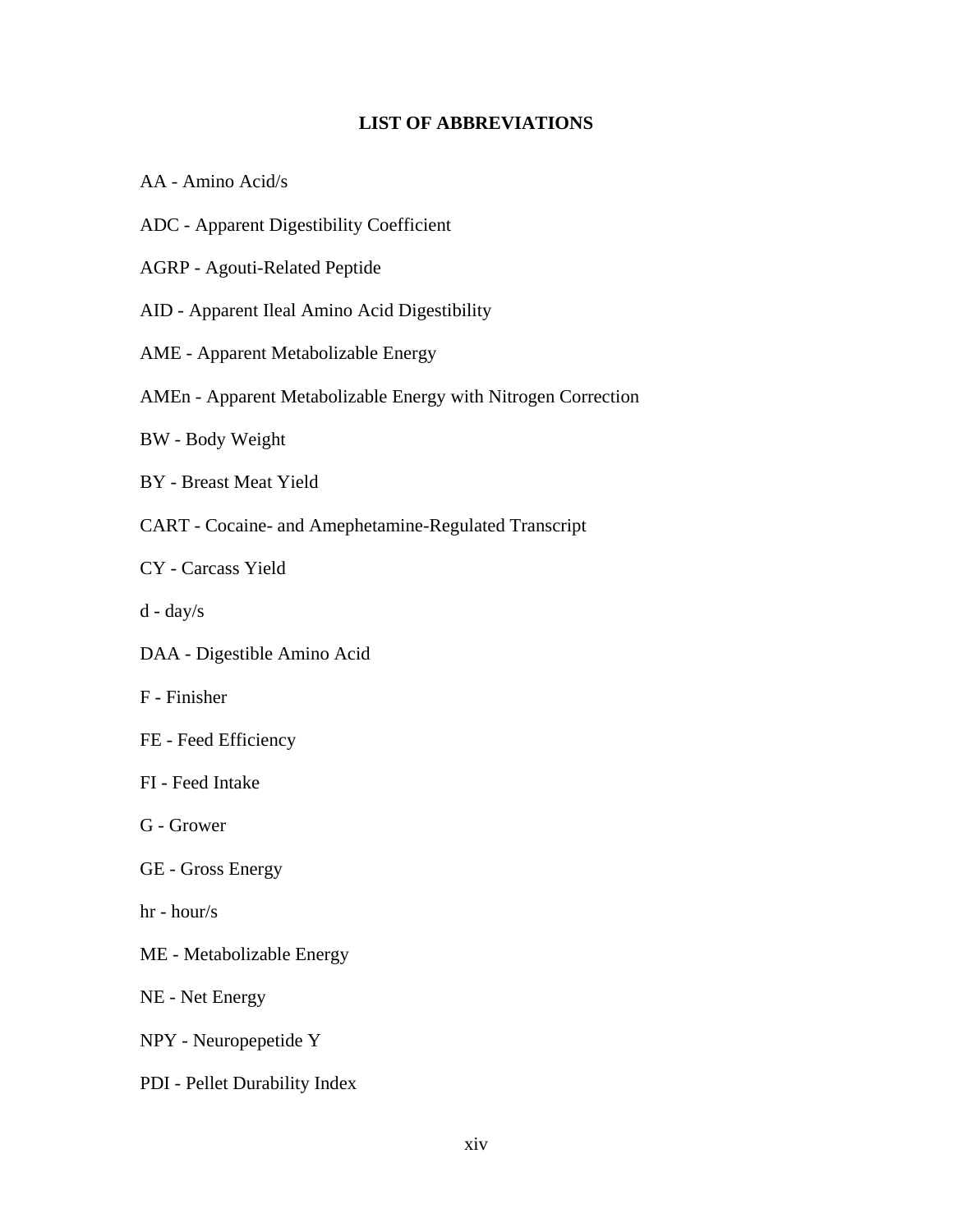POMC - Pro-Opiomelanocortin

PROC GLM - General Linear Models Procedure

S - Starter

- SEM Standard Error of the Mean
- SIAAD Standardized Ileal Amino Acid Digestibility
- TID True Ileal Amino Acid Digestibility
- TME True Metabolizable Energy

# TMEn - True Metabolizable Energy with Nitrogen Correction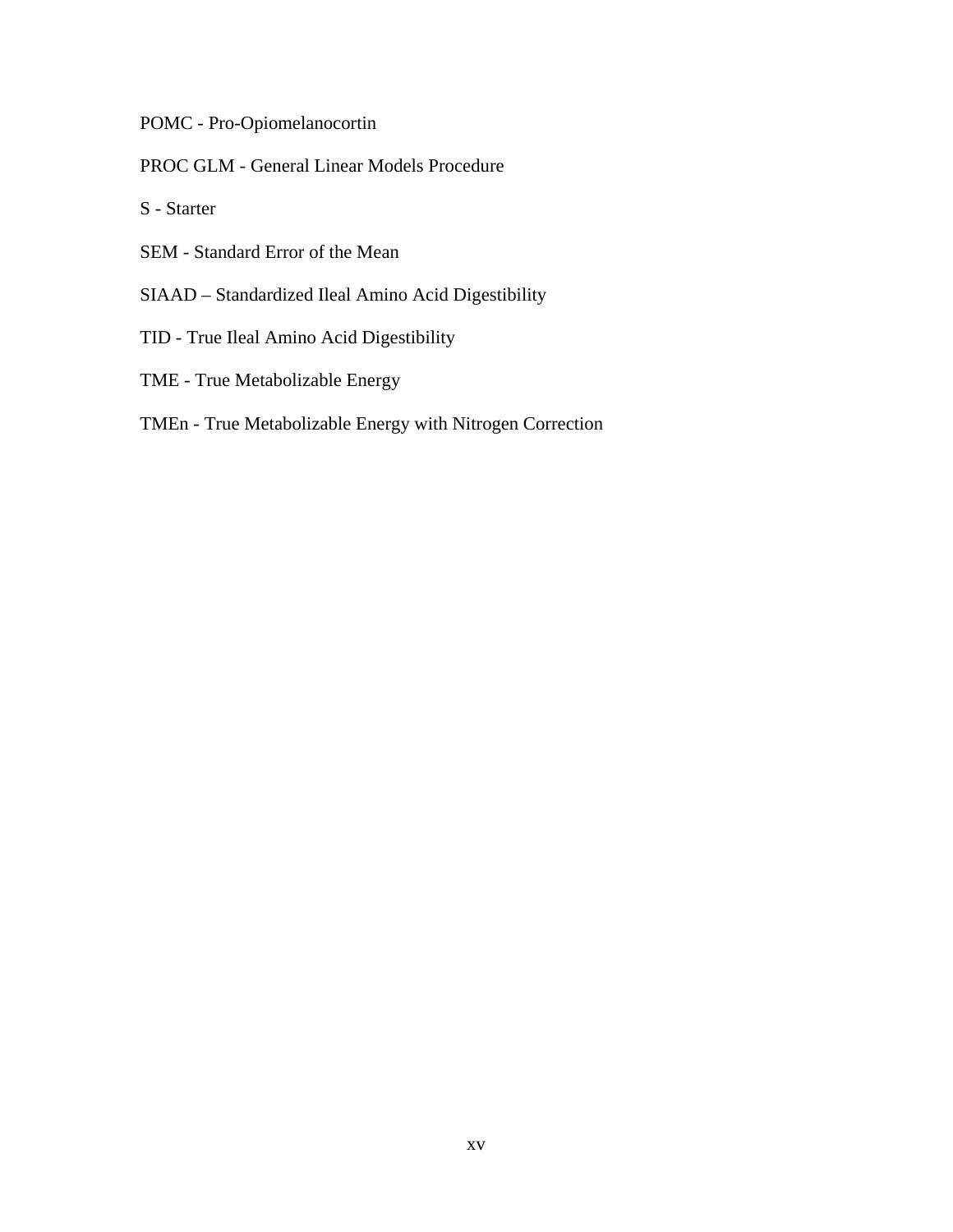## <span id="page-16-0"></span>**1.0 Introduction**

Broiler chickens require dietary energy and amino acid (AA) for maximum production and growth. These two nutrients are not only important for optimal performance, but are also for profitability since most of the feed is composed from these two nutrients. Determining accurate values of energy and AA in feed ingredients and then using these values in formulating diets that are close to the broiler chicken's nutrient requirement improves production efficiency.

Metabolizable energy (ME) is an energy measurement generally used in poultry nutrition for diet formulation (Sibbald, 1982). The two common methods to determine ME are apparent metabolizable energy (AME) and true metabolizable energy (TME). Both methods have their advantages and disadvantages and also are usually corrected for nitrogen retention. Having accurate values for ingredient ME is important because of the potential to affect poultry performance and meat yield (Summers et al., 1992; Leeson et al., 1996; Plumstead et al., 2007).

An important effect on diet ME is its impact on feed intake (FI). Chickens can change their FI according to the energy level of the diet in order to maintain similar energy intake (Leeson and Summers, 2005). In turn, this has implications for the levels of other nutrients in the diet because of the desirability of avoiding over and under formulation because of changes in FI. There are indications that the broiler's ability to maintain energy intake in response to changes in diet energy may be affected by bird age, with younger birds less able to adapt because of digestive tract limitations (Jones and Wiseman, 1985; Brickett et al., 2007; Kamran et al., 2008). However, others have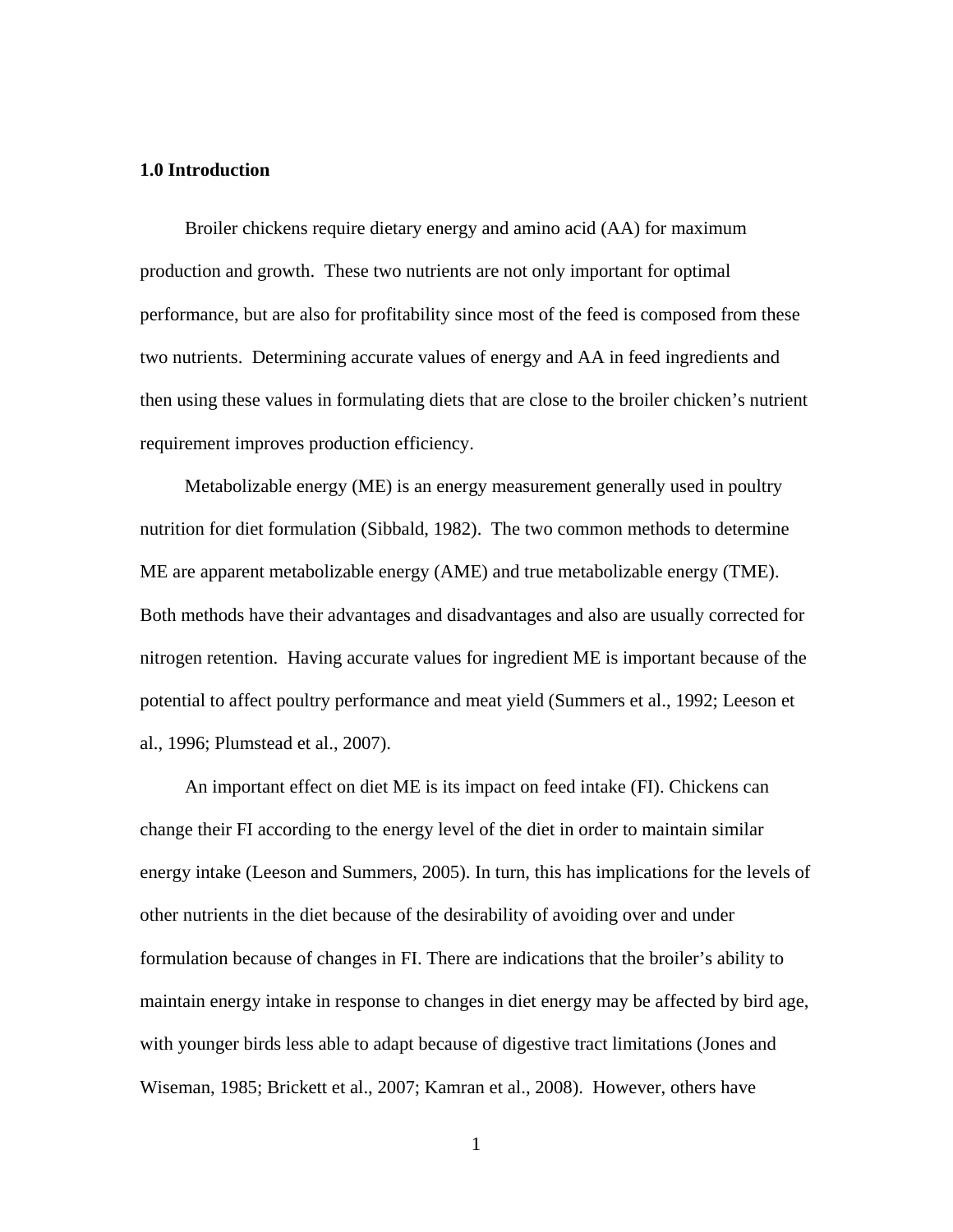suggested that because of the intense genetic selection for growth, modern broiler chickens may not be able to regulate their FI to meet their energy requirements (Plumstead et al., 2007). As with young birds, it may be that broiler FI may now be based on the physical limitations of the bird (gut capacity). The lack of clarity and the importance of this response to basic feed formulation support the need for further research in this area.

Indispensable and dispensable AA are important for growth and the requirement for both should be met in poultry diets. These AA also have to be balanced to maintain broiler performance and meat yield (Munks et al., 1945; Emmert and Baker, 1997; Baker, 2003). Not only should the indispensable and dispensable AA requirement be met and balanced, but feed formulation must also be based on digestible amino acid (DAA) instead of total AA to permit precise diet creation (Khaksar and Golian, 2009). Complicating accuracy of formulation is the variation of digestibility values due to the method of determination and the age of the bird used (Batal and Parsons, 2002; Garcia et al., 2007).

The importance of dietary energy and AA as individual nutrients in broiler diets is established above, but of equal significance is the relationship between them. This is particularly true if either nutrient class impacts FI as has been generally agreed to be the case for dietary energy. However, if broilers do not adapt to dietary energy (Plumstead et al., 2007), the relationship would more likely relate to the levels of each nutrient required for maintenance and growth. Understanding the impact of dietary energy on FI and as a consequence the relationship to AA has important implications on broiler feed formulation and prediction of broiler performance.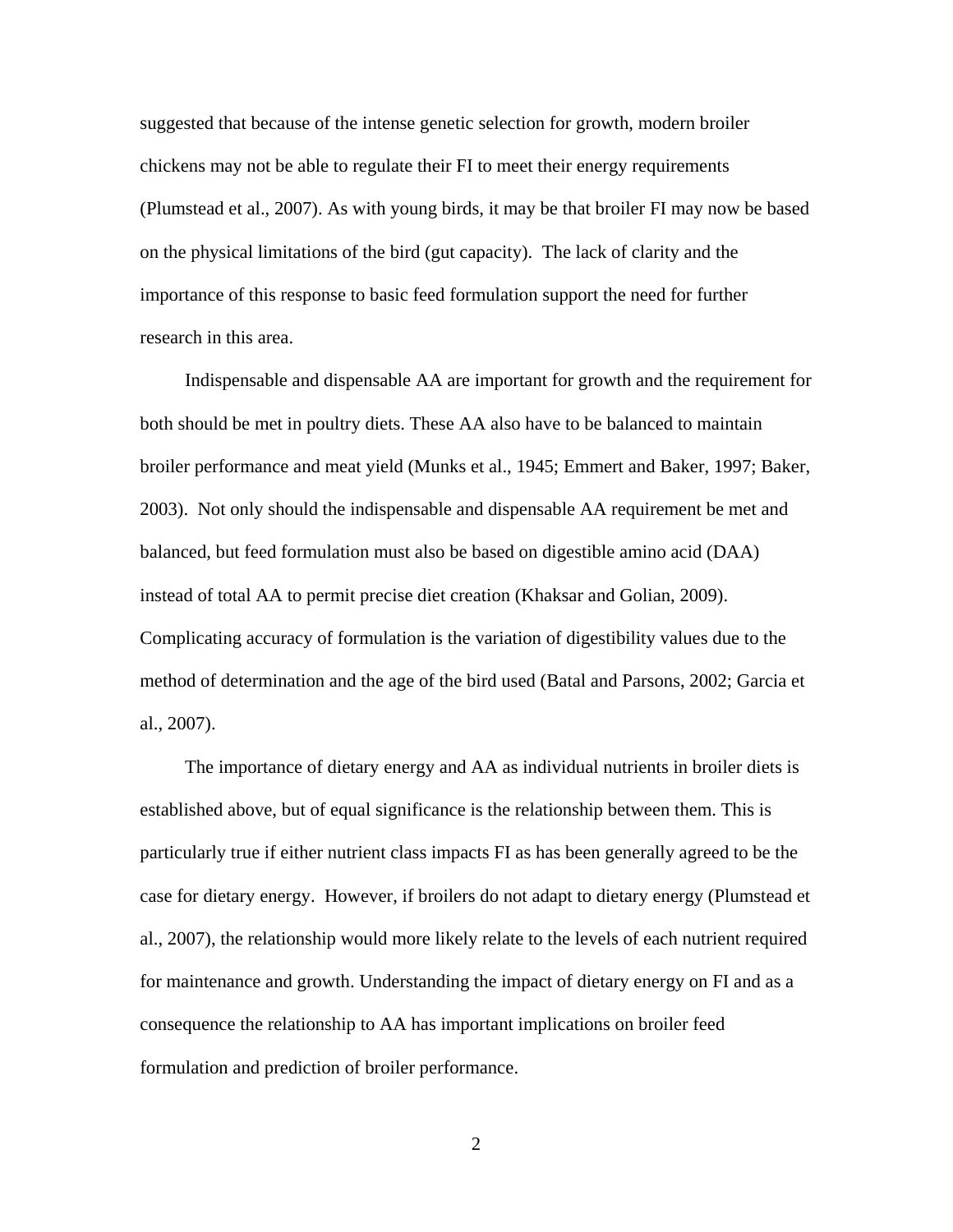The research described in this thesis focused on the impact of dietary energy on FI as well as its relationship to AA. The hypothesis for this research was that FI regulation is age dependent. Young broiler chickens do not regulate their FI with different energy content of the diet due to the limited gut capacity and will change their FI based on dietary energy levels at an older age. Additionally, FI response to dietary energy will change according to the dietary AA content. The objective of this research was to clarify the relationship between dietary energy levels and FI in broiler chickens at different ages as well as to investigate the relationship between dietary energy and AA levels on broiler performance. This thesis will also summarize the importance of dietary energy and AA, methods to determine their digestibility, and their impact on poultry performance and meat yield.

# <span id="page-18-1"></span><span id="page-18-0"></span>**2.0 Literature Review**

# *2.1 Energy*

Energy is an important nutrient that is required for optimum growth and performance of broiler chickens. While fat and protein are used as sources of energy, the majority of the energy in poultry diets is obtained from carbohydrates and in particular starch. ME is the energy estimate used in poultry nutrition and can be measured without (AME) or with correction for endogenous losses (TME). Historically, it has been accepted that chickens adjust their FI based on the energy level of the diet and the chickens eat to meet their energy requirement (Leeson and Summers, 2005). Whether this is still the case in intensively growth selected broiler chickens is not clear as contradictory results can be found in the scientific literature.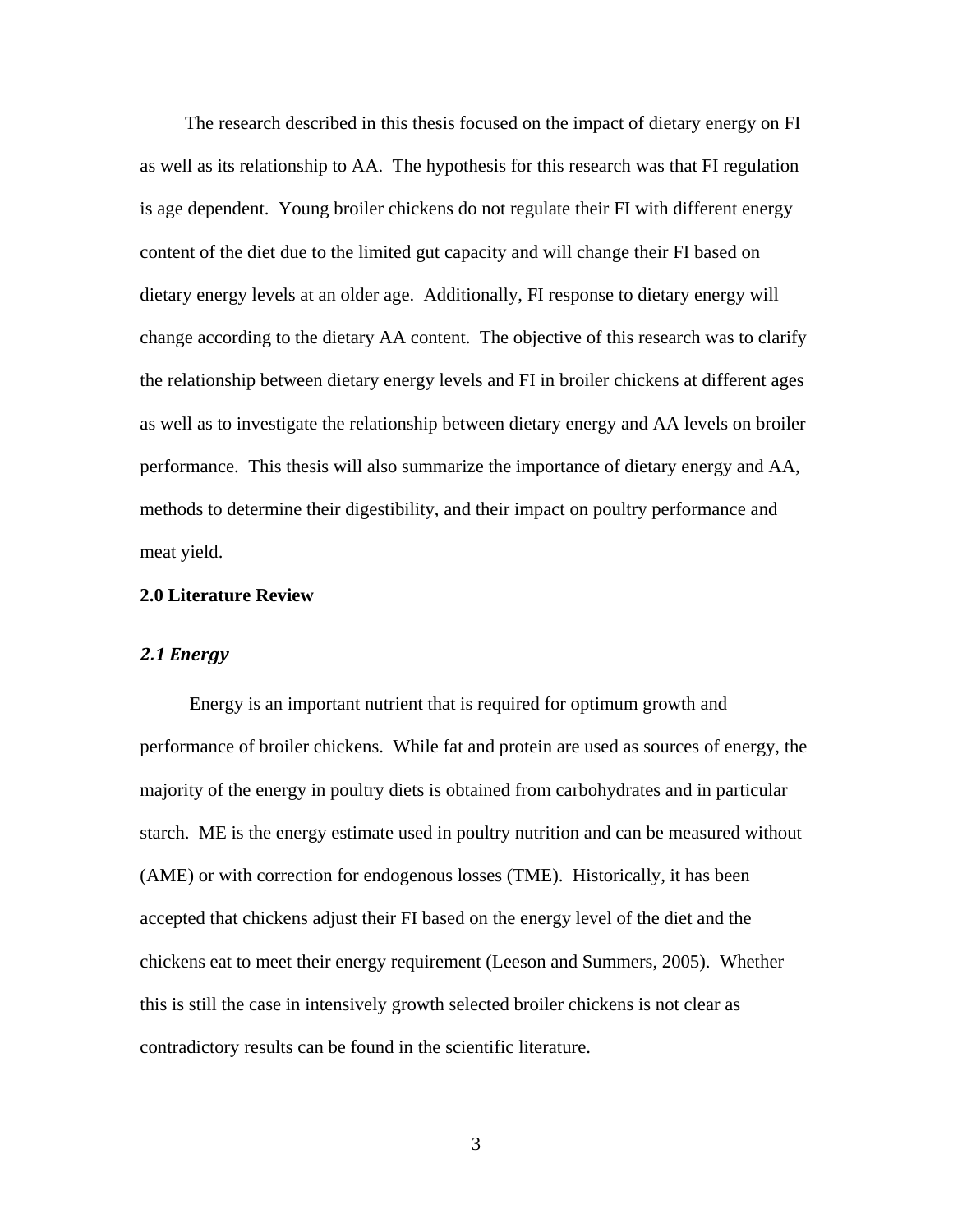## <span id="page-19-0"></span>**2.1.1 Definition of energy in animal feed**

Energy is expensive, is a large portion of a poultry diet, and is important for animal maintenance, production and growth (Sibbald, 1982). The total energy in a diet is termed gross energy (GE) and is measured using a bomb calorimeter, which measures the heat of combustion. GE has little value in formulating animal diets because it does not account for how much of the energy is digested or utilized. Various definitions of energy are used in animal feeding and basic principles of their definition are shown in Figure 2.1. For energy to be utilized by the animal it must be digested, and subtraction of the undigested component of the diet from the GE yields digestible energy. This term has been commonly used in swine feeding. If the energy that is lost in urine is subtracted from dietary energy, the resulting value is termed ME. This takes into account energy that is absorbed, but subsequently excreted in the urine. ME is the primary method of defining dietary energy for poultry diets due to the difficulty of separating feces and urine in excreta. Because of its importance in feeding poultry, it will be discussed in more detail later in this chapter. Finally, if the energy required to utilize nutrients is accounted for and subtracted from ME, the resulting energy left for maintenance and production is defined as net energy (NE). NE has increasingly been chosen as the definition of choice in swine feeding, but it has not yet been adopted for use in poultry feeding.

# <span id="page-19-1"></span>**2.1.2 Source of energy in poultry diets**

Dietary components that provide energy to birds include carbohydrates, fat and protein. Most energy is derived from carbohydrate and in poultry this is mostly starch. Cereal grains such as corn, wheat and barley are the main sources of carbohydrates that are fed to birds. Fat (lipid) is found at low levels in many feed ingredients and also is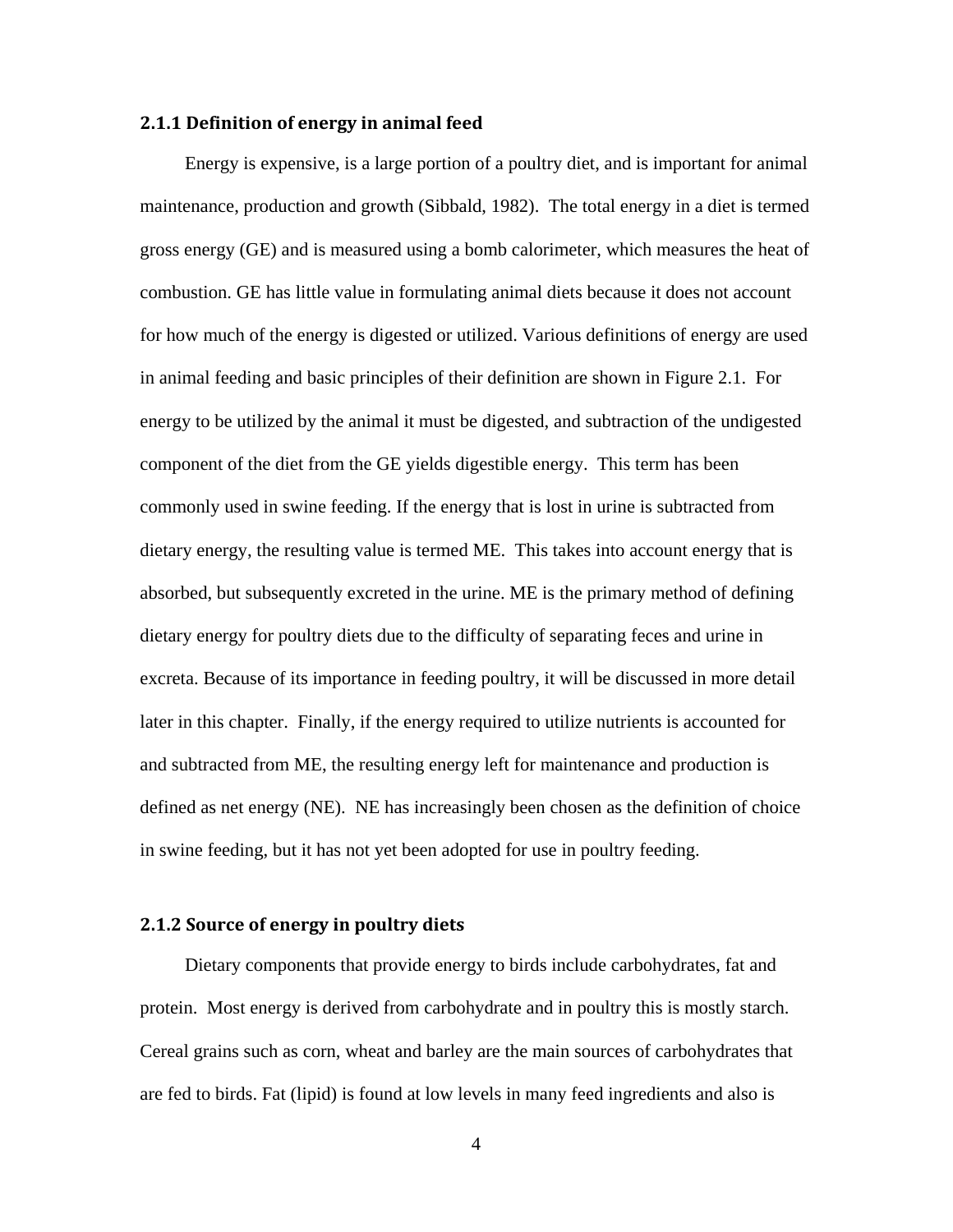added in concentrated forms such as vegetable oils and tallow to poultry diets. Fat is primarily in the form of triglycerides and can make an important contribution to feed ME because it has 2.25 times more GE than carbohydrates (Coon, 2002b). Fats included in the diet are thought to improve feed efficiency (FE) and growth of broiler chickens (Leeson and Summers, 2001). This is may be partially due to the slow digestion that occurs with addition of fat to a diet, which results in more efficient use of other nutrients. Fat can be highly palatable and as a result may increase FI and thereby improve broiler performance.



<span id="page-20-0"></span>**Figure 2.1.** Energy partitioning used in animal feeding and nutrition (Sibbald, 1982).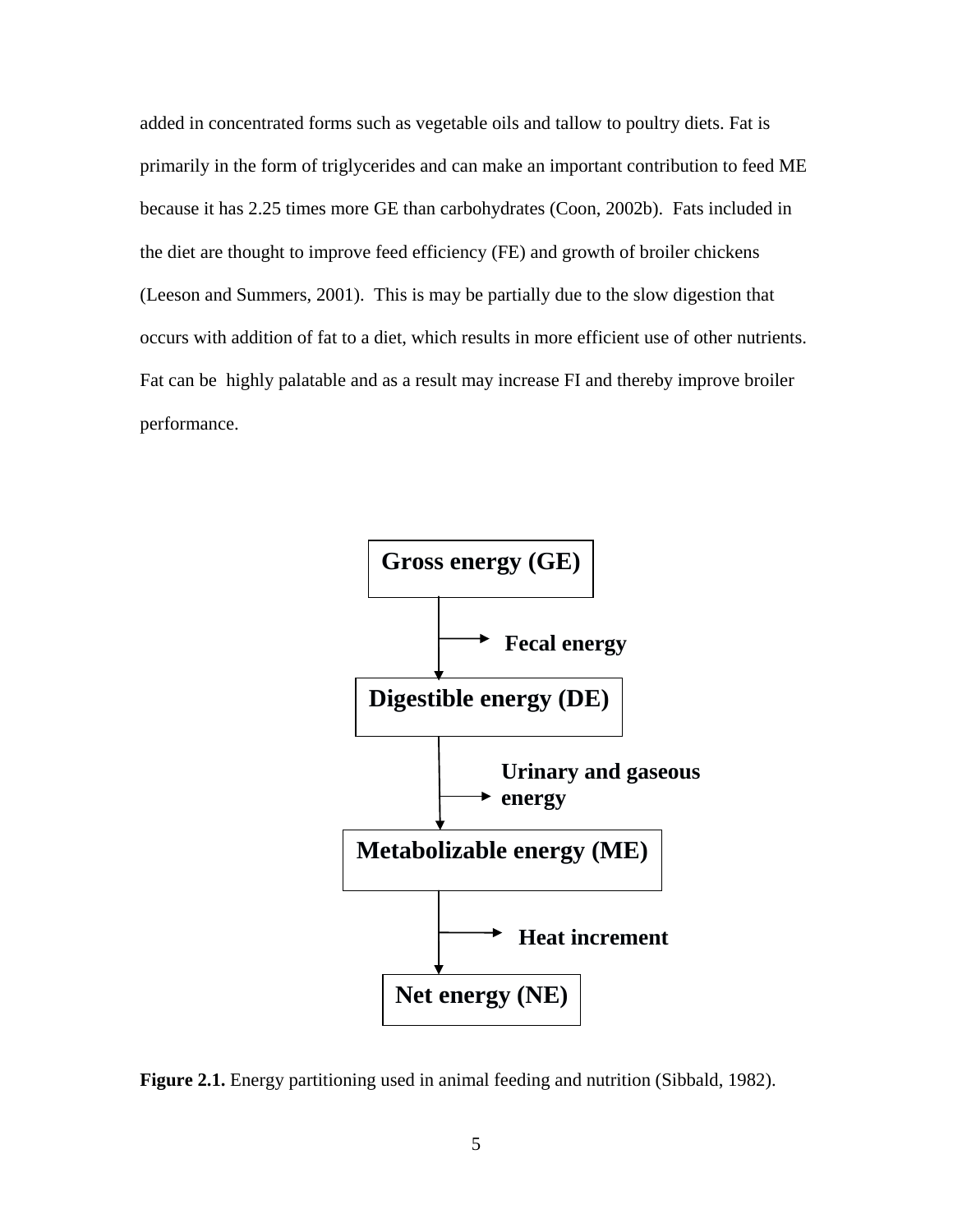Fat increases the ME content of the diet, but young chicks may not be able to digest and absorb them as effectively as older birds. Research found that White Leghorn male chicks do not utilize vegetable oil and animal fat efficiently when less than seven days (d) of age (Carew et al., 1972). This is particularly the case for fats that contain high levels of saturated long chain fatty acids. However, fat absorption increases as the chick ages (especially saturated animal fat) reaching its maximum absorption at two weeks of age. The reason for the limited fat absorption in young birds is not well understood, but may relate to levels of digestive tract lipase (Noy and Sklan, 1995).

Protein can be used as a source of energy when carbohydrate and fat sources are short of supply. However, protein is an inefficient source of energy. Protein use for energy involves AA catabolism to supply energy and excretion of part of the energy as uric acid. Hence, using protein as an energy source may result in reduction in growth and performance in chickens when dietary energy is insufficient to meet the bird's needs.

# <span id="page-21-0"></span>**2.1.3 Measuring metabolizable energy in poultry**

As noted above, ME is the primary energy value used in poultry feed formulation and because of the economic importance of accurately assessing diet energy, research in this area has been extensive for approximately 60 years. Although a variety of techniques have been studied to estimate ME, two primary types of ME estimation have remained in use. Classic ME estimation measures energy excreted in the feces and urine of test animals and then subtracts this value from the GE consumed (Sibbald, 1982). This technique is more appropriately termed AME since it does not account for the metabolic portion of energy excreted in the feces and urine. Feces and urine contain energy from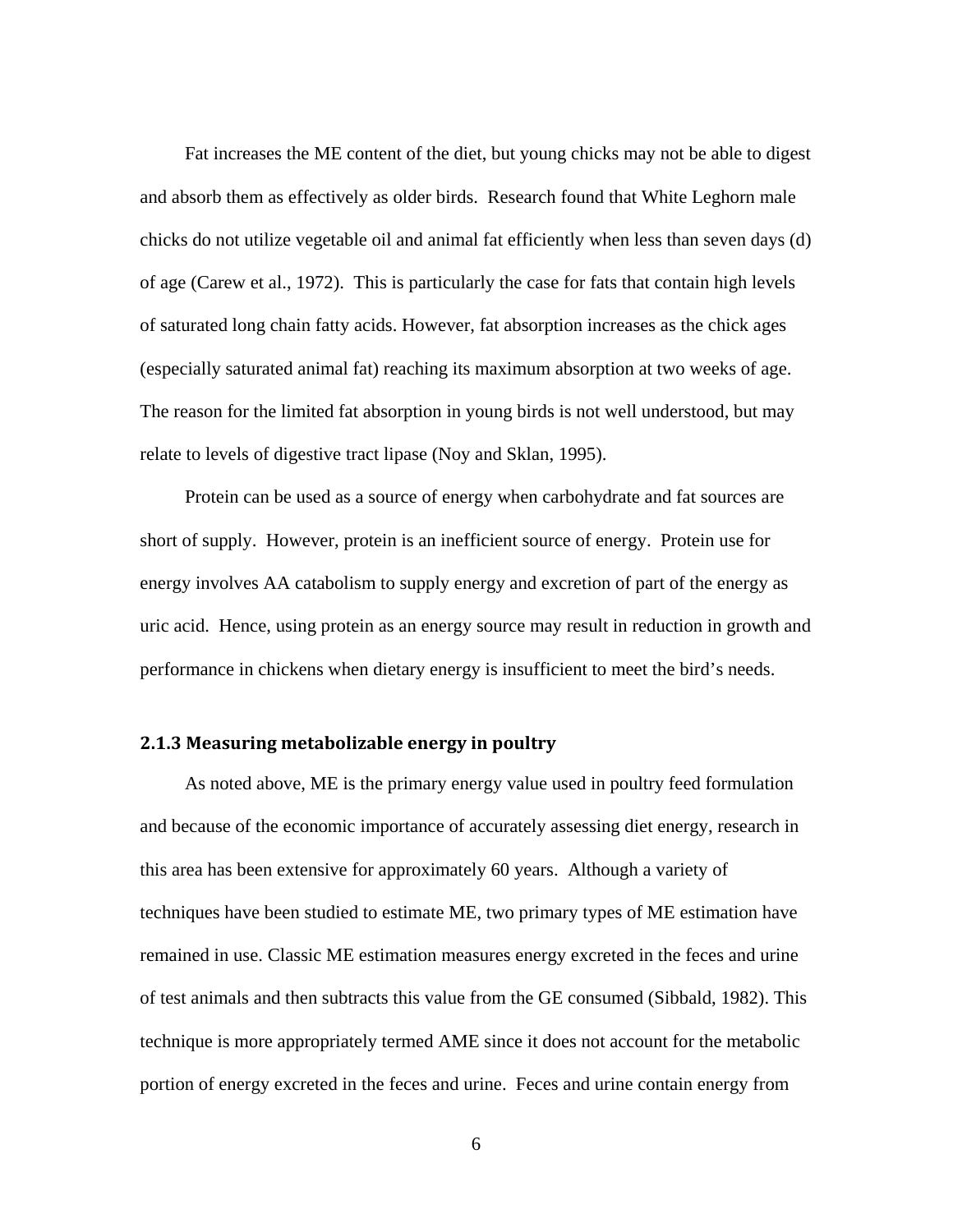the feed and metabolism. The metabolic fraction contains bile, intestinal cells and secretions that may be found in feces. The failure to account for this loss is not critical when FI is high because the metabolic loss represents a small proportion of the total undigested component of the diet. However, if FI of test animals is low, this value becomes an increasing proportion of the energy found in feces and urine, and thereby reduces the accuracy of the ME estimation. This is shown in Figure 2.2.



<span id="page-22-0"></span>**Figure 2.2.** The theoretical AME and TME relationship with energy intake (Sibbald, 1982; Wolynetz and Sibbald, 1984).

Tests for AME either use a total collection procedure where all feces and urine are collected and related to FI, or an indigestible marker based approach, which uses changes in marker concentration to relate fecal energy to ingested energy. Due to potential feed spillage and other material such as feathers becoming incorporated into excreta samples, use of an indigestible marker such as chromic oxide (Driver et al., 2006) and acid insoluble ash (Lammers et al., 2008) has been recommended (Sibbald, 1982).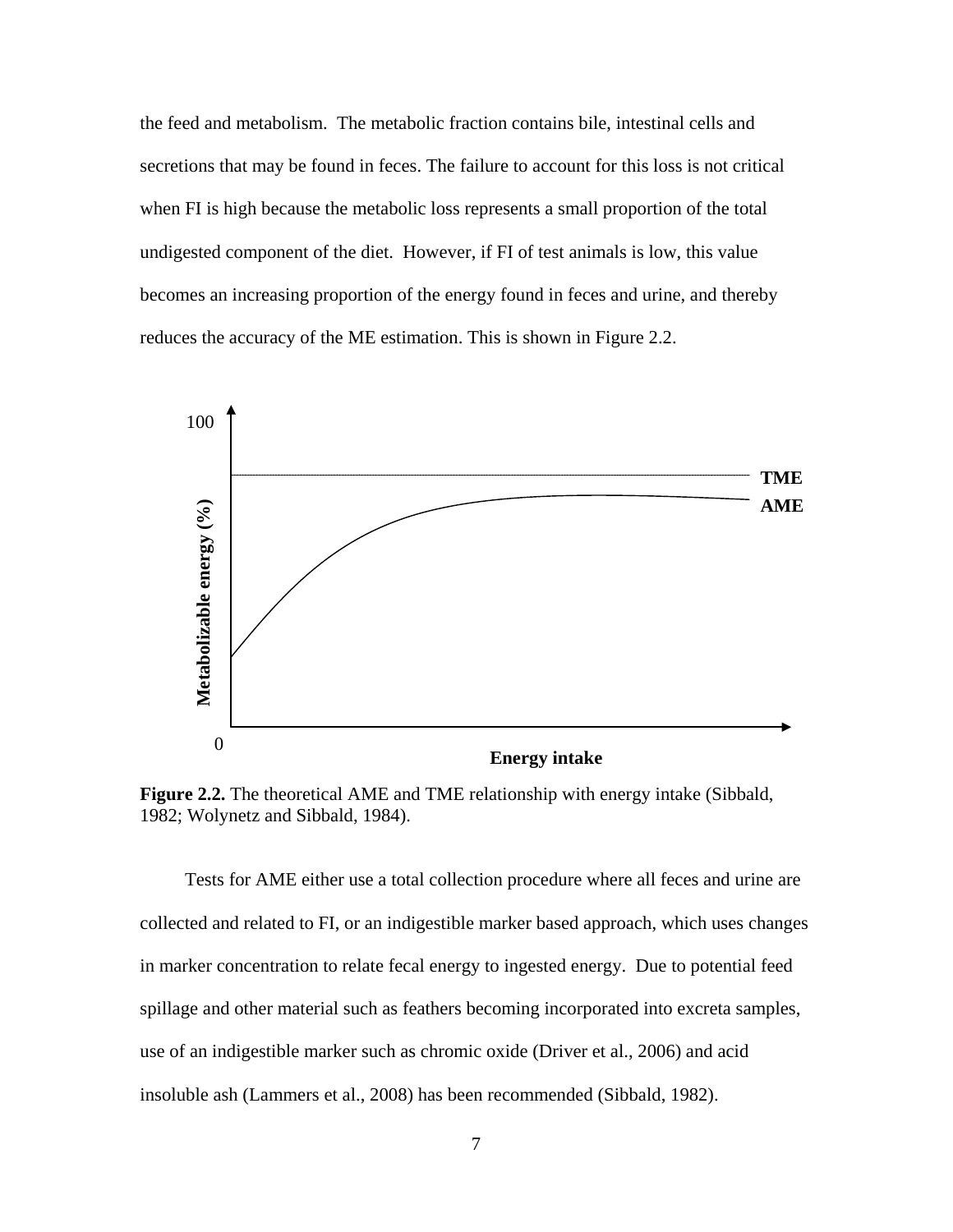TME is an alternate method of measuring ME and as implied by the name, attempts to correct for the metabolic fraction of fecal and urine energy (Farrell, 1981; Sibbald, 1982). Although details of the procedure can vary, it usually involves precision feeding a limited amount of test material into the crop of a fasted bird (48 hours (hr)) and then collecting excreta for next 48 hr. Metabolic portions of energy in the feces and urine are measured by collecting excreta for 48 hr from fasted birds that have not been fed. The energy derived from this collection is then used to correct (lower) the ME values derived for test ingredients. Fundamental concerns about this procedure for estimating the metabolic fraction of energy in excreta are that it is not specific for ingredient and that the starvation period does not represent a normal physiological state.

Metabolizable energy is usually corrected for nitrogen retention and is then expressed as apparent metabolizable energy with nitrogen correction (AMEn) and true metabolizable energy with nitrogen correction (TMEn). Nitrogen correction is done to account for differences in protein synthesis and catabolism by test animals, which affects the energy derived from the protein. Nitrogen retention varies with age, strain and poultry species, and its impact is greater if high protein ingredients such as soybean meal are used in diets (Lopez and Leeson, 2008). Birds that retain more nitrogen in their body, such as in fast growing birds, are able to obtain more energy than slow growing birds. This is because birds with less protein deposition would only obtain 4.4 kcal/g of energy compared to 5.7 kcal/g of energy in birds with more protein deposition (Pesti et al., 2005). Hence, to improve accuracy and precision as well as to make the value more applicable to a wider range of ages and genotypes, nitrogen correction is important.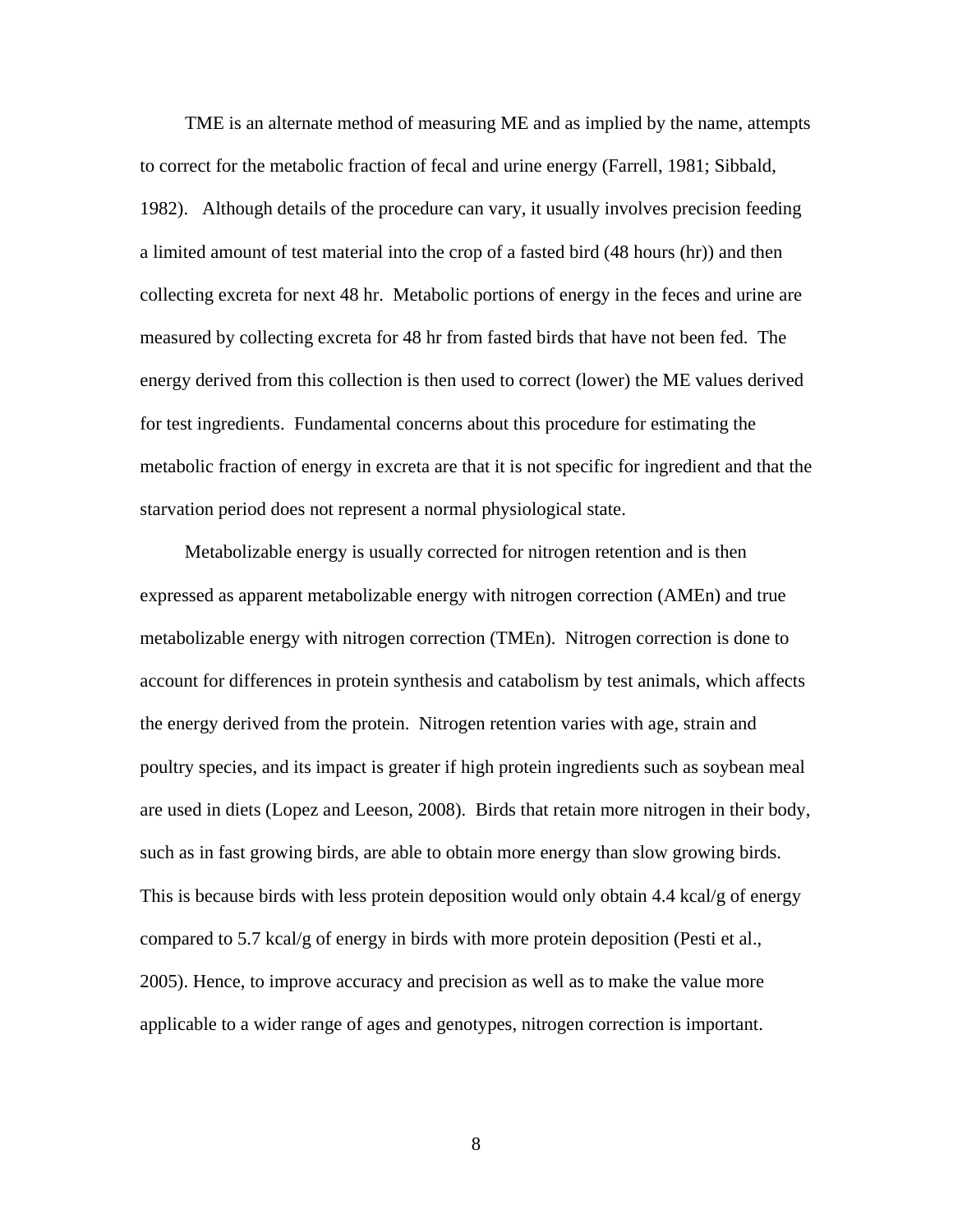The debate on which method of ME estimation is superior has been extensive and ongoing for many years. A study concluded that TMEn is the most practical and effective method because the ME is not affected by FI of the bird while AMEn is affected (Wolynetz and Sibbald, 1984). AMEn values are affected by the bird's FI, but as mentioned earlier birds are more in a normal physiological condition than TMEn. Additionally, TMEn may over- or underestimate the value for energy when high amounts of fibre are used in the feed (Boldaji et al., 1986; Francesch et al., 2002). Therefore, AMEn was used in this study to measure digestibility of feed ingredients in birds under a more normal physiological condition.

Establishing the response of birds to dietary energy has important economic consequences and as result has been the focus of considerable research and this review will focus on more recent publications.

# <span id="page-24-0"></span>**2.1.4 Effect of varying energy on broiler production**

Dietary energy content in the diet can affect broiler performance including growth, FI and carcass characteristics. With increasing dietary energy level in relationship to the dietary AA, more fat is generally deposited in the carcass (Summers et al., 1992; Leeson et al., 1996). This is explained in greater detail in later sections. The growth of broiler chickens may be related to FI of the bird. When broiler chickens are able to adjust their FI based on the dietary energy level (within a moderate range) to maintain similar energy intake, the dietary energy has no effect on broiler growth (Leeson et al., 1996). However, when broiler chickens are not able to regulate their FI based on dietary energy, there can be reduced broiler growth (Plumstead et al., 2007).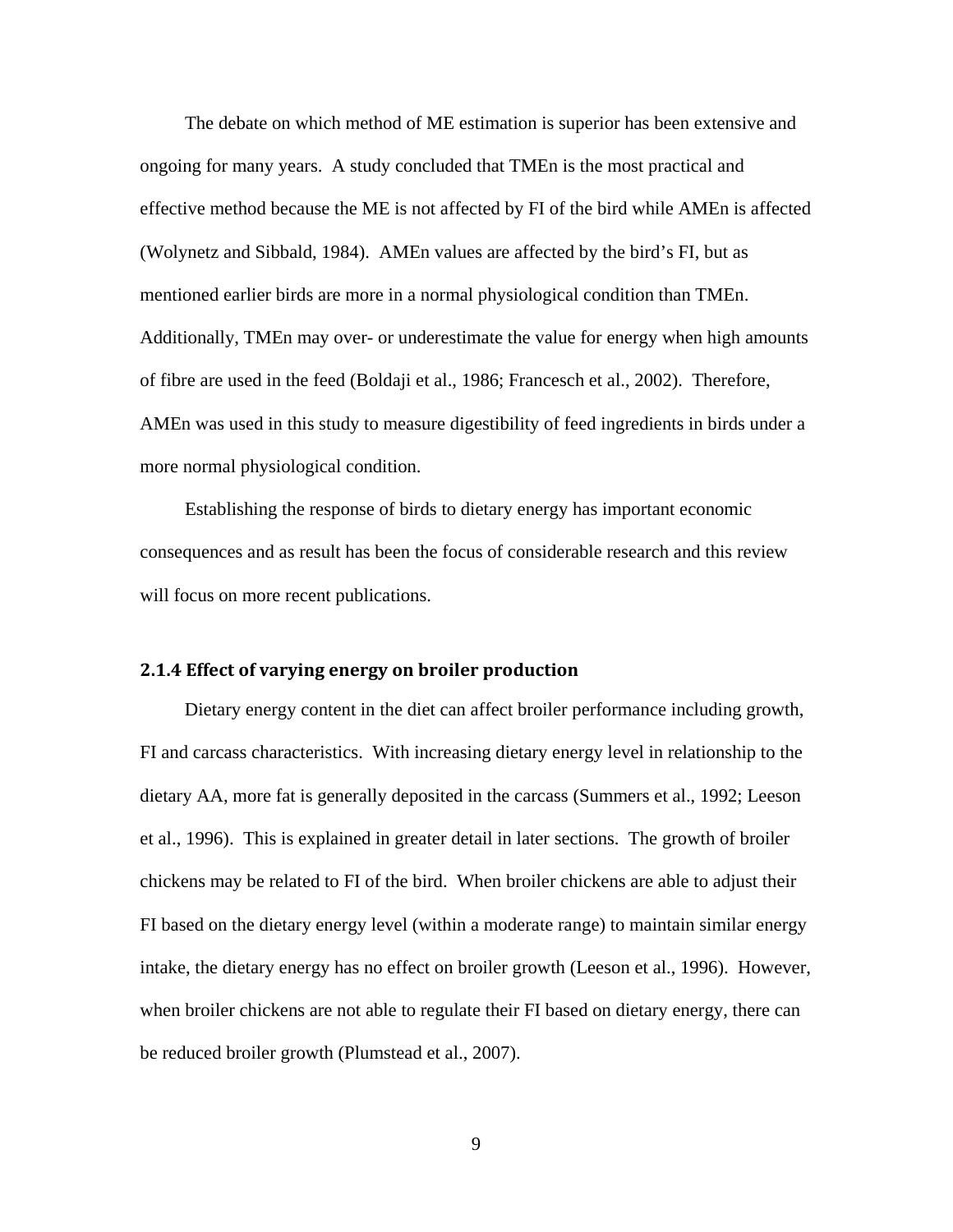Historically, it is known that as the energy content of feed decreases, there is an increased FI in chickens as they attempt to maintain energy intake. This supports the theory that birds consume feed to meet or maintain their energy requirement. For the most part, this has been found, even though the internal mechanism controlling FI in the bird may not be perfect and as a consequence birds may consume more energy when fed higher energy diets (Leeson and Summers, 2005).

Research on the ability of broiler chickens to adjust FI to match diet energy has been contradictory. Some research is supportive of the classic theory described above (Leeson et al., 1996; Dozier III et al., 2006), while other research has suggested that broiler chickens are no longer able to adjust their FI according their energy requirement (Plumstead et al., 2007). The latter study suggests that broilers eat to physical capacity rather than an energy control point. This study found constant FI despite ME levels ranging from 3000 to 3100 kcal/kg in the diet of broiler chickens fed from 0 to 21 d of age. However, this lack of change in FI may be due to the physical limitation of the young bird or failure of the experiment to identify differences because of the small range of energy levels in the research.

## <span id="page-25-0"></span>*2.1.4.1 Impact of age on the broiler's response to dietary energy level*

There may be an age effect on the bird's ability to adjust FI based on the different energy levels of the diet. Young birds may not be able to eat to meet their energy requirement. When birds are young, there may be a limit to the amount of feed that can be consumed due to their undeveloped organs such as the crop, which with distension reduces FI (Ferket and Gernat, 2006). Reduced feed consumption occurs because pressure sensitive receptors in distended organ transmit signals to the brain. The brain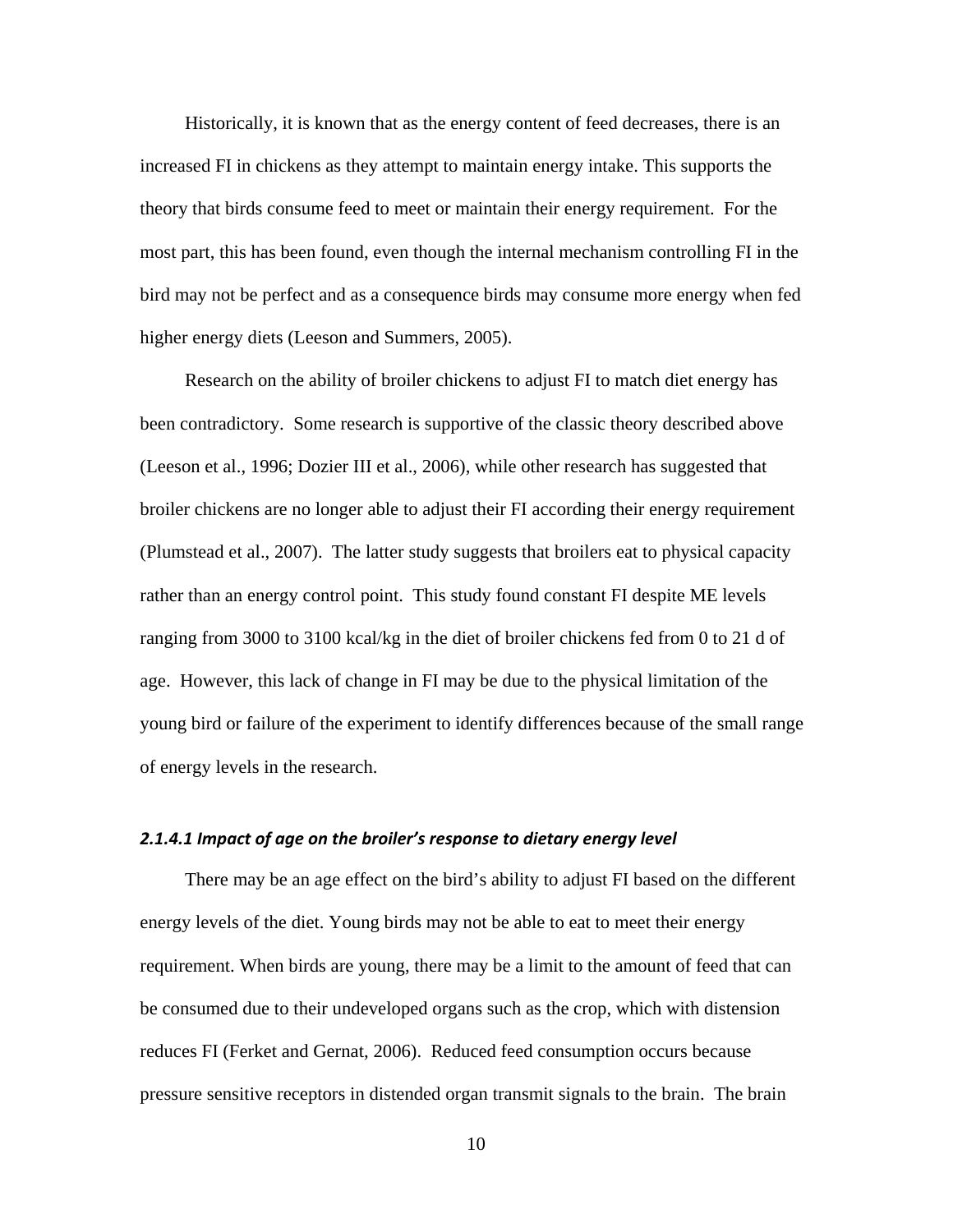then perceives satiety resulting in a drop in FI. Research has indicated that broiler chickens are not able to adjust their FI in proportion to diet energy before two weeks of age, but are more able to do so at an older age (Jones and Wiseman, 1985; Brickett et al., 2007; Kamran et al., 2008). It has been suggested that FI is determined by the energy requirement of broiler chickens only if it is not limited by physical limitation of crop fullness or various other factors (Ferket and Gernat, 2006).

## <span id="page-26-0"></span>*2.1.4.2 Mechanism of feed intake*

The historical concept of birds adjusting their FI based on dietary energy levels may be explained by one or both of the glucostatic and lipostatic feed regulation theories (Ferket and Gernat, 2006). The glucostatic theory is related to the blood glucose level. Birds attempt to maintain glucose level by suppressing their appetite when blood glucose is high, and increasing their appetite when there is low glucose in the blood. According to the lipostatic theory, birds increase their FI when body fat is low and decrease their feed consumption with high body fat. This is an internal mechanism to maintain a specific amount of body fat. However, these theories have not been completely confirmed by other scientific studies and their impacts on the bird's ability to regulate energy intake are not clear. Furthermore, these theories may not apply to the modern broiler chickens that have been genetically selected for growth for many years. Intense selection of this nature may have affected bird physiology and in particular the satiety mechanism(s) that regulates FI. Selected broiler chickens may eat to physical capacity instead of nutrient requirement due to changes in the hypothalamic control of FI (Burkhart et al., 1983). A study found that broiler chickens have different satiety and hunger system than layer chickens. Broiler chickens may be constantly hungry and eat to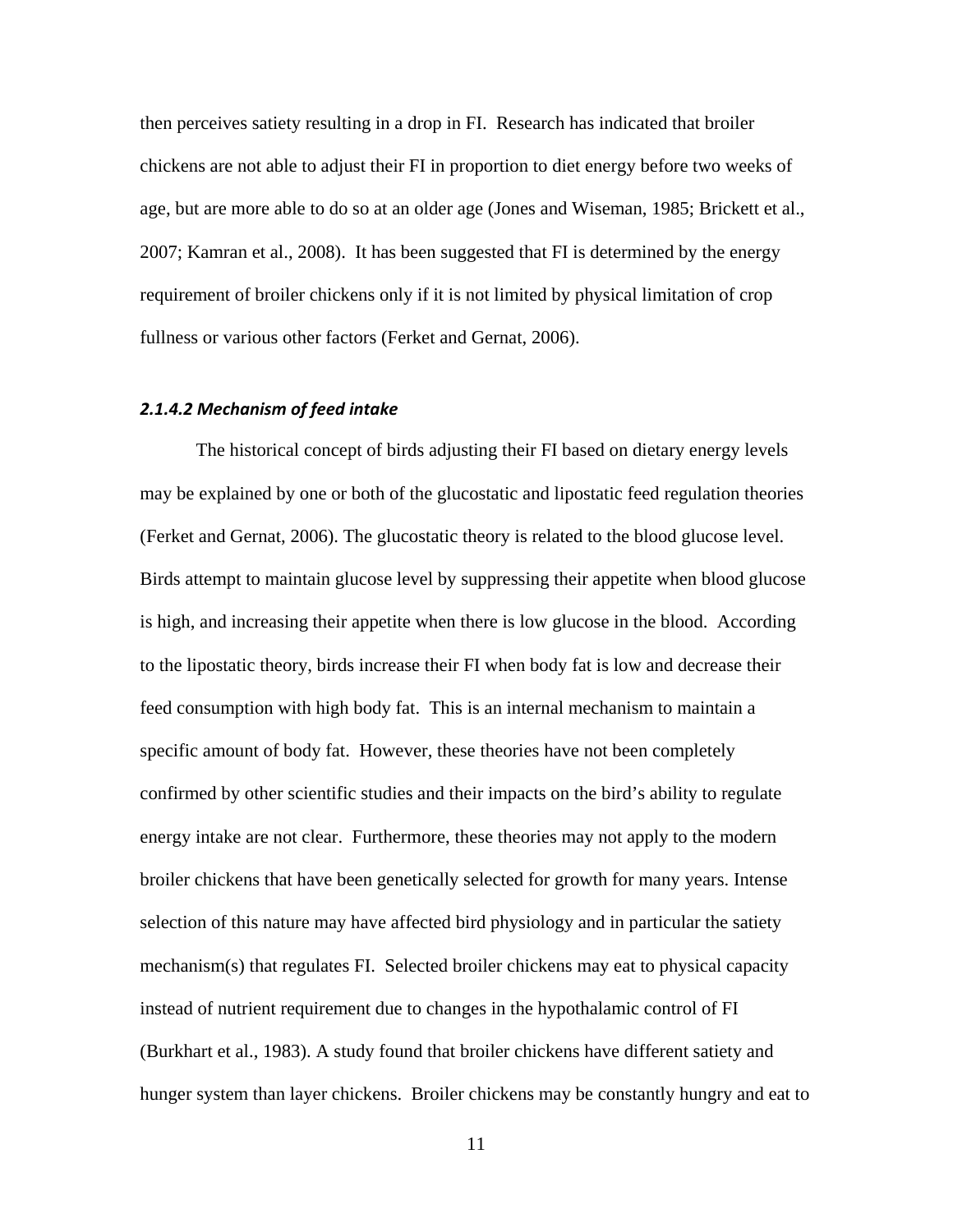physical capacity, which is in agreement with the previous statement (Bokkers and Koene, 2003). The exact reason(s) why selected broilers may have lost capacity to control FI has not been determined, but it may be associated with the neuronal cells in the medio-basal hypothalamus and the production of chemicals such as neuropeptide Y (NPY), agouti-related peptide (AGRP) and pro-opiomelanocortin (POMC) that are related to FI regulation (Boswell, 2005). The hypothalamic control of FI is complex in birds and although mammalian controlling agents are also found in chickens, there are also significant differences in their effects. If the hypothalamus and the satiety mechanism have changed, the glucostatic and lipostatic theories may no longer explain the FI regulation in modern broiler chickens. Hence, further study on dietary energy and FI regulation in broiler chicken is needed.

# <span id="page-27-0"></span>*2.2 Protein and amino acids*

Protein and AA are vital nutrients for broiler growth and meat yield. This is because AA are required for protein synthesis, which in turn serves many bodily functions such as hormones, enzymes and muscle; the latter is of importance in the broiler industry where it is harvested for human food. Because of the cost of protein and its importance in growth and meat yield, formulating diets that match the AA requirements of the bird avoids costly losses due to deficiency and avoids excessive costs due to over formulation (Emmert and Baker, 1997; Khaksar and Golian, 2009). The ideal protein concept of formulating diets ensures that AA levels not only meet the bird's minimum requirements but are also balanced to avoid catabolism of excessive AA.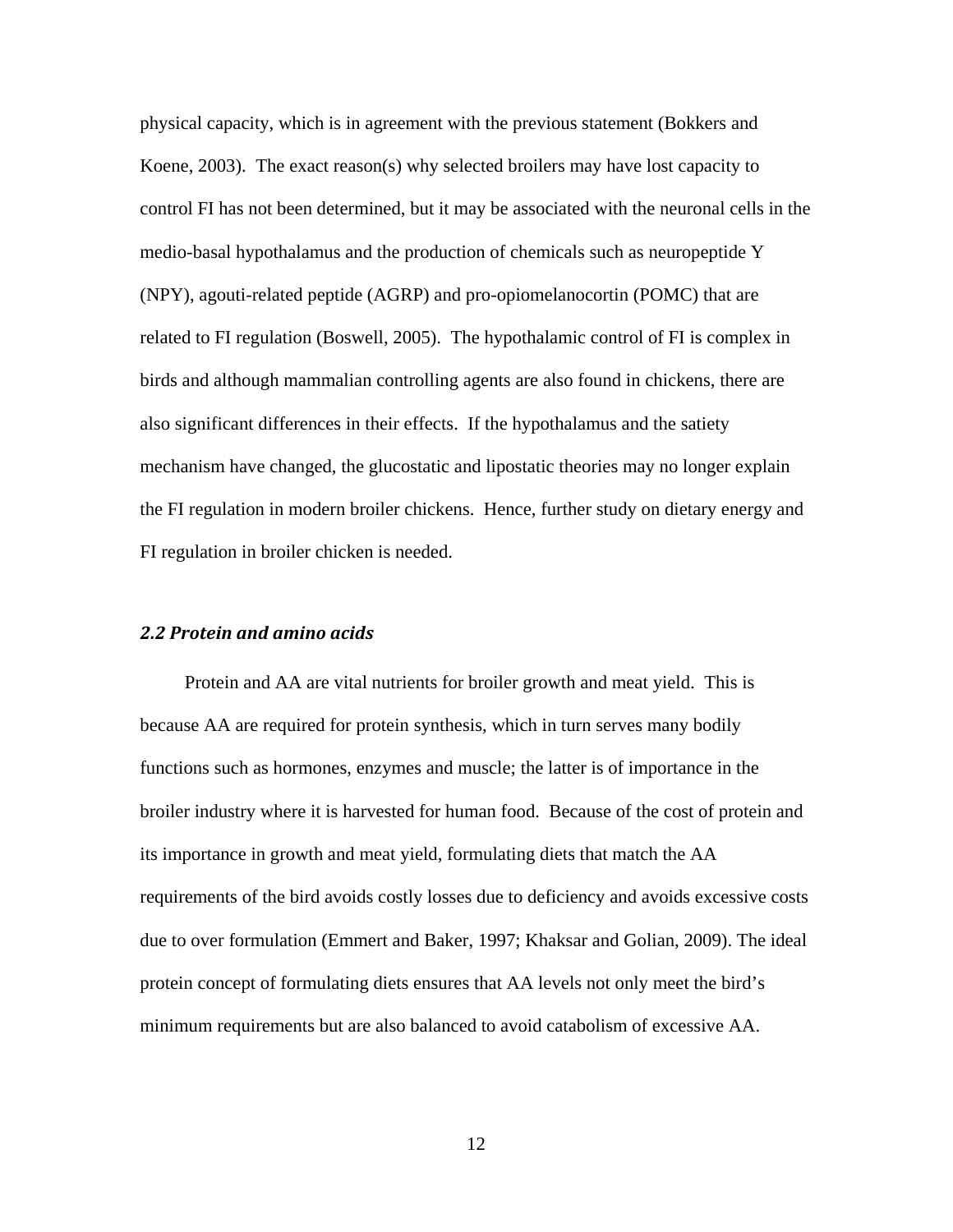#### <span id="page-28-0"></span>**2.2.1 Indispensable amino acids**

Indispensable AA are required in animal feed and are defined as "AA which cannot be synthesized by animal" (Coon, 2002a). These AA include methionine, arginine, tryptophan, threonine, histidine, isoleucine, leucine, lysine, valine, and phenylalanine (Munks et al., 1945). Conditionally, indispensable AA such as glycine, serine, and proline can be synthesized by the bird, but rapidly growing chickens may not produce enough of these AA to meet the requirement for optimal growth. Limiting AA refers to the lowest indispensable AA that is found in an animal's diet because it is the limiting AA in protein synthesis. The most limiting indispensable AA in practical poultry diets is usually methionine. Methionine is first limiting in poultry because of the importance of sulphur AA in feather growth as well as its other functions of serving as a methyl donor, being used for taurine synthesis and being an indispensible AA in protein synthesis (Patrick and Schaible, 1980). Generally the second limiting AA in poultry diets is lysine while the third limiting AA is variable and dependent on the nature of the diet (Kidd et al., 1999). Tryptophan and threonine are commonly third limiting. If sufficient indispensable AA is not in the diet, it negatively affects broiler performance and meat yield (Han et al., 1991; Kidd et al., 1999; Kidd et al., 2000; Sklan and Plavnik, 2002). Growth and carcass yield (CY) increases with sulphur amino acid supplementation in the basal diet (Huyghebaert and Pack, 1996), which demonstrates the first limiting nature of methione and the importance of cysteine and methionine in broiler growth and meat yield. Other indispensable amino acids such as lysine, isoleucine, threonine, histidine and threonine are similarly required in appropriate amounts to reach to the genetic potential of broilers for growth and performance (Han et al., 1991; Kidd et al., 1999; Kidd et al., 2000; Sklan and Plavnik, 2002).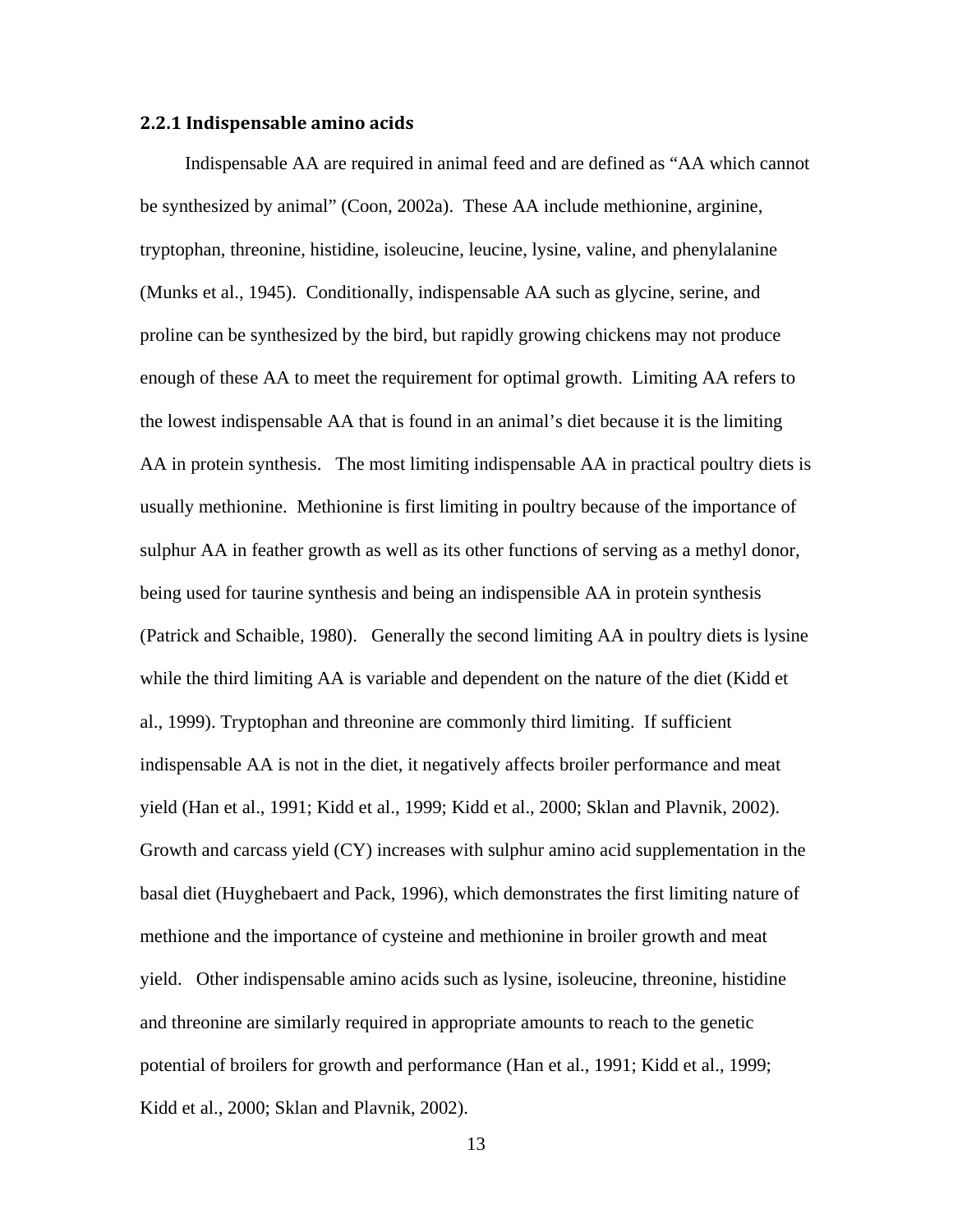#### <span id="page-29-0"></span>**2.2.2 Dispensable amino acids**

Dispensable AA such as alanine and glutamine are AA that birds synthesize in enough quantity to meet their requirements. Including dispensable AA as part of diet formulation is important since it can have an impact on broiler performance especially if diets are low in protein (Corzo et al., 2005). This may be because dispensable AA is associated with protein synthesis as well as many metabolic functions (Wu, 2009). For instance, alanine is involved in gluconeogenesis and transamination and glutamine is important for NAD(P) synthesis and protein turn over regulation. Formulating diets to have optimum balance between indispensable and dispensable AA is essential to obtain maximum broiler performance. If an indispensable or dispensable AA is deficient, broiler performance including FE and body weight (BW) gain will decrease (Sklan and Plavnik, 2002). Hence, formulating a diet with certain amount of dispensable AA as well as creating a diet with appropriate ratio between indispensable and dispensable AA is important for broiler growth and performance.

# <span id="page-29-1"></span>**2.2.3 Amino acid digestibility**

Amino acids provided in the diet are not all digested in the small intestine and therefore, determining the digestibility of AA in ingredients is considered important to formulating diets appropriately and accurately (Leeson and Summers, 2001). Considerable research has been conducted comparing diets formulated based on DAA and total AA (Rostagno et al., 1995; Farrell et al., 1999; Ghaffari et al., 2007a; Ghaffari et al., 2007b; Khaksar and Golian, 2009). In some cases no differences in broiler performance were found between diets formulated on a digestible (DAA) or total AA (Farrell et al., 1999; Ghaffari et al., 2007a), while others found improved performance by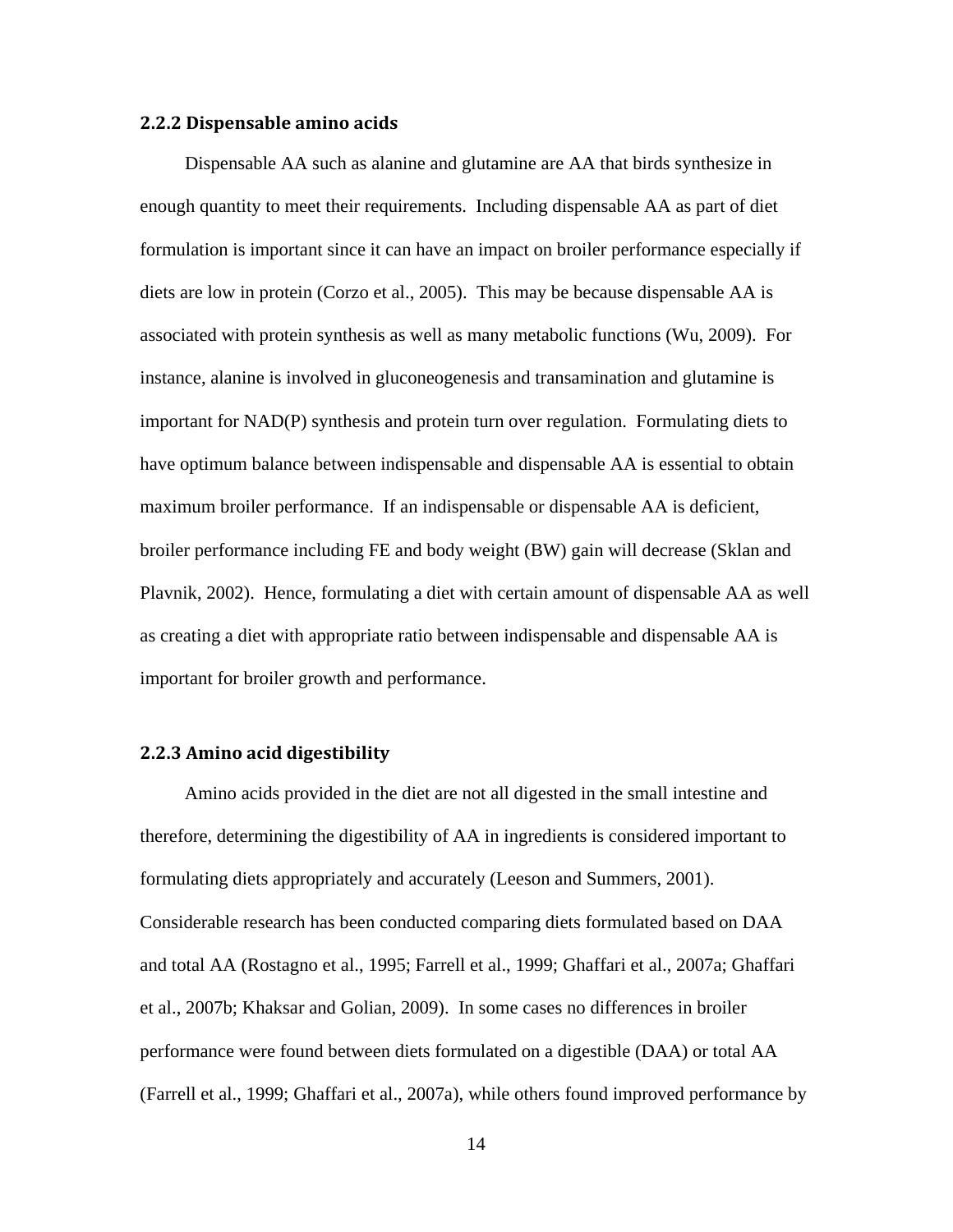using digestible values (Ghaffari et al., 2007b; Khaksar and Golian, 2009). The variation in response is undoubtedly ingredient specific with less benefit to be derived when feeding diets that are high in DAA (Farrell et al., 1999). Feed ingredients that have low digestibility benefit from using DAA in diet formulation and therefore this method is recommended. Using DAA in feed formulation also allows creation of feeds that are closer to the bird's AA requirement by avoiding under and over formulation of the diet (Rostagno et al., 1995). In turn this increases profitability in broiler production (Dari et al., 2005).

"Digestibility of a nutrient" is the portion of the nutrient in the feed that is absorbed in the bird's small intestine (Hoehler et al., 2005). It can be calculated by using the equation that includes AA intake from diet and AA excreted from the bird. While there are digestibility coefficients available, the value may vary depending on the methods used to estimate them. Two commonly used methods to determine AA digestibility are apparent ileal digestibility (AID) and true ileal digestibility (TID). The general concepts of these methods are similar to AME and TME which was mentioned in previous section. Apparent and true ileal digestibility values primarily differ because of the correction for endogenous losses but can also be impacted by the type of experimental birds used (Huang et al., 2007).

Several methods are currently being used to determine AID and TID and they include slaughter, cannulated, and cecectomized methods (Hoehler et al., 2005). The slaughter method involves surgically removing the bird's ileum after the birds are euthanized. The sample of digesta is collected from the ileum to be analyzed. Although this is a common method, it requires the use of many animals as well as an indigestible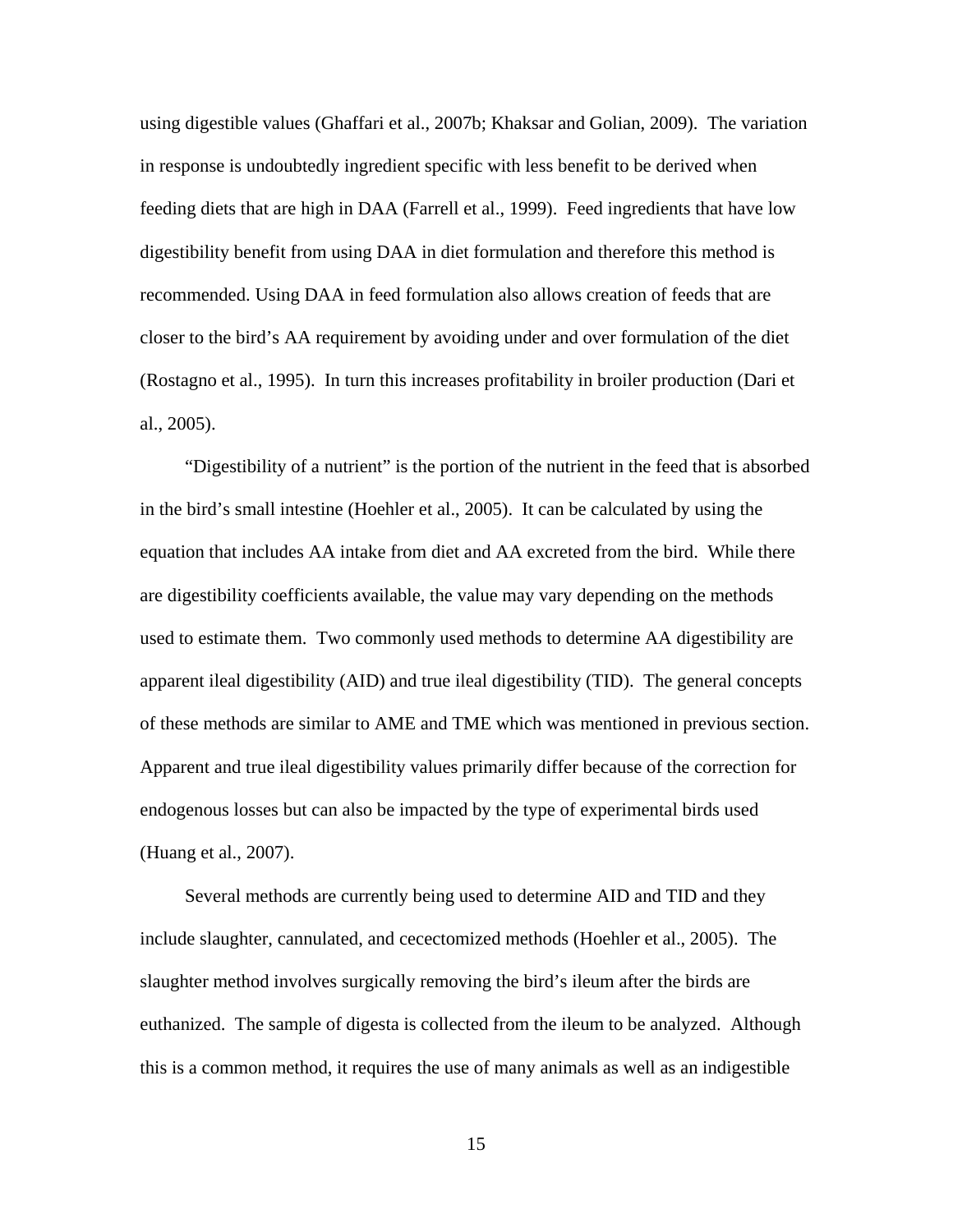marker to permit digestibility calculation. The cannulated method involves the surgical insertion of a cannula at the end of the bird's ileum to obtain digesta samples. Highly trained individuals are required to surgically insert and remove the cannula, and again an indigestible marker is needed in this method. Both methods collect the digesta at the ileum to avoid any fermentation and modification of AA content that might occur in the large intestine and cecum. In the cecectamized method, the ceca are surgically removed and excreta is directly collected for digestibility analysis. This method does not require bird termination to collect samples. Apparent ileal digestibility is determined with the methods mentioned above. However, TID must be determined using different methods because an estimation of endogenous losses is required for this technique.

TID is obtained by measuring basal endogenous losses produced by the small intestine such as from sloughed cells, enzymes and hormones (Ravindran and Bryden, 1999; Hoehler et al., 2005). Total endogenous AA losses include basal endogenous losses, ingredient specific endogenous losses and undigested dietary AA (Figure 2.3). Basal endogenous losses are associated with dry matter intake and do not change with increased AA intake. Ingredient specific endogenous losses are influenced by the composition of the feed ingredient such as presence of anti-nutritional factors and they change with protein intake. The precision fed method is similar to the collection of endogenous losses in the TME technique and involves removing feed from birds for 48 hr and then collecting the excreta (Ravindran and Bryden, 1999) for an additional 48 hr. Although it may be a more easily performed method, the estimation of endogenous loss may be inaccurate due to fasting, an unnatural physical condition of the bird. Hence, feeding a protein free diet to birds using the precision fed assay for measuring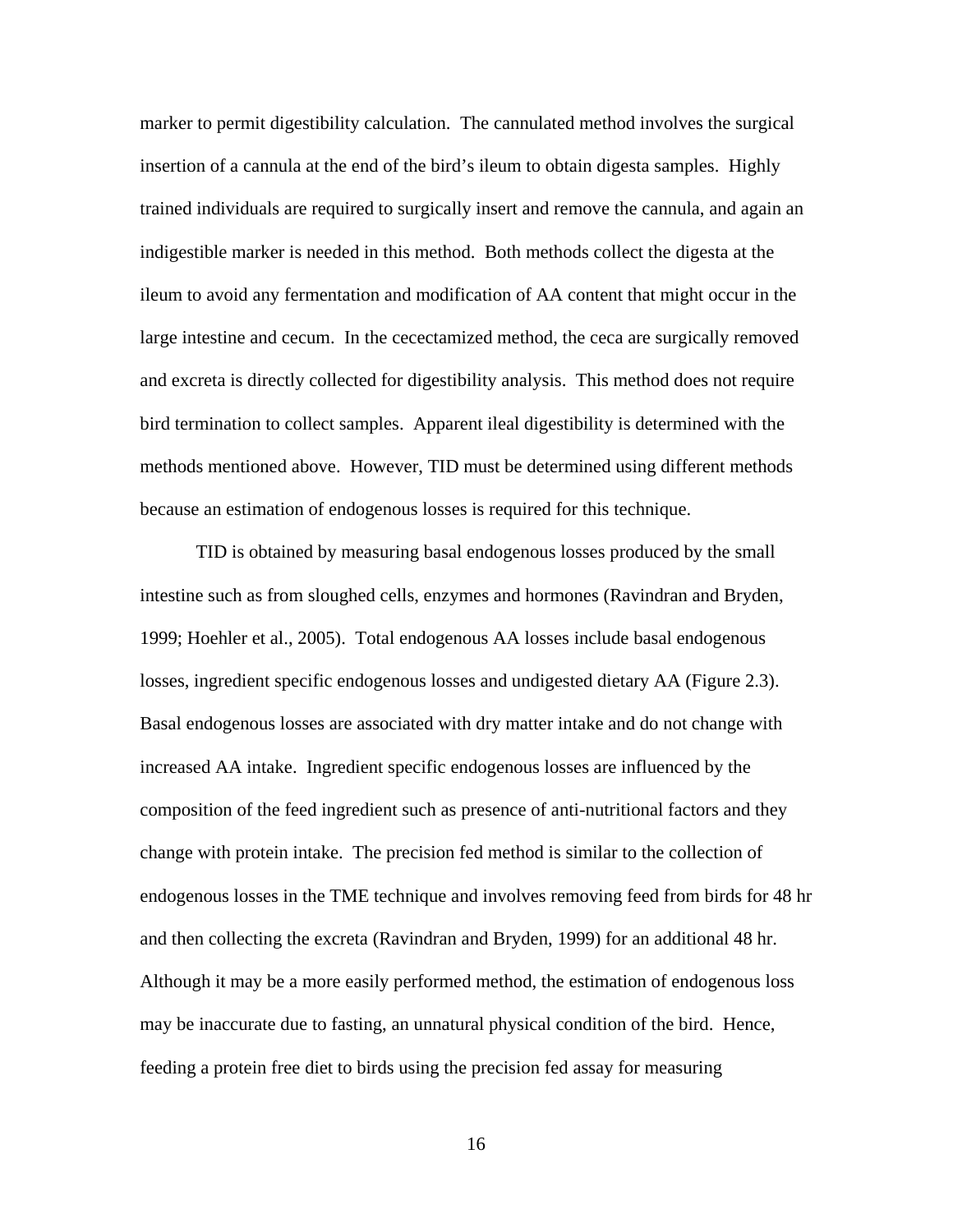endogenous losses may be a better method. However, providing a protein free diet has a disadvantage as well. It has been criticized for not providing sufficient protein to allow for the production of enzymes and other proteins that are normally part of the endogenous loss. Highly digestible protein such as casein in the diet stimulates protein synthesis and digestive tract secretions, and thereby can overcome the limitations of the protein free diet.

Standardized ileal amino acid digestibility (SIAAD) is a recently developed method, which estimates the endogenous losses in growing birds in a more physiologically normal condition similar to AID. It corrects and takes into account the basal endogenous losses and uses the slaughter method. Birds are fed a standard diet until 14 d of age (Golian et al., 2008). Following this, the birds are provided with test diets, which include a nitrogen free diet or a hydrolyzed casein test diet to determine the endogenous losses. Ileal digesta are collected when the birds are approximately 21 d of age. This procedure has the advantage of estimating basal endogenous ileal losses in a more physiologically normal condition compared to TID due to unlimited feed and water provided throughout the digestibility trial. Birds fed with hydrolyzed casein may have higher amount of endogenous losses compared to nitrogen free diet fed birds (Golian et al., 2008). This is due to the synthesis and secretion of endogenous protein that is induced by hydrolyzed casein. However, others have found no difference in endogenous loss when a regression analysis is completed based on the feeding of graded levels of hydrolyzed casein or nitrogen free diets to experimental birds (Adedokun et al., 2007b; Golian et al., 2008). As an example, meat and bone meal SIAAD values observed for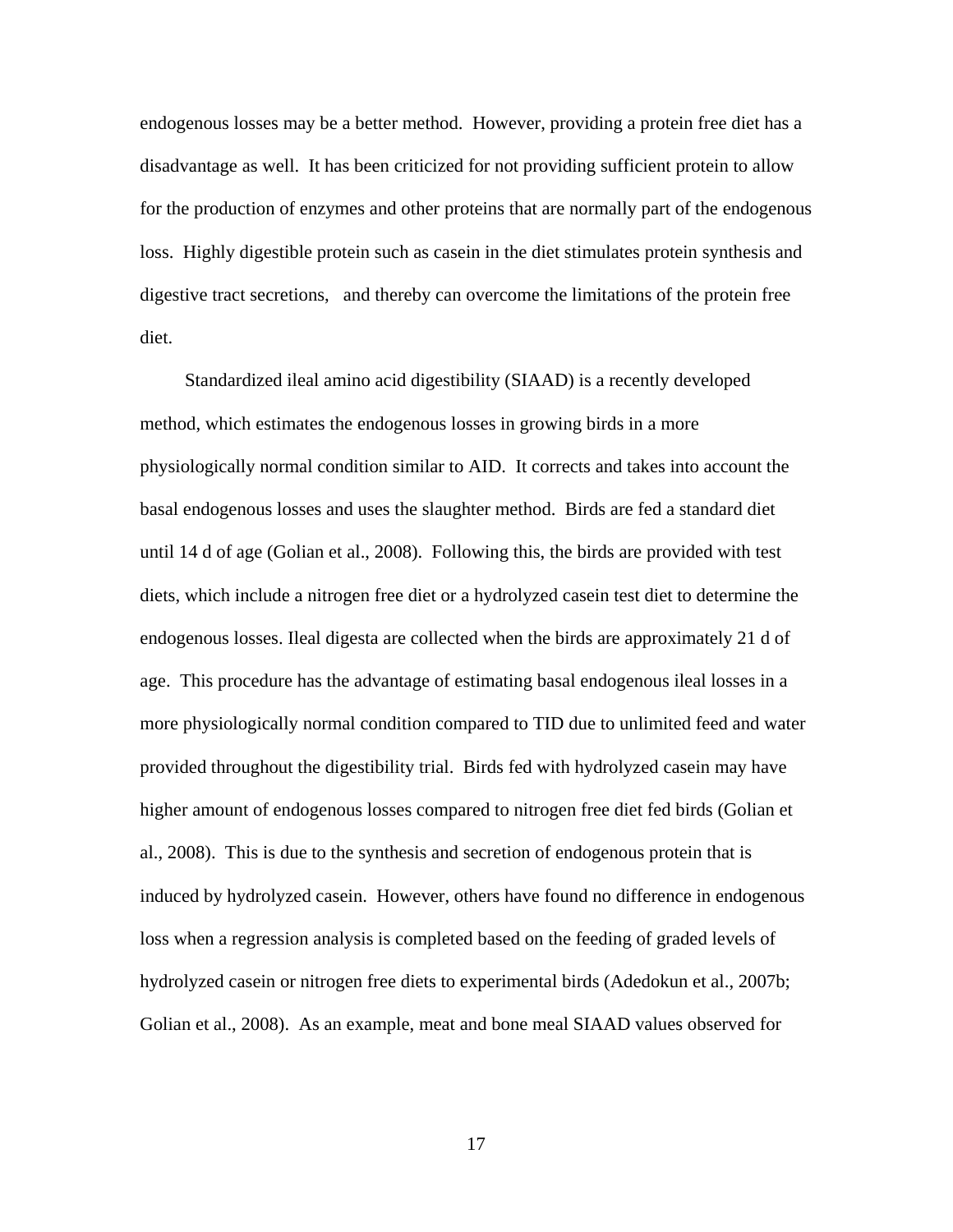birds at 21 d of age were similar when a nitrogen free diet was fed or the regression method was used with highly digestible casein (Adedokun et al., 2007b).

The digestive capacity of young chicks is inferior to older birds and therefore AMEn values and AA digestibility may be different between young and old broiler chickens (Batal and Parsons, 2002; Garcia et al., 2007). The degree of difference between older birds is ingredient specific, which suggests a need to complete digestibility experiments in both age classifications to ensure accurate diet formulation. In addition it raises the question of whether digestibility assays completed with adult chickens reflect the digestibility values of broiler chickens.

## <span id="page-33-0"></span>**2.2.4 Ideal protein**

The ideal protein concept is based on formulating diets that have a balanced proportion and appropriate amount of indispensable and dispensable AA. Lysine serves as the reference AA and other indispensible AA are formulated to be proportional to the lysine level (Emmert and Baker, 1997; Baker, 2003). Despite mostly being the second limiting AA in poultry, lysine is chosen as the reference AA because of its importance in protein synthesis for meat production and the fact that it is easier to analyze than methionine (Emmert and Baker, 1997). Hence, in most cases, the ratios of other AA to lysine are used for diet formulation. This results in formulation of balanced diets that minimize AA catabolism associated with AA levels that are above the bird's requirement.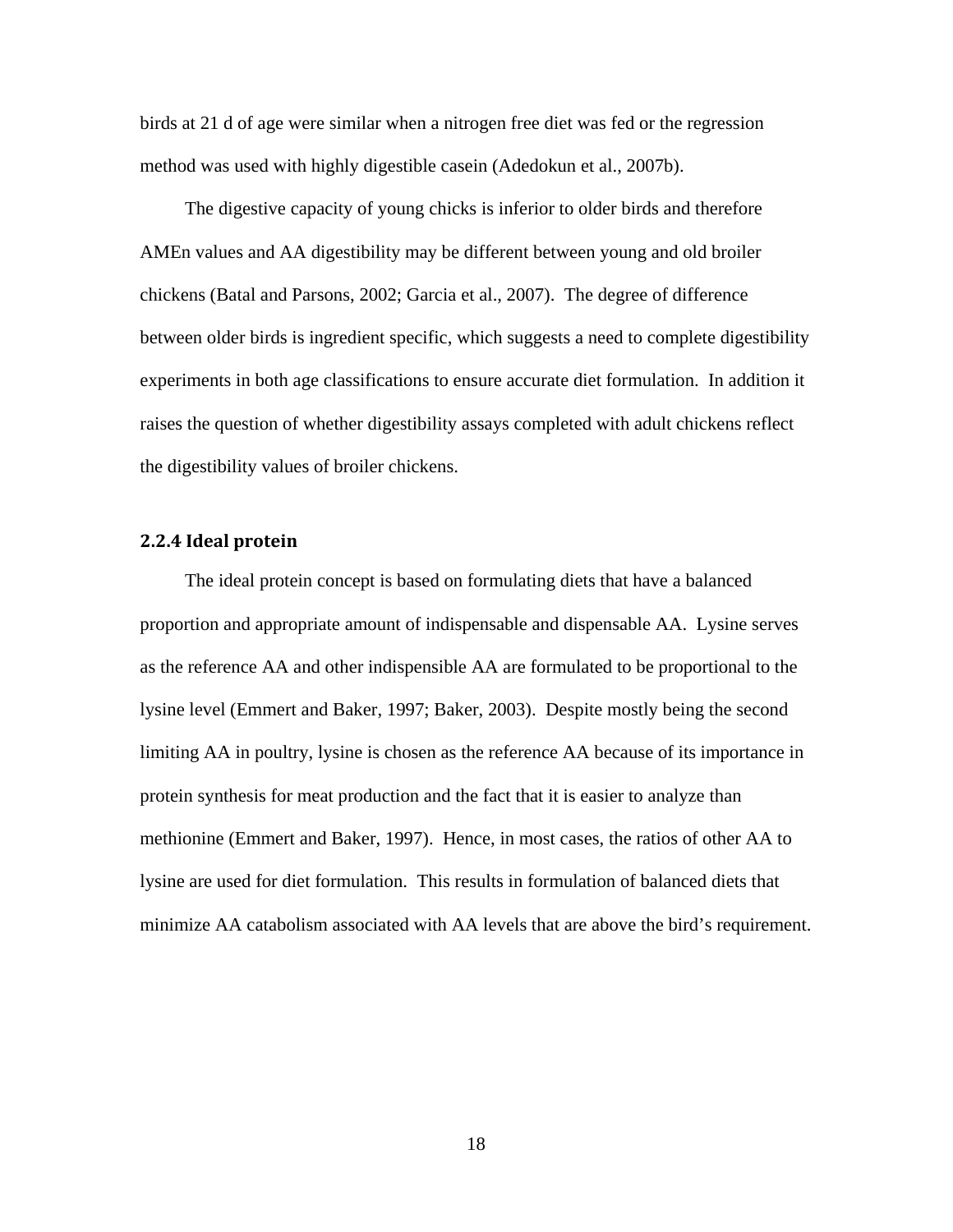

<span id="page-34-0"></span>**Figure 2.3.** Change of proportion of various endogenous losses with different FI (Hoehler et al., 2005).

Research has been completed to determine the ideal AA profile, on a DAA basis, for broiler chickens (Baker and Han, 1994; Mack et al., 1999). The ideal AA ratio relative to digestible lysine (%) from 0 to 21 d of age is estimated to be: sulfur AA, 72%; threonine, 67%; valine, 77%; arginine, 105%; histidine, 32 %; isoleucine, 67%; tryptophan, 16%; leucine, 109%; and phenylalanine and tyrosine, 105% (Baker and Han, 1994). Furthermore, the ideal AA profile relative to digestible lysine (%) for 20 to 40 d of age is estimated to be: sulfur AA, 75%; threonine, 63%; valine, 81%; arginine, 112%; isoleucine, 71%; tryptophan, 19% (Mack et al., 1999).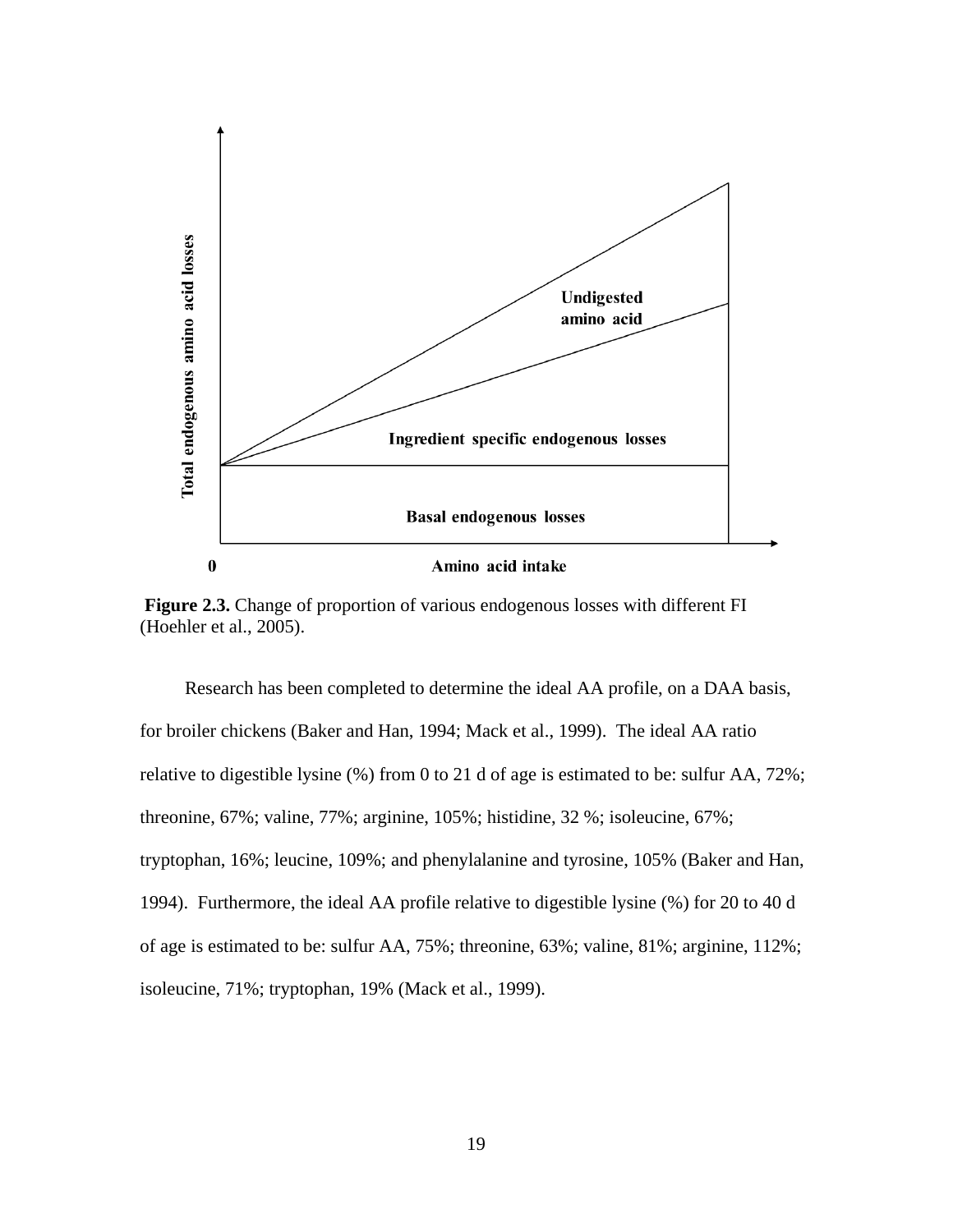## <span id="page-35-0"></span>**2.2.5 Amino acid and feed intake regulation**

The level and balance of AA can influence FI in chickens (Forbes, 2005). If a diet is slightly deficient in an AA there may be an increase in FI to compensate for the limiting AA. However, if the AA deficiency or imbalance is severe, there will be a decrease in FI. Because of the decrease in feed consumption and nutrient intake associated with severe AA deficiency or imbalance, there is also growth depression in the animal. The mechanism for this effect is not clear, but an AA theory suggests that the balance and amount of AA circulating in the blood regulate FI (Ferket and Gernat, 2006). The brain is able to detect the decrease in specific AA from the blood and it signals a reduction in FI (Tobin and Boorman, 1979).

#### <span id="page-35-1"></span>*2.3 Relationship between dietary energy and amino acid level*

Dietary energy and AA constitute a large portion of the diet and are also expensive nutrients. Hence, to have optimal growth and a cost efficient diet, feed should be formulated to meet the bird's requirement while not providing excessive nutrients. To create a diet that is cost efficient, understanding FI of the bird and the relationship between dietary energy and amino acid is essential.

## <span id="page-35-2"></span>**2.3.1 Impact of feed intake on diet formulation**

Because of the economic and production importance of energy and AA in animal diets, it is essential to understand how their levels relate to each other. This is specifically relevant to FI, which plays a vital role in determining nutrient intake. If birds are able to adjust their FI according to the energy content of the diet, it would be possible to reduce the AA content of low energy diets. This is because birds would consume more of the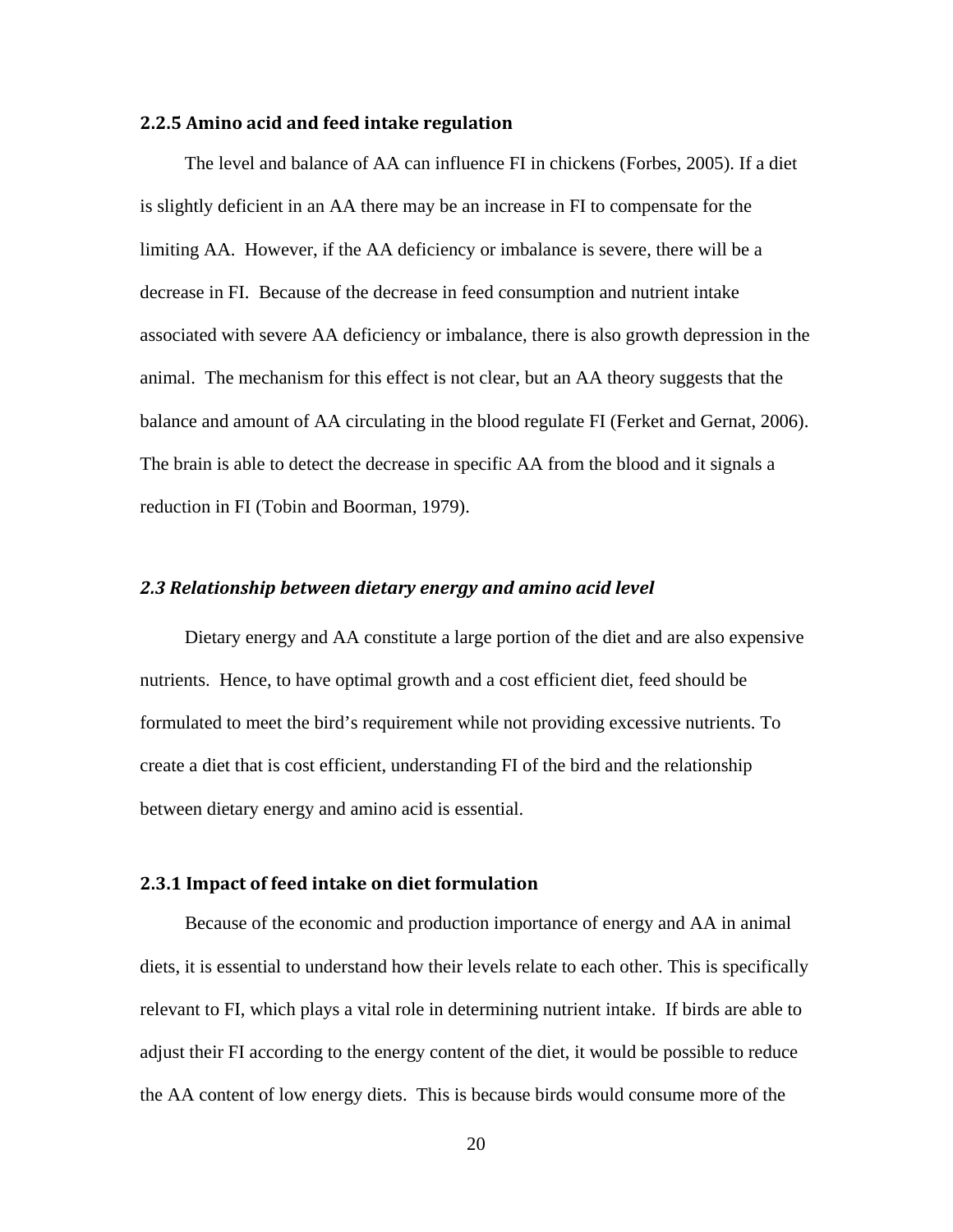low energy diet and therefore the amino acid content could be reduced in proportion to maintain the same level of intake. It would be logical to adjust the AA content of the diet according to the FI of the bird. Protein and AA are known to be expensive and hence adjusting the AA content in the diet based on the bird's FI would prevent providing an excess amount of AA to the birds and would be cost effective. A few studies have implemented that concept to their research (Skinner et al., 1992; Hildalgo et al., 2004; Brickett et al., 2007). However, if birds are not able to adjust their FI according the energy content of the diet, this may not be an appropriate strategy. In this case, dietary AA would be considered independent from the dietary energy content, and energy and AA would be considered separately when formulating diets. If broilers no longer respond to dietary energy the relationship between the energy and AA would more appropriately be based on providing sufficient energy in the diet for maintenance and to allow the protein synthesis of the diet amino acid content to be maximized.

# **2.3.2 Requirement for energy and protein for bird maintenance and productivity**

Energy and protein are essential for growth and meat yield in birds and optimal levels of both nutrients should be included in the diet to maximize production. When a diet has high energy in relationship to its AA content, body fat increases (Sibbald and Wolynetz, 1987; Summer et al., 1992). This is due to the low protein content compared to the energy level of the diet. The energy that could not be used for protein synthesis because of the low dietary protein content would be deposited as fat. If the diet has high AA in relationship to its energy content, there would be increase in meat yield and less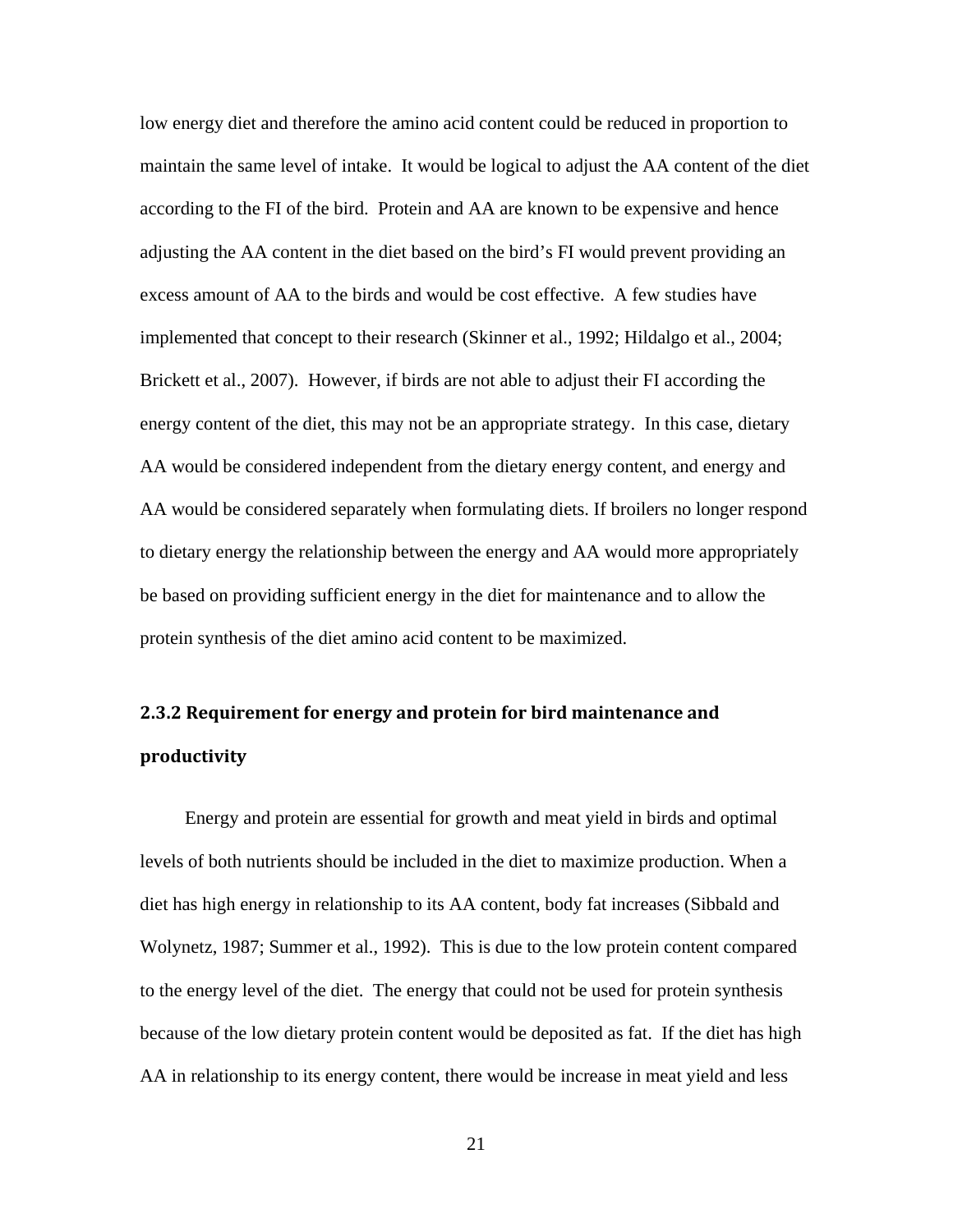body fat (Summer et al., 1992). Hence, it is logical to think that there is a relationship between dietary energy and AA. If there is, diets should be formulated based on this relationship while maintaining a balance between the two nutrients. However, if birds respond independently to dietary energy and AA, the diets can be formulated based specifically on dietary energy and DAA content.

### *2.5 Economic implications of energy and protein in animal feeding*

Feed comprises 55-60% of the input cost in broiler production (Sibbald, 1982). Thus, energy and AA, which are the major nutrients included in the diet are expensive and are key factors determining the cost of broiler production. Feed cost can be reduced by decreasing the energy and/or AA content in the diet, but this must be counterbalanced by potential losses in broiler performance such as BW gain, FE and meat yield (Corzo et al., 2005; Kidd et al., 2005). On the other hand, if high dietary energy and AA are provided to the birds, it may not affect broiler performance but will increase the feed cost. It may also waste dietary energy and protein by depositing the extra energy as fat or excreting nitrogen in the environment because of the excess protein in the diet. Hence, it is important to consider feed cost and broiler's performance to AA and energy in the diet to maximize margin. To maximize profit and margin, it is also important to understand feed cost and broiler performance when various energy and AA contents are provided to the birds.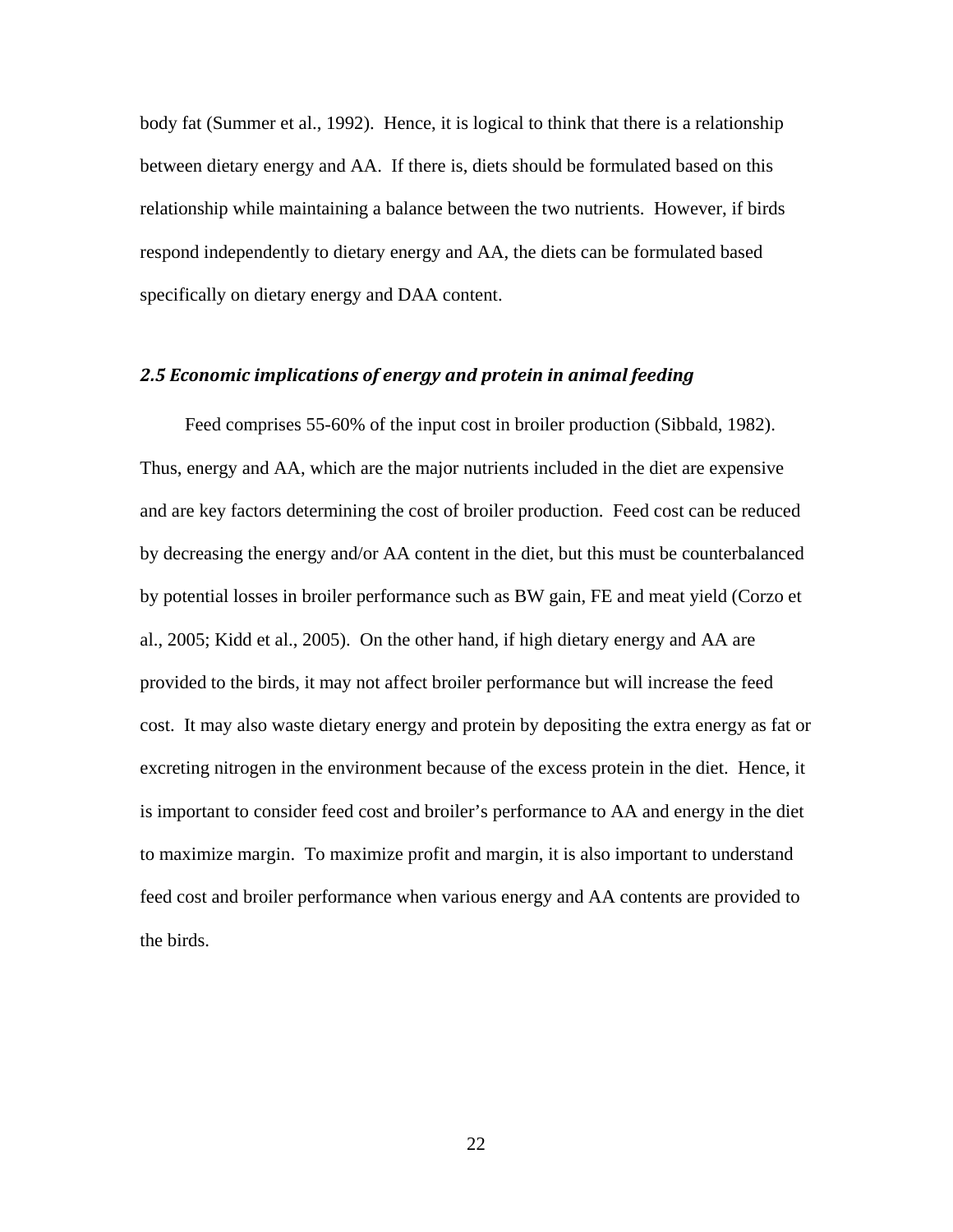#### *2.6 Conclusion*

Energy and AA are nutrients that are contained in large portion of the diet. These are also important nutrients for adequate growth and meat yield in broiler chickens. Hence, optimal levels of energy and AA in the diet are essential for maximizing broiler production and profitability.

 It is assumed that that broiler chickens adjust their FI according to the dietary energy content and the degree of changes approximately matches what would be expected based on dietary energy. A few studies have found the same effect and agree with this concept (Leeson et al., 1996; Dozier III et al., 2006). However, a study has found that broiler chickens do not change their FI based on different energy level of the diet and disagrees with this concept (Plumstead et al., 2007). This study speculates that broiler chickens may not change their FI with different dietary energy content due to the intense genetic selection for growth and will eat to physical capacity. Other studies suggest an age effect on the chicken's ability to regulate FI (Brickett et al., 2007; Kamran et al., 2008). Young chickens may not regulate their FI due to limited gut capacity but are able to change their FI according to the dietary energy level when the birds are older. Additionally, the relationship between dietary energy and AA on broiler performance is currently not clear. Further examining FI in broiler chickens, and confirming and understanding the interaction between dietary energy and AA would improve broiler production and profitability. Therefore, research was completed to provide additional clarity to the understanding of dietary energy effects in broiler chickens and the relationship of dietary energy to AA levels. This study used wide range of energy and AA contents, diets were formulated based on digestible nutrients and there was consistent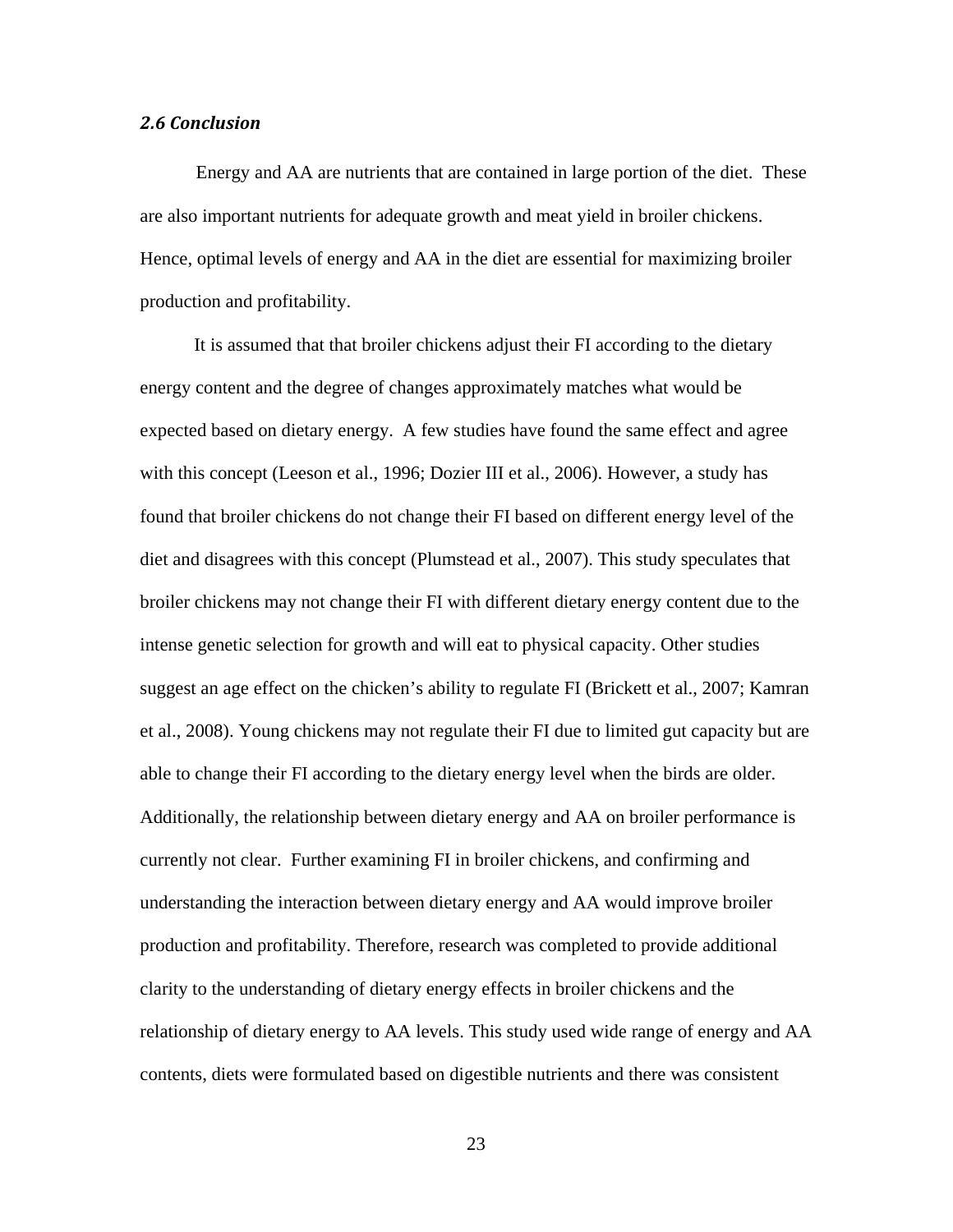relationship between energy and fat. The digestibility of various feed ingredients was determined first to be used for diet formulation in later experiments. This research has two main objectives: 1) to investigate the effect of broiler age and dietary energy levels on FI, and 2) to further understand the response of broiler chickens to different energy and AA levels of the diet.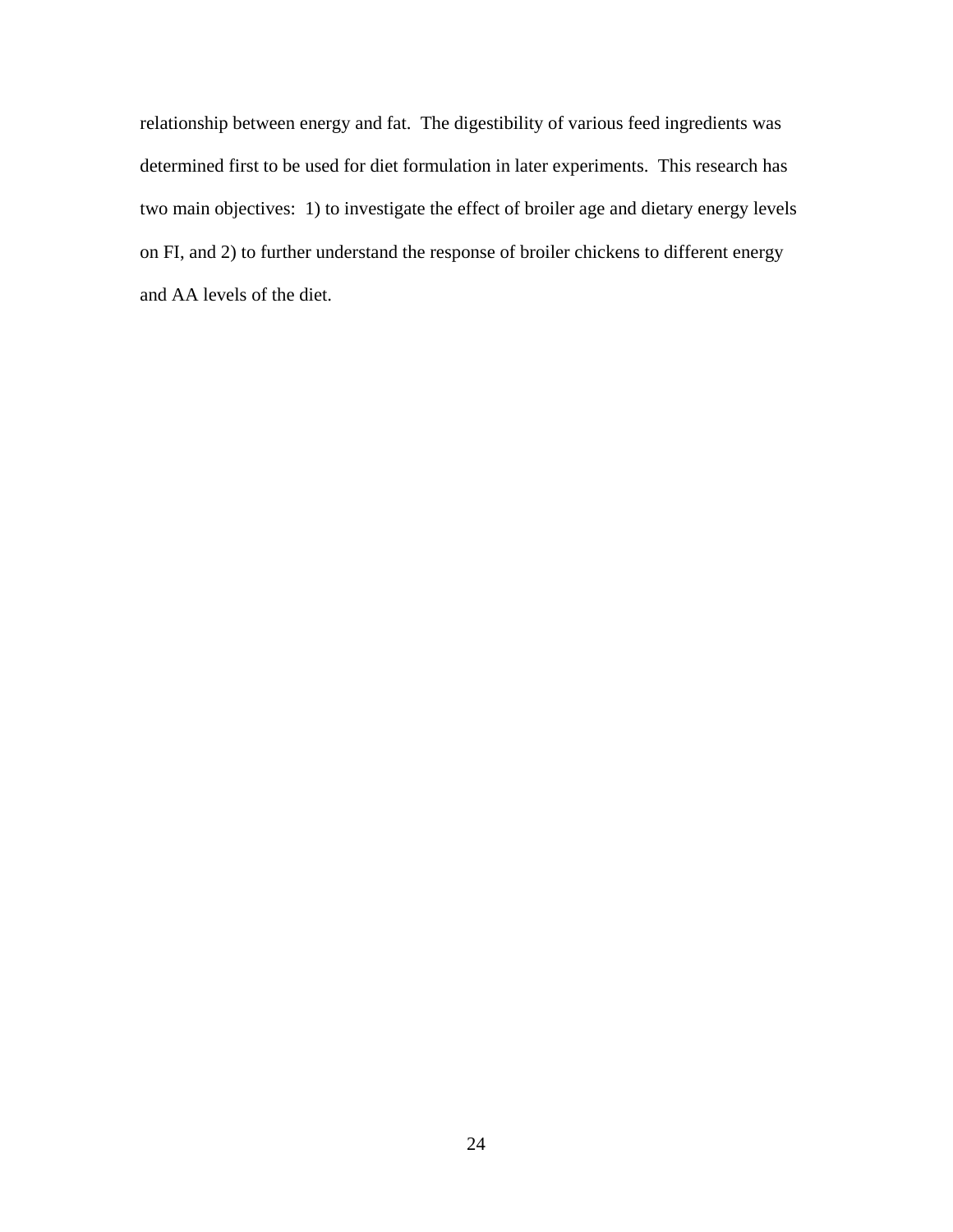# **3.0 Apparent Ileal Amino Acid Digestibility and Apparent Metabolizable Energy of Feed Ingredients Determined In 5 or 6 and 21 Day Old Broiler Chickens**

#### *3.1 Abstract*

Formulating diets based on digestibility of nutrients is important to create diets that deliver required nutrients to broiler chickens. However, most digestibility values are determined in older birds and since the digestive capacity of young chicks is limited, these digestibility values may not be accurate for this age of broiler. Hence, the objective of this research was to determine the AID and AMEn of five ingredients in 5 (AID) or 6 (AMEn) and 21 d (AID and AMEn) old broiler chickens. The feed ingredients were barley, canola meal, corn, soybean meal and wheat. AMEn was not different between the two ages for corn, canola meal and wheat, but was for barley and soybean meal. Amino acid digestibility generally increased with increasing age and it was significantly different between the two ages for all ingredients except corn and soybean meal. In conclusion, this research confirms that there are differences in nutrient digestibility in younger and older broiler chickens with a larger age effect on AID than AME. It also suggests that these differences should be accounted for when formulating diets for young and older birds.

**Keywords:** AME, amino acid, digestibility, broiler, age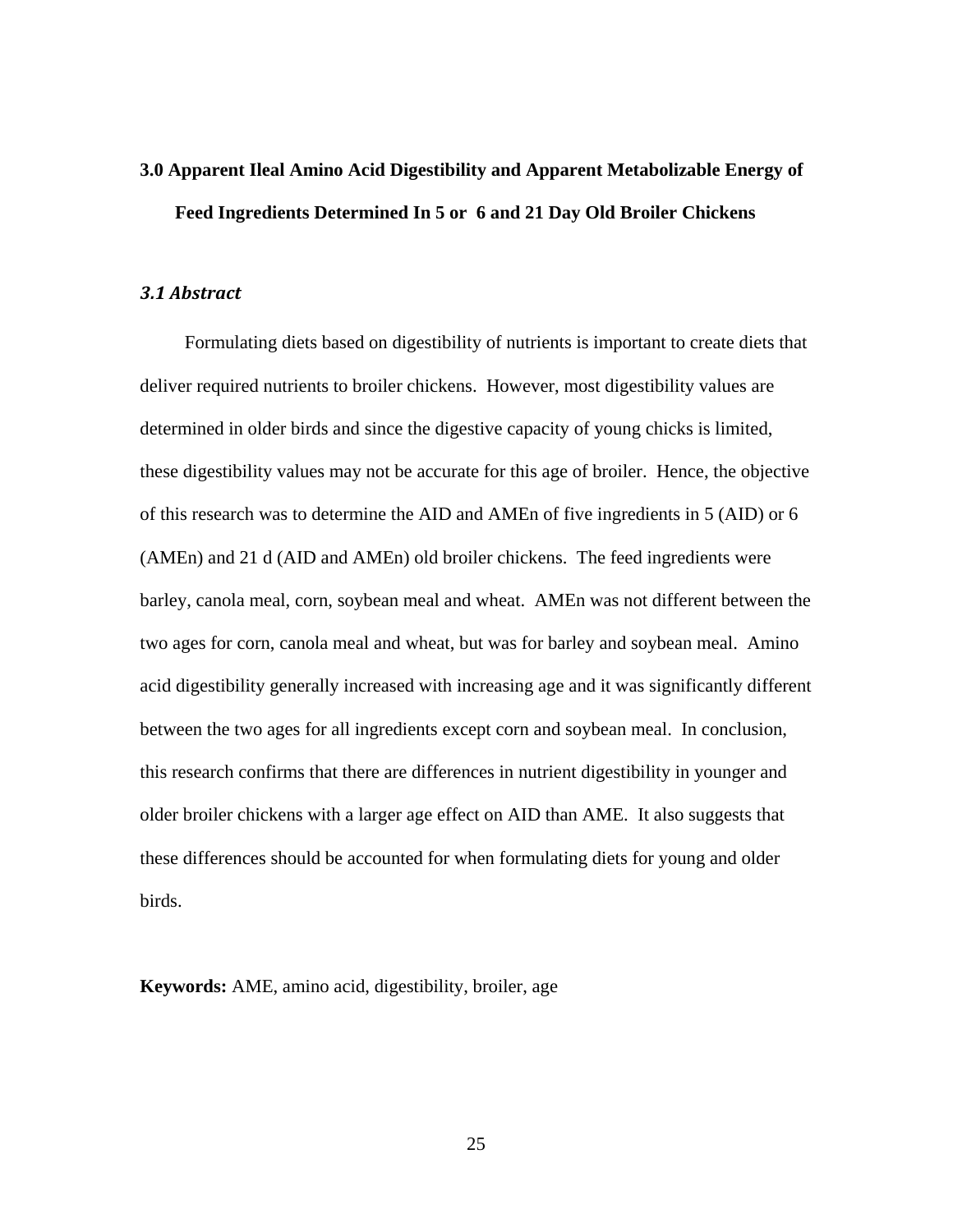#### *3.2 Introduction*

Accurate delivery of essential nutrients to broiler chickens requires an understanding of the digestible nutrient content of feed ingredients. In particular, formulating diets using AMEn and AA digestibility values enhances the probability that diets deliver these important nutrients at levels that match the bird's requirement.

It is common to use digestibility values from older birds  $(>21$  d of age) to formulate diets. However, research has shown that nutrient digestibility in broiler chickens is age dependent and that the digestive capacity of the young chick is limited (Batal and Parsons, 2002; Huang et al., 2005; Thomas et al., 2008; Rynsburger, 2009). The reason for the limited digestive capacity of young birds is not established, but could include limited enzyme secretion, the presence of yolk sac nutrients and incomplete development of the gastrointestinal tract (Batal and Parsons, 2002; Thomas et al., 2008). The need for accuracy in feed formulation is also very important in nutrition research because it is essential that interpretation of collected data is not confounded by unexpected differences in ingredient digestibility.

The hypothesis of this research was that young chicks have limited ability to digest nutrients, and that the AID and AMEn digestibility values are lower in young than older broilers. The objective of this research was to determine the AID and AMEn of feed ingredients in 5 or 6 and 21 d old chicks so that the determined values could be used in later research on the impact of diet energy on broiler chickens.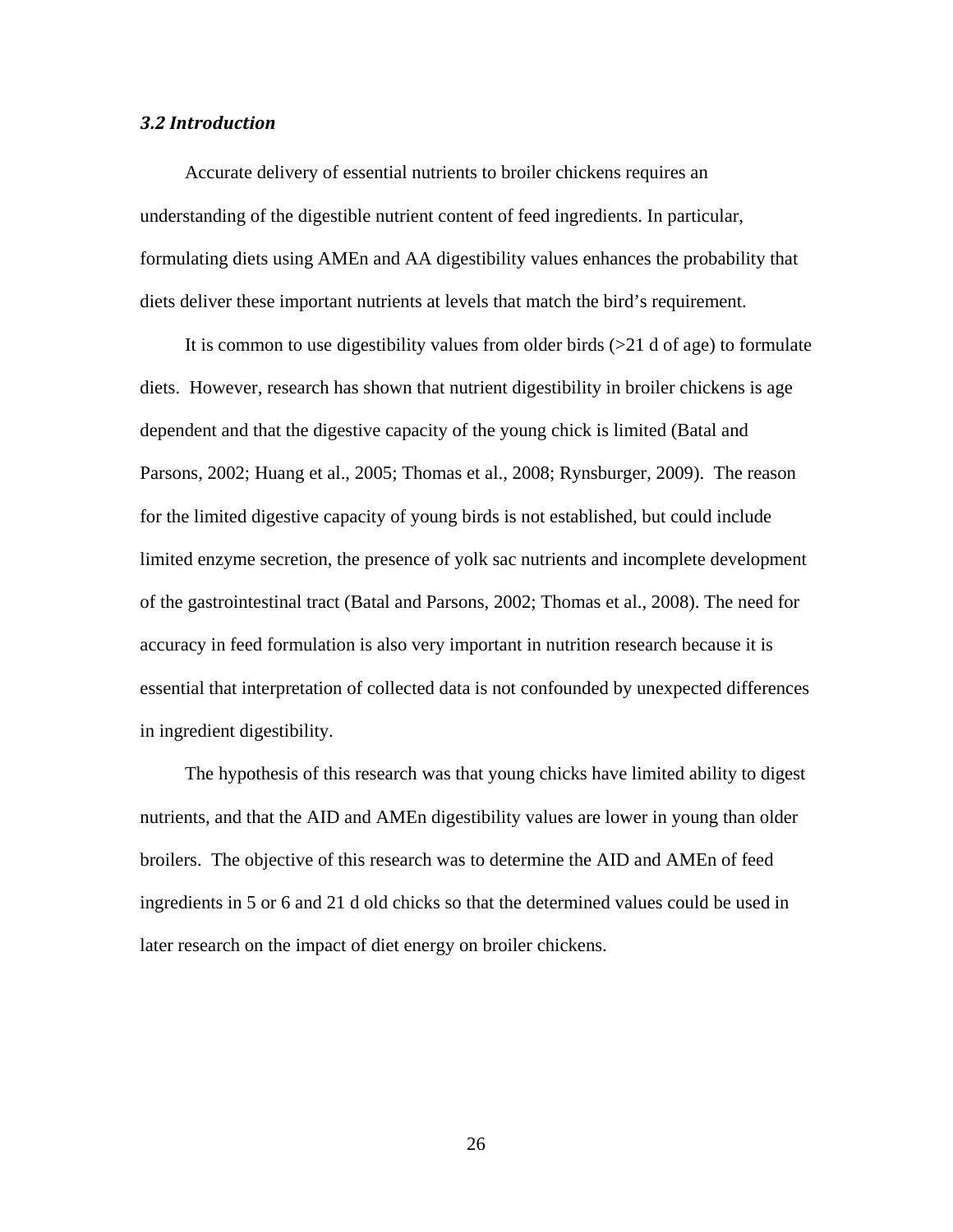#### *3.3 Materials and methods*

Protocols for these experiments were approved by the Animal Care Committee of University of Saskatchewan, and birds were reared and cared for according to the Canadian Council of Animal Care (1993).

## **3.3.1 Experimental diets**

The five feed ingredients assessed for AID and AMEn were barley, canola meal, corn, soybean meal and wheat and test diets are shown in Tables 3.1 and 3.2. Barley, corn and wheat were ground in a hammer mill (model  $160-D$  $160-D$ )<sup>1</sup> using a 4.0 mm screen hole size. For AID testing, canola meal and soybean meal were used as sole sources of protein, while 5% hydrolyzed casein was included in the test diets for barley, corn and wheat to increase the protein content, particularly for the testing in young birds. The hydrolyzed casein was assumed to be 100% digestible and corrected for when determining the digestibility of ingredients. The AID diets were cold pelleted. Water was added to canola meal, soybean meal, wheat, barley (4.18 L to 23 kg of diet) and corn (8.14 L of water to 23 kg of diet) diets before pelleting. After pelleting, the pellets were dried in a drying oven at 55 ºC. The reference diet for the AMEn trial, which was mostly composed of corn and soybean meal, was replaced with 40% of feed ingredient to create each test diet. A mathematical correction for inclusion level was used to determine AMEn of each feed ingredient. The AMEn experimental diets were fed in mash form. Celite<sup>[2](#page-42-1)</sup> was used as an indigestible marker and 1.5% was added to the diets for AID and AMEn determination.

<sup>&</sup>lt;sup>1</sup> Jacobson Machine Works, Minneapolis, Minn.

<span id="page-42-1"></span><span id="page-42-0"></span><sup>2</sup> Celite Corporation, Quincy, WA, USA.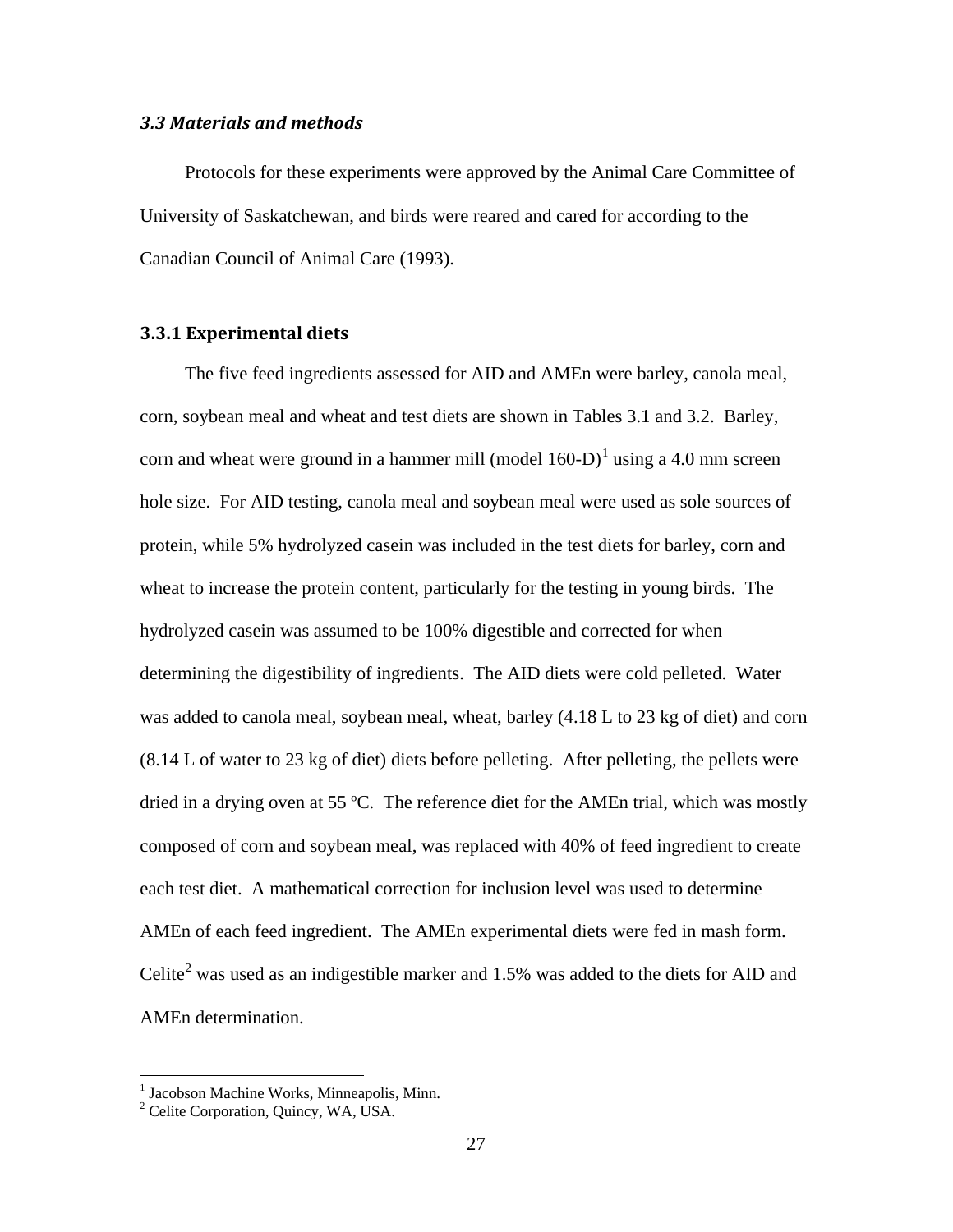| Ingredient $(\%)$                     | Corn  | Wheat | Soybean<br>meal | Canola<br>meal | <b>Barley</b> |
|---------------------------------------|-------|-------|-----------------|----------------|---------------|
| Hydrolyzed casein                     | 5.00  | 5.00  |                 |                | 5.00          |
| Corn                                  | 86.13 |       |                 |                |               |
| Wheat                                 | ---   | 87.06 |                 |                |               |
| Soybean meal                          |       |       | 37.78           |                |               |
| Canola meal                           |       |       |                 | 47.37          |               |
| <b>Barley</b>                         |       |       |                 | ---            | 87.24         |
| Corn oil                              | 2.00  | 2.00  | 2.00            | 2.00           | 2.00          |
| Dextrose                              | ---   |       | 54.36           | 45.54          | $ -$          |
| Sodium chloride                       | 0.40  | 0.40  | 0.40            | 0.40           | 0.40          |
| Dicalcium phosphate                   | 2.00  | 1.73  | 1.88            | 1.59           | 1.64          |
| Limestone                             | 1.5   | 1.23  | 1.10            | 0.63           | 1.24          |
| Celite                                | 1.50  | 1.50  | 1.50            | 1.50           | 1.50          |
| Vitamin - mineral premix <sup>1</sup> | 0.50  | 0.50  | 0.50            | 0.50           | 0.50          |
| Choline chloride                      | 0.10  | 0.10  | 0.10            | 0.10           | 0.10          |
| Avizyme $1302^2$                      | 0.050 | 0.050 | 0.050           | 0.050          | 0.050         |
| Endofeed <sup>4</sup>                 | 0.025 | 0.025 | 0.025           | 0.025          | 0.025         |
| Pellet binder <sup>5</sup>            | 0.30  | 0.30  | 0.30            | 0.30           | 0.30          |
| Formulated nutrient composition (%)   |       |       |                 |                |               |
| Crude protein                         | 12.39 | 18.29 | 18.00           | 18.00          | 15.05         |
| M.E. (kcal/kg)                        | 3284  | 3141  | 2684            | 2481           | 2886          |
| Lysine                                | 0.58  | 0.73  | 1.10            | 0.83           | 0.74          |
| Methionine                            | 0.28  | 0.33  | 0.24            | 0.33           | 0.31          |
| Calcium                               | 1.12  | 1.00  | 1.00            | 1.00           | 1.00          |
| Non-phytate P                         | 0.49  | 0.48  | 0.48            | 0.48           | 0.48          |

**Table 3.1.** Composition of the test diets for AID digestibility.

<sup>1</sup> Supplied per kilogram of diet: vitamin A (retinyl acetate + retinyl palmitate), 11000 IU; vitamin D, 2200 IU; vitamin E (dl-α-topheryl acetate), 300 IU; menadione, 2.0 mg; thiamine, 1.5 mg; riboflavin, 6.0 mg; niacin, 60 mg; pyridoxine, 4 mg; vitamin  $B_{12}$ , 0.02 mg; pantothenic acid, 10.0 mg; folic acid, 0.6 mg; biotin, 0.15 mg; Iron, 80 mg; zinc, 80 mg; manganese, 80 mg; copper, 10 mg; iodine, 0.8 mg; selenium, 0.3 mg; and CaCO<sub>3</sub>, 500 mg.

 $2^{2}$  Barley Endofeed (GNC Bioferm Inc., Bradwell, SK).

 $3$  Avizyme 1302 (Danisco Animal Nutrition, Marlborough, Wiltshire).

4 Maxibond (Agresearch Inc., Joliet, IL).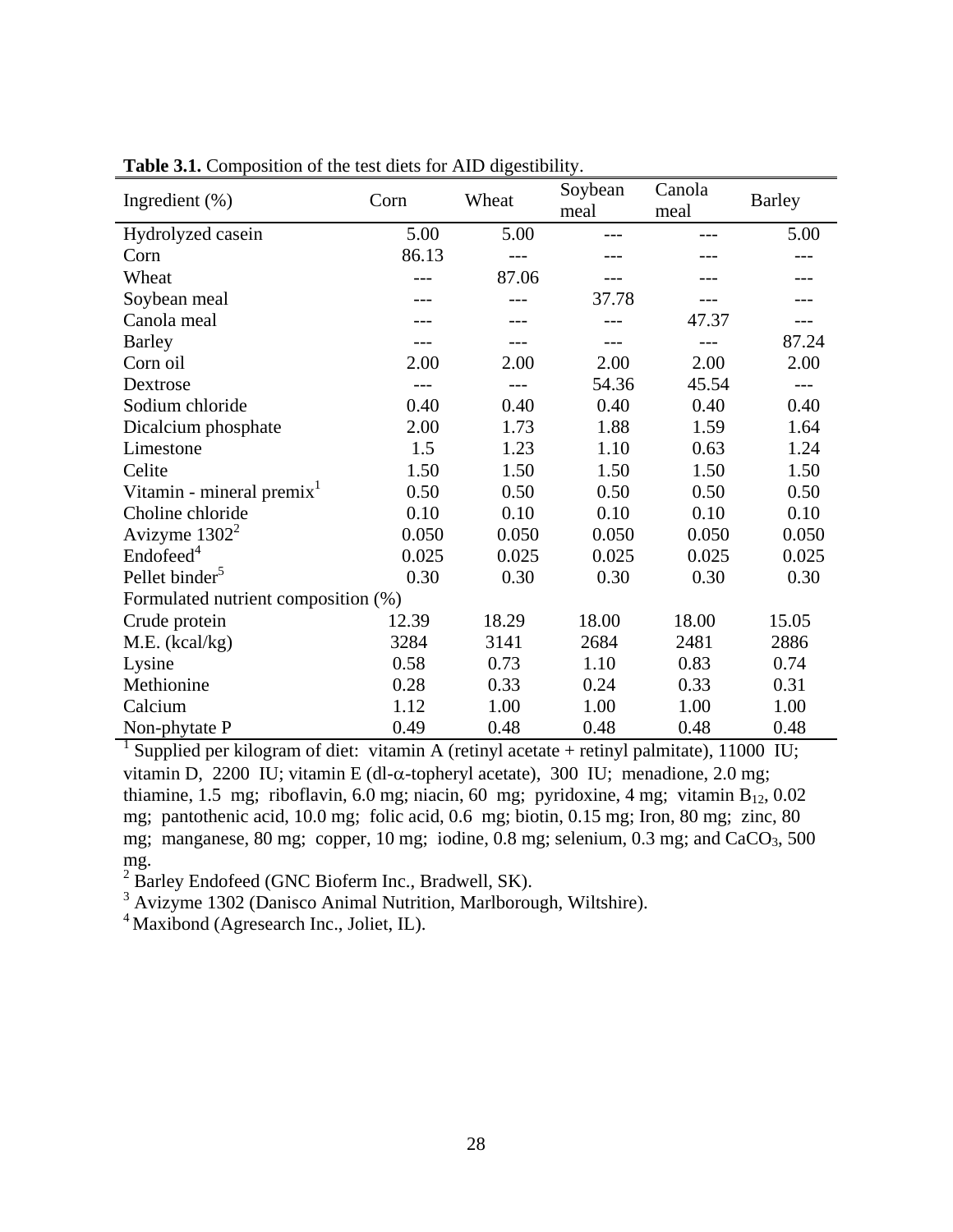| Ingredients $(\%)$                      | Reference | Corn  | Wheat | Soybean<br>meal | Canola<br>meal | <b>Barley</b> |
|-----------------------------------------|-----------|-------|-------|-----------------|----------------|---------------|
| Corn                                    | 60.00     | 74.50 | 34.50 | 34.50           | 34.50          | 34.50         |
| Wheat                                   |           |       | 40.00 | $---$           |                |               |
| Soybean meal                            | 31.09     | 17.88 | 17.88 | 57.88           | 17.88          | 17.88         |
| Canola meal                             |           |       |       |                 | 40.00          |               |
| <b>Barley</b>                           |           |       |       |                 | $---$          | 40.00         |
| Canola oil                              | 3.00      | 1.73  | 1.73  | 1.73            | 1.73           | 1.73          |
| Dextrose                                |           |       |       |                 |                |               |
| Sodium chloride                         | 0.49      | 0.49  | 0.49  | 0.49            | 0.49           | 0.49          |
| Dicalcium phosphate                     | 1.80      | 1.80  | 1.80  | 1.80            | 1.80           | 1.80          |
| Limestone                               | 1.15      | 1.15  | 1.15  | 1.15            | 1.15           | 1.15          |
| Celite                                  | 1.50      | 1.50  | 1.50  | 1.50            | 1.50           | 1.50          |
| Vitamin - minineral premix <sup>1</sup> | 0.50      | 0.50  | 0.50  | 0.50            | 0.50           | 0.50          |
| Choline chloride                        | 0.10      | 0.10  | 0.10  | 0.10            | 0.10           | 0.10          |
| Avizyme $1302^2$                        | 0.05      | 0.05  | 0.05  | 0.05            | 0.05           | 0.05          |
| Endofeed <sup>3</sup>                   | 0.025     | 0.025 | 0.025 | 0.025           | 0.025          | 0.025         |
| Pellet binder <sup>5</sup>              | 0.30      | 0.30  | 0.30  | 0.30            | 0.30           | 0.30          |
| Formulated nutrient composition (%)     |           |       |       |                 |                |               |
| Crude protein                           | 20.40     | 15.46 | 18.13 | 30.79           | 26.93          | 16.63         |
| AMEn (kcal/kg)                          | 3058      | 3098  | 3018  | 2768            | 2602           | 2898          |
| Lysine                                  | 1.07      | 0.72  | 0.79  | 1.78            | 1.32           | 0.79          |
| Methionine                              | 0.31      | 0.25  | 0.27  | 0.43            | 0.46           | 0.26          |
| Calcium                                 | 1.00      | 0.97  | 0.98  | 1.07            | 1.23           | 0.99          |
| Non-phytate P                           | 0.49      | 0.48  | 0.50  | 0.53            | 0.56           | 0.50          |

**Table 3.2.** Composition of the test diets for AMEn determination.

<sup>1</sup> Supplied per kilogram of diet: vitamin A (retinyl acetate + retinyl palmitate), 11000 IU; vitamin D, 2200 IU; vitamin E (dl-α-topheryl acetate), 300 IU; menadione, 2.0 mg; thiamine, 1.5 mg; riboflavin, 6.0 mg; niacin, 60 mg; pyridoxine, 4 mg; vitamin  $B_{12}$ , 0.02 mg; pantothenic acid, 10.0 mg; folic acid, 0.6 mg; biotin, 0.15 mg; Iron, 80 mg; zinc, 80 mg; manganese, 80 mg; copper, 10 mg; iodine,  $0.8$  mg; selenium,  $0.3$  mg; and CaCO<sub>3</sub>, 500 mg.

 $2^{2}$  Barley Endofeed (GNC Bioferm Inc., Bradwell, SK).

 $3$  Avizyme 1302 (Danisco Animal Nutrition, Marlborough, Wiltshire).

4 Maxibond (Agresearch Inc., Joliet, IL).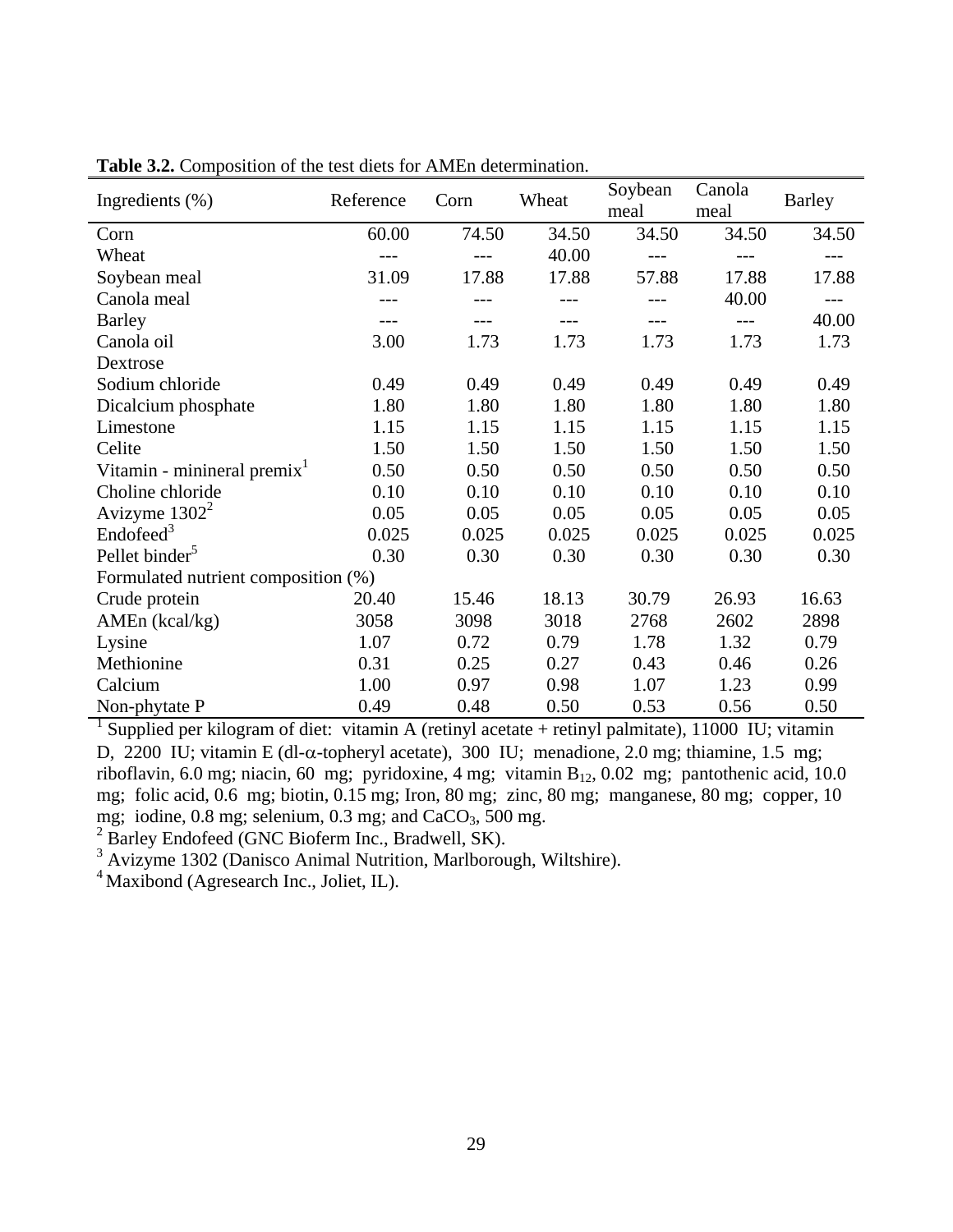#### **3.3.2 Animals and housing**

For AID, a total of 1008 male Ross x Ross 308 broiler chickens were used with 792 and 216 chicks reared until 5 and 21 d, respectively. For AMEn, the same numbers and type of birds were used as AID, but 792 and 216 chicks were raised until 6 and 21 d, respectively. Chicks were obtained from a commercial hatchery (Lilydale, Wynyard) at 0 d of age and were randomly allocated to 72 cages. The chicks were housed in Jamesway brooder battery cages (44 W, 85 L and 25 H cm) under a light regimen of 23 hr of light and1 hr of dark, with a light intensity of 30 lux. The temperature was initially set to approximately 32ºC and then gradually decreased 1ºC every 3 d. For AID and AMEn, there were 6 replications for each test diet with 22 chicks per replication for younger birds and 6 chicks per replication for older birds. A commercial broiler starter with nutrient levels meeting or exceeding the recommended values from Aviagen (2007) was fed initially and then replaced with test diets at 1 and 17 d for younger and older birds, respectively. Water and feed were available for chicks on an ad libitum basis.

#### **3.3.3 Ileal digesta collection and chemical analysis**

Chicks were euthanized by cervical dislocation for ileal digesta collection at 5 and 21 d of age. The middle two-thirds of the ileum was gently squeezed using a roller vial to collect contents and digesta were pooled for each replication. Samples were immediately frozen at -20°C and then freeze-dried. After the samples were freeze-dried, they were finely ground using a mortar and pestle, and mixed thoroughly before analysis. Dry matter and crude protein (N x 6.25) were analyzed according to AOAC (1990). A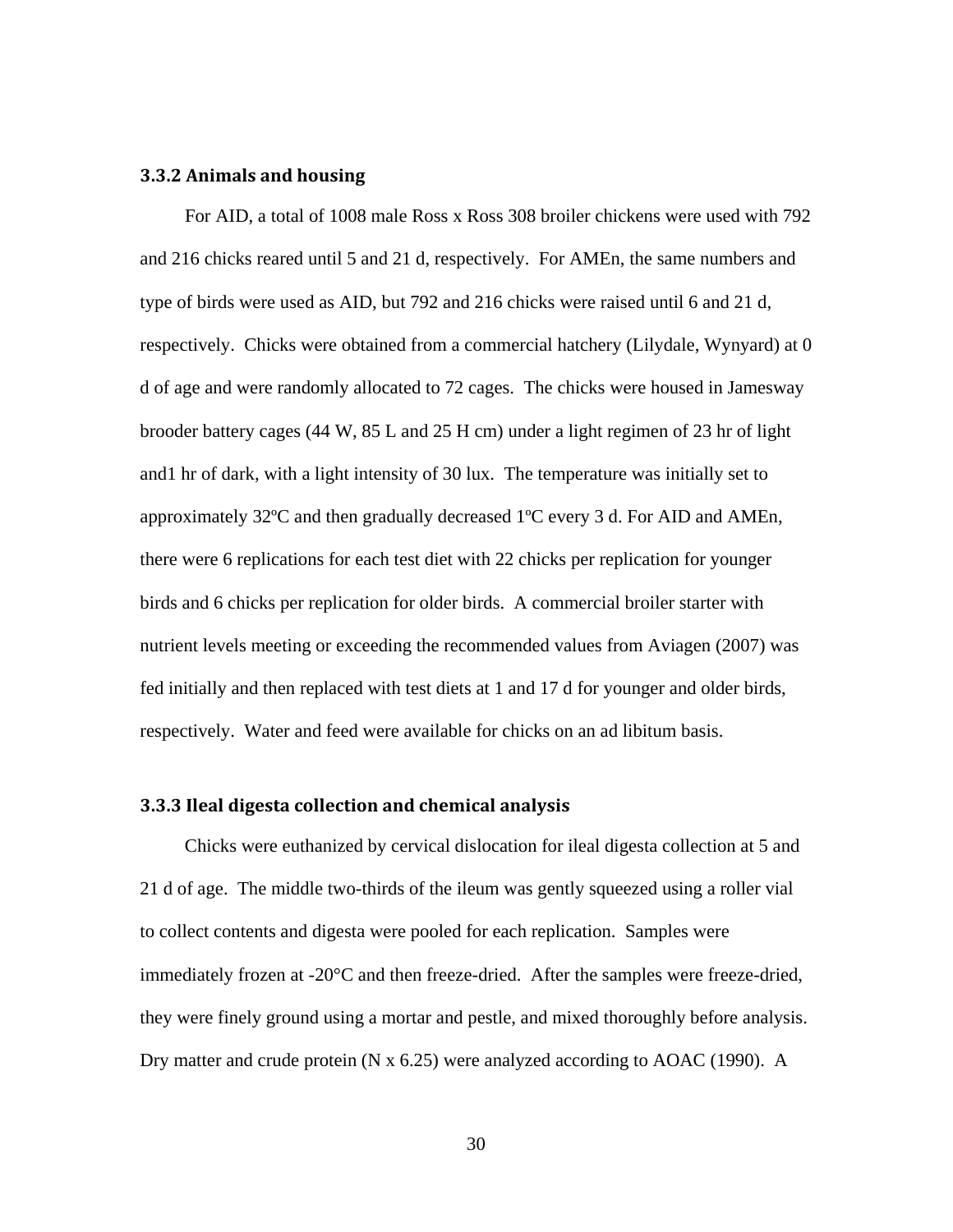Leco analyzer<sup>[3](#page-46-0)</sup> was used to measure the nitrogen content in the feed and ileal digesta. AA analysis of the diets and ileal digesta were performed by Evonik (Hanau-Wolfang, Germany) using methods and procedures from Association of Official Analytical Chemists Official Method 994.12 (Llames and Fontaine, 1994). Celite was determined by a modified method from Vogtmann et al., (1975). This procedure involves weighing approximately 1-2 g of sample and putting it into  $16 \times 125$  mm disposable tube. The tube is then ashed at 500°C for 24 hr or until the sample turns to white ash. After ashing, 5 mL of 4 N HCl is added and mixed, and then heated in the oven at 120°C for 1 hr. It is then centrifuged at 2500 x g for 10 minutes and dried overnight at 80°C. Following this, the dried sample is ashed again at 500°C overnight. All analyses were performed in duplicate.

## **3.3.4 Faecal collection and chemical analysis**

Faeces were collected 4 times over 3 d using plastic sheets starting at 4 and 19 d of age for 6 and 21 d old birds, respectively. Immediately after collection, faeces were frozen at - 20°C and then dried using a 55°C forced air oven. After the samples were dried, they were pooled within a replication and ground  $(1.0 \text{ mm screen})$  using a Retsch grinder<sup>[4](#page-46-1)</sup>. All diet and faecal analysis were completed in duplicate and dry matter, crude protein (N x 6.25) and GE were done according to AOAC (1990). Nitrogen content in the faeces and feed was determined using Leco. Celite was analyzed by using a modified procedure from Vogtmann et al. (1975) as indicated above.

<span id="page-46-0"></span> $3$  Model FP-528L, Leco Corp., St. Joseph MI, USA.  $4$  Hann. Germany.

<span id="page-46-1"></span>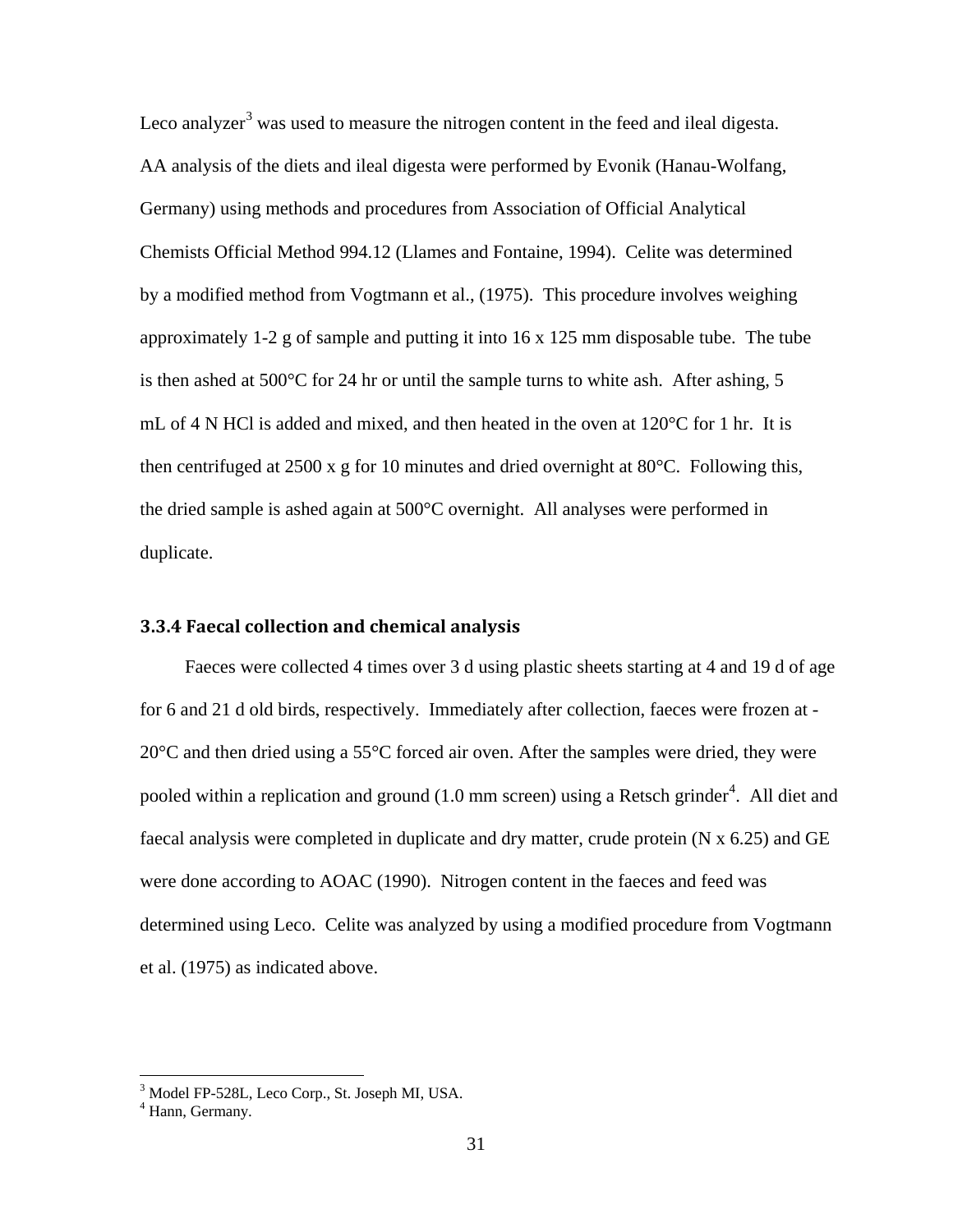#### **3.3.5 Calculations and statistical analyses**

Data for AID were statistically analyzed to compare the AA digestibility at 5 and 21 d of age. The statistical design was a one-way analysis with age at AMEn determination as main effect. For AID and AMEn, statistical analyses were performed using Proc GLM (General Linear Models Procedures) for least square of means of SAS version 9.2 (SAS Institute, 2001). Differences were considered significant when  $P < 0.05$ . The apparent digestibility coefficient of AA in the diet  $(ADC_{\text{amino acid}})$  was calculated using the equation below (Ten Doeschate et al., 1993):

ADC<sub>amino acid</sub>  $(\%) = 1 - [(\text{Acid insoluble ash in diet } (\%)) \times (\text{nutrient in digesta } (\%))]$ Acid insoluble ash in digesta  $(\%)$  nutrient in diet  $(\%)$ 

AMEn was calculated by using the equation shown below (Hill and Anderson, 1958; Scott et al., 1998):

AME/g feed  $=$  Gross energy/g feed  $-$  [(Gross energy/g excreta x % Acid insoluble ash in diet ] % Acid insoluble ash in excreta

AMEn/g diet = Gross energy/g diet – Gross energy excreta/g diet – [8.22 kcal/g x g Nitrogen/g diet

- (g Nitrogen/g excreta x % Acid insoluble ash in diet )] % Acid insoluble ash in excreta

# *3.4 Results and discussion*

# **3.4.1 Apparent ileal amino acid digestibility**

Overall, digestibility increased with increasing age for most AA and most ingredients

(Tables 3.3, 3.4, 3.5, 3.6 and 3.7). This is in agreement with previous research (Batal and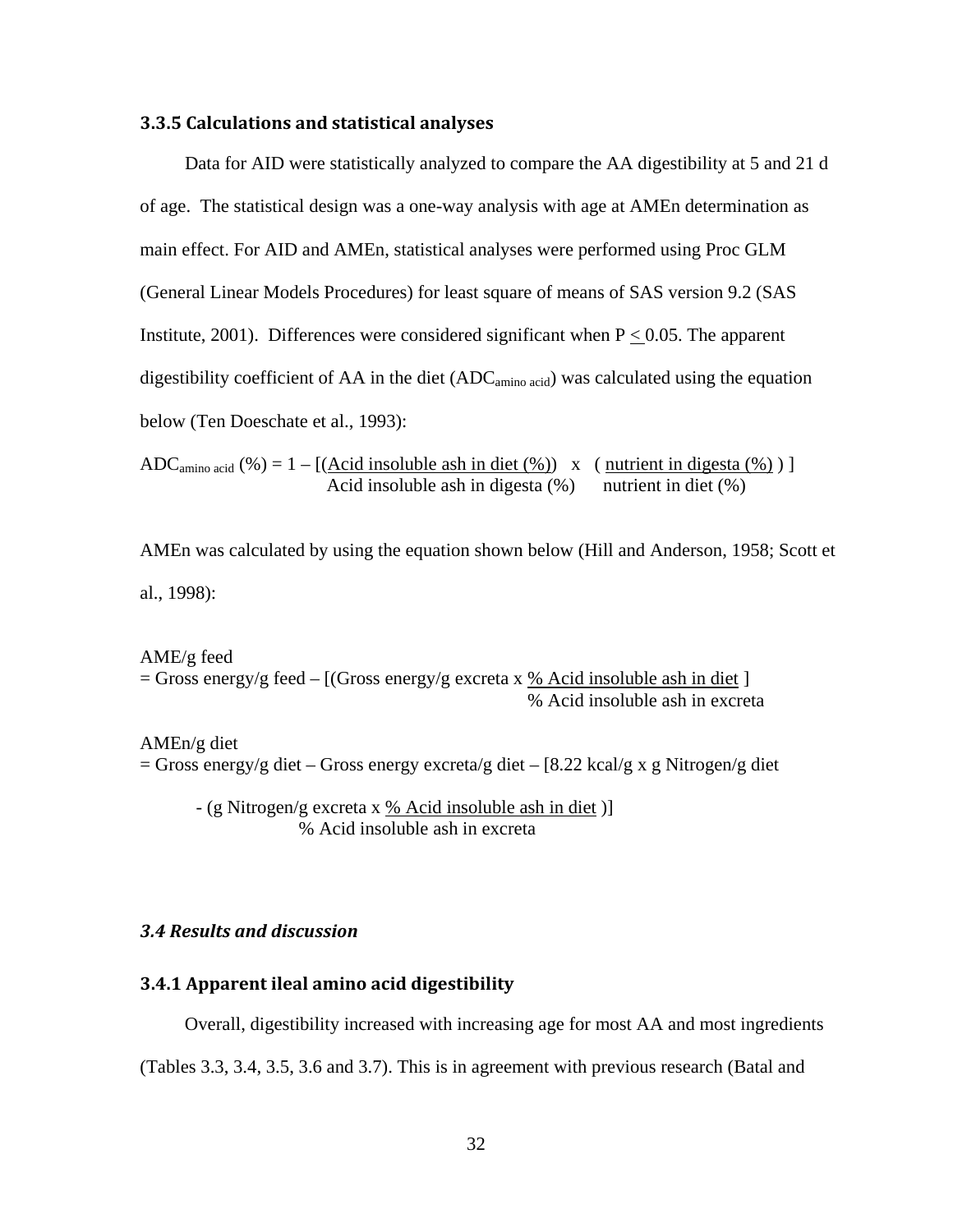Parsons, 2002; Huang et al., 2005; Adedokun et al., 2007a; Garcia et al., 2007; Rynsburger, 2009) that found that AA digestibility is age dependent and lower in younger birds. This could be due to reduced digestive enzyme secretion in the small intestine and/or incomplete development of gastrointestinal tract in young birds (Uni et al., 1996; Sklan and Noy, 2003). Trypsin activity, length and diameter of the small intestine, as well as villus length significantly increase from 5 to 11 d of age.

Cystine digestibility was not affected by age in barley and wheat, but there was an age effect for all other AA. Digestibility of all AA in canola meal increased with age except for cystine and lysine. There were differences in digestibility between ages, with digestibility values increasing with increasing age for methionine, leucine and histidine in corn, and differences for cystine, threonine, phenylalanine and valine approached significance ( $P <$ 0.10). Only methionine digestibility increased with age in soybean meal. The smaller effect of age on soybean meal and to a lesser extent corn, does not appear to agree with studies evaluating the apparent AA digestibility of a corn-soybean meal diet, where differences were found in digestibility between 3 to 4 d old and 21 d old broilers (Batal and Persons, 2002). In contrast, the use of the standardized ileal digestibility test resulted in no differences in digestibility for corn and soybean meal in 7 and 21 d old broilers (Garcia et al., 2007). These differences may relate to the age of birds used for testing and/or the correction for endogenous losses that is used in the standardized ileal digestibility test. The AA digestibility values were relatively close to the reference values for all ingredients (Degussa, 2005).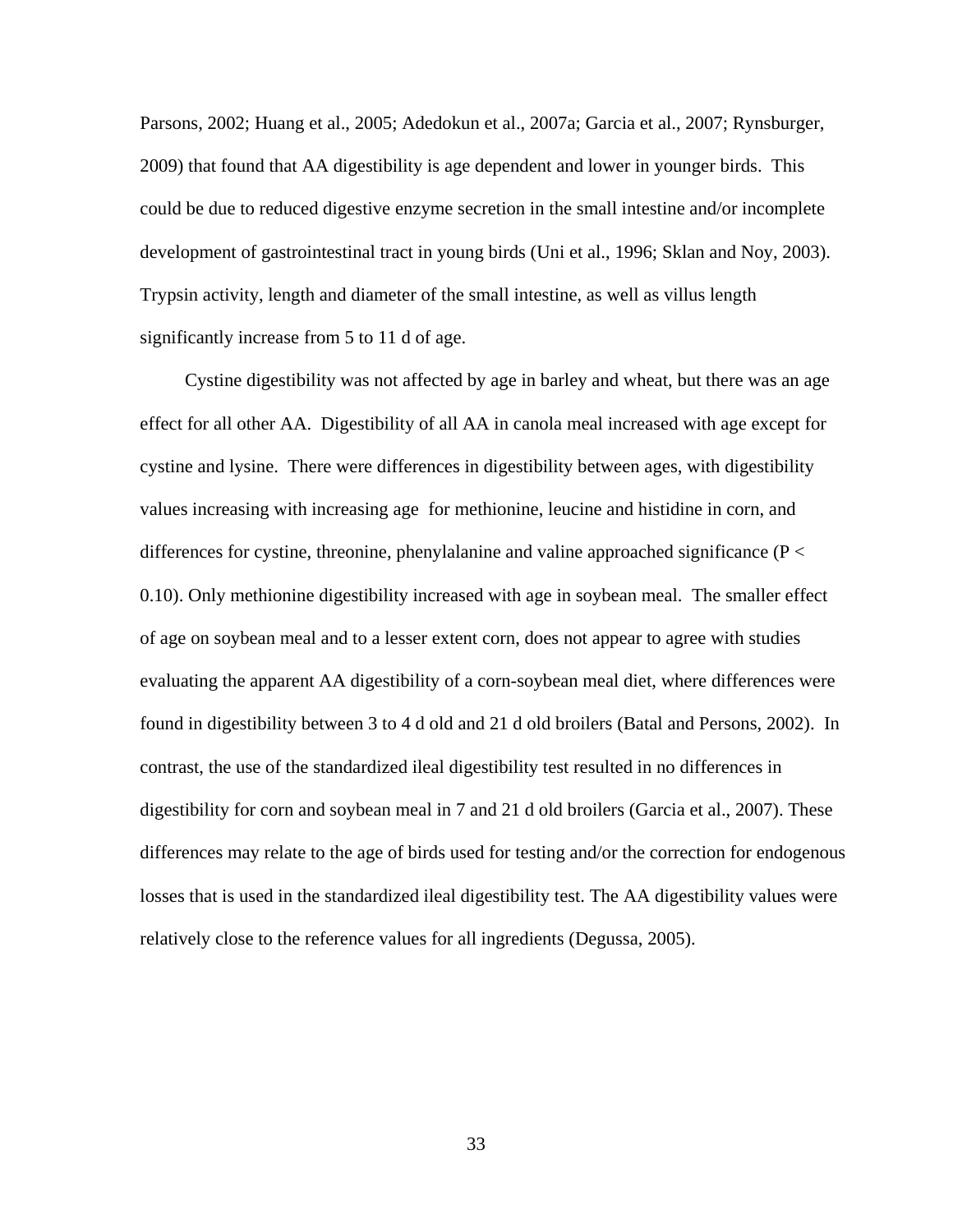|               | Days of age |      |      |            |           |
|---------------|-------------|------|------|------------|-----------|
| Amino acid    | 5           | 21   | Mean | Pooled SEM | $P-value$ |
| Arginine      | 73.7        | 80.8 | 77.3 | 1.52       | 0.0094    |
| Cystine       | 68.5        | 72.5 | 70.5 | 1.44       | <b>NS</b> |
| Histidine     | 73.0        | 79.0 | 76.0 | 1.33       | 0.015     |
| Isoleucine    | 77.5        | 82.0 | 79.8 | 1.18       | 0.049     |
| Leucine       | 79.8        | 85.0 | 82.4 | 1.17       | 0.018     |
| Lysine        | 76.5        | 83.5 | 80.0 | 1.49       | 0.010     |
| Methionine    | 78.8        | 85.7 | 82.3 | 1.38       | 0.0054    |
| Phenylalanine | 77.5        | 83.7 | 80.6 | 1.33       | 0.012     |
| Threonine     | 64.8        | 72.8 | 68.8 | 1.79       | 0.016     |
| Valine        | 77.3        | 82.2 | 79.8 | 1.10       | 0.019     |

**Table 3.3.** Effect of age on AID of barley (%).

**Table 3.4.** Effect of age on AID of canola meal (%).

|               | Days of age |      |      |            |           |
|---------------|-------------|------|------|------------|-----------|
| Amino acid    | 5           | 21   | Mean | Pooled SEM | $P-value$ |
| Arginine      | 78.0        | 85.5 | 81.8 | 1.68       | 0.016     |
| Cystine       | 67.8        | 69.3 | 68.6 | 1.44       | <b>NS</b> |
| Histidine     | 75.2        | 84.0 | 79.6 | 1.67       | 0.0019    |
| Isoleucine    | 65.0        | 77.2 | 71.1 | 2.41       | 0.004     |
| Leucine       | 70.8        | 81.3 | 76.1 | 2.13       | 0.0057    |
| Lysine        | 62.2        | 69.3 | 65.8 | 2.01       | 0.072     |
| Methionine    | 76.2        | 87.0 | 81.6 | 2.08       | 0.0025    |
| Phenylalanine | 67.3        | 78.0 | 72.7 | 2.29       | 0.011     |
| Threonine     | 58.3        | 68.2 | 63.3 | 2.22       | 0.017     |
| Valine        | 65.3        | 76.5 | 70.9 | 2.19       | 0.0035    |

**Table 3.5.** Effect of age on AID of corn (%).

|               | Days of age |      |      |            |           |
|---------------|-------------|------|------|------------|-----------|
| Amino acid    | 5           | 21   | Mean | Pooled SEM | P-value   |
| Arginine      | 75.0        | 82.7 | 78.9 | 1.90       | 0.036     |
| Cystine       | 59.2        | 65.8 | 62.5 | 1.76       | 0.052     |
| Histidine     | 67.3        | 76.5 | 71.9 | 1.99       | 0.012     |
| Isoleucine    | 73.3        | 78.2 | 75.8 | 1.64       | <b>NS</b> |
| Leucine       | 82.2        | 86.3 | 84.3 | 1.07       | 0.046     |
| Lysine        | 73.5        | 80.2 | 76.9 | 2.26       | <b>NS</b> |
| Methionine    | 79.0        | 85.3 | 82.2 | 1.54       | 0.032     |
| Phenylalanine | 74.8        | 80.5 | 77.7 | 1.53       | 0.060     |
| Threonine     | 57.7        | 66.2 | 62.0 | 2.24       | 0.052     |
| Valine        | 73.2        | 78.8 | 76.0 | 1.50       | 0.054     |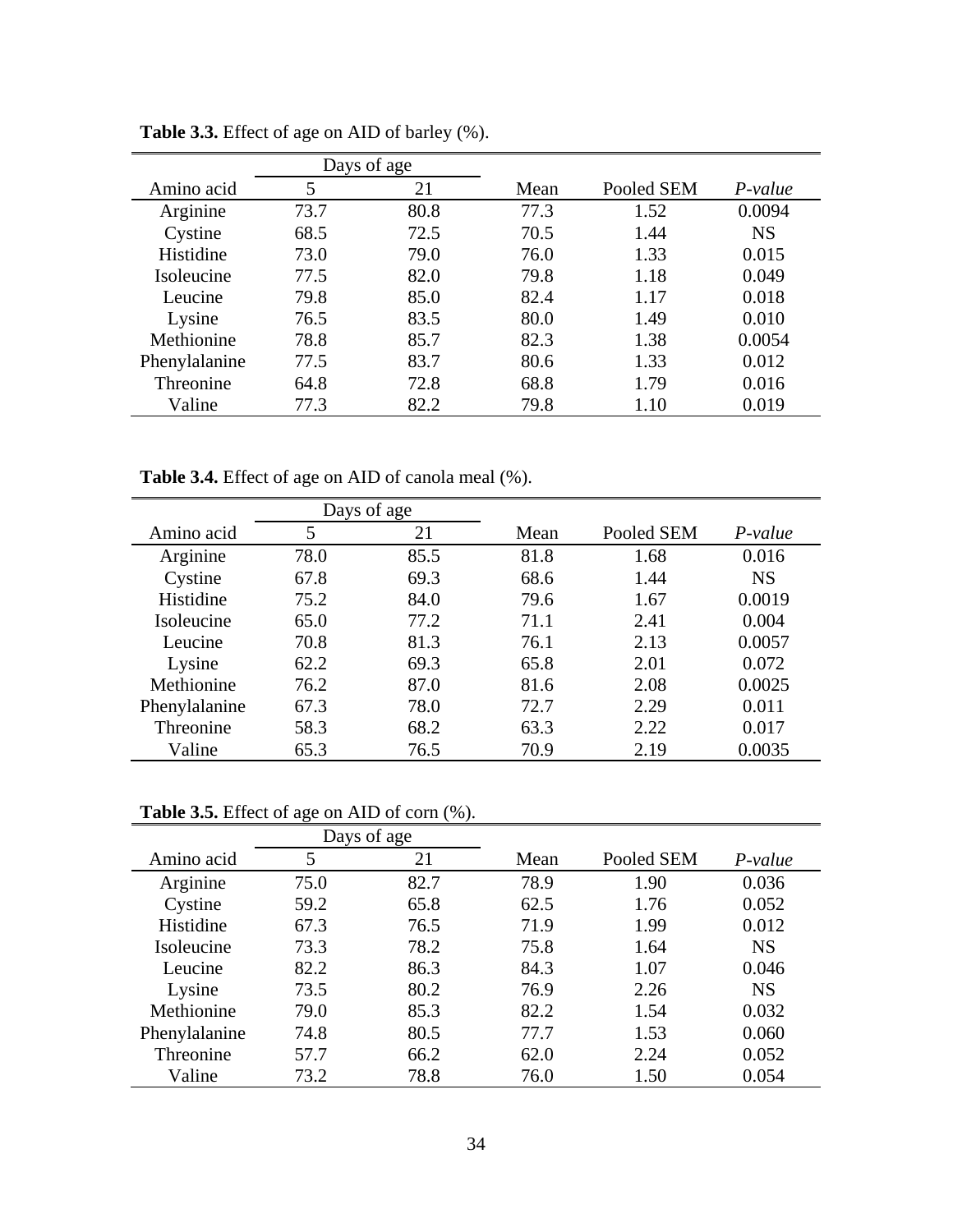|               |      | Days of age |      |            |           |
|---------------|------|-------------|------|------------|-----------|
| Amino acid    | 5    | 21          | Mean | Pooled SEM | P-value   |
| Arginine      | 85.7 | 86.3        | 71.7 | 0.89       | <b>NS</b> |
| Cystine       | 65.7 | 68.2        | 67.0 | 1.25       | <b>NS</b> |
| Histidine     | 81.8 | 85.2        | 83.5 | 1.05       | <b>NS</b> |
| Isoleucine    | 80.0 | 81.7        | 80.9 | 1.05       | <b>NS</b> |
| Leucine       | 81.3 | 82.8        | 82.1 | 1.05       | <b>NS</b> |
| Lysine        | 75.8 | 78.8        | 77.3 | 1.09       | <b>NS</b> |
| Methionine    | 79.0 | 86.5        | 82.8 | 1.88       | 0.039     |
| Phenylalanine | 80.3 | 80.5        | 80.4 | 1.00       | <b>NS</b> |
| Threonine     | 72.7 | 76.7        | 74.7 | 1.36       | <b>NS</b> |
| Valine        | 77.7 | 81.7        | 79.7 | 1.25       | <b>NS</b> |

**Table 3.6.** Effect of age on AID of soybean meal (%).

**Table 3.7**. Effect of age on AID of wheat (%).

|               | Days of age |      |      |            |           |
|---------------|-------------|------|------|------------|-----------|
| Amino acid    | 5           | 21   | Mean | Pooled SEM | $P-value$ |
| Arginine      | 83.2        | 87.0 | 85.1 | 0.93       | 0.0317    |
| Cystine       | 78.3        | 80.8 | 79.6 | 0.80       | <b>NS</b> |
| Histidine     | 79.3        | 84.3 | 81.8 | 0.97       | 0.0028    |
| Isoleucine    | 82.8        | 86.8 | 84.8 | 0.88       | 0.014     |
| Leucine       | 85.8        | 90.2 | 88.0 | 0.89       | 0.0064    |
| Lysine        | 80.3        | 87.7 | 84.0 | 1.41       | 0.0027    |
| Methionine    | 84.8        | 90.2 | 87.5 | 1.00       | 0.0015    |
| Phenylalanine | 84.0        | 89.0 | 86.5 | 0.91       | 0.0008    |
| Threonine     | 71.5        | 78.2 | 74.9 | 1.35       | 0.0056    |
| Valine        | 82.1        | 86.0 | 84.1 | 0.82       | 0.012     |

# **3.4.2 Apparent metabolizable energy with nitrogen correction**

There was no age effect on AMEn of feed ingredients except for barley and soybean meal (Table 3.8). The effect of age on AMEn has been inconsistent in the scientific literature. AMEn values for corn-soybean meal and corn-canola meal diets were lower in 7 d compared to 21 d old chicks (Batal and Parsons, 2002). Similarly, AMEn values for wheat and corn increased after 10 d of age (Thomas et al., 2008). On the other hand, other research found no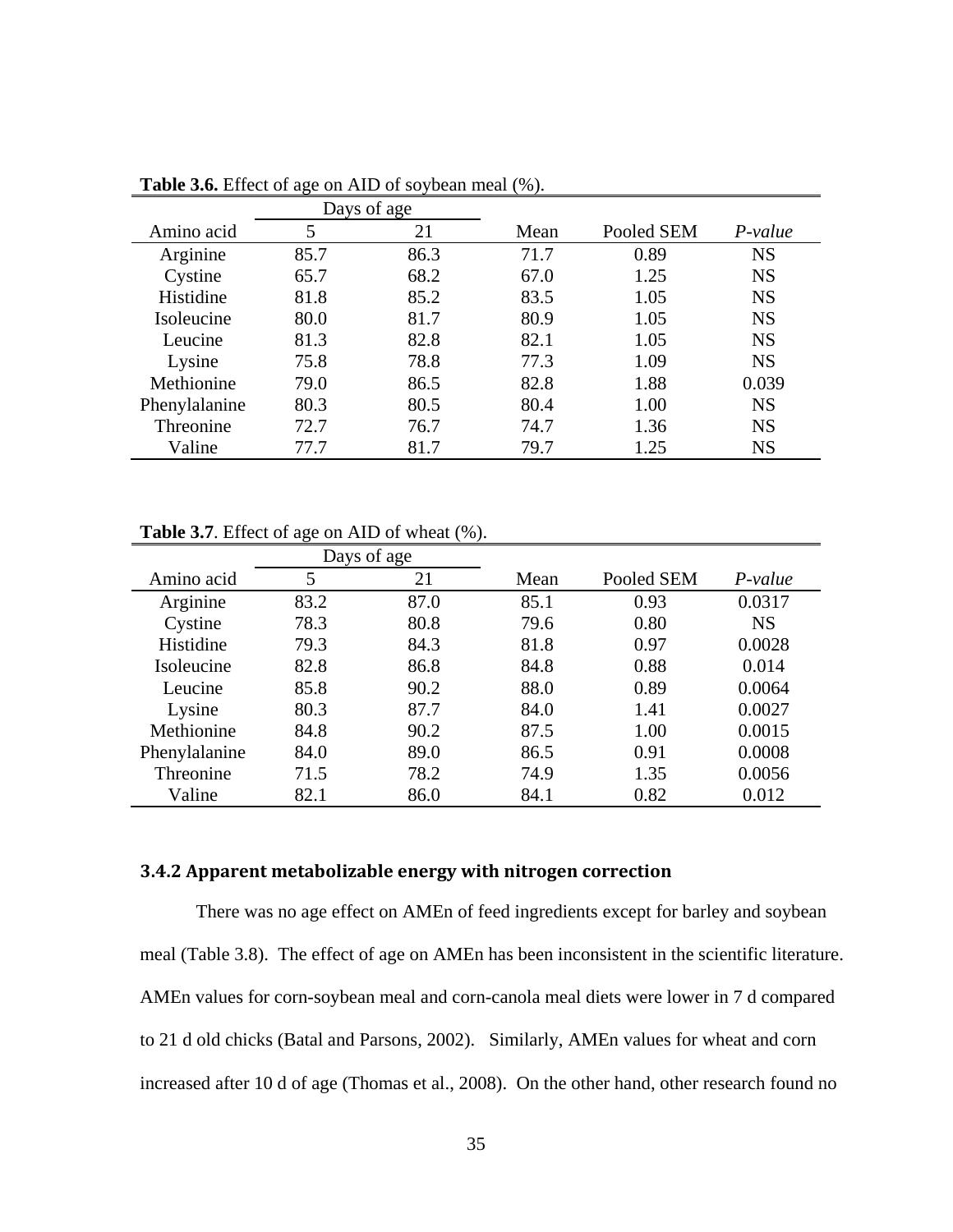age effect on AMEn values for corn and the results for soybean meal were variable (Lopez and Leeson, 2008). Differences in age and also sample being tested may account for the different research results.

The AMEn values for ingredients were generally similar to the literature value except canola meal and soybean meal (NRC, 1994). This could be due to processing in canola and soybean meal, which may have created variability in AMEn (Aburto et al., 1998; Newkirk et al., 2003). The AMEn value is affected by the amount of oil extracted from or added back to the canola meal (Newkirk et al., 2003). Soybean meal could also vary in AMEn depending on the solvent extraction and degree of heat treatment. During processing, the oil is removed from the soybean by mostly solvent extraction. However, depending on the degree of extraction, oil content in the soybean meal could be variable and result in inconsistent AMEn values. Extreme over heating of soybean meal could also decrease AMEn in soybean meal (Aburto et al., 1998).

|              |      | Days of age |      |            |           |
|--------------|------|-------------|------|------------|-----------|
| Ingredient   | 6    |             | Mean | Pooled     | $P-value$ |
|              |      |             |      | <b>SEM</b> |           |
| Barley       | 2523 | 2725        | 2624 | 43.9       | 0.012     |
| Canola meal  | 1406 | 1380        | 1393 | 37.5       | <b>NS</b> |
| Corn         | 3291 | 3270        | 3280 | 17.5       | <b>NS</b> |
| Soybean meal | 2499 | 2344        | 2421 | 31.3       | 0.0049    |
| Wheat        | 3240 | 3193        | 3216 | 26.5       | NS        |

**Table 3.8.** Effect of age on AMEn (kcal/kg) values of feed ingredients.

#### *3.5 Summary*

In summary, AA digestibility increased with age for most ingredients but had less effect on ingredient AMEn. Where age affected digestibility, age appropriate values were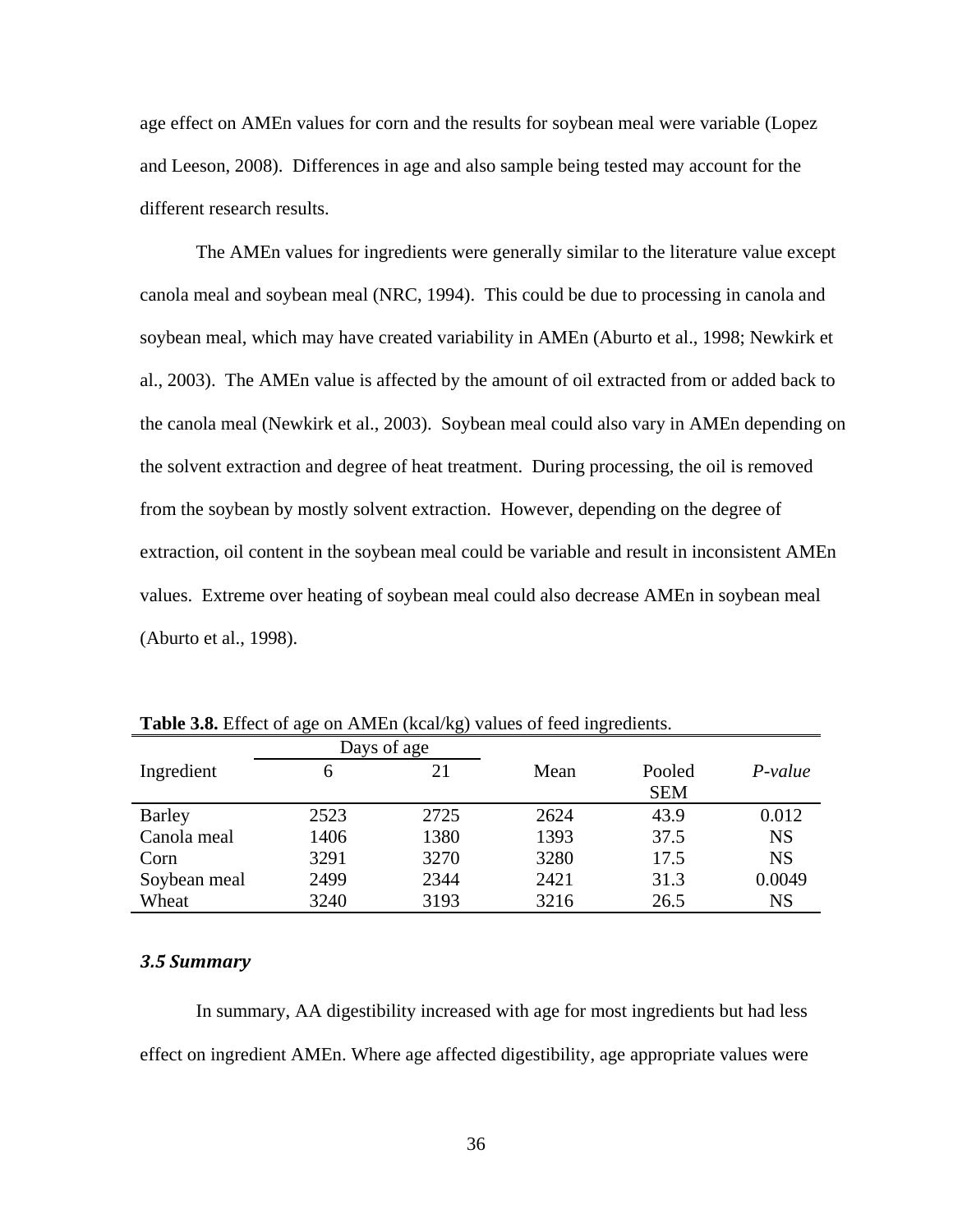used in diet formulation for later experiments while averages of the two ages were used when no differences were found.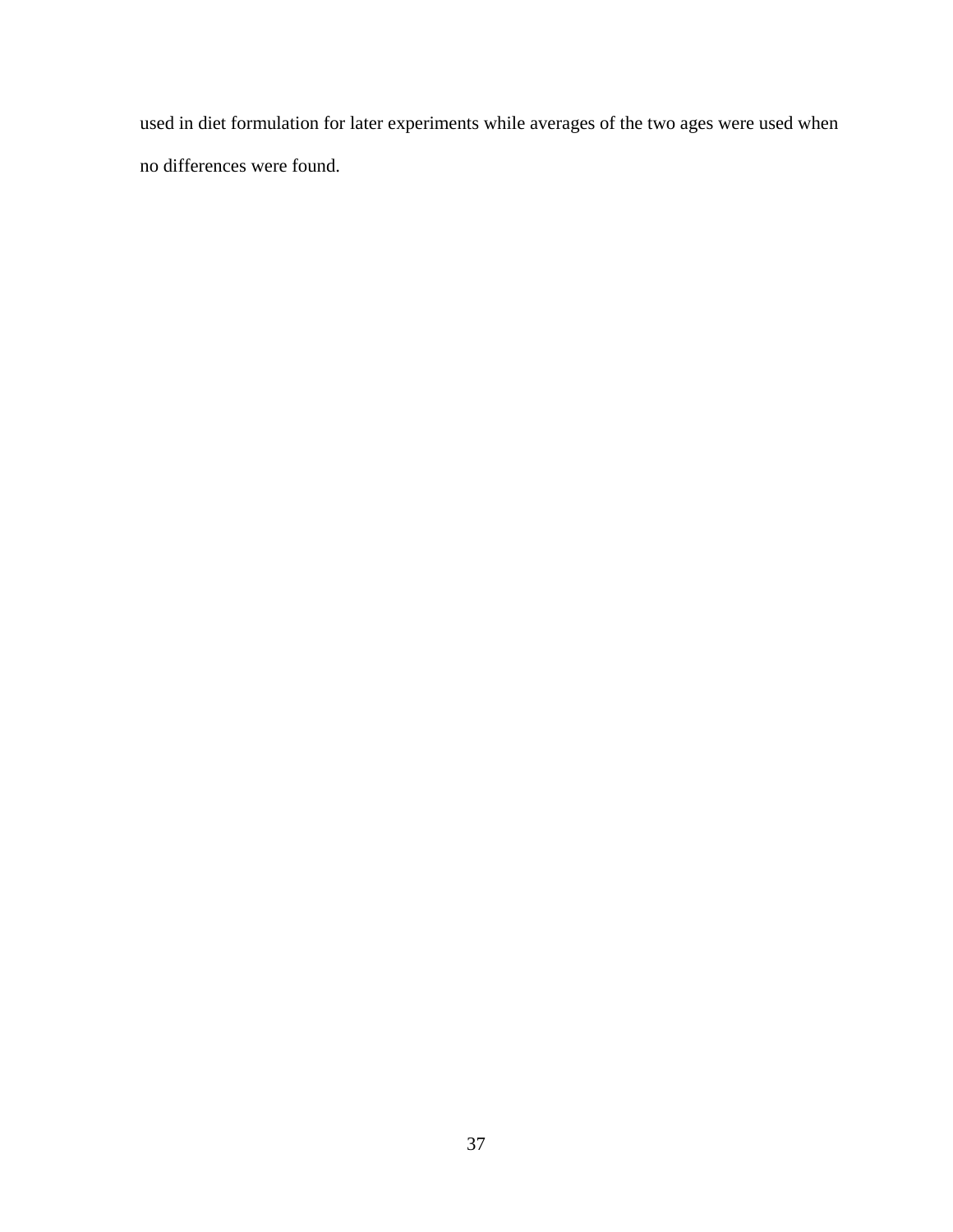#### **4.0 The Effect of Age and Dietary Energy Levels on Feed Intake of Broiler Chickens**

## *4.1 Abstract*

An experiment was conducted to clarify the relationship between dietary energy level and FI in broiler chickens and how it is affected by bird age. Broilers were fed starter  $(S; 0-10 d)$ , grower  $(G; 11-25 d)$  and finisher  $(F; 26-35 d)$  diets containing a range of dietary energy (2700, 2833, 2966 and 3100 kcal/kg). Diets in this energy range were fed starting at the beginning of the S, G or F periods; for the latter two treatments diets containing 3100 kcal/kg AMEn were fed until switching to the variable energy diets. Digestible dietary AA levels met or exceeded the primary breeder recommended values in all diets. Overall, broilers did not adjust their FI based on the energy level of the diet regardless of age. Similarly, only minor differences in FI were noted as a result of the age that variable energy diets were introduced. However, there was some indication that older birds may be less adaptive to changes in dietary energy. Growth was generally increased and feed to gain ratio decreased in response to increasing energy, either in a linear or quadratic fashion. Diet energy or program of feeding had little effect on mortality. This study suggests that broilers do not change their FI in response to dietary energy level to maintain energy intake. If confirmed this finding has important implications in diet formulation.

**Keywords:** Nutrient density, AME, broiler, feed intake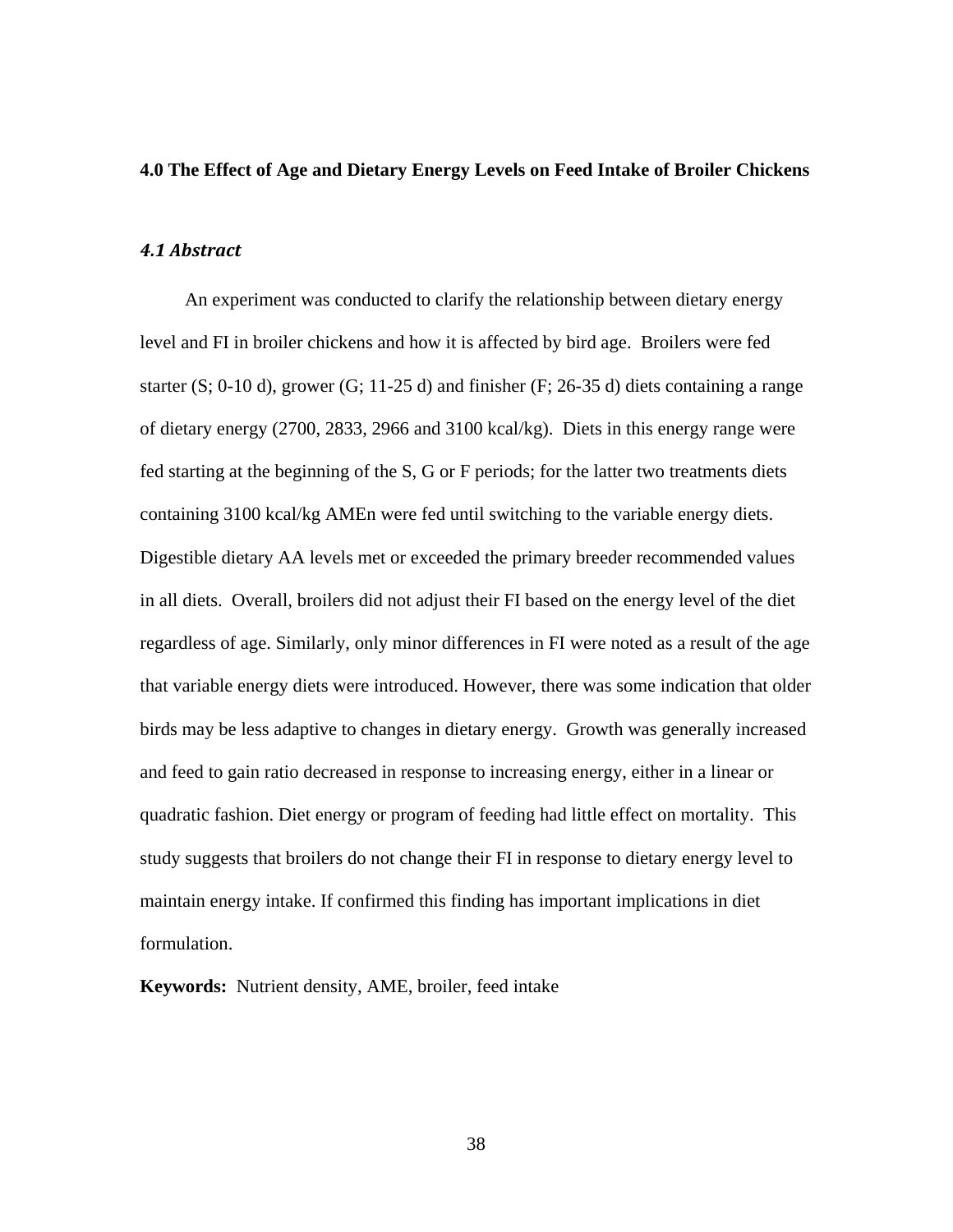#### *4.2 Introduction*

Energy is an important nutrient that constitutes the largest component of the diet and thus affects feed cost and profitability (Sibbald, 1982). It is historically accepted that chickens are able to adjust their FI according to the dietary energy content (Leeson and Summers, 2005) and this important role in FI regulation has implications in feed formulation because of the need to ensure adequate consumption of other essential nutrients. However, the role of energy in regulating FI in broiler chickens is not clear and research has produced contradictory results. In research comparing dietary energy contents ranging from 2700 to 3300 kcal/kg in broiler chickens from 0 to 49 d of age (Leeson et al., 1996), birds increased their intake of lower energy diets to maintain a similar ME intake. Older broiler chickens (30 to 59 d of age) responded in a similar fashion to dietary energy contents ranging from 3175 to 3310 kcal/kg (Dozier III et al., 2006). In contrast, Plumstead et al. (2007) found no difference in FI for broilers fed dietary energy levels ranging from 3000 to 3200 kcal/kg. The authors suggested that the lack of regulation in FI may be due to the intense genetic selection for growth over the years in broiler chickens affecting satiety mechanisms. Some reports also suggest that FI regulation, and hence response to different dietary energy, is age dependent (Jones and Wiseman, 1985; Brickett et al., 2007; Kamran et al., 2008). Broiler chickens that were younger than 24 d of age did not adjust their FI in response to dietary energy ranging from 2577 to 3533 kcal/kg, but changed their FI according to the dietary energy levels from 25 to 49 d of age (Jones and Wiseman, 1985). More recent research provided evidence that broiler chickens under 14 d of age were not able to regulate FI (Brickett et al., 2007; Kamran et al., 2008). In these cases, a limited capacity of young birds to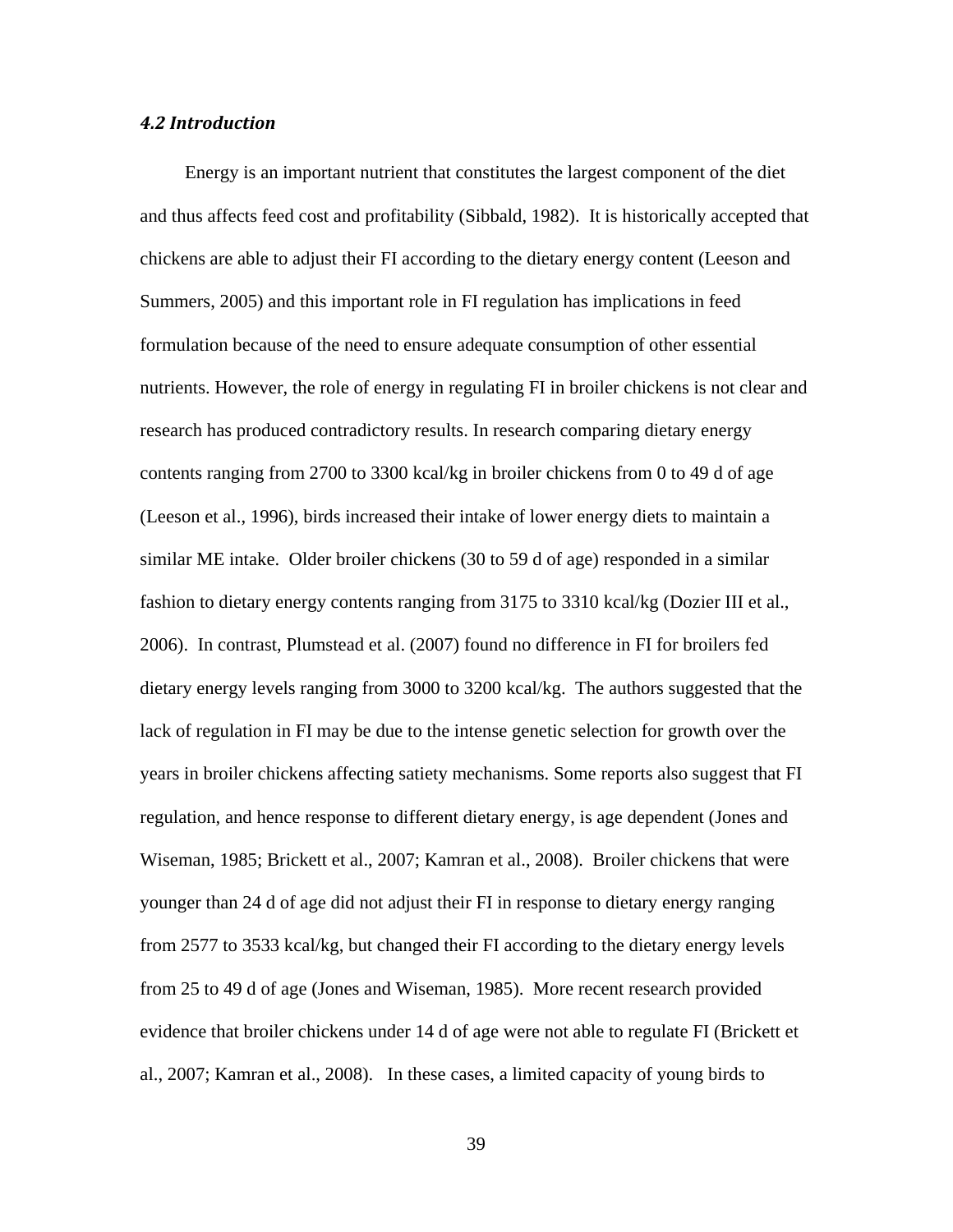increase FI may be the reason. Brickett et al. (2007) also found that after 14 d of age, broiler chickens fed low energy diets adjusted their FI, but not to the extent expected based on dietary energy level.

The variable response of broilers to dietary energy supports the need for further research on the broiler's ability to alter FI according to dietary energy in order to maintain energy intake. Having a clear understanding of this area is important to broiler nutrition as it is important for predicting production performance and creating a cost efficient diet. In the current study, it was hypothesized that FI regulation is age dependent and broiler chickens would have an increased ability to change FI based on the energy level of the diet with increasing age. To confirm this hypothesis, the primary objective of this experiment was to investigate the relationship between dietary energy levels and FI in broiler chickens at various ages.

# *4.3 Materials and methods*

Protocols for these experiments were approved by the Animal Care Committee of University of Saskatchewan, and birds were reared and cared for according to the Canadian Council of Animal Care (1993).

#### **4.3.1 Animal and housing**

A total of 5580 male and female Ross x Ross 308 broiler chickens were fed various levels of diet energy until 35 d of age. Chicks were obtained from a commercial hatchery (Lilydale Hatchery, Wynyard, SK) at d of hatch and were randomly allocated to one of the 9 independent rooms each containing 10 pens (pen dimension: 2.3 x 2.0 m). Each pen contained 62 birds (31 female and 31 male). The stocking density was estimated to be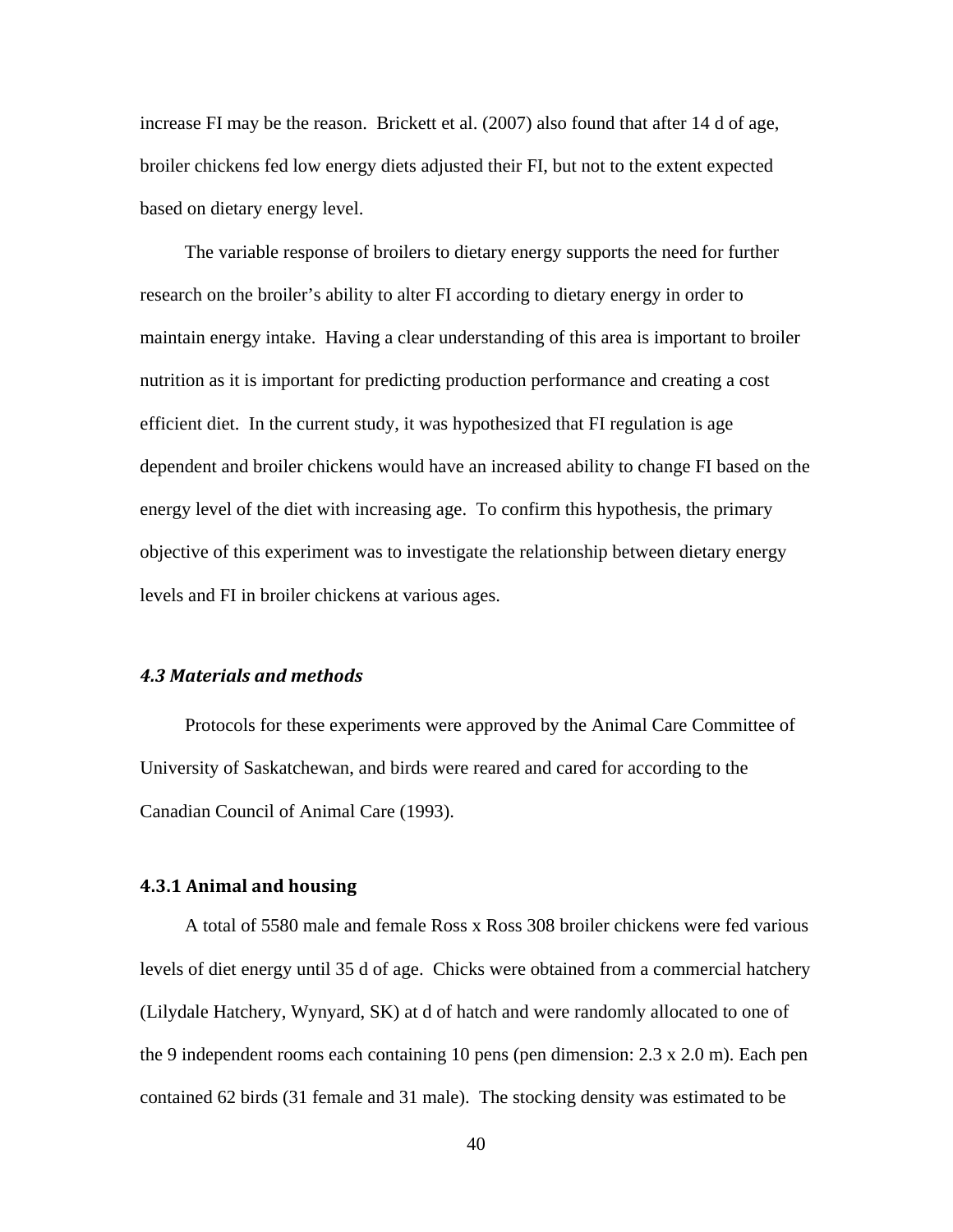30.0 kg per  $m<sup>2</sup>$  at trial end based on placement numbers and expected final weight. Straw litter (7.5 to 10 cm depth), a hanging feeder (0 to 21 d, 36 cm in diameter; 22 to 35 d, 43 cm in diameter) and a Lubing nipple drinker (6 nipples/drinker) were provided in each pen. The chickens had unlimited access to water and feed. Room temperatures were initially set to 34ºC and gradually reduced 2.8ºC every week until 22ºC was reached. The chicks were provided with supplemental feeders and drinkers until 5 d of age. Light intensity was set at 30 lux with 23 hr of light and 1 hr of darkness from 0 to 7 d of age. From 8 to 35 d of age, the light intensity was set at 10 lux with 18 hr of light and 6 hr of darkness. Additionally, light intensity increased and decreased in a dawn and dusk fashion with a period of 50 minutes to change intensity for each period.

#### **4.3.2 Experimental diets**

In a previous experiment, the AMEn of feed ingredients was determined based on testing from 6 and 21 d of age (Chapter 3.0). The diets in this research were formulated based on these results with age appropriate AMEn values used if there was a significant difference between ages for an ingredient, and a mean of the two ages if the difference was not significant. Overall, there were 10 treatments, with varying diet energy introduced at the S (0 d of age), G (10 d of age) or the F (25 d of age) phases (Figure 4.1). The four dietary energy levels were 2700, 2833, 2966 and 3100 kcal/kg (Tables 4.1, 4.2, 4.3, 4.4, 4.5 and 4.6). The control treatment consisted of birds being fed the high energy diet (3100 kcal/kg) from 0 to 35 d of age. The S program energy treatments (2700, 2833, 2966 kcal/kg) were fed from 0 to 35 d. At 10 d of age, the same energy levels were introduced to the G program and fed for the remainder of the trial (11 to 35 d). The same dietary energy levels were introduced to the F program at 25 d of age and they were fed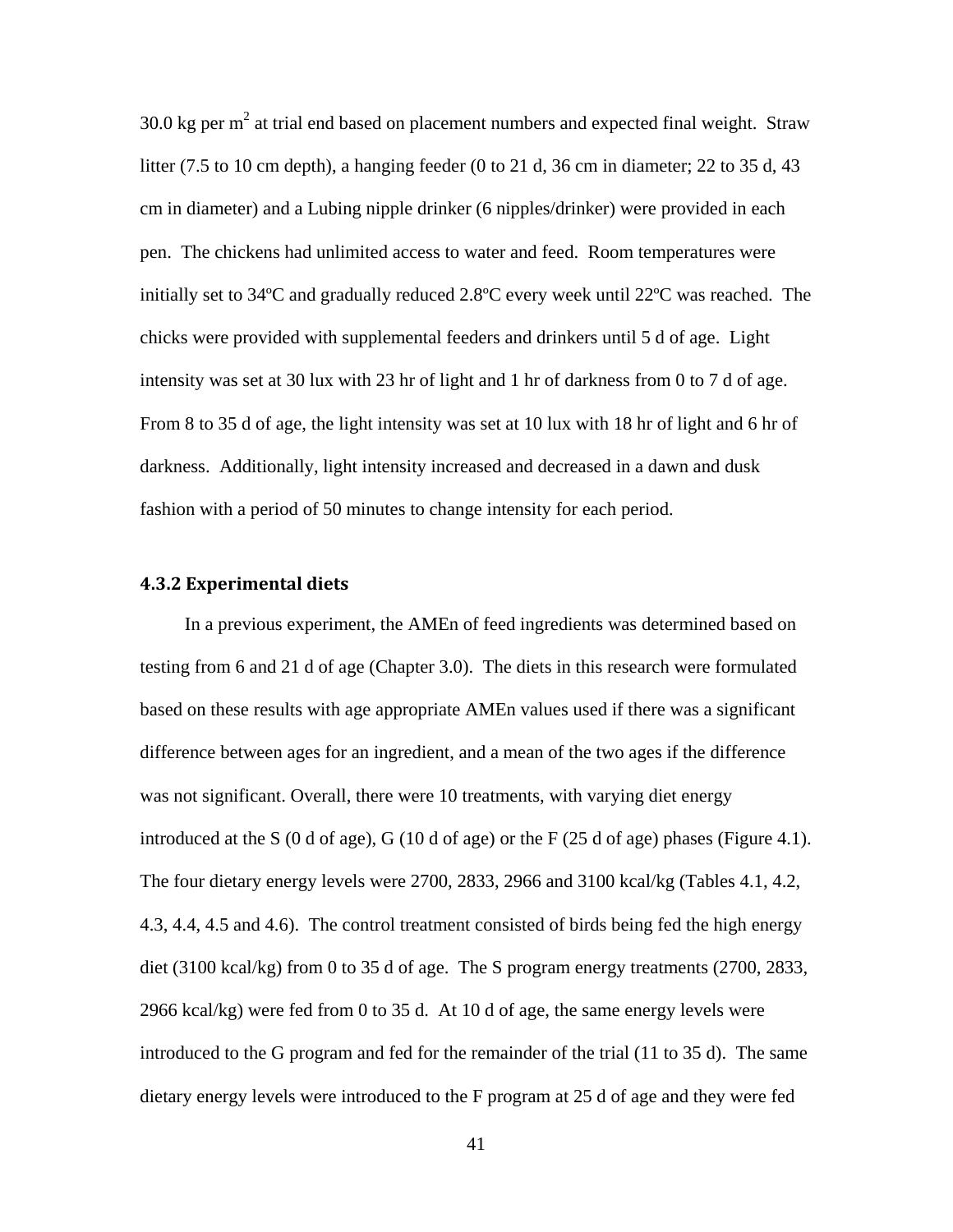from 26 to 35 d of age. Birds on the G and F programs were fed S and/or G diets containing 3100 kcal/kg diet until they were switched to the experimental energy levels.



**Figure 4.1.** Outline of treatment application during the experiment. S, G and F on the Y axis represent starter, grower and finisher application of variable energy diets, respectively. Numbers in the Y-axis indicate the diet energy (kcal/kg) of the treatment at the start, grow and finisher phases. Diet energy levels are indicated by different colours; orange, 3100 kcal/kg; grey, 2966 kcal/kg; brown, 2833 kcal/kg; green, 2700kcal/kg.

Low (2700 kcal/kg) and high (3100 kcal/kg) diets were all formulated on an apparent ileal DAA basis with digestibility values determined in the previous experiment (Chapter 3.0). Diets were formulated to maintain a minimum ratio between digestible essential AA and lysine content (Emmert and Baker, 1997), and DAA levels in the diet met or exceeded recommended values (Aviagen, 2007). The intermediate energy diets were calculated based on appropriate portions of the high and the low energy diets. The ratio between crude fat (ether extract) and energy levels were held constant in all the diets.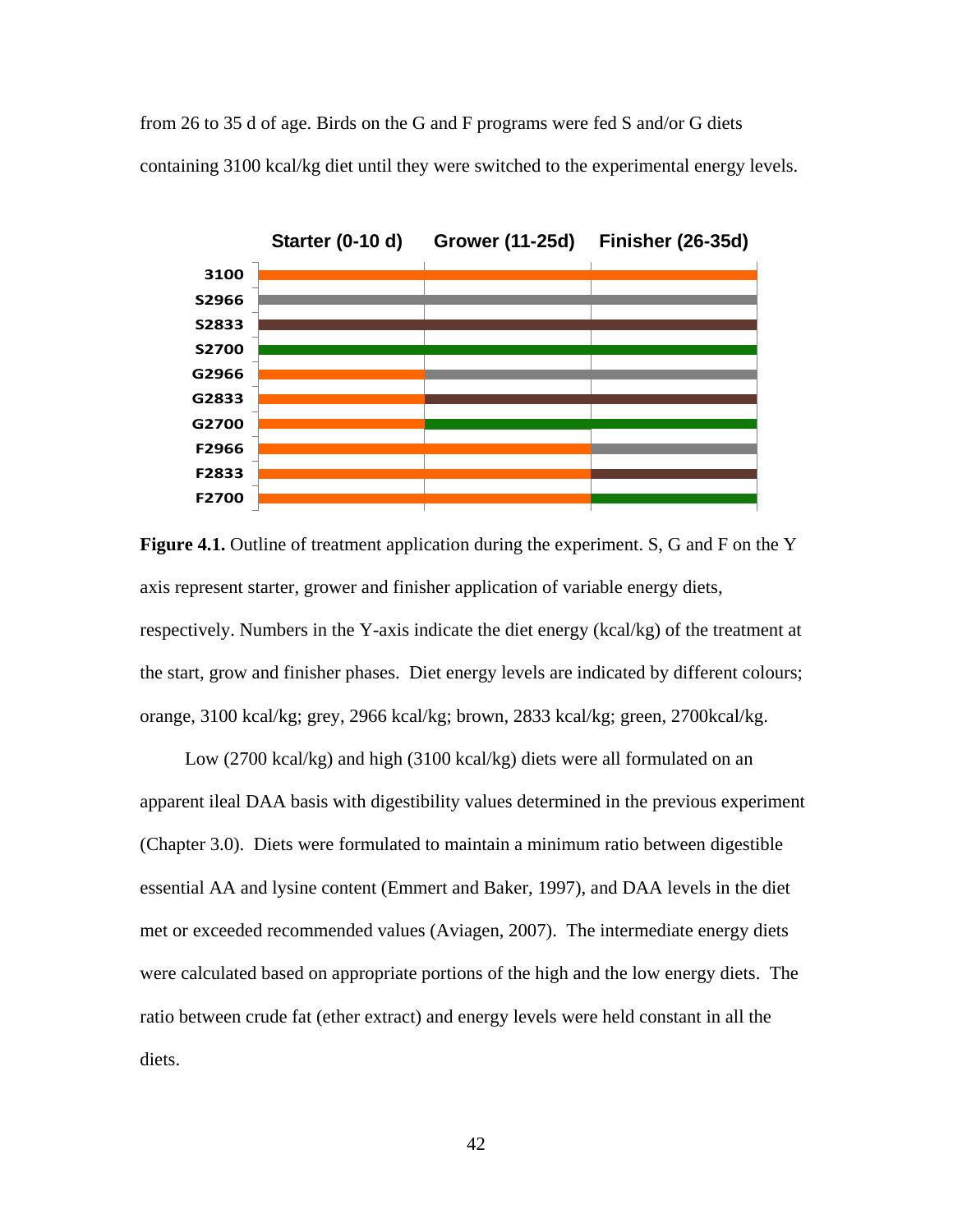|                                       | Energy levels (kcal/kg) |       |       |       |  |
|---------------------------------------|-------------------------|-------|-------|-------|--|
| Ingredient $(\%)$                     | 2700                    | 2833  | 2966  | 3100  |  |
| Corn                                  | 0.00                    | 15.00 | 30.00 | 45.00 |  |
| <b>Barley</b>                         | 36.92                   | 24.61 | 12.31 | 0.00  |  |
| Soybean meal                          | 28.92                   | 31.14 | 33.36 | 35.58 |  |
| Wheat                                 | 16.02                   | 13.99 | 11.95 | 9.92  |  |
| Canola meal                           | 9.14                    | 6.09  | 3.05  | 0.00  |  |
| Canola oil                            | 4.11                    | 4.14  | 4.17  | 4.20  |  |
| Limestone                             | 1.52                    | 1.54  | 1.56  | 1.58  |  |
| Dicalcium phosphate                   | 1.31                    | 1.39  | 1.47  | 1.55  |  |
| Vitamin - mineral premix <sup>1</sup> | 0.50                    | 0.50  | 0.50  | 0.50  |  |
| Sodium chloride                       | 0.42                    | 0.42  | 0.41  | 0.41  |  |
| Choline chloride                      | 0.10                    | 0.10  | 0.10  | 0.10  |  |
| L-Lysine HCl                          | 0.25                    | 0.27  | 0.30  | 0.32  |  |
| DL-Methionine                         | 0.35                    | 0.37  | 0.38  | 0.40  |  |
| L-Threonine                           | 0.09                    | 0.09  | 0.09  | 0.09  |  |
| Barley Endofeed <sup>2</sup>          | 0.03                    | 0.03  | 0.02  | 0.02  |  |
| Avizyme $13023$                       | 0.05                    | 0.05  | 0.05  | 0.05  |  |
| Salinomycin sodium <sup>4</sup>       | 0.05                    | 0.05  | 0.05  | 0.05  |  |
| Virginiamycin <sup>5</sup>            | 0.03                    | 0.03  | 0.02  | 0.02  |  |
| Pellet binder <sup>6</sup>            | 0.20                    | 0.20  | 0.20  | 0.20  |  |

**Table 4.1.** Composition of the experimental starter diets (%) fed from 0 to 10 d of age.

<sup>1</sup> Supplied per kilogram of diet: vitamin A (retinyl acetate + retinyl palmitate), 11000 IU; vitamin D, 2200 IU; vitamin E (dl-α-topheryl acetate), 300 IU; menadione, 2.0 mg; thiamine, 1.5 mg; riboflavin, 6.0 mg; niacin, 60 mg; pyridoxine, 4 mg; vitamin  $B_{12}$ , 0.02 mg; pantothenic acid, 10.0 mg; folic acid, 0.6 mg; biotin, 0.15 mg; iron, 80 mg; zinc, 80 mg; manganese, 80 mg; copper, 10 mg; iodine, 0.8 mg; selenium, 0.3 mg; and  $CaCO<sub>3</sub>$ , 500 mg.  $2^2$  Barley Endofeed (GNC Bioferm Inc., Bradwell, SK).

 $3$  Avizyme 1302 (Danisco Animal Nutrition, Marlborough, Wiltshire).

4 Coccistac (Phibro Animal Health, Ridgefield Park, NJ).

5 Stafac-44 (Phibro Animal Health, Ridgefield Park, NJ).

 $<sup>6</sup>$  Maxibond (Agresearch Inc., Joliet, IL).</sup>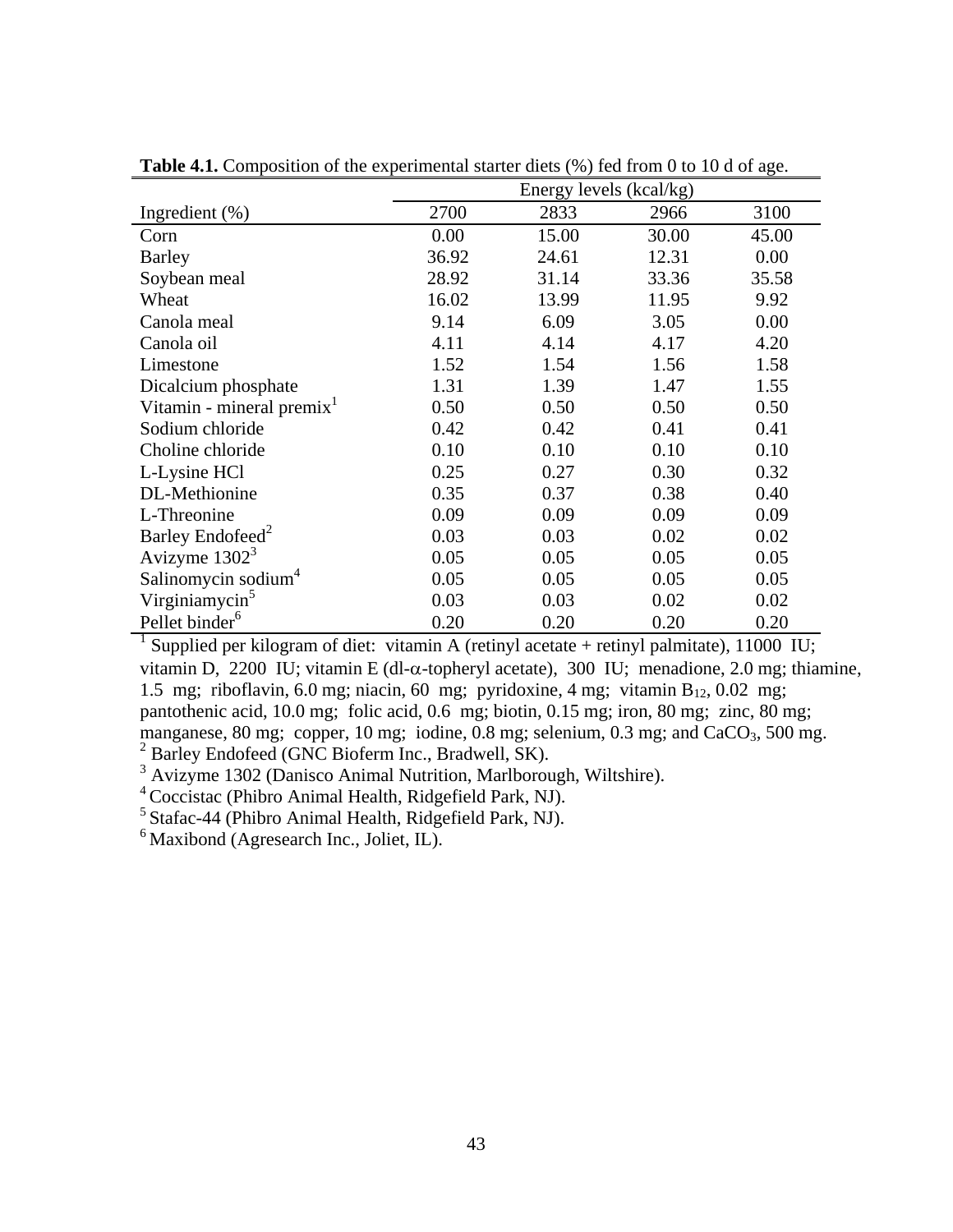|                                     | Energy levels (kcal/kg) |       |       |       |  |
|-------------------------------------|-------------------------|-------|-------|-------|--|
| Formulated nutrient composition (%) | 2700                    | 2833  | 2966  | 3100  |  |
| Crude protein                       | 23.50                   | 23.15 | 22.81 | 22.46 |  |
| AMEn (kcal/kg)                      | 2700                    | 2833  | 2966  | 3100  |  |
| Ether extract                       | 5.44                    | 5.70  | 5.97  | 6.24  |  |
| Lysine                              | 1.43                    | 1.42  | 1.41  | 1.39  |  |
| Digestible lysine                   | 1.27                    | 1.27  | 1.27  | 1.27  |  |
| Arginine                            | 1.46                    | 1.46  | 1.45  | 1.44  |  |
| Digestible arginine                 | 1.31                    | 1.31  | 1.31  | 1.31  |  |
| Methionine                          | 0.70                    | 0.71  | 0.72  | 0.73  |  |
| Digestible methionine               | 0.66                    | 0.67  | 0.68  | 0.70  |  |
| Sulfur AA                           | 1.06                    | 1.05  | 1.05  | 1.04  |  |
| Digestible sulfur AA                | 0.94                    | 0.94  | 0.94  | 0.94  |  |
| Threonine                           | 0.98                    | 0.97  | 0.96  | 0.94  |  |
| Digestible threonine                | 0.83                    | 0.83  | 0.83  | 0.83  |  |
| Tryptophan                          | 0.33                    | 0.32  | 0.30  | 0.29  |  |
| Digestible tryptophan               | 0.27                    | 0.26  | 0.25  | 0.24  |  |
| Calcium                             | 1.05                    | 1.05  | 1.05  | 1.05  |  |
| Non-phytate P                       | 0.50                    | 0.50  | 0.50  | 0.50  |  |

**Table 4.2.** Nutrient composition of the experimental starter diets (%) fed from 0 to 10 d of age.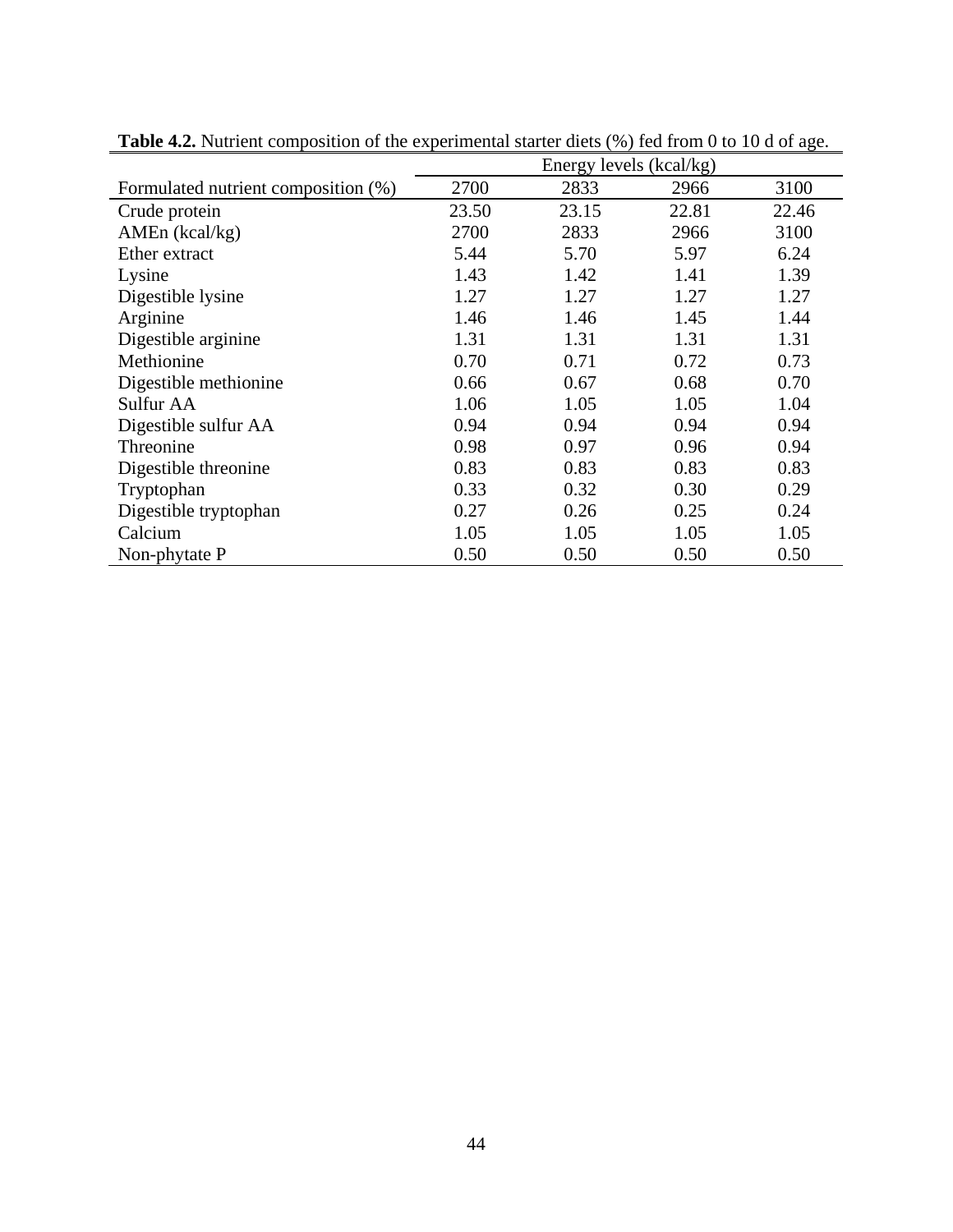|                                       | Energy levels (kcal/kg) |       |       |       |  |
|---------------------------------------|-------------------------|-------|-------|-------|--|
| Ingredient $(\%)$                     | 2700                    | 2833  | 2966  | 3100  |  |
| Corn                                  | 0.00                    | 15.00 | 30.00 | 45.00 |  |
| <b>Barley</b>                         | 53.83                   | 35.89 | 17.94 | 0.00  |  |
| Soybean meal                          | 23.16                   | 24.98 | 26.79 | 28.61 |  |
| Wheat                                 | 6.06                    | 9.97  | 13.87 | 17.78 |  |
| Canola meal                           | 8.8                     | 5.87  | 2.93  | 0.00  |  |
| Canola oil                            | 3.82                    | 3.84  | 3.85  | 3.87  |  |
| Limestone                             | 1.27                    | 1.30  | 1.32  | 1.35  |  |
| Dicalcium phosphate                   | 1.09                    | 1.17  | 1.26  | 1.34  |  |
| Vitamin - mineral premix <sup>1</sup> | 0.50                    | 0.50  | 0.50  | 0.50  |  |
| Sodium chloride                       | 0.44                    | 0.43  | 0.41  | 0.40  |  |
| Choline chloride                      | 0.10                    | 0.10  | 0.10  | 0.10  |  |
| L-Lysine HCl                          | 0.21                    | 0.24  | 0.26  | 0.29  |  |
| DL-Methionine                         | 0.30                    | 0.32  | 0.33  | 0.35  |  |
| L-Threonine                           | 0.07                    | 0.07  | 0.07  | 0.07  |  |
| Barley Endofeed <sup>2</sup>          | 0.03                    | 0.03  | 0.03  | 0.03  |  |
| Avizyme $13023$                       | 0.05                    | 0.05  | 0.05  | 0.05  |  |
| Salinomycin sodium <sup>4</sup>       | 0.05                    | 0.05  | 0.05  | 0.05  |  |
| Virginiamycin <sup>5</sup>            | 0.03                    | 0.03  | 0.03  | 0.03  |  |
| Pellet binder <sup>6</sup>            | 0.20                    | 0.20  | 0.20  | 0.20  |  |

**Table 4.3.** Composition of the experimental grower diets (%) fed from 11 to 25 d of age.

<sup>1</sup> Supplied per kilogram of diet: vitamin A (retinyl acetate + retinyl palmitate), 11000 IU; vitamin D, 2200 IU; vitamin E (dl-α-topheryl acetate), 300 IU; menadione, 2.0 mg; thiamine, 1.5 mg; riboflavin, 6.0 mg; niacin, 60 mg; pyridoxine, 4 mg; vitamin  $B_{12}$ , 0.02 mg; pantothenic acid, 10.0 mg; folic acid, 0.6 mg; biotin, 0.15 mg; iron, 80 mg; zinc, 80 mg; manganese, 80 mg; copper, 10 mg; iodine,  $0.8$  mg; selenium, 0.3 mg; and CaCO<sub>3</sub>, 500 mg. <sup>2</sup> Barley Endofeed (GNC Bioferm Inc., Bradwell, SK).

<sup>3</sup> Avizyme 1302 (Danisco Animal Nutrition, Marlborough, Wiltshire).

4 Coccistac (Phibro Animal Health, Ridgefield Park, NJ).

5 Stafac-44 (Phibro Animal Health, Ridgefield Park, NJ

 $6$  Maxibond (Agresearch Inc., Joliet, IL).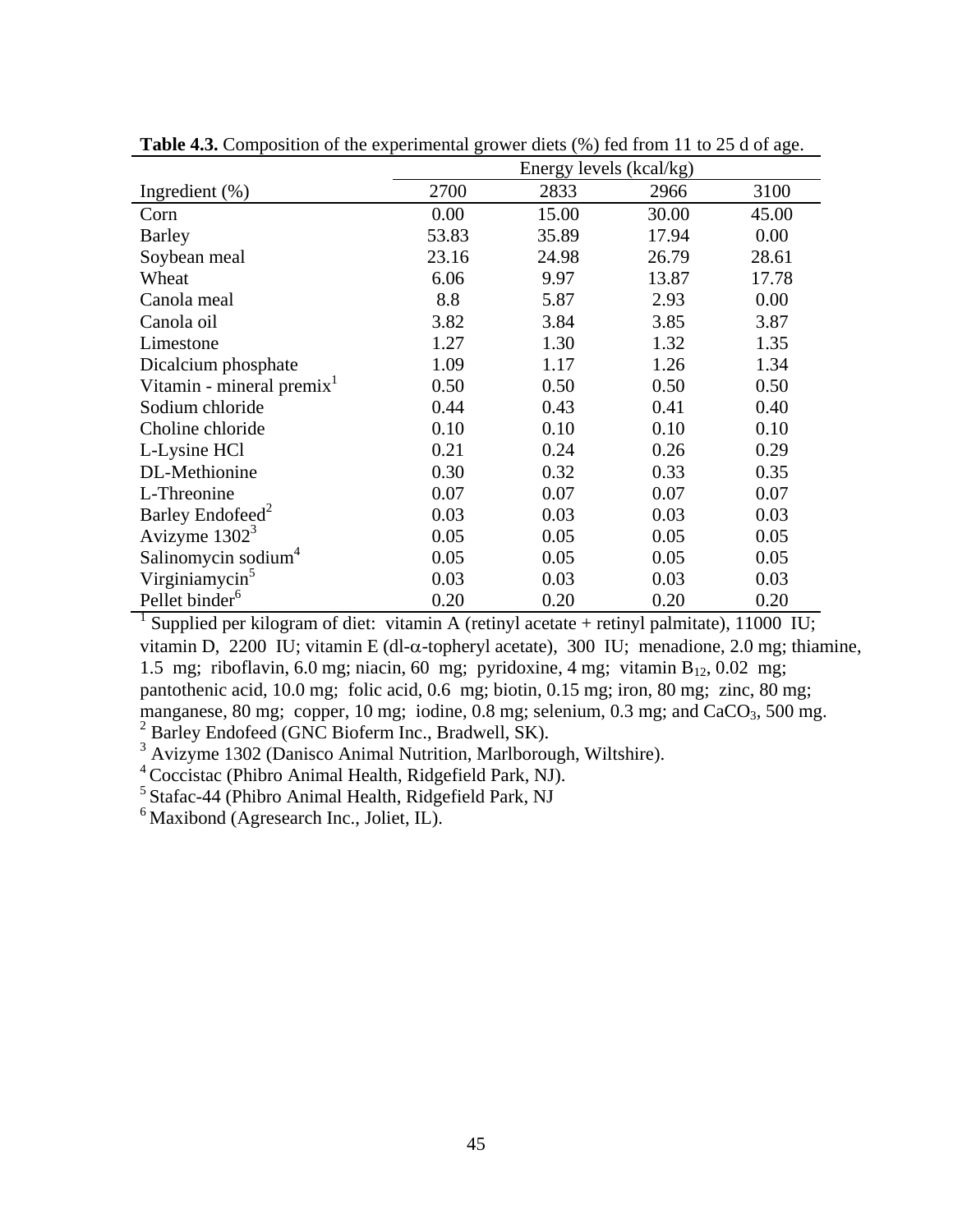|                                     | Energy levels (kcal/kg) |       |       |       |
|-------------------------------------|-------------------------|-------|-------|-------|
| Formulated nutrient composition (%) | 2700                    | 2833  | 2966  | 3100  |
| Crude protein                       | 21.00                   | 20.71 | 20.43 | 20.15 |
| AMEn (kcal/kg)                      | 2700                    | 2833  | 2966  | 3100  |
| Ether extract                       | 5.26                    | 5.52  | 5.78  | 6.04  |
| Lysine                              | 1.25                    | 1.24  | 1.22  | 1.21  |
| Digestible lysine                   | 1.10                    | 1.10  | 1.10  | 1.10  |
| Arginine                            | 1.28                    | 1.27  | 1.27  | 1.26  |
| Digestible arginine                 | 1.14                    | 1.14  | 1.14  | 1.14  |
| Methionine                          | 0.62                    | 0.63  | 0.64  | 0.65  |
| Digestible methionine               | 0.58                    | 0.59  | 0.61  | 0.62  |
| Sulfur AA                           | 0.95                    | 0.95  | 0.94  | 0.93  |
| Digestible sulfur AA                | 0.84                    | 0.84  | 0.84  | 0.84  |
| Threonine                           | 0.87                    | 0.86  | 0.85  | 0.84  |
| Digestible threonine                | 0.73                    | 0.73  | 0.73  | 0.73  |
| Tryptophan                          | 0.31                    | 0.29  | 0.27  | 0.26  |
| Digestible tryptophan               | 0.25                    | 0.24  | 0.23  | 0.21  |
| Calcium                             | 0.90                    | 0.90  | 0.90  | 0.90  |
| Non-phytate P                       | 0.45                    | 0.45  | 0.45  | 0.45  |

**Table 4.4.** Nutrient composition of the experimental grower diets (%) fed from 11 to 25 d of age.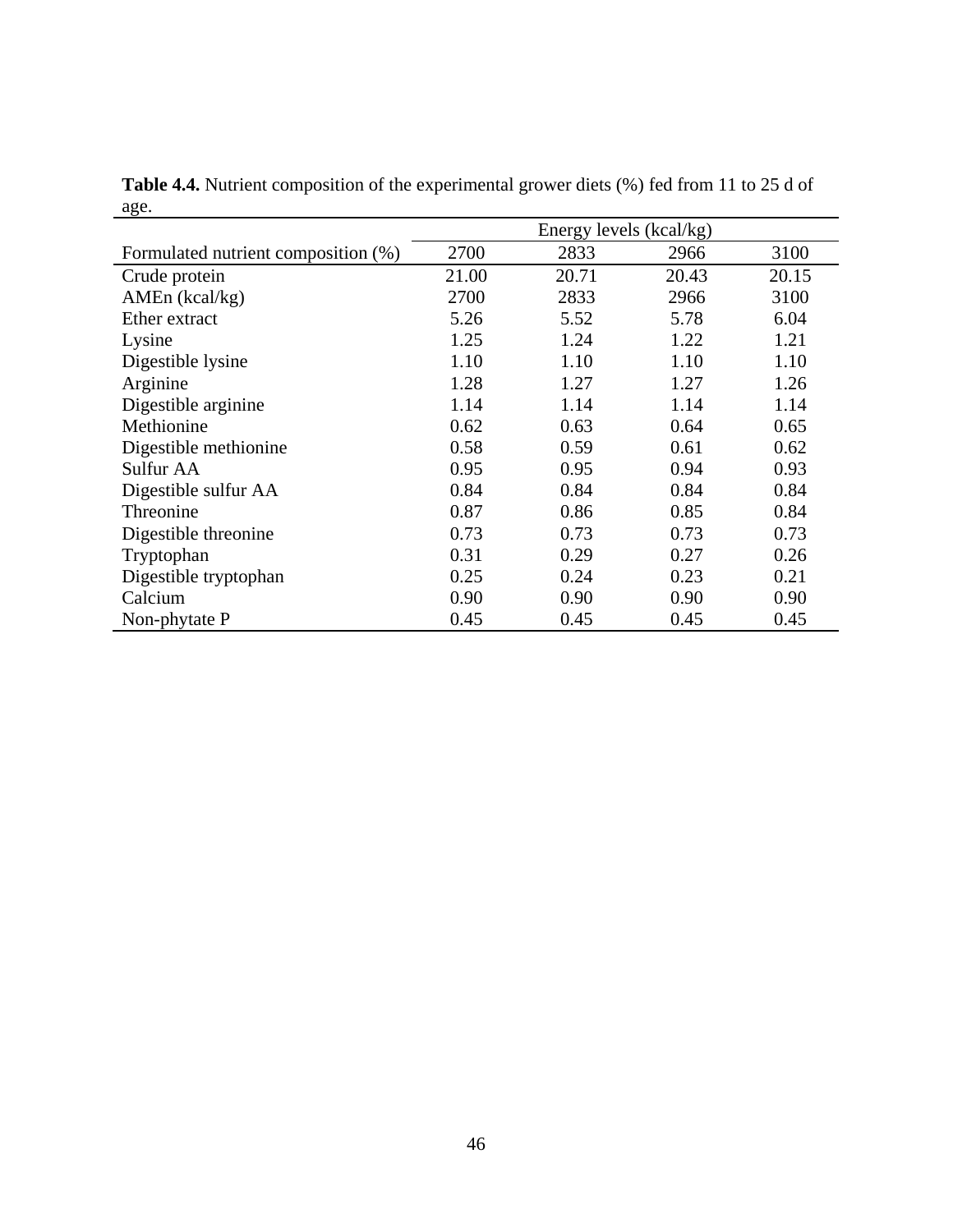|                                       | Energy levels (kcal/kg) |       |       |       |  |  |  |  |
|---------------------------------------|-------------------------|-------|-------|-------|--|--|--|--|
| Ingredient $(\%)$                     | 2700                    | 2833  | 2966  | 3100  |  |  |  |  |
| Corn                                  | 0.00                    | 15.00 | 30.00 | 45.00 |  |  |  |  |
| <b>Barley</b>                         | 56.49                   | 37.66 | 18.83 | 0.00  |  |  |  |  |
| Soybean meal                          | 18.71                   | 20.34 | 21.96 | 23.59 |  |  |  |  |
| Wheat                                 | 9.49                    | 14.28 | 19.08 | 23.87 |  |  |  |  |
| Canola meal                           | 8.12                    | 5.41  | 2.71  | 0.00  |  |  |  |  |
| Canola oil                            | 3.11                    | 3.09  | 3.07  | 3.05  |  |  |  |  |
| Limestone                             | 1.24                    | 1.27  | 1.29  | 1.32  |  |  |  |  |
| Dicalcium phosphate                   | 0.97                    | 1.05  | 1.13  | 1.21  |  |  |  |  |
| Vitamin - mineral premix <sup>1</sup> | 0.50                    | 0.50  | 0.50  | 0.50  |  |  |  |  |
| Sodium chloride                       | 0.44                    | 0.42  | 0.41  | 0.39  |  |  |  |  |
| Choline chloride                      | 0.10                    | 0.10  | 0.10  | 0.10  |  |  |  |  |
| L-Lysine HCl                          | 0.17                    | 0.20  | 0.22  | 0.25  |  |  |  |  |
| DL-Methionine                         | 0.25                    | 0.27  | 0.28  | 0.30  |  |  |  |  |
| L-Threonine                           | 0.05                    | 0.05  | 0.05  | 0.05  |  |  |  |  |
| Barley Endofeed <sup>2</sup>          | 0.03                    | 0.03  | 0.03  | 0.03  |  |  |  |  |
| Avizyme $13023$                       | 0.05                    | 0.05  | 0.05  | 0.05  |  |  |  |  |
| Salinomycin sodium <sup>4</sup>       | 0.05                    | 0.05  | 0.05  | 0.05  |  |  |  |  |
| Virginiamycin <sup>5</sup>            | 0.03                    | 0.03  | 0.03  | 0.03  |  |  |  |  |
| Pellet binder <sup>6</sup>            | 0.20                    | 0.20  | 0.20  | 0.20  |  |  |  |  |

**Table 4.5.** Composition of the experimental finisher diets (%) fed from 26 to 35 d of age.

<sup>1</sup> Supplied per kilogram of diet: vitamin A (retinyl acetate + retinyl palmitate), 11000 IU; vitamin D, 2200 IU; vitamin E (dl-α-topheryl acetate), 300 IU; menadione, 2.0 mg; thiamine, 1.5 mg; riboflavin, 6.0 mg; niacin, 60 mg; pyridoxine, 4 mg; vitamin  $B_{12}$ , 0.02 mg; pantothenic acid, 10.0 mg; folic acid, 0.6 mg; biotin, 0.15 mg; iron, 80 mg; zinc, 80 mg; manganese, 80 mg; copper, 10 mg; iodine,  $0.8$  mg; selenium,  $0.3$  mg; and  $CaCO<sub>3</sub>$ , 500 mg. <sup>2</sup> Barley Endofeed (GNC Bioferm Inc., Bradwell, SK).

 $3$  Avizyme 1302 (Danisco Animal Nutrition, Marlborough, Wiltshire).

<sup>4</sup> Coccistac (Phibro Animal Health, Ridgefield Park, NJ).

<sup>5</sup> Stafac-44 (Phibro Animal Health, Ridgefield Park, NJ).

 $6$  Maxibond (Agresearch Inc., Joliet, IL).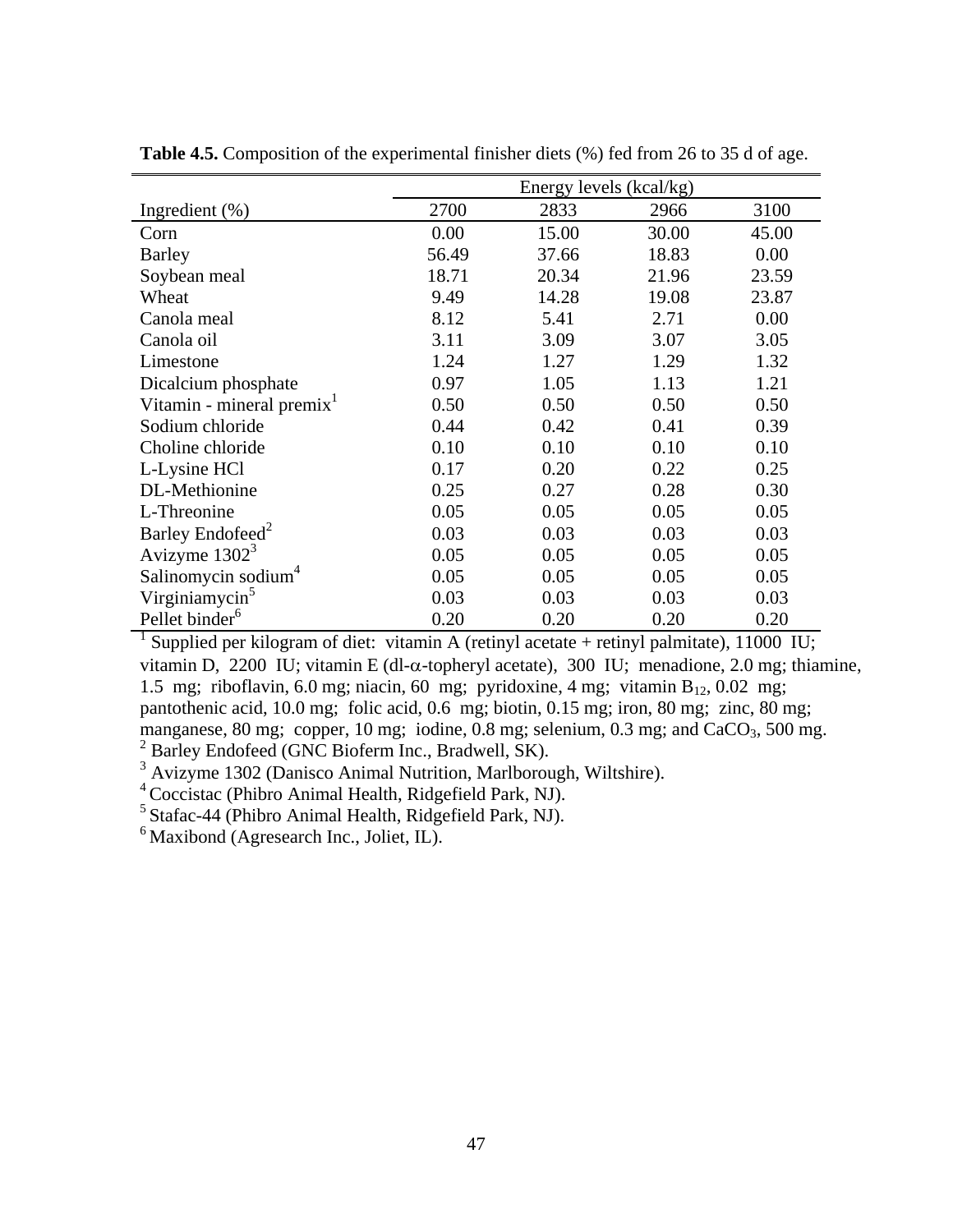|                                     | Energy levels (kcal/kg) |       |       |       |  |  |  |  |
|-------------------------------------|-------------------------|-------|-------|-------|--|--|--|--|
| Formulated nutrient composition (%) | 2700                    | 2833  | 2966  | 3100  |  |  |  |  |
| Crude protein                       | 19.30                   | 19.04 | 18.77 | 18.51 |  |  |  |  |
| AMEn (kcal/kg)                      | 2700                    | 2833  | 2966  | 3100  |  |  |  |  |
| Ether extract                       | 4.64                    | 4.87  | 5.10  | 5.33  |  |  |  |  |
| Lysine                              | 1.11                    | 1.10  | 1.09  | 1.07  |  |  |  |  |
| Digestible lysine                   | 0.97                    | 0.97  | 0.97  | 0.97  |  |  |  |  |
| Arginine                            | 1.15                    | 1.15  | 1.14  | 1.14  |  |  |  |  |
| Digestible arginine                 | 1.02                    | 1.02  | 1.02  | 1.02  |  |  |  |  |
| Methionine                          | 0.56                    | 0.57  | 0.58  | 0.59  |  |  |  |  |
| Digestible methionine               | 0.52                    | 0.53  | 0.54  | 0.56  |  |  |  |  |
| Sulfur AA                           | 0.87                    | 0.86  | 0.85  | 0.84  |  |  |  |  |
| Digestible sulfur AA                | 0.76                    | 0.76  | 0.76  | 0.76  |  |  |  |  |
| Threonine                           | 0.79                    | 0.77  | 0.76  | 0.75  |  |  |  |  |
| Digestible threonine                | 0.65                    | 0.65  | 0.65  | 0.65  |  |  |  |  |
| Tryptophan                          | 0.29                    | 0.27  | 0.26  | 0.24  |  |  |  |  |
| Digestible tryptophan               | 0.24                    | 0.22  | 0.21  | 0.20  |  |  |  |  |
| Calcium                             | 0.85                    | 0.85  | 0.85  | 0.85  |  |  |  |  |
| Non-phytate P                       | 0.42                    | 0.42  | 0.42  | 0.42  |  |  |  |  |

**Table 4.6.** Nutrient composition of the experimental finisher diets (%) fed from 26 to 35 d of age.

## **4.3.3 Crumble size and pellet quality index**

Crumble size and pellet durability index (PDI) (ASAE Standard, 1987) were determined for the S and G diets. Crumble size was determined by using sieve analysis. Crumbled feed was placed on the top sieve of a mechanical sieve shaker which had six different sieves (3.36 mm, 2.38 mm, 2.00 mm, 1.41 mm, 1.00 mm, and 0.84 mm hole size). After shaking for 30 seconds, the feed remaining at each sieve level was weighed. Crumble size, expressed as a percentage, was then calculated by using the equation below.

Retained crumbled feed in screen  $(\% )$  = Weight of feed in sieve after shake Weight of total feed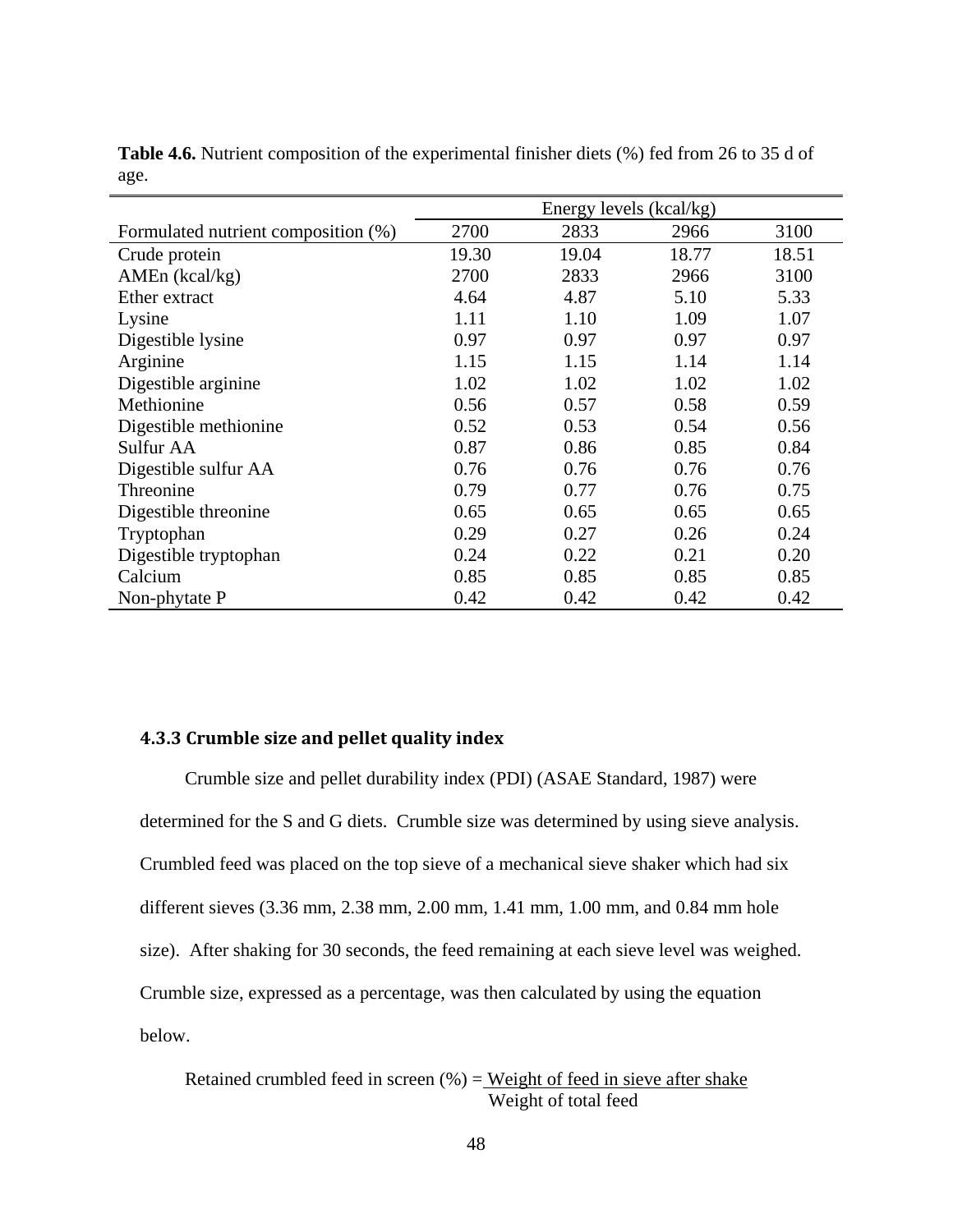PDI was measured by weighing 500 grams of the F diet pellets and then placing it in a rolling drum (300 x 300 x 125 mm) (ASAE Standards, 1987). The rolling drum was rotated 50 revolutions per minute. After 10 minutes, the pellets and fines were removed from the drum and sieved in a 3.57 x 19.05 mm screen. The PDI, expressed as a percentage, was then calculated by using the equation below.

PDI  $(\%)$  = Mass of pellets after rotation Mass of pellets before rotation

# **4.3.4 Data collection**

Feed consumption and BW (pen basis) were measured when birds were 0, 5, 10, 15, 20, 25, 30 and 35 d of age. Feed to gain ratios were calculated using these data with correction for mortality (feed consumption/ (final weight + mortality weight – beginning weight)).

#### **4.3.5 Statistical analysis**

Data were tested for normality using Proc Univariate of SAS version 9.2 (SAS Institute, 2001). There were 9 replications per treatment with 62 birds per replication. Within a program, linear and quadratic regression analyses using Proc Reg of SAS version 9.2 (SAS Institute, 2001) were used to establish relationships between dietary energy treatments. Regression analysis was also used to examine the effect of dietary energy content on the crumble size and PDI. There were 2 replications for the crumble size and 1 replication for the PDI.

The linear [1] and quadratic [2] functions were:

 $Y = b0 + b1 E$  [1]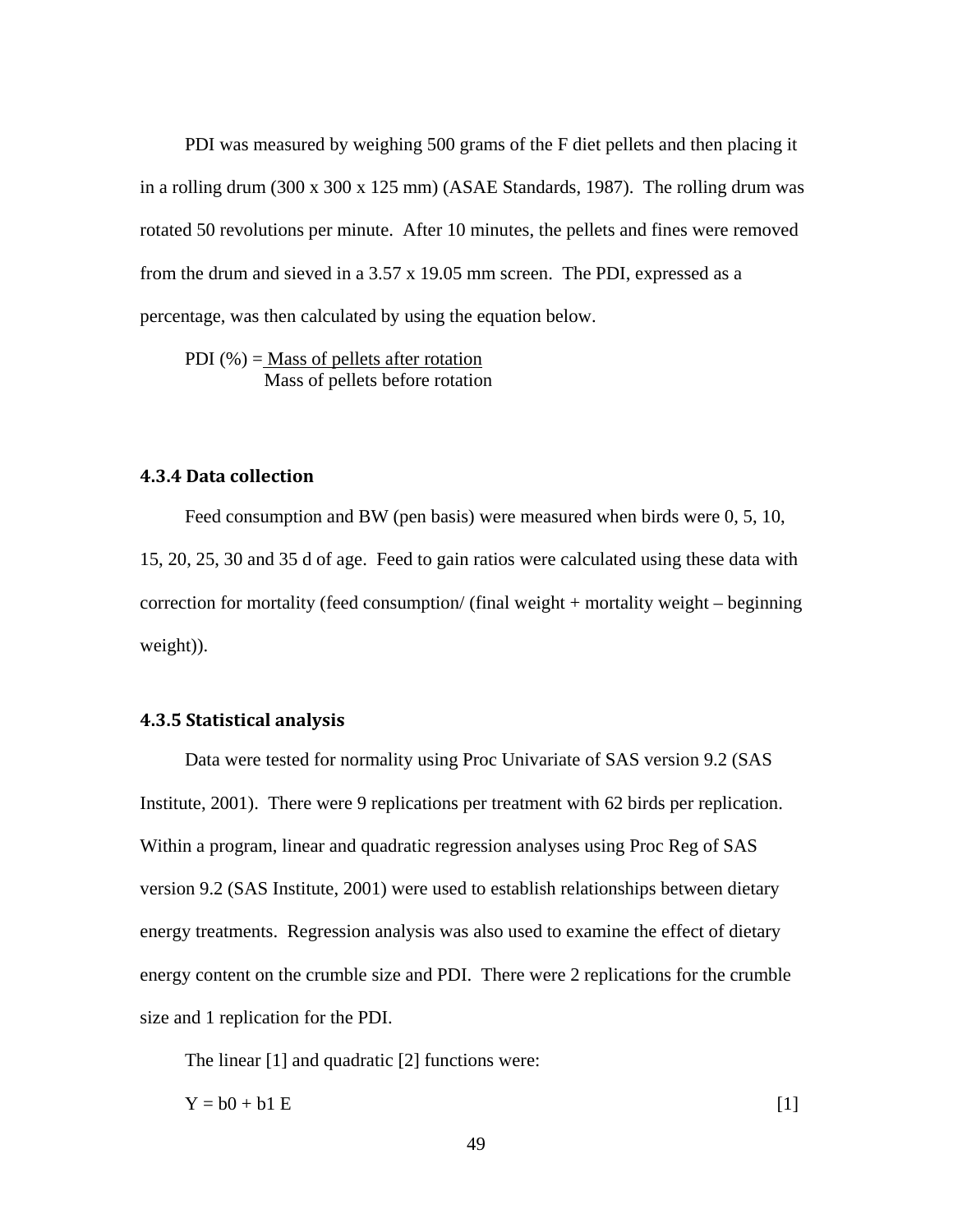$$
Y = b0 + b1 E + b2 E2
$$
 [2]

Where  $Y =$  predicted response,  $E =$  energy content of the diet,  $b0 =$  intercept, and b1 and  $b2$  = regression coefficient. The different ages for initiation of treatment diets were compared using A Priori contrast of SAS version 9.2 (SAS Institute, 2001). Differences were considered significant when P<0.05 unless otherwise specified.

#### *4.4 Results*

### **4.4.1 Performance**

Energy level in the diet had an impact on most broiler performance parameters including BW and BW gain and feed to gain ratio. However, diet energy had little or no effect on FI and mortality regardless of age of treatment energy introduction.

#### *4.4.1.2 Feed consumption*

Overall (0 to 35 d), there was no effect of dietary energy content on FI regardless of feeding program (Table 4.7 and 4.8), but effects were noted for other time periods. FI from 0 to 5 d of the S program was affected by diet energy, with a tendency of FI to increase ( $P = 0.067$ ) with decreasing energy level. A quadratic response ( $P = 0.041$ ) was shown from 11 to 15 d with the highest FI for the intermediate energy levels. For the G program a significant linear effect was shown for 16 to 20, 21 to 25 and 11 to 25 d of age with FI decreasing with increasing energy level. In all cases the effect is relatively small. A quadratic response was indicated for the 26 to 30 d period but the mean values do not support a strong trend. FI increased in a linear fashion with increasing energy for the 26 to 30 and 26 to 35 d time period for the F program.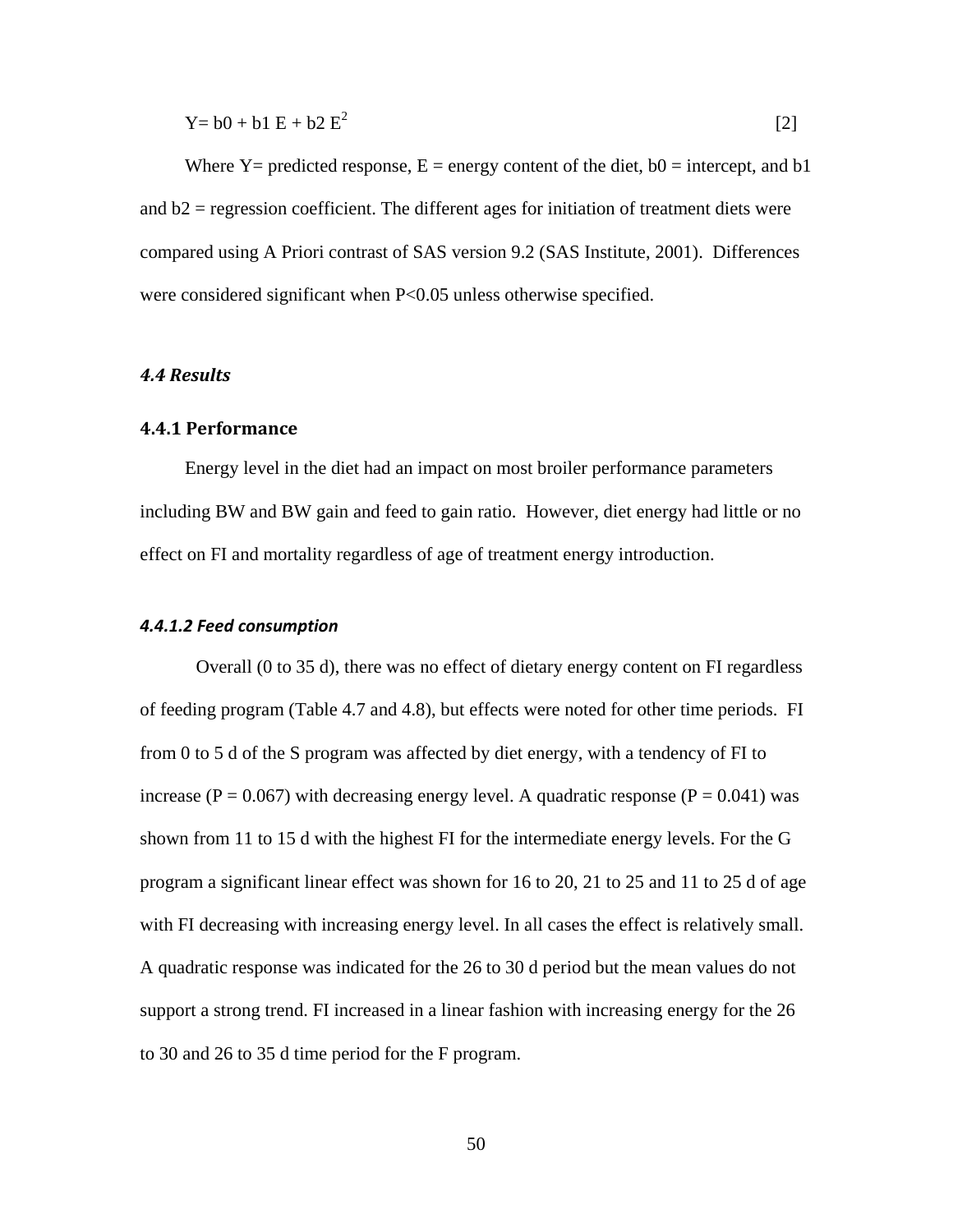|                  | Feed consumption (kg) |         |         |          |          |          |          |          |          |            |         |
|------------------|-----------------------|---------|---------|----------|----------|----------|----------|----------|----------|------------|---------|
| Energy content   | $0-5d$                | $6-10d$ | $0-10d$ | $11-15d$ | $16-20d$ | $21-25d$ | $11-25d$ | $26-30d$ | $31-35d$ | $26 - 35d$ | $0-35d$ |
| Starter program  |                       |         |         |          |          |          |          |          |          |            |         |
| $2700$ kcal/kg   | 0.086                 | 0.190   | 0.277   | 0.341    | 0.518    | 0.646    | 1.514    | 0.836    | 1.012    | 1.862      | 3.711   |
| $2833$ kcal/kg   | 0.092                 | 0.188   | 0.281   | 0.347    | 0.522    | 0.642    | 1.519    | 0.837    | 1.006    | 1.848      | 3.674   |
| $2966$ kcal/kg   | 0.087                 | 0.187   | 0.275   | 0.350    | 0.530    | 0.653    | 1.539    | 0.833    | 1.002    | 1.840      | 3.681   |
| $3100$ kcal/kg   | 0.085                 | 0.186   | 0.273   | 0.346    | 0.519    | 0.629    | 1.503    | 0.849    | 1.006    | 1.872      | 3.710   |
| Pooled SEM       | 0.00075               | 0.00094 | 0.0012  | 0.0015   | 0.0024   | 0.0044   | 0.0070   | 0.0036   | 0.0041   | 0.0076     | 0.015   |
| Grower program   |                       |         |         |          |          |          |          |          |          |            |         |
| $2700$ kcal/kg   | $---$                 | ---     | 0.278   | 0.344    | 0.529    | 0.660    | 1.543    | 0.835    | 1.006    | 1.849      | 3.707   |
| $2833$ kcal/kg   | $---$                 | ---     | 0.283   | 0.349    | 0.536    | 0.657    | 1.553    | 0.849    | 1.016    | 1.872      | 3.744   |
| $2966$ kcal/kg   | $---$                 | ---     | 0.281   | 0.346    | 0.528    | 0.637    | 1.521    | 0.833    | 0.991    | 1.833      | 3.669   |
| $3100$ kcal/kg   | ---                   | ---     | 0.273   | 0.346    | 0.519    | 0.629    | 1.503    | 0.849    | 1.006    | 1.872      | 3.710   |
| Pooled SEM       | ---                   | $---$   | 0.0013  | 0.0018   | 0.0028   | 0.0047   | 0.0076   | 0.0039   | 0.0050   | 0.0081     | 0.014   |
| Finisher program |                       |         |         |          |          |          |          |          |          |            |         |
| $2700$ kcal/kg   | $---$                 | ---     | 0.281   | ---      | ---      | ---      | 1.535    | 0.821    | 1.000    | 1.837      | 3.698   |
| $2833$ kcal/kg   | $---$                 | ---     | 0.276   | $---$    | ---      | $---$    | 1.505    | 0.820    | 0.982    | 1.809      | 3.615   |
| $2966$ kcal/kg   | $---$                 | ---     | 0.279   | ---      | ---      | $---$    | 1.552    | 0.832    | 1.000    | 1.843      | 3.724   |
| $3100$ kcal/kg   | ---                   | ---     | 0.273   | ---      | ---      | $---$    | 1.503    | 0.849    | 1.006    | 1.872      | 3.710   |
| Pooled SEM       | ---                   | ---     | 0.0014  | ---      | ---      | $---$    | 0.0076   | 0.0038   | 0.0048   | 0.0082     | 0.015   |

**Table 4.7.** Effect of dietary energy level on feed consumption in broiler chickens.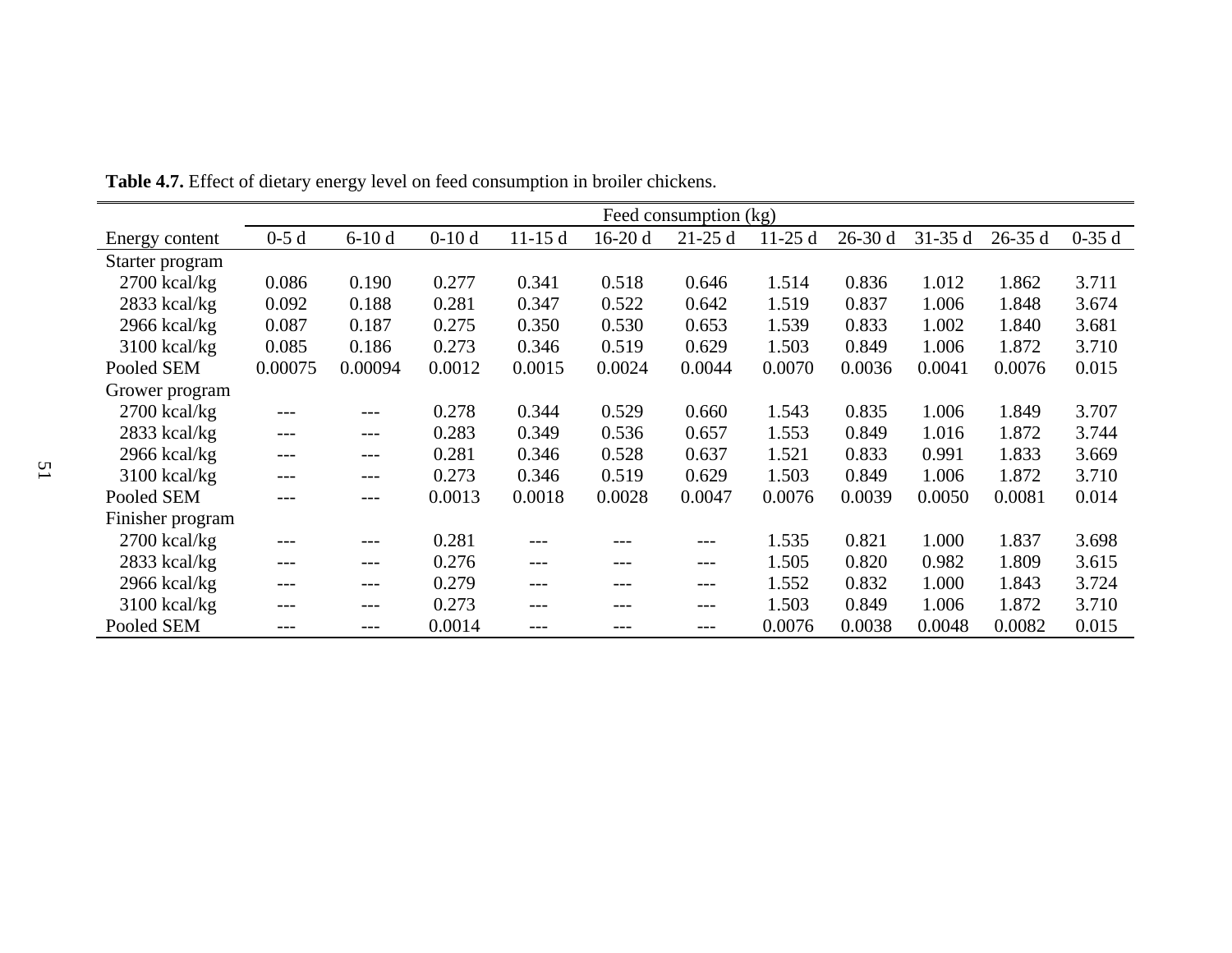|                     | Feed consumption (kg) |           |             |             |             |             |             |             |             |             |             |
|---------------------|-----------------------|-----------|-------------|-------------|-------------|-------------|-------------|-------------|-------------|-------------|-------------|
|                     | $0-5d$                | $6-10d$   | $0-10d$     | $11-15d$    | $16-20d$    | $21-25d$    | $11-25d$    | $26-30d$    | 31-35 d     | 26-35 d     | $0-35d$     |
| Starter program     |                       |           |             |             |             |             |             |             |             |             |             |
| Coefficient         |                       |           |             |             |             |             |             |             |             |             |             |
| Intercept           | 0.0891                | $---$     | $---$       | 0.336       | 0.511       | 0.650       | $---$       | ---         | $---$       | ---         | ---         |
| E                   | $-0.00029$            | ---       | $---$       | 0.0058      | 0.0077      | $-0.0015$   | ---         | ---         | ---         | ---         | ---         |
| $\mbox{E}^2$        | $---$                 | $---$     | $---$       | $-0.00039$  | $-0.00054$  | $---$       | $---$       | ---         | ---         | ---         | ---         |
| $R^2$               | 0.097                 | ----      | ----        | 0.123       | 0.090       | 0.078       | $--- -$     | ----        | ----        | ----        | ----        |
| P-value             |                       |           |             |             |             |             |             |             |             |             |             |
| Linear              | 0.067                 | <b>NS</b> | $_{\rm NS}$ | $_{\rm NS}$ | <b>NS</b>   | 0.10        | $_{\rm NS}$ | $_{\rm NS}$ | <b>NS</b>   | <b>NS</b>   | $_{\rm NS}$ |
| Quadratic           | NS <sup>1</sup>       | NS        | $_{\rm NS}$ | 0.041       | 0.092       | $_{\rm NS}$ | $_{\rm NS}$ | $_{\rm NS}$ | $_{\rm NS}$ | $_{\rm NS}$ | <b>NS</b>   |
| Grower program      |                       |           |             |             |             |             |             |             |             |             |             |
| Coefficient         |                       |           |             |             |             |             |             |             |             |             |             |
| Intercept           | $---$                 | $---$     | 0.286       | $---$       | 0.541       | 0.674       | 1.572       | ---         | ---         | ---         | ---         |
| ${\bf E}$           | $---$                 | $---$     | $-0.00094$  | $---$       | $-0.0016$   | $-0.0036$   | $-0.0054$   | $---$       | $---$       | ---         | ---         |
| $R^2$               | $---$                 | $---$     | $---$       | $---$       | $---$       | $---$       | $---$       | $---$       | ---         | ---         | ---         |
|                     | $---$                 | $---$     | 0.140       | ----        | 0.091       | 0.160       | 0.141       | ----        | ----        | ----        | ----        |
| P-value             |                       |           |             |             |             |             |             |             |             |             |             |
| Linear              | $---$                 | ---       | 0.023       | $_{\rm NS}$ | 0.078       | 0.015       | 0.026       | $_{\rm NS}$ | <b>NS</b>   | <b>NS</b>   | $_{\rm NS}$ |
| Quadratic           | $---$                 | ---       | $_{\rm NS}$ | $_{\rm NS}$ | $_{\rm NS}$ | $_{\rm NS}$ | $_{\rm NS}$ | $_{\rm NS}$ | $_{\rm NS}$ | $_{\rm NS}$ | $_{\rm NS}$ |
| Finisher program    |                       |           |             |             |             |             |             |             |             |             |             |
| Coefficient         |                       |           |             |             |             |             |             |             |             |             |             |
| Intercept           | $---$                 | $---$     | 0.294       | $- - -$     | ---         | ---         | $---$       | 0.749       | $---$       | 1.715       | ---         |
| ${\bf E}$           | $---$                 | $---$     | $-0.0016$   | $---$       | $---$       | $---$       | $---$       | 0.0076      | $---$       | 0.012       | ---         |
| $\mbox{E}^2$        | $---$                 | ---       | $---$       | $---$       | ---         | ---         | $---$       | $---$       | $---$       | $---$       | ---         |
| $R^2$               | ---                   | ---       | 0.083       | ---         | ---         | ---         | ----        | 0.252       | ----        | 0.127       | ----        |
| P-value             |                       |           |             |             |             |             |             |             |             |             |             |
| Linear              | $---$                 | ---       | 0.094       | $---$       | ---         | ---         | $_{\rm NS}$ | 0.0020      | $_{\rm NS}$ | 0.032       | <b>NS</b>   |
| Quadratic           | $---$                 | $---$     | <b>NS</b>   | ---         | ---         | ---         | $_{\rm NS}$ | $_{\rm NS}$ | <b>NS</b>   | $_{\rm NS}$ | $_{\rm NS}$ |
| $\ln 10$ $\ln 0.10$ |                       |           |             |             |             |             |             |             |             |             |             |

**Table 4.8.** The relationship between dietary energy levels on feed consumption in broiler chickens.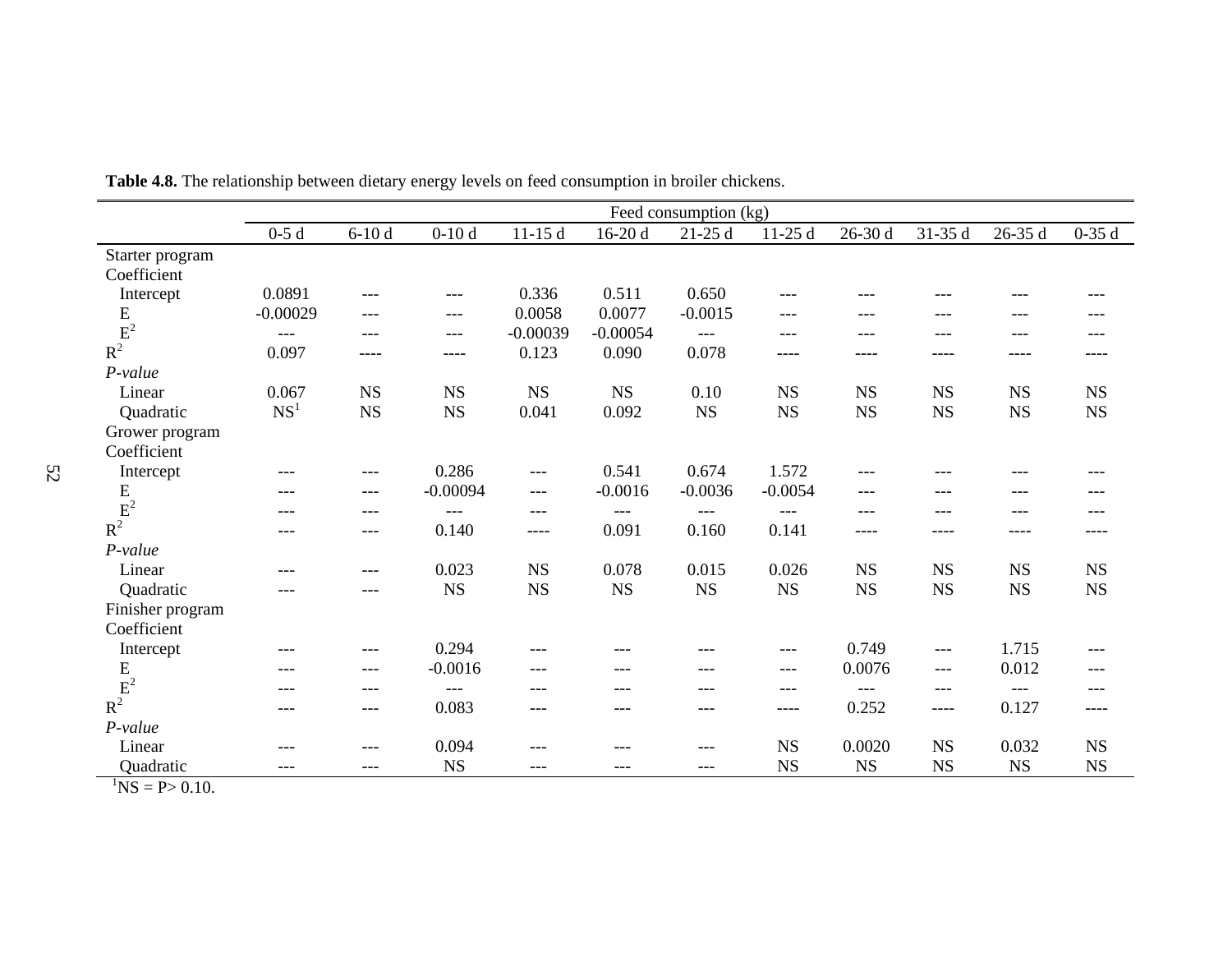#### *4.4.1.3 Body weight and body weight gain*

Dietary energy level affected BW with BW decreasing with lower energy. For the S program significant effects were noted at 10, 15, 20, 30 and 35 d of age with the response quadratic in nature for all but the 10 d BW (Table 4.9 and 4.10). For the G program, significance was noted at 15, 20, 25 and 30 d of age and again the response was quadratic for all times except for 30 d when it was linear. Although the 35 d BW values were not significantly different, the 2700 kcal/kg treatment was numerically the lowest. Diet energy did not affect BW for bird given the F program.

When examining growth using BW gain on a 5 d basis, the results demonstrate a larger effect on weight gain in younger than older birds. For the S program, the 6 to 10, 11 to 15 and 16 to 20 d periods were affected with the lowest gain for the lowest energy diet. Statistically, the response is linear for the 6 to 10 d time frame and quadratic for the two other periods of time. As a consequence, overall gain is affected in a quadratic manner. Weight gain in birds fed the G program was affected for 11 to 15 (quadratic), 16 to 20 (linear) and 11 to 25 (linear) d periods with growth rate increasing with increasing dietary energy. Similarly, bird weight gain increased linearly with increasing energy from 26 to 30 and 26 to 35 d for the F program (Table 4.11 and 4.12).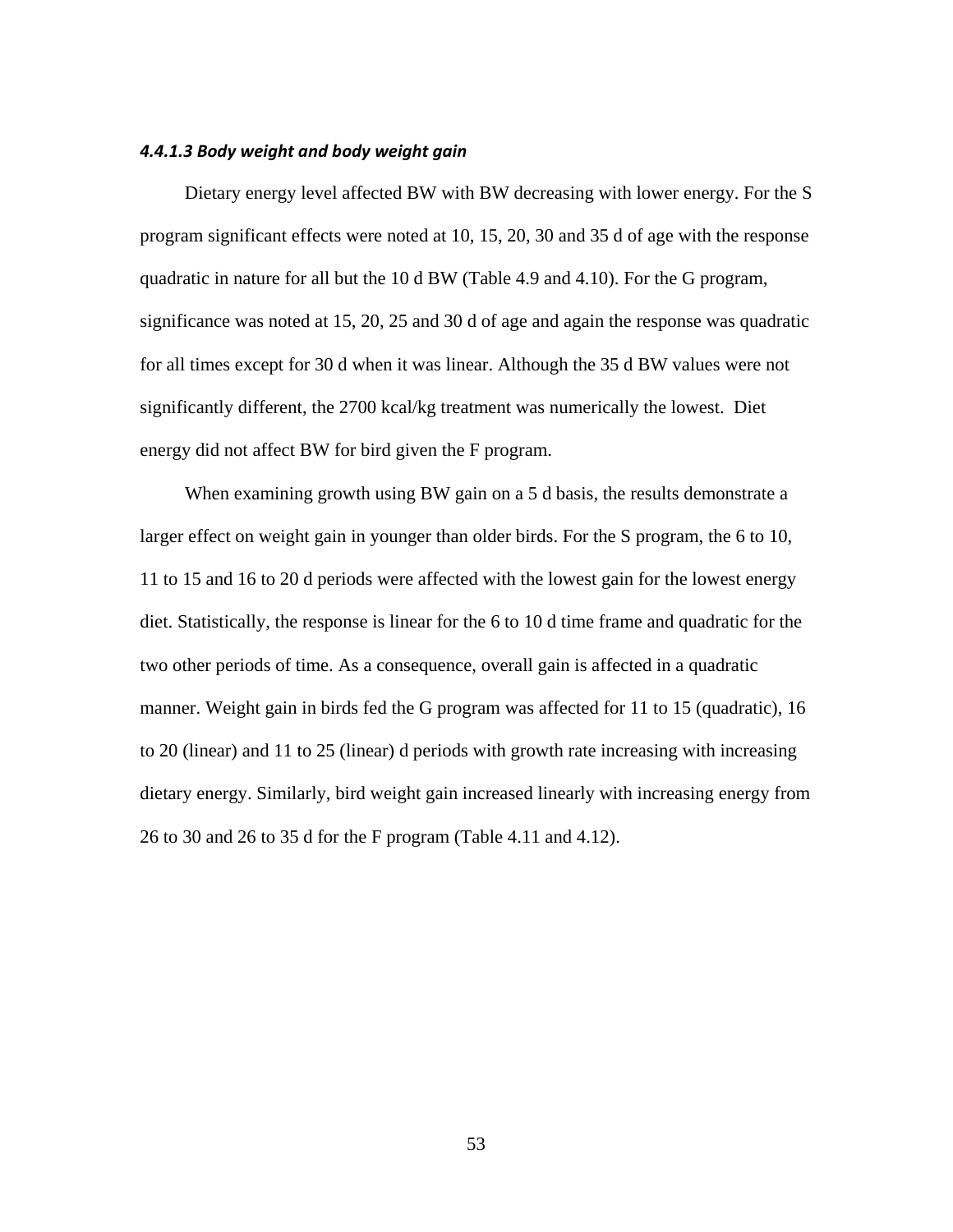|                         | Body weight (kg) |         |         |        |        |        |        |        |  |  |  |
|-------------------------|------------------|---------|---------|--------|--------|--------|--------|--------|--|--|--|
| Energy content          | 0 <sub>d</sub>   | 5 d     | 10d     | 15d    | 20d    | 25d    | 30d    | 35 d   |  |  |  |
| Starter program         |                  |         |         |        |        |        |        |        |  |  |  |
| $2700$ kcal/kg          | 0.047            | 0.131   | 0.273   | 0.499  | 0.833  | 1.239  | 1.685  | 2.195  |  |  |  |
| $2833$ kcal/kg          | 0.046            | 0.133   | 0.278   | 0.513  | 0.856  | 1.253  | 1.718  | 2.226  |  |  |  |
| $2966$ kcal/kg          | 0.046            | 0.132   | 0.275   | 0.515  | 0.864  | 1.262  | 1.731  | 2.249  |  |  |  |
| $3100$ kcal/kg          | 0.046            | 0.129   | 0.278   | 0.516  | 0.865  | 1.265  | 1.744  | 2.250  |  |  |  |
| Pooled SEM              | 0.00012          | 0.00087 | 0.00082 | 0.0018 | 0.0029 | 0.0043 | 0.0062 | 0.0072 |  |  |  |
| Grower program          |                  |         |         |        |        |        |        |        |  |  |  |
| $2700$ kcal/kg          | 0.046            | ---     | 0.281   | 0.504  | 0.843  | 1.232  | 1.690  | 2.202  |  |  |  |
| $2833$ kcal/kg          | 0.046            | ---     | 0.284   | 0.517  | 0.861  | 1.262  | 1.729  | 2.251  |  |  |  |
| $2966$ kcal/kg          | 0.047            | ---     | 0.284   | 0.518  | 0.864  | 1.263  | 1.730  | 2.232  |  |  |  |
| $3100$ kcal/kg          | 0.046            | $---$   | 0.278   | 0.516  | 0.865  | 1.265  | 1.744  | 2.250  |  |  |  |
| Pooled SEM              | 0.00015          | ---     | 0.00098 | 0.0015 | 0.0024 | 0.0037 | 0.0061 | 0.0084 |  |  |  |
| Finisher program        |                  |         |         |        |        |        |        |        |  |  |  |
| 2700 kcal/kg            | 0.046            | ---     | 0.282   | ---    | ---    | 1.274  | 1.727  | 2.217  |  |  |  |
| $2833$ kcal/kg          | 0.046            | ---     | 0.280   | ---    | ---    | 1.262  | 1.718  | 2.211  |  |  |  |
| 2966 kcal/kg            | 0.047            | ---     | 0.283   | ---    | ---    | 1.280  | 1.740  | 2.247  |  |  |  |
| $3100$ kcal/kg          | 0.046            | ---     | 0.278   | ---    | ---    | 1.265  | 1.744  | 2.250  |  |  |  |
| Pooled SEM<br>$\sim$ 10 | 0.000068         | ---     | 0.0011  | ---    | ---    | 0.0044 | 0.0063 | 0.0088 |  |  |  |

**Table 4.9.** Effect of dietary energy level on BW in broiler chickens.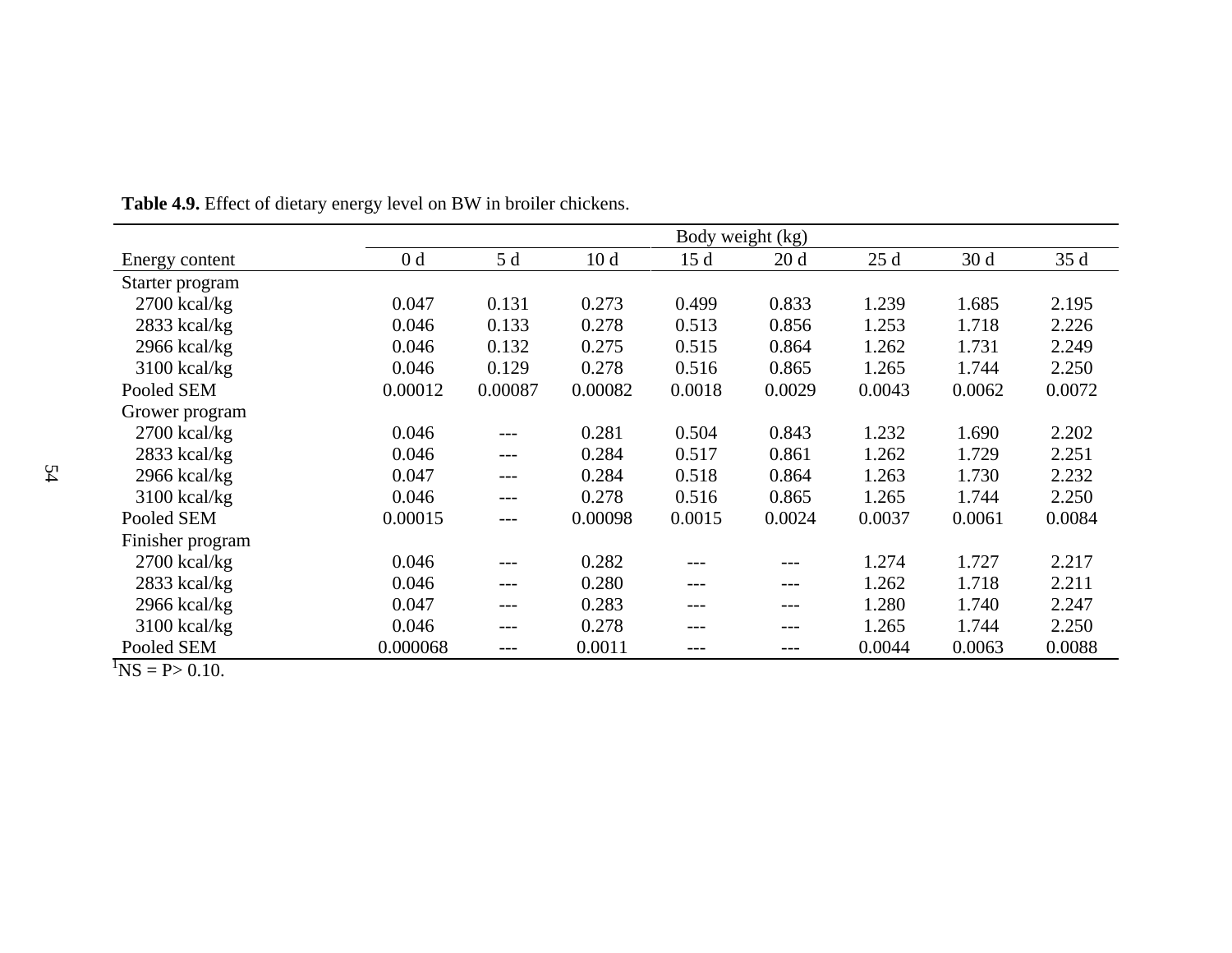|                                    | Body weight (kg) |                 |             |            |           |              |             |             |  |  |
|------------------------------------|------------------|-----------------|-------------|------------|-----------|--------------|-------------|-------------|--|--|
|                                    | 0 <sub>d</sub>   | $5\,\mathrm{d}$ | 10d         | 15d        | 20d       | $25\;\rm{d}$ | 30d         | 35 d        |  |  |
| Starter program                    |                  |                 |             |            |           |              |             |             |  |  |
| Coefficient                        |                  |                 |             |            |           |              |             |             |  |  |
| Intercept                          | ---              | ---             | $---$       | 0.490      | 0.815     | 1.225        | 1.659       | 2.163       |  |  |
| ${\bf E}$                          | ---              | ---             | ---         | 0.011      | 0.021     | 0.015        | 0.031       | 0.036       |  |  |
| $\overline{E}^2$<br>R <sup>2</sup> | ---              | ---             | ---         | $-0.00072$ | $-0.0014$ | $-0.00095$   | $-0.0019$   | $-0.0022$   |  |  |
|                                    | ---              | $---$           | ---         | 0.395      | 0.542     | 0.154        | 0.342       | 0.267       |  |  |
| $P-value$                          |                  |                 |             |            |           |              |             |             |  |  |
| Linear                             | NS <sup>1</sup>  | <b>NS</b>       | <b>NS</b>   | 0.019      | 0.0008    | 0.098        | 0.0039      | 0.035       |  |  |
| Quadratic                          | $_{\rm NS}$      | $_{\rm NS}$     | $_{\rm NS}$ | 0.00004    | < 0.0001  | 0.087        | 0.0099      | 0.012       |  |  |
| Grower program                     |                  |                 |             |            |           |              |             |             |  |  |
| Coefficient                        |                  |                 |             |            |           |              |             |             |  |  |
| Intercept                          | ---              | $---$           | 0.286       | 0.434      | 0.741     | 1.081        | 1.505       | ---         |  |  |
| ${\bf E}$                          | ---              | $---$           | $-0.00063$  | 0.019      | 0.028     | 0.041        | 0.0503      | ---         |  |  |
| $\mbox{E}^2$                       | ---              | ---             | $---$       | $-0.0010$  | $-0.0014$ | $-0.0021$    | $-0.00246$  | ---         |  |  |
| $R^2$                              | ----             | ---             | 0.114       | 0.357      | 0.370     | 0.330        | 0.270       | ----        |  |  |
| $P-value$                          |                  |                 |             |            |           |              |             |             |  |  |
| Linear                             | $_{\rm NS}$      | ---             | 0.040       | 0.081      | 0.0097    | 0.019        | 0.010       | $_{\rm NS}$ |  |  |
| Quadratic                          | <b>NS</b>        | ---             | $_{\rm NS}$ | 0.0005     | 0.0016    | 0.0032       | 0.036       | $_{\rm NS}$ |  |  |
| Finisher program                   |                  |                 |             |            |           |              |             |             |  |  |
| Coefficient                        |                  |                 |             |            |           |              |             |             |  |  |
| Intercept                          | ---              | $---$           | $---$       | ---        | ---       | ---          | ---         | ---         |  |  |
|                                    | ---              | ---             | $---$       | $---$      | $---$     | ---          | $---$       |             |  |  |
| $\frac{\text{E}}{\text{E}^2}$      | ---              | ---             | ---         | ---        | ---       | ---          | ---         |             |  |  |
| $R^2$                              | ----             | ---             | ----        | $---$      | $---$     | ----         | ----        | ----        |  |  |
| P-value                            |                  |                 |             |            |           |              |             |             |  |  |
| Linear                             | <b>NS</b>        | $---$           | $_{\rm NS}$ | $---$      | $---$     | $_{\rm NS}$  | NS          | <b>NS</b>   |  |  |
| Quadratic                          | $_{\rm NS}$      | ---             | $_{\rm NS}$ | ---        | ---       | $_{\rm NS}$  | $_{\rm NS}$ | $_{\rm NS}$ |  |  |
|                                    |                  |                 |             |            |           |              |             |             |  |  |

**Table 4.10.** The relationship between dietary energy levels on BW in broiler chickens.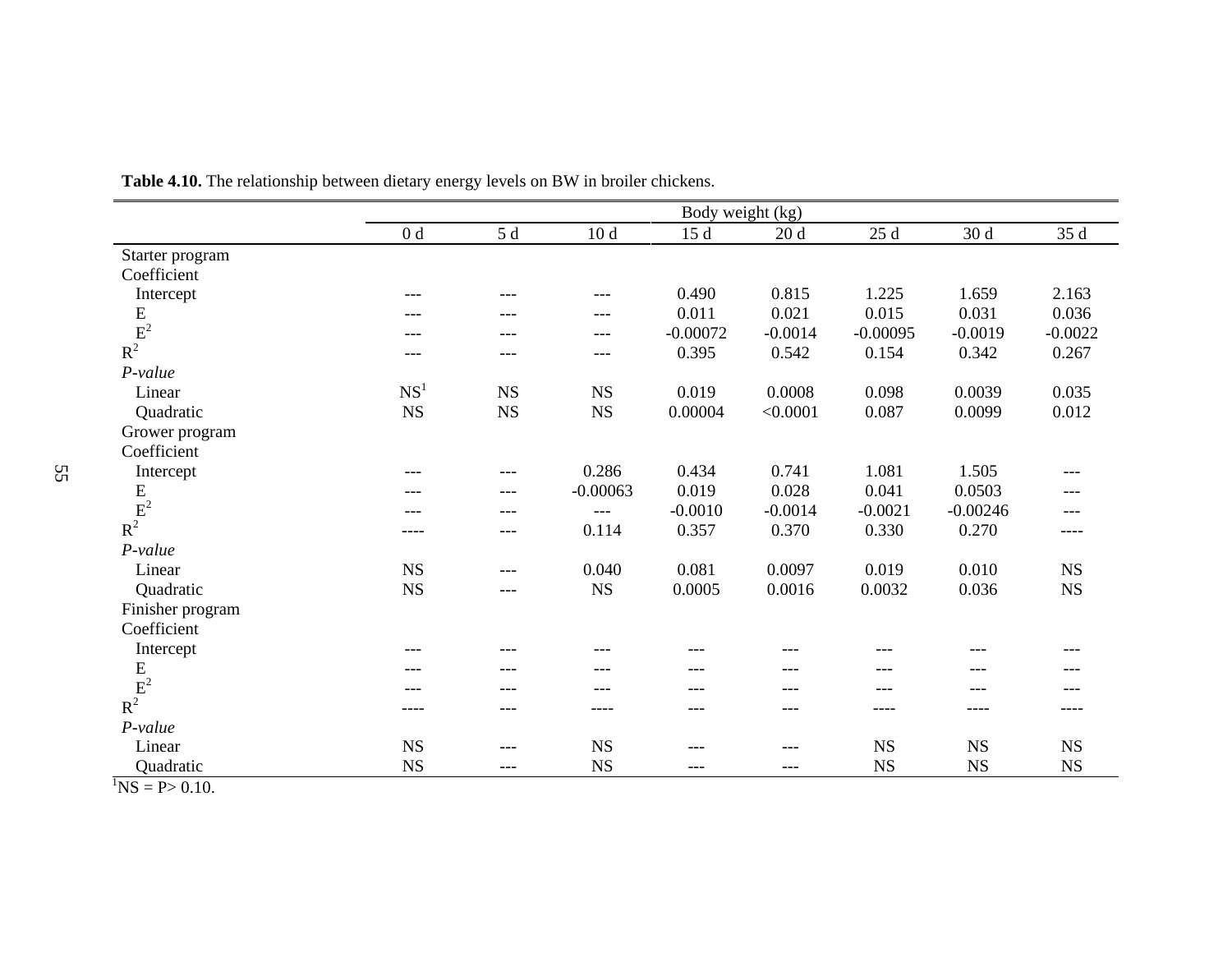|                  | Body weight gain (kg) |         |         |          |          |          |          |          |            |          |         |
|------------------|-----------------------|---------|---------|----------|----------|----------|----------|----------|------------|----------|---------|
| Energy content   | $0-5d$                | $6-10d$ | $0-10d$ | $11-15d$ | $16-20d$ | $21-25d$ | $11-25d$ | $26-30d$ | $31 - 35d$ | $26-35d$ | $0-35d$ |
| Starter program  |                       |         |         |          |          |          |          |          |            |          |         |
| $2700$ kcal/kg   | 0.084                 | 0.142   | 0.226   | 0.226    | 0.334    | 0.406    | 0.966    | 0.447    | 0.510      | 0.957    | 2.149   |
| $2833$ kcal/kg   | 0.087                 | 0.145   | 0.232   | 0.236    | 0.342    | 0.397    | 0.975    | 0.465    | 0.508      | 0.974    | 2.180   |
| $2966$ kcal/kg   | 0.086                 | 0.143   | 0.228   | 0.241    | 0.349    | 0.398    | 0.987    | 0.470    | 0.517      | 0.987    | 2.202   |
| $3100$ kcal/kg   | 0.083                 | 0.148   | 0.231   | 0.238    | 0.349    | 0.400    | 0.987    | 0.479    | 0.506      | 0.985    | 2.203   |
| Pooled SEM       | 0.00088               | 0.0010  | 0.00084 | 0.0012   | 0.0015   | 0.0033   | 0.0039   | 0.0052   | 0.0042     | 0.0062   | 0.0072  |
| Grower program   |                       |         |         |          |          |          |          |          |            |          |         |
| $2700$ kcal/kg   | ---                   | ---     | 0.235   | 0.223    | 0.339    | 0.389    | 0.951    | 0.459    | 0.512      | 0.971    | 2.156   |
| $2833$ kcal/kg   | $---$                 | $---$   | 0.237   | 0.233    | 0.344    | 0.402    | 0.979    | 0.467    | 0.521      | 0.988    | 2.204   |
| $2966$ kcal/kg   | $---$                 | $---$   | 0.237   | 0.234    | 0.346    | 0.399    | 0.979    | 0.468    | 0.502      | 0.969    | 2.185   |
| $3100$ kcal/kg   | $---$                 | $---$   | 0.231   | 0.238    | 0.349    | 0.400    | 0.987    | 0.479    | 0.506      | 0.985    | 2.203   |
| Pooled SEM       | ---                   | $---$   | 0.00099 | 0.0013   | 0.0014   | 0.0019   | 0.0035   | 0.0039   | 0.0046     | 0.0069   | 0.0084  |
| Finisher program |                       |         |         |          |          |          |          |          |            |          |         |
| $2700$ kcal/kg   | ---                   | ---     | 0.236   | ---      |          | ---      | 0.992    | 0.453    | 0.490      | 0.943    | 2.171   |
| $2833$ kcal/kg   | $---$                 | $---$   | 0.234   | $---$    | ---      | ---      | 0.982    | 0.456    | 0.493      | 0.949    | 2.165   |
| $2966$ kcal/kg   | ---                   | $---$   | 0.236   | $---$    | ---      | ---      | 0.998    | 0.460    | 0.507      | 0.967    | 2.201   |
| $3100$ kcal/kg   | $---$                 | $---$   | 0.231   | $---$    | ---      | ---      | 0.987    | 0.479    | 0.506      | 0.985    | 2.203   |
| Pooled SEM       | ---                   | $---$   | 0.0011  | $---$    |          | ---      | 0.0037   | 0.0035   | 0.0061     | 0.0073   | 0.0088  |

**Table 4.11.** Effect of dietary energy level on BW gain in broiler chickens.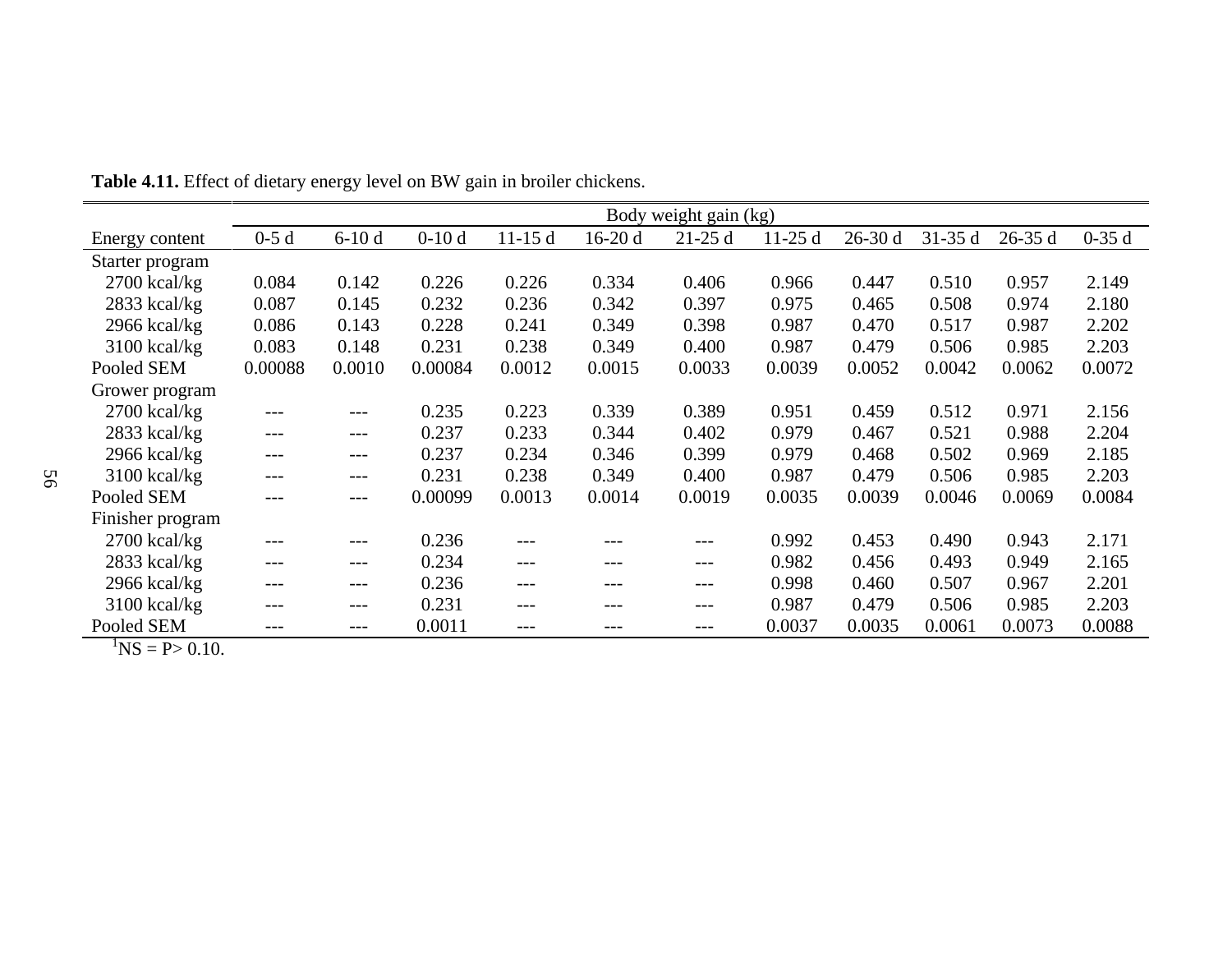|                  |                 |         |             |            |             | Body weight gain (kg) |             |             |             |             |             |
|------------------|-----------------|---------|-------------|------------|-------------|-----------------------|-------------|-------------|-------------|-------------|-------------|
|                  | $0-5d$          | $6-10d$ | $0-10d$     | $11-15d$   | $16-20d$    | $21-25d$              | $11-25d$    | $26 - 30$ d | 31-35 d     | $26 - 35d$  | $0-35d$     |
| Starter program  |                 |         |             |            |             |                       |             |             |             |             |             |
| Coefficient      |                 |         |             |            |             |                       |             |             |             |             |             |
| Intercept        | $---$           | 0.142   | $---$       | 0.218      | 0.324       | $---$                 | 0.952       | 0.456       | $---$       | $---$       | 2.116       |
| ${\bf E}$        | $---$           | 0.00046 | $---$       | 0.0099     | 0.010       | $---$                 | 0.014       | 0.0019      | $---$       | ---         | 0.036       |
| $E^2$            | $---$           | $---$   | $---$       | $-0.00064$ | $-0.00063$  | $---$                 | $-0.00087$  | $---$       | ---         | ---         | $-0.0022$   |
| $R^2$            | ----            | 0.132   | ----        | 0.539      | 0.483       | ----                  | 0.146       | 0.089       | ----        | ----        | 0.268       |
| $P-value$        |                 |         |             |            |             |                       |             |             |             |             |             |
| Linear           | NS <sup>1</sup> | 0.032   | $_{\rm NS}$ | 0.012      | 0.0012      | $_{\rm NS}$           | <b>NS</b>   | 0.073       | <b>NS</b>   | $_{\rm NS}$ | 0.035       |
| Quadratic        | <b>NS</b>       | NS      | $_{\rm NS}$ | < 0.0001   | 0.0002      | $_{\rm NS}$           | 0.083       | <b>NS</b>   | $_{\rm NS}$ | $_{\rm NS}$ | 0.011       |
| Grower program   |                 |         |             |            |             |                       |             |             |             |             |             |
| Coefficient      |                 |         |             |            |             |                       |             |             |             |             |             |
| Intercept        | ---             | $---$   | 0.240       | 0.170      | 0.337       | 0.340                 | 0.817       | 0.451       | $---$       | ---         | ---         |
| ${\bf E}$        | ---             | $---$   | $-0.00063$  | 0.014      | 0.0010      | 0.014                 | 0.037       | 0.0022      | ---         | ---         | ---         |
|                  | ---             | $---$   | ---         | $-0.00070$ | $---$       | $-0.00069$            | $-0.0018$   | $---$       | ---         | ---         | ---         |
| $R^2$            | ---             | $---$   | 0.112       | 0.494      | 0.142       | 0.128                 | 0.383       | 0.090       | ----        | ----        | ----        |
| P-value          |                 |         |             |            |             |                       |             |             |             |             |             |
| Linear           | $---$           | $---$   | 0.044       | < 0.0001   | 0.022       | $_{\rm NS}$           | 0.0018      | 0.079       | $_{\rm NS}$ | $_{\rm NS}$ | $_{\rm NS}$ |
| Quadratic        | $---$           | $---$   | $_{\rm NS}$ | 0.0012     | $_{\rm NS}$ | 0.084                 | 0.0052      | $_{\rm NS}$ | $_{\rm NS}$ | $_{\rm NS}$ | $_{\rm NS}$ |
| Finisher program |                 |         |             |            |             |                       |             |             |             |             |             |
| Coefficient      |                 |         |             |            |             |                       |             |             |             |             |             |
| Intercept        | ---             | ---     | ---         | ---        | ---         | ---                   | $---$       | 0.390       | $---$       | 0.843       | $---$       |
| ${\bf E}$        | ---             | $---$   | ---         | ---        | ---         | ---                   | $---$       | 0.0067      | $---$       | 0.011       | $---$       |
| $\mbox{E}^2$     | ---             | ---     | ---         | ---        | ---         | ---                   | ---         | $---$       | ---         | $---$       | ---         |
| $R^2$            | ---             | ---     | ----        | ---        | ---         | ---                   | ----        | 0.230       | ----        | 0.141       | ----        |
| $P-value$        |                 |         |             |            |             |                       |             |             |             |             |             |
| Linear           | ---             | ---     | $_{\rm NS}$ | ---        | ---         | ---                   | $_{\rm NS}$ | 0.0033      | <b>NS</b>   | 0.026       | $_{\rm NS}$ |
| Quadratic        | $---$           | $---$   | <b>NS</b>   | ---        | ---         | $---$                 | <b>NS</b>   | $_{\rm NS}$ | <b>NS</b>   | $_{\rm NS}$ | $_{\rm NS}$ |

**Table 4.12.** The relationship between dietary energy levels on BW gain in broiler chickens.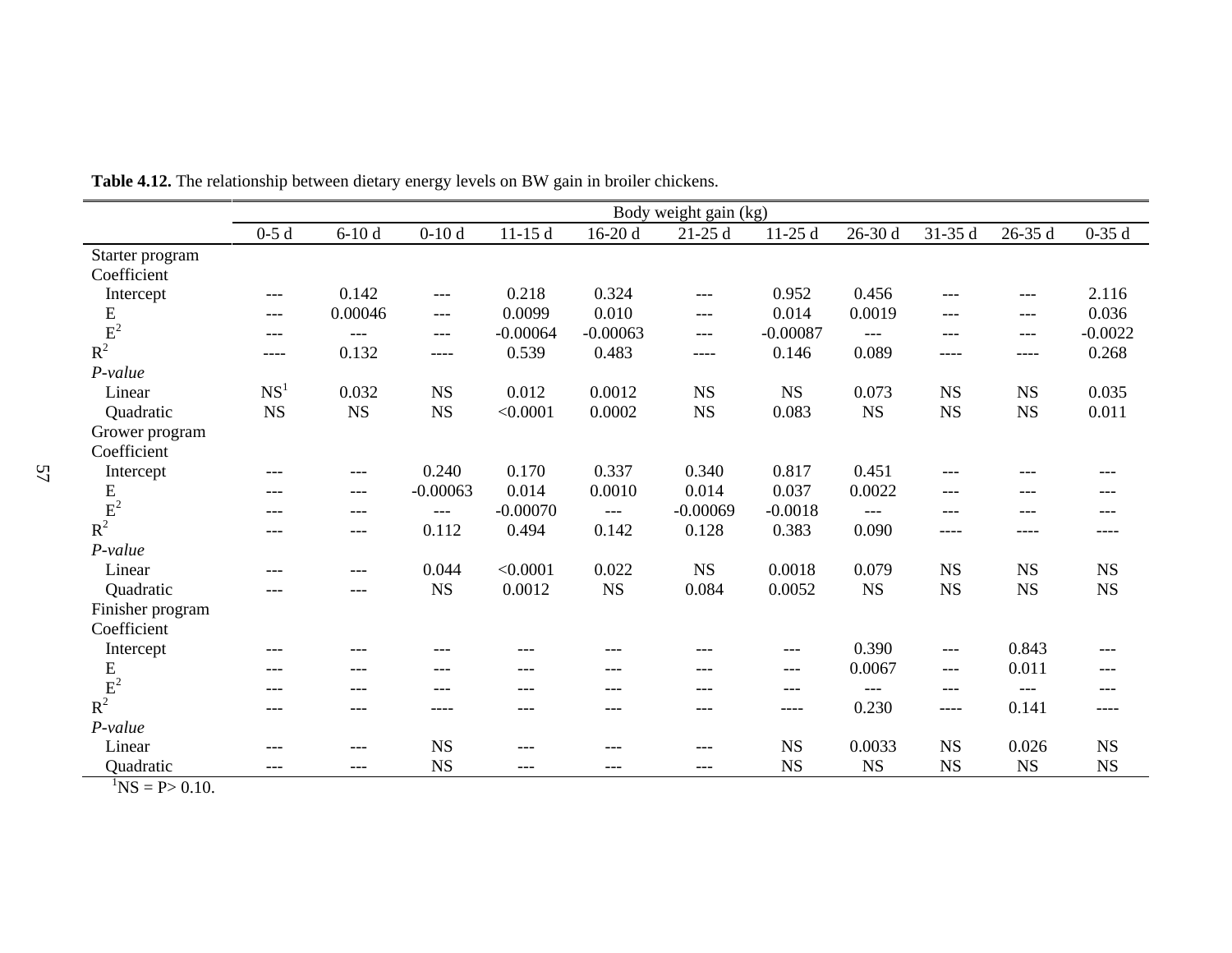# *4.4.1.4 Feed to gain ratio*

Feed to gain ration was affected by dietary energy for time periods in the S, G and F programs (Table 4.13 and 4.14). In all cases feed to gain ratio decreased with increasing dietary energy. In the S program feed to gain ratio decreased with increasing dietary energy for the 6-10 (linear), 0-10 (linear), 11-15 (quadratic), 16-20 (linear), 11-25 (linear), 26-30 (quadratic), 26-35 (quadratic) and 0-35 d (quadratic) periods. For the G program, a decrease in feed to gain ratio with increasing energy was seen for 11-15 (quadratic), 16-20 (linear), 21-25 (quadratic), 11-25 (quadratic) and 0-35 d (quadratic) periods. The effect of diet energy on feed to gain ratio for the F program was restricted to a negative linear relationship for the 0 to 35 d period.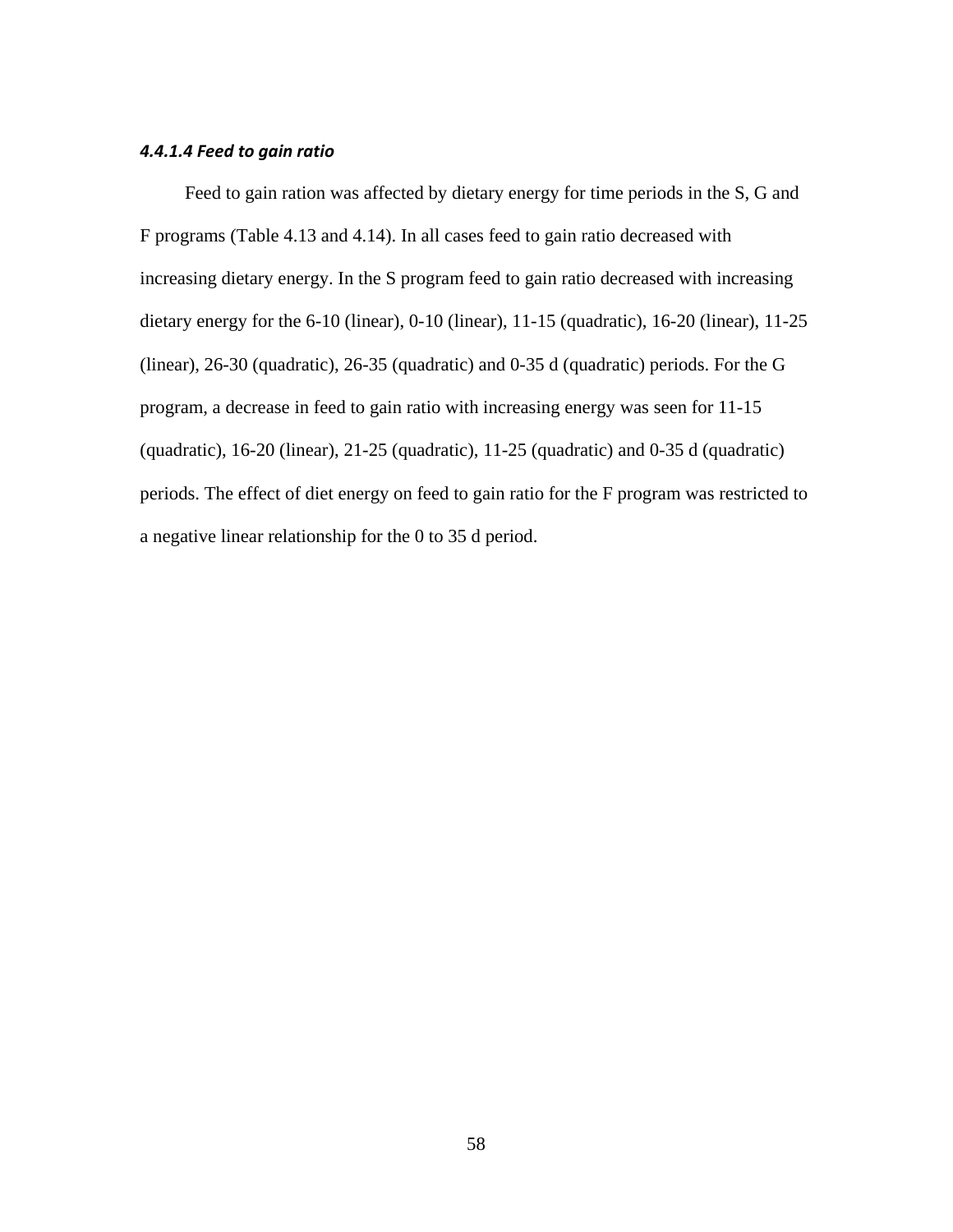|                  |        |         |         |          |          | Feed to gain |          |          |          |            |         |
|------------------|--------|---------|---------|----------|----------|--------------|----------|----------|----------|------------|---------|
| Energy content   | $0-5d$ | $6-10d$ | $0-10d$ | $11-15d$ | $16-20d$ | $21-25d$     | $11-25d$ | $26-30d$ | $31-35d$ | $26 - 35d$ | $0-35d$ |
| Starter program  |        |         |         |          |          |              |          |          |          |            |         |
| $2700$ kcal/kg   | 1.028  | 1.337   | 1.221   | 1.508    | 1.553    | 1.598        | 1.559    | 1.900    | 1.992    | 1.941      | 1.687   |
| 2833 kcal/kg     | 1.060  | 1.299   | 1.209   | 1.476    | 1.521    | 1.618        | 1.549    | 1.800    | 1.979    | 1.892      | 1.663   |
| $2966$ kcal/kg   | 1.016  | 1.314   | 1.200   | 1.449    | 1.519    | 1.639        | 1.550    | 1.776    | 1.945    | 1.862      | 1.651   |
| $3100$ kcal/kg   | 1.033  | 1.267   | 1.180   | 1.449    | 1.484    | 1.577        | 1.512    | 1.780    | 1.992    | 1.885      | 1.640   |
| Pooled SEM       | 0.0085 | 0.0077  | 0.0041  | 0.0069   | 0.0076   | 0.016        | 0.0088   | 0.023    | 0.015    | 0.011      | 0.0049  |
| Grower program   |        |         |         |          |          |              |          |          |          |            |         |
| $2700$ kcal/kg   | $---$  | ---     | 1.178   | 1.537    | 1.561    | 1.695        | 1.610    | 1.826    | 1.982    | 1.907      | 1.692   |
| 2833 kcal/kg     | $---$  |         | 1.190   | 1.497    | 1.548    | 1.639        | 1.572    | 1.818    | 1.953    | 1.888      | 1.669   |
| $2966$ kcal/kg   | ---    | ---     | 1.182   | 1.474    | 1.518    | 1.599        | 1.540    | 1.783    | 1.984    | 1.885      | 1.651   |
| 3100 kcal/kg     | $---$  | ---     | 1.180   | 1.449    | 1.484    | 1.577        | 1.512    | 1.780    | 1.992    | 1.885      | 1.640   |
| Pooled SEM       | $---$  | ---     | 0.0046  | 0.0080   | 0.0076   | 0.013        | 0.0078   | 0.011    | 0.015    | 0.0092     | 0.0054  |
| Finisher program |        |         |         |          |          |              |          |          |          |            |         |
| $2700$ kcal/kg   | $---$  | ---     | 1.185   |          |          | ---          | 1.535    | 1.813    | 2.083    | 1.946      | 1.670   |
| 2833 kcal/kg     | ---    | ---     | 1.174   | ---      | ---      | ---          | 1.530    | 1.796    | 2.006    | 1.902      | 1.653   |
| $2966$ kcal/kg   | $---$  | ---     | 1.177   | ---      | ---      | ---          | 1.546    | 1.821    | 2.002    | 1.912      | 1.663   |
| $3100$ kcal/kg   | $---$  |         | 1.180   | ---      | ---      | ---          | 1.512    | 1.780    | 1.992    | 1.885      | 1.640   |
| Pooled SEM       | ---    | ---     | 0.0048  | ---      |          | ---          | 0.0053   | 0.0092   | 0.024    | 0.012      | 0.0045  |

**Table 4.13.** Effect of dietary energy level on feed to gain (with mortality correction) in broiler chickens.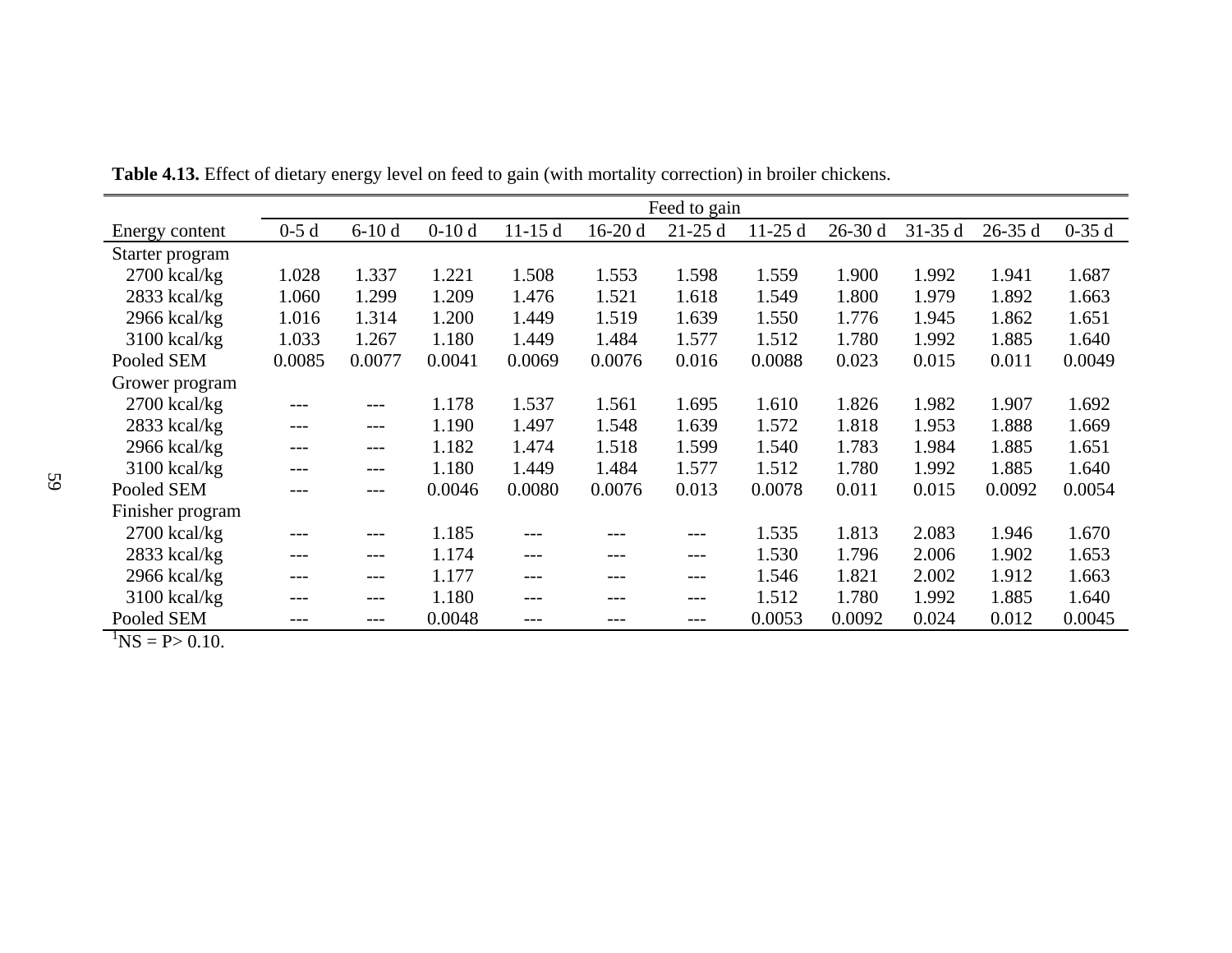|                  |                 |           |             |          |           | Feed to gain |             |             |             |            |           |
|------------------|-----------------|-----------|-------------|----------|-----------|--------------|-------------|-------------|-------------|------------|-----------|
|                  | $0-5d$          | $6-10d$   | $0-10d$     | $11-15d$ | $16-20d$  | $21-25d$     | $11-25d$    | $26-30d$    | 31-35 d     | $26 - 35d$ | $0-35d$   |
| Starter program  |                 |           |             |          |           |              |             |             |             |            |           |
| Coefficient      |                 |           |             |          |           |              |             |             |             |            |           |
| Intercept        | $---$           | 1.326     | 1.216       | 1.544    | 1.541     | $---$        | 1.560       | 1.970       | ---         | 1.989      | 1.708     |
| ${\bf E}$        | ---             | $-0.0047$ | $-0.0029$   | $-0.039$ | $-0.0046$ | ---          | $-0.0037$   | $-0.085$    | ---         | $-0.054$   | $-0.024$  |
|                  | ---             | $---$     | $---$       | 0.003    | $---$     | ---          | $---$       | 0.0054      | ---         | 0.0035     | 0.0014    |
| $R^2$            | ----            | 0.243     | 0.328       | 0.352    | 0.240     | ----         | 0.116       | 0.132       | $---$       | 0.196      | 0.359     |
| P-value          |                 |           |             |          |           |              |             |             |             |            |           |
| Linear           | NS <sup>1</sup> | 0.0024    | 0.0002      | 0.012    | 0.0022    | <b>NS</b>    | 0.045       | <b>NS</b>   | <b>NS</b>   | <b>NS</b>  | 0.0021    |
| Quadratic        | <b>NS</b>       | <b>NS</b> | 0.098       | 0.0024   | <b>NS</b> | $_{\rm NS}$  | $_{\rm NS}$ | 0.065       | $_{\rm NS}$ | 0.012      | 0.010     |
| Grower program   |                 |           |             |          |           |              |             |             |             |            |           |
| Coefficient      |                 |           |             |          |           |              |             |             |             |            |           |
| Intercept        | ---             | ---       | $---$       | 1.815    | 1.598     | 2.131        | 1.914       | ---         | ---         | $---$      | 1.877     |
| ${\bf E}$        | ---             | ---       | $---$       | $-0.073$ | $-0.0091$ | $-0.115$     | $-0.079$    | $---$       | ---         | $---$      | $-0.049$  |
|                  |                 | ---       | $---$       | 0.0035   | $---$     | 0.0056       | 0.0037      | $---$       | ---         | ---        | 0.0023    |
| $R^2$            |                 | ---       | ----        | 0.470    | 0.397     | 0.347        | 0.625       | ----        | ----        | ----       | 0.394     |
| P-value          |                 |           |             |          |           |              |             |             |             |            |           |
| Linear           | $- - -$         | ---       | <b>NS</b>   | < 0.0001 | < 0.0001  | 0.0019       | < 0.0001    | $_{\rm NS}$ | $_{\rm NS}$ | <b>NS</b>  | 0.0006    |
| Quadratic        | $---$           | ---       | <b>NS</b>   | 0.0090   | <b>NS</b> | 0.018        | 0.0009      | <b>NS</b>   | $_{\rm NS}$ | <b>NS</b>  | 0.014     |
| Finisher program |                 |           |             |          |           |              |             |             |             |            |           |
| Coefficient      |                 |           |             |          |           |              |             |             |             |            |           |
| Intercept        | ---             | ---       | ---         | ---      | ---       | ---          | ---         | ---         | ---         | $---$      | 1.725     |
| ${\bf E}$        | ---             | ---       | $---$       | ---      | ---       | ---          | $---$       | ---         | ---         | $---$      | $-0.0064$ |
| $E^2$            |                 | ---       | ---         | ---      | ---       | ---          | $---$       | ---         | ---         | ---        | $---$     |
| $R^2$            |                 | ---       | ----        |          | ---       | ---          | ----        | ----        | ----        | ----       | 0.125     |
| $P-value$        |                 |           |             |          |           |              |             |             |             |            |           |
| Linear           | ---             | ---       | $_{\rm NS}$ | ---      | ---       | ---          | <b>NS</b>   | $_{\rm NS}$ | <b>NS</b>   | <b>NS</b>  | 0.037     |
| Quadratic        | $---$           | ---       | <b>NS</b>   | ---      | ---       | $---$        | <b>NS</b>   | <b>NS</b>   | <b>NS</b>   | <b>NS</b>  | NS        |
| $\sqrt{117}$     |                 |           |             |          |           |              |             |             |             |            |           |

**Table 4.14.** The relationship between dietary energy levels on feed to gain (with mortality correction) in broiler chickens.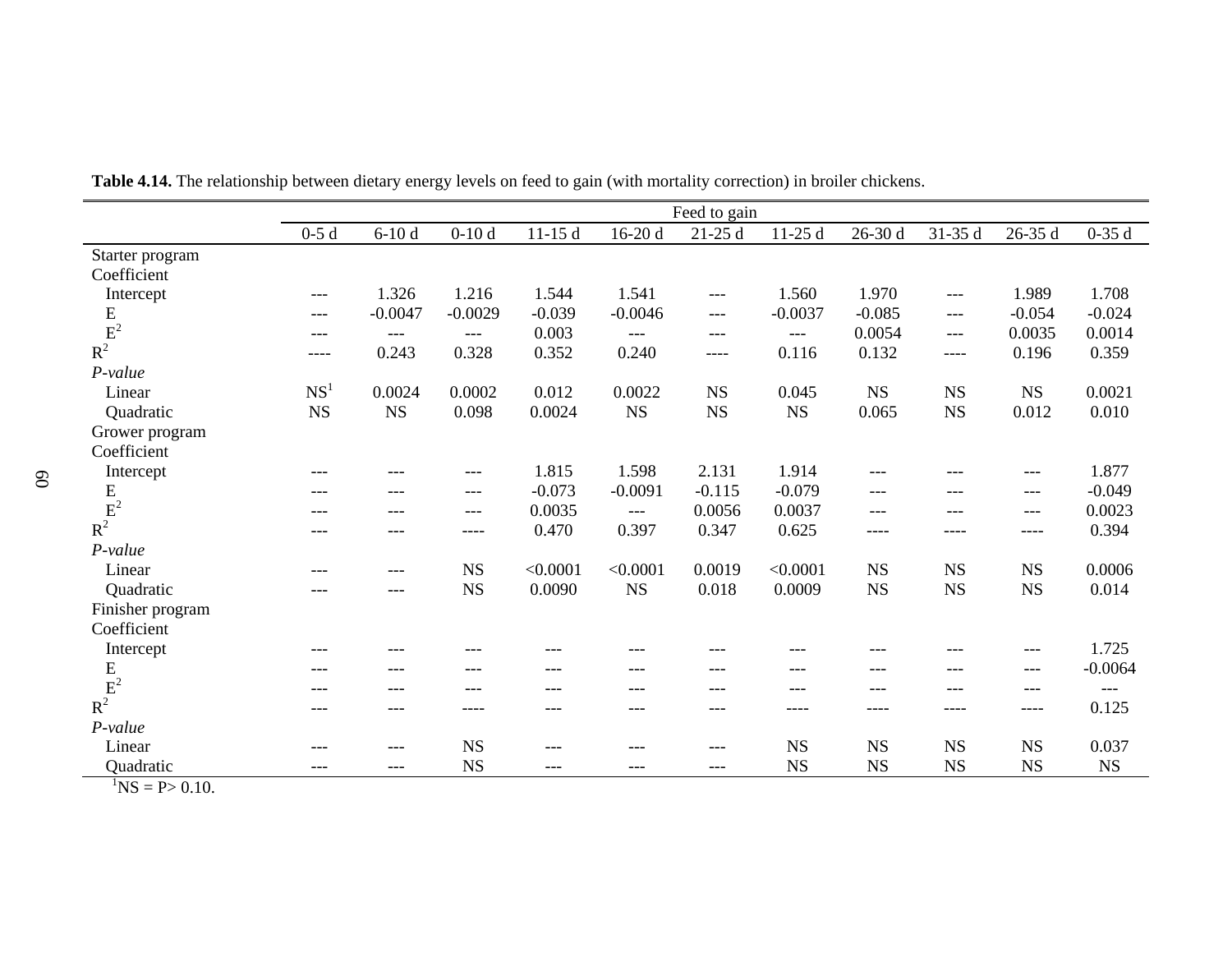#### *4.4.1.5 Mortality*

Mortality was relatively unaffected by dietary energy (Table 4.15 and 4.16). Exceptions in the S program were linear increases in mortality with increasing energy for the 6-10 and 31-35 d periods and a quadratic response from 26-35 d, where highest mortality was found in the 2700 and 3100 kcal/kg treatments. In the G program, mortality increased in a linear fashion with increasing dietary energy for the 31-35 and 26-35 d periods. The effect of dietary energy on mortality for the 0 to 35 d period approached significance (P=0.058) with a quadratic response, and again highest mortality in the lowest and highest energy levels. A similar significant quadratic response was found for the 0 to 35 d period in the F program despite a lack of significance for mortality during the period of time when the energy treatments were applied.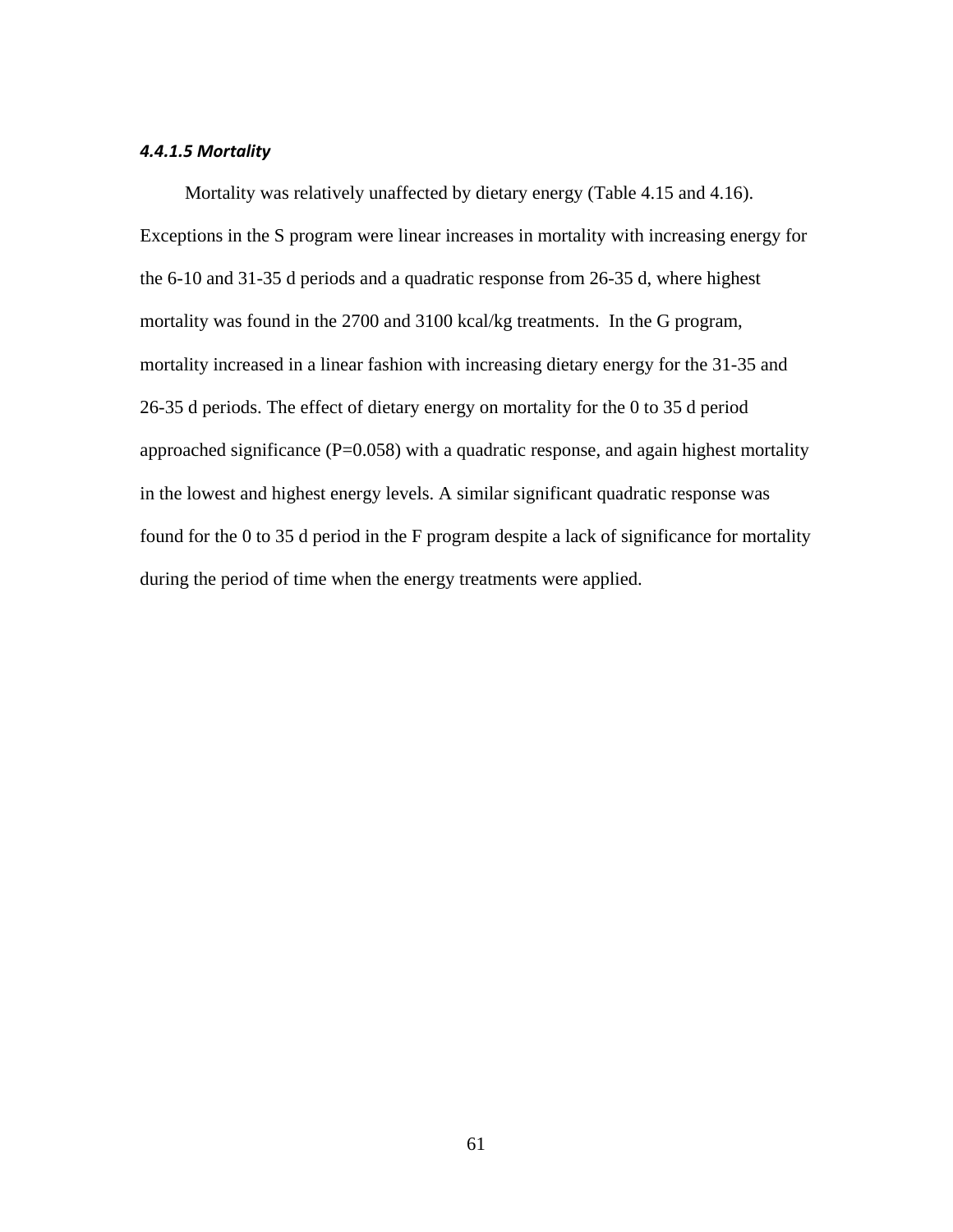|                  |        |         |         |          |          | Mortality (%) |          |          |          |          |         |
|------------------|--------|---------|---------|----------|----------|---------------|----------|----------|----------|----------|---------|
| Energy content   | $0-5d$ | $6-10d$ | $0-10d$ | $11-15d$ | $16-20d$ | $21-25d$      | $11-25d$ | $26-30d$ | $31-35d$ | $26-35d$ | $0-35d$ |
| Starter program  |        |         |         |          |          |               |          |          |          |          |         |
| $2700$ kcal/kg   | 0.358  | 0.358   | 0.717   | 0.179    | 1.075    | 0.538         | 1.792    | 1.255    | 1.434    | 2.688    | 5.197   |
| $2833$ kcal/kg   | 0.358  | 0.343   | 0.701   | 0.358    | 0.880    | 0.538         | 1.776    | 0.358    | 0.717    | 1.075    | 3.553   |
| 2966 kcal/kg     | 0.538  | 0.538   | 1.08    | 0.538    | 1.075    | 0.358         | 1.971    | 0.538    | 0.538    | 1.075    | 4.122   |
| $3100$ kcal/kg   | 0.179  | 1.26    | 1.43    | 0.717    | 0.896    | 0.538         | 2.151    | 0.896    | 1.971    | 2.867    | 6.452   |
| Pooled SEM       | 0.13   | 0.16    | 0.20    | 0.15     | 0.19     | 0.14          | 0.28     | 0.20     | 0.22     | 0.31     | 0.54    |
| Grower program   |        |         |         |          |          |               |          |          |          |          |         |
| $2700$ kcal/kg   | ---    | $---$   | 1.255   | 1.255    | 1.255    | 0.538         | 3.047    | 0.538    | 0.896    | 1.434    | 5.735   |
| $2833$ kcal/kg   | ---    | $---$   | 1.072   | 0.00     | 1.252    | 0.717         | 1.969    | 0.896    | 0.717    | 1.613    | 4.654   |
| $2966$ kcal/kg   | ---    | $---$   | 0.736   | 0.538    | 0.896    | 0.736         | 2.170    | 0.358    | 1.075    | 1.434    | 4.340   |
| $3100$ kcal/kg   | ---    | $---$   | 1.434   | 0.717    | 0.896    | 0.538         | 2.151    | 0.896    | 1.971    | 2.867    | 6.452   |
| Pooled SEM       | ---    | $---$   | 0.18    | 0.17     | 0.16     | 0.13          | 0.26     | 0.19     | 0.19     | 0.24     | 0.35    |
| Finisher program |        |         |         |          |          |               |          |          |          |          |         |
| $2700$ kcal/kg   | ---    | $---$   | 1.613   |          | ---      | ---           | 2.151    | 0.179    | 1.792    | 1.971    | 5.735   |
| $2833$ kcal/kg   | ---    | $---$   | 0.896   |          | $---$    | $---$         | 0.896    | 0.538    | 0.717    | 1.255    | 3.047   |
| $2966$ kcal/kg   | ---    | $---$   | 0.179   | $---$    | ---      | $---$         | 1.792    | 0.896    | 1.434    | 2.330    | 4.301   |
| $3100$ kcal/kg   | ---    | $---$   | 1.434   |          | ---      | $---$         | 2.151    | 0.896    | 1.971    | 2.867    | 6.452   |
| Pooled SEM       |        | $---$   | 0.22    |          |          | ---           | 0.25     | 0.19     | 0.22     | 0.26     | 0.433   |

**Table 4.15.** Effect of dietary energy level on mortality in broiler chickens.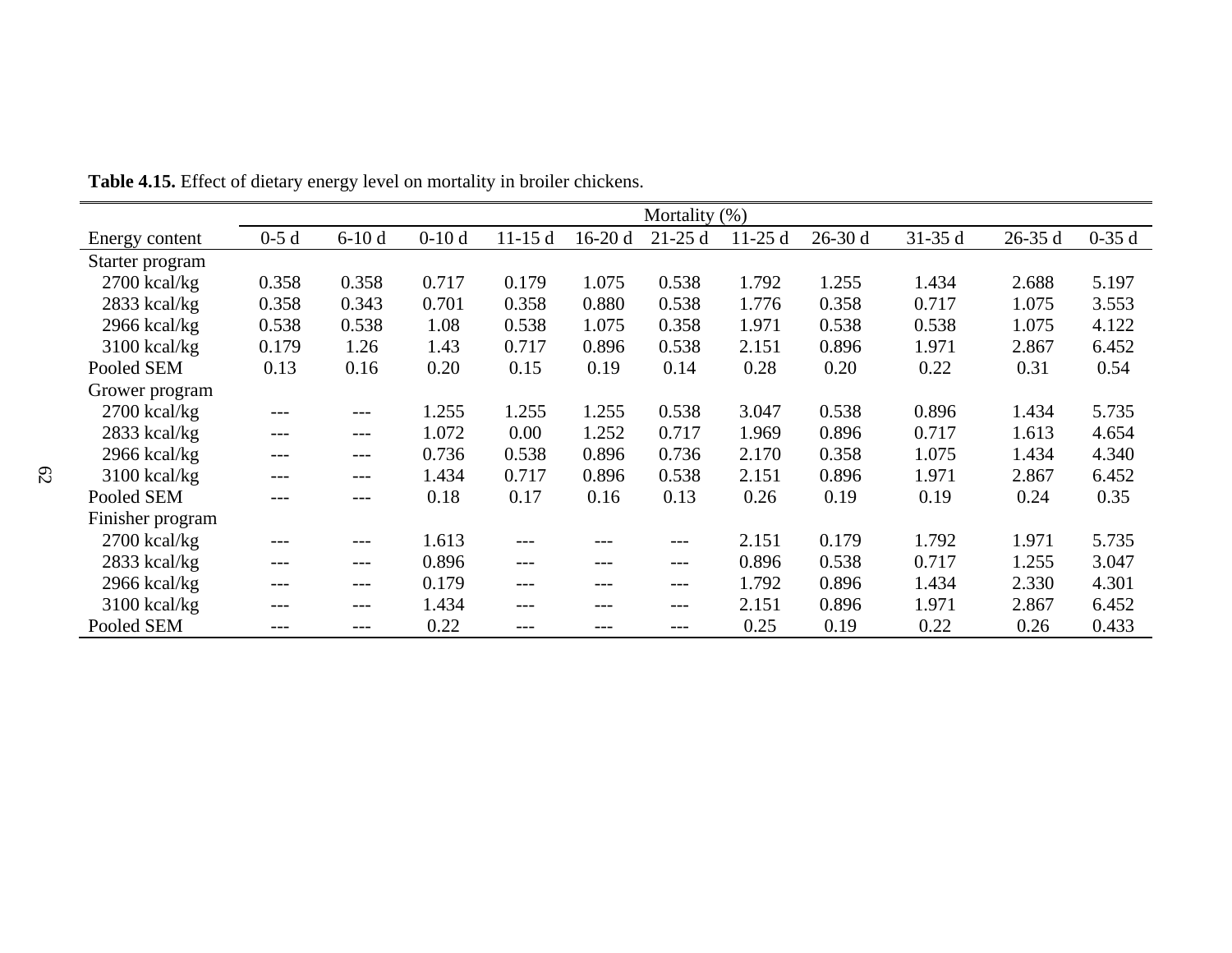|                                                                           |                 |             |             |           |           | Mortality (%) |             |             |               |           |           |
|---------------------------------------------------------------------------|-----------------|-------------|-------------|-----------|-----------|---------------|-------------|-------------|---------------|-----------|-----------|
|                                                                           | $0-5d$          | $6-10d$     | $0-10d$     | $11-15d$  | $16-20d$  | $21-25d$      | $11-25d$    | $26-30d$    | 31-35 d       | 26-35 d   | $0-35d$   |
| Starter program                                                           |                 |             |             |           |           |               |             |             |               |           |           |
| Coefficient                                                               |                 |             |             |           |           |               |             |             |               |           |           |
| Intercept                                                                 | $---$           | 0.259       | $---$       | $---$     | ---       | $---$         | ---         | ---         | 0.757         | 3.556     | 3.973     |
| $\frac{E}{E^2}$                                                           | $---$           | 0.077       | $---$       | $---$     | ---       | $---$         | ---         | $---$       | 0.086         | $-1.173$  | 0.181     |
|                                                                           | ---             | $---$       | $---$       | $---$     | ---       | $---$         | $---$       | $---$       | $---$         | 0.086     | $---$     |
| $R^2$                                                                     | $- - - -$       | 0.152       | $--- -$     | ----      | ----      | ----          | ----        | ----        | 0.102         | 0.187     | 0.076     |
| P-value                                                                   |                 |             |             |           |           |               |             |             |               |           |           |
| Linear                                                                    | NS <sup>1</sup> | 0.021       | $_{\rm NS}$ | <b>NS</b> | <b>NS</b> | $_{\rm NS}$   | NS          | <b>NS</b>   | 0.049         | <b>NS</b> | 0.10      |
| Quadratic                                                                 | NS              | $_{\rm NS}$ | <b>NS</b>   | <b>NS</b> | <b>NS</b> | $_{\rm NS}$   | $_{\rm NS}$ | $_{\rm NS}$ | 0.065         | 0.030     | <b>NS</b> |
| Grower program                                                            |                 |             |             |           |           |               |             |             |               |           |           |
| Coefficient                                                               |                 |             |             |           |           |               |             |             |               |           |           |
| Intercept                                                                 | ---             | $---$       | ---         |           | ---       | ---           | ---         | $---$       | $-0.00000099$ | 0.394     | 13.928    |
| $\begin{array}{c} \mathbf{E} \\ \mathbf{E}^2 \\ \mathbf{R}^2 \end{array}$ | ---             | $---$       | $---$       |           | ---       | ---           | $---$       | $---$       | 0.150         | 0.186     | $-2.327$  |
|                                                                           | ---             | $---$       | ---         |           | ---       | $---$         | ---         | $---$       | $---$         | $---$     | 0.135     |
|                                                                           | ---             | $---$       | ----        | 0.079     | $- - - -$ | ----          | ----        | $- - - -$   | 0.176         | 0.164     | 0.166     |
| P-value                                                                   |                 |             |             |           |           |               |             |             |               |           |           |
| Linear                                                                    | ---             | $---$       | NS          | <b>NS</b> | <b>NS</b> | NS            | <b>NS</b>   | $_{\rm NS}$ | 0.012         | 0.015     | <b>NS</b> |
| Quadratic                                                                 | ---             | $---$       | <b>NS</b>   | 0.10      | <b>NS</b> | <b>NS</b>     | NS          | <b>NS</b>   | <b>NS</b>     | NS        | 0.058     |
| Finisher program                                                          |                 |             |             |           |           |               |             |             |               |           |           |
| Coefficient                                                               |                 |             |             |           |           |               |             |             |               |           |           |
| Intercept                                                                 | ---             | $---$       | 38.050      | $---$     | ---       |               |             |             | ---           | $-1.142$  | 71.414    |
|                                                                           | $---$           | $---$       | $-6.790$    | $---$     | ---       | $---$         | ---         | ---         | $---$         | 0.302     | $-12.613$ |
| $\frac{E}{E^2}$                                                           | ---             | $---$       | 0.305       | $---$     | $- - -$   | $---$         | ---         | ---         | $---$         | $---$     | 0.587     |
| $R^2$                                                                     | $---$           | $---$       | 0.183       | $---$     | ---       | $---$         | ----        | $- - - -$   | ----          | 0.082     | 0.211     |
| P-value                                                                   |                 |             |             |           |           |               |             |             |               |           |           |
| Linear                                                                    | $---$           | $---$       | NS          | $---$     | ---       | $---$         | <b>NS</b>   | $_{\rm NS}$ | $_{\rm NS}$   | 0.093     | <b>NS</b> |
| Quadratic                                                                 | ---             | $---$       | 0.011       | ---       | ---       | $---$         | NS          | <b>NS</b>   | $_{\rm NS}$   | <b>NS</b> | 0.013     |

**Table 4.16.** The relationship between dietary energy levels on mortality in broiler chickens.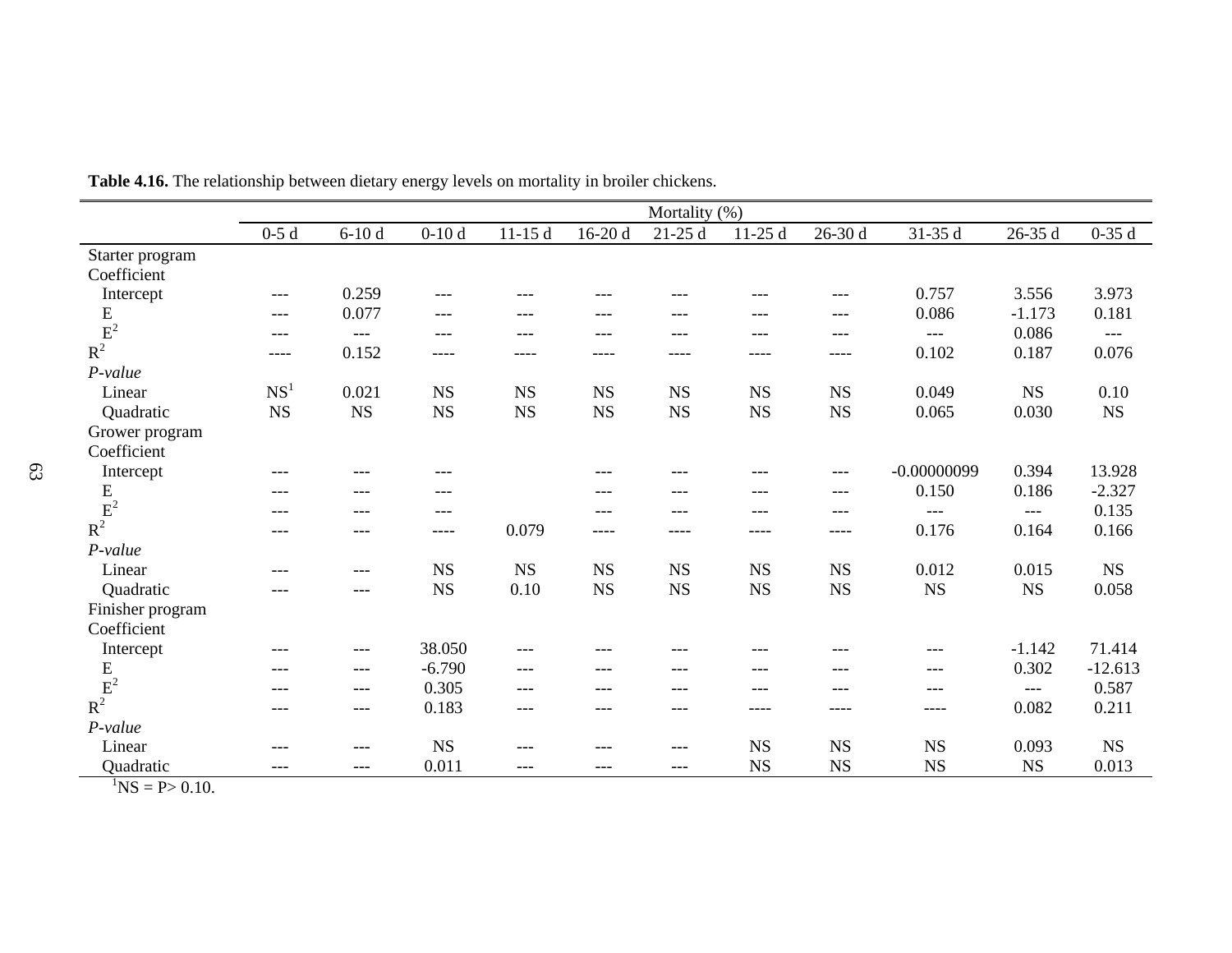# *4.4.1.6 Metabolizable energy intake per kg of gain*

The ME intake per kg of gain increased linearly with increasing dietary energy content for all programs (data not shown). This is due to the similar FI in birds fed different dietary energy levels.

## **4.4.2 Programs**

Some significant differences were seen between programs, but the responses were small and were not of biological significance (data not shown).

# **4.4.3 Crumble size and pellet quality index**

There was a linear increase in crumble size with increasing energy content of the starter diet (Table 4.17). Increasing energy content of the diet increased the percentage of crumble size over 3.36 mm and decreased the percentage crumble size from 1.99 to 1.00 mm. The opposite effect was seen in the low energy diet. There was no relationship seen between the low and the high energy diets for the fine crumble size (less than 0.99 mm). There was a quadratic response in the PDI between the different energy content of the diet in the F phase with the highest value for the 3100 kcal/kg diet.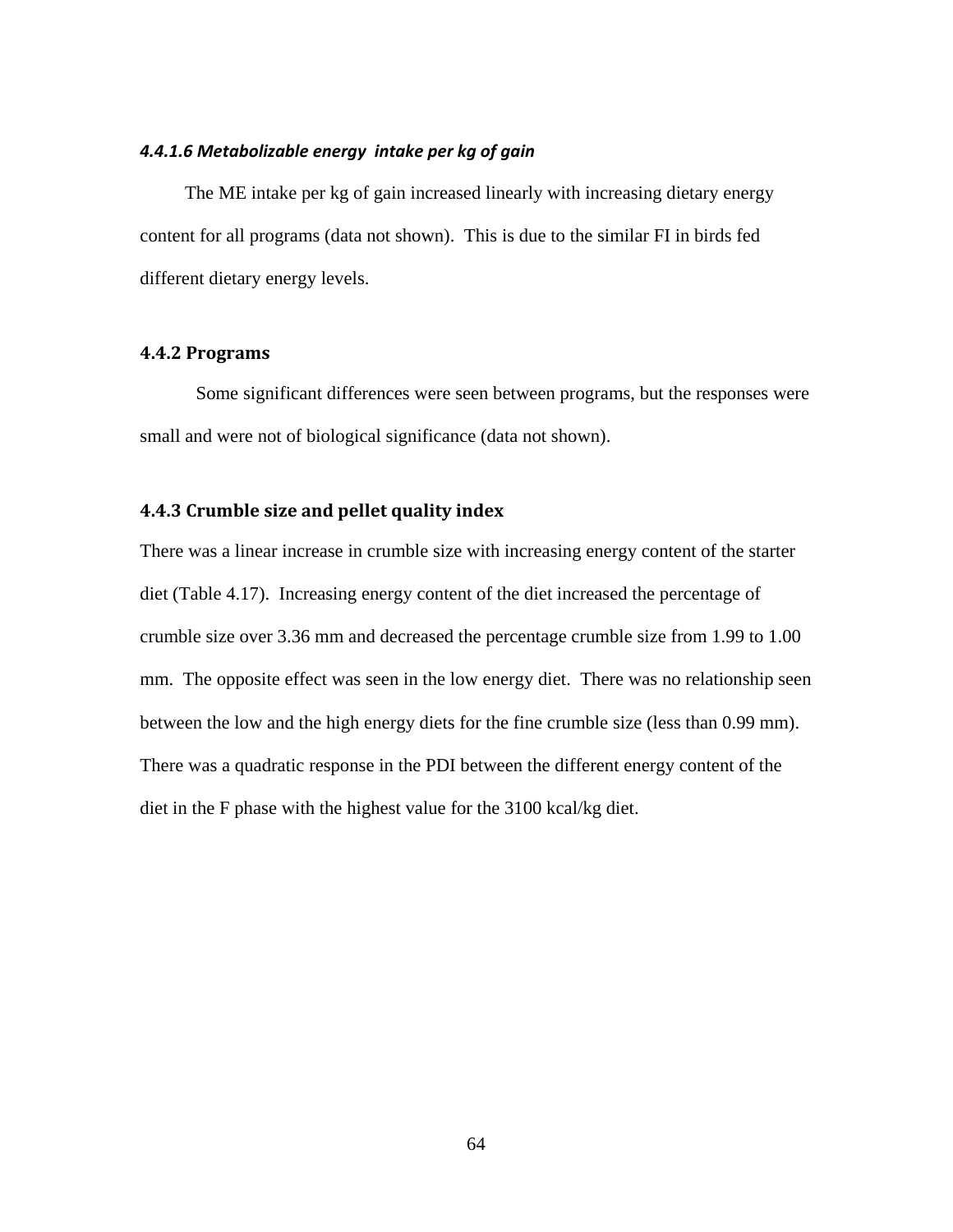|                                                     |            | Crumble size (starter diet) |           |             |                 |
|-----------------------------------------------------|------------|-----------------------------|-----------|-------------|-----------------|
| Energy                                              |            | $3.35$ to                   | $1.99$ to |             | PDI             |
| (kcal/kg)                                           | $>3.36$ mm | $2.00$ mm                   | $1.00$ mm | $< 0.99$ mm | (finisher diet) |
| 2700                                                | 9.80       | 27.01                       | 32.43     | 30.77       | 82.28           |
| 2833                                                | 12.83      | 30.21                       | 29.65     | 27.31       | 81.72           |
| 2966                                                | 10.82      | 29.74                       | 30.24     | 29.21       | 80.03           |
| 3100                                                | 16.71      | 28.52                       | 26.22     | 28.55       | 86.04           |
| Pooled SEM                                          | 1.014      | 0.485                       | 0.847     | 0.497       | 0.830           |
| Coefficient                                         |            |                             |           |             |                 |
| Intercept                                           | 7.855      | 22.323                      | 34.150    |             | 88.332          |
| E                                                   | 1.874      | 5.934                       | $-1.806$  | ---         | $-7.254$        |
| $R^2$                                               |            | $-1.105$                    |           |             | 1.643           |
|                                                     | 0.610      | 0.869                       | 0.812     |             | 0.798           |
| $P-value$                                           |            |                             |           |             |                 |
| Linear                                              | 0.0271     | 0.080                       | 0.0045    | <b>NS</b>   | 0.060           |
| Quadratic                                           | <b>NS</b>  | 0.0032                      | <b>NS</b> | <b>NS</b>   | 0.014           |
| $\mathbf{M}$ $\mathbf{D}$ $\mathbf{A}$ $\mathbf{A}$ |            |                             |           |             |                 |

**Table 4.17.** The effect of different dietary energy content and pellet quality in the diet (%).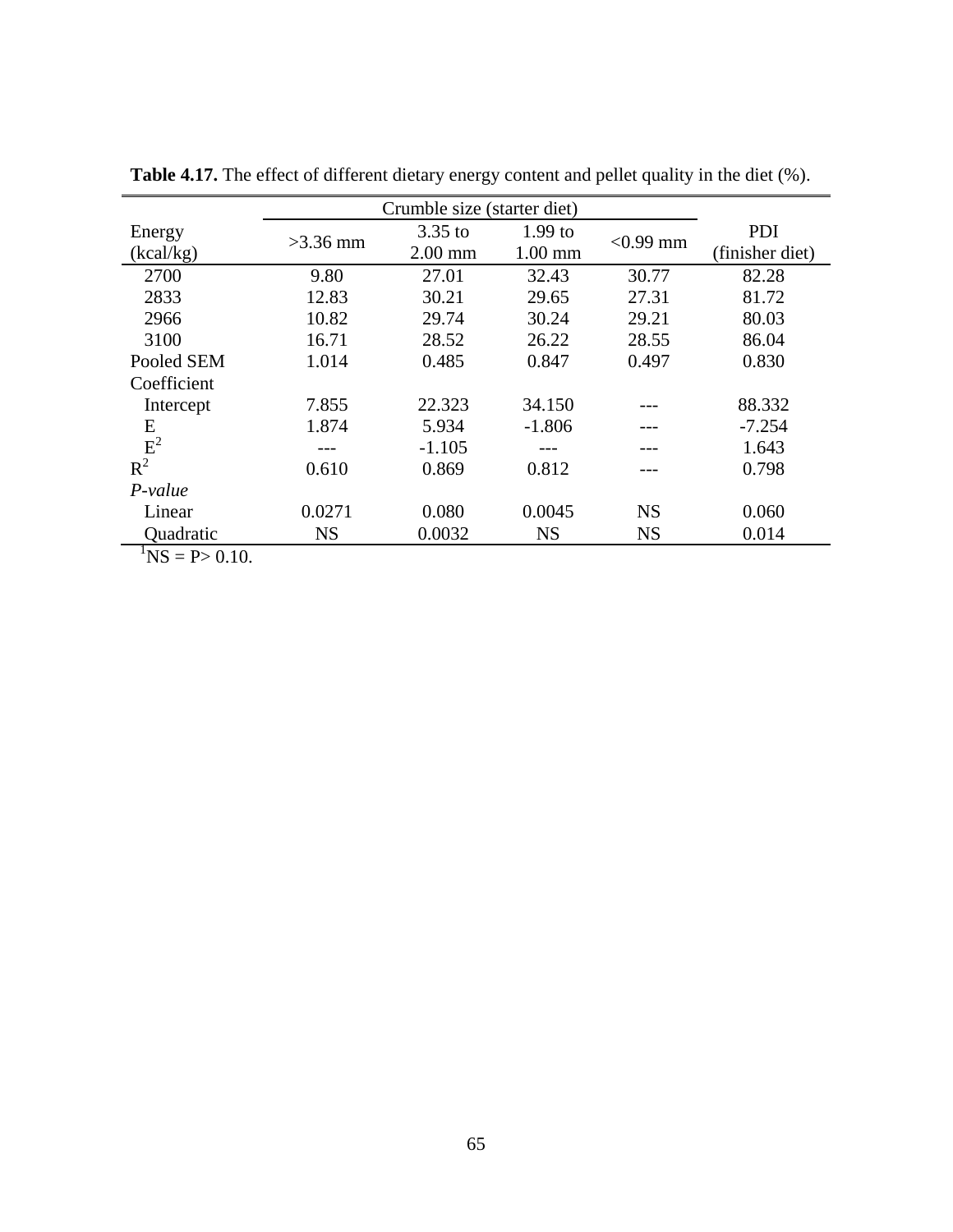#### *4.5 Discussion*

It was hypothesized that FI regulation was age dependent and the birds would adjust their FI according to the energy content of the diet at an older age. However, the results of this research do not support this hypothesis. FI was generally not altered with the different phases and programs under investigation and the birds did not adjust their FI based on diet energy for the whole production period. This is in disagreement with other studies (Griffiths et al., 1977; Jones and Wiseman, 1985; Brickett et al., 2007; Kamran et al., 2008). In these studies, FI regulation was limited at an early age and the birds were only able to regulate their FI at an older age. Suggested reasons for an age dependent response included limited physical gastrointestinal tract capacity of young chicks and/or the influence of energy derived from the yolk (Griffiths et al., 1977; Kamran et al., 2008). Again, the findings of the present research fail to support this concept.

Broilers generally did not alter their FI in response to the different dietary energy content and even where statistical significance was found, the response was not as large as expected. In other words, the theoretical percent difference in FI between the low and high energy diet did not match the actual percent difference in FI. The difference between the lowest and highest energy was 400 kcal or 14.8% in this experiment. If chickens are able to adjust their FI based on dietary energy level, the percent difference in the FI between low and high energy should also be 14.8%. However, the actual percent difference was very small and in most cases, non-significant. Therefore, our research suggests that broiler chickens do not adjust their FI to diets containing energy ranging from 2700 to 3100 kcal/kg. Similar results were seen in a research where dietary energy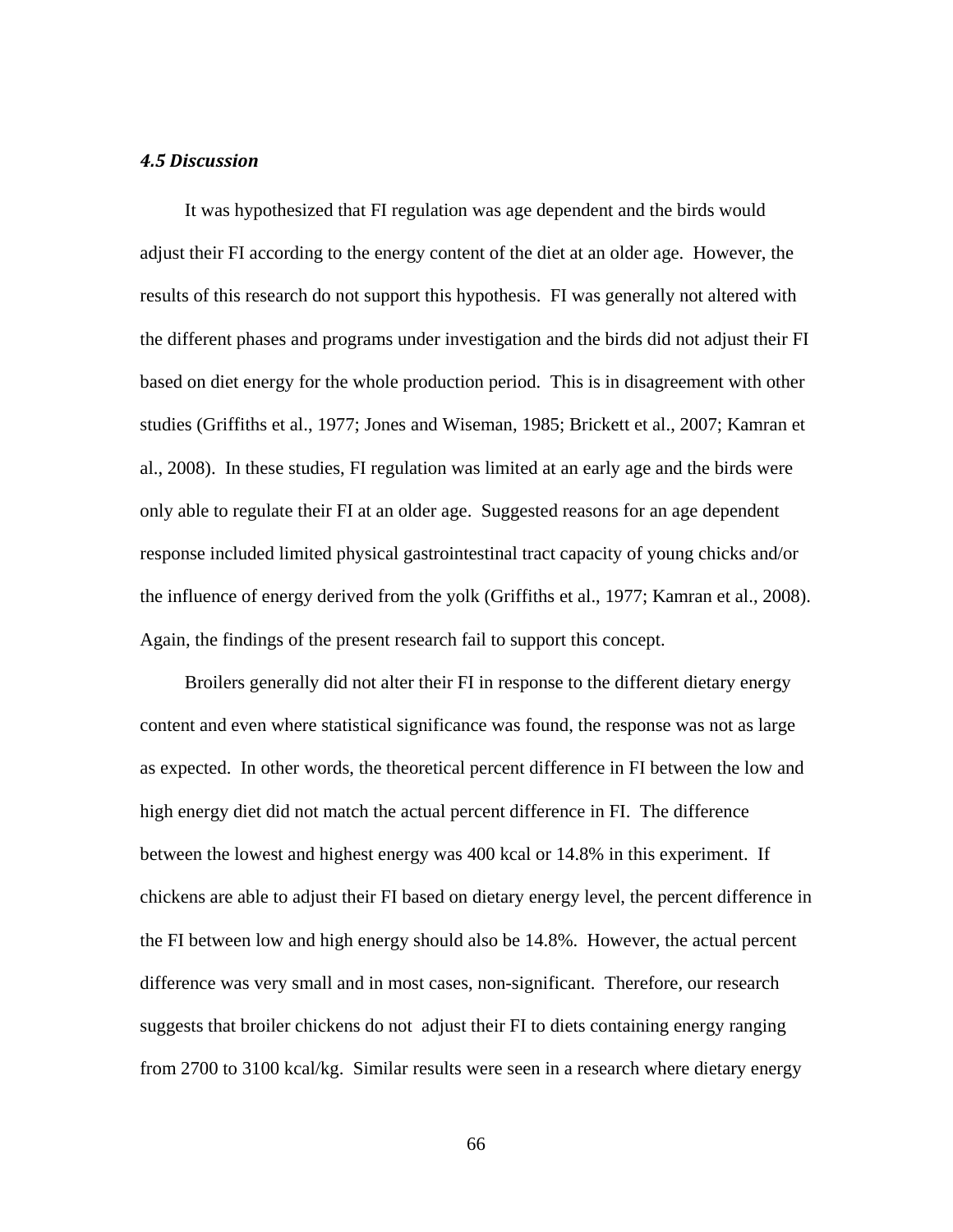ranged from 3000 to 3200 kcal/kg with broiler chickens raised to 21 d of age (Plumstead et al., 2007). In this study, the theoretical difference in FI between the low and the high energy for this study was 6.7%, while the actual FI difference was small in relation to the dietary energy (0.34%). Furthermore, the results of the present study are also in contrast with other studies that found the actual value of change in FI approximately matched what would be expected based on dietary energy (Leeson et al., 1996; Dozier III et al., 2006; Kamran et al., 2008). These studies demonstrated that chickens ate to maintain energy intake when fed diets containing 2700 to 3300 kcal/kg ME (Leeson et al., 1996), and when diets ranging in energy between 3175 to 3310 kcal/kg were fed to broilers from 30 to 59 d of age (Dozier III et al., 2006).

Providing diets of varying energy level at different ages had minor effects on FI and production traits in this research. Differences that were found indicated that young birds may more readily adapt to changes in energy content. In the F program from 25 to 30 d, birds linearly increased their FI with increasing dietary energy levels. This was not seen in the other two programs and the sudden change in energy content of the feed from G to F diets in the F program may have caused the decrease in FI for the lower energy diets.

The variation in FI response in relationship to dietary energy in the scientific literature is large and may be due to a number of factors including dietary fat content, feed form and pellet quality, AA content of the diet and genetic strain of broiler chickens. The approach taken in this study was to keep the balance between fat and the energy content in the diet constant based on the potential of dietary fat levels to impact FI. Broiler chickens decreased their FI with increasing energy and fat content of the diet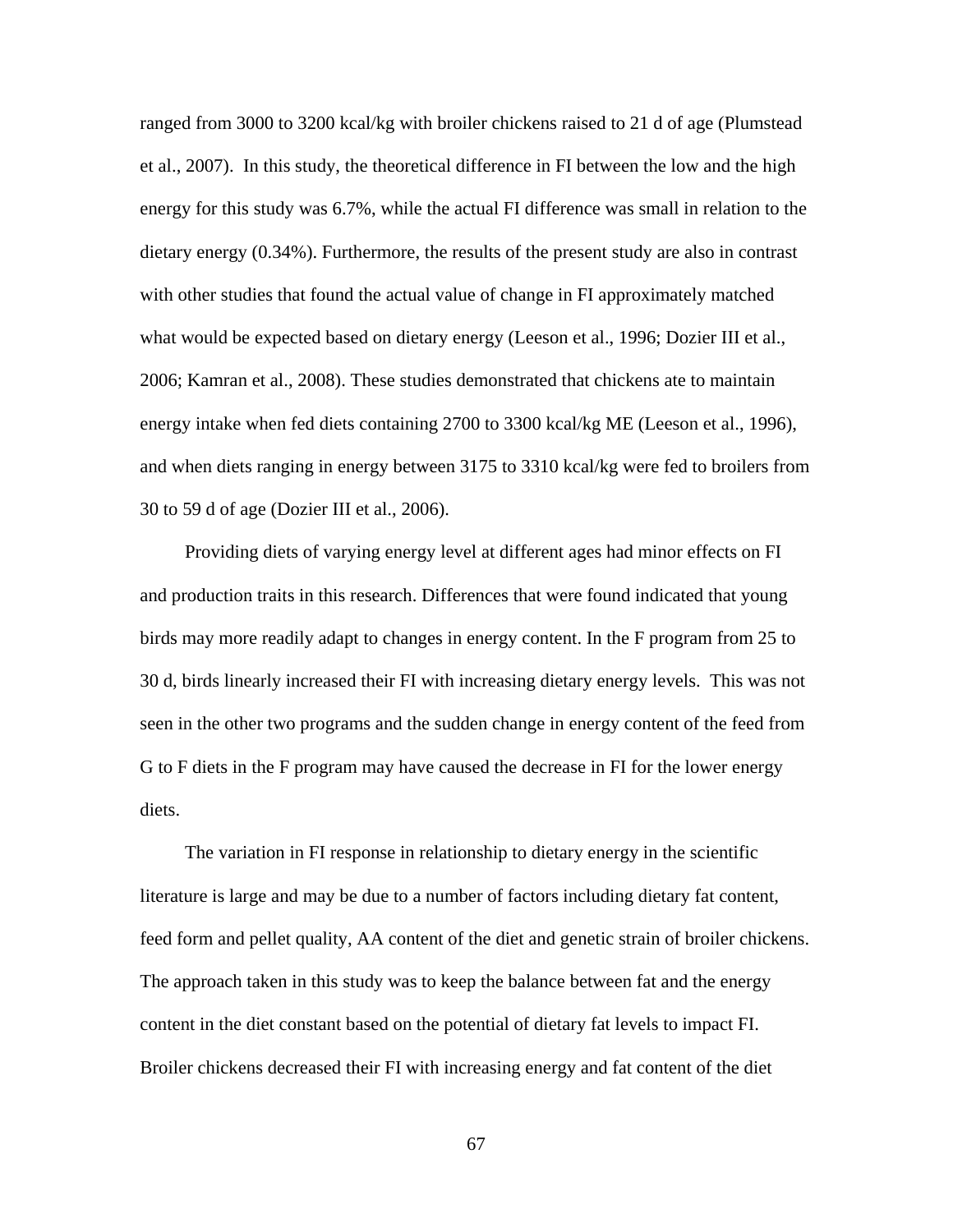when dietary carbohydrate were held constant (Leeson et al., 1996). A similar response was seen when dietary energy and sunflower oil content increased from 2985 to 3200 kcal/kg and 3 to 7%, respectively, with varying carbohydrate content in the diet (Sanz et al., 2000). Furthermore, the high fat content that is often found in high energy diets can decrease pellet quality (Briggs et al., 1999), which may in turn affect FI.

Feed form and pellet quality of the diet could affect FI in broiler chickens. Pelleted diets are well known to increase FI and improve the performance of boiler chickens compared to mash diets (Svihus et al., 2004; Amerah et al., 2007a; Brickett et al., 2007; Mirghelenj and Golian, 2009; Zang et al., 2009). This could be due to the increased nutrient density of the diet promoting more rapid and efficient eating. In addition, pelleted diets have been shown to decrease feed wastage, which could be interpreted as reduced FI (Hamilton and Proudfoot, 1995; Amerah et al., 2007b). Furthermore, pellet quality can affect FI in broiler chickens with poor pellet quality reducing FI in broiler chickens (Lemme et al., 2006). Although there were statistically significant differences in crumble and pellet quality in the present study, the actual differences were relatively small and therefore unlikely to have a major effect on FI.

Some studies could have different results from the present research because of different strategies used in relationship to formulating the essential AA content in the diet. Brickett et al., (2007) chose to maintain the same ratio of total essential AA content to dietary energy in anticipation that FI would change appropriately to maintain energy intake. In this study, the effect of dietary energy changes is confounded by the level of AA in the diet because diets with excessive or deficient AA content can affect FI (Summers et al., 1992). Studies that use total AA instead of DAA content as a basis for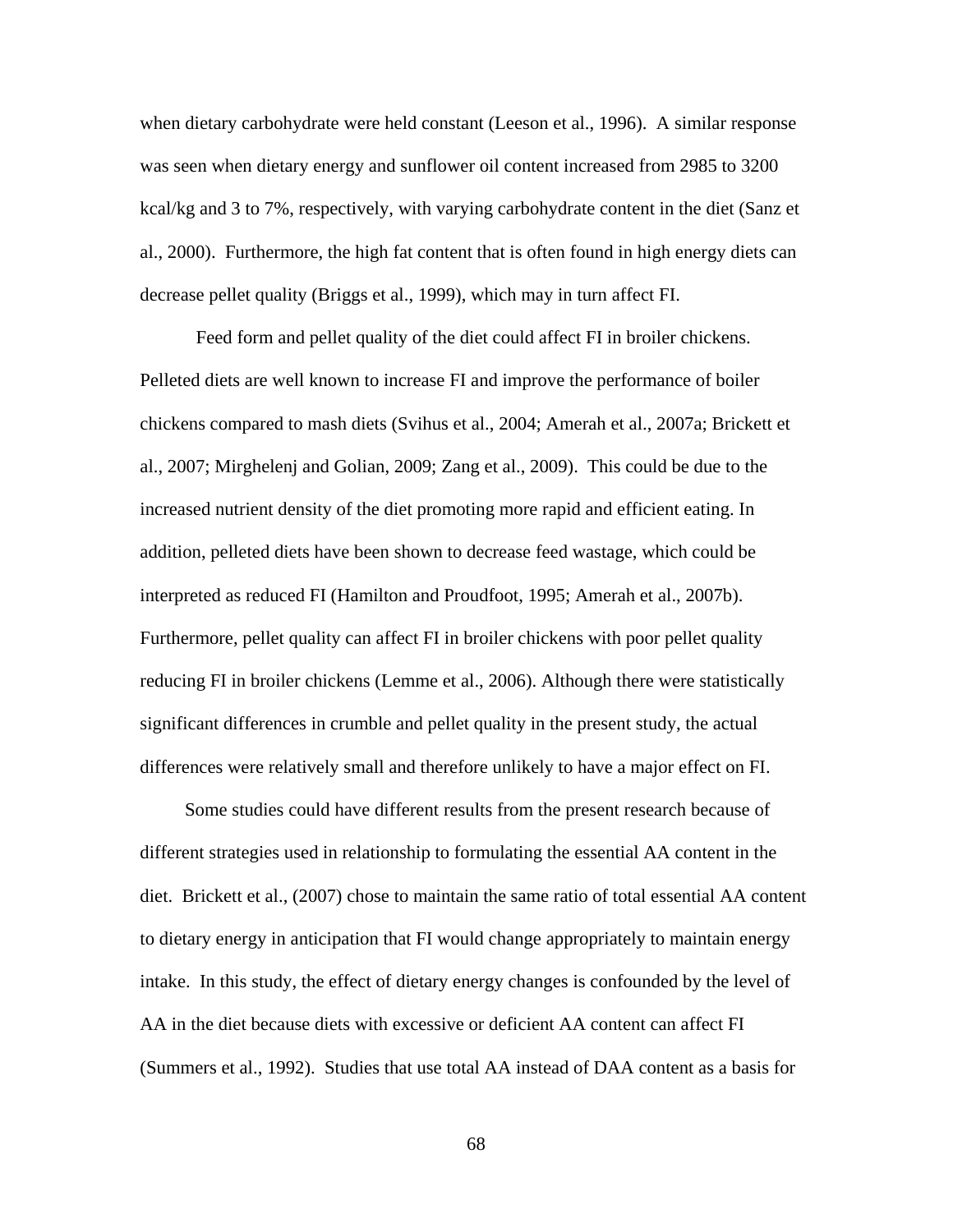feed formulation may have performance effects (including FI) that are related to the nature of feed ingredients instead of the energy content of the diet. This is particularly true if ingredients vary in AA composition and digestibility (Farrell et al., 1999). In the present research, dietary AA content was held relatively constant and the measured DAA content of ingredients was used to formulate diets.

Modern broiler chickens may not adjust their FI according to the dietary energy level of the diet due to the intense genetic selection for growth over the years and instead may consume feed to their maximum physical capacity regardless of the energy content of the feed. The change in broiler growth through genetic selection is well documented (Havenstein et al., 2003) and industry records confirm that the increase in growth potential has continued to the time of the writing this document. Selection for heavier BW in broiler chickens also results in indirect selection for higher FI since there is a high positive correlation between the two responses (Siegel and Wiseman, 1966; Pym and Nicholls, 1979). Thus, selection for heavier BW in broilers may also unconsciously select for birds with less hypothalamic response to satiety signals (Burkhart et al., 1983). This may have resulted in birds that attempt to eat to maximum physical capacity regardless of the energy content of the diet.

In the present experiment, dietary energy affected feed to gain ratio in either a quadratic or linear fashion over the respective program feeding periods. The highest ratios (poorest FE) were found for birds fed lower energy diets. Although, FI effects were small to non-existent, changes in BW resulted in the changes in FE. It can be speculated that lower energy diets contained insufficient energy for the protein synthesis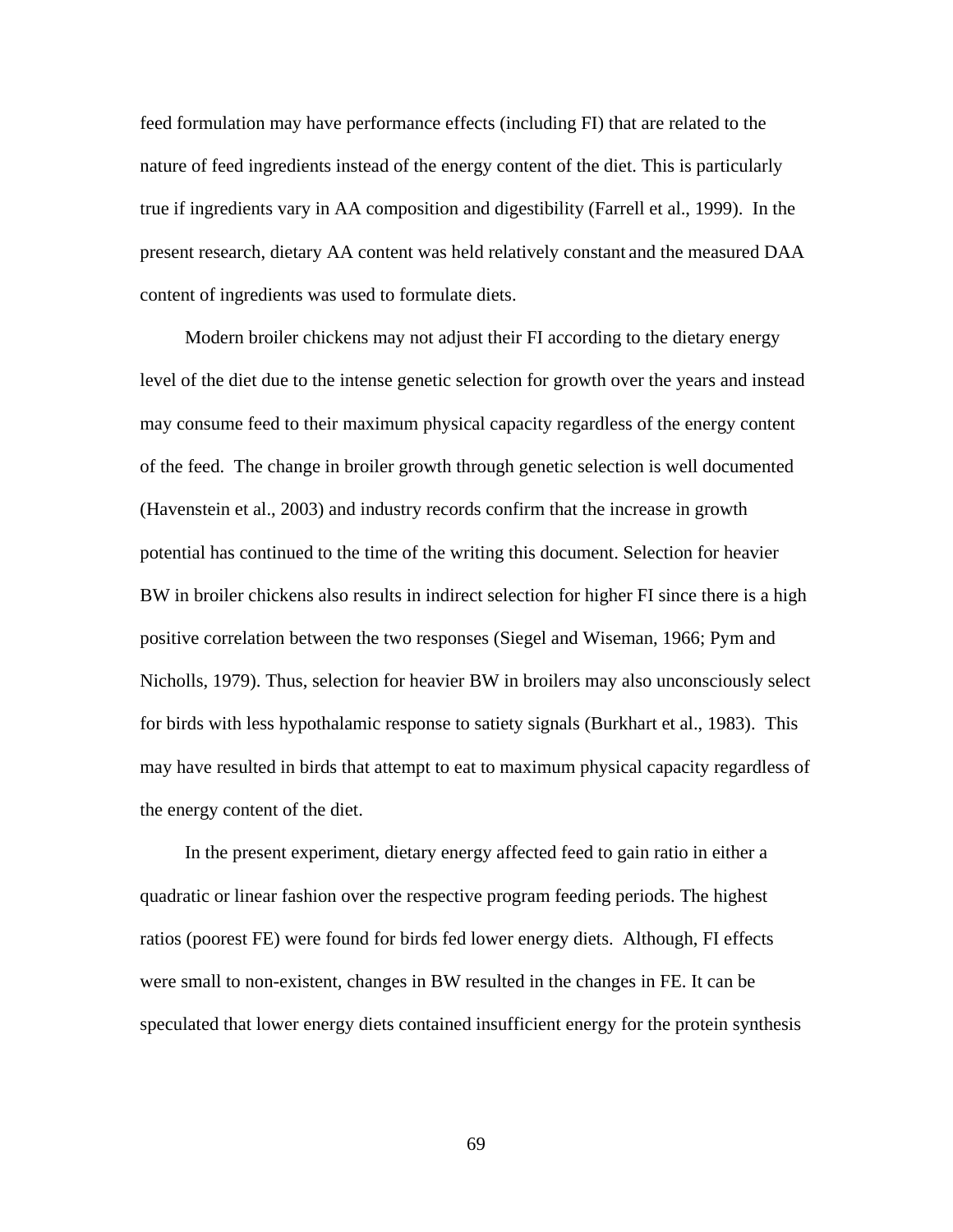potential of the diets and that as a consequence catabolism of AA occurred to make up this deficiency. This would in turn result in reduced growth and poorer FE.

Research has indicated that mortality increases with increasing energy content of diet (Dale and Villacres, 1988). However, this was not seen in our study and this is in agreement with a few other studies (Hidalgo et al., 2004; Brickett et al., 2007) even when growth rates are quite different.

In summary, broiler chickens did not adjust their FI according to the energy content of the diet and this effect was similar regardless of bird age. If this finding is confirmed, it has important implications for diet formulation such as the need to relate diet amino content to energy content, and the specific energy levels chosen for broiler diets. The age at which lower energy diets were introduced to broilers had a relatively minor effect in this study, but there is some indication that older broilers may be less adaptive to a larger change in diet energy content. Growth and FE were slightly poorer in broilers fed lower energy diets despite the same FI and it is speculated that this may be due to AA catabolism to overcome a deficiency in diet energy. Mortality was not affected in a major way by the energy content of the diet.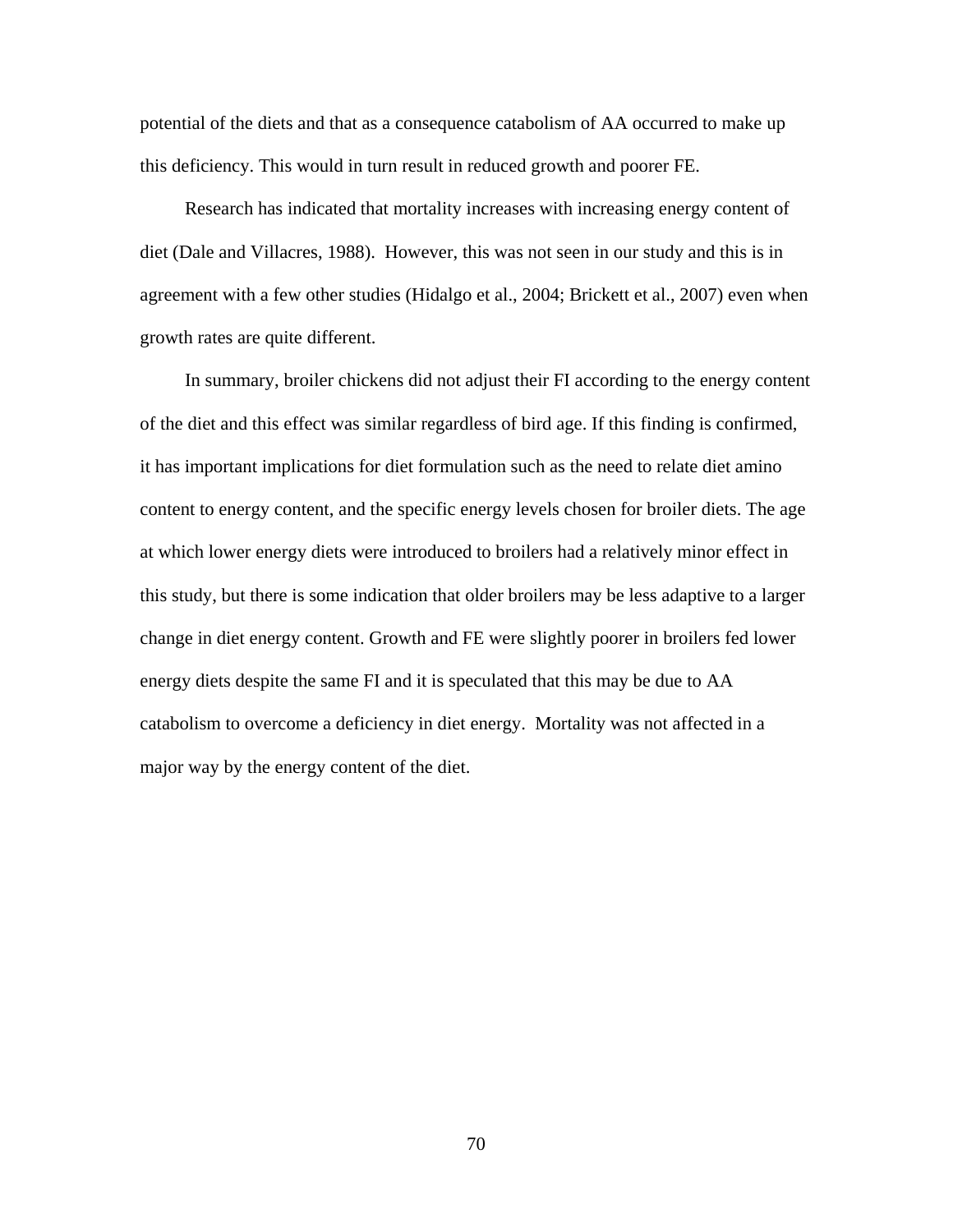# **5.0 The Effect of Dietary Energy and Digestible Amino Acid Content on Broiler Performance**

#### *5.1 Abstract*

Broilers may not adjust FI according to dietary AME levels. It was of interest to study the FI response to diet AME and determine if this response is affected by dietary AA content. Diets were formulated based on the determined energy and AA digestibility of key ingredients (at 5 and 21 d of age) to contain four levels of AME (2700, 2833, 2966 and 3100 kcal/kg) and three levels of digestible lysine (0 to 10 d of age – 1.14, 1.02 and 0.89%; 11 to 25 d of age – 0.99, 0.88 and 0.77%; 26 to 35 d of age – 0.87, 0.78 and 0.68%) balanced with other indispensible AA. Each AME by digestible lysine subclass was replicated 9 times with 62 mixed sex chicks per replication. With the exception of mortality, which was unaffected by treatment, there were significant interactions between AME and digestible lysine content for all parameters including CY and breast meat yield (BY) (% of live weight). For the high lysine level, BW, and CY and BY ( $P = 0.076$ ) increased with AME, but FI was unaffected. At the intermediate level, production and meat yield parameters including FI were unaffected by AME. At the low lysine level, BW, FI, CY and BY decreased with increasing AME. Data from the high lysine treatment suggest that low levels of AME are insufficient to maximize protein synthesis and growth possibly because broilers catabolize DAA to meet their energy requirements. In contrast, all AME levels are adequate to match the energy requirements of the limited growth potential in the intermediate lysine treatment. Excess energy in combination with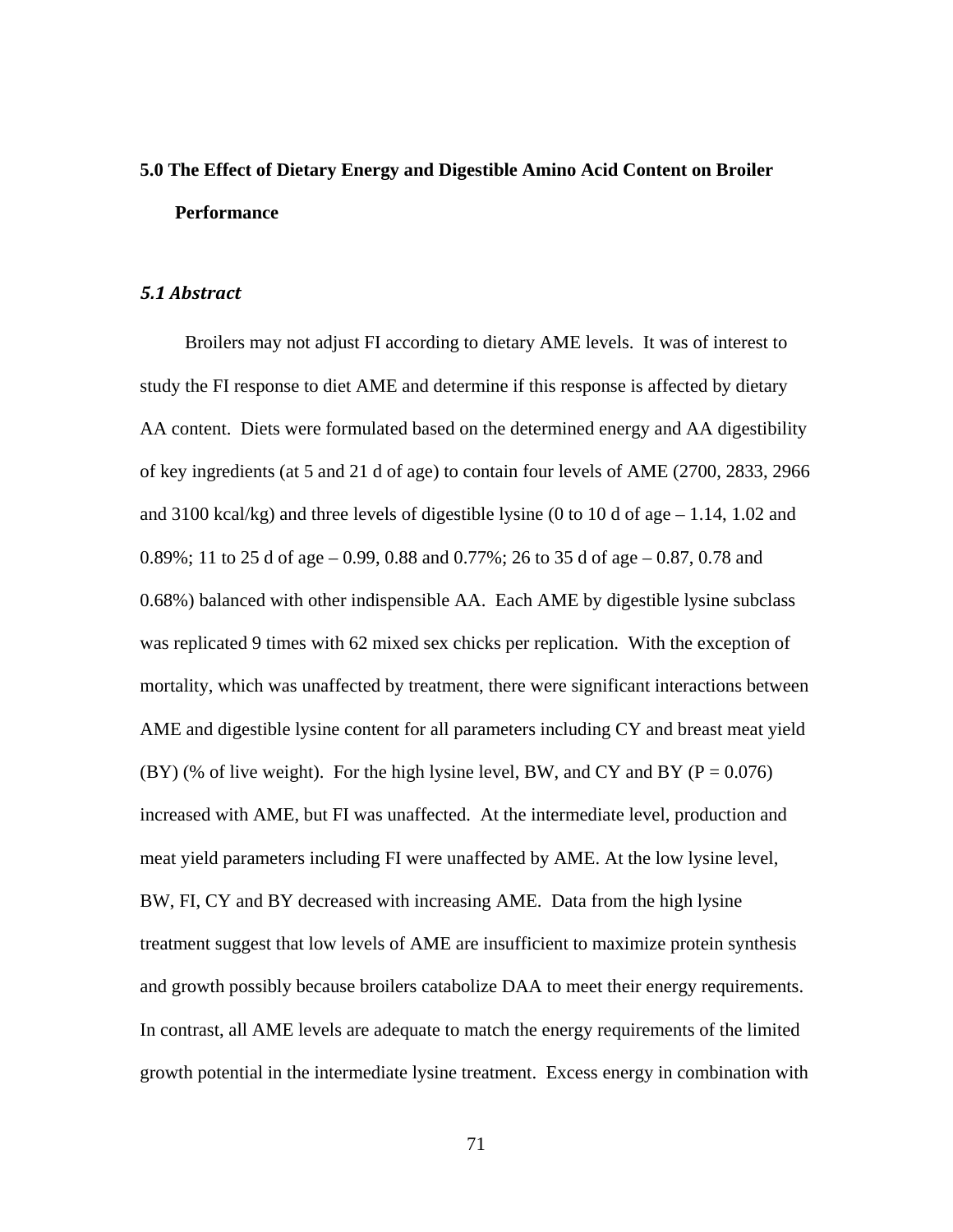low lysine may result in an imbalance in these nutrients that is large enough to decrease FI at higher energy levels. The results confirm that FI is not affected by AME when diets contain moderate to high levels of lysine content. The interaction between AME and DAA demonstrate the need to meet both energy and protein requirements of the broiler while also maintaining balance between them.

## **Keywords**

Digestible amino acid, broiler, AME, lysine, nutrient density

## *5.2 Introduction*

Chickens adjust their FI according to the energy content in the diet in an effort to maintain a constant energy intake (Leeson et al., 1996). This has been a basis for diet formulation and if birds can modify FI accurately, other dietary nutrients can be altered to match FI levels. As a consequence, broiler performance, other than FI and FE, are relatively unaffected with a range of ME because of the chicken's ability to maintain nutrient intake levels (Leeson et al., 1996). However, a previous experiment in this thesis (Chapter 4.0) and other research (Plumstead et al., 2007) has found that broilers chickens do not change their FI in response to different energy levels in the diet. There is no obvious reason for this discrepancy, but it has been hypothesized that intense genetic selection in broilers has modified broiler FI control mechanisms (Burkhart et al., 1983). In addition, differences between experiments in dietary AA content, ratios of energy contributing components in the diet such as fat, and the range of ME examined may influence the ability of research to accurately detect the response to dietary energy. Dietary AA content is related to growth and CY in broiler chickens and deficiencies in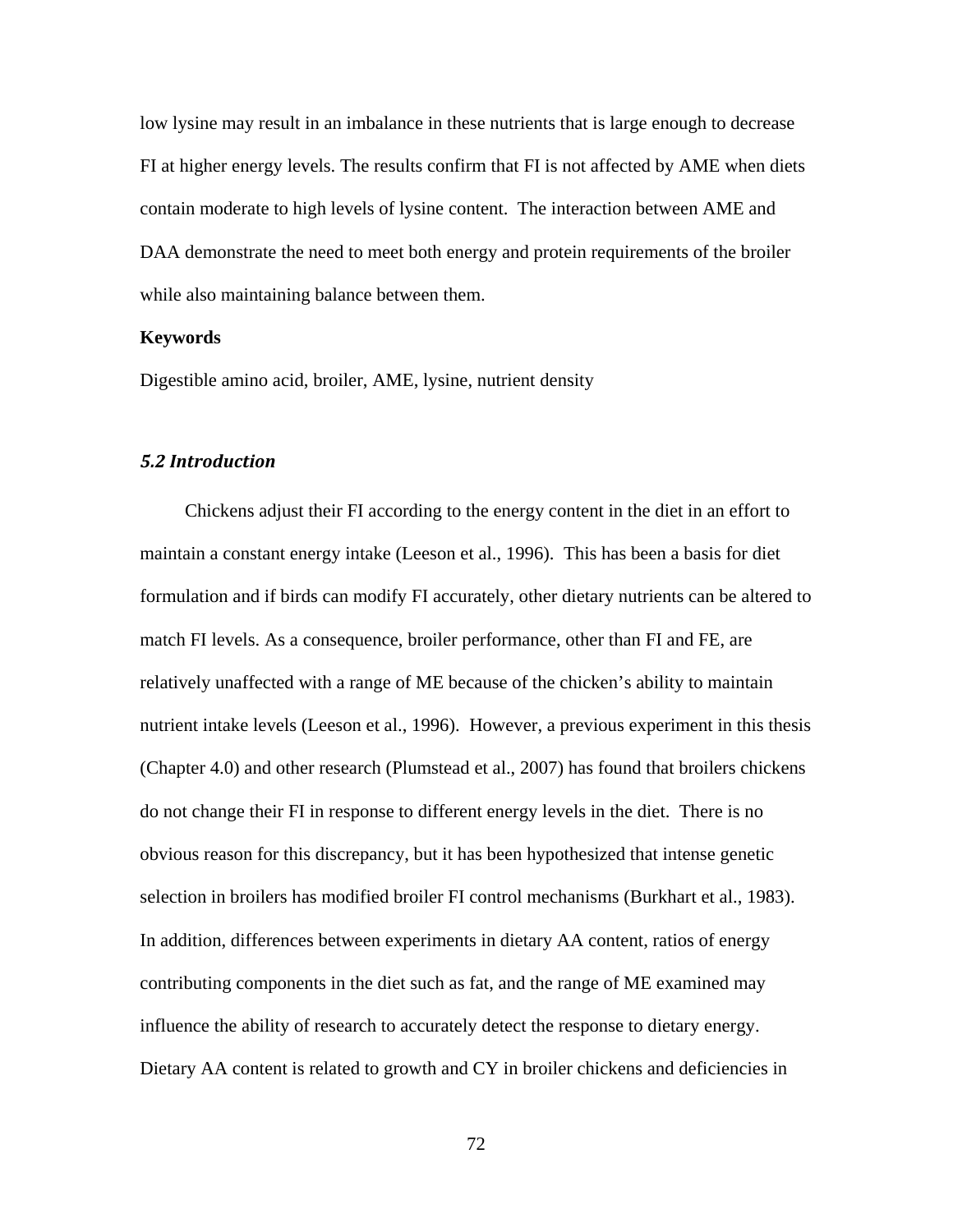indispensable dietary AA can reduce broiler performance and flock uniformity as well as carcass and meat yield (Tesseraud, 1996; Kidd et al., 2000). To ensure that deficiencies are avoided, the use of DAA content in feed formulation is widespread, and furthermore, balance in AA content has been improved with the introduction of the ideal protein concept (Dari et al., 2005).

If broilers have changed in their ability to respond to ME, it may also affect the relationship of ME to AA content in the diet. Dozier III et al. (2006) compared the performance of broilers fed variable AME (3175 to 3310 kcal/kg) and total lysine contents (0.89 or 0.93%) from 30 to 59 d of age. Feed consumption, BW and BY increased when crude protein and AA were increased by 4% in a 3310 kcal/kg energy diet compared to the diet with no additional supplement of AA, demonstrating that the dietary AA content limited the growth of broiler chickens in the latter diet. In an experiment conducted to 21 d of age, broilers were provided with different ME (3000 to 3200 kcal/kg) and digestible lysine (1.05 to 1.29%) levels (Plumstead et al., 2007). No interactions were found between dietary AA and energy content, and production parameters responded independently to energy and AA content in the diet. Of significance, FI was similar regardless of the ME or AA content.

Based on the above research, the interaction between ME and DAA content, and the fact that the biological response associated with this interaction in broiler chickens is not clear, the present research was completed. Because of the lack of response in FI to changes in ME in previous work (Chapter 4.0, Plumstead et al., 2007), and the independence of performance in response to ME and DAA, the hypothesis for this research was that the FI response to dietary AME will vary according to the DAA content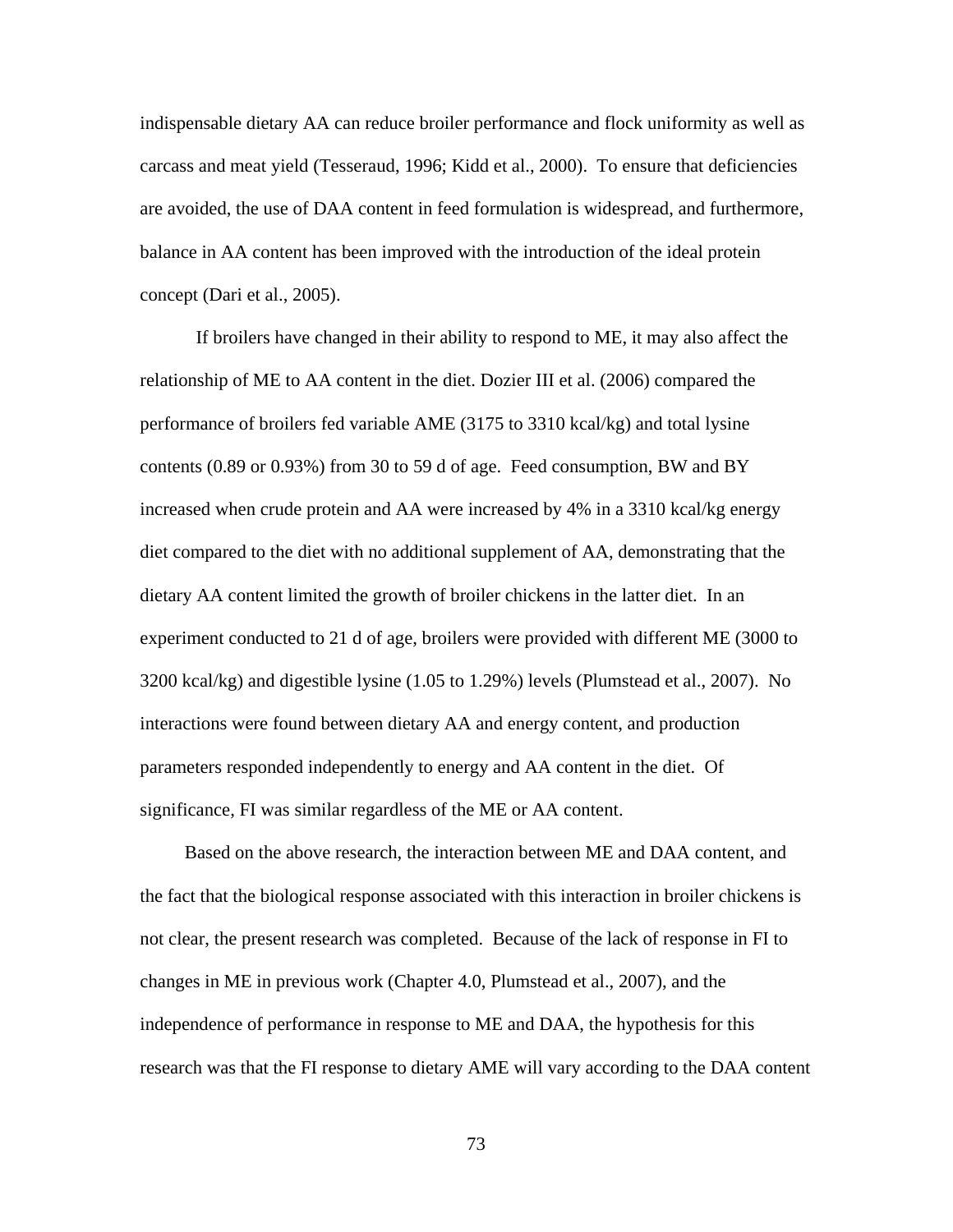in the diet. Therefore, two objectives in this research were 1) to investigate the effect of dietary energy on broiler FI and 2) to examine the relationship between dietary energy and DAA levels in broiler chickens.

#### *5.3 Materials and methods*

Protocols for these experiments were approved by the Animal Care Committee of University of Saskatchewan, and birds were reared and cared according to the Canadian Council of Animal Care (1993).

# **5.3.1 Animal and housing**

Ross x Ross 308 mixed sexed broiler chickens were obtained from a commercial hatchery (Lilydale Hatchery, Wynyard, SK) at 0 d of age. These were randomly placed in one of the nine rooms with 12 floor pens (pen dimension: 2.3 x 2.0 m) in each room. Each pen contained 62 birds (31 female and 31 male broiler chickens) and the stocking density was 30.0 kg per  $m^2$  at expected final BW. Every pen had straw litter, a hanging feeder (0 to 21 d, 36 cm in diameter; 22 to 35 d, 43 cm in diameter) and a Lubing nipple drinker (6 nipples per pen), and feed and water were available on an ad libitum basis. The chicks had supplementary feed and water from 0 to 5 d of age to ensure that the chicks had adequate access. The temperature was set to  $34^{\circ}$ C at 0 d of age and was reduced 2.8 °C every week until 22 °C was reached. The light intensity was set to 30 lux (23 hr of light and 1 hr of dark) until 7 d of age and then set to 10 lux (18 hr of light and 6 hr of dark) for the remaining production period. A dawn and dusk system gradually increased and decreased light intensity over a 50 minute period.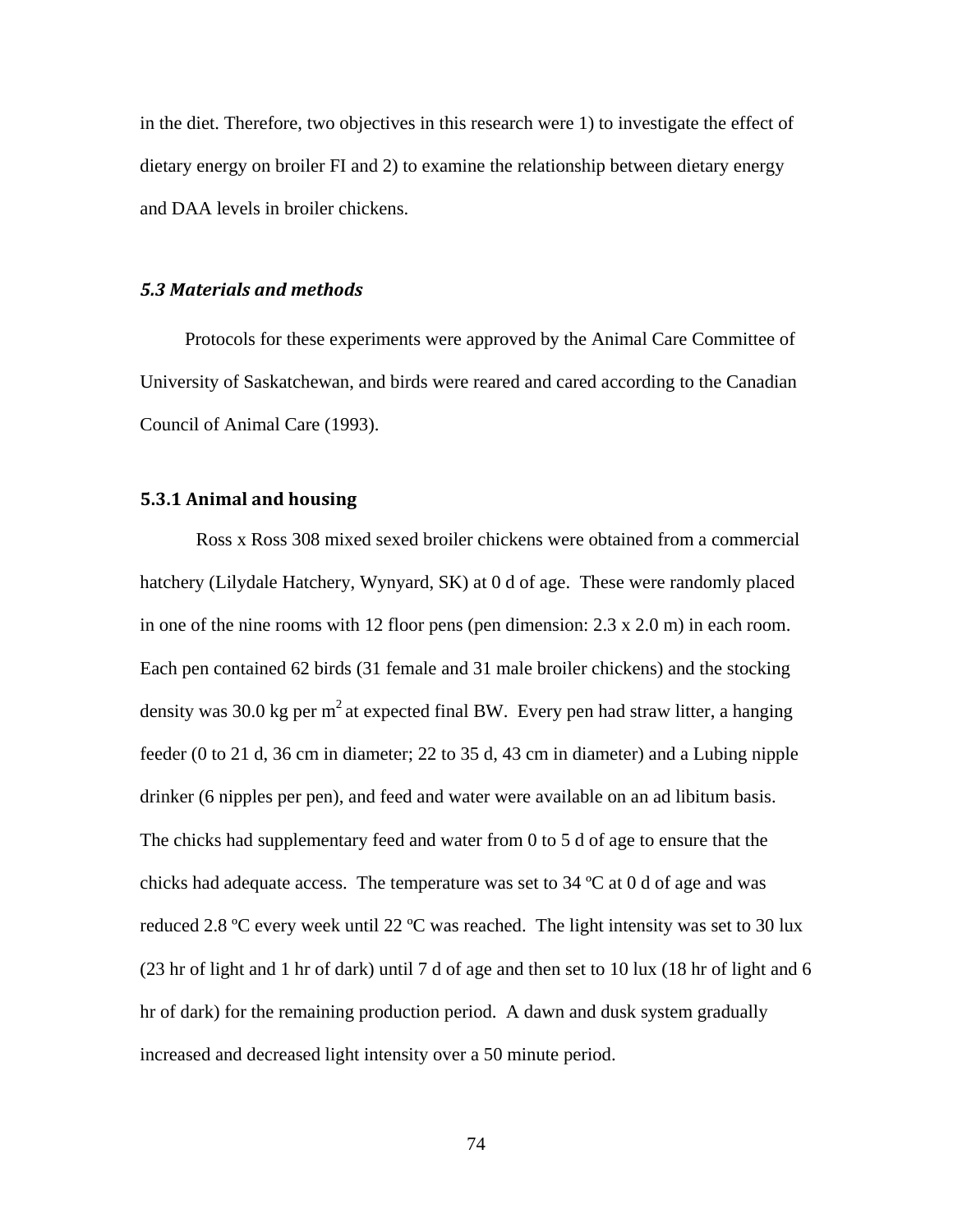#### **5.3.2 Experimental diets**

The diets were formulated based on a previous experiment (Chapter 3.0), which evaluated key ingredients for AA and energy digestibility at 4 to 6 and 19 to 21 d of age. If AME or AID values were significantly different from 5 and 21 d old chicks, they were used in diet formulation on an age appropriate basis. If there were no significant differences between ages, the average of the digestibility values for the two ages was used in feed formulation. There were 12 different dietary treatments each varying in energy and/or AA content. There were four dietary energy levels, which were 2700, 2833, 2966 and 3100 kcal/kg AME, and three digestible lysine contents that varied according to the production phase (Table 5.1, 5.2, 5.3, 5.4, 5.5 and 5.6). Apparent ileal digestible lysine levels were  $1.14$ ,  $1.02$  and  $0.89$  (S; 0 to 10 d of age), 0.99, 0.88 and 0.77 (G; 11 to 25 d of age), and 0.87, 0.78 and 0.68% (F; 26 to 35 d of age) for the starter grower and finisher phases, respectively. Diets were formulated based on the ideal protein concept (Emmert and Baker, 1997). Hence, diets were formulated to maintain a similar ratio between digestible essential AA and lysine content. High and low energy diets were formulated and intermediate diets were calculated based on these values to reduce variability in ingredient use. Diet crude fat (ether extract) was held constant in relation to energy levels for all diets.

## **5.3.3 Crumble size and pellet quality index**

Sieve analysis was done to measure crumble size in the S and G diets. A mechanical shaker with six different sieves was used to shake the crumbled feed. The crumbled feed was placed on top of the sieve of the mechanical shaker and was shaken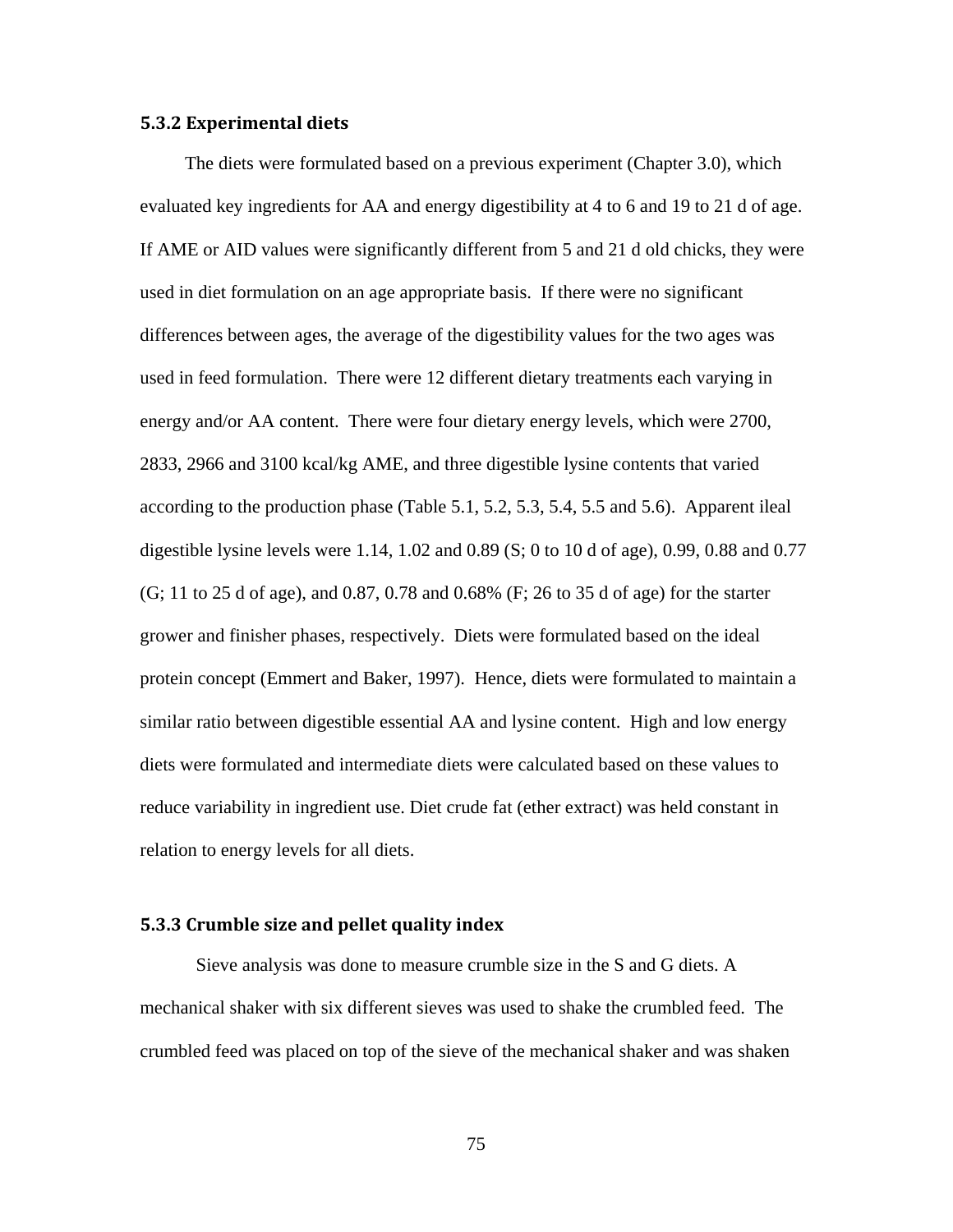for 30 seconds. Feed from each sieve was weighed individually. Crumble size was calculated using the equation below.

Retained crumbled feed in screen  $(\%)$  = Weight of feed on sieve after shake Weight of total feed

Pelleted feed of the F diets were weighed (500 g; ASAE Standards, 1987) and then placed in a rolling drum (300 x 300 x 125 mm) that was rotated 50 revolutions per minute for 10 minutes. It was sieved using a 3.57 x 19.05 mm screen and the PDI was calculated using the equation below.

PDI  $(\%)$  = Mass of pellets after rotation Mass of pellets before rotation

# **5.3.4 Data collection**

FI and BW were measured at 0, 10, 25 and 35 d of age on a pen basis. Feed conversion ratios were calculated and corrected for mortality. Meat yield was determined at 35 d of age and a total of 648 birds (3 female and 3 male from each replication) were randomly selected. After birds were processed at a commercial poultry processor (Lilydale, Wynyard, SK), breast (pectoral major and minor, and skin), left drum (meat, skin, bone), left thigh (meat, thigh, bone), right drum, right thigh, wings, abdominal fat and remaining carcass were separated and weighed.

#### **5.3.5 Statistical analysis**

Proc Univariate of SAS version 9.2 (SAS Institute, 2001) was used to test for normality and then data were analyzed using Proc GLM (General Linear Models Procedures) as a 4 (energy) x 3 (lysine) factorial arrangement  $(P<0.05)$ . In this study, there were 9 replications per treatment with 62 birds per replication. Proc GLM was used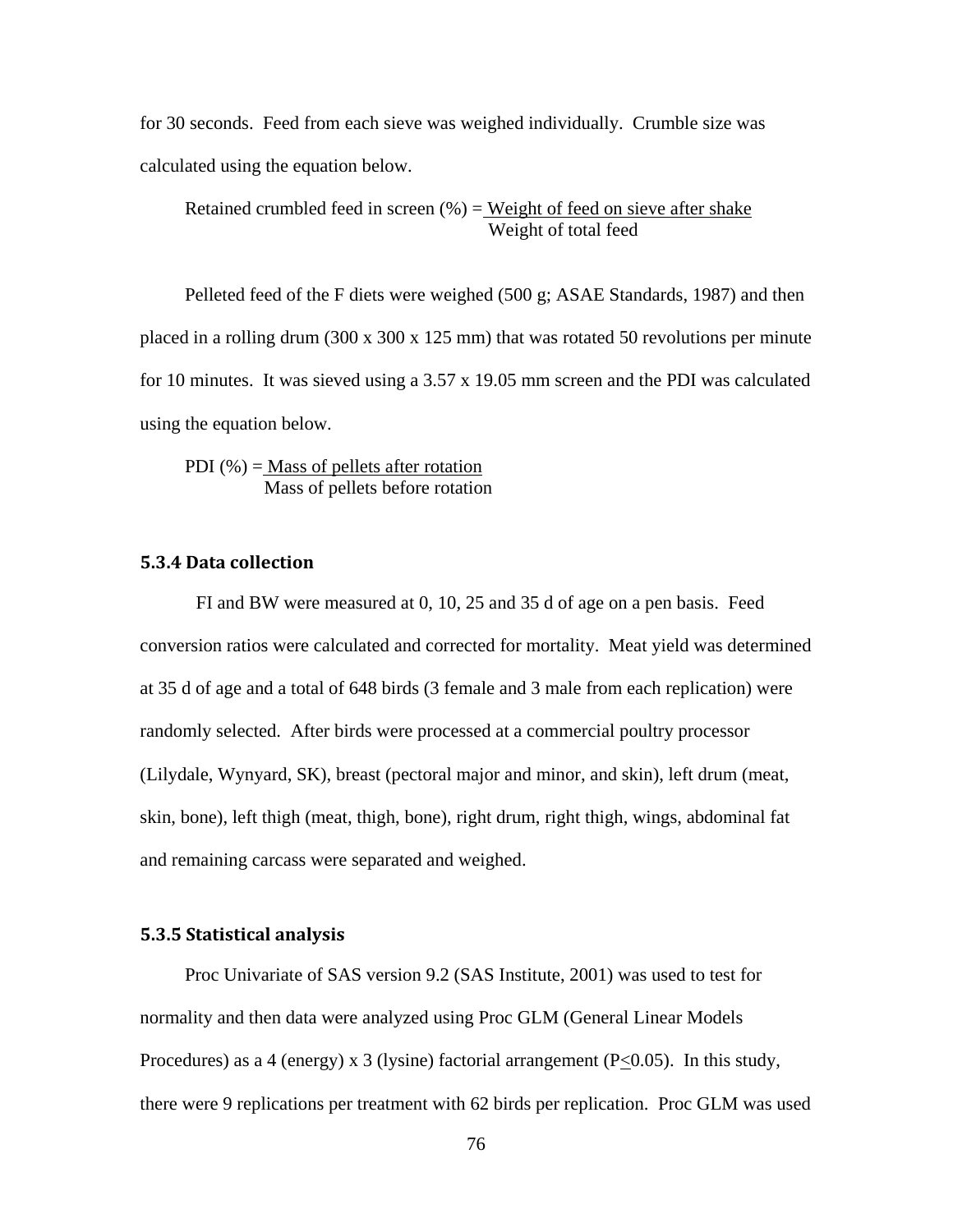to examine the gender effect in meat yield while other treatment responses used the linear and quadratic regression analyses of Proc Reg of SAS version 9.2 (SAS Institute, 2001). The linear [1] and quadratic [2] functions were:

$$
Y = b0 + b1 E \tag{1}
$$

$$
Y = b0 + b1 E + b2 E2
$$
 [2]

Where  $Y =$  predicted response,  $E =$  energy content of the diet,  $b0 =$  intercept, and  $b1$ and b2 = regression coefficient.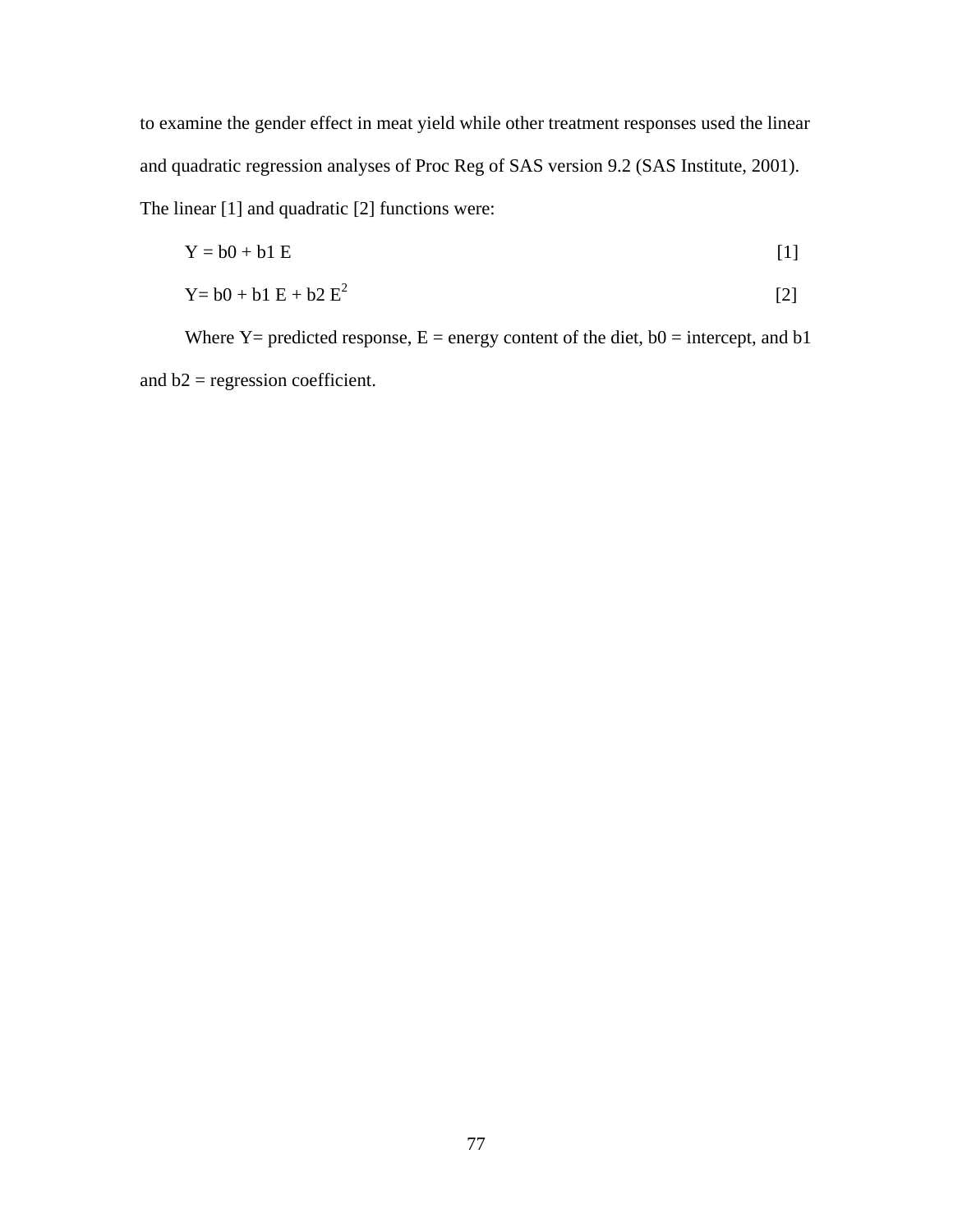|                                      |       |       | <b>Starter</b> |       |       | Grower                  |       |       |       |       | Finisher |       |
|--------------------------------------|-------|-------|----------------|-------|-------|-------------------------|-------|-------|-------|-------|----------|-------|
|                                      |       |       |                |       |       | Energy levels (kcal/kg) |       |       |       |       |          |       |
| Ingredient $(\%)$                    | 2700  | 2833  | 2966           | 3100  | 2700  | 2833                    | 2966  | 3100  | 2700  | 2833  | 2966     | 3100  |
| Corn                                 | 0.00  | 3.80  | 7.60           | 11.40 | 0.00  | 1.67                    | 3.33  | 5.00  | 0.00  | 1.67  | 3.33     | 5.00  |
| <b>Barley</b>                        | 40.67 | 27.11 | 13.56          | 0.00  | 44.61 | 29.74                   | 14.87 | 0.00  | 51.81 | 34.54 | 17.27    | 0.00  |
| Soybean meal                         | 35.29 | 36.19 | 37.09          | 37.99 | 23.83 | 23.98                   | 24.13 | 24.28 | 19.28 | 18.25 | 17.23    | 16.20 |
| Wheat                                | 9.99  | 20.31 | 30.63          | 40.95 | 14.96 | 28.61                   | 42.27 | 55.92 | 13.58 | 29.48 | 45.38    | 61.28 |
| Canola meal                          | 5.21  | 3.47  | 1.74           | 0.00  | 8.47  | 7.59                    | 6.70  | 5.82  | 7.50  | 7.98  | 8.45     | 8.93  |
| Canola oil                           | 4.15  | 4.36  | 4.58           | 4.79  | 3.97  | 4.21                    | 4.46  | 4.70  | 3.89  | 4.12  | 4.35     | 4.58  |
| Limestone                            | 1.54  | 1.57  | 1.59           | 1.62  | 1.28  | 1.30                    | 1.33  | 1.35  | 1.25  | 1.27  | 1.28     | 1.30  |
| Dicalcium phosphate                  | 1.30  | 1.33  | 1.37           | 1.40  | 1.08  | 1.10                    | 1.13  | 1.15  | 0.98  | 0.99  | 1.00     | 1.01  |
| Vitamin- mineral premix <sup>1</sup> | 0.50  | 0.50  | 0.50           | 0.50  | 0.50  | 0.50                    | 0.50  | 0.50  | 0.50  | 0.50  | 0.50     | 0.50  |
| Sodium chloride                      | 0.43  | 0.41  | 0.40           | 0.38  | 0.43  | 0.40                    | 0.38  | 0.35  | 0.44  | 0.41  | 0.38     | 0.35  |
| Choline chloride                     | 0.10  | 0.10  | 0.10           | 0.10  | 0.10  | 0.10                    | 0.10  | 0.10  | 0.10  | 0.10  | 0.10     | 0.10  |
| L-Lysine HCl                         | 0.11  | 0.12  | 0.14           | 0.15  | 0.14  | 0.16                    | 0.17  | 0.19  | 0.12  | 0.15  | 0.17     | 0.20  |
| DL-Methionine                        | 0.26  | 0.27  | 0.27           | 0.28  | 0.20  | 0.20                    | 0.19  | 0.19  | 0.16  | 0.15  | 0.14     | 0.13  |
| L-Threonine                          | 0.08  | 0.08  | 0.08           | 0.08  | 0.06  | 0.07                    | 0.07  | 0.08  | 0.05  | 0.06  | 0.06     | 0.07  |
| Barley Endofeed <sup>2</sup>         | 0.03  | 0.03  | 0.03           | 0.03  | 0.03  | 0.03                    | 0.03  | 0.03  | 0.03  | 0.03  | 0.03     | 0.03  |
| Avizyme $13023$                      | 0.05  | 0.05  | 0.05           | 0.05  | 0.05  | 0.05                    | 0.05  | 0.05  | 0.05  | 0.05  | 0.05     | 0.05  |
| Salinomycin sodium <sup>4</sup>      | 0.05  | 0.05  | 0.05           | 0.05  | 0.05  | 0.05                    | 0.05  | 0.05  | 0.05  | 0.05  | 0.05     | 0.05  |
| Virginiamycin <sup>5</sup>           | 0.03  | 0.03  | 0.03           | 0.03  | 0.03  | 0.03                    | 0.03  | 0.03  | 0.03  | 0.03  | 0.03     | 0.03  |
| Pellet binder <sup>6</sup>           | 0.20  | 0.20  | 0.20           | 0.20  | 0.20  | 0.20                    | 0.20  | 0.20  | 0.20  | 0.20  | 0.20     | 0.20  |

**Table 5.1.** Composition of the high digestible lysine diets (%).

<sup>1</sup> Supplied per kilogram of diet: vitamin A (retinyl acetate + retinyl palmitate), 11000 IU; vitamin D, 2200 IU; vitamin E (dl- $\alpha$ -topheryl acetate), 300 IU; menadione, 2.0 mg; thiamine, 1.5 mg; riboflavin, 6.0 mg; niacin, 60 mg; pyridoxine, 4 mg; vitamin B<sub>12</sub>, 0.02 mg; pantothenic acid, 10.0 mg; folic acid, 0.6 mg; biotin, 0.15 mg; iron, 80 mg; zinc, 80 mg; manganese, 80 mg; copper, 10 mg; iodine, 0.8 mg; selenium, 0.3 mg; and CaCO<sub>3</sub>, 500 mg. <sup>2</sup> Barley Endofeed (GNC Bioferm Inc., Bradwell, SK).

<sup>3</sup> Avizyme 1302 (Danisco Animal Nutrition, Marlborough, Wiltshire).

4 Coccistac (Phibro Animal Health, Ridgefield Park, NJ).

<sup>5</sup> Stafac-44 (Phibro Animal Health, Ridgefield Park, NJ).

 $6$  Maxibond (Agresearch Inc., Joliet, IL).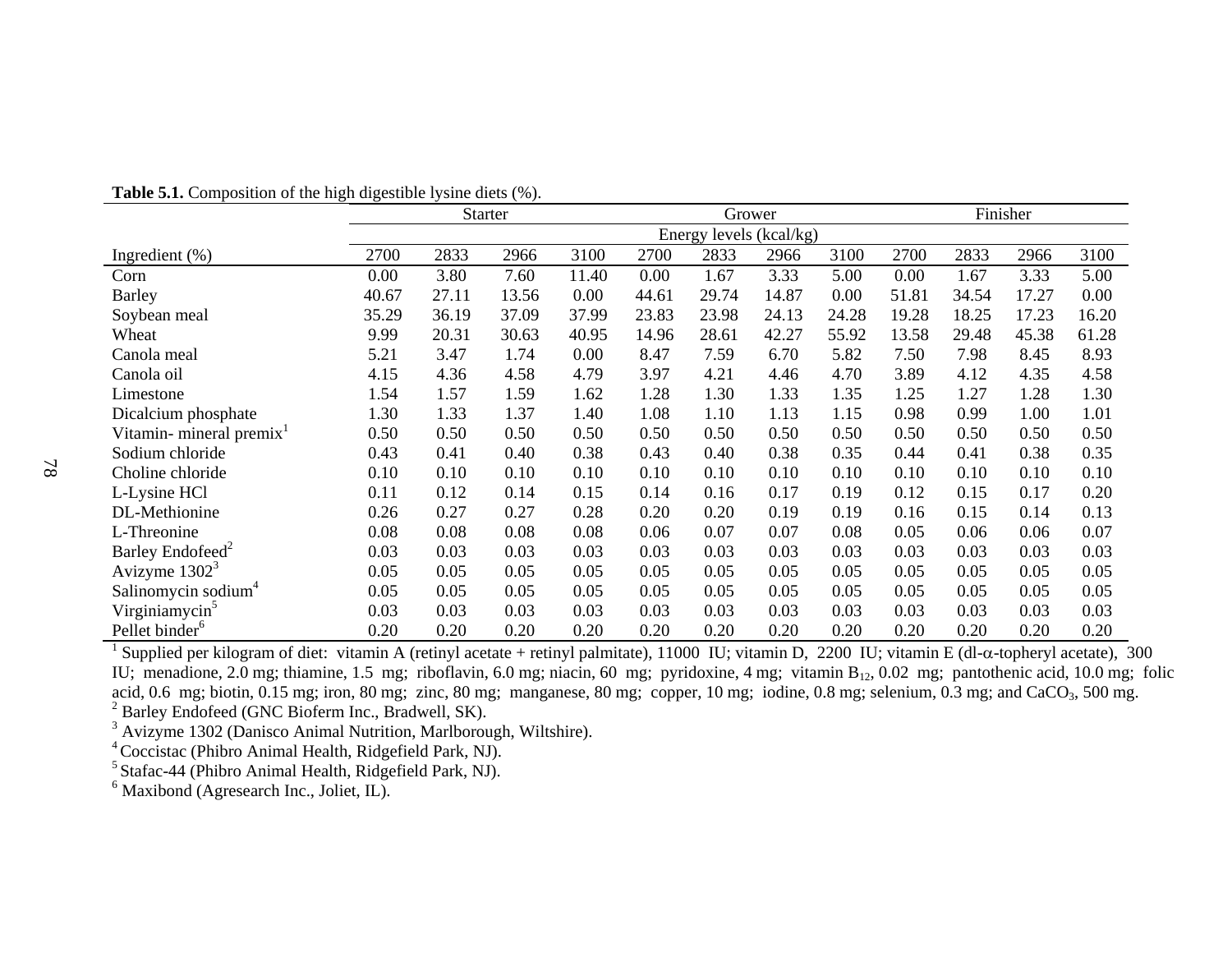|                                      |       | <b>Starter</b> |       |       |       | Grower |                         |       |       | Finisher |       |       |
|--------------------------------------|-------|----------------|-------|-------|-------|--------|-------------------------|-------|-------|----------|-------|-------|
|                                      |       |                |       |       |       |        | Energy levels (kcal/kg) |       |       |          |       |       |
| Formulated nutrient composition (%)  | 2700  | 2833           | 2966  | 3100  | 2700  | 2833   | 2966                    | 3100  | 2700  | 2833     | 2966  | 3100  |
| Crude Protein                        | 24.50 | 24.57          | 24.63 | 24.70 | 21.40 | 21.56  | 21.72                   | 21.88 | 19.40 | 19.58    | 19.76 | 19.94 |
| M.E. $(kcal/kg)^{1}$                 | 2700  | 2833           | 2966  | 3100  | 2700  | 2833   | 2966                    | 3100  | 2700  | 2833     | 2966  | 3100  |
| Ether extract                        | 5.39  | 5.66           | 5.92  | 6.19  | 5.39  | 5.66   | 5.92                    | 6.19  | 5.39  | 5.66     | 5.92  | 6.19  |
| Lysine                               | 1.47  | 1.46           | 1.45  | 1.44  | 1.25  | 1.25   | 1.24                    | 1.23  | 1.10  | 1.09     | 1.09  | 1.08  |
| Dig. Lysine                          | 1.14  | 1.14           | 1.14  | 1.14  | 0.99  | 0.99   | 0.99                    | 0.99  | 0.87  | 0.87     | 0.87  | 0.87  |
| Arginine                             | 1.70  | 1.67           | 1.64  | 1.61  | 1.35  | 1.34   | 1.34                    | 1.34  | 1.20  | 1.19     | 1.17  | 1.16  |
| Dig. Arginine $1$                    | 1.18  | 1.18           | 1.18  | 1.18  | 1.03  | 1.03   | 1.03                    | 1.03  | 0.92  | 0.92     | 0.92  | 0.92  |
| Methionine                           | 0.62  | 0.62           | 0.62  | 0.62  | 0.53  | 0.52   | 0.52                    | 0.51  | 0.46  | 0.45     | 0.44  | 0.43  |
| Dig. Methionine $1$                  | 0.55  | 0.55           | 0.55  | 0.55  | 0.48  | 0.48   | 0.48                    | 0.47  | 0.42  | 0.41     | 0.40  | 0.40  |
| Sulfur AA                            | 1.05  | 1.04           | 1.03  | 1.03  | 0.93  | 0.92   | 0.92                    | 0.91  | 0.83  | 0.83     | 0.83  | 0.82  |
| Dig. Sulfur $AA^1$                   | 0.85  | 0.85           | 0.85  | 0.85  | 0.76  | 0.76   | 0.76                    | 0.76  | 0.68  | 0.68     | 0.68  | 0.68  |
| Threonine                            | 1.02  | 1.01           | 1.00  | 0.99  | 0.88  | 0.87   | 0.86                    | 0.86  | 0.78  | 0.78     | 0.78  | 0.77  |
| $\text{Dig.}$ Threonine <sup>1</sup> | 0.75  | 0.75           | 0.75  | 0.75  | 0.66  | 0.66   | 0.66                    | 0.66  | 0.59  | 0.59     | 0.59  | 0.59  |
| Tryptophan                           | 0.35  | 0.34           | 0.33  | 0.33  | 0.31  | 0.30   | 0.30                    | 0.30  | 0.29  | 0.28     | 0.28  | 0.27  |
| Dig. Tryptophan1                     | 0.29  | 0.29           | 0.28  | 0.28  | 0.26  | 0.25   | 0.25                    | 0.25  | 0.24  | 0.23     | 0.23  | 0.23  |
| Calcium                              | 1.05  | 1.05           | 1.05  | 1.05  | 0.90  | 0.90   | 0.90                    | 0.90  | 0.85  | 0.85     | 0.85  | 0.85  |
| Non-phytate P                        | 0.50  | 0.50           | 0.50  | 0.50  | 0.45  | 0.45   | 0.45                    | 0.45  | 0.42  | 0.42     | 0.42  | 0.42  |

**Table 5.2.** Nutrient composition of the high digestible lysine diets (%).

<sup>1</sup> Digestibility values obtained from preliminary experiments.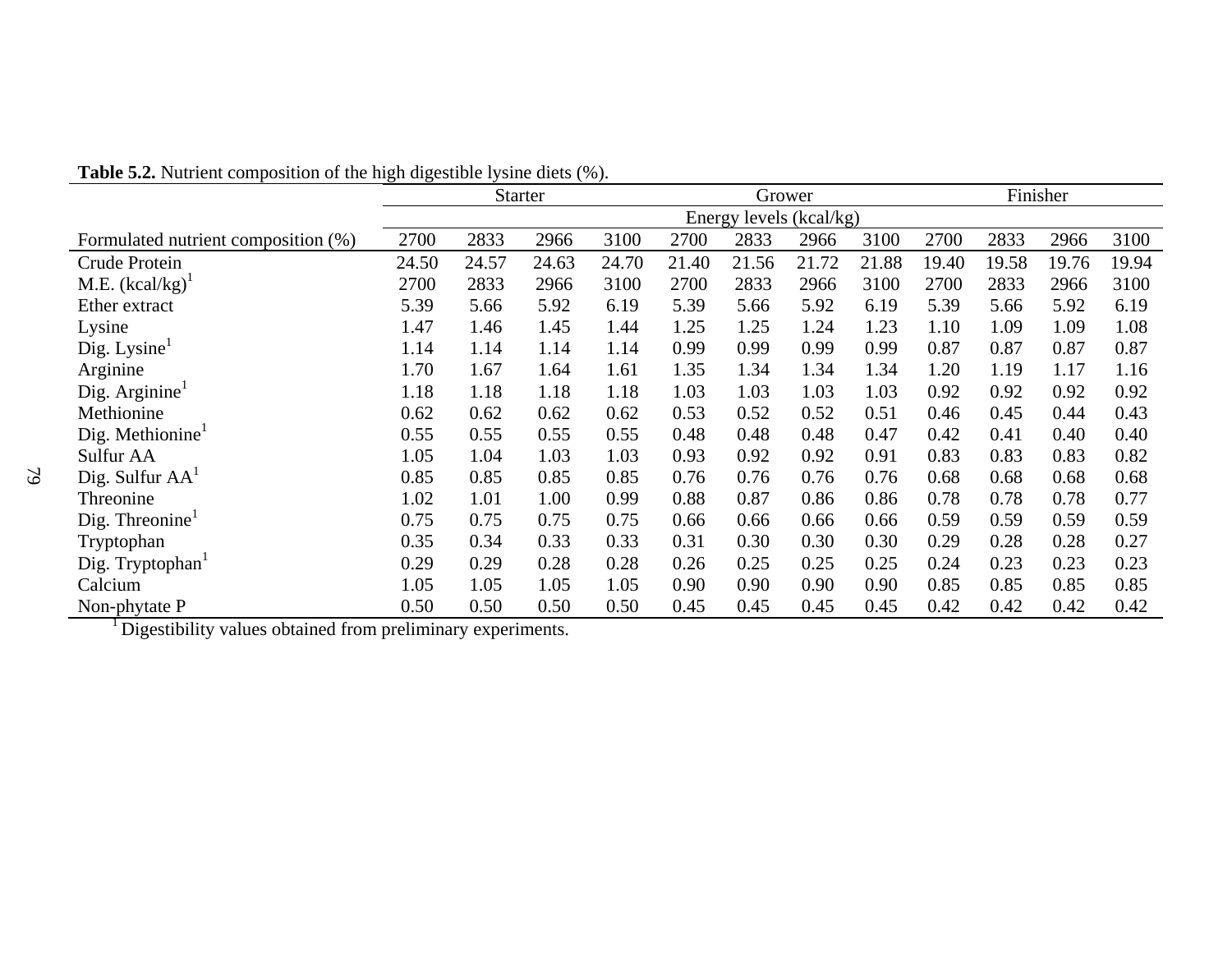|                                     |       |       | <b>Starter</b> |       |       | Grower                  |       |       |       |       | Finisher |       |
|-------------------------------------|-------|-------|----------------|-------|-------|-------------------------|-------|-------|-------|-------|----------|-------|
|                                     |       |       |                |       |       | Energy levels (kcal/kg) |       |       |       |       |          |       |
| Ingredient $(\%)$                   | 2700  | 2833  | 2966           | 3100  | 2700  | 2833                    | 2966  | 3100  | 2700  | 2833  | 2966     | 3100  |
| Corn                                | 0.00  | 3.33  | 6.67           | 10.00 | 0.00  | 1.67                    | 3.33  | 5.00  | 0.00  | 1.67  | 3.33     | 5.00  |
| <b>Barley</b>                       | 41.71 | 27.81 | 13.90          | 0.00  | 56.69 | 37.79                   | 18.90 | 0.00  | 57.86 | 38.57 | 19.29    | 0.00  |
| Soybean meal                        | 27.17 | 27.79 | 28.40          | 29.02 | 21.42 | 19.60                   | 17.78 | 15.96 | 15.30 | 13.29 | 11.28    | 9.27  |
| Wheat                               | 14.88 | 26.05 | 37.21          | 48.38 | 9.30  | 26.72                   | 44.15 | 61.57 | 12.62 | 30.41 | 48.19    | 65.98 |
| Canola meal                         | 7.57  | 6.08  | 4.60           | 3.11  | 4.46  | 5.86                    | 7.26  | 8.66  | 6.44  | 8.06  | 9.68     | 11.30 |
| Canola oil                          | 4.03  | 4.25  | 4.47           | 4.69  | 3.92  | 4.14                    | 4.36  | 4.58  | 3.83  | 4.04  | 4.26     | 4.47  |
| Limestone                           | 1.53  | 1.55  | 1.58           | 1.60  | 1.30  | 1.31                    | 1.33  | 1.34  | 1.25  | 1.26  | 1.27     | 1.28  |
| Dicalcium phosphate                 | 1.34  | 1.37  | 1.40           | 1.43  | 1.16  | 1.17                    | 1.17  | 1.18  | 1.03  | 1.03  | 1.04     | 1.04  |
| Vitamin-mineral premix <sup>1</sup> | 0.50  | 0.50  | 0.50           | 0.50  | 0.50  | 0.50                    | 0.50  | 0.50  | 0.50  | 0.50  | 0.50     | 0.50  |
| Sodium chloride                     | 0.43  | 0.41  | 0.39           | 0.37  | 0.45  | 0.42                    | 0.38  | 0.35  | 0.44  | 0.41  | 0.37     | 0.34  |
| Choline chloride                    | 0.10  | 0.10  | 0.10           | 0.10  | 0.10  | 0.10                    | 0.10  | 0.10  | 0.10  | 0.10  | 0.10     | 0.10  |
| L-Lysine HCl                        | 0.13  | 0.15  | 0.16           | 0.18  | 0.12  | 0.16                    | 0.19  | 0.23  | 0.12  | 0.16  | 0.19     | 0.23  |
| DL-Methionine                       | 0.19  | 0.19  | 0.20           | 0.20  | 0.17  | 0.15                    | 0.14  | 0.12  | 0.12  | 0.11  | 0.09     | 0.08  |
| L-Threonine                         | 0.06  | 0.06  | 0.07           | 0.07  | 0.05  | 0.06                    | 0.07  | 0.07  | 0.04  | 0.05  | 0.05     | 0.06  |
| Barley Endofeed <sup>2</sup>        | 0.03  | 0.03  | 0.03           | 0.03  | 0.03  | 0.03                    | 0.03  | 0.03  | 0.03  | 0.03  | 0.03     | 0.03  |
| Avizyme $13023$                     | 0.05  | 0.05  | 0.05           | 0.05  | 0.05  | 0.05                    | 0.05  | 0.05  | 0.05  | 0.05  | 0.05     | 0.05  |
| Salinomycin sodium <sup>4</sup>     | 0.05  | 0.05  | 0.05           | 0.05  | 0.05  | 0.05                    | 0.05  | 0.05  | 0.05  | 0.05  | 0.05     | 0.05  |
| Virginiamycin <sup>5</sup>          | 0.03  | 0.03  | 0.03           | 0.03  | 0.03  | 0.03                    | 0.03  | 0.03  | 0.03  | 0.03  | 0.03     | 0.03  |
| Pellet binder <sup>6</sup>          | 0.20  | 0.20  | 0.20           | 0.20  | 0.20  | 0.20                    | 0.20  | 0.20  | 0.20  | 0.20  | 0.20     | 0.20  |

**Table 5.3.** Composition of the intermediate digestible lysine diets (%).

<sup>1</sup> Supplied per kilogram of diet: vitamin A (retinyl acetate + retinyl palmitate), 11000 IU; vitamin D, 2200 IU; vitamin E (dl- $\alpha$ -topheryl acetate), 300 IU; menadione, 2.0 mg; thiamine, 1.5 mg; riboflavin, 6.0 mg; niacin, 60 mg; pyridoxine, 4 mg; vitamin B<sub>12</sub>, 0.02 mg; pantothenic acid, 10.0 mg; folic acid, 0.6 mg; biotin, 0.15 mg; iron, 80 mg; zinc, 80 mg; manganese, 80 mg; copper, 10 mg; iodine, 0.8 mg; selenium, 0.3 mg; and CaCO<sub>3</sub>, 500 mg. <sup>2</sup> Barley Endofeed (GNC Bioferm Inc., Bradwell, SK).

<sup>3</sup> Avizyme 1302 (Danisco Animal Nutrition, Marlborough, Wiltshire).

4 Coccistac (Phibro Animal Health, Ridgefield Park, NJ).

5 Stafac-44 (Phibro Animal Health, Ridgefield Park, NJ).

 $6$  Maxibond (Agresearch Inc., Joliet, IL).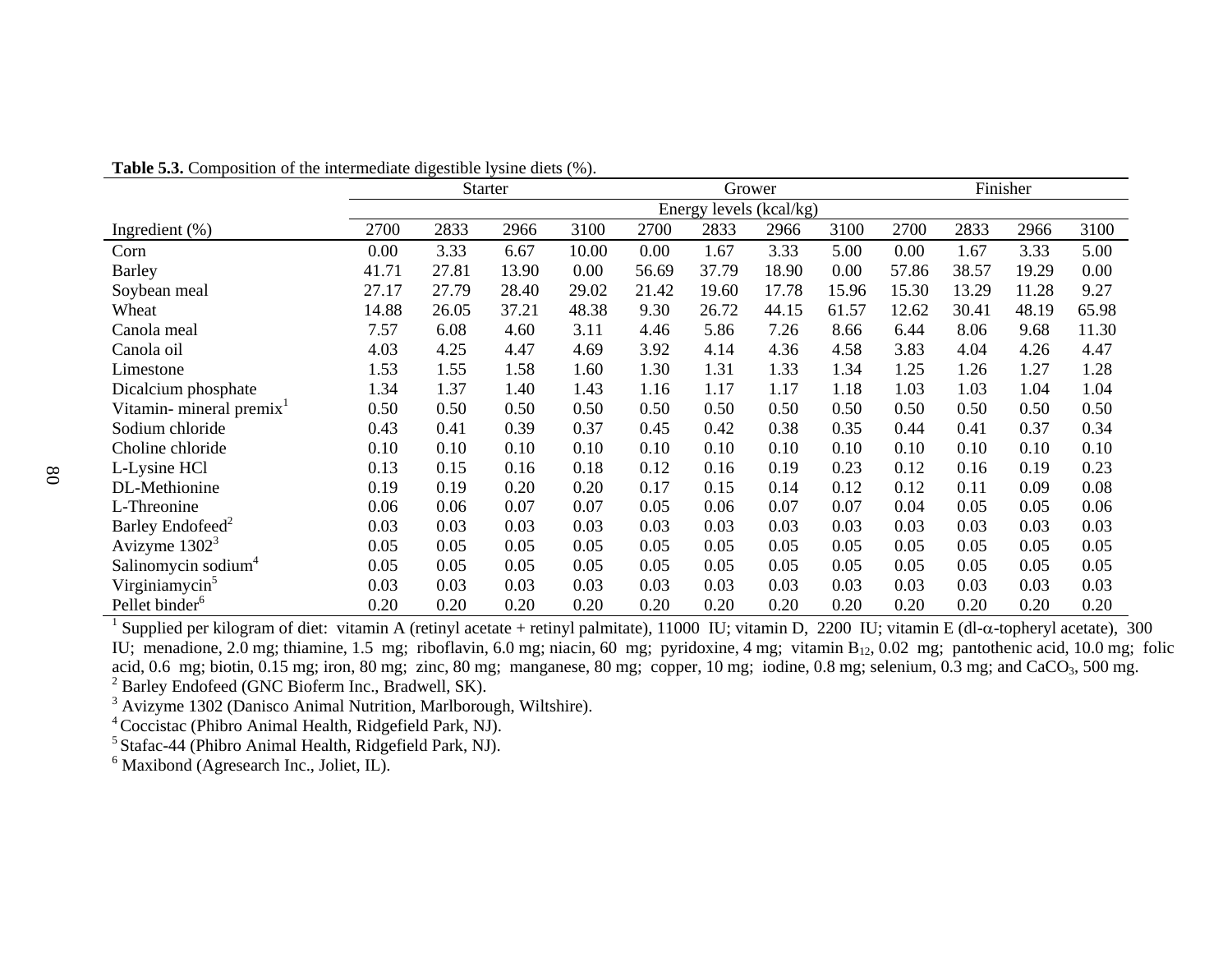|                                     |       | <b>Starter</b> |       |       |       | Grower                  |       |       |       | Finisher |       |       |
|-------------------------------------|-------|----------------|-------|-------|-------|-------------------------|-------|-------|-------|----------|-------|-------|
|                                     |       |                |       |       |       | Energy levels (kcal/kg) |       |       |       |          |       |       |
| Formulated nutrient composition (%) | 2700  | 2833           | 2966  | 3100  | 2700  | 2833                    | 2966  | 3100  | 2700  | 2833     | 2966  | 3100  |
| Crude Protein                       | 22.30 | 22.37          | 22.43 | 22.50 | 19.20 | 19.39                   | 19.58 | 19.78 | 17.60 | 17.80    | 17.99 | 18.19 |
| M.E. $(kcal/kg)^{1}$                | 2700  | 2833           | 2966  | 3100  | 2700  | 2833                    | 2966  | 3100  | 2700  | 2833     | 2966  | 3100  |
| Ether extract                       | 5.39  | 5.66           | 5.92  | 6.19  | 5.39  | 5.66                    | 5.92  | 6.19  | 5.39  | 5.66     | 5.92  | 6.19  |
| Lysine                              | 1.31  | 1.30           | 1.29  | 1.28  | 1.10  | 1.10                    | 1.09  | 1.09  | 0.98  | 0.97     | 0.97  | 0.96  |
| $\text{Dig. Lysine}^1$              | 1.02  | 1.02           | 1.02  | 1.02  | 0.88  | 0.88                    | 0.88  | 0.88  | 0.78  | 0.78     | 0.78  | 0.78  |
| Arginine                            | 1.43  | 1.42           | 1.42  | 1.41  | 1.20  | 1.18                    | 1.17  | 1.15  | 1.06  | 1.04     | 1.02  | 1.00  |
| Dig. $Arginine1$                    | 1.05  | 1.05           | 1.05  | 1.05  | 0.91  | 0.91                    | 0.91  | 0.91  | 0.82  | 0.82     | 0.82  | 0.82  |
| Methionine                          | 0.53  | 0.53           | 0.53  | 0.52  | 0.46  | 0.45                    | 0.44  | 0.43  | 0.40  | 0.39     | 0.38  | 0.37  |
| Dig. Methionine $1$                 | 0.46  | 0.46           | 0.46  | 0.46  | 0.42  | 0.41                    | 0.40  | 0.39  | 0.36  | 0.35     | 0.34  | 0.33  |
| Sulfur AA                           | 0.94  | 0.93           | 0.92  | 0.92  | 0.82  | 0.82                    | 0.81  | 0.81  | 0.75  | 0.75     | 0.75  | 0.74  |
| Dig. Sulfur $AA^1$                  | 0.75  | 0.75           | 0.75  | 0.75  | 0.67  | 0.67                    | 0.67  | 0.67  | 0.61  | 0.61     | 0.61  | 0.61  |
| Threonine                           | 0.91  | 0.90           | 0.89  | 0.88  | 0.77  | 0.77                    | 0.76  | 0.76  | 0.70  | 0.69     | 0.69  | 0.68  |
| Dig. Threonine $1$                  | 0.66  | 0.66           | 0.66  | 0.66  | 0.58  | 0.58                    | 0.58  | 0.58  | 0.52  | 0.52     | 0.52  | 0.52  |
| Tryptophan                          | 0.32  | 0.31           | 0.31  | 0.30  | 0.29  | 0.28                    | 0.28  | 0.27  | 0.27  | 0.26     | 0.26  | 0.25  |
| Dig. Tryptophan1                    | 0.26  | 0.26           | 0.26  | 0.25  | 0.24  | 0.23                    | 0.23  | 0.23  | 0.22  | 0.22     | 0.21  | 0.21  |
| Calcium                             | 1.05  | 1.05           | 1.05  | 1.05  | 0.90  | 0.90                    | 0.90  | 0.90  | 0.85  | 0.85     | 0.85  | 0.85  |
| Non-phytate P                       | 0.50  | 0.50           | 0.50  | 0.50  | 0.45  | 0.45                    | 0.45  | 0.45  | 0.42  | 0.42     | 0.42  | 0.42  |

**Table 5.4.** Nutrient composition of the intermediate digestible lysine diets (%).

<sup>1</sup> Digestibility values obtained from preliminary experiments.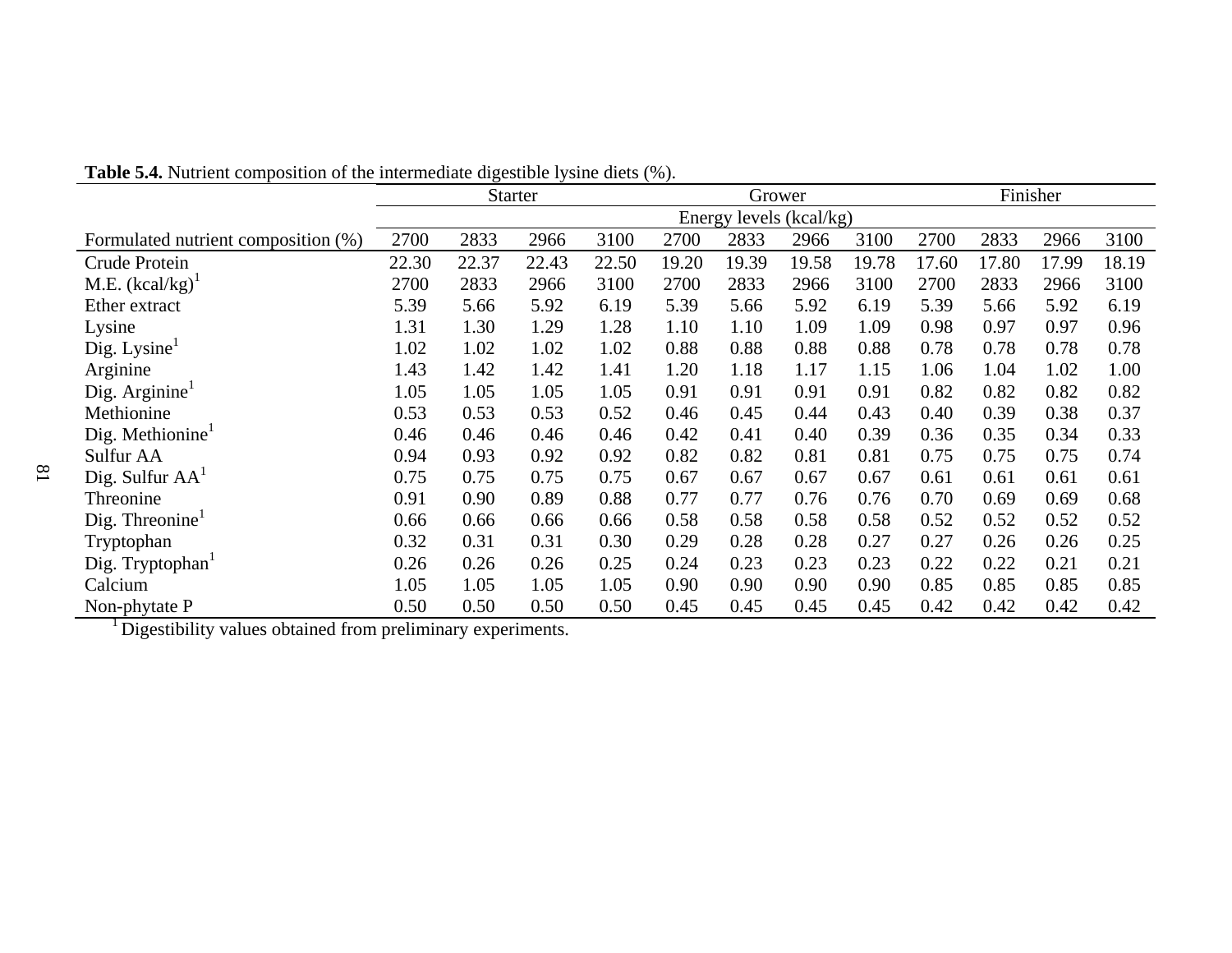|                                      |       | <b>Starter</b> |       |       |       | Grower                  |       |       |       | Finisher |       |       |
|--------------------------------------|-------|----------------|-------|-------|-------|-------------------------|-------|-------|-------|----------|-------|-------|
|                                      |       |                |       |       |       | Energy levels (kcal/kg) |       |       |       |          |       |       |
| Ingredient $(\%)$                    | 2700  | 2833           | 2966  | 3100  | 2700  | 2833                    | 2966  | 3100  | 2700  | 2833     | 2966  | 3100  |
| Corn                                 | 0.00  | 3.33           | 6.67  | 10.00 | 0.00  | 2.81                    | 5.62  | 8.43  | 0.00  | 1.89     | 3.79  | 5.68  |
| <b>Barley</b>                        | 47.60 | 31.73          | 15.87 | 0.00  | 51.81 | 34.54                   | 17.27 | 0.00  | 68.28 | 48.04    | 27.79 | 7.55  |
| Soybean meal                         | 21.16 | 20.92          | 20.69 | 20.45 | 11.40 | 10.57                   | 9.73  | 8.90  | 12.78 | 10.34    | 7.89  | 5.45  |
| Wheat                                | 15.40 | 28.33          | 41.26 | 54.19 | 19.05 | 33.73                   | 48.41 | 63.09 | 8.02  | 26.46    | 44.91 | 63.35 |
| Canola meal                          | 7.26  | 6.85           | 6.44  | 6.03  | 9.83  | 10.20                   | 10.58 | 10.95 | 3.13  | 5.27     | 7.42  | 9.56  |
| Canola oil                           | 3.93  | 4.14           | 4.35  | 4.56  | 3.78  | 3.99                    | 4.20  | 4.41  | 3.78  | 3.99     | 4.19  | 4.40  |
| Limestone                            | 1.53  | 1.55           | 1.57  | 1.59  | 1.27  | 1.29                    | 1.30  | 1.32  | 1.26  | 1.27     | 1.28  | 1.29  |
| Dicalcium phosphate                  | 1.40  | 1.42           | 1.45  | 1.47  | 1.18  | 1.19                    | 1.21  | 1.22  | 1.10  | 1.10     | 1.10  | 1.10  |
| Vitamin- mineral premix <sup>1</sup> | 0.50  | 0.50           | 0.50  | 0.50  | 0.50  | 0.50                    | 0.50  | 0.50  | 0.50  | 0.50     | 0.50  | 0.50  |
| Sodium chloride                      | 0.43  | 0.41           | 0.38  | 0.36  | 0.43  | 0.40                    | 0.37  | 0.34  | 0.46  | 0.42     | 0.39  | 0.35  |
| Choline chloride                     | 0.10  | 0.10           | 0.10  | 0.10  | 0.10  | 0.10                    | 0.10  | 0.10  | 0.10  | 0.10     | 0.10  | 0.10  |
| L-Lysine HCl                         | 0.12  | 0.14           | 0.17  | 0.19  | 0.16  | 0.19                    | 0.21  | 0.24  | 0.10  | 0.14     | 0.18  | 0.22  |
| DL-Methionine                        | 0.14  | 0.14           | 0.13  | 0.13  | 0.09  | 0.08                    | 0.08  | 0.07  | 0.09  | 0.07     | 0.06  | 0.04  |
| L-Threonine                          | 0.06  | 0.06           | 0.07  | 0.07  | 0.04  | 0.05                    | 0.05  | 0.06  | 0.04  | 0.05     | 0.05  | 0.06  |
| Barley Endofeed <sup>2</sup>         | 0.03  | 0.03           | 0.03  | 0.03  | 0.03  | 0.03                    | 0.03  | 0.03  | 0.03  | 0.03     | 0.03  | 0.03  |
| Avizyme $13023$                      | 0.05  | 0.05           | 0.05  | 0.05  | 0.05  | 0.05                    | 0.05  | 0.05  | 0.05  | 0.05     | 0.05  | 0.05  |
| Salinomycin sodium <sup>4</sup>      | 0.05  | 0.05           | 0.05  | 0.05  | 0.05  | 0.05                    | 0.05  | 0.05  | 0.05  | 0.05     | 0.05  | 0.05  |
| Virginiamycin <sup>5</sup>           | 0.03  | 0.03           | 0.03  | 0.03  | 0.03  | 0.03                    | 0.03  | 0.03  | 0.03  | 0.03     | 0.03  | 0.03  |
| Pellet binder <sup>6</sup>           | 0.20  | 0.20           | 0.20  | 0.20  | 0.20  | 0.20                    | 0.20  | 0.20  | 0.20  | 0.20     | 0.20  | 0.20  |

**Table 5.5.** Composition of the low digestible lysine diets (%).

<sup>1</sup> Supplied per kilogram of diet: vitamin A (retinyl acetate + retinyl palmitate), 11000 IU; vitamin D, 2200 IU; vitamin E (dl- $\alpha$ -topheryl acetate), 300 IU; menadione, 2.0 mg; thiamine, 1.5 mg; riboflavin, 6.0 mg; niacin, 60 mg; pyridoxine, 4 mg; vitamin B<sub>12</sub>, 0.02 mg; pantothenic acid, 10.0 mg; folic acid, 0.6 mg; biotin, 0.15 mg; iron, 80 mg; zinc, 80 mg; manganese, 80 mg; copper, 10 mg; iodine, 0.8 mg; selenium, 0.3 mg; and CaCO<sub>3</sub>, 500 mg. <sup>2</sup> Barley Endofeed (GNC Bioferm Inc., Bradwell, SK).

<sup>3</sup> Avizyme 1302 (Danisco Animal Nutrition, Marlborough, Wiltshire).

4 Coccistac (Phibro Animal Health, Ridgefield Park, NJ).

<sup>5</sup> Stafac-44 (Phibro Animal Health, Ridgefield Park, NJ).

 $6$  Maxibond (Agresearch Inc., Joliet, IL).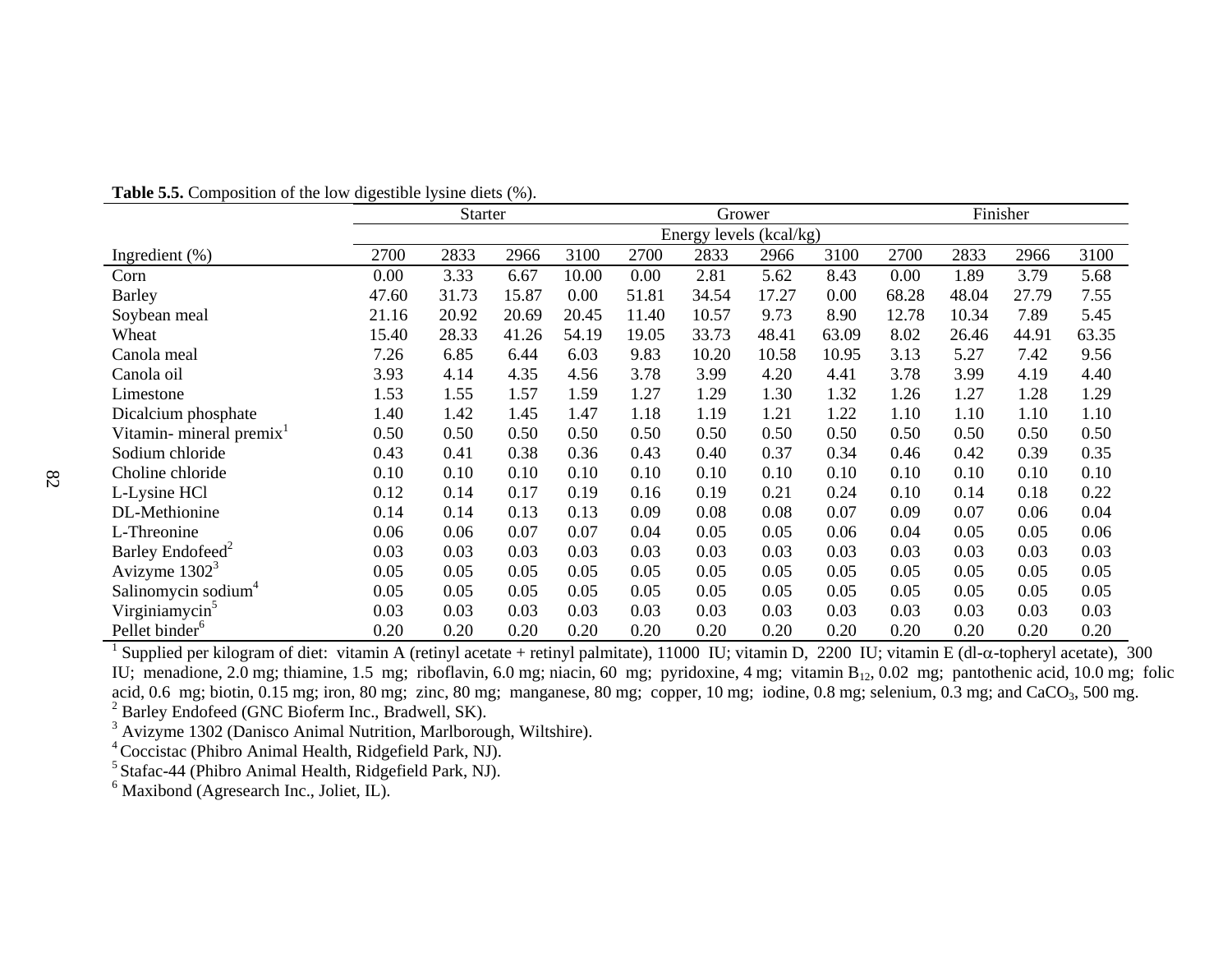| <b>Table 5.6.</b> Nutrient composition of the low digestible lysine diets (%). |  |  |
|--------------------------------------------------------------------------------|--|--|
|--------------------------------------------------------------------------------|--|--|

|                                      | <b>Starter</b>          |       |       |       | Grower |       |       | Finisher |       |       |       |       |
|--------------------------------------|-------------------------|-------|-------|-------|--------|-------|-------|----------|-------|-------|-------|-------|
|                                      | Energy levels (kcal/kg) |       |       |       |        |       |       |          |       |       |       |       |
| Formulated nutrient composition (%)  | 2700                    | 2833  | 2966  | 3100  | 2700   | 2833  | 2966  | 3100     | 2700  | 2833  | 2966  | 3100  |
| Crude Protein                        | 20.00                   | 20.11 | 20.21 | 20.32 | 17.30  | 17.47 | 17.63 | 17.80    | 15.60 | 15.80 | 16.00 | 16.20 |
| M.E. $(kcal/kg)^T$                   | 2700                    | 2833  | 2966  | 3100  | 2700   | 2833  | 2966  | 3100     | 2700  | 2833  | 2966  | 3100  |
| Ether extract                        | 5.39                    | 5.66  | 5.92  | 6.19  | 5.39   | 5.66  | 5.92  | 6.19     | 5.39  | 5.66  | 5.92  | 6.19  |
| Lysine                               | 1.15                    | 1.14  | 1.13  | 1.12  | 0.97   | 0.96  | 0.95  | 0.95     | 0.84  | 0.84  | 0.83  | 0.83  |
| $\text{Dig. Lysine}^1$               | 0.89                    | 0.89  | 0.89  | 0.89  | 0.77   | 0.77  | 0.77  | 0.77     | 0.68  | 0.68  | 0.68  | 0.68  |
| Arginine                             | 1.25                    | 1.24  | 1.23  | 1.22  | 1.01   | 1.00  | 0.99  | 0.98     | 0.92  | 0.90  | 0.88  | 0.86  |
| Dig. Arginine <sup>1</sup>           | 0.92                    | 0.92  | 0.92  | 0.92  | 0.80   | 0.80  | 0.80  | 0.80     | 0.71  | 0.71  | 0.71  | 0.71  |
| Methionine                           | 0.45                    | 0.45  | 0.44  | 0.44  | 0.37   | 0.37  | 0.36  | 0.35     | 0.34  | 0.33  | 0.31  | 0.30  |
| Dig. Methionine $1$                  | 0.39                    | 0.38  | 0.38  | 0.38  | 0.34   | 0.33  | 0.32  | 0.32     | 0.31  | 0.29  | 0.28  | 0.27  |
| Sulfur AA                            | 0.83                    | 0.83  | 0.82  | 0.82  | 0.73   | 0.73  | 0.72  | 0.72     | 0.65  | 0.65  | 0.65  | 0.65  |
| Dig. Sulfur $AA^1$                   | 0.66                    | 0.66  | 0.66  | 0.66  | 0.59   | 0.59  | 0.59  | 0.59     | 0.53  | 0.53  | 0.53  | 0.53  |
| Threonine                            | 0.81                    | 0.80  | 0.80  | 0.79  | 0.68   | 0.68  | 0.68  | 0.67     | 0.61  | 0.61  | 0.61  | 0.60  |
| $\text{Dig.}$ Threonine <sup>1</sup> | 0.58                    | 0.58  | 0.58  | 0.58  | 0.51   | 0.51  | 0.51  | 0.51     | 0.46  | 0.46  | 0.46  | 0.46  |
| Tryptophan                           | 0.29                    | 0.29  | 0.28  | 0.28  | 0.26   | 0.26  | 0.25  | 0.24     | 0.25  | 0.24  | 0.24  | 0.23  |
| Dig. Tryptophan1                     | 0.24                    | 0.24  | 0.23  | 0.23  | 0.21   | 0.21  | 0.21  | 0.20     | 0.20  | 0.20  | 0.19  | 0.19  |
| Calcium                              | 1.05                    | 1.05  | 1.05  | 1.05  | 0.90   | 0.90  | 0.90  | 0.90     | 0.85  | 0.85  | 0.85  | 0.85  |
| Non-phytate P                        | 0.50                    | 0.50  | 0.50  | 0.50  | 0.45   | 0.45  | 0.45  | 0.45     | 0.42  | 0.42  | 0.42  | 0.42  |

<sup>1</sup> Digestibility values obtained from preliminary experiments.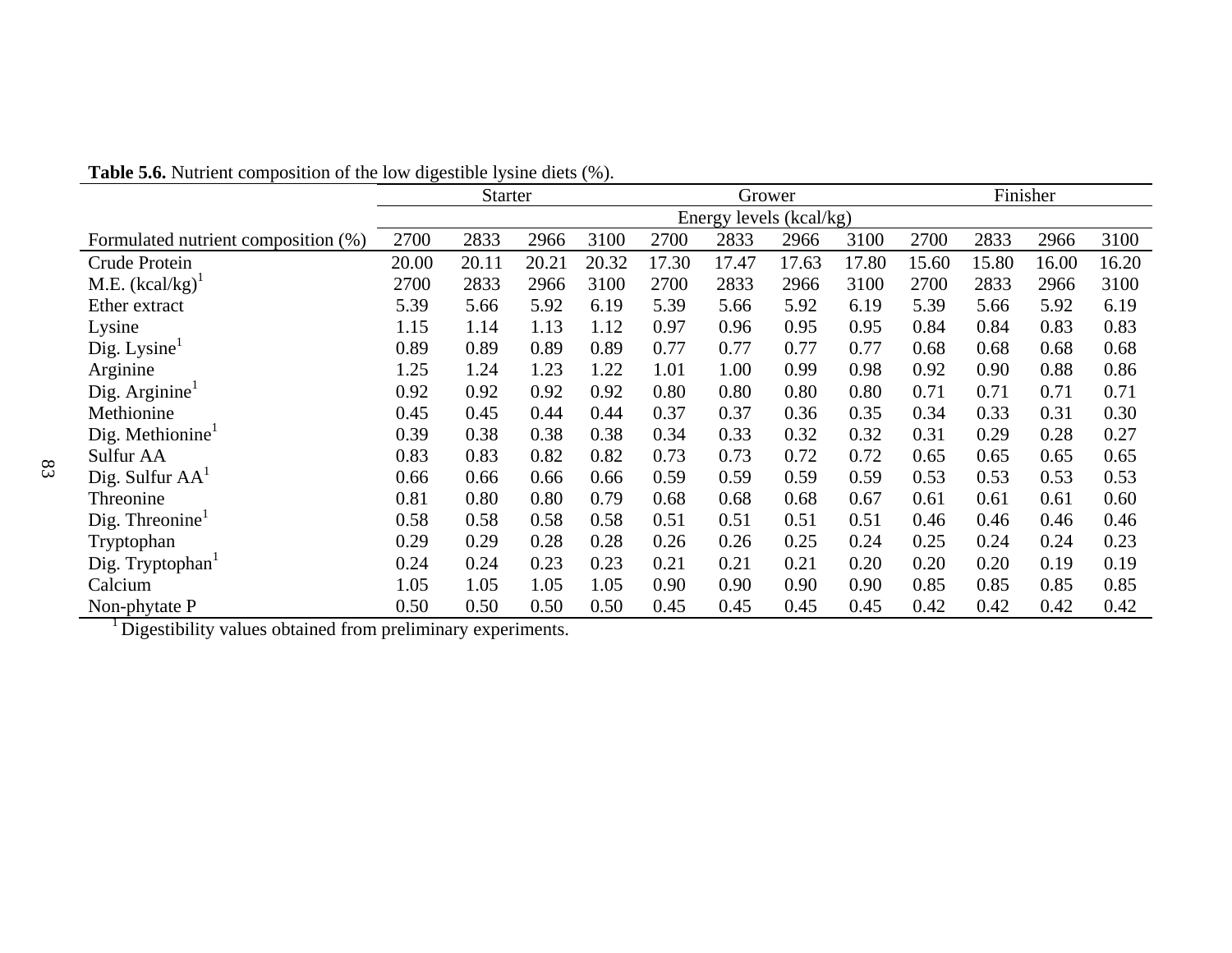## *5.4 Results*

# **5.4.1 Performance**

Significant interactions between energy and AA were found on main effects for all response criteria except for mortality. Hence, the interaction between energy and AA will be emphasized rather than the main effects for these criteria.

# **5.4.2 Body weight and body weight gain**

Interactions between diet energy and AA content were found for BW and BW gain for all ages except for BW when birds were 0 d of age. No treatment effects were found for 0 d weight (data not shown). As the AME increased, there was a linear increase in BW and BW gain for the high lysine diet (Table 5.7, 5.8 and Figure 5.1). For the intermediate lysine diet, BW and gain were unaffected by increasing energy content in the diet, except for BW at 25 d of age and BW gain from 11 to 25 d of age; a linear increase of BW and gain were seen during those periods. BW and gain decreased in a linear fashion with increasing dietary energy levels for the low lysine diet after 25 d and 11 d of age for BW and gain, respectively.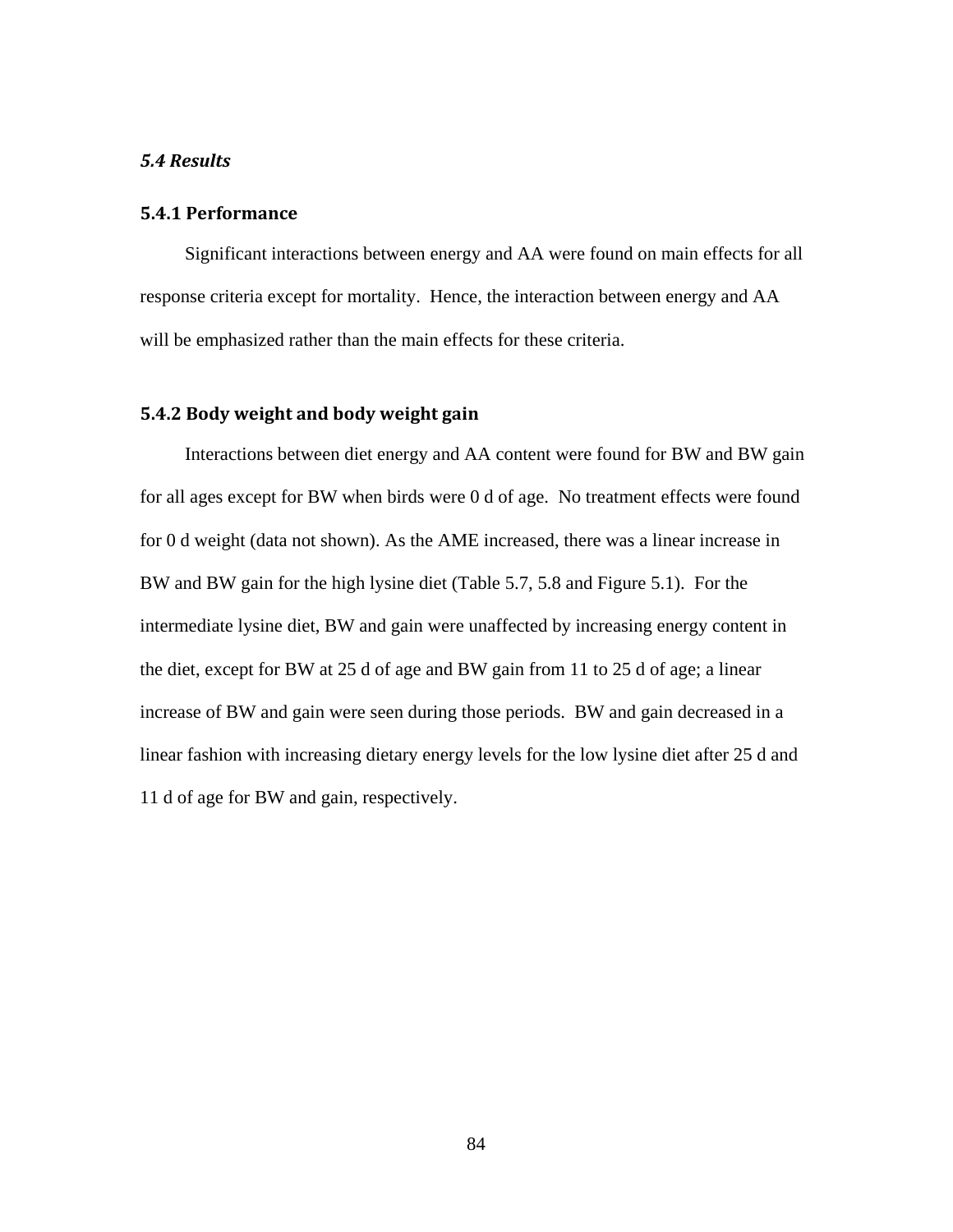|                             |                | Body weight gain (kg) |        |        |         |          |          |         |
|-----------------------------|----------------|-----------------------|--------|--------|---------|----------|----------|---------|
| Nutrient content            | 0 <sub>d</sub> | 10 <sub>d</sub>       | 25d    | 35d    | $0-10d$ | $11-25d$ | $25-35d$ | $0-35d$ |
| High lysine content         |                |                       |        |        |         |          |          |         |
| $2700$ kcal/kg              | 0.0439         | 0.275                 | 1.286  | 2.257  | 0.231   | 1.011    | 0.971    | 2.213   |
| 2833 kcal/kg                | 0.0442         | 0.280                 | 1.303  | 2.332  | 0.236   | 1.022    | 1.029    | 2.287   |
| 2966 kcal/kg                | 0.0442         | 0.287                 | 1.331  | 2.370  | 0.242   | 1.044    | 1.039    | 2.325   |
| 3100 kcal/kg                | 0.0440         | 0.288                 | 1.343  | 2.371  | 0.245   | 1.055    | 1.028    | 2.327   |
| Pooled SEM                  | 0.000074       | 0.0013                | 0.0051 | 0.012  | 0.0013  | 0.0042   | 0.0084   | 0.012   |
| Intermediate lysine content |                |                       |        |        |         |          |          |         |
| $2700$ kcal/kg              | 0.0441         | 0.271                 | 1.268  | 2.267  | 0.227   | 0.997    | 0.999    | 2.223   |
| 2833 kcal/kg                | 0.0438         | 0.278                 | 1.280  | 2.254  | 0.234   | 1.003    | 0.974    | 2.211   |
| $2966$ kcal/kg              | 0.0441         | 0.279                 | 1.299  | 2.279  | 0.235   | 1.020    | 0.980    | 2.235   |
| $3100$ kcal/kg              | 0.0439         | 0.277                 | 1.294  | 2.269  | 0.233   | 1.017    | 0.978    | 2.225   |
| Pooled SEM                  | 0.000076       | 0.0012                | 0.0047 | 0.0086 | 0.0013  | 0.0042   | 0.0064   | 0.0086  |
| Low lysine content          |                |                       |        |        |         |          |          |         |
| 2700 kcal/kg                | 0.0443         | 0.255                 | 1.145  | 2.036  | 0.211   | 0.890    | 0.891    | 1.991   |
| 2833 kcal/kg                | 0.0443         | 0.257                 | 1.159  | 2.051  | 0.213   | 0.902    | 0.892    | 2.006   |
| 2966 kcal/kg                | 0.0442         | 0.248                 | 1.080  | 1.884  | 0.204   | 0.832    | 0.804    | 1.840   |
| 3100 kcal/kg                | 0.0443         | 0.258                 | 1.113  | 1.908  | 0.213   | 0.855    | 0.795    | 1.864   |
| Pooled SEM                  | 0.000096       | 0.0012                | 0.0066 | 0.015  | 0.0012  | 0.0059   | 0.0098   | 0.015   |

**Table 5.7.** The interaction between dietary AA and energy for broiler BW and BW gain.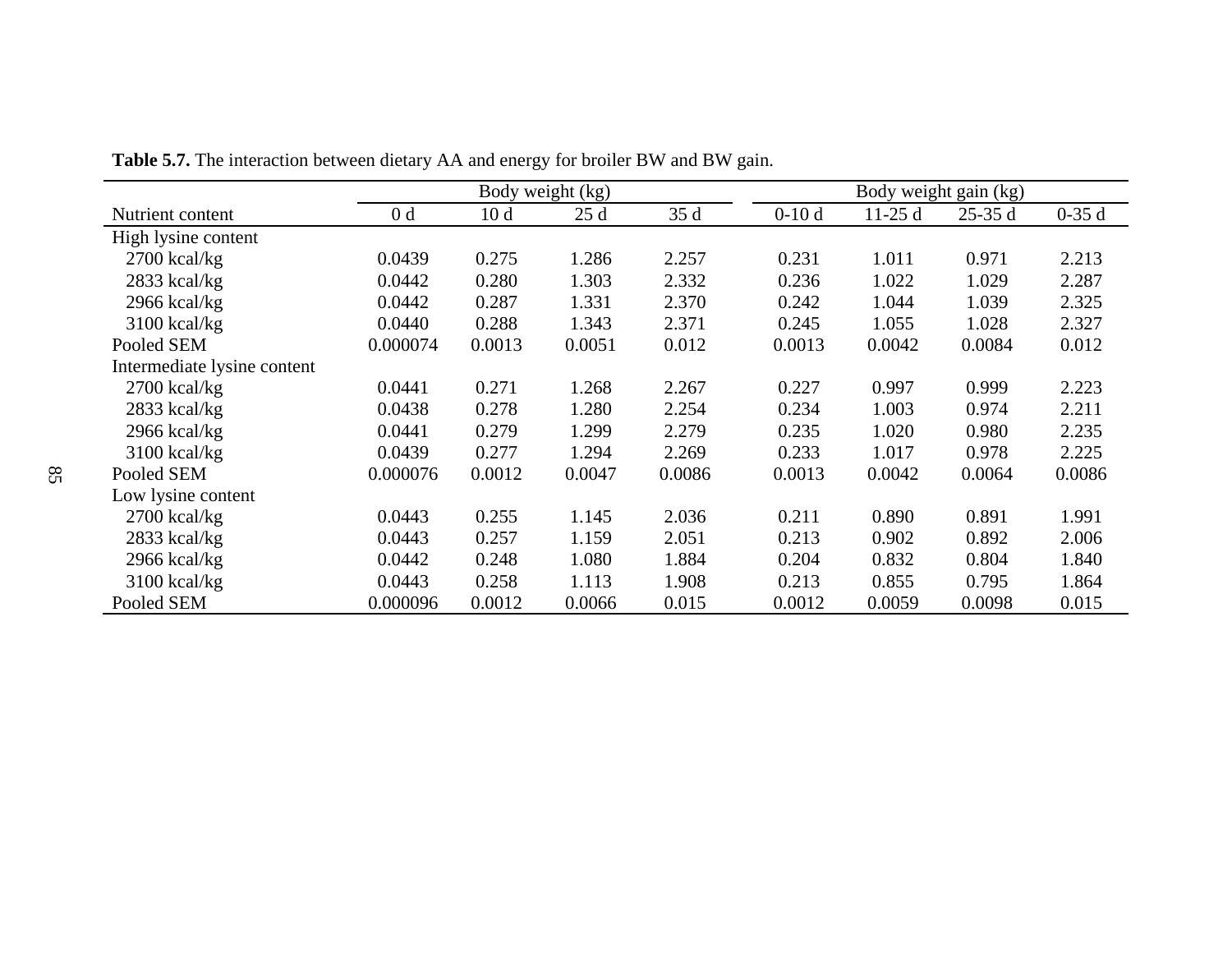|                             | Body weight (kg) |               |             |              |               |             | Body weight gain (kg) |              |
|-----------------------------|------------------|---------------|-------------|--------------|---------------|-------------|-----------------------|--------------|
| Nutrient content            | 0 <sub>d</sub>   | 10d           | 25d         | 35 d         | $0-10d$       | $11-25d$    | $25-35d$              | $0-35d$      |
| High lysine content         |                  |               |             |              |               |             |                       |              |
| Coefficient                 |                  |               |             |              |               |             |                       |              |
| Intercept                   | $-0.020$         | 0.182         | 0.882       | $-7.195$     | 0.139         | 0.700       | $-7.561$              | $-7.176$     |
|                             | 0.000044         | 0.000035      | 0.00015     | 0.0063       | 0.000034      | 0.00012     | 0.0058                | 0.0063       |
|                             | $-0.0000000075$  | $---$         | $---$       | $-0.0000010$ | $---$         | $---$       | $-0.00000098$         | $-0.0000020$ |
| $\frac{E}{R^2}$             | 0.100            | 0.450         | 0.548       | 0.455        | 0.449         | 0.466       | 0.294                 | 0.453        |
| P-value                     |                  |               |             |              |               |             |                       |              |
| Linear                      | NS <sup>1</sup>  | < 0.0001      | < 0.0001    | < 0.0001     | < 0.0001      | < 0.0001    | 0.012                 | < 0.0001     |
| Quadratic                   | 0.072            | <b>NS</b>     | <b>NS</b>   | 0.045        | $_{\rm NS}$   | $_{\rm NS}$ | 0.022                 | 0.047        |
| Intermediate lysine content |                  |               |             |              |               |             |                       |              |
| Coefficient                 |                  |               |             |              |               |             |                       |              |
| Intercept                   | ---              | $-0.776$      | 1.079       | ---          | $-0.841$      | 0.845       | ---                   | ---          |
|                             | ---              | 0.00071       | 0.000071    | ---          | 0.00073       | 0.000057    | $---$                 | ---          |
|                             | $---$            | $-0.00000012$ | $---$       | $---$        | $-0.00000012$ | $---$       | $---$                 | ---          |
| $\frac{E}{R^2}$             | ---              | 0.174         | 0.149       | ---          | 0.177         | 0.116       | $---$                 |              |
| P-value                     |                  |               |             |              |               |             |                       |              |
| Linear                      | $_{\rm NS}$      | 0.077         | 0.020       | $_{\rm NS}$  | 0.076         | 0.042       | $_{\rm NS}$           | NS           |
| Quadratic                   | $_{\rm NS}$      | 0.075         | <b>NS</b>   | $_{\rm NS}$  | 0.069         | <b>NS</b>   | $_{\rm NS}$           | NS           |
| Low lysine content          |                  |               |             |              |               |             |                       |              |
| Coefficient                 |                  |               |             |              |               |             |                       |              |
| Intercept                   | $---$            | $---$         | 1.504       | 3.165        | ---           | 1.247       | 1.662                 | 3.121        |
| ${\bf E}$                   | ---              | ---           | $-0.00013$  | $-0.00041$   | $---$         | $-0.00013$  | $-0.00028$            | $-0.00041$   |
|                             | ---              | $---$         | $---$       | $---$        | $---$         | $---$       | ---                   | $---$        |
| $\bar{\textbf{E}}^2$        | ---              | $---$         | 0.251       | 0.473        | $---$         | 0.306       | 0.527                 | 0.474        |
| P-value                     |                  |               |             |              |               |             |                       |              |
| Linear                      | $_{\rm NS}$      | $_{\rm NS}$   | 0.0019      | < 0.0001     | $_{\rm NS}$   | 0.0005      | < 0.0001              | < 0.0001     |
| Quadratic                   | <b>NS</b>        | $_{\rm NS}$   | $_{\rm NS}$ | $_{\rm NS}$  | $_{\rm NS}$   | $_{\rm NS}$ | $_{\rm NS}$           | NS           |

**Table 5.8.** The relationship between dietary AA and energy for broiler BW and BW gain.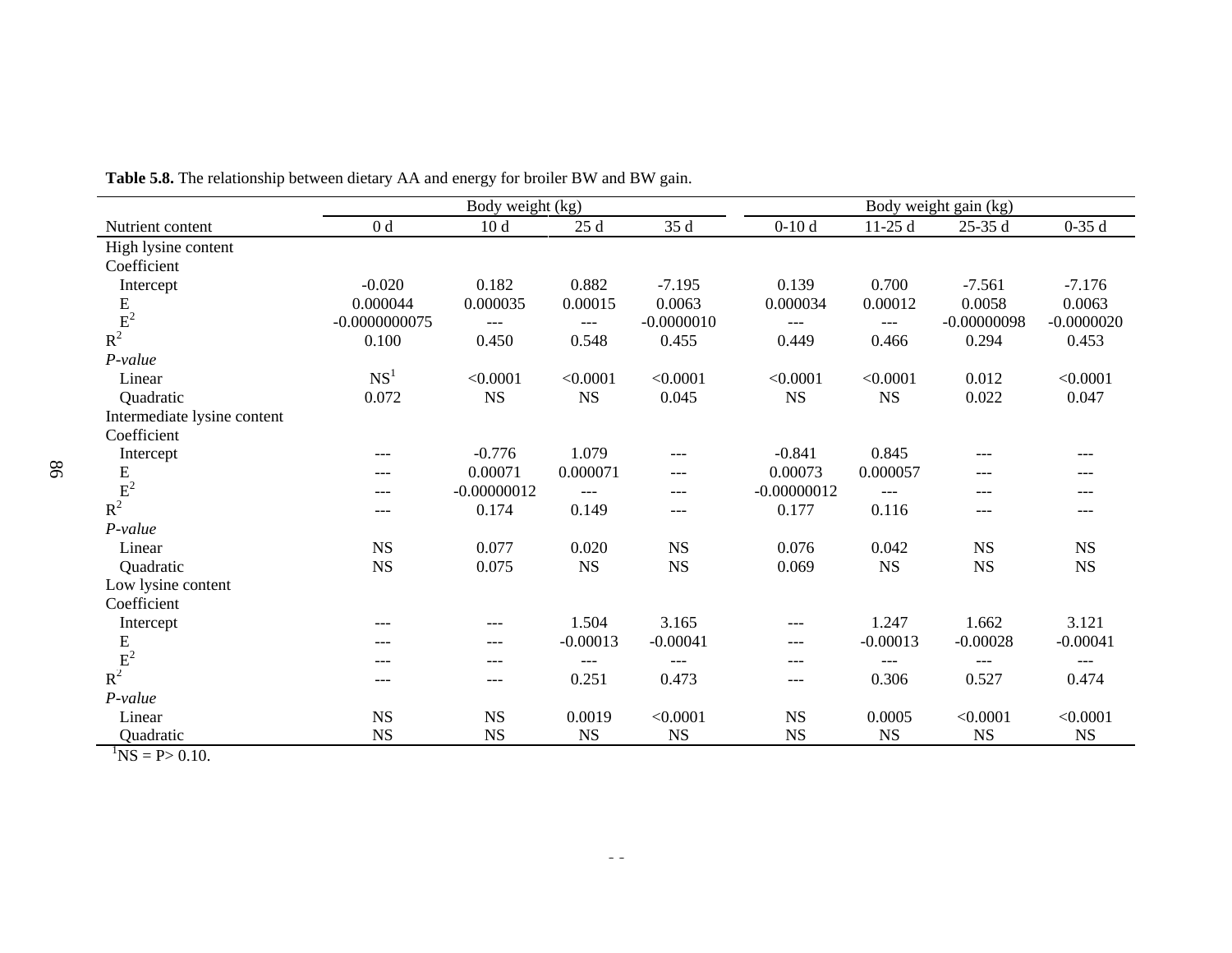

**Figure 5.1.** The relationship between dietary energy and AA on the response of broiler BW.

# **5.4.3 Feed intake**

There were significant nutrient interactions in FI for all ages. Dietary energy did not affect broiler FI in the high lysine diet (Table 5.9, 5.10 and Figure 5.2). FI for broilers fed the intermediate lysine diets increased linearly from 0 to 10 d of age and decreased linearly from 25 to 35 d of age with increasing AME levels. However, the differences were small and as a result overall (0 to 35 d) FI was unaffected by diet AME content. On the other hand, broilers fed the low lysine diets reduced feed consumption with increasing diet energy levels after 11 d of age.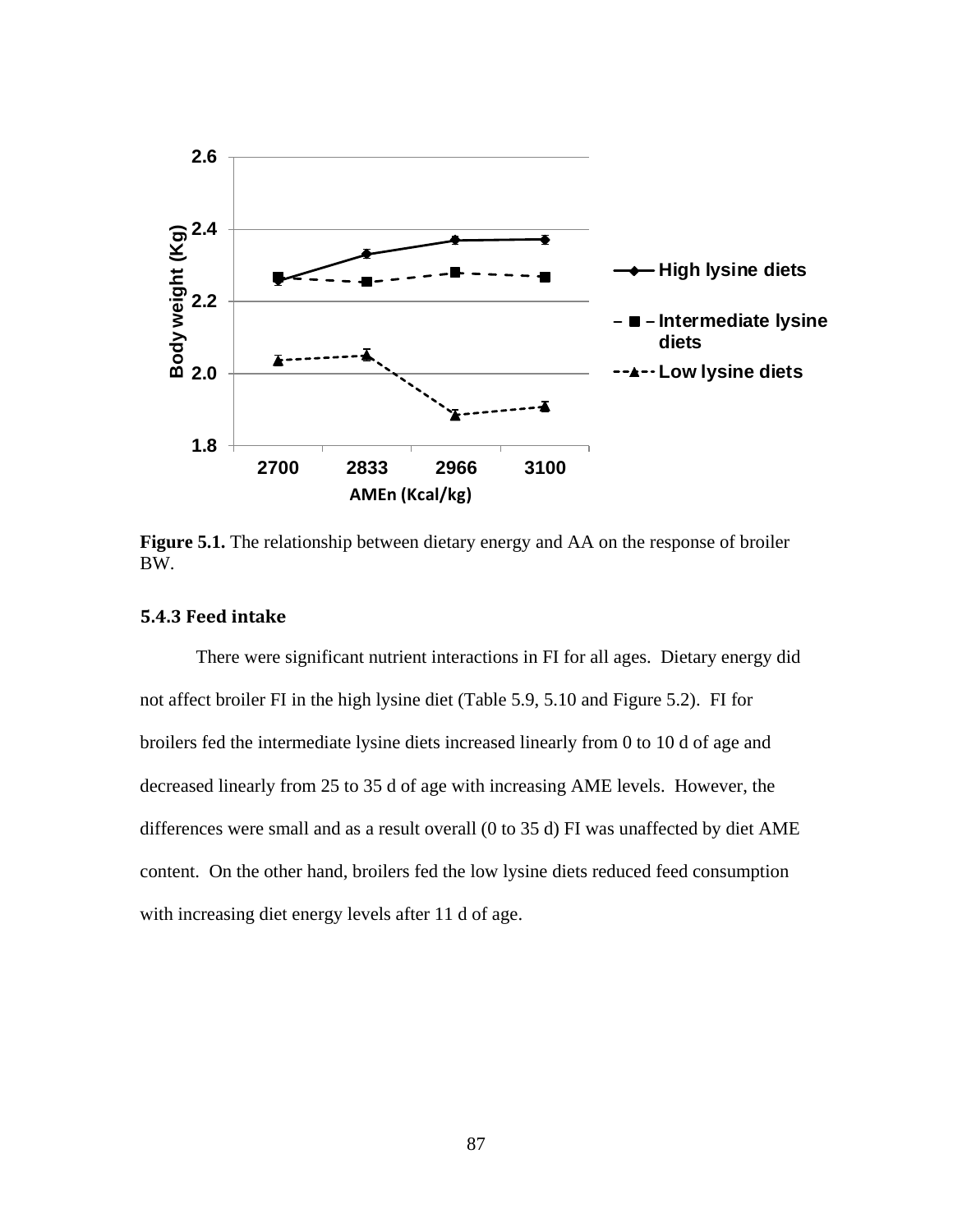|                             | Feed consumption (kg/bird) |          |          |         | Feed to gain ratio |          |          |         |
|-----------------------------|----------------------------|----------|----------|---------|--------------------|----------|----------|---------|
| Nutrient content            | $0-10d$                    | $11-25d$ | $25-35d$ | $0-35d$ | $0-10d$            | $11-25d$ | $25-35d$ | $0-35d$ |
| High lysine content         |                            |          |          |         |                    |          |          |         |
| $2700$ kcal/kg              | 0.283                      | 1.577    | 1.860    | 3.759   | 1.219              | 1.542    | 1.904    | 1.664   |
| 2833 kcal/kg                | 0.280                      | 1.598    | 1.871    | 3.772   | 1.181              | 1.538    | 1.820    | 1.624   |
| $2966$ kcal/kg              | 0.283                      | 1.599    | 1.903    | 3.823   | 1.167              | 1.514    | 1.836    | 1.617   |
| 3100 kcal/kg                | 0.287                      | 1.591    | 1.855    | 3.763   | 1.168              | 1.492    | 1.804    | 1.592   |
| Pooled SEM                  | 0.0013                     | 0.0056   | 0.0096   | 0.015   | 0.0048             | 0.0055   | 0.0089   | 0.0052  |
| Intermediate lysine content |                            |          |          |         |                    |          |          |         |
| $2700$ kcal/kg              | 0.277                      | 1.580    | 1.876    | 3.753   | 1.217              | 1.571    | 1.880    | 1.671   |
| $2833$ kcal/kg              | 0.283                      | 1.577    | 1.853    | 3.731   | 1.204              | 1.562    | 1.901    | 1.670   |
| $2966$ kcal/kg              | 0.288                      | 1.600    | 1.851    | 3.776   | 1.219              | 1.551    | 1.887    | 1.659   |
| 3100 kcal/kg                | 0.288                      | 1.589    | 1.823    | 3.714   | 1.230              | 1.553    | 1.867    | 1.655   |
| Pooled SEM                  | 0.0014                     | 0.0066   | 0.0089   | 0.016   | 0.0042             | 0.0032   | 0.0061   | 0.0027  |
| Low lysine content          |                            |          |          |         |                    |          |          |         |
| $2700$ kcal/kg              | 0.274                      | 1.507    | 1.767    | 3.581   | 1.298              | 1.677    | 1.993    | 1.773   |
| $2833$ kcal/kg              | 0.277                      | 1.501    | 1.788    | 3.600   | 1.300              | 1.649    | 2.011    | 1.768   |
| $2966$ kcal/kg              | 0.272                      | 1.391    | 1.608    | 3.294   | 1.323              | 1.664    | 1.999    | 1.770   |
| $3100$ kcal/kg              | 0.279                      | 1.441    | 1.579    | 3.323   | 1.305              | 1.673    | 1.982    | 1.760   |
| Pooled SEM                  | 0.0010                     | 0.0096   | 0.018    | 0.029   | 0.0043             | 0.0045   | 0.0060   | 0.0025  |

**Table 5.9.** The interaction between dietary AA and energy contents for broiler feed consumption and feed gain ratio (with mortality correction).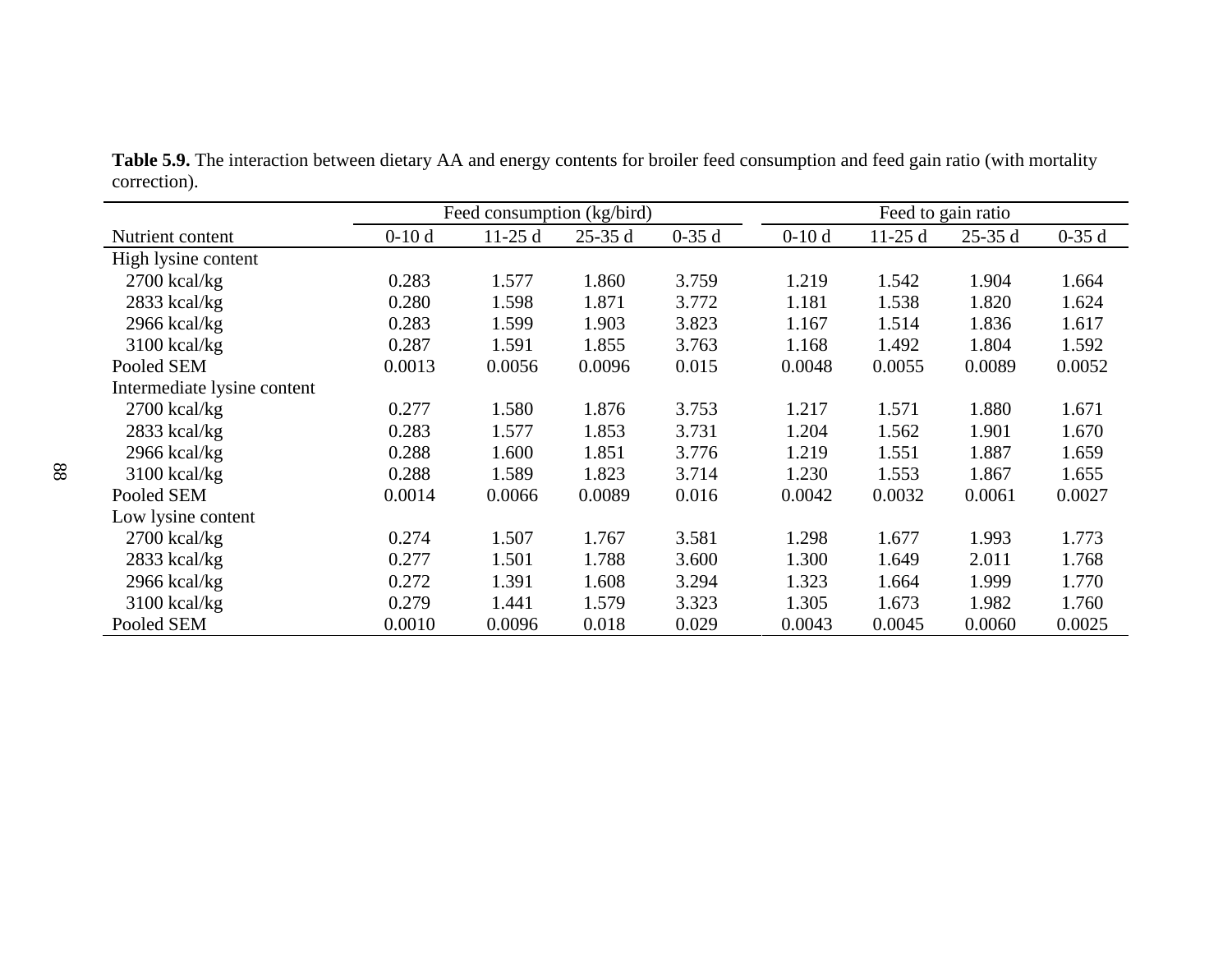|                             |                 | Feed consumption (kg/bird) |             |             | Feed to gain ratio |                     |               |             |  |
|-----------------------------|-----------------|----------------------------|-------------|-------------|--------------------|---------------------|---------------|-------------|--|
| Nutrient content            | $0-10d$         | $11-25d$                   | $25-35d$    | $0-35d$     | $0-10d$            | $11-25d$            | $25-35d$      | $0-35d$     |  |
| High lysine content         |                 |                            |             |             |                    |                     |               |             |  |
| Coefficient                 |                 |                            |             |             |                    |                     |               |             |  |
| Intercept                   | ---             | ---                        | ---         | ---         | 6.117              | 1.904               | 2.457         | 2.108       |  |
|                             | ---             | ---                        | ---         | ---         | $-0.0033$          | $-0.00013$          | $-0.00021$    | $-0.00017$  |  |
| $\frac{E}{R^2}$             | ---             | $---$                      | ---         | ---         | 0.00000054         | $---$               | $---$         | $\cdots$    |  |
|                             | ---             | ---                        | $---$       | ---         | 0.566              | 0.373               | 0.361         | 0.650       |  |
| $P-value$                   |                 |                            |             |             |                    |                     |               |             |  |
| Linear                      | NS <sup>1</sup> | <b>NS</b>                  | <b>NS</b>   | <b>NS</b>   | < 0.0001           | < 0.0001            | < 0.0001      | < 0.0001    |  |
| Quadratic                   | $_{\rm NS}$     | $_{\rm NS}$                | $_{\rm NS}$ | $_{\rm NS}$ | 0.0051             | $_{\rm NS}$         | 0.069         | $_{\rm NS}$ |  |
| Intermediate lysine content |                 |                            |             |             |                    |                     |               |             |  |
| Coefficient                 |                 |                            |             |             |                    |                     |               |             |  |
| Intercept                   | 0.201           | ---                        | 2.200       | ---         | ---                | 1.694               | $-2.869$      | 1.791       |  |
| $\frac{E}{E^2}$             | 0.000029        | ---                        | $-0.00012$  | ---         | ---                | $-0.000046$         | 0.0033        | $-0.000044$ |  |
|                             | ---             | ---                        | $---$       | ---         | ---                | $\qquad \qquad - -$ | $-0.00000058$ | $---$       |  |
| $R^2$                       | 0.270           | ---                        | 0.116       | ---         | ---                | 0.132               | 0.108         | 0.171       |  |
| P-value                     |                 |                            |             |             |                    |                     |               |             |  |
| Linear                      | 0.0012          | $_{\rm NS}$                | 0.042       | <b>NS</b>   | $_{\rm NS}$        | 0.030               | $_{\rm NS}$   | 0.012       |  |
| Quadratic                   | $_{\rm NS}$     | $_{\rm NS}$                | $_{\rm NS}$ | $_{\rm NS}$ | $_{\rm NS}$        | $_{\rm NS}$         | 0.091         | $_{\rm NS}$ |  |
| Low lysine content          |                 |                            |             |             |                    |                     |               |             |  |
| Coefficient                 |                 |                            |             |             |                    |                     |               |             |  |
| Intercept                   | ---             | 2.134                      | 3.301       | 5.798       | ---                | 6.066               | $---$         | 1.853       |  |
| $\frac{E}{E^2}$             | ---             | $-0.00023$                 | $-0.00056$  | $-0.00081$  | $---$              | $-0.0031$           | $---$         | $-0.000029$ |  |
|                             | ---             | ---                        | $---$       | ---         | ---                | 0.00000053          | $---$         | $---$       |  |
| $R^2$                       | ---             | 0.372                      | 0.581       | 0.509       | ---                | 0.122               | $---$         | 0.087       |  |
| $P-value$                   |                 |                            |             |             |                    |                     |               |             |  |
| Linear                      | $_{\rm NS}$     | < 0.0001                   | < 0.0001    | < 0.0001    | $_{\rm NS}$        | $_{\rm NS}$         | $_{\rm NS}$   | 0.081       |  |
| Quadratic                   | <b>NS</b>       | 0.070                      | $_{\rm NS}$ | <b>NS</b>   | $_{\rm NS}$        | 0.041               | <b>NS</b>     | $_{\rm NS}$ |  |

**Table 5.10.** The relationship between dietary AA and energy contents for broiler feed consumption and feed gain ratio (with mortality correction).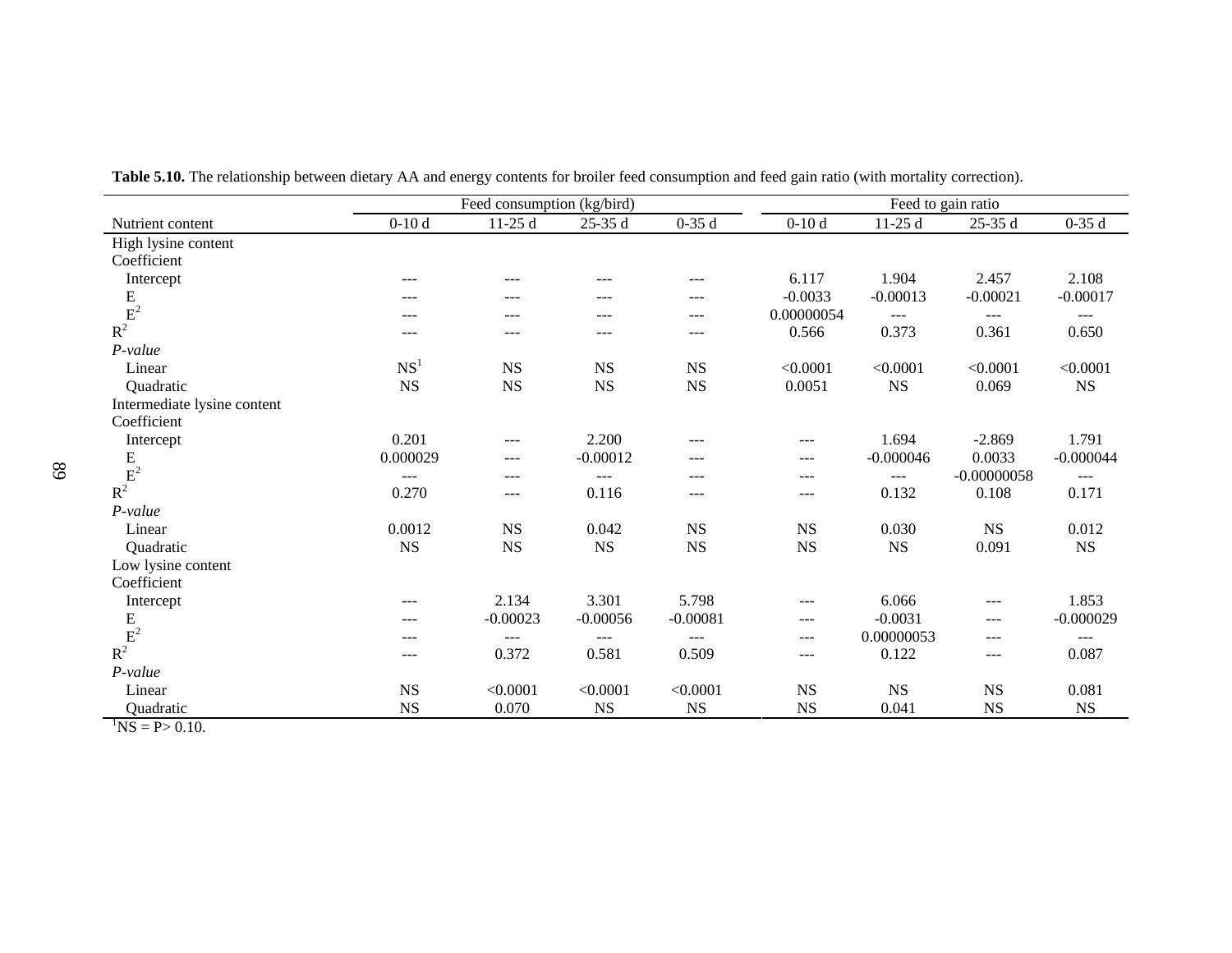

**Figure 5.2***.* The relationship between dietary energy and AA on the response of broiler FI.

# **5.4.4 Feed to gain ratio**

Significant interactions between main effects were seen for feed to gain ratio for the whole production period. For birds fed the high lysine diets, there was a significant linear decrease in feed to gain ratio with increasing AME content (Table 5.9, 5.10 and Figure 5.3). Feed to gain ratios for the 11 to 25 and 0 to 35 d periods were affected by AME levels when birds were fed the intermediate lysine level diets. In both these cases, a linear reduction in feed to gain ratio was found with increasing energy content in the diet. Dietary energy did not affect feed to gain ratio for birds fed the low AA diets, except for the 11 to 25 d period, where a quadratic response was found. There was an increase in feed to gain ratio with increasing energy content (2833 to 3100 kcal/kg) of the diet.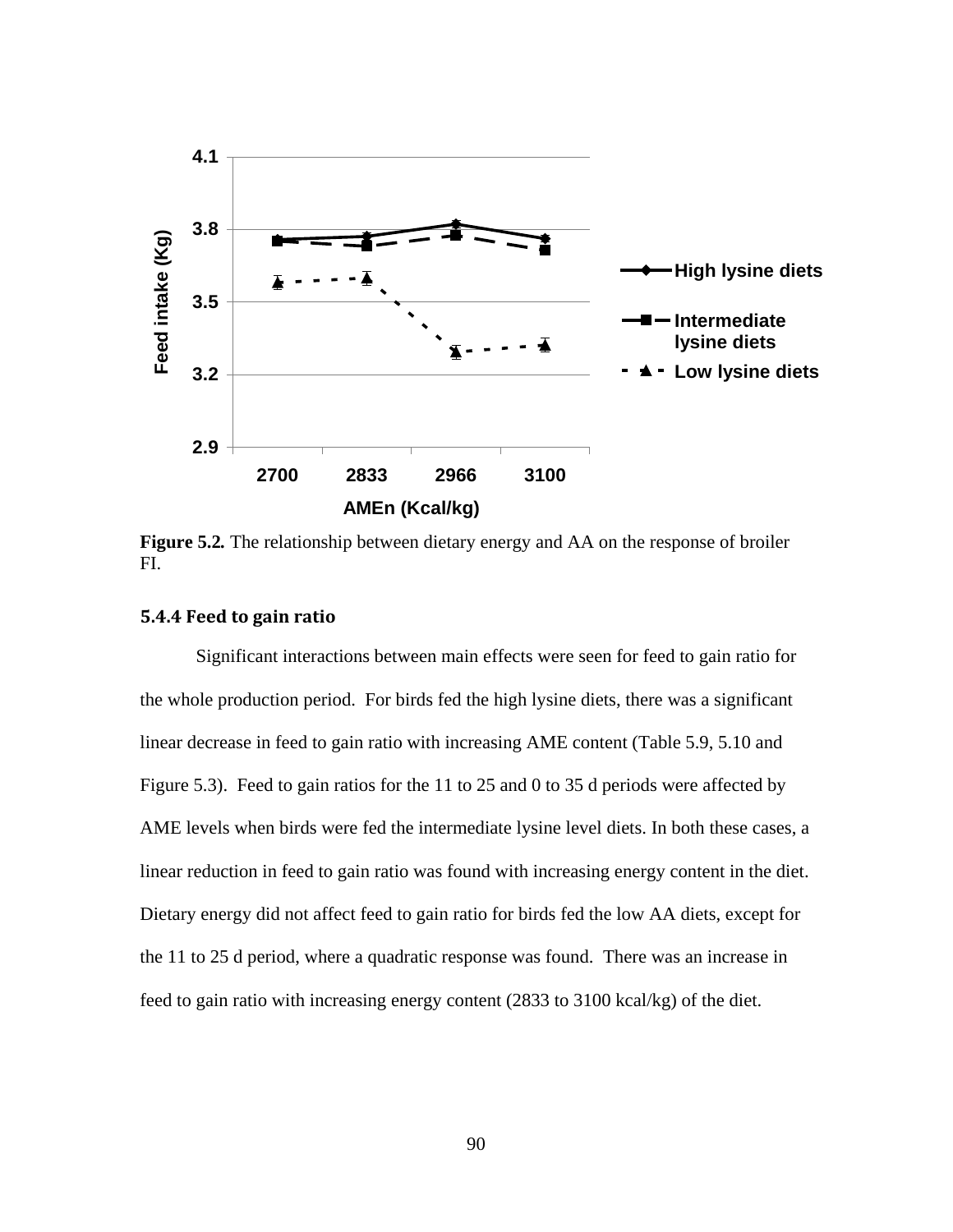

**Figure 5.3.**The relationship between dietary energy and AA on the response of feed to gain ratio (with mortality correction) in broiler chickens.

# **5.4.5 Mortality**

There were no interactions between diet energy and AA content on the incidence of mortality (Table 5.11 and 5.12). There was no treatment effect on the total trial (0 to 35 d) incidence of mortality. The only significant treatment effect ( $P \le 0.05$ ) was a linear increase in mortality with increasing lysine contents in the diet from 11 to 25 d of age.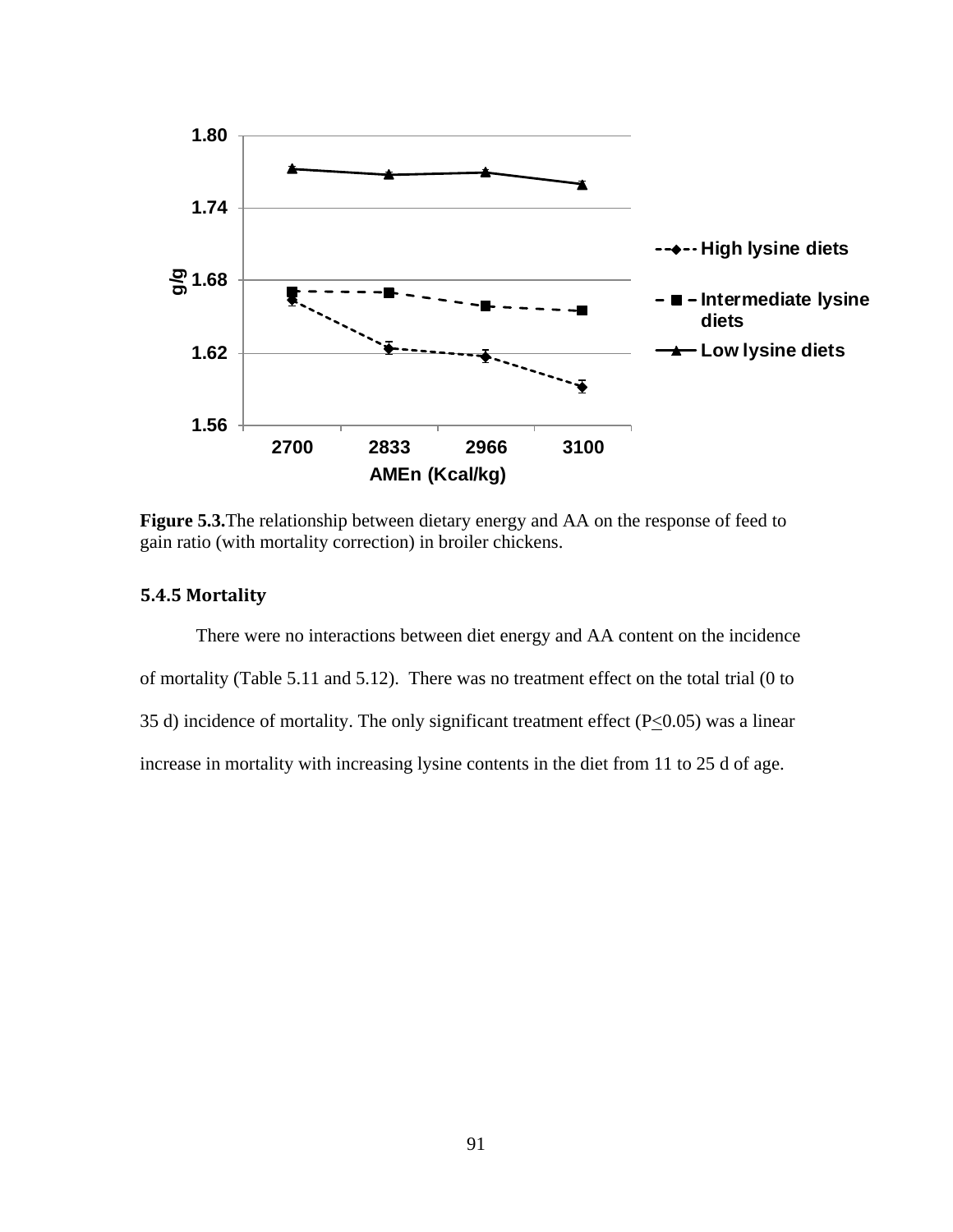|                               | Mortality $(\%)$ |          |          |         |  |  |  |  |  |
|-------------------------------|------------------|----------|----------|---------|--|--|--|--|--|
| Nutrient content              | $0-10d$          | $11-25d$ | $25-35d$ | $0-35d$ |  |  |  |  |  |
| Energy level                  |                  |          |          |         |  |  |  |  |  |
| $2700$ kcal/kg                | 1.255            | 3.106    | 1.075    | 5.793   |  |  |  |  |  |
| $2833$ kcal/kg                | 2.210            | 3.823    | 0.597    | 6.631   |  |  |  |  |  |
| $2966$ kcal/kg                | 2.270            | 3.465    | 1.075    | 6.810   |  |  |  |  |  |
| $3100$ kcal/kg                | 2.210            | 2.866    | 0.717    | 5.793   |  |  |  |  |  |
| Lysine level                  |                  |          |          |         |  |  |  |  |  |
| High lysine content           | 2.061            | 3.896    | 0.986    | 6.943   |  |  |  |  |  |
| Intermediate lysine content   | 1.479            | 3.405    | 0.582    | 5.466   |  |  |  |  |  |
| Low lysine content            | 2.419            | 2.643    | 1.031    | 6.093   |  |  |  |  |  |
| Overall energy and amino acid |                  |          |          |         |  |  |  |  |  |
| Pooled SEM                    | 0.20             | 0.24     | 0.12     | 0.34    |  |  |  |  |  |

**Table 5.11.** Effects of dietary AA and energy contents on broiler mortality.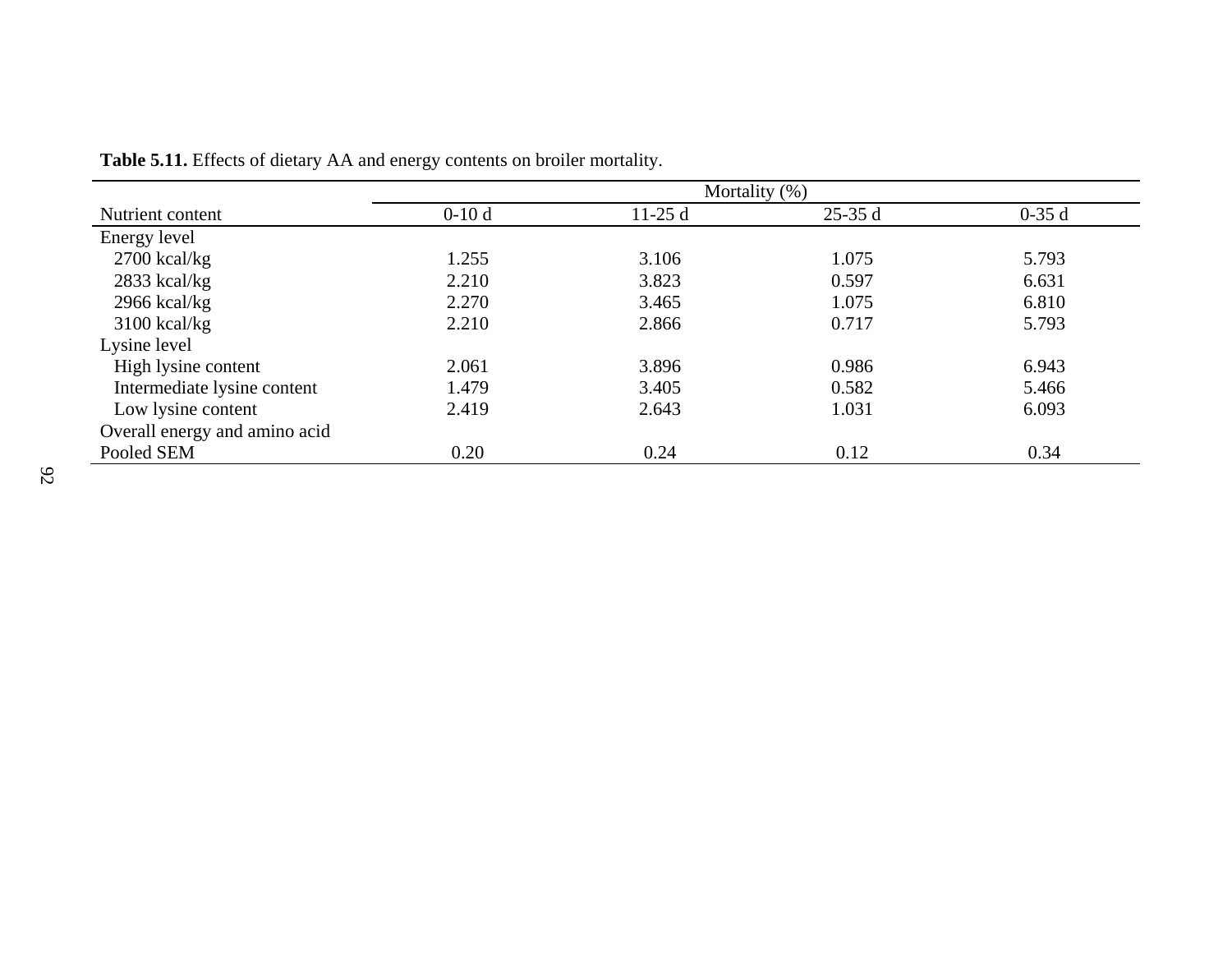|                                                                           |                 | Mortality (%) |           |           |
|---------------------------------------------------------------------------|-----------------|---------------|-----------|-----------|
| Nutrient content                                                          | $0-10d$         | $11-25d$      | $25-35d$  | $0-35d$   |
| Energy level                                                              |                 |               |           |           |
| Coefficient                                                               |                 |               |           |           |
| Intercept                                                                 | ---             | $---$         | $---$     | ---       |
|                                                                           | ---             | $---$         | $---$     | ---       |
|                                                                           | ---             | ---           | $---$     | ---       |
| $\begin{array}{c} \mathbf{E} \\ \mathbf{E}^2 \\ \mathbf{R}^2 \end{array}$ | ---             | $---$         | $---$     | ---       |
| $P-value$                                                                 |                 |               |           |           |
| Linear                                                                    | 0.095           | <b>NS</b>     | NS        | <b>NS</b> |
| Quadratic                                                                 | NS <sup>1</sup> | <b>NS</b>     | <b>NS</b> | <b>NS</b> |
| Lysine level                                                              |                 |               |           |           |
| Coefficient                                                               |                 |               |           |           |
| Intercept                                                                 | ---             | $-1.697$      | $- - -$   | ---       |
| $\begin{array}{c} \mathbf{E} \\ \mathbf{E}^2 \end{array}$ R <sup>2</sup>  | ---             | 0.063         | ---       |           |
|                                                                           | ---             | $---$         | ---       | ---       |
|                                                                           | ---             | 0.043         | $---$     | ---       |
| $P-value$                                                                 |                 |               |           |           |
| Linear                                                                    | <b>NS</b>       | 0.032         | <b>NS</b> | <b>NS</b> |
| Quadratic                                                                 | 0.068           | <b>NS</b>     | 0.088     | <b>NS</b> |
| Overall energy and amino acid                                             |                 |               |           |           |
| $P-value$                                                                 |                 |               |           |           |
| Energy x amino acid                                                       | <b>NS</b>       | <b>NS</b>     | <b>NS</b> | <b>NS</b> |
| $\text{NS} = \text{P} > 0.10.$                                            |                 |               |           |           |

**Table 5.12.** The impact of dietary AA levels and dietary energy contents on broiler mortality.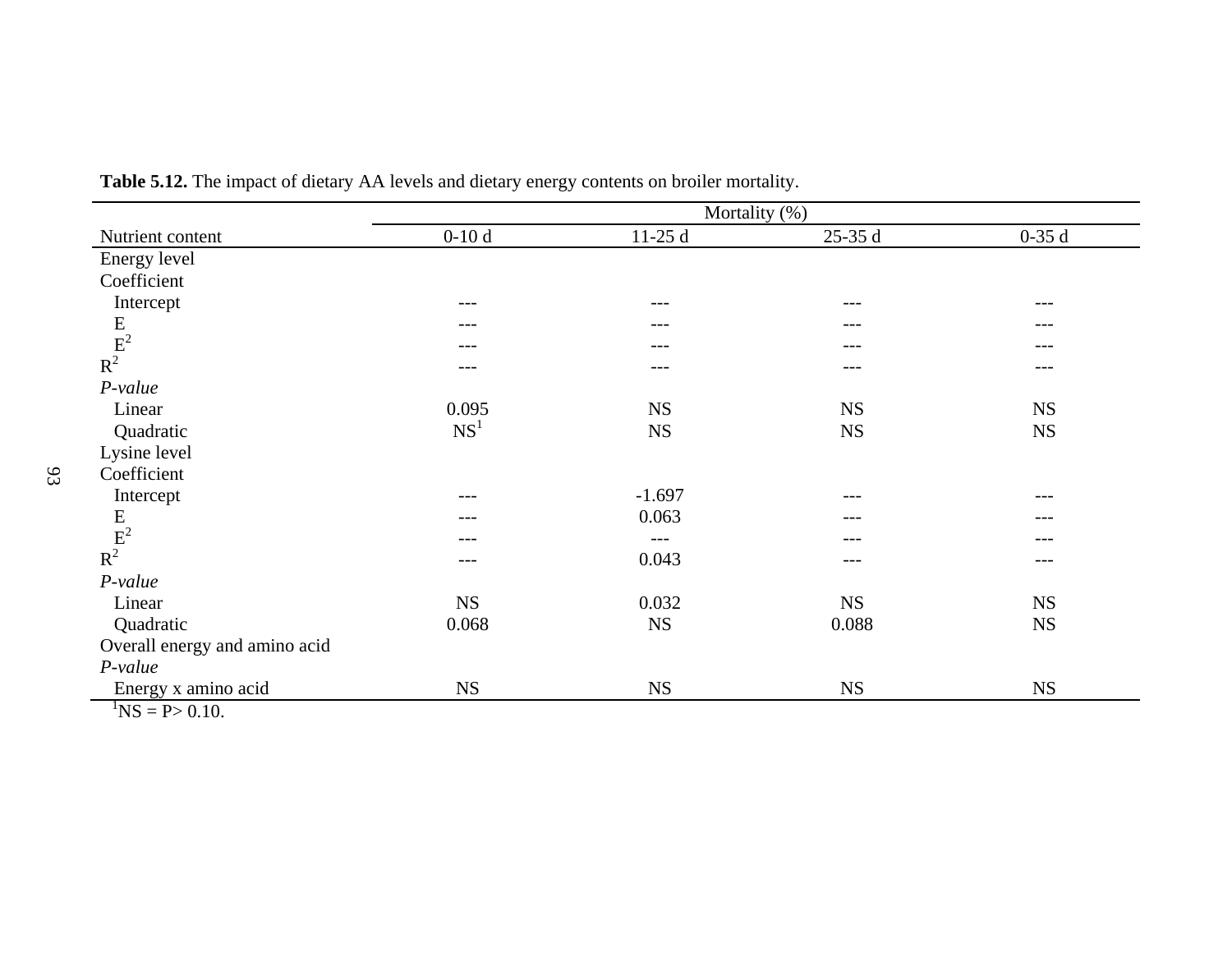# **5.4.6 Meat yield**

Data for meat yield were analyzed on both an absolute (g) (data not shown) and proportional basis (% of live weight). Because treatments affected BW, CY on an absolute basis was also affected, but these data are not presented. On a proportional basis, interactions between AME and AA levels were found for CY, BY and breast skin. These criteria will be presented in both main effect and interaction format. A three-way interaction was also found between AME, AA and bird gender. This interaction did not follow obvious and consistent trends and so is not presented. Abdominal fat values represent the amount of fat remaining after evisceration and previous research has shown this criteria to not be an accurate reflection of carcass fat, and therefore are only presented to provide a complete recovery of eviscerated carcass components.

## *5.4.6.1 Main effects*

Level of dietary energy did not impact the proportion of abdominal fat, right thigh or right drum as a percent of live weight, but increasing dietary energy resulted in larger proportional wing and back values. There was a linear decrease in the proportion of abdominal fat, right thigh, wings and back with increasing dietary lysine levels (Table 5.13 and 5.14).

Gender differences were seen in the meat yield. Females had higher proportional CY, BY, breast skin, right thigh and wing weights, and lower abdominal fat and right drum weights than males (Table 5.13 and 5.14). The proportion of back was not affected by gender.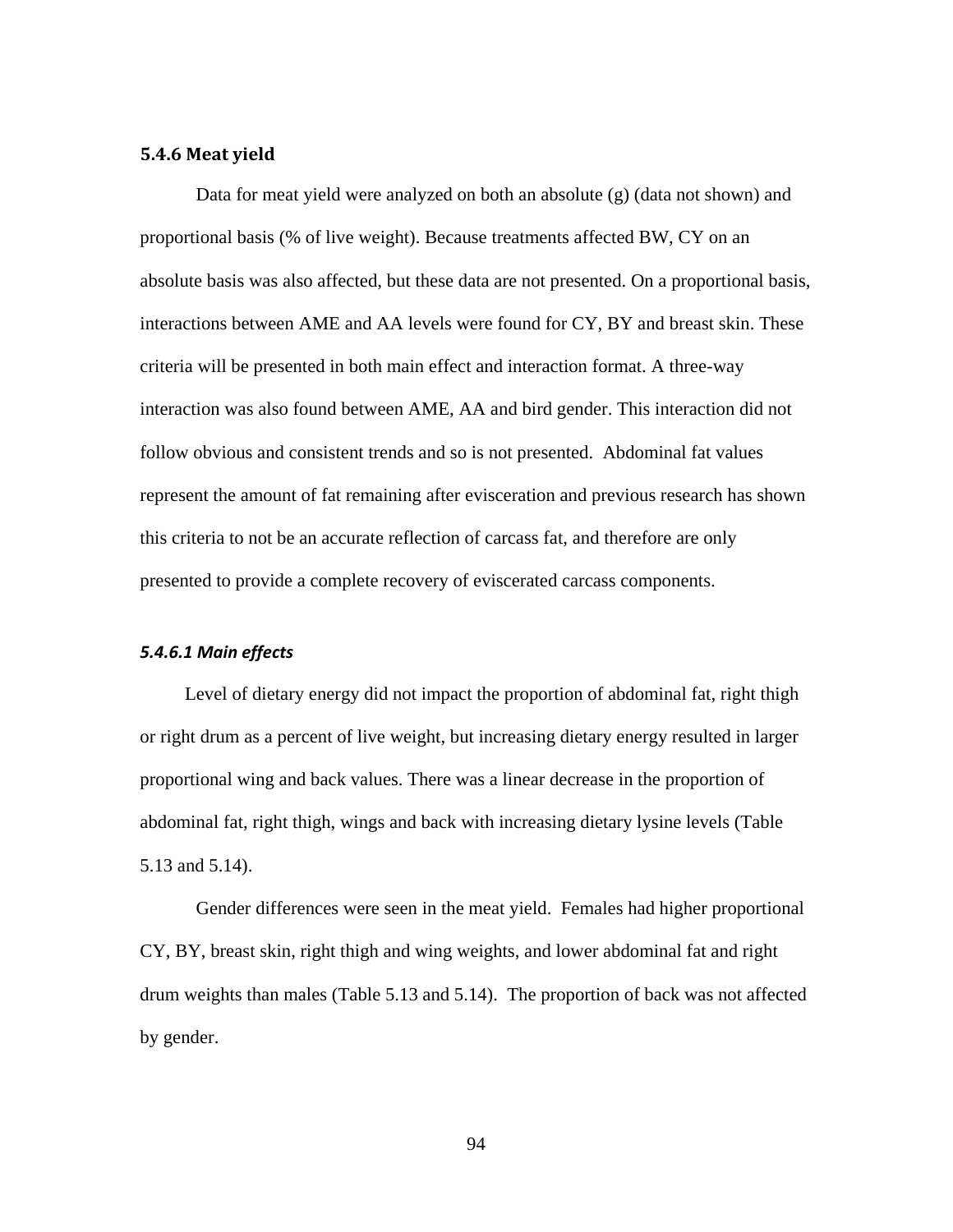| Nutrient content and gender | Carcass | Pectoralis | Pectoralis | Total  | <b>Breast</b> | Abdominal | Right | Right | Wings | <b>Back</b> |
|-----------------------------|---------|------------|------------|--------|---------------|-----------|-------|-------|-------|-------------|
|                             | weight  | major      | minor      | breast | skin          | fat       | thigh | drum  |       |             |
| Diet energy level           |         |            |            |        |               |           |       |       |       |             |
| $2700$ kcal/kg              | 67.83   | 15.46      | 3.28       | 18.74  | 2.14          | 0.86      | 5.96  | 4.70  | 7.42  | 16.68       |
| $2833$ kcal/kg              | 67.87   | 15.37      | 3.25       | 18.62  | 2.13          | 0.85      | 6.06  | 4.74  | 7.49  | 16.71       |
| $2966$ kcal/kg              | 67.86   | 14.99      | 3.21       | 18.19  | 2.13          | 0.85      | 6.06  | 4.77  | 7.48  | 16.93       |
| $3100$ kcal/kg              | 67.83   | 15.06      | 3.11       | 18.17  | 2.14          | 0.92      | 6.05  | 4.74  | 7.52  | 17.09       |
| Lysine level                |         |            |            |        |               |           |       |       |       |             |
| High lysine content         | 68.88   | 16.58      | 3.39       | 19.98  | 2.06          | 0.83      | 5.67  | 4.73  | 7.41  | 16.59       |
| Intermediate lysine content | 68.38   | 15.81      | 3.30       | 19.11  | 2.15          | 0.84      | 6.00  | 4.69  | 7.49  | 16.78       |
| Low lysine content          | 66.28   | 13.27      | 2.94       | 16.21  | 2.20          | 0.95      | 6.13  | 4.78  | 7.54  | 17.21       |
| Gender                      |         |            |            |        |               |           |       |       |       |             |
| Female                      | 68.05   | 15.42      | 3.33       | 18.75  | 2.20          | 0.81      | 6.09  | 4.65  | 7.53  | 16.79       |
| Male                        | 67.64   | 15.02      | 3.09       | 18.11  | 2.07          | 0.93      | 5.97  | 4.82  | 7.42  | 16.92       |
| Overall                     |         |            |            |        |               |           |       |       |       |             |
| Pooled SEM                  | 0.095   | 0.080      | 0.020      | 0.089  | 0.020         | 0.016     | 0.021 | 0.012 | 0.015 | 0.056       |

**Table 5.13.** The effects of dietary AA and energy levels, and bird gender on broiler meat yield (% of live weight at processing).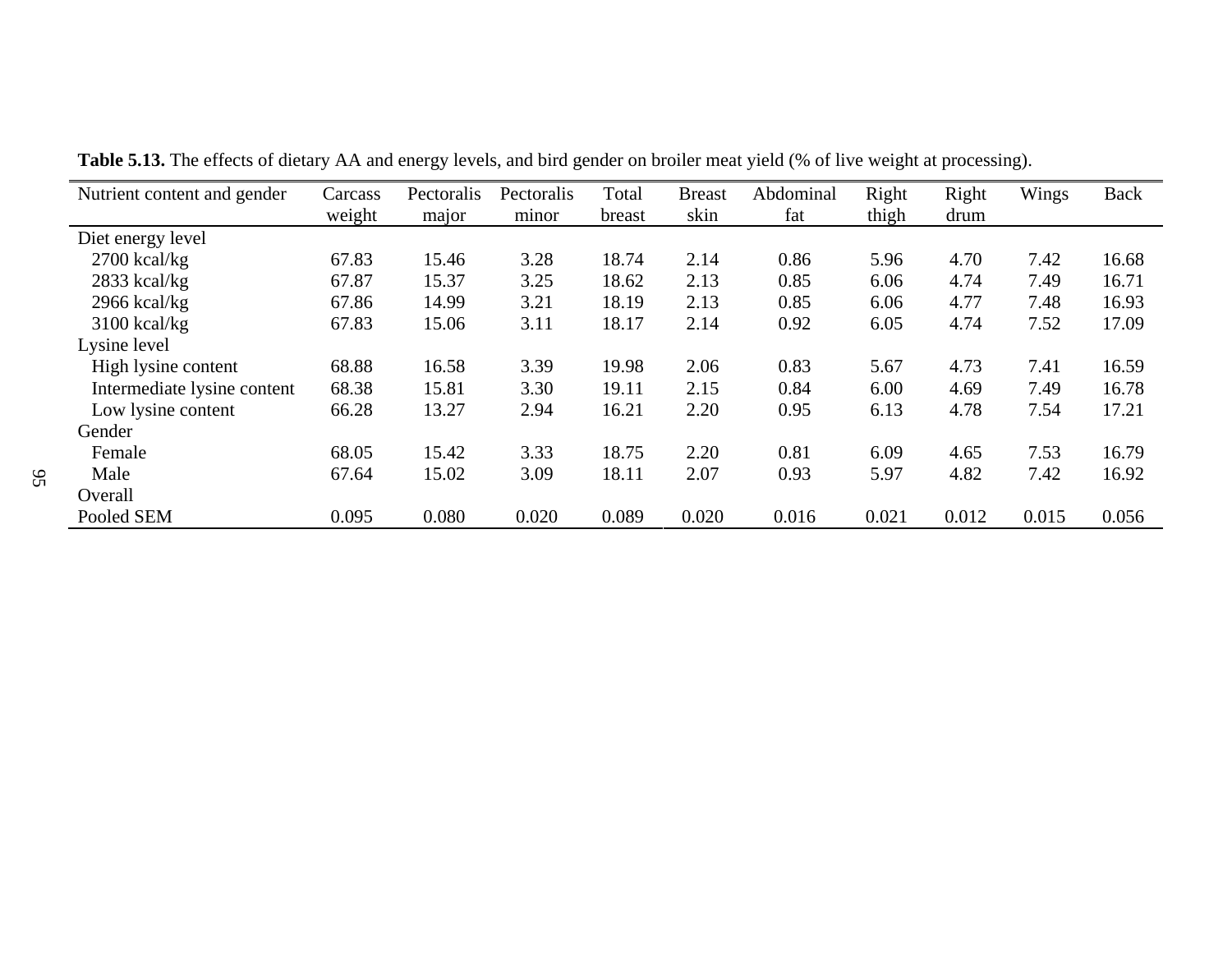| Nutrient content and gender            | Carcass         | Pectoralis  | Pectoralis  | Total       | <b>Breast</b> | Abdominal   | Right       | Right     | Wings     | <b>Back</b> |
|----------------------------------------|-----------------|-------------|-------------|-------------|---------------|-------------|-------------|-----------|-----------|-------------|
|                                        | weight          | major       | minor       | breast      | skin          | fat         | thigh       | drum      |           |             |
| Diet energy level                      |                 |             |             |             |               |             |             |           |           |             |
| Coefficient                            |                 |             |             |             |               |             |             |           |           |             |
| Intercept                              | $---$           | 18.589      | 4.341       | 22.929      | ---           | $---$       | 5.364       | ---       | 6.832     | 14.005      |
|                                        | $---$           | $-0.0012$   | $-0.00039$  | $-0.0015$   | ---           | $---$       | 0.00023     | $---$     | 0.00022   | 0.00098     |
| $\frac{E}{R^2}$                        | $---$           | $---$       | $---$       | $---$       | ---           | $---$       | $---$       | ---       | $---$     | $---$       |
|                                        | $---$           | 0.0079      | 0.014       | 0.011       | ---           | $---$       | 0.0046      | $---$     | 0.0078    | 0.011       |
| P-value                                |                 |             |             |             |               |             |             |           |           |             |
| Linear                                 | NS <sup>1</sup> | 0.033       | 0.0039      | 0.011       | <b>NS</b>     | <b>NS</b>   | 0.10        | <b>NS</b> | 0.034     | 0.011       |
| Quadratic                              | <b>NS</b>       | $_{\rm NS}$ | $_{\rm NS}$ | $_{\rm NS}$ | $_{\rm NS}$   | $_{\rm NS}$ | $_{\rm NS}$ | <b>NS</b> | <b>NS</b> | $_{\rm NS}$ |
| Lysine level                           |                 |             |             |             |               |             |             |           |           |             |
| Coefficient                            |                 |             |             |             |               |             |             |           |           |             |
| Intercept                              | 7.332           | $-52.410$   | $-6.816$    | $-59.226$   | 2.735         | 1.343       | 6.561       | 8.821     | 7.945     | 19.336      |
|                                        | 1.402           | 1.543       | 0.230       | 1.773       | $-0.0075$     | $-0.0059$   | $-0.0067$   | $-0.101$  | $-0.0059$ | $-0.031$    |
| $\frac{E}{E^2}$                        | $-0.0080$       | $-0.0086$   | $-0.0013$   | $-0.0099$   | $---$         | $---$       | $---$       | 0.00062   | $---$     | $---$       |
| $R^2$                                  | 0.230           | 0.513       | 0.164       | 0.529       | 0.016         | 0.016       | 0.012       | 0.015     | 0.016     | 0.0345      |
| $P-value$                              |                 |             |             |             |               |             |             |           |           |             |
| Linear                                 | < 0.0001        | < 0.0001    | < 0.0001    | < 0.0001    | 0.0024        | 0.0025      | 0.0096      | <b>NS</b> | 0.0021    | < 0.0001    |
| Quadratic                              | < 0.0001        | < 0.0001    | 0.0012      | < 0.0001    | $_{\rm NS}$   | $_{\rm NS}$ | <b>NS</b>   | 0.014     | NS        | <b>NS</b>   |
| Gender                                 |                 |             |             |             |               |             |             |           |           |             |
| P-value                                |                 |             |             |             |               |             |             |           |           |             |
| Gender                                 | 0.0046          | < 0.0001    | < 0.0001    | < 0.0001    | 0.0009        | < 0.0001    | 0.0054      | < 0.0001  | < 0.0001  | $_{\rm NS}$ |
| Overall                                |                 |             |             |             |               |             |             |           |           |             |
| P-value                                |                 |             |             |             |               |             |             |           |           |             |
| Energy x amino acid                    | 0.0009          | < 0.0001    | 0.0024      | < 0.0001    | <b>NS</b>     | <b>NS</b>   | $_{\rm NS}$ | <b>NS</b> | <b>NS</b> | $_{\rm NS}$ |
| Energy x amino acid x                  | <b>NS</b>       | <b>NS</b>   | <b>NS</b>   | <b>NS</b>   | <b>NS</b>     | <b>NS</b>   | <b>NS</b>   | <b>NS</b> | 0.0046    | <b>NS</b>   |
| gender                                 |                 |             |             |             |               |             |             |           |           |             |
| $\mathrm{^{1}NS} = \mathrm{P} > 0.10.$ |                 |             |             |             |               |             |             |           |           |             |

**Table 5.14.** The impact of dietary AA and energy levels, and bird gender on broiler meat yield (% of live weight at processing).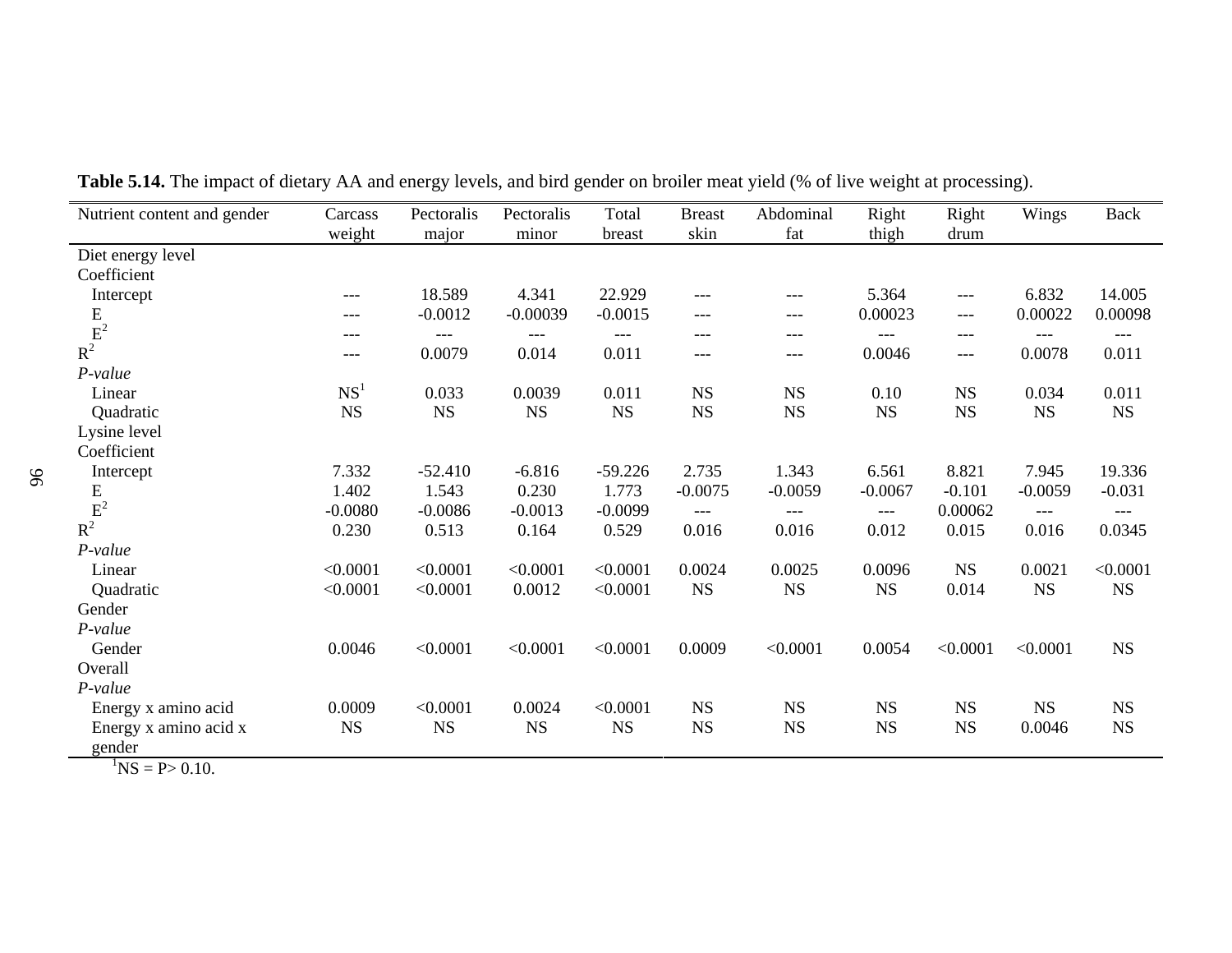# *5.4.6.2 Energy and amino acid interaction*

There were interactions between dietary energy and AA for carcass weight, pectoralis major and minor, and total breast on percent live weight basis (Table 5.15 and 5.16). Overall, CY (% live weight basis) increased with increasing energy content in high lysine diets (Figure 5.4). In the intermediate lysine diets, live weight and CY were unaffected by AME level. There was a linear decrease in CY (% live weight basis) with increasing diet energy content in the low lysine diet. AME levels had no effect on pectoralis major and minor, and total breast (% live weight basis) when diets contained high and intermediate lysine content, but there was a reduction in these criteria with increasing AME content in the low lysine diet (Figure 5.5).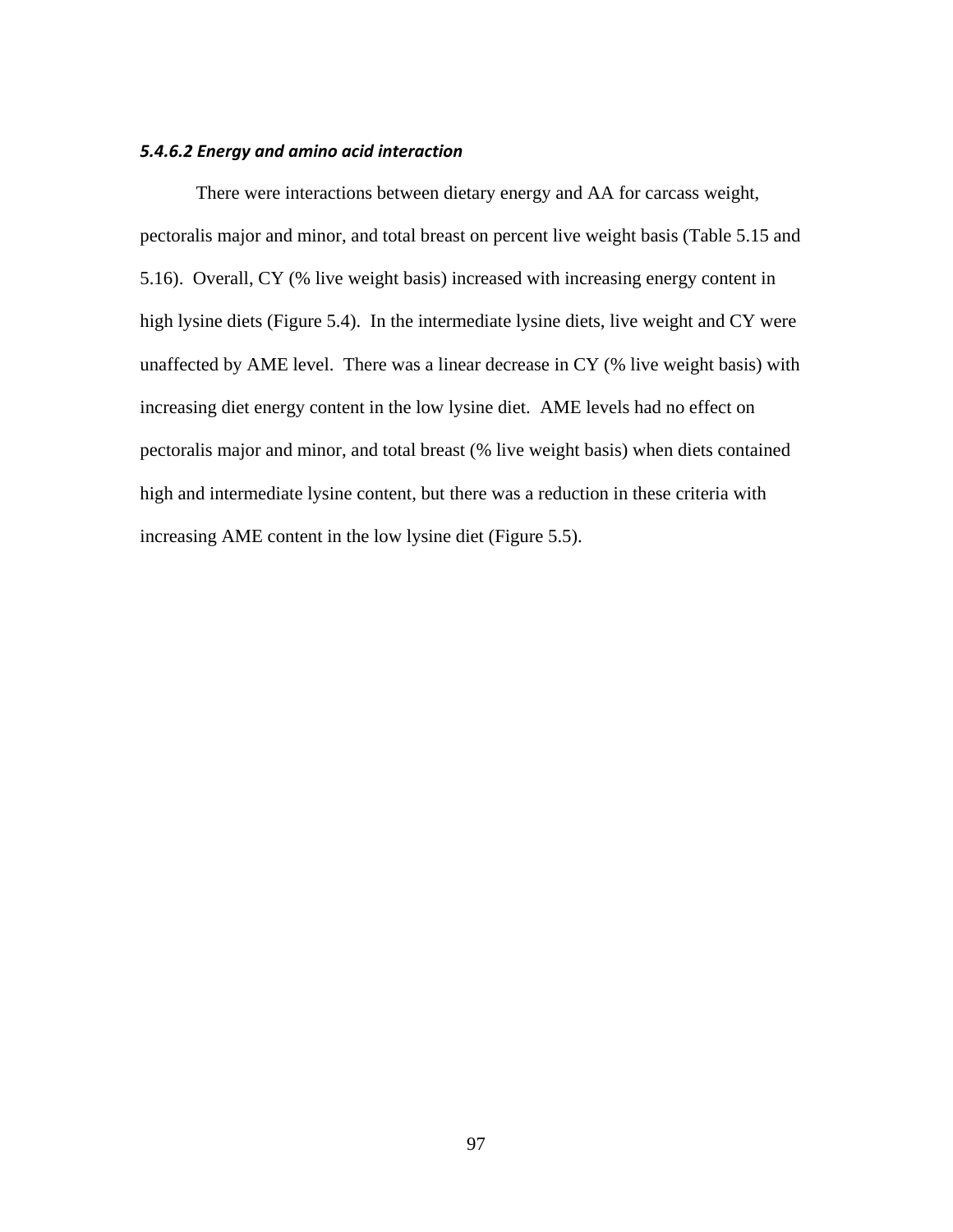| Nutrient content            | Carcass | Pectoralis | Pectoralis | Total  | <b>Breast</b> | Abdominal | Right | Right | Wings | <b>Back</b> |
|-----------------------------|---------|------------|------------|--------|---------------|-----------|-------|-------|-------|-------------|
|                             | weight  | major      | minor      | breast | skin          | fat       | thigh | drum  |       |             |
| High lysine content         |         |            |            |        |               |           |       |       |       |             |
| $2700$ kcal/kg              | 68.55   | 16.30      | 3.36       | 19.66  | 2.14          | 0.82      | 5.90  | 4.72  | 7.40  | 16.38       |
| $2833$ kcal/kg              | 68.30   | 16.54      | 3.41       | 19.95  | 1.92          | 0.75      | 5.97  | 4.71  | 7.35  | 16.40       |
| $2966$ kcal/kg              | 69.14   | 16.79      | 3.46       | 20.25  | 2.05          | 0.81      | 6.02  | 4.76  | 7.40  | 16.61       |
| $3100$ kcal/kg              | 69.53   | 16.72      | 3.35       | 20.07  | 2.10          | 0.91      | 5.99  | 4.73  | 7.47  | 16.99       |
| Pooled SEM                  | 0.15    | 0.098      | 0.030      | 0.10   | 0.030         | 0.024     | 0.035 | 0.019 | 0.025 | 0.093       |
| Intermediate lysine content |         |            |            |        |               |           |       |       |       |             |
| $2700$ kcal/kg              | 68.22   | 15.84      | 3.37       | 19.22  | 2.09          | 0.81      | 5.91  | 4.64  | 7.42  | 16.79       |
| $2833$ kcal/kg              | 68.54   | 15.90      | 3.27       | 19.17  | 2.20          | 0.88      | 6.05  | 4.73  | 7.58  | 16.64       |
| $2966$ kcal/kg              | 68.52   | 15.68      | 3.37       | 19.06  | 2.14          | 0.81      | 6.04  | 4.71  | 7.44  | 16.81       |
| 3100 kcal/kg                | 68.23   | 15.84      | 3.18       | 18.98  | 2.16          | 0.85      | 5.99  | 4.69  | 7.52  | 16.81       |
| Pooled SEM                  | 0.13    | 0.086      | 0.033      | 0.096  | 0.033         | 0.025     | 0.036 | 0.021 | 0.027 | 0.10        |
| Low lysine content          |         |            |            |        |               |           |       |       |       |             |
| $2700$ kcal/kg              | 66.76   | 14.30      | 3.11       | 17.41  | 2.19          | 0.94      | 6.06  | 4.72  | 7.44  | 16.90       |
| 2833 kcal/kg                | 66.70   | 13.59      | 3.07       | 16.65  | 2.28          | 0.92      | 6.16  | 4.78  | 7.55  | 17.12       |
| $2966$ kcal/kg              | 65.92   | 12.46      | 2.79       | 15.25  | 2.21          | 0.92      | 6.12  | 4.83  | 7.59  | 17.37       |
| 3100 kcal/kg                | 65.72   | 12.67      | 2.80       | 15.47  | 2.15          | 1.00      | 6.17  | 4.80  | 7.57  | 17.47       |
| Pooled SEM                  | 0.15    | 0.10       | 0.031      | 0.12   | 0.039         | 0.033     | 0.038 | 0.020 | 0.026 | 0.092       |

**Table 5.15.** The interaction between dietary AA and energy levels for meat yield (% age of live weight at processing) in broiler chickens.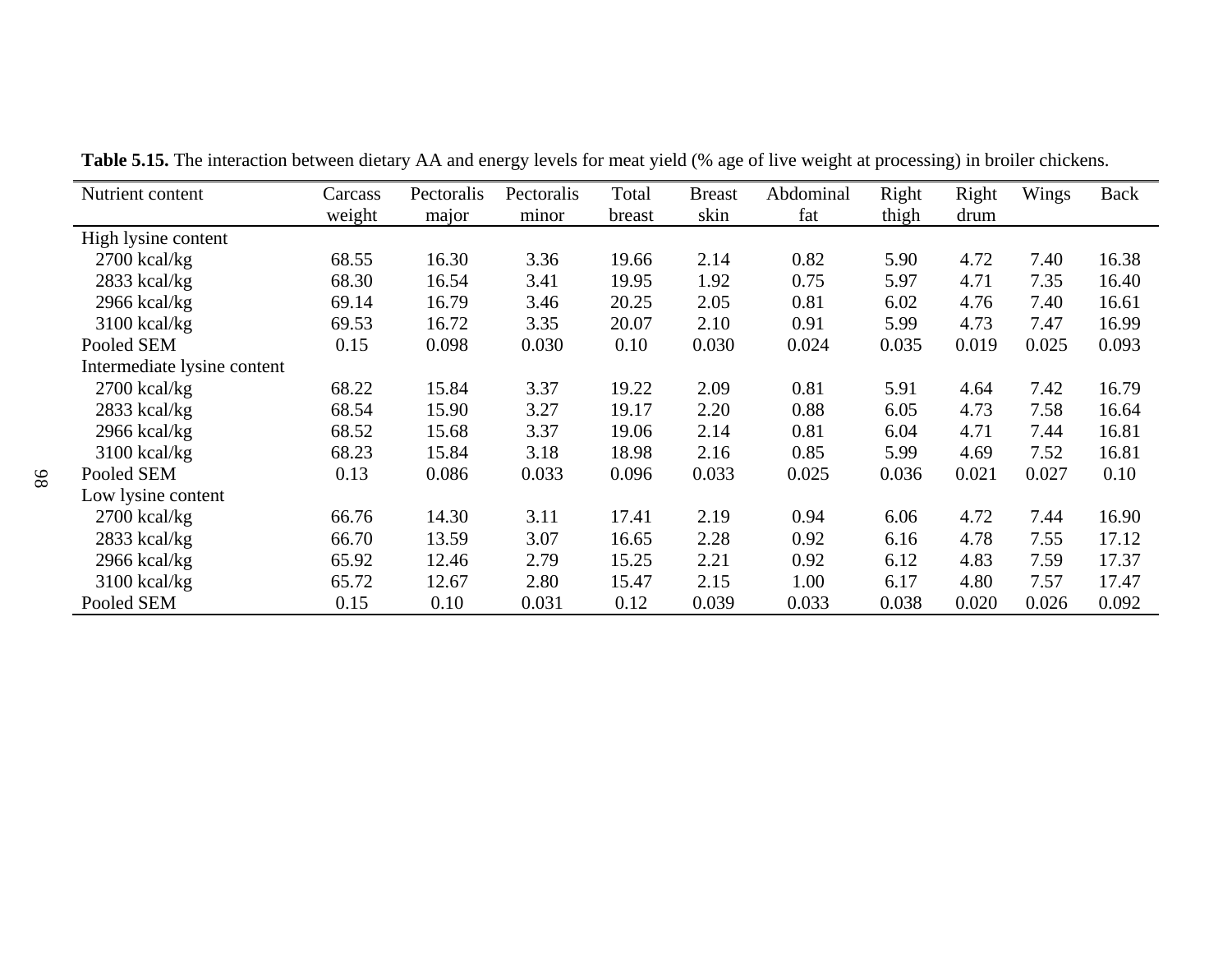| High lysine content<br>Coefficient<br>16.154<br>67.946<br>19.550<br>2.404<br>0.956<br>Intercept<br>$---$<br>$- - -$<br>$---$<br>---<br>$\frac{E}{R^2}$<br>0.370<br>0.167<br>$-0.347$<br>$-0.181$<br>0.203<br>0.166<br>---<br>$---$<br>$---$<br>---<br>0.0690<br>0.0429<br>$---$<br>---<br>---<br>$---$<br>---<br>$---$<br>---<br>---<br>0.037<br>0.016<br>0.026<br>0.018<br>0.027<br>$---$<br>$---$<br>---<br>---<br>P-value<br>0.0066<br>0.058<br>$_{\rm NS}$<br>0.075<br>$_{\rm NS}$<br>$_{\rm NS}$<br>$_{\rm NS}$<br>$_{\rm NS}$<br>Linear<br>NS<br>NS <sup>1</sup><br>$_{\rm NS}$<br>$_{\rm NS}$<br>$_{\rm NS}$<br>0.024<br><b>NS</b><br>$_{\rm NS}$<br>$_{\rm NS}$<br>$_{\rm NS}$<br>0.077<br>Quadratic<br>Intermediate lysine content<br>Coefficient<br>3.217<br>Intercept<br>---<br>---<br>---<br>---<br>---<br>---<br>---<br>---<br>---<br>$\frac{E}{E^2}$<br>0.849<br>$---$<br>$---$<br>$---$<br>---<br>---<br>---<br>---<br>---<br>---<br>$-0.0628$<br>$---$<br>$---$<br>---<br>$- - -$<br>$---$<br>---<br>---<br>---<br>$- - -$<br>$R^2$<br>0.021<br>---<br>---<br>$---$<br>---<br>---<br>---<br>---<br>---<br>---<br>P-value<br>Linear<br>$_{\rm NS}$<br>NS<br>$_{\rm NS}$<br>NS<br>$_{\rm NS}$<br><b>NS</b><br>NS<br><b>NS</b><br>NS<br><b>NS</b><br>$_{\rm NS}$<br>$_{\rm NS}$<br>$_{\rm NS}$<br><b>NS</b><br>$_{\rm NS}$<br>$_{\rm NS}$<br>$_{\rm NS}$<br>$_{\rm NS}$<br>$_{\rm NS}$<br>0.084<br>Quadratic<br>Low lysine content<br>Coefficient<br>42.743<br>4.162<br>49.665<br>7.080<br>70.640<br>Intercept<br>$---$<br>---<br>---<br>$---$<br>${\bf E}$<br>$-0.408$<br>$-5.058$<br>$-0.117$<br>$-5.708$<br>0.043<br>$---$<br>---<br>---<br>$---$<br>$R^2$<br>0.212<br>0.238<br>---<br>$---$<br>$---$<br>$---$<br>$---$<br>---<br>$---$<br>---<br>0.278<br>0.057<br>0.255<br>0.093<br>0.017<br>0.025<br>$---$<br>---<br>---<br>$---$<br>P-value | Nutrient content | Carcass | Pectoralis | Pectoralis | Total    | <b>Breast</b> | Abdominal   | Right       | Right       | Wings | <b>Back</b> |
|-----------------------------------------------------------------------------------------------------------------------------------------------------------------------------------------------------------------------------------------------------------------------------------------------------------------------------------------------------------------------------------------------------------------------------------------------------------------------------------------------------------------------------------------------------------------------------------------------------------------------------------------------------------------------------------------------------------------------------------------------------------------------------------------------------------------------------------------------------------------------------------------------------------------------------------------------------------------------------------------------------------------------------------------------------------------------------------------------------------------------------------------------------------------------------------------------------------------------------------------------------------------------------------------------------------------------------------------------------------------------------------------------------------------------------------------------------------------------------------------------------------------------------------------------------------------------------------------------------------------------------------------------------------------------------------------------------------------------------------------------------------------------------------------------------------------------------------------------------------------|------------------|---------|------------|------------|----------|---------------|-------------|-------------|-------------|-------|-------------|
|                                                                                                                                                                                                                                                                                                                                                                                                                                                                                                                                                                                                                                                                                                                                                                                                                                                                                                                                                                                                                                                                                                                                                                                                                                                                                                                                                                                                                                                                                                                                                                                                                                                                                                                                                                                                                                                                 |                  | weight  | major      | minor      | breast   | skin          | fat         | thigh       | drum        |       |             |
|                                                                                                                                                                                                                                                                                                                                                                                                                                                                                                                                                                                                                                                                                                                                                                                                                                                                                                                                                                                                                                                                                                                                                                                                                                                                                                                                                                                                                                                                                                                                                                                                                                                                                                                                                                                                                                                                 |                  |         |            |            |          |               |             |             |             |       |             |
|                                                                                                                                                                                                                                                                                                                                                                                                                                                                                                                                                                                                                                                                                                                                                                                                                                                                                                                                                                                                                                                                                                                                                                                                                                                                                                                                                                                                                                                                                                                                                                                                                                                                                                                                                                                                                                                                 |                  |         |            |            |          |               |             |             |             |       |             |
|                                                                                                                                                                                                                                                                                                                                                                                                                                                                                                                                                                                                                                                                                                                                                                                                                                                                                                                                                                                                                                                                                                                                                                                                                                                                                                                                                                                                                                                                                                                                                                                                                                                                                                                                                                                                                                                                 |                  |         |            |            |          |               |             |             |             |       | 16.082      |
|                                                                                                                                                                                                                                                                                                                                                                                                                                                                                                                                                                                                                                                                                                                                                                                                                                                                                                                                                                                                                                                                                                                                                                                                                                                                                                                                                                                                                                                                                                                                                                                                                                                                                                                                                                                                                                                                 |                  |         |            |            |          |               |             |             |             |       |             |
|                                                                                                                                                                                                                                                                                                                                                                                                                                                                                                                                                                                                                                                                                                                                                                                                                                                                                                                                                                                                                                                                                                                                                                                                                                                                                                                                                                                                                                                                                                                                                                                                                                                                                                                                                                                                                                                                 |                  |         |            |            |          |               |             |             |             |       |             |
|                                                                                                                                                                                                                                                                                                                                                                                                                                                                                                                                                                                                                                                                                                                                                                                                                                                                                                                                                                                                                                                                                                                                                                                                                                                                                                                                                                                                                                                                                                                                                                                                                                                                                                                                                                                                                                                                 |                  |         |            |            |          |               |             |             |             |       | 0.029       |
|                                                                                                                                                                                                                                                                                                                                                                                                                                                                                                                                                                                                                                                                                                                                                                                                                                                                                                                                                                                                                                                                                                                                                                                                                                                                                                                                                                                                                                                                                                                                                                                                                                                                                                                                                                                                                                                                 |                  |         |            |            |          |               |             |             |             |       |             |
|                                                                                                                                                                                                                                                                                                                                                                                                                                                                                                                                                                                                                                                                                                                                                                                                                                                                                                                                                                                                                                                                                                                                                                                                                                                                                                                                                                                                                                                                                                                                                                                                                                                                                                                                                                                                                                                                 |                  |         |            |            |          |               |             |             |             |       | 0.017       |
|                                                                                                                                                                                                                                                                                                                                                                                                                                                                                                                                                                                                                                                                                                                                                                                                                                                                                                                                                                                                                                                                                                                                                                                                                                                                                                                                                                                                                                                                                                                                                                                                                                                                                                                                                                                                                                                                 |                  |         |            |            |          |               |             |             |             |       |             |
|                                                                                                                                                                                                                                                                                                                                                                                                                                                                                                                                                                                                                                                                                                                                                                                                                                                                                                                                                                                                                                                                                                                                                                                                                                                                                                                                                                                                                                                                                                                                                                                                                                                                                                                                                                                                                                                                 |                  |         |            |            |          |               |             |             |             |       |             |
|                                                                                                                                                                                                                                                                                                                                                                                                                                                                                                                                                                                                                                                                                                                                                                                                                                                                                                                                                                                                                                                                                                                                                                                                                                                                                                                                                                                                                                                                                                                                                                                                                                                                                                                                                                                                                                                                 |                  |         |            |            |          |               |             |             |             |       |             |
|                                                                                                                                                                                                                                                                                                                                                                                                                                                                                                                                                                                                                                                                                                                                                                                                                                                                                                                                                                                                                                                                                                                                                                                                                                                                                                                                                                                                                                                                                                                                                                                                                                                                                                                                                                                                                                                                 |                  |         |            |            |          |               |             |             |             |       |             |
|                                                                                                                                                                                                                                                                                                                                                                                                                                                                                                                                                                                                                                                                                                                                                                                                                                                                                                                                                                                                                                                                                                                                                                                                                                                                                                                                                                                                                                                                                                                                                                                                                                                                                                                                                                                                                                                                 |                  |         |            |            |          |               |             |             |             |       |             |
|                                                                                                                                                                                                                                                                                                                                                                                                                                                                                                                                                                                                                                                                                                                                                                                                                                                                                                                                                                                                                                                                                                                                                                                                                                                                                                                                                                                                                                                                                                                                                                                                                                                                                                                                                                                                                                                                 |                  |         |            |            |          |               |             |             |             |       |             |
|                                                                                                                                                                                                                                                                                                                                                                                                                                                                                                                                                                                                                                                                                                                                                                                                                                                                                                                                                                                                                                                                                                                                                                                                                                                                                                                                                                                                                                                                                                                                                                                                                                                                                                                                                                                                                                                                 |                  |         |            |            |          |               |             |             |             |       |             |
|                                                                                                                                                                                                                                                                                                                                                                                                                                                                                                                                                                                                                                                                                                                                                                                                                                                                                                                                                                                                                                                                                                                                                                                                                                                                                                                                                                                                                                                                                                                                                                                                                                                                                                                                                                                                                                                                 |                  |         |            |            |          |               |             |             |             |       |             |
|                                                                                                                                                                                                                                                                                                                                                                                                                                                                                                                                                                                                                                                                                                                                                                                                                                                                                                                                                                                                                                                                                                                                                                                                                                                                                                                                                                                                                                                                                                                                                                                                                                                                                                                                                                                                                                                                 |                  |         |            |            |          |               |             |             |             |       |             |
|                                                                                                                                                                                                                                                                                                                                                                                                                                                                                                                                                                                                                                                                                                                                                                                                                                                                                                                                                                                                                                                                                                                                                                                                                                                                                                                                                                                                                                                                                                                                                                                                                                                                                                                                                                                                                                                                 |                  |         |            |            |          |               |             |             |             |       |             |
|                                                                                                                                                                                                                                                                                                                                                                                                                                                                                                                                                                                                                                                                                                                                                                                                                                                                                                                                                                                                                                                                                                                                                                                                                                                                                                                                                                                                                                                                                                                                                                                                                                                                                                                                                                                                                                                                 |                  |         |            |            |          |               |             |             |             |       |             |
|                                                                                                                                                                                                                                                                                                                                                                                                                                                                                                                                                                                                                                                                                                                                                                                                                                                                                                                                                                                                                                                                                                                                                                                                                                                                                                                                                                                                                                                                                                                                                                                                                                                                                                                                                                                                                                                                 |                  |         |            |            |          |               |             |             |             |       |             |
|                                                                                                                                                                                                                                                                                                                                                                                                                                                                                                                                                                                                                                                                                                                                                                                                                                                                                                                                                                                                                                                                                                                                                                                                                                                                                                                                                                                                                                                                                                                                                                                                                                                                                                                                                                                                                                                                 |                  |         |            |            |          |               |             |             |             |       | 15.306      |
|                                                                                                                                                                                                                                                                                                                                                                                                                                                                                                                                                                                                                                                                                                                                                                                                                                                                                                                                                                                                                                                                                                                                                                                                                                                                                                                                                                                                                                                                                                                                                                                                                                                                                                                                                                                                                                                                 |                  |         |            |            |          |               |             |             |             |       | 0.182       |
|                                                                                                                                                                                                                                                                                                                                                                                                                                                                                                                                                                                                                                                                                                                                                                                                                                                                                                                                                                                                                                                                                                                                                                                                                                                                                                                                                                                                                                                                                                                                                                                                                                                                                                                                                                                                                                                                 |                  |         |            |            |          |               |             |             |             |       |             |
|                                                                                                                                                                                                                                                                                                                                                                                                                                                                                                                                                                                                                                                                                                                                                                                                                                                                                                                                                                                                                                                                                                                                                                                                                                                                                                                                                                                                                                                                                                                                                                                                                                                                                                                                                                                                                                                                 |                  |         |            |            |          |               |             |             |             |       |             |
|                                                                                                                                                                                                                                                                                                                                                                                                                                                                                                                                                                                                                                                                                                                                                                                                                                                                                                                                                                                                                                                                                                                                                                                                                                                                                                                                                                                                                                                                                                                                                                                                                                                                                                                                                                                                                                                                 |                  |         |            |            |          |               |             |             |             |       |             |
|                                                                                                                                                                                                                                                                                                                                                                                                                                                                                                                                                                                                                                                                                                                                                                                                                                                                                                                                                                                                                                                                                                                                                                                                                                                                                                                                                                                                                                                                                                                                                                                                                                                                                                                                                                                                                                                                 | Linear           | 0.0010  | < 0.0001   | < 0.0001   | < 0.0001 | $_{\rm NS}$   | $_{\rm NS}$ | $_{\rm NS}$ | $_{\rm NS}$ | 0.076 | 0.031       |
| $_{\rm NS}$<br>$_{\rm NS}$<br><b>NS</b><br>0.020<br>NS<br>0.020<br><b>NS</b><br><b>NS</b><br>NS<br><b>NS</b><br>Quadratic                                                                                                                                                                                                                                                                                                                                                                                                                                                                                                                                                                                                                                                                                                                                                                                                                                                                                                                                                                                                                                                                                                                                                                                                                                                                                                                                                                                                                                                                                                                                                                                                                                                                                                                                       |                  |         |            |            |          |               |             |             |             |       |             |

**Table 5.16.** The relationship between dietary AA and energy levels for meat yield (% age of live weight at processing) in broiler chickens.

 ${}^{1}NS = P > 0.10$ .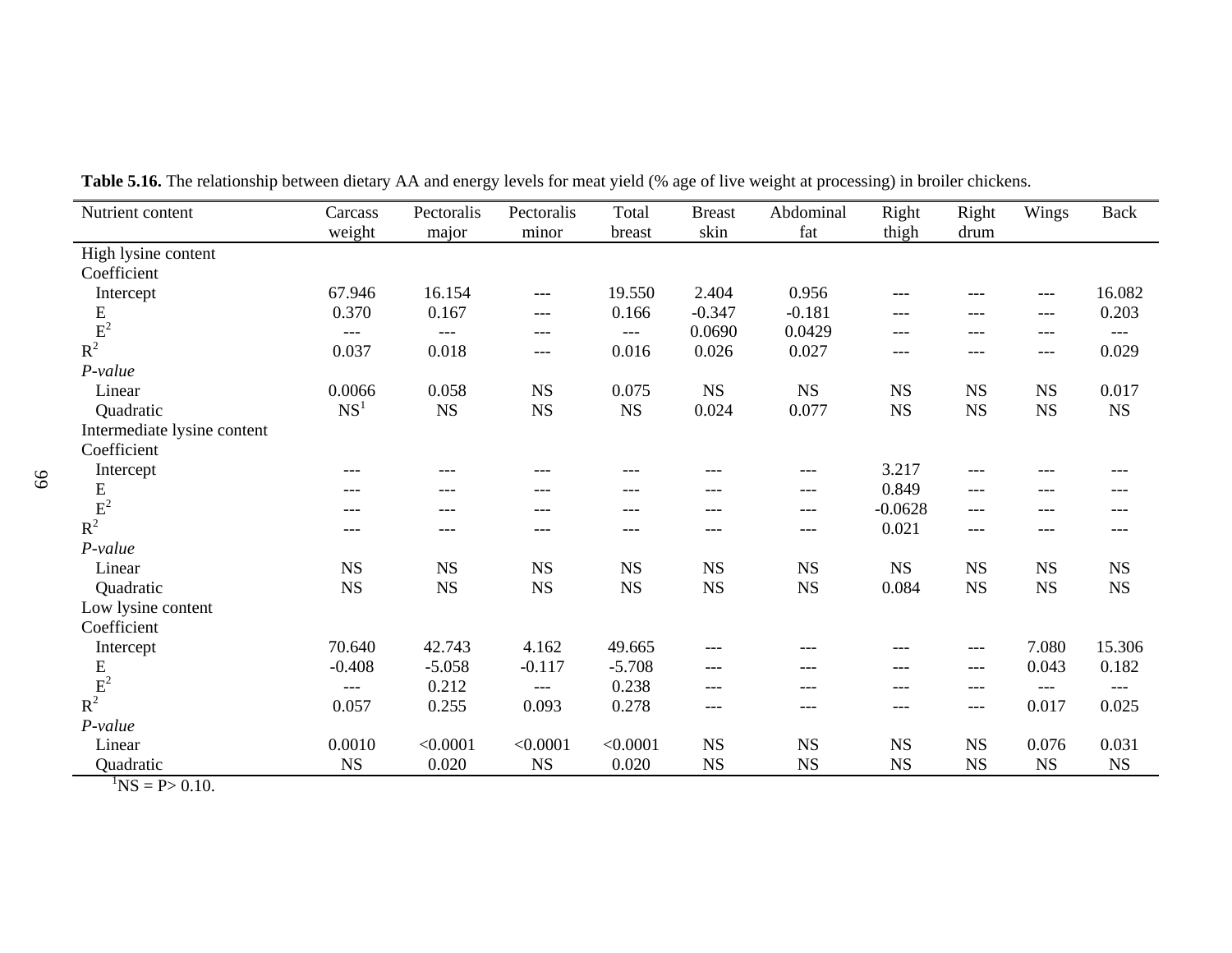

**Figure 5.4.** The relationship between dietary energy and AA on the response of CY (% live weight) in broiler chickens.



**Figure 5.5.** The relationship between dietary energy and AA on the response of BY (% live weight) in broiler chickens.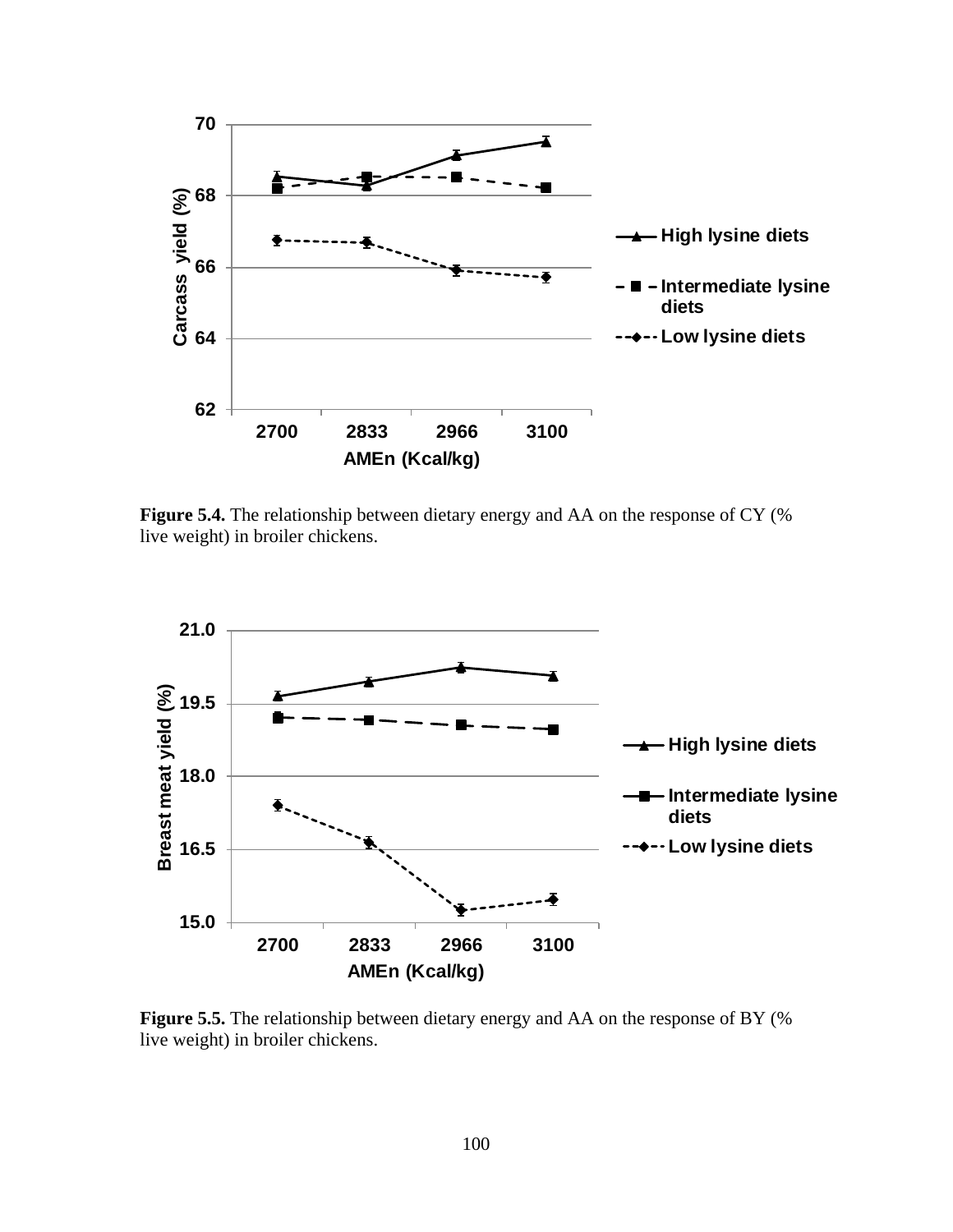# **5.4.7 Crumble size and pellet quality index**

Linear responses were seen in crumble size over 3.36 mm and between 2.00 to 3.35 mm, and quadratic responses were seen under 0.99 mm and PDI with various AME levels in the high lysine diet (Table 5.17 and 5.18). The intermediate lysine diet showed a linear increase with increasing AME levels in the PDI. At low lysine level, there was a quadratic response in the PDI with different AME content in the diet. Overall, PDI increased with increasing dietary AME levels for all lysine treatments.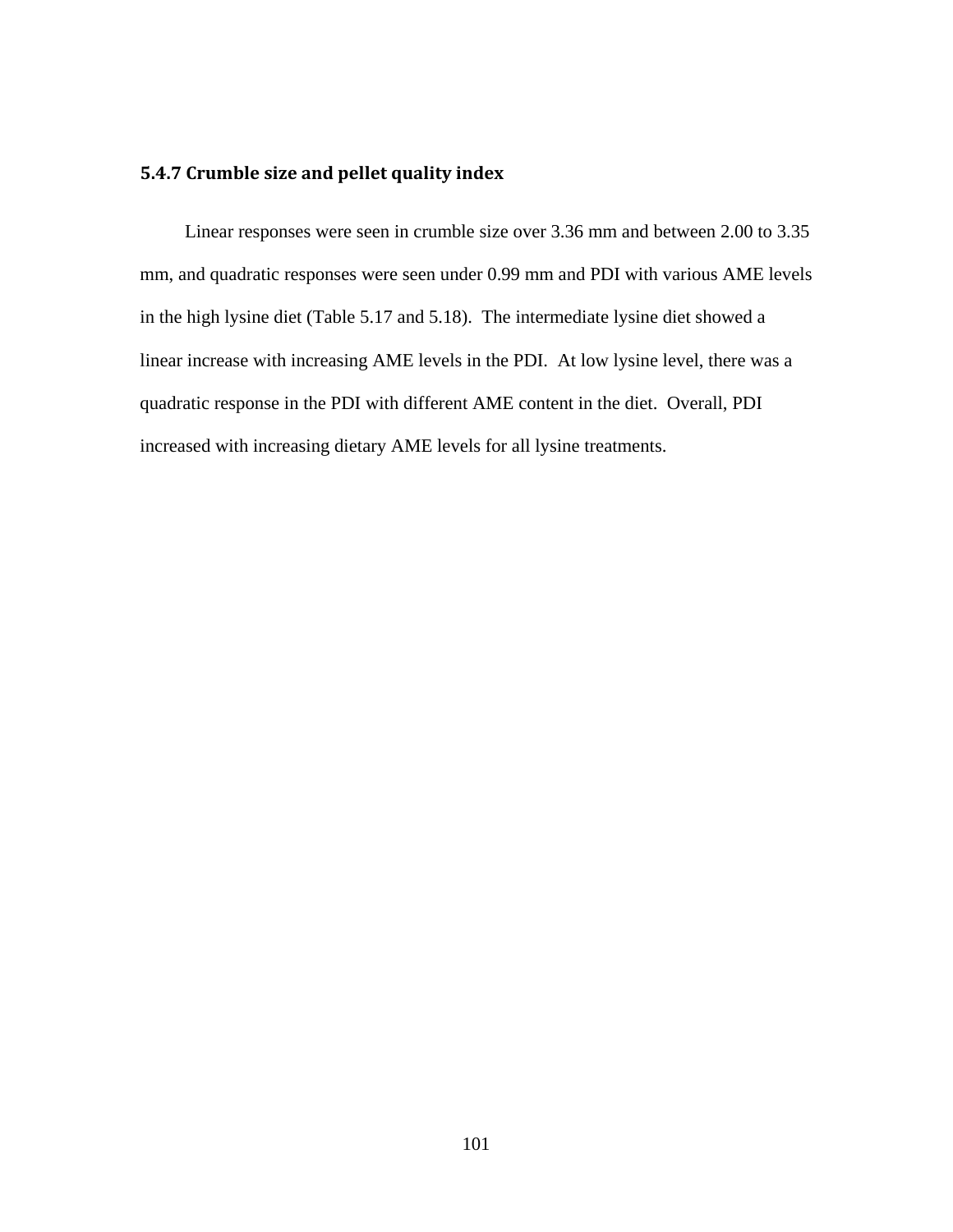|                             | Crumble size (starter diet) |                 |                 |             |                                            |  |  |  |  |  |
|-----------------------------|-----------------------------|-----------------|-----------------|-------------|--------------------------------------------|--|--|--|--|--|
| Nutrient content            | $>3.36$ mm                  | 3.35 to 2.00 mm | 1.99 to 1.00 mm | $< 0.99$ mm | Pellet durability index<br>(finisher diet) |  |  |  |  |  |
| High lysine content         |                             |                 |                 |             |                                            |  |  |  |  |  |
| $2700$ kcal/kg              | 11.96                       | 32.06           | 31.01           | 24.98       | 58.66                                      |  |  |  |  |  |
| $2833$ kcal/kg              | 12.89                       | 34.44           | 29.95           | 22.72       | 70.36                                      |  |  |  |  |  |
| $2966$ kcal/kg              | 11.41                       | 33.76           | 30.18           | 24.65       | 71.28                                      |  |  |  |  |  |
| $3100$ kcal/kg              | 10.72                       | 33.63           | 29.50           | 26.15       | 73.60                                      |  |  |  |  |  |
| Intermediate lysine content |                             |                 |                 |             |                                            |  |  |  |  |  |
| $2700$ kcal/kg              | 12.03                       | 32.45           | 30.94           | 24.58       | 62.24                                      |  |  |  |  |  |
| $2833$ kcal/kg              | 15.18                       | 35.88           | 27.90           | 21.04       | 64.76                                      |  |  |  |  |  |
| $2966$ kcal/kg              | 15.13                       | 30.27           | 28.05           | 26.54       | 72.24                                      |  |  |  |  |  |
| $3100$ kcal/kg              | 13.28                       | 37.40           | 28.54           | 20.78       | 74.52                                      |  |  |  |  |  |
| Low lysine content          |                             |                 |                 |             |                                            |  |  |  |  |  |
| $2700$ kcal/kg              | 13.75                       | 36.55           | 28.41           | 21.29       | 65.10                                      |  |  |  |  |  |
| 2833 kcal/kg                | 13.62                       | 36.47           | 29.52           | 20.40       | 66.36                                      |  |  |  |  |  |
| $2966$ kcal/kg              | 13.08                       | 34.51           | 29.51           | 22.91       | 71.96                                      |  |  |  |  |  |
| $3100$ kcal/kg              | 10.82                       | 31.01           | 29.46           | 28.71       | 76.18                                      |  |  |  |  |  |
| Pooled SEM                  | 0.374                       | 0.552           | 0.274           | 0.633       | 1.081                                      |  |  |  |  |  |

**Table 5.17.** The effect of different dietary energy and AA content and pellet quality in the diet (%).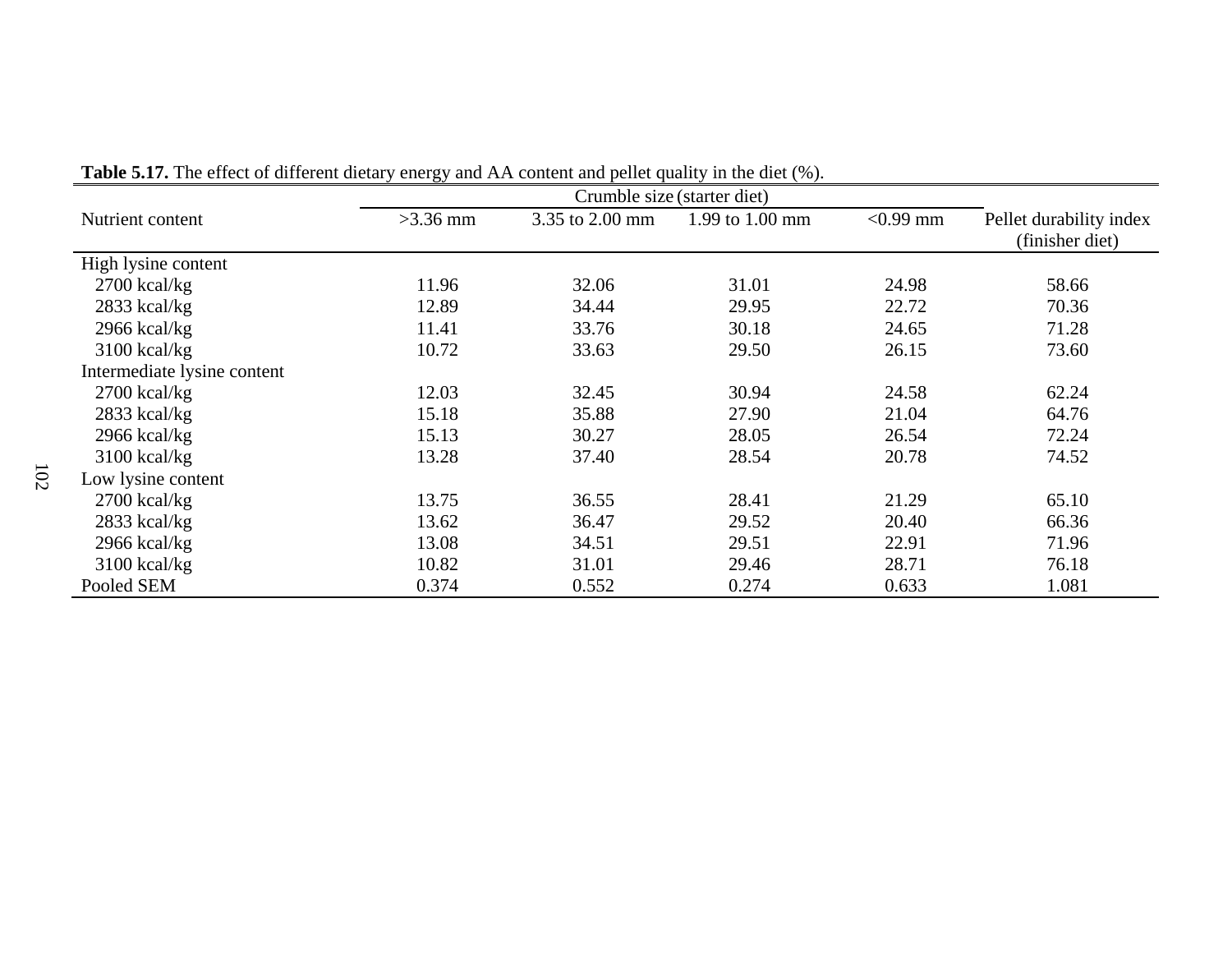| Nutrient content            | $>3.36$ mm                             | 3.35 to 2.00 mm      | 1.99 to 1.00 mm   | $\overline{0.99}$ mm | Pellet durability index<br>(finisher diet) |
|-----------------------------|----------------------------------------|----------------------|-------------------|----------------------|--------------------------------------------|
| High lysine content         |                                        |                      |                   |                      |                                            |
| Coefficient                 |                                        |                      |                   |                      |                                            |
| Intercept                   | 15.152                                 | 39.279               | $---$             | 25.516               | 63.890                                     |
|                             | $-0.934$                               | $-1.858$             | $---$             | $-5.904$             | 0.184                                      |
|                             | $\scriptstyle\cdots\scriptstyle\cdots$ | $\sim$ $\sim$ $\sim$ | $---$             | 1.676                | 0.740                                      |
| $\frac{E}{R^2}$             | 0.557                                  | 0.627                | $---$             | 0.834                | 0.979                                      |
| P-value                     |                                        |                      |                   |                      |                                            |
| Linear                      | 0.028                                  | 0.019                | <b>NS</b>         | 0.0078               | < 0.0001                                   |
| Quadratic                   | NS <sup>1</sup>                        | $_{\rm NS}$          | <b>NS</b>         | 0.049                | 0.049                                      |
| Intermediate lysine content |                                        |                      |                   |                      |                                            |
| Coefficient                 |                                        |                      |                   |                      |                                            |
| Intercept                   | $---$                                  | ---                  | $---$             | ---                  | 39.632                                     |
|                             | $---$                                  | ---                  | $---$             | $--$                 | 4.43                                       |
| $\frac{E}{R^2}$             | ---                                    | ---                  | $\qquad \qquad -$ | ---                  | $\sim$ $\sim$ $\sim$                       |
|                             | ---                                    | ---                  | $---$             | $---$                | 0.950                                      |
| $P$ -value                  |                                        |                      |                   |                      |                                            |
| Linear                      | $_{\rm NS}$                            | <b>NS</b>            | <b>NS</b>         | <b>NS</b>            | 0.0002                                     |
| Quadratic                   | <b>NS</b>                              | <b>NS</b>            | <b>NS</b>         | <b>NS</b>            | $_{\rm NS}$                                |
| Low lysine content          |                                        |                      |                   |                      |                                            |
| Coefficient                 |                                        |                      |                   |                      |                                            |
| Intercept                   | $---$                                  | ---                  | $---$             | ---                  | $-235.157$                                 |
|                             | $---$                                  | $---$                | $---$             | $---$                | 53.819                                     |
| $\frac{E}{R^2}$             | $---$                                  | $---$                | $---$             | $---$                | $-2.345$                                   |
|                             | $---$                                  | $---$                | $---$             | $---$                | 0.945                                      |
| $P$ -value                  |                                        |                      |                   |                      |                                            |
| Linear                      | 0.062                                  | <b>NS</b>            | <b>NS</b>         | <b>NS</b>            | 0.0004                                     |
| Quadratic                   | $_{\rm NS}$                            | <b>NS</b>            | <b>NS</b>         | 0.063                | 0.012                                      |

**Table 5.18.** The impact of different dietary energy and AA content and pellet quality in the diet (%).

 ${}^{1}NS = P > 0.10.$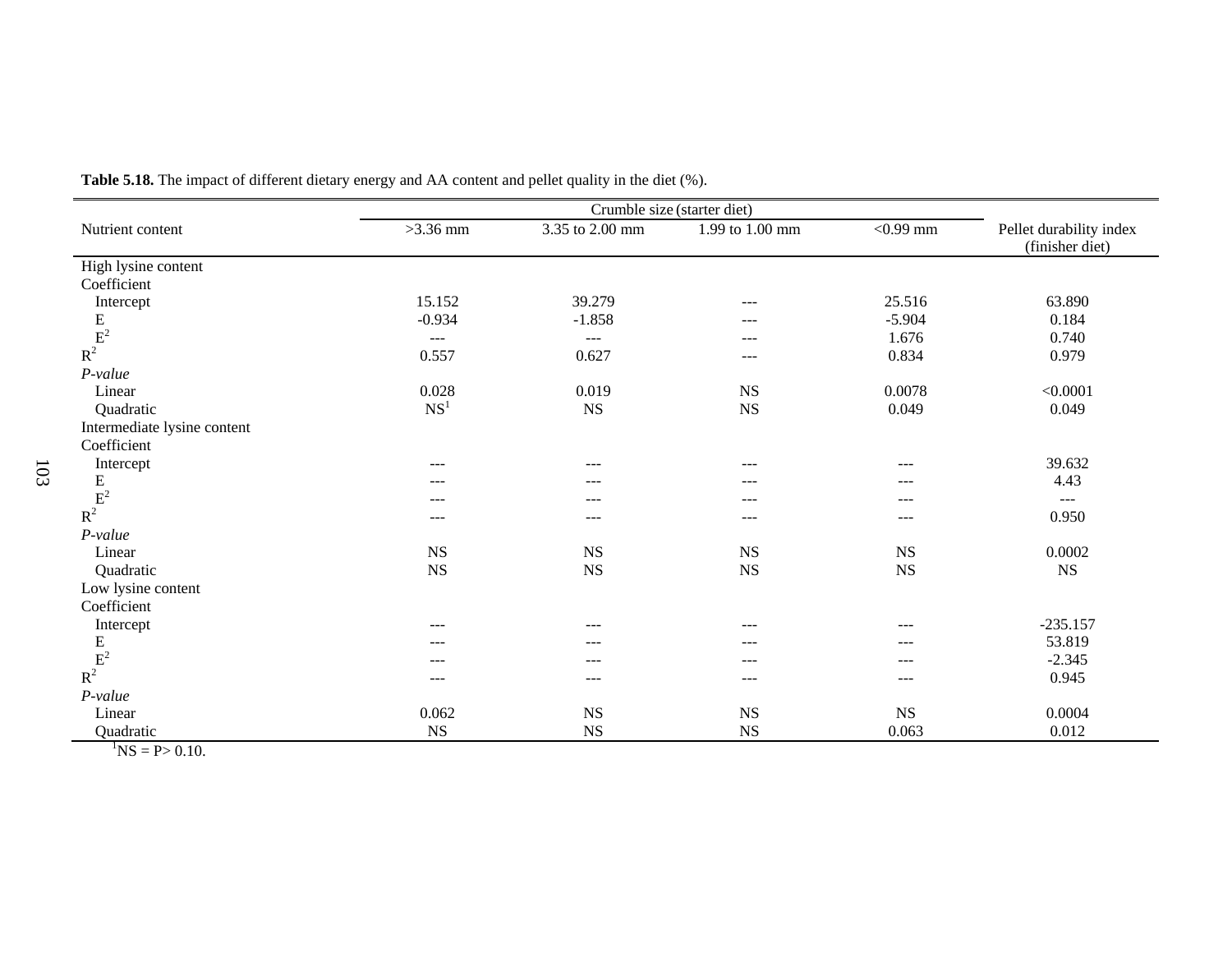### *5.5 Discussion*

It is historically accepted that broiler chickens modify their FI based on the energy level of the diet in an attempt to maintain constant energy intake. However, in recent studies, dietary AME level did not affect FI to a degree that would be expected if broiler chickens were able to regulate their FI based on the AME level of the diet (Chapter 4.0; Plumstead et al., 2007). A possible reason for this lack of response could be that intensively selected broiler chickens have lost the ability to regulate FI based on dietary AME. The intense genetic selection for growth in broiler chickens over the years has modified the physiology of the chicken and may have also influenced satiety mechanisms (Burkhart et al., 1983; Bokkers and Koene, 2003). Another possible reason for the lack of response could be an effect of the DAA content in the diet as DAA content can affect FI in broiler chickens (Ferket and Gernat, 2006). Hence, this research was completed to further examine the broiler FI response to dietary AME when fed a wide range of diet DAA content.

The hypothesis for this research is that broiler chickens will change their FI to dietary AME based on DAA levels in the diet and the results obtained in this study support this hypothesis. When diets had moderate to high levels of lysine, either no or minor changes in FI were found in response to energy, which is in agreement with previous research in this thesis. However, when lysine content was low, FI decreased with increasing dietary AME. Although this appears to support the historical concept of FI regulation in chickens, the difference in this experiment is that growth rate decreased proportionally with increasing dietary AME resulting in an equal overall (0 to 35 d) feed conversion ratio. The reason for this decrease in FI with increasing AME in the low lysine can't be proven in this research, but it may relate to the use of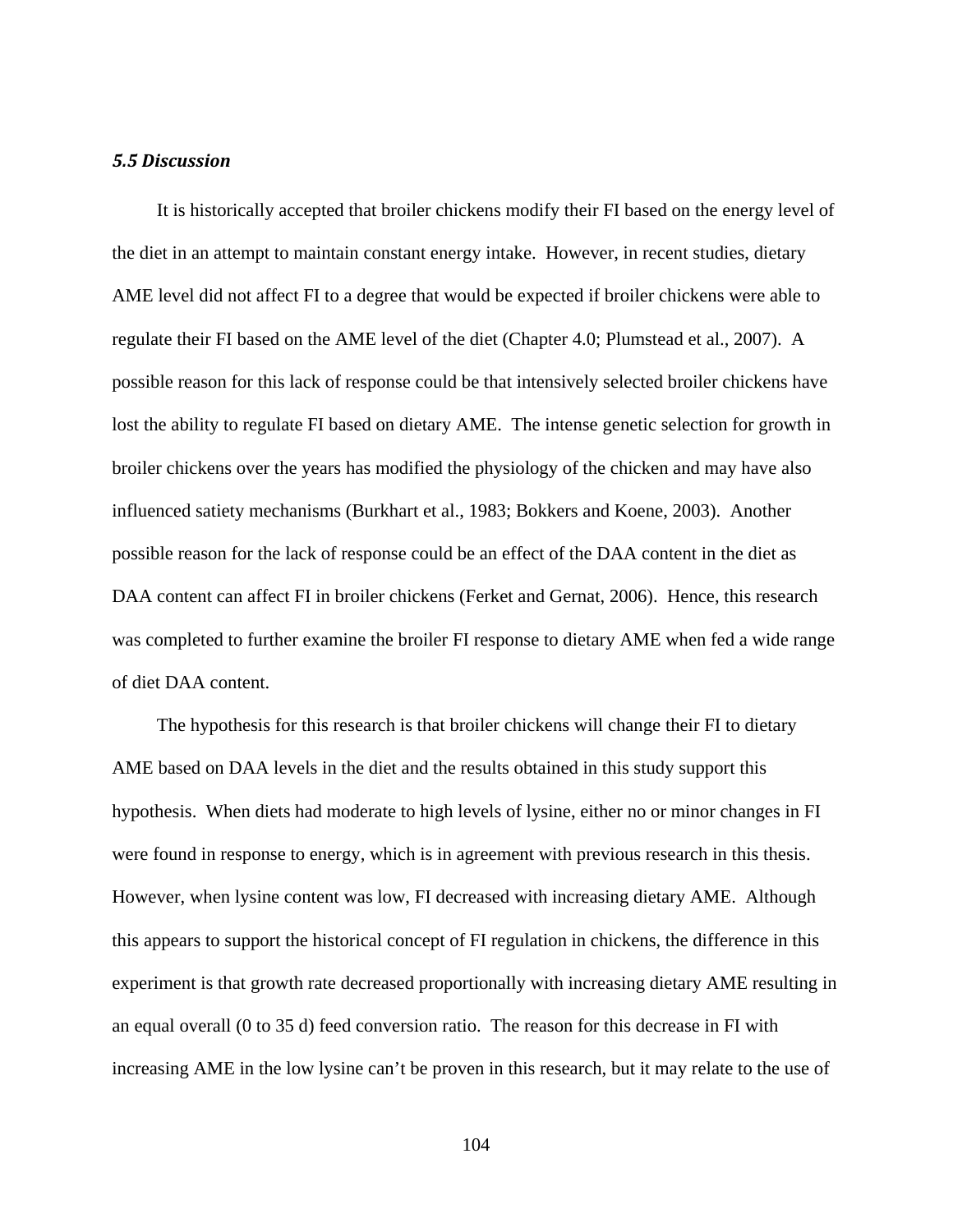FI to maintain a balance between levels of energy and AA intake. It could also be an attempt by broilers to not exceed certain levels of body adipose tissue by modifying FI. Breast skin, which contains subcutaneous fat, was used to assess total body or carcass fat content in this research because abdominal fat is removed inconsistently at commercial processing. For the low lysine diet in our study, proportional breast skin was not affected by the dietary AME content, which supports the concept that broiler chickens can regulate their FI to maintain a constant body fat level.

The change in FI with the dietary AME level may have been only observed in the low lysine diet due to the high body fat content compared to other levels of dietary lysine. The excess energy that could not be used for body maintenance and growth in the low lysine or DAA diet would be stored as fat. The averages for percent breast skin for the high, intermediate and low lysine diets across dietary AME levels were 2.05, 2.14 and 2.21%, respectively. CY as a percent live weight basis in the low lysine diet was lower than the other lysine treatments. Although this is at least partially accounted for the lower BY in these birds, it could also indicate that the low lysine or DAA diet fed birds had more body fat than the high or intermediate lysine or DAA diet fed birds. Since abdominal fat is a major site of adipose tissue deposition in the chicken, this would be removed during the evisceration and as a result impact CY.

A lipostatic mechanism for FI control has long been suggested with early work in both rats and chickens. Rats were found to regulate and adjust their body fat through changes in FI (Kennedy, 1953). When there is excess fat in the body, this situation is detected by the brain, which in turn mediates a reduction in FI. A similar phenomenon was also seen in White Leghorn chickens (Lepkovsky, 1973). Cockerels were force fed above ad libitum consumption, which resulted in increased fat deposition. After force feeding was stopped, the birds ceased eating. FI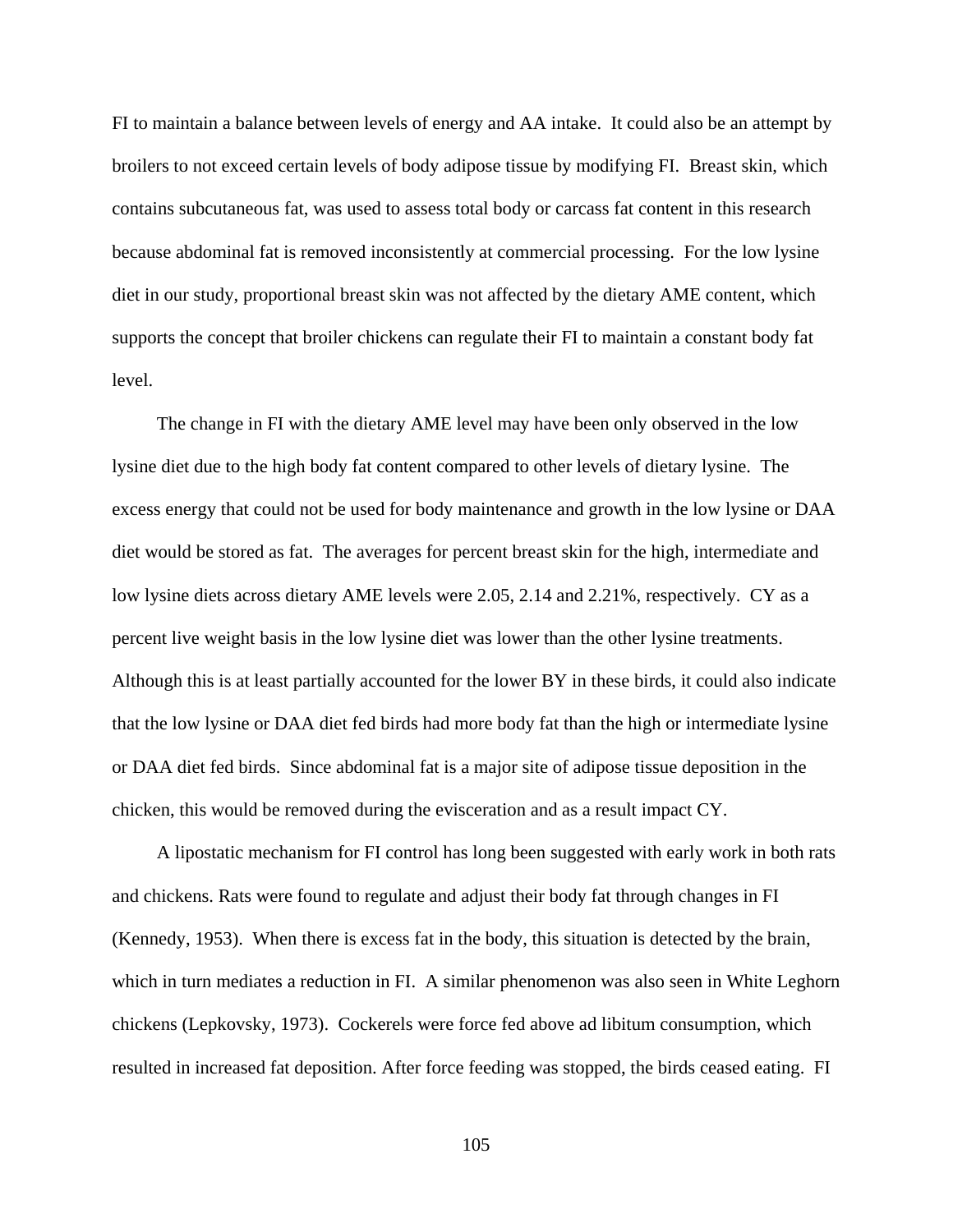only returned to normal when adipose tissue levels returned to their original level. A molecule similar to leptin, a hormone that is synthesized by adipose tissue and the liver in chickens, may be responsible for regulating body fat by sending signals to the brain to reduce FI (Brunner et al., 1997). This leptin like molecule in chickens has an effect on neuronal cells such as NPY, AGRP, POMC and cocaine- and amephetamine-regulated transcript (CART) that exist in the arcuate nucleus of the medio-basal hypothalamus of the bird (Boswell, 2005). NPY/AGRP neurons are known to increase or stimulate appetite while POMC/CART reduces appetite. The interaction between the leptin like molecule and neuronal cells may be responsible for reducing the FI in birds when fat is accumulated in the body over a specific set point. Though leptin is known to reduce FI in lean animals, it was not clear if it would alter the FI in modern broiler chickens that are genetically selected for rapid growth and heavy weight. However, a study used intracerebroventricular injection of human recombinant leptin in broiler chickens and White Leghorns at four and six weeks of age, respectively, and found that both types of chickens reduced their FI (Denbow et al., 2000). This may imply that broiler chickens still have the ability to respond and reduce their FI in response to leptin. However, broiler chickens may require more leptin than laying hens to respond and the response to leptin may also be age dependent (Cassy et al., 2004). Broiler chickens and laying hens may not respond to leptin at a younger age but may respond to leptin at an older age. A study found that intraperitoneal injection of leptin was effective at 56 d old laying hen but not for the nine d old laying hen (Cassy et al., 2004). This could be due to the presence of alternative pathway for leptin and/or different FI regulation in younger birds.

Dietary AME and DAA are important because they constitute the largest component of the diet and are also associated with growth and meat yield in broiler chickens. Therefore,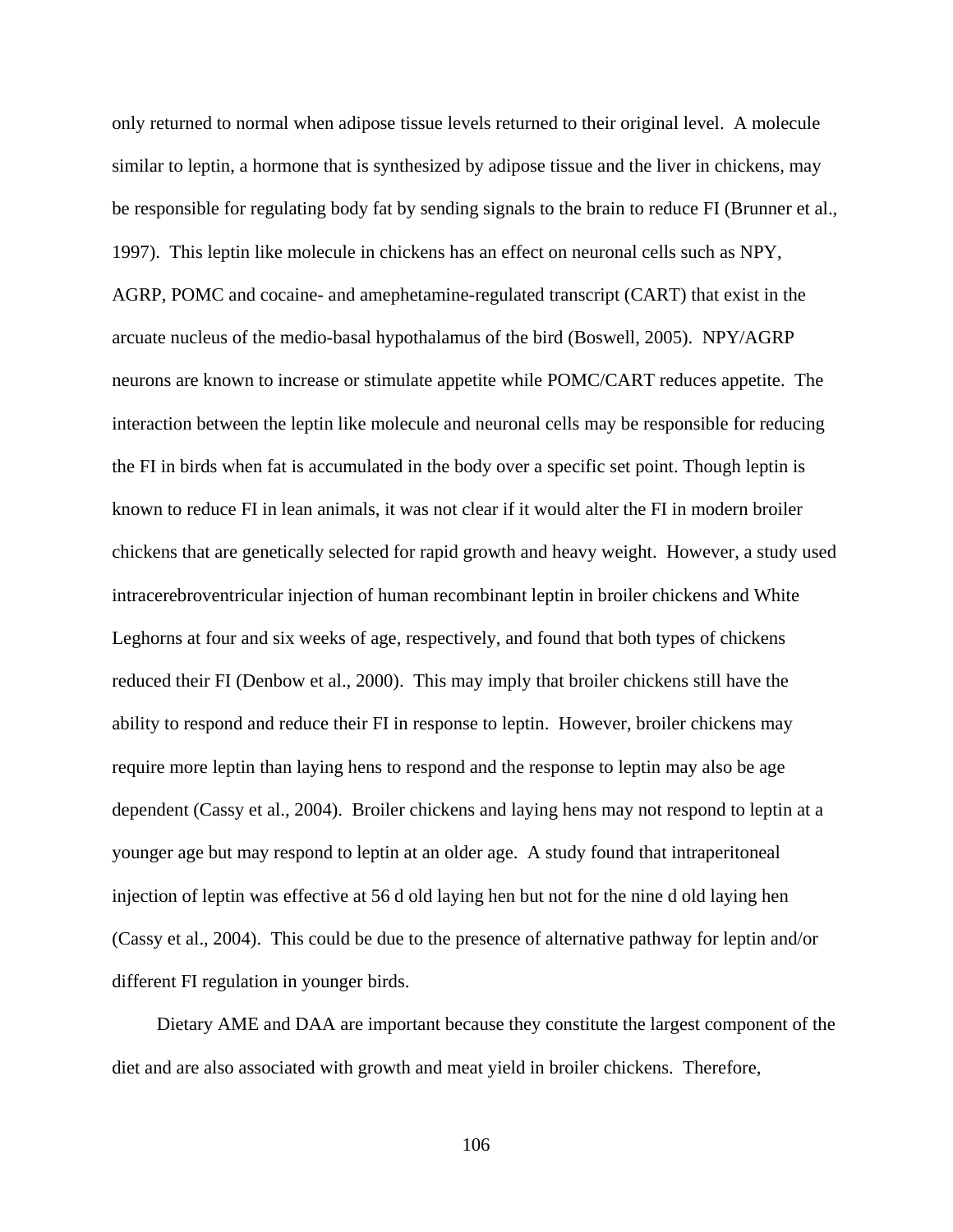understanding the relationship and/or the interaction between these two components is essential to predict broiler performance and to create cost efficient diets. Though some research has been done in this area, the results are variable and not clear. Therefore, the present research was also performed to clarify the relationship between dietary AME and DAA on the response of broiler chickens.

A second objective in this research was to examine the relationship between dietary energy and DAA levels. Interactions were found between the dietary AME and DAA for broiler performance and carcass quality characteristics. For the most part (exceptions are the results from low lysine diets discussed above) the interactions are not based on a change in FI due to feed energy level but appear to be related to the need to balance levels of energy and balanced protein to achieve efficient growth. If one or the other nutrients is lacking, broiler performance and meat yield will be adversely affected. At the highest dietary lysine level, BW, FE, CY and BY increased as dietary AME increased even though there was no difference in FI. This suggests that the broiler's growth and meat yield was dependent on dietary energy at this lysine level. Energy is required for basal body functioning as well as growth and protein synthesis. If there is insufficient energy available in relationship to the lysine or DAA content of the diet, broiler performance may decrease because protein is catabolized to provide additional energy. At the intermediate lysine level, it appears that all diets had sufficient energy to match the limited growth potential of this level of AA. Therefore, overall growth and carcass characteristics were unaffected by dietary AME. Finally, at low level of lysine, growth and proportional carcass weights decreased as well as the FI with increasing energy content. This could be to maintain a balance between the two nutrients or to regulate body fat in the broiler chicken. This is explained in greater detail in the previous section.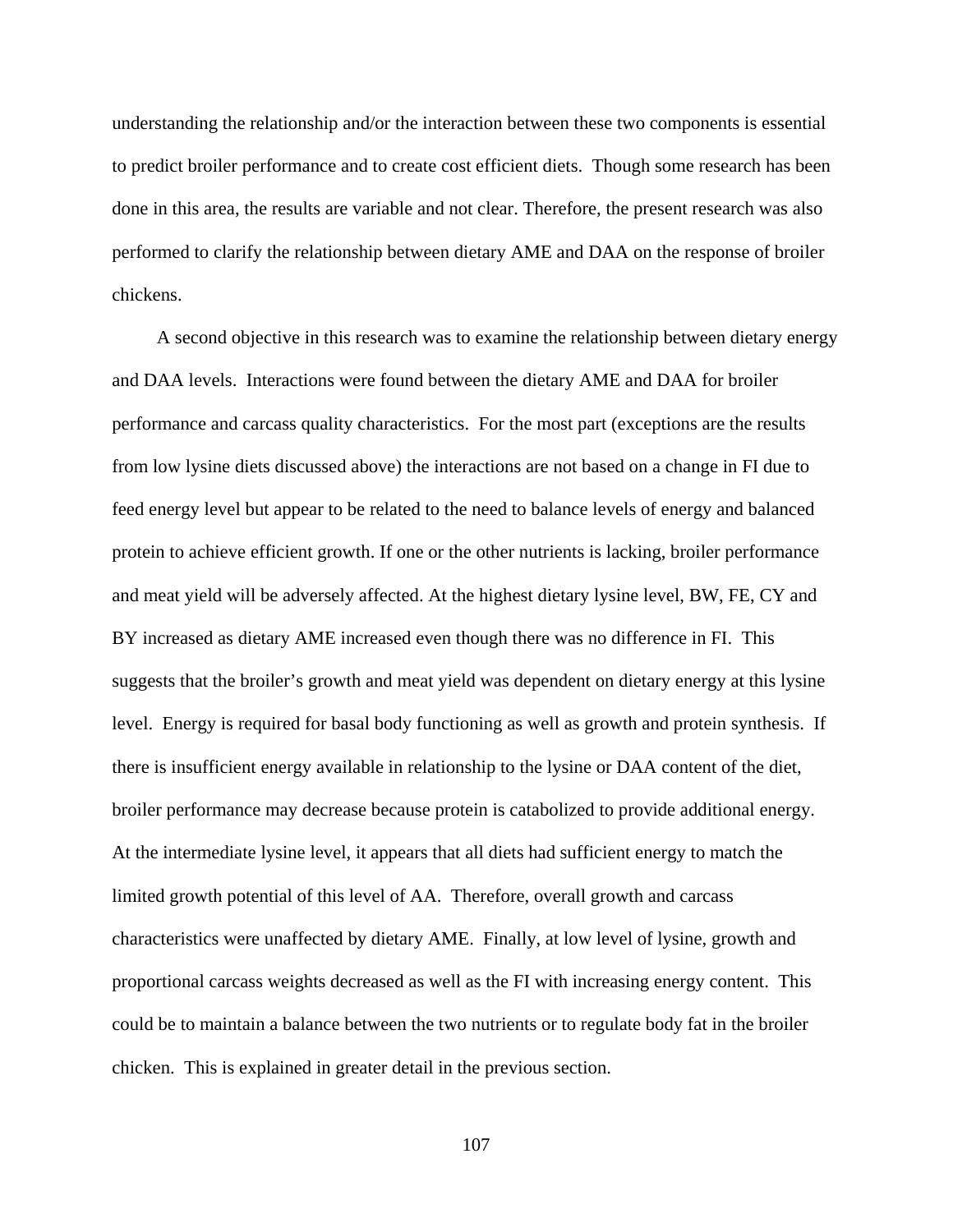The results obtained in this study are different from other studies (Dozier III et al., 2006; Plumstead et al., 2007). Although it is not possible to identify the exact reason for differences in research results, a number of factors may be involved. First of all, it may be due to the pellet quality or PDI. Variable PDI may decrease FI in broiler chickens (Lemme et al., 2006). Hence, PDI was measured in this study and although significant differences were found, the PDI values were mostly consistent across dietary energy levels. Higher PDI values were seen with increasing energy level of the diet, which coincided with increased inclusion of wheat, with its good pellet binding capacity. Most of the diets had relatively high PDI values and would probably have minimal or no effect on FI. Another reason may be the DAA content of research diets. Diets that are not formulated based on DAA may alter the broiler FI response due to the nature of the ingredients. Hence, diets were created based on the measured DAA content of ingredients used in this study. Much previous research on dietary energy effects on broiler production utilized total AA content in feed formulation (Skinner et al., 1992; Hildalgo et al., 2004; Brickett et al., 2007). Dietary fat can have an important effect on dietary energy and feed palatability and therefore the strategy used in this research was to maintain the same ratio between dietary fat and energy levels. Finally, the ranges in dietary AME and DAA used in this experiment were purposely chosen to be broad so as to increase the probability of seeing significant responses. This approach also extends the value of the research to a wider set of dietary specifications.

In summary, the FI response of broiler chickens to dietary AME varies with the DAA content in the diet. Dietary AME did not affect FI for the intermediate and high lysine diets, further demonstrating the inability of broilers to maintain a constant dietary energy intake in response to changes in dietary energy. When markedly suboptimal levels of lysine level were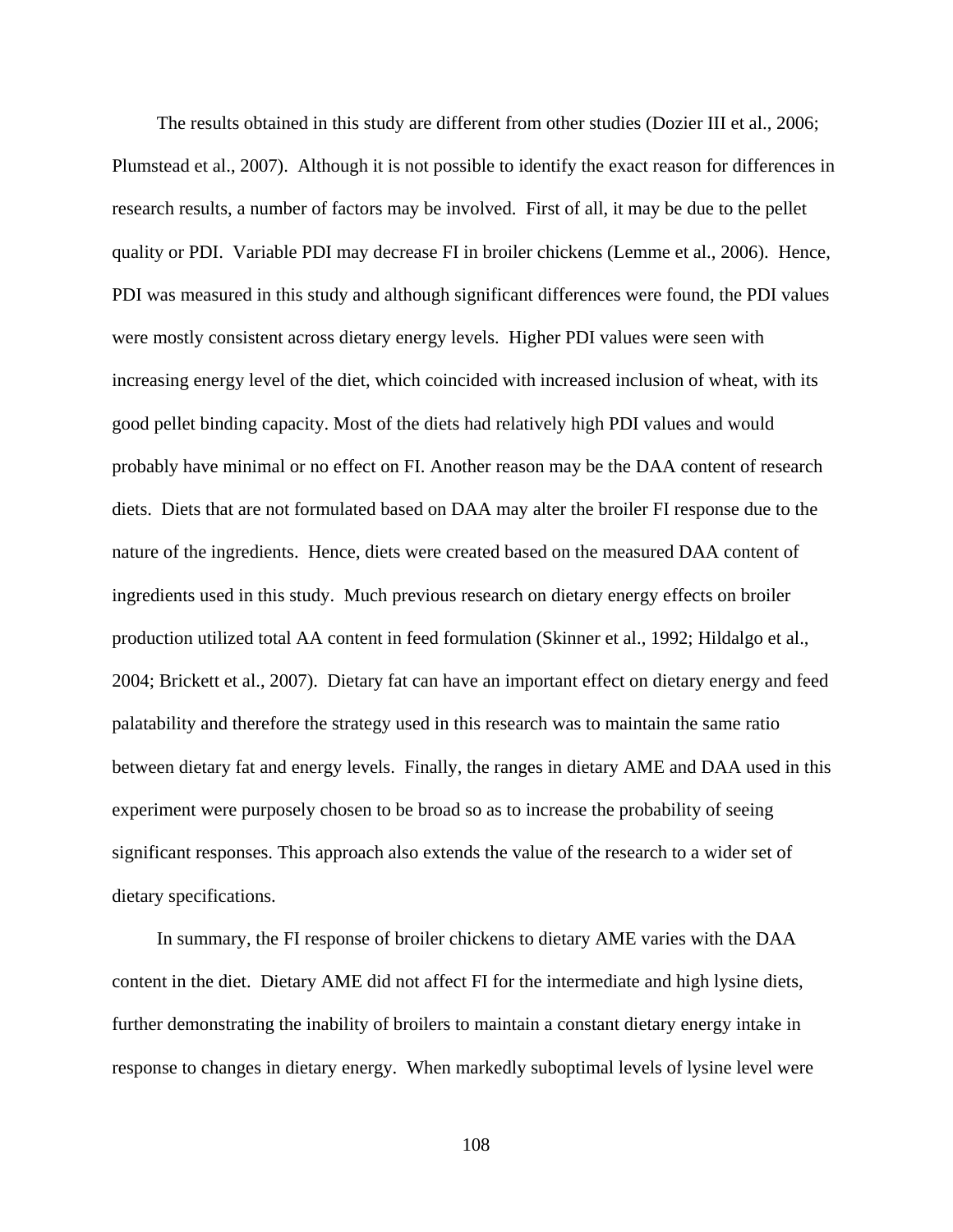provided to broiler chickens, FI decreased with increasing dietary AME but so did growth rate. This suggests that broilers were either attempting to maintain a balance between energy and AA in the diet and/or to maintain a set limit of body fat content. The FI response at higher levels of lysine, that are mostly used in feeding broilers, supports the concept that diet formulation should be based on an appropriate balance between energy and protein to optimize production and meat yield. To optimize performance, dietary energy must match or exceed the energy required to ensure utilization of the level of balanced protein in the diet. Because energy is an expensive component of the diet, formulating to a close balance between energy and protein is economically relevant.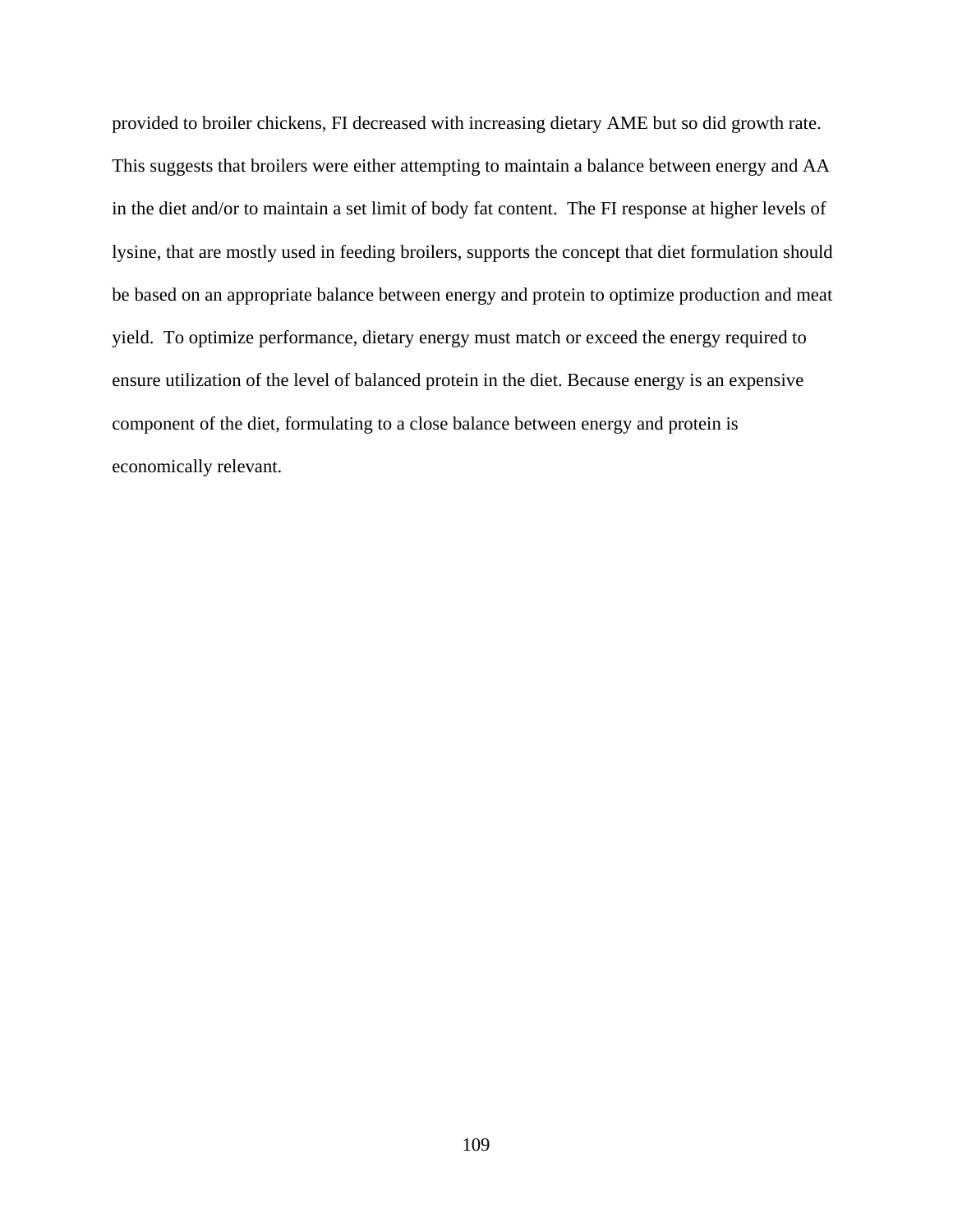### **6.0 General Discussion**

Dietary energy is essential for growth and performance of the broiler chicken and it is known to have a role in FI in birds. Broiler chickens have previously been shown to adjust their FI according to the energy level of the diet (Leeson and Summers, 2005). However, due to the intense selection for rapid growth and larger BW in broiler chickens, this ability has been questioned. There may be an age effect on the broiler's ability to regulate FI with the limited physical gut capacity in young birds limiting this capacity, but older broilers maintaining their ability to adjust FI based on dietary energy (Jones and Wiseman, 1985; Brickett et al., 2007; Kamran et al., 2008). Other research suggests that highly selected chickens have lost their ability to regulate FI based on dietary energy content (Plumstead et al., 2007). Because of the contradictory research, the role of dietary energy in regulating broiler FI is not clear. Hence, an experiment was designed to investigate the relationship between dietary energy and FI in broiler chickens at various ages using diets with a wide range of energy and having a consistent energy to fat ratio.

Broiler chickens did not change their FI based on the different energy content in the diet and this effect was seen in all ages. FI did not match what would be expected based on the dietary energy level of the diet and remained essentially the same regardless of dietary energy level within a range of 2700 to 3100 kcal/kg AME. In other words, the broiler chickens did not eat or adjust their FI to meet their energy requirement but rather appeared to eat to maximum physical capacity. Hence, this study does not support the historical concept of broiler chickens being able to regulate their FI based on dietary energy content. Unlike some research, there also was no age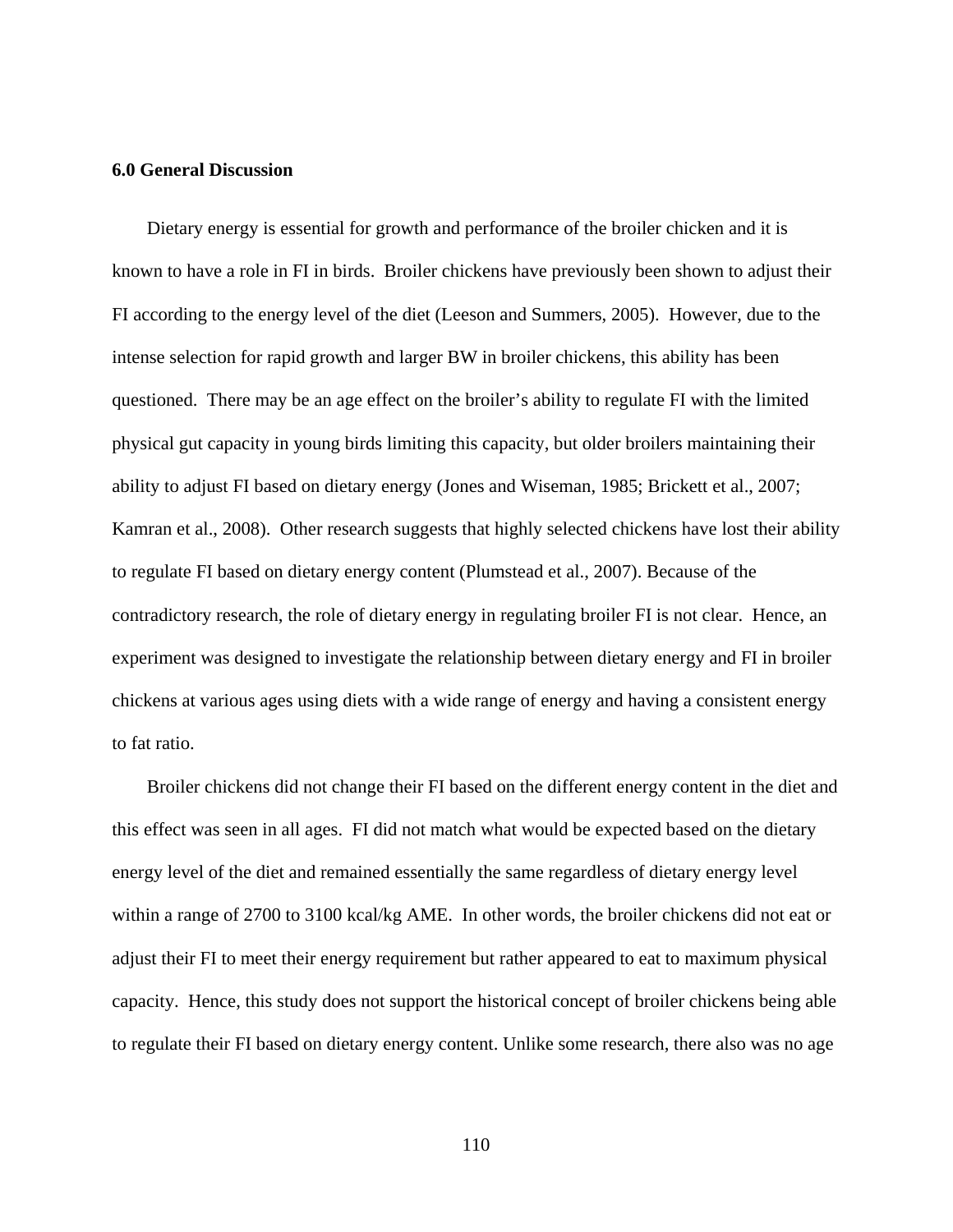effect associated with dietary energy and FI. The FI response to dietary energy remained the same regardless if examined in the S, G or F phases of production.

The different results seen in various studies could be associated with aspects of experimental design and implementation. One of these factors could be the dietary fat content of experimental rations. A study found that different level of sunflower oil (3 to 7%) changed the FI in birds (Sanz et al., 2000). Though the energy level was the same in research diets, they varied in dietary fat and carbohydrates and hence may have also been different in NE in the diet. The addition of fat in the diet would increase the NE since it has lower heat increment than carbohydrates. In other words, fat is an efficient source of energy and may change the FI of the birds even at the same dietary ME because of the change in NE. Hence, to prevent the effect of dietary fat content and change of NE that may have on FI, a consistent relationship between dietary energy and fat should be maintained or NE should be determined and used. Another factor could be the feed form and quality. Birds may consume more feed in pellet than mash form and this can improve broiler growth and performance (Svihus et al., 2004). Poor pellet quality of the diet can also decrease FI in broiler chickens (Lemme et al., 2006) and thereby limit the FI response to dietary energy. Since practical diets varying in dietary energy contain at least some different ingredients with variable pelleting characteristics, it is possible that pellet quality can vary and thereby affect research results. Another potential dietary factor affecting research results is the AA composition and digestibility of the experimental diets. If requirements for indispensable and/or dispensable AA in the diet are not met, it may alter the FI of the broiler chickens (Sklan and Plavnik, 2002). Again this is a possibility because most research has utilized practical diets and therefore ingredients vary according to dietary energy. Formulating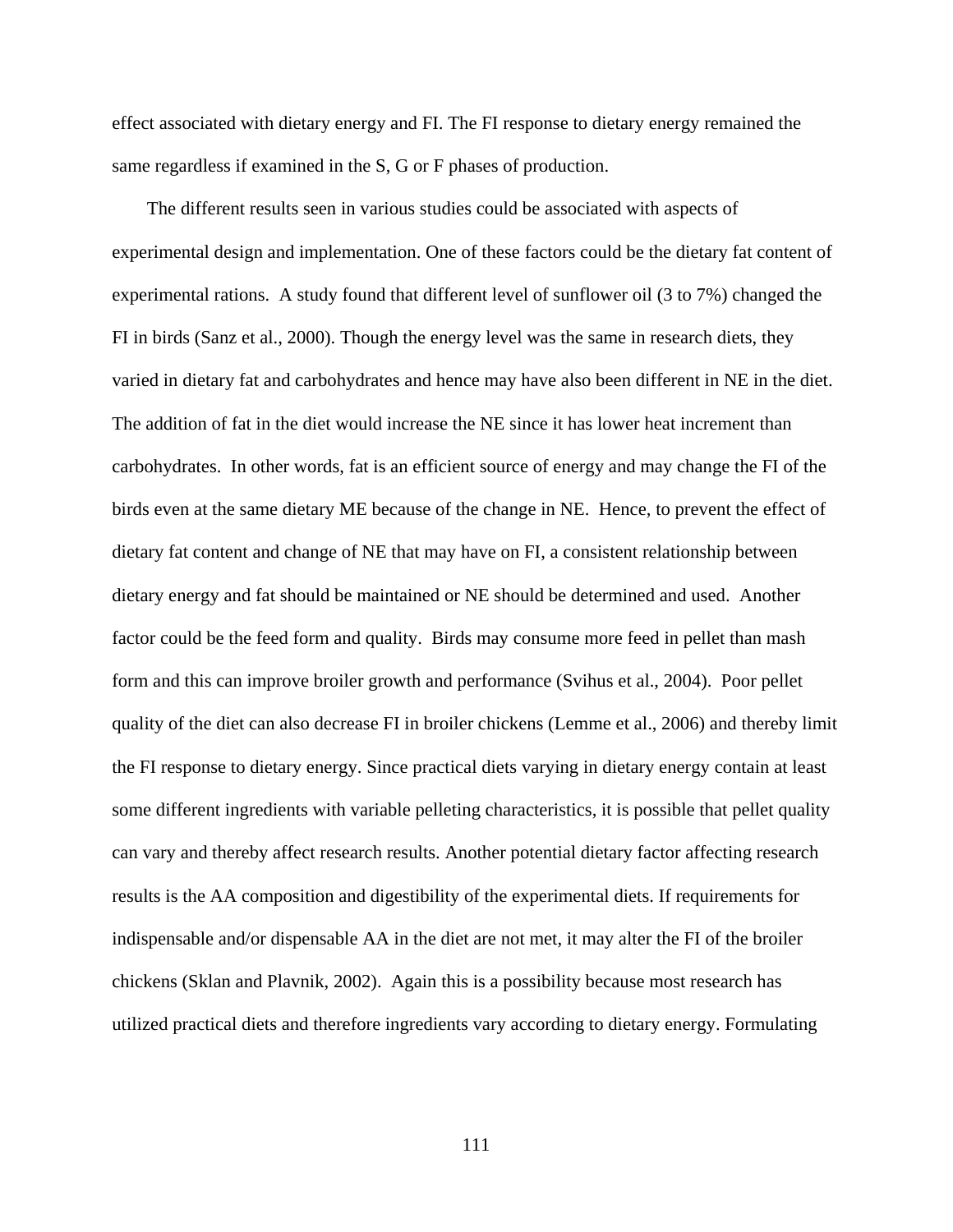diets based on a DAA content minimizes this potential and the corresponding impact on broiler performance.

The different results seen in research could also be related to strain of broiler chickens. Broiler chickens have been genetically selected for growth for many years and the changes in growth and performance over the years is well known (Havenstein et al., 2003). Hence, it is possible that modern broiler chickens respond differently to dietary energy levels. The modern broiler chicken may eat to physical capacity instead of nutrient requirement. Even within modern broilers, how they respond to dietary energy may be different due to a different genotype base and selection emphasis. In the current study, Ross x Ross 308 was the only strain used and would be interesting to know if this lack of FI change to dietary energy level is strain specific or if similar effects are seen in other commercially relevant broilers such as the Cobb 500 and Ross x Ross 708.

Additional information collected in Chapter 3.0 of this thesis may have provided a clearer understanding of dietary energy effects. In particular, assessing meat yield analysis and whole body composition would have provided evidence of nutrient utilization and partitioning. BY and whole body composition could have been done to determine and compare the level of meat yield and fat deposit between the different energy levels. If the genetic potential for growth is reached and the energy content exceeds what is required for maintenance and protein synthesis, then there would be increased fat deposit with moderate BY. If energy were limiting the growth of the bird, there would be reduced fat deposit and BY. Meat yield would indicate how much the bird synthesized protein and if protein was limiting the growth of the bird. Fat analysis or fat deposition would be measured using the whole body composition since abdominal fat is not a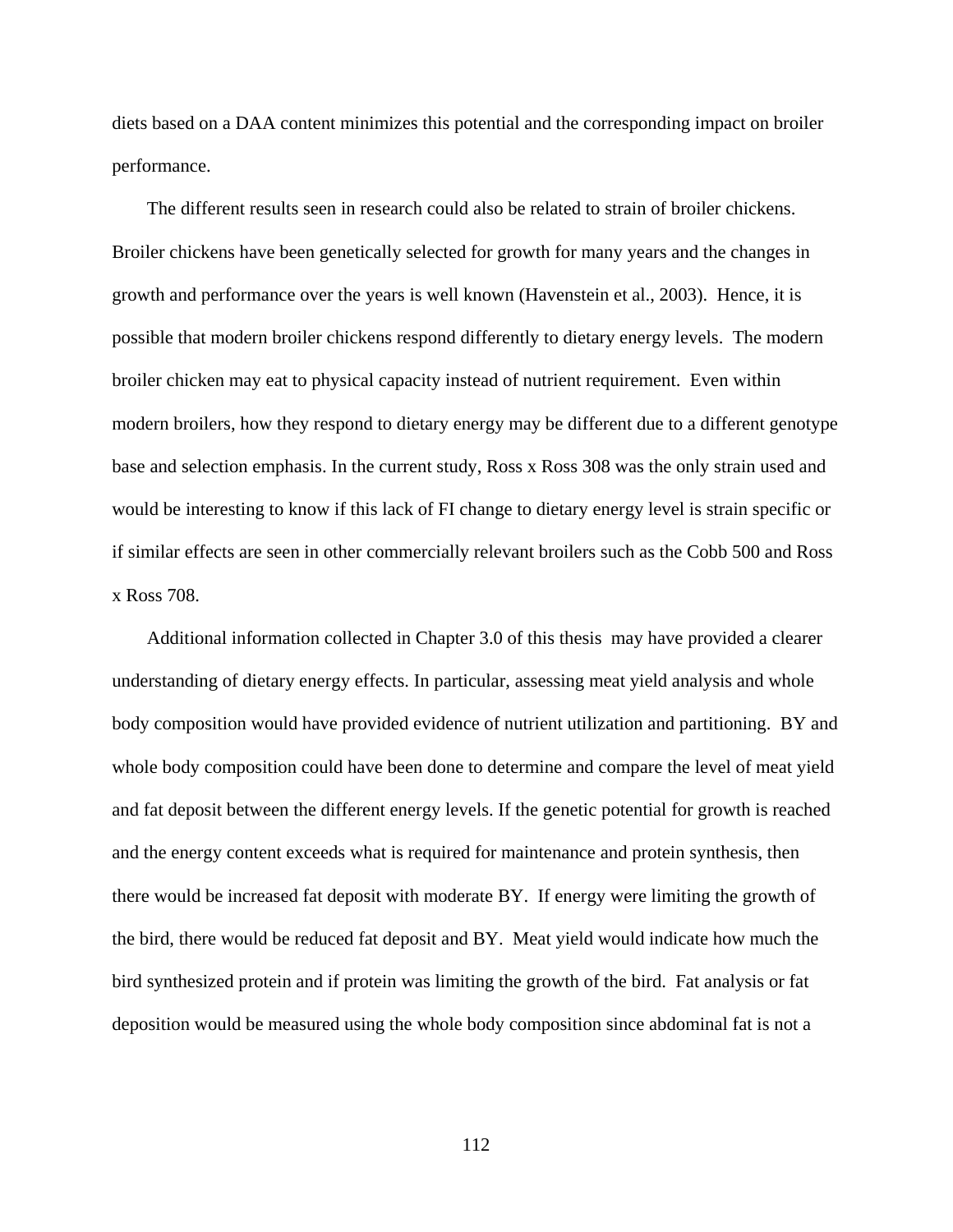good indicator. It will determine if energy was limiting the growth potential of the bird or energy content exceeded the requirement of the bird.

Energy and AA are nutrients that are contained in large portions of the broiler's diet. Hence, these nutrients have a major impact on feed cost and are also essential for maintenance and growth of broiler chickens. There have been a few studies that has observed the performance of broiler chickens with different energy and AA content in the diet (Dozier III et al., 2006; Plumstead et al., 2007). Although the relationship between dietary energy and AA has been studied previously, a change in how broilers respond to dietary energy from a FI perspective suggests a need to re-examine this area of research. Understanding the relationship between the energy and protein is important for predicting broiler performance and creating a cost efficient diet. Therefore, an experiment was conducted to examine the relationship between different dietary energy and DAA levels using broiler diets with a large range of dietary energy and AA content based on the determined digestibility data determined in the earlier experiment (Chapter 3.0).

There was a relationship between dietary energy and AA content on broiler performance. BW, CY and BY increased with increasing energy content in the high lysine diet. At the low energy level, it was hypothesized that there was insufficient energy available to match the protein synthesis capacity of dietary protein and that as a consequence AA were catabolized to provide additional energy to the bird. The consequence of such a situation would be reduced growth and meat yield. In other words, broiler performance was dependent on dietary energy at high lysine content in the diet and as dietary energy increases, most or more of the protein is used for protein synthesis and growth. Based on this hypothesis, it would be expected that dietary energy would have less impact on the performance of broilers fed a lower level of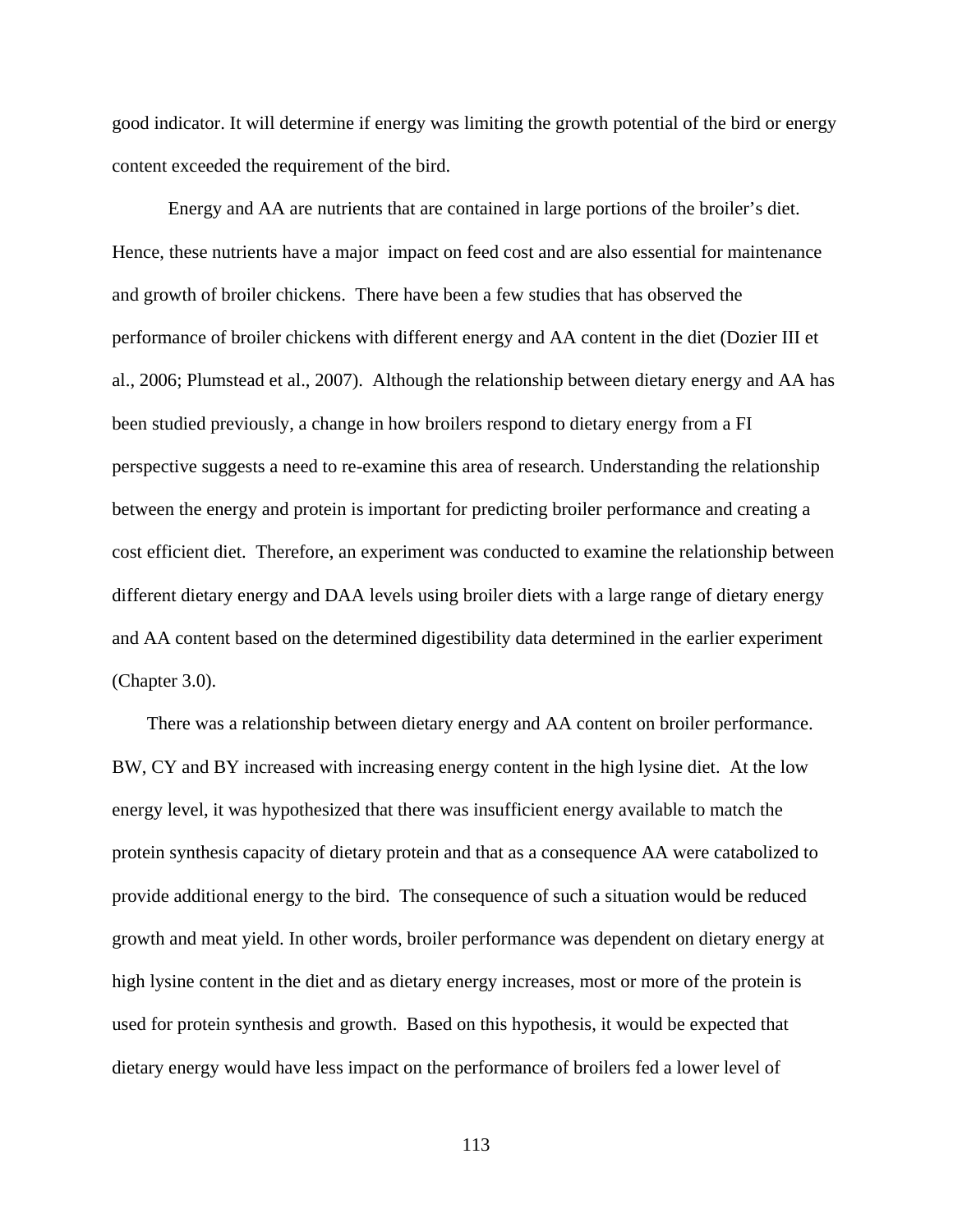balanced protein. This in fact was the case as dietary energy did not affect the performance of broilers fed the intermediate lysine diet. It appears that all levels of dietary energy provided enough energy for bird maintenance and maximum broiler performance (protein synthesis) determined by the lysine content. At low lysine levels, there was a decrease in FI and growth with increasing dietary energy levels.

The reduction in FI with increasing energy content of the diet in the low lysine diet could support the theory that birds are adapting to the higher energy diet to maintain equal energy intake. However, different from the classical theories of FI regulation, growth rate decreased at the same time as did CY. In general, CY on a percent of live weight basis was also lower for birds fed the low lysine diets, which is likely due to a reduction in meat yield as well as an increase in abdominal fat that is removed during evisceration. If birds fed low lysine diets are already fatter, it is possible that they reduce FI with dietary increasing level to regulate additional fat deposition. The lipogenic theory of FI control suggests that there is a maximum fat storage limit and FI is reduced to prevent exceeding that limit. When the body fat is above that set point, the hypothalamus detects that condition and in turn sends a signal from neuronal cells in mediobasal hypothalamus such as NPY, AGRP, POMC and CART to reduce the FI to maintain constant body fat (Lepkovsky, 1973; Boswell, 2005). In the low lysine and high energy diet, the broiler chicken may have reached its maximum body fat content and as a consequence ate less to limit body fat deposition. Completing total body composition analysis would have provided useful information in this study and may have explained the broiler performance results seen in this experiment.

In cattle, increased energy intake increases the AA requirement because energy intake and rate of protein deposition have a linear relationship (Schroeder and Titgemeyer, 2008). When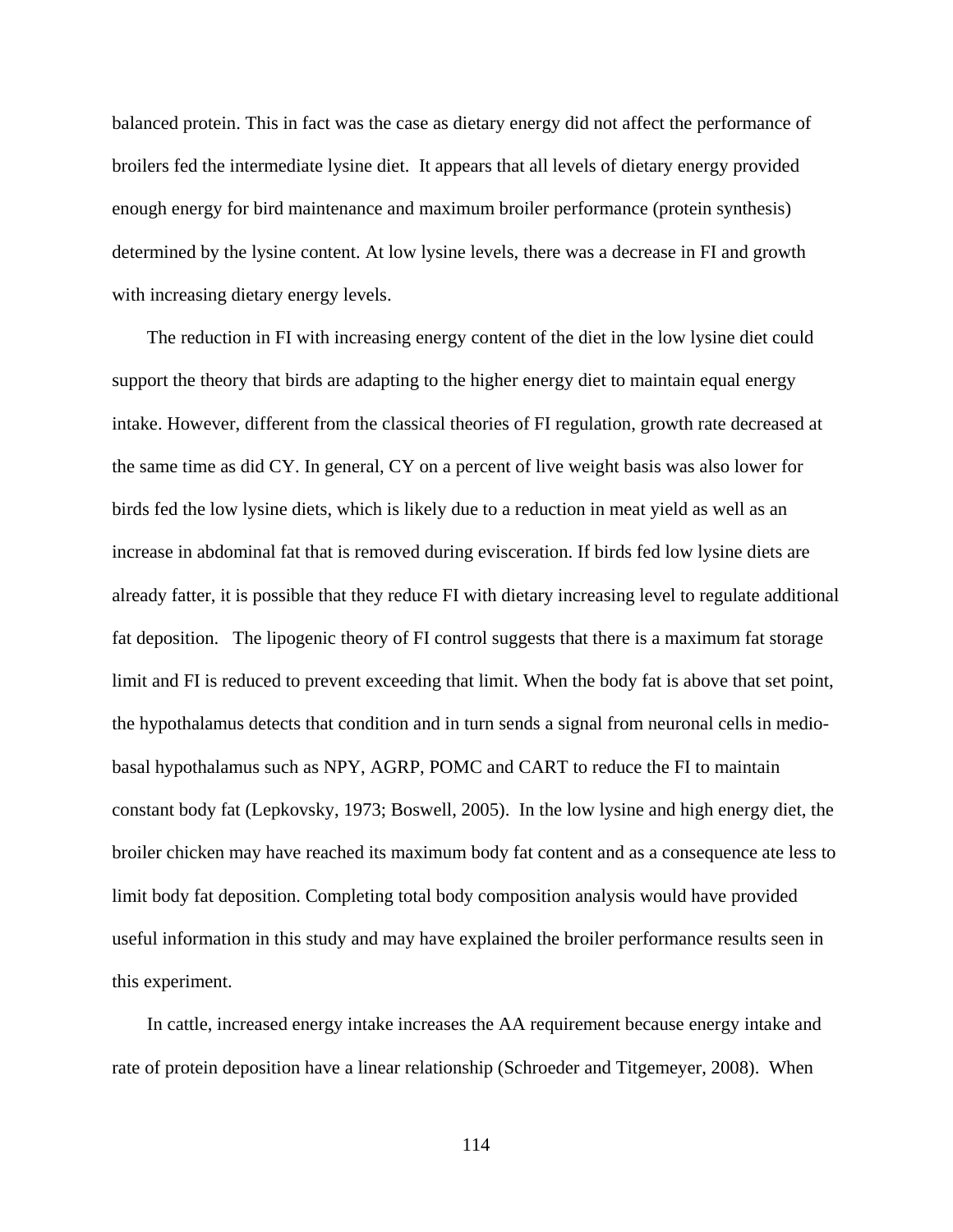energy intake increases, protein deposition increases if enough protein is supplied in the diet. A similar effect was seen for CY and BY in broiler chickens (Figure 6.1 and 6.2). CY and BY increased in the high energy diet with increasing dietary AA. However, at low energy level, BY decreased with increasing AA content of the diet. This indicates that energy was limiting at the 2700 kcal/kg and increased energy intake would have increased the carcass and BY as it was seen in the higher energy levels. Hence, from our findings, it implies that certain amount of energy would be required for protein synthesis and may have an important application on growth modeling.

 Energy cost of protein synthesis is not well known in chickens. A study has measured the energy requirement for protein synthesis in vivo and concluded that 5.35 kJ per gram of energy is required for protein synthesis (Aoyagi et al., 1988). However, further study is needed to accurately determine the energy requirement for protein synthesis. Though it is not well understood in chickens, the energy requirement for protein synthesis is well known in pigs and is a component of growth models (Green and Whittemore, 2003). Hence, measuring and determining the energy requirement for protein synthesis and then incorporating it to a growth model may be useful and should be considered in future studies to accurately predict broiler performance.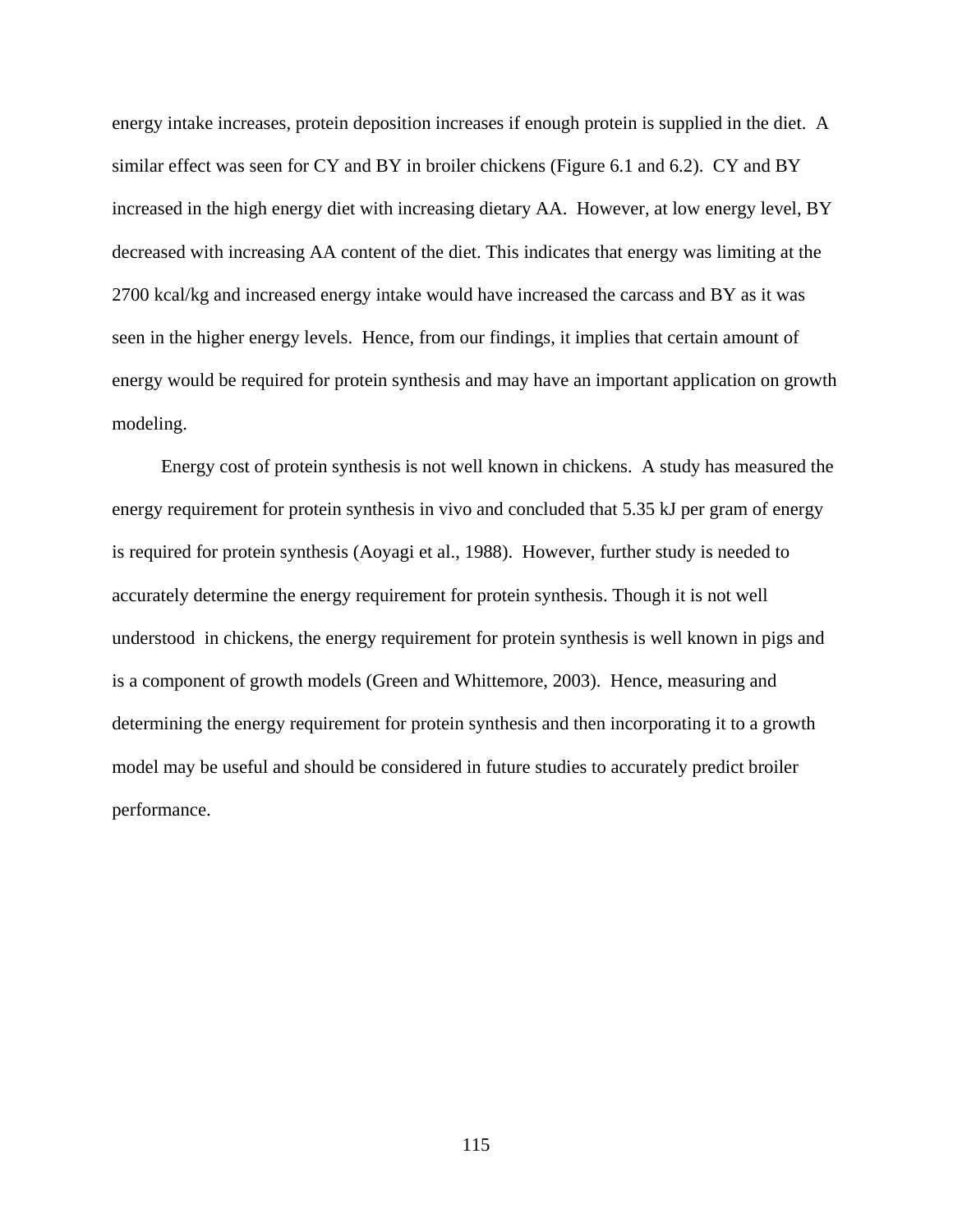

Figure 6.1. The relationship between dietary energy and lysine content and the effect on CY (g, as is basis).



Figure 6.2. The relationship between dietary energy and lysine content and the effect on BY (g, as is basis).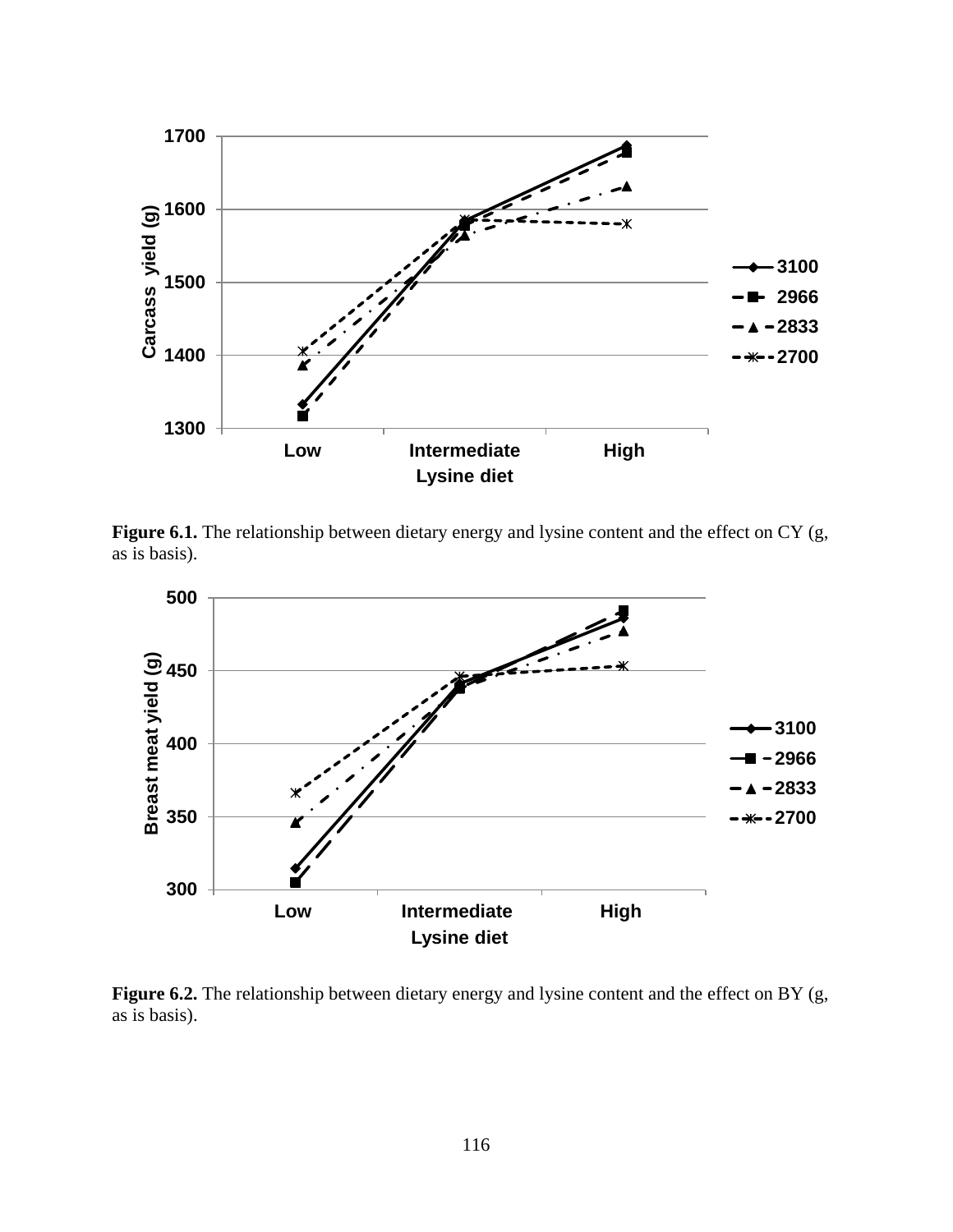#### **7.0 References**

- **Aburto. A., M. Vazquez, and N. M. Dale. 1998.** Strategies for utilizing overprocessed soybean meal: I. Amino acid supplementation, choline content, and metabolizable energy. J. Appl. Poult. Res. **7**:189-195.
- **Adedokun, S. A., C. M. Parsons, M. S. Lilburn, O. Adeola, and T. J. Applegate. 2007a.** Endogenous amino acid flow in broiler chicks is affected by the age of birds and method of estimation. Poult. Sci. **86**:2590-2597.
- **Adedokun, S. A., C. M. Parsons, M. S. Lilburn, O. Adeola, and T. J. Applegate. 2007b.**  Standardized ileal amino acid digestibility of meat and bone meal from different sources in broiler chicks and turkey poults with a nitrogen-free or casein diet. Poult. Sci. **86**: 2598-2607.
- **Amerah, A. M., V. Ravindran, R. G. Lentle, and D. G. Thomas. 2007a.** Influence of feed particle size and feed form on the performance, energy utilization, digestive tract development, and digesta parameters of broiler starters. Poult. Sci. **86**:2615-2623.
- **Amerah, A. M., V. Ravindran, R. G. Lentle, and D. G. Thomas. 2007b.** Feed particle size: implications on the digestion and performance of poultry. World's Poult. Sci. J. **63**:439- 455.
- AOAC, 1990. Official Methods of Analysis. 15<sup>th</sup> ed. Association of Official Analytical Chemists. Washington, DC.
- **Aoyagi, Y., I. Tasaki, J. I. Okumura, and T. Muramatsu. 1988.** Energy cost of whole-body protein synthesis measured in vivo in chicks. Comp. Biochem. Physiol. **91**:765-768.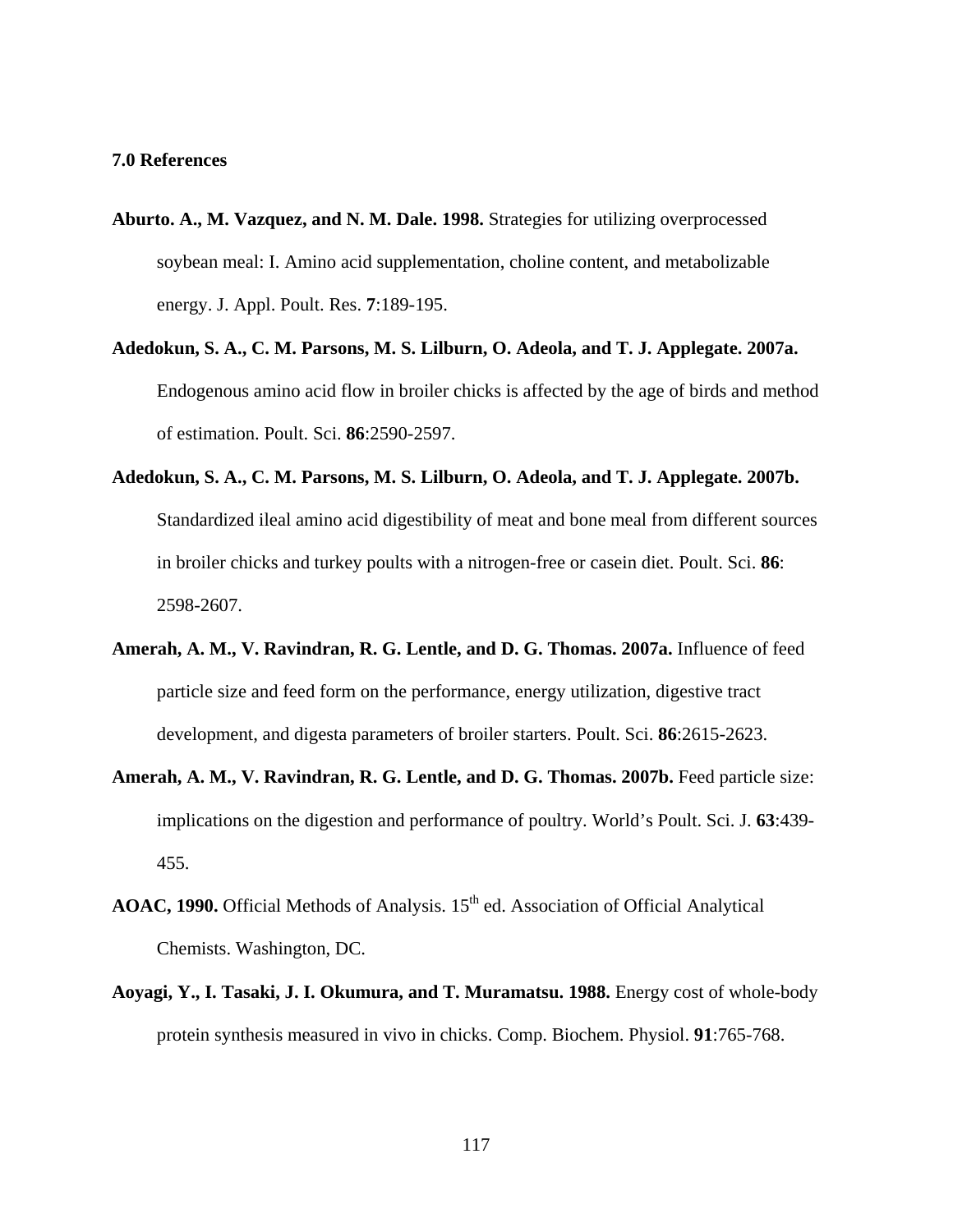- **ASAE Standard. 1987.** S269.3: Wafers, pellets, and crumbles Definitions and method for determining density, durability and moisture content. St. Joseph, MI.
- **[Aviagen. 2007.](http://www.sciencedirect.com/science?_ob=ArticleURL&_udi=B7XNX-5172KP1-2&_user=1069128&_coverDate=10%2F12%2F2010&_rdoc=1&_fmt=high&_orig=search&_origin=search&_sort=d&_docanchor=&view=c&_searchStrId=1538863860&_rerunOrigin=google&_acct=C000051260&_version=1&_urlVersion=0&_userid=1069128&md5=8d1e9ba1e63227ce30f50b5f25ba25a4&searchtype=a#bbb0010)** Broiler nutrition specification: Ross 308. Newbridge' Aviagen Ltd, Midlothian, Scotland, UK.
- **Baker, D. H. 2003.** Ideal amino acid patterns for broiler chicks. Pages 223-235 *in* J. P. F D'Mello, ed. AA in Animal Nutrition. 2<sup>nd</sup> ed. CABI Publishing, Cambridge, Massachusetts.
- **Baker, D. H., and Y. Han. 1994.** Ideal amino acid profile for chicks during the first three weeks posthatching. Poult. Sci. **73**:1441-1447.
- **Batal, A. B., and C. M. Parsons. 2002.** Effects of age on nutrient digestibility in chicks fed different diets. Poult. Sci. **81**:400-407.
- **Bokkers, E. A. M., and P. Koene. 2003.** Eating behaviour, and preprandial and postprandial correlations in male broiler and layer chickens. Br. Poult. Sci. **44**:538-544.
- **Boldaji, F., M. P. Goeger, H. S. Nakaue, G. H. Arscott, and T. F. Savage. 1986.** Apparent, true and nitrogen-corrected metabolizable energy values of different varieties of triticale, wheat and barley in poultry. Nutr. Rep. Int. **33**: 499-503.
- **Boswell, T. 2005.** Regulation of energy balance in birds by the neuroendocrine hypothalamus. J. Poult. Sci. **42**:161-181.
- **Brickett, K. E., J. P. Dahiya, H .L. Classen, and S. Gomis. 2007.** Influence of dietary nutrient density, feed form, and lighting on growth and meat yield of broiler chickens. Poult. Sci. **86**: 2172-2181.
- **Briggs, J. L., D. E. Maier, B. A. Watkins, and K. C. Behnke. 1999.** Effect of ingredients and processing parameters on pellet quality. Poult. Sci. **78**:1464-1471.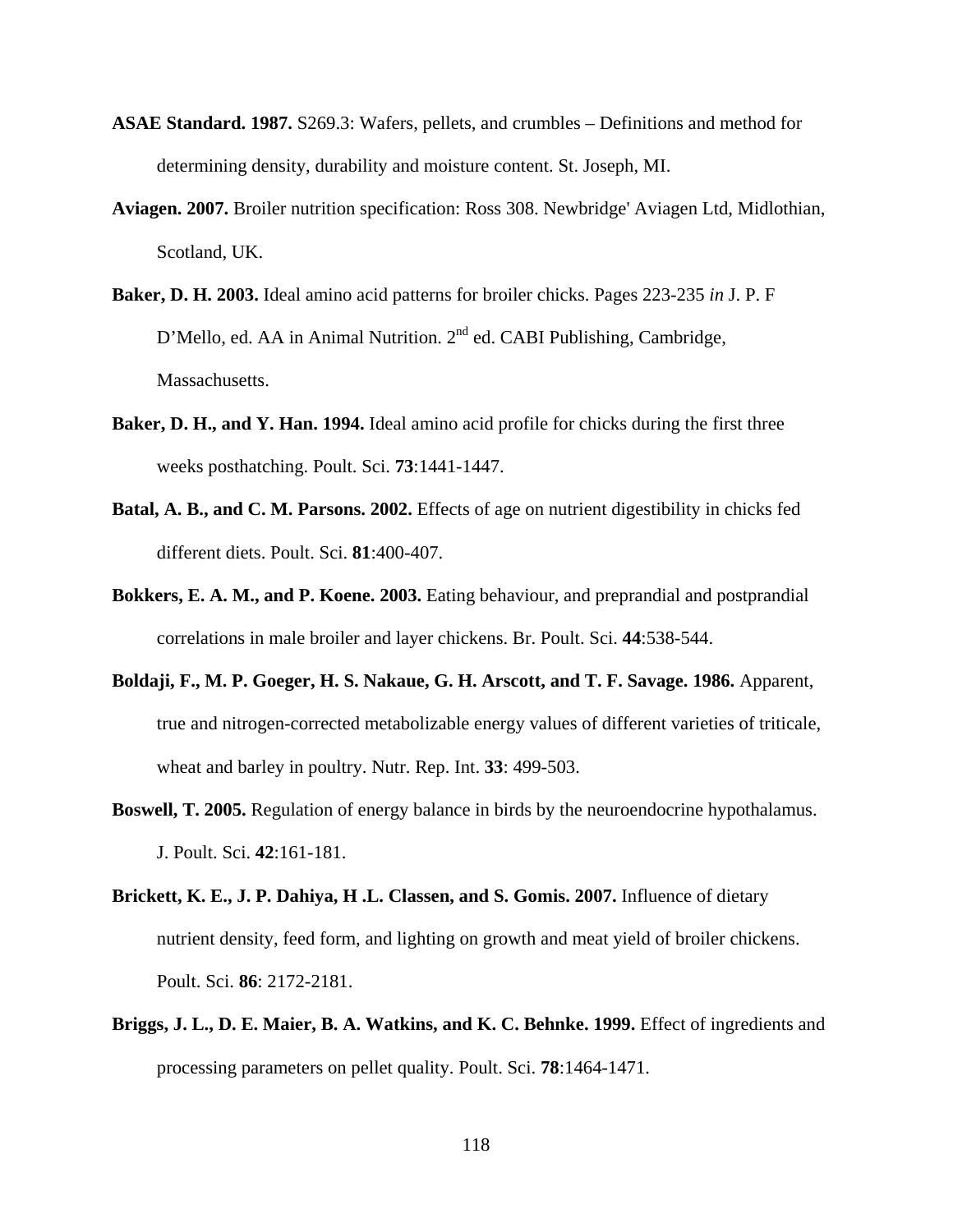- **Brunner, L., H. P. Nick, F. Cumin, M. Chiesi, H. P. Baum, S. Whitebread, A. Stricker-Krongrad, and N. Levens. 1997.** Leptin is a physiologically important regulator of food intake. Int. J. Obes. **21**:1152-1160.
- **Burkhart, C. A., J. A. Cherry, H. P. V. Krey, and P. B. Siegel. 1983.** Genetic selection for growth rate alters hypothalamic satiety mechanisms in chickens. Behav. Genet. **13**:295- 300.
- **Canadian Council of Animal Care. 1993.** Guide to the Care and Use of Experimental Animals. Vol. 1. E. D. Olfert, B. M. Cross, and A. A. McWilliams, ed. Can. Counc. Anim. Care, Ottawa, Ontario, Canada.
- **Carew Jr., L. B., R. H. Machemer Jr., R. W. Sharp, and D. C. Foss. 1972.** Fat absorption by the very young chick. Poult. Sci. **51**: 738-742.
- **Cassy, S., M. Picard, S. Crochet, M. Derouet, D. H. Keisler, and M. Taouis. 2004.** Peripheral leptin effect on food intake in young chickens is influenced by age and strain. Domest. Anim. Endocrinol. **27**:51-61.
- **Coon, C. N. 2002a.** Digestion and metabolism. Page 210 *in* D. D. Bell, and W. D. Weaver, Jr., eds. Commercial Chicken Meat and Egg Production. 5<sup>th</sup> ed. Kluwer Academic Publishers, Norwell, Massachusetts.
- **Coon, C. N. 2002b.** Broiler nutrition. Pages 243-266 *in* D. D. Bell, and W. D. Weaver, Jr., eds. Commercial Chicken Meat and Egg Production.  $5<sup>th</sup>$  ed. Kluwer Academic Publishers, Norwell, Massachusetts.
- **Corzo, A., M. T. Kidd, D. J. Burnham, E. R. Miller, S. L. Branton, and R. Gonzalez-Esquerra. 2005.** Dietary amino acid density effects on growth and carcass of broilers differing in strain cross and sex. J. Appl. Poultry Res. **14**:1-9.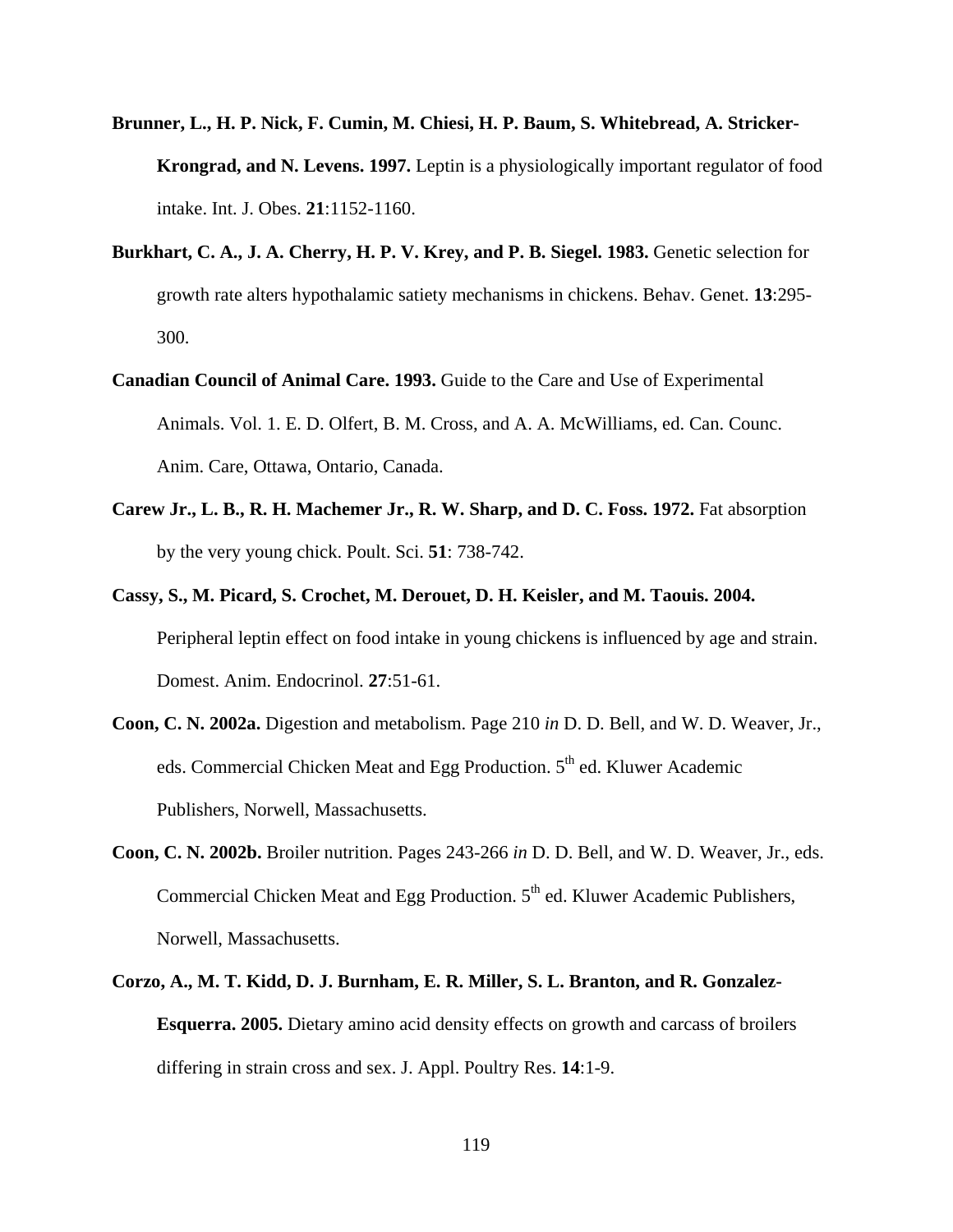- **Dale, N., and A. Villacres. 1988.** Relationship of two-week body weight to the incidence of ascites in broilers. Avian Dis. **32**:556-560.
- **Dari, R. L., A. M. Penz Junior, A. M. Kessler, and H. C. Jost. 2005.** Use of digestible amino acids and the concept of ideal protein in feed formulation for broilers. J. Appl. Poult. Res. **14**:195-203.

**Degussa. 2005.** AminoDat 3.0. Degussa Feed Additives, Hanau-Wolfgang, Germany.

- **Denbow, D. M., S. Meade, A. Robertson, J. P. McMurtry, M. Richards, and C. Ashwell. 2000.** Leptin-induced decrease in food intake in chickens. Physiol. Behav. **69**:359-362.
- **Dozier III, W. A., C. J. Price, M. T. Kidd, A. Corzo, J. Anderson, and S. L. Branton. 2006.** Growth performance, meat yield, and economic responses of broilers fed diets varying in metabolizable energy from thirty to fifty-nine days of age. J. Appl. Poult. Res. **15**:367- 382.
- **Driver, J. P., A. Atencio, H. M. Edwards Jr., and G. M. Pesti. 2006.** Improvements in nitrogen-corrected apparent metabolizable energy of peanut meal in response to phytase supplementation. Poult. Sci. **85**: 96-99.
- **Emmert, J. L., and D. H. Baker. 1997.** Use of the ideal protein concept for precision formulation of amino acid levels in broiler diets. J. Appl. Poult. Res. **6**:462-470.
- **Farrell, D. J. 1981.** An assessment of quick bioassays for determining the true metabolizable energy and apparent metabolizable energy of poultry feedstuffs. World's Poult. Sci. J. **37**:72-83.
- **Farrell, D. J., P. F. Mannion, and R. A. Perez-Maldonado. 1999.** A comparison of total and digestible amino acids in diets for broilers and layers. Anim. Feed Sci. Technol. **82**:131- 142.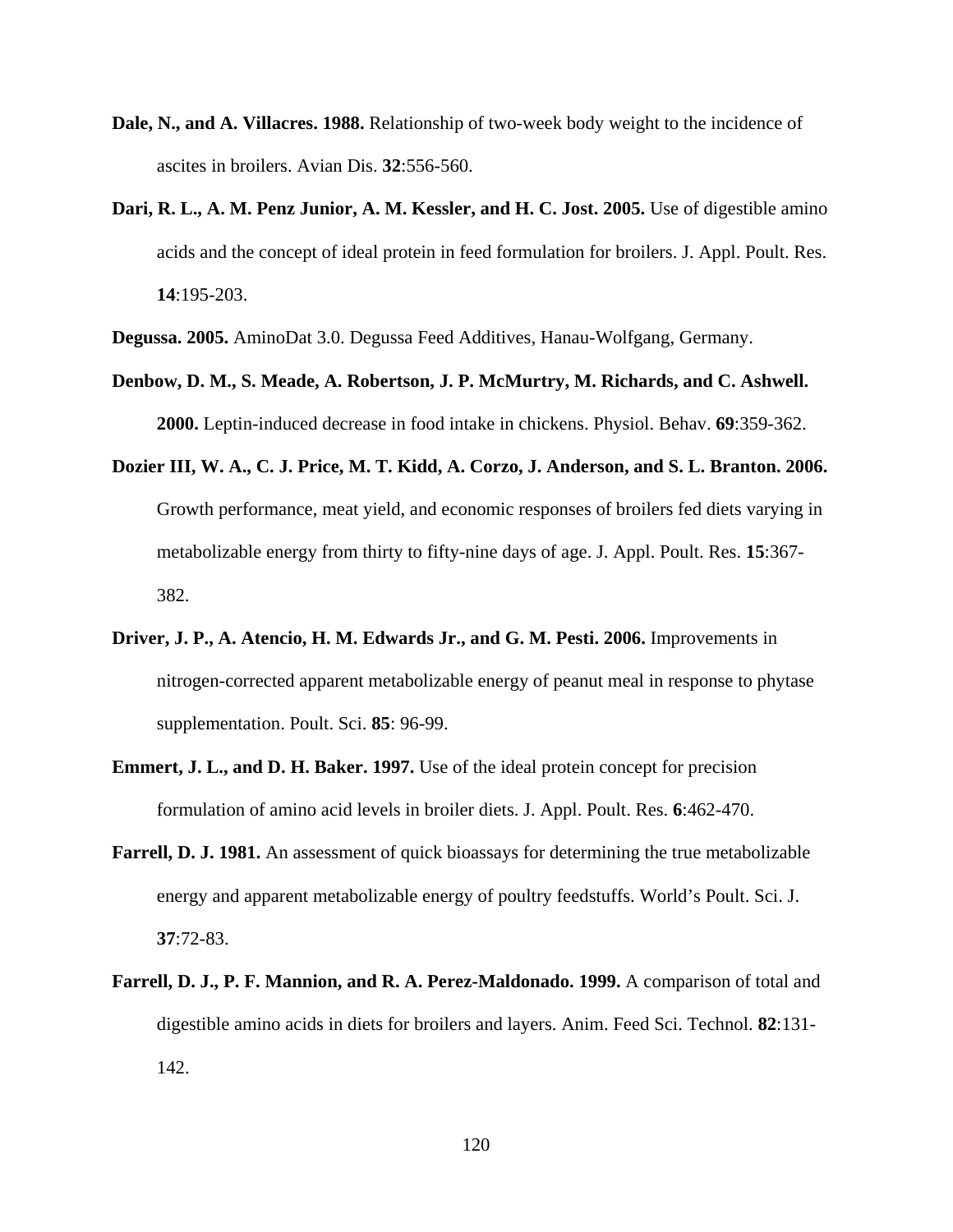- **Ferket, P. R., and A. G. Gernat. 2006.** Factors that affect feed intake of meat birds: a review. Int. J. Poult. Sci. **5**: 905-911.
- **Forbes, J. M. 2005.** Why did the chicken choose the food? Aust. Poult. Sci. Symp. **17**: 145- 152.
- **Francesch, M., K. Bernard, and J. M. McNab. 2002.** Comparison of two direct bioassays using 3-week-old broilers to measure the metabolisable energy of diets containing cereals high in fibre: differences between true and apparent metabolisable energy values. Br. Poult. Sci. **44**: 580-587.
- **Garcia, A. R., A. B. Batal, and N. M. Dale. 2007.** A comparison of methods to determine amino acid digestibility of feed ingredients for chickens. Poult. Sci. **86**:94-101.
- **Ghaffari, M., M. Shivazad, M. Zaghari, and R. Taherkhani. 2007a.** Effects of different levels of metabolizable energy and formulation of diet based on digestible and total amino acid requirements on performance of male broiler. Int. J. Poult. Sci. **6**:276-279.
- **Ghaffari, M., M. Shivazad, M. Zaghari, and R. Taherkhani. 2007b.** Effect of energy levels of diets formulated on total or digestible amino acid basis on broiler performance and carcass trait. Asian J. Poult. Sci. **1**:16-21.
- **Golian, A., W. Guenter, D. Hoehler, H. Jahanian, and C. M. Nyachoti. 2008.** Comparison of various methods for endogenous ileal amino acid flow determination in broiler chickens. Poult. Sci. **87**: 706-712.
- **Green, D. M., and C. T. Whittemore. 2003.** Architecture of a harmonized model of the growing pig for the determination of dietary net energy and protein requirements and of excretions into the environment (IMS Pig). Anim. Sci. **77**:113-130.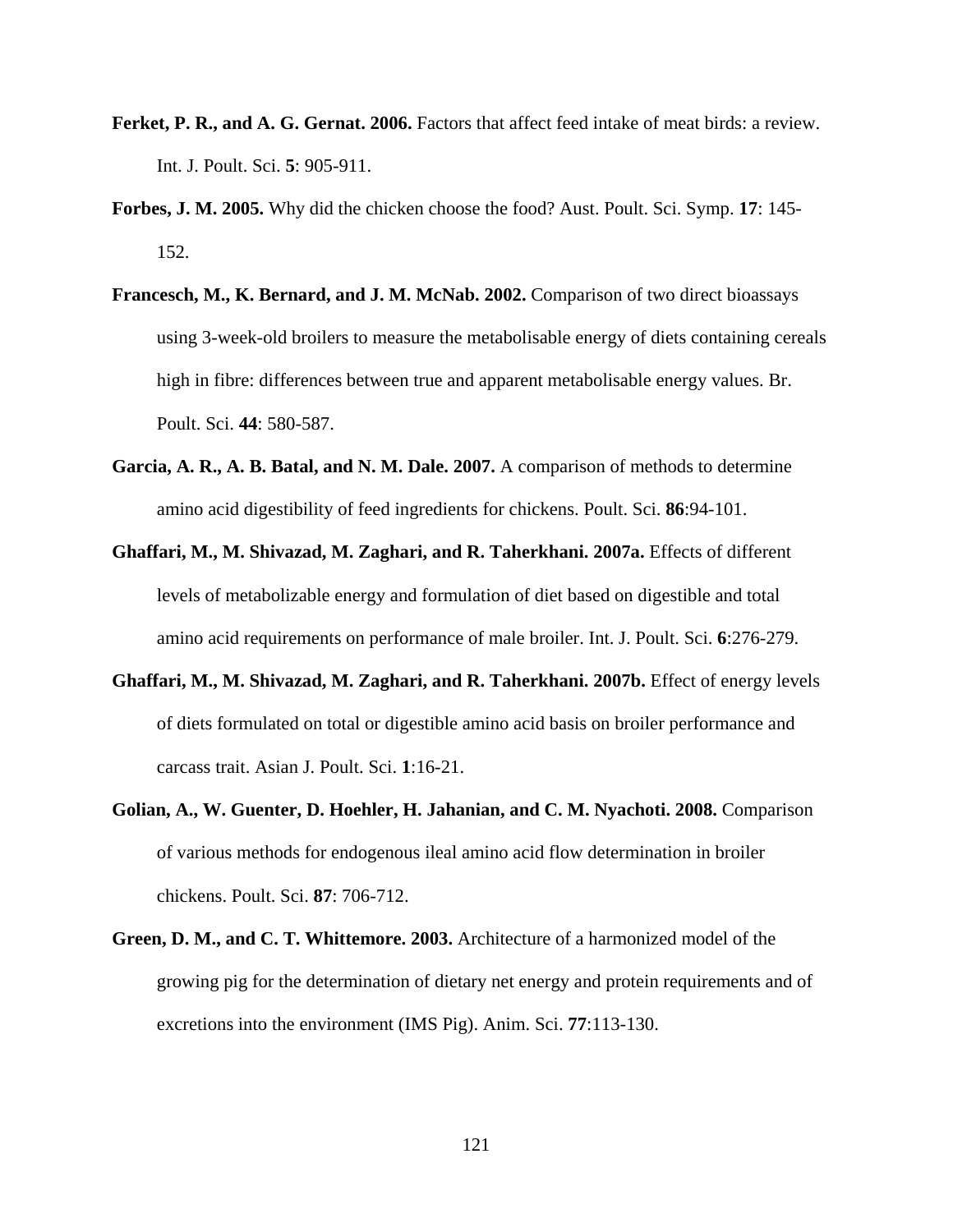- **Griffiths, L., S. Leeson, and J. D. Summers. 1977.** Fat deposition in broilers: Effect of dietary energy to protein balance, and early life caloric restriction on productive performance and abdominal fat pad size. Poult. Sci. **56**: 638-646.
- **Hamilton, R. M. G., and F. G. Proudfoot. 1995.** Ingredient particle size and feed texture: effects on the performance of broiler chickens. Anim. Feed Sci. Technol. **51**:203-210.
- **Han, Y. M., H. Suzuki, and D. H. Baker. 1991.** Histidine and tryptophan requirement of growing chicks. Poult. Sci. **70**:2148-2153.
- **Havenstein, G. B., P. R. Ferket, and M. A. Qureshi. 2003.** Growth, livability, and feed conversion of 1957 versus 2001 broilers when fed representative 1957 and 2001 broiler diets. Poult. Sci. **82**:1500-1508.
- **Hidalgo, M. A., W. A. Dozier III, A. J. Davis, and R. W. Gordon. 2004**. Live performance and meat yield responses of broilers to progressive concentrations of dietary energy maintained at a constant metabolizable energy-to-crude protein ratio. J. Appl. Poult. Res.**13**:319-327.
- **Hoehler, D., A. Lemme, V. Ravindran, W. L. Bryden, and H. S. Rostagno. 2005.** Feed formulation in broiler chicken based on standardized ileal amino acid digestibility. Proc. 3rd Mid-Atlantic Nutrition Conference, Timonium, Maryland.
- **Huang, K. H., V. Ravindran, X. Li, G. Ravindran, and W. L. Bryden. 2007.** Apparent ileal digestibility of amino acids in feed ingredients determined with broilers and layers. J. Sci. Agric. **87**:47-53.
- **Huang, K. H., V. Ravindran, X. Li, and W. L. Bryden. 2005.** Influence of age on the apparent ileal amino acid digestibility of feed ingredients for broiler chickens. Br. Poult. Sci. **46**:236-245.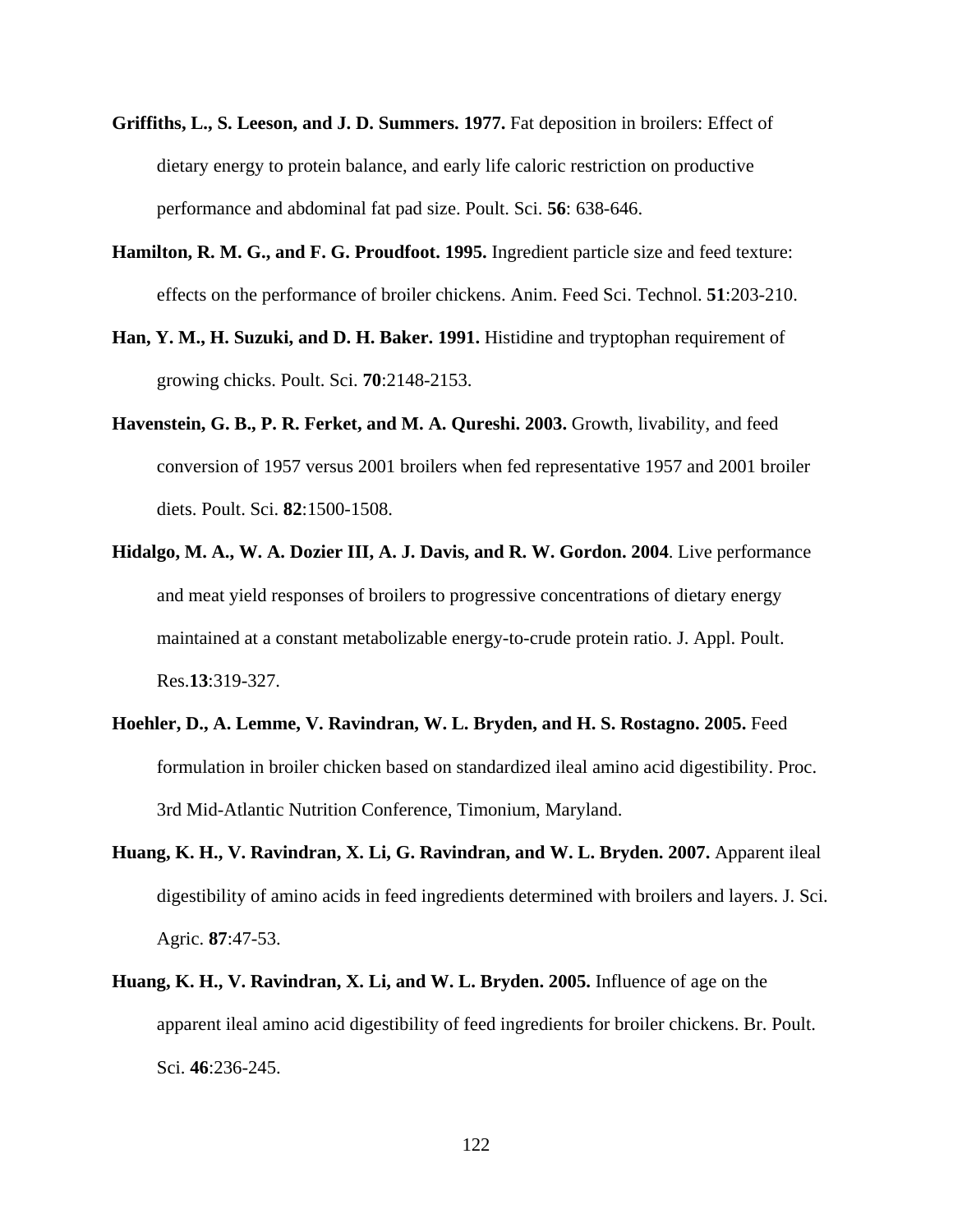- **Huyghebaert, G., and M. Pack. 1996.** The effects of dietary protein content, addition of nonessential amino acids and dietary methionine to cysteine balance on the responses to dietary sulphur-containing amino acids in broilers. Br. Poult. Sci. **37**: 623-639.
- **Jones, R. L., and J. Wiseman. 1985.** Effect of nutrition on broiler carcase composition: influence of dietary energy content in the starter and finisher phases. Br. Poult. Sci. **26**: 381-388.
- **Kamran, Z., M. Sarwar, M. Nisa, M. A. Nadeem, S. Mahmood, M. E. Barbar, and S. Ahmed. 2008.** Effect of low protein diets having constant energy-to-protein ratio on performance and carcass characteristics of broiler chickens from one to thirty-five days of age. Poult. Sci. **87**:468-474.
- **Kennedy, G. C. 1953.** The role of depot fat in the hypothalamic control of food intake in rat. Proc. R. Soc. Lond. B. **140**: 578-592.
- **Khaksar, V., and A. Golian. 2009.** Comparison of ileal digestible versus total amino acid feed formulation on broiler performance. J. Anim. Vet. Adv. **8**:1308-1311.
- **Kidd, M. T., B. J. Kerr, J. P. Allard, S. K. Rao, and J. T. Halley. 2000.** Limiting amino acid responses in commercial broilers. J. Appl. Poult. Res. **9**:223-233.
- **Kidd, M. T., S. P. Learner, J. P. Allard, S. K. Rao, and J. T. Halley. 1999**. Threonine needs of finishing broilers: growth, carcass, and economic responses. J. Appl. Poult. Res. **8**:160-169.
- **Kidd, M. T., W. S. Virden, A. Corzo, W. A. Dozier III, and D. J. Burnham. 2005.** amino acid density and L-threonine responses in Ross broilers. Int. J. Poult. Sci. **4**:258-262.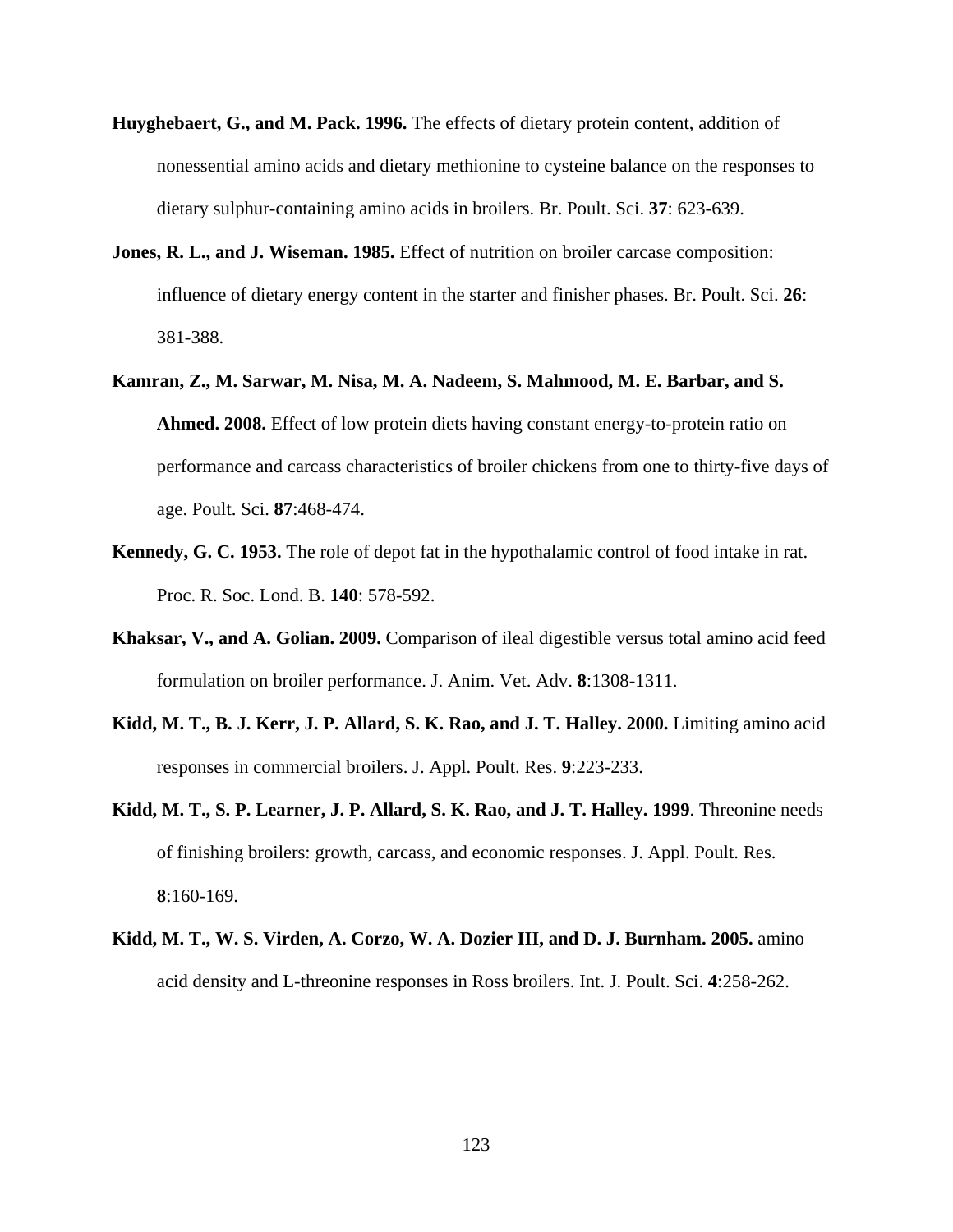- **Lammers, P. J., B. J. Kerr, M. S. Honeyman, K. Stalder, A. Dozier III, T. E. Weber, M. T. Kidd, and K. Bregendahl. 2008.** Nitrogen-corrected apparent metabolizable energy value of crude glycerol for laying hens. Poult. Sci. **87**: 104-107.
- Leeson, S., and J. D. Summers. 2005. Feeding programs for laying hens. 3<sup>rd</sup> ed. Page 182. Commercial Poultry Nutrition. University Books, Guelph, Ontario.
- Leeson, S., and J. D. Summers. 2001. Scott's Nutrition of the Chicken. 4<sup>th</sup> ed. University Books. Guelph, Ontario. 34-52, 105-110, 134-137, 525-534 pp.
- **Leeson, S., L. Caston, and J. D. Summers. 1996.** Broiler response to diet energy. Poult. Sci. **75**:529-535.
- **Lemme, A., P. J. Wijtten, J. V. Wichen, A. Petri, and D. J. Langhout. 2006.** Responses of male growing broilers to increasing levels of balanced protein offered as coarse mash or pellets of varying quality. Poult. Sci. **85**:721-730.
- **Lepkovsky, S. 1973.** Hypothalamic-adipose tissue interrelationships. Fed. Proc. **32**:1705-1708.
- **Llames, C. R., and J. Fontaine. 1994.** Determination of amino acids in feed: collaborative study. AOAC Official Method 994.12. Journal of AOAC International. **77**: 1362-1402.
- **Lopez, G., and S. Leeson. 2007.** Relevance of nitrogen correction for assessment of metabolizable energy with broilers to forty-nine days of age. Poult. Sci. **86**: 1696-1704.
- **Lopez, G., and S. Leeson. 2008.** Assessment of the nitrogen correction factor in evaluating metabolizable energy of corn and soybean meal in diets for broilers. Poult. Sci. **87**:298- 306.
- **Mack, S., D. Bercovici, G. De Groote, B. Leclercq, M. Lippens, M. Pack, J. B. Schutte, and S. Van Cauwenberghe. 1999.** Ideal amino acid profile and dietary lysine specification for broiler chickens of 20 to 40 days of age. Br. Poult. Sci. **40**:257-265.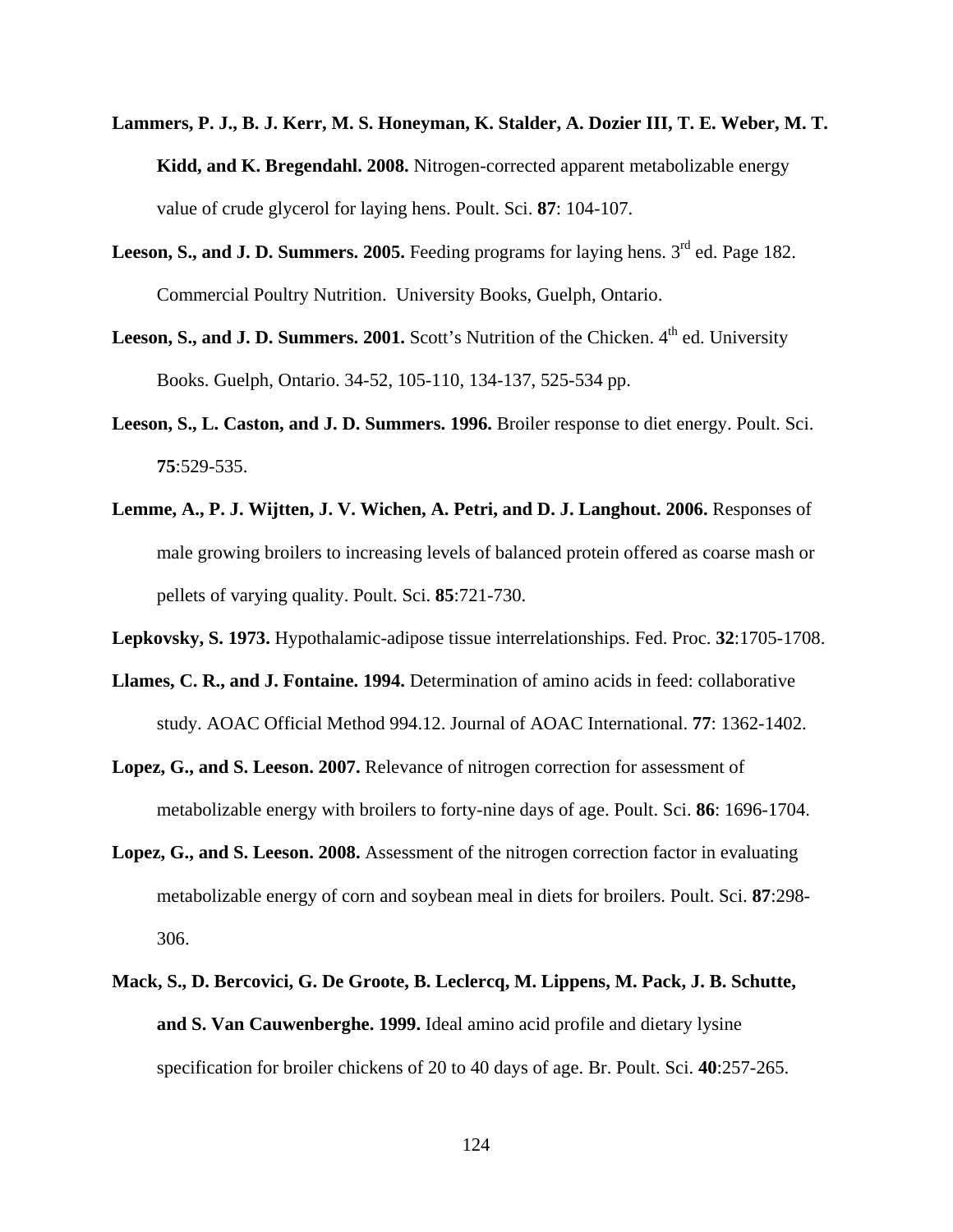- **Mirghelenj, S. A., and A. Golian. 2009.** Effects of feed form on development of digestive tract, performance and carcass traits of broiler chickens. J. Anim. Vet. Adv. **8**:1911-1915.
- **Munks, B., A. Robinson, E. F. Beach, and H. H. Williams. 1945**. Amino acids in the production of chicken egg and muscle. Poult. Sci. **24**:459-464.
- **Newkirk, R. W., H. L. Classen, and M. J. Edney. 2003.** Effects of prepress-solvent extraction on the nutritional value of canola meal for broiler chickens. Anim. Feed Sci. Tech. **104**: 111-119.
- **Nitsan, Z., G. Ben-Avraham, Z. Zoref, and I. Nir. 1991.** Growth and development of the digestive organs and some enzymes in broiler chicks after hatching. Br. Poult. Sci. **32**:515-523.
- **Noy, Y., and D. Sklan. 1998.** Yolk utilisation in the newly hatched poult. Br. Poult. Sci. **39**:446-451.
- **Noy, Y., and D. Sklan. 1995.** Digestion and absorption in the young chick. Poult. Sci. **74**:366- 373.
- **NRC. 1994.** Nutrient Requirements of Poultry. 9<sup>th</sup> rev. ed. Natl. Acad. Press, Washington, DC.
- Patrick, H., and P. J. Schaible. 1980. Poultry: Feeds and Nutrition. 2<sup>nd</sup> ed. AVI Publishing Company, Inc. Westport, Connecticut. 122 pp.
- **Pesti, G. M., R. I. Bakalli, J. P. Driver, A. Atencio, and E. H. Foster. 2005.** Poultry Nutrition and Feeding. Trafford Publishing. Victoria, British Columbia. 44-63 pp.
- **Plumstead, P. W., H. Romero-Sanchez, N. D. Paton, J. W. Spears, and J. Brake. 2007.** Effects of dietary metabolizable energy and protein on early growth responses of broilers to dietary lysine. Poult. Sci. **86**:2639-2648.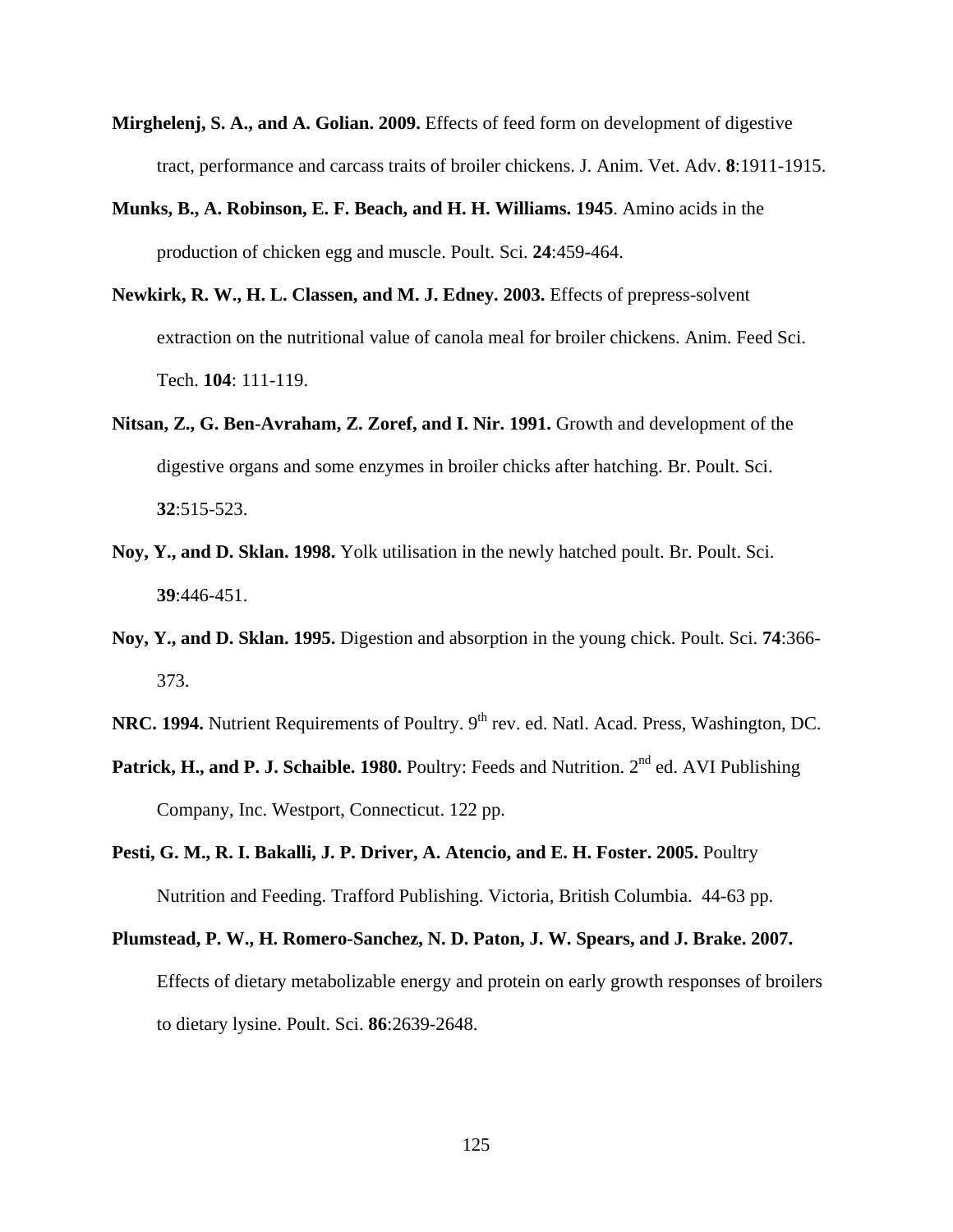- **Pym, R. A. E., and P. J. Nicholls. 1979.** Selection for food conversion in broilers: Direct and correlated response to selection for body-weight gain, food consumption and food conversion ratio. Br. Poult. Sci. **20**: 73-86.
- **Ravindran, V., and W. L. Bryden. 1999.** Amino acid availability in poultry- *in vitro* and *in vivo* measurements. Aust. J. Agric. Res. **50**: 889-908.
- **Rostagno, H. S., J. M. R. Pupa, and M. Pack. 1995.** Diet formulation for broilers based on total versus digestible amino acids. J. Appl. Poult. Res. **4**:293-299.
- **Rynsburger, J. M. 2009.** Physiological and Nutritional Factors Affecting Protein Digestion in Broiler Chickens. Master's thesis. University of Saskatchewan, Saskatoon, SK.
- **Sanz, M., A. Flores, and C. J. Lopez-Bote. 2000.** The metabolic use of energy from dietary fat in broilers is affected by fatty acid saturation. Br. Poult. Sci. **41**:61-68.
- **SAS Institute, 2001.** SAS user's guide: Statistics. Version 9.2. SAS Institute Inc., Cary, NC.
- **Schroeder, G. F., and E. C. Titgemeyer. 2008.** Interaction between protein and energy supply on protein utilization in growing cattle: a review. Livest. Sci. **114**:1-10.
- **Sibbald, I. R. 1982.** Measurement of bioavailable energy in poultry feeding stuff: A review. Can. J. Anim. Sci. **62**:983–1048.
- **Siegel, P. B., and E. L. Wisman. 1966.** Selection for body weight at eight weeks of age. 6. Changes in appetite and feed utilization. Poult. Sci. **45**:1391-1397.
- **Skinner, J. T., A. L. Waldroup, and P. W. Waldroup. 1992.** Effects of dietary nutrient density on performance and carcass quality of broilers 42 to 49 days of age. J. Appl. Poult. Res. **1**:367–372.
- **Sklan, D., and I. Plavnik. 2002.** Interactions between dietary crude protein and essential amino acid intake on performance in broilers. Br. Poult. Sci. **43**:442-449.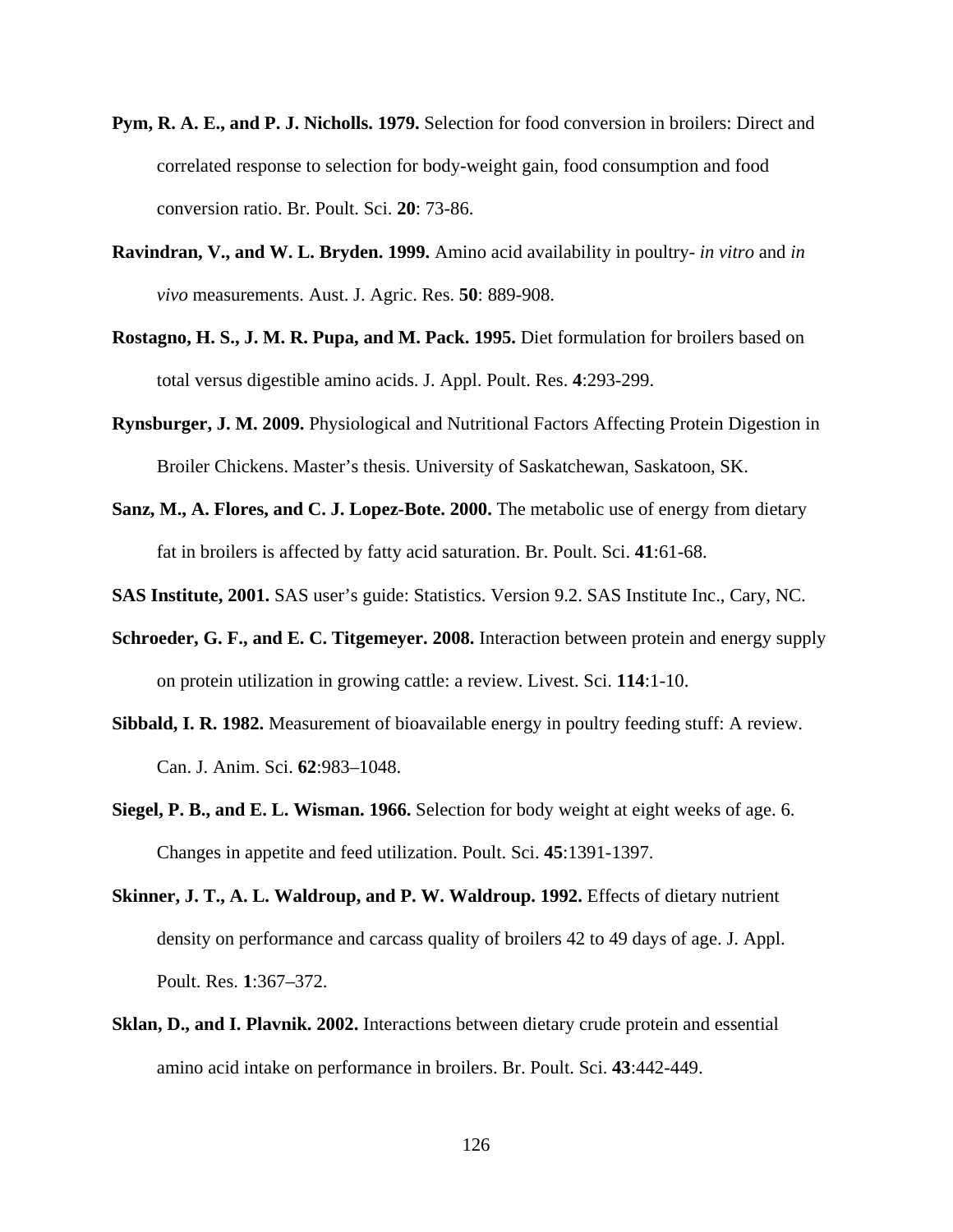- **Sklan, D., and Y. Noy. 2003.** Functional development and intestinal absorption in the young poult. Br. Poult. Sci. **44**:651-658.
- **Summers, J. D., D. Spratt, and J. L. Atkinson. 1992.** Broiler weight gain and carcass composition when fed diets varying in amino acid balance, dietary energy, and protein level. Poult. Sci. **71**:263-273.
- **Svihus, B., K. H. Kløvstad, V. Perez, O. Zimonja, S. Sahlström, R. B. Schüller, W. K. Jeksrud, and E. Prestløkken. 2004.** Physical and nutritional effects of pelleting of broiler chicken diets made from wheat ground to different coarsenesses by the use of roller mill and hammer mill. Anim. Feed Sci. Technol. **117**:281-293.
- **Ten Doeschate, R. A. H. M., C. W. Scheele, V. V. A. M. Schreurs, and J. D. Van Der Klis. 1993.** Digestibility studies in broiler chickens: Influence of genotype, age, sex and method of determination. Br. Poult. Sci. **34**: 131-146.
- **Tesseraud, S., N. Maaa, R. Peresson, and A. M. Chagneau. 1996.** Relative responses of protein turnover in three different skeletal muscles to dietary lysine deficiency in chicks. Br. Poult. Sci. **37**:641-650.
- **Thomas, D. V., V. Ravindran, and G. Ravindran. 2008.** Nutrient digestibility and energy utilisation of diets based on wheat, sorghum or maize by the newly hatched broiler chick. Br. Poult. Sci. **49**:429-435.
- **Tobin, G., and K. N. Boorman. 1979.** Carotid or jugular amino acid infusions and food intake in the cockerel. Br. J. Nutr. **41**: 157-162.
- **Uni, Z., Y. Noy, and D. Sklan. 1996.** Development of the small intestine in heavy and light strain chicks before and after hatching. Br. Poult. Sci. **37**:63-71.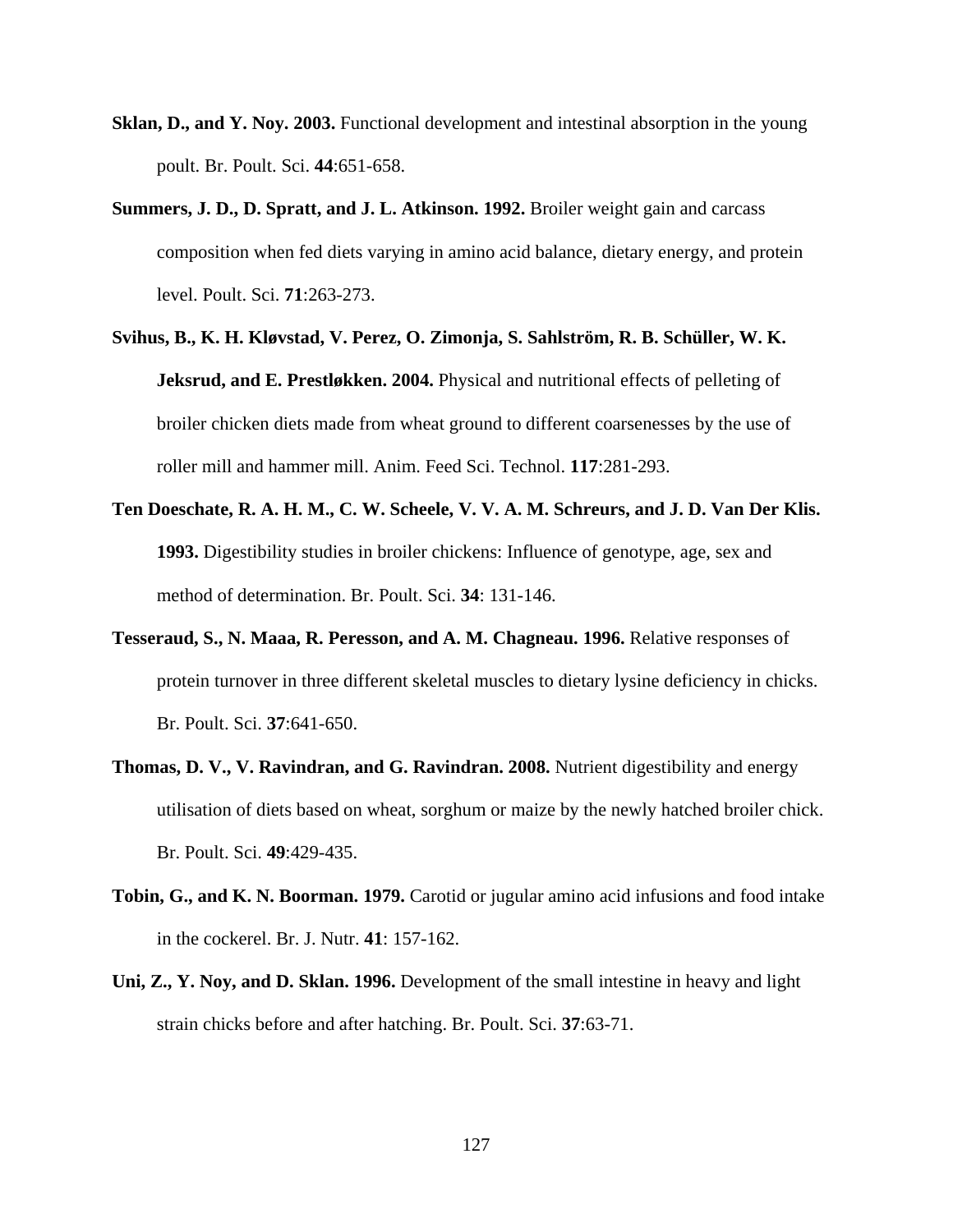- **Vogtmann, H., P. Friter, and A.L. Prabuck, 1975**. A new method of determining metabolizability of energy and digestibility of fatty acids in broiler diets. Br. Poult. Sci. **67**:641-646.
- **Wolynetz, M. S., and I. R. Sibbald. 1984.** Relationship between apparent and true metabolizable energy and the effects of a nitrogen correction. Poult. Sci. **63**: 1386-1399.

**Wu, G. Y. 2009.** Amino acids: metabolism, functions, and nutrition. Amino Acids **37**:1-17.

**Zang, J. J., X. S. Piao, D. S. Huang, J. J. Wang, X. Ma, and Y. X. Ma. 2009.** Effects of feed particle size and feed form on growth performance, nutrient metabolizability and intestinal morphology in broiler chickens. Asian Austral. J. Anim. Sci. **22**:107-112.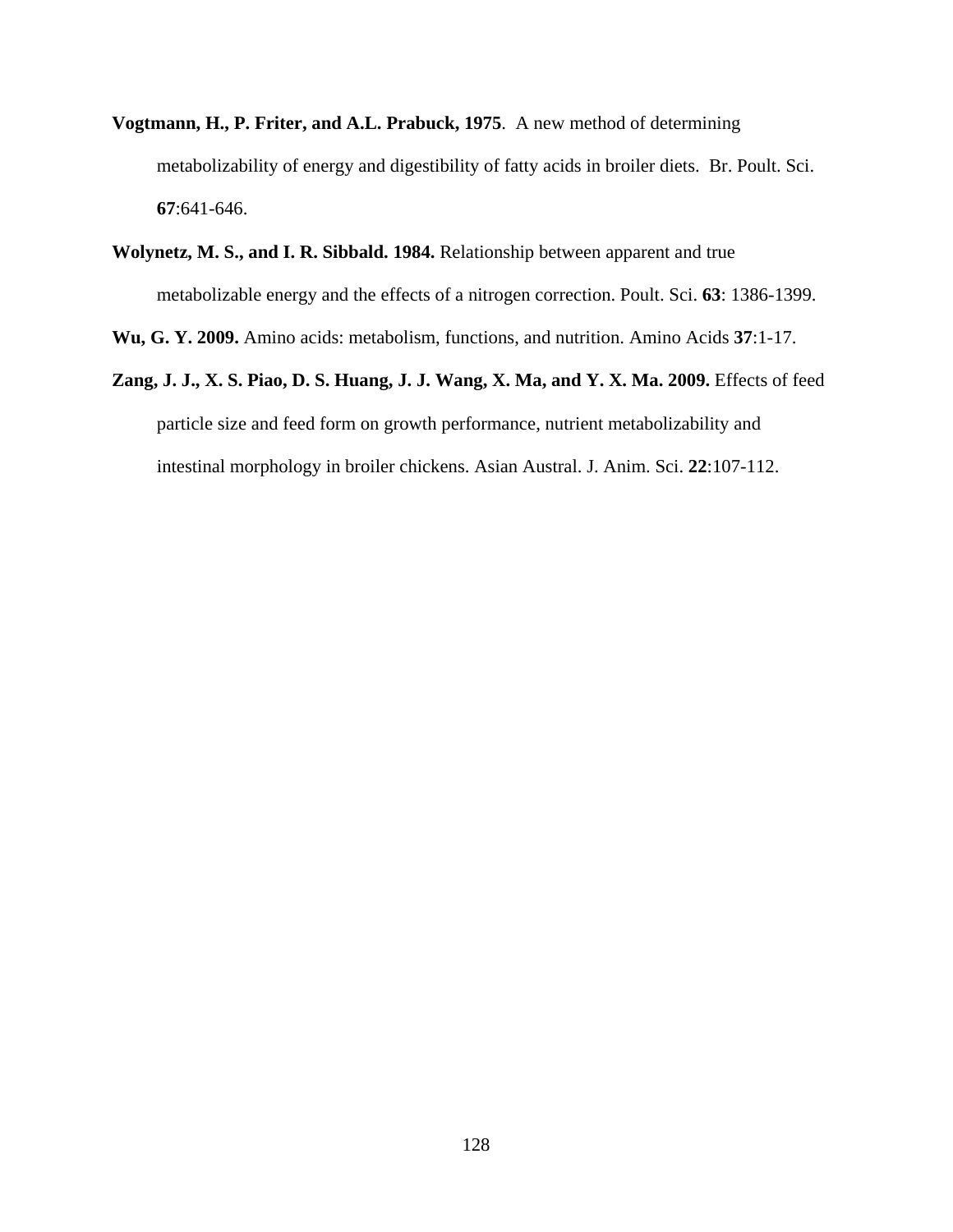## **8.0 Appendices**

## *8.1 Appendix A: Effect of age on dietary energy content*

| <b>Table.</b> Effect of age (5) program vs. O program) on dictary chergy content from To to 25 a on D w and D w gam.                                                                                                                                                                                                               |        |                  |             |           |           |           |           |           |
|------------------------------------------------------------------------------------------------------------------------------------------------------------------------------------------------------------------------------------------------------------------------------------------------------------------------------------|--------|------------------|-------------|-----------|-----------|-----------|-----------|-----------|
|                                                                                                                                                                                                                                                                                                                                    |        | Body weight gain |             |           |           |           |           |           |
| S program vs. G program                                                                                                                                                                                                                                                                                                            | 10d    | l 5d             | 20d         | 25d       | $10-15d$  | $16-20d$  | $21-25d$  | $10-25d$  |
| Energy levels (kcal/kg)                                                                                                                                                                                                                                                                                                            |        |                  |             |           |           |           |           |           |
| Contrast P-value                                                                                                                                                                                                                                                                                                                   |        |                  |             |           |           |           |           |           |
| $2700$ kcal/kg                                                                                                                                                                                                                                                                                                                     | 0.001  | NS <sup>1</sup>  | 0.055       | <b>NS</b> | <b>NS</b> | <b>NS</b> | 0.037     | NS        |
| $2833$ kcal/kg                                                                                                                                                                                                                                                                                                                     | 0.030  | <b>NS</b>        | $_{\rm NS}$ | <b>NS</b> | <b>NS</b> | <b>NS</b> | <b>NS</b> | <b>NS</b> |
| $2966$ kcal/kg                                                                                                                                                                                                                                                                                                                     | 0.0004 | NS               | NS          | NS        | 0.018     | <b>NS</b> | <b>NS</b> | NS        |
| $\mathbf{h}$ $\mathbf{r}$ $\mathbf{r}$ $\mathbf{r}$ $\mathbf{r}$ $\mathbf{r}$ $\mathbf{r}$ $\mathbf{r}$ $\mathbf{r}$ $\mathbf{r}$ $\mathbf{r}$ $\mathbf{r}$ $\mathbf{r}$ $\mathbf{r}$ $\mathbf{r}$ $\mathbf{r}$ $\mathbf{r}$ $\mathbf{r}$ $\mathbf{r}$ $\mathbf{r}$ $\mathbf{r}$ $\mathbf{r}$ $\mathbf{r}$ $\mathbf{r}$ $\mathbf{$ |        |                  |             |           |           |           |           |           |

**Table.** Effect of age (S program vs. G program) on dietary energy content from 10 to 25 d on BW and BW gain.

**Table.** Effect of age (S program vs. G program) on dietary energy content from 10 to 25 d on feed consumption and feed to gain ratio (with mortality correction).

| $\ldots$                        |                 |           |             |             |                    |           |           |           |  |
|---------------------------------|-----------------|-----------|-------------|-------------|--------------------|-----------|-----------|-----------|--|
|                                 |                 |           | Feed intake |             | Feed to gain ratio |           |           |           |  |
| S program vs. G program         | $10-15d$        | 16-20d    | $21-25d$    | $10-25d$    | $10-15d$           | $16-20d$  | $21-25d$  | $10-25d$  |  |
| Energy levels (kcal/kg)         |                 |           |             |             |                    |           |           |           |  |
| <b>Contrast P-value</b>         |                 |           |             |             |                    |           |           |           |  |
| $2700$ kcal/kg                  | NS <sup>1</sup> | <b>NS</b> | <b>NS</b>   | <b>NS</b>   | <b>NS</b>          | <b>NS</b> | 0.007     | 0.018     |  |
| $2833$ kcal/kg                  | <b>NS</b>       | <b>NS</b> | <b>NS</b>   | <b>NS</b>   | <b>NS</b>          | <b>NS</b> | <b>NS</b> | <b>NS</b> |  |
| $2966$ kcal/kg                  | <b>NS</b>       | <b>NS</b> | <b>NS</b>   | $_{\rm NS}$ | <b>NS</b>          | <b>NS</b> | <b>NS</b> | <b>NS</b> |  |
| $\text{NS} = \text{P} > 0.10$ . |                 |           |             |             |                    |           |           |           |  |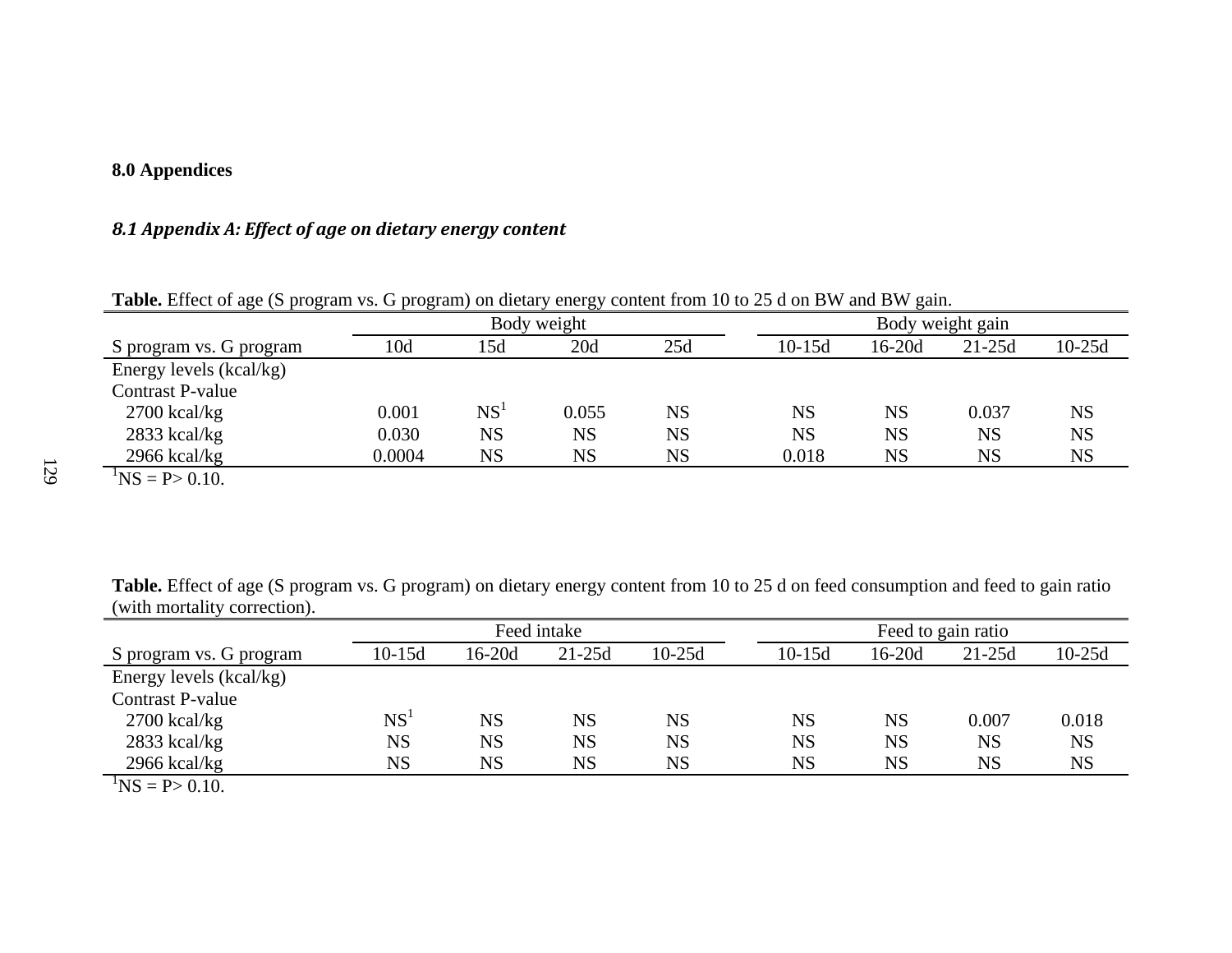| <b>Table.</b> Effect of age (S program vs. G program) on dietary ener |                 | t from 10 to 25 d on mortality. |           |           |  |  |  |  |  |  |
|-----------------------------------------------------------------------|-----------------|---------------------------------|-----------|-----------|--|--|--|--|--|--|
|                                                                       | Mortality       |                                 |           |           |  |  |  |  |  |  |
| S program vs. G program                                               | $10-15d$        | $16-20d$                        | $21-25d$  | $10-25d$  |  |  |  |  |  |  |
| Energy levels (kcal/kg)                                               |                 |                                 |           |           |  |  |  |  |  |  |
| <b>Contrast P-value</b>                                               |                 |                                 |           |           |  |  |  |  |  |  |
| $2700$ kcal/kg                                                        | 0.012           | <b>NS</b>                       | <b>NS</b> | <b>NS</b> |  |  |  |  |  |  |
| $2833$ kcal/kg                                                        | NS <sup>1</sup> | <b>NS</b>                       | <b>NS</b> | <b>NS</b> |  |  |  |  |  |  |
| $2966$ kcal/kg                                                        | <b>NS</b>       | <b>NS</b>                       | <b>NS</b> | <b>NS</b> |  |  |  |  |  |  |
| $1\text{N}$ C – D, 0.10                                               |                 |                                 |           |           |  |  |  |  |  |  |

**Table.** Effect of age (S and G program vs. F program) on dietary energy content from 26 to 35 d on BW and BW gain, and FI.

|                                 | Body weight (kg) |           |            | Body weight gain (kg) |            | Feed intake (kg) |
|---------------------------------|------------------|-----------|------------|-----------------------|------------|------------------|
| S and G program vs. F program   | 30 <sub>d</sub>  | 35d       | $26 - 30d$ | $31 - 35d$            | $26 - 30d$ | $31-35d$         |
| Energy levels (kcal/kg)         |                  |           |            |                       |            |                  |
| <b>Contrast P-value</b>         |                  |           |            |                       |            |                  |
| $2700$ kcal/kg                  | 0.010            | NS        | <b>NS</b>  | NS                    | <b>NS</b>  | <b>NS</b>        |
| $2833$ kcal/kg                  | NS <sup>1</sup>  | <b>NS</b> | <b>NS</b>  | <b>NS</b>             | 0.015      | 0.024            |
| $2966$ kcal/kg                  | <b>NS</b>        | <b>NS</b> | <b>NS</b>  | NS                    | <b>NS</b>  | <b>NS</b>        |
| $\text{NS} = \text{P} > 0.10$ . |                  |           |            |                       |            |                  |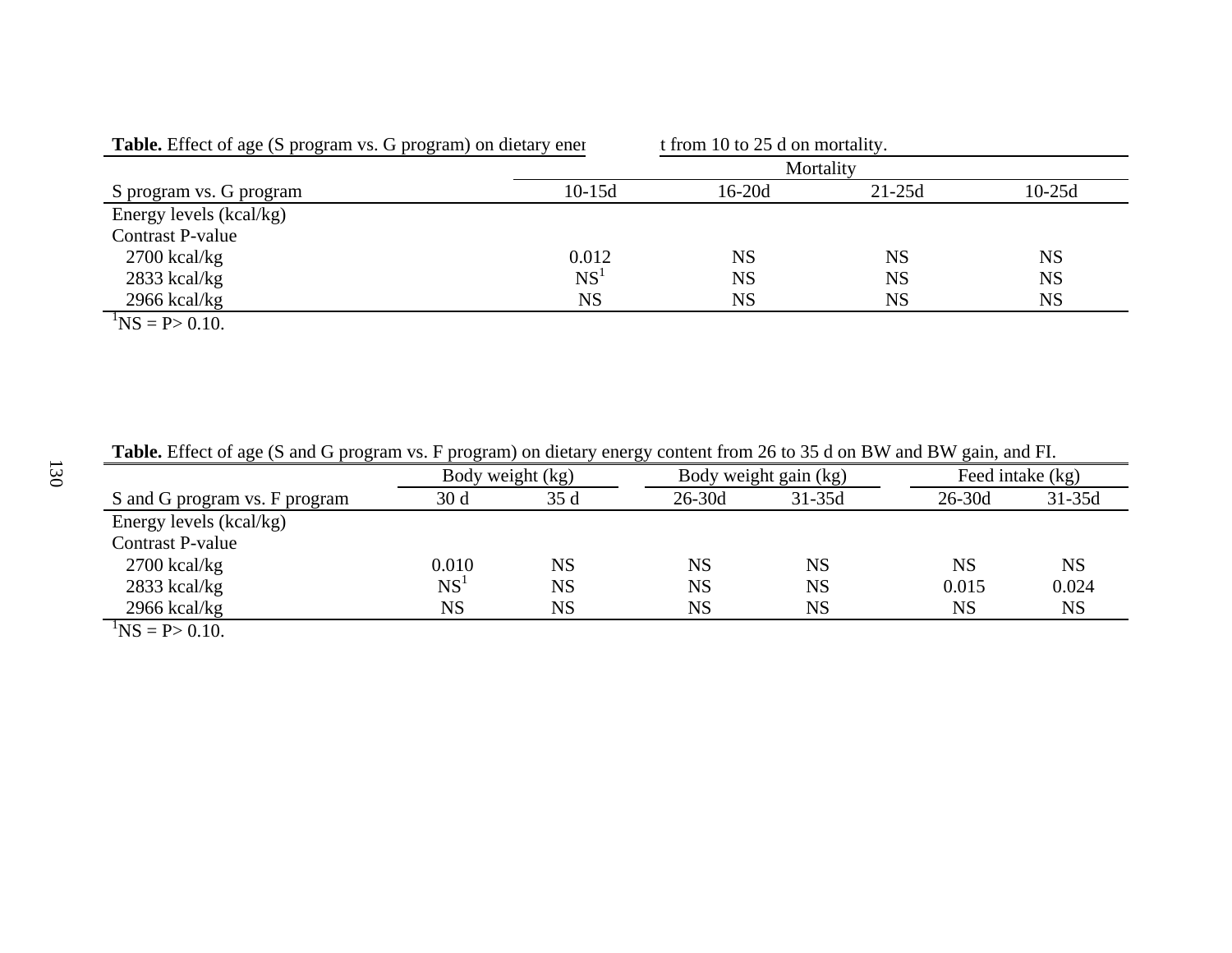**Table.** Effect of age (S and G program vs. F program on dietary energy content from 26 to 35 d on feed to gain (with mortality correction) and mortality.

|                                 |                 | Feed to gain ratio | Mortality (%) |            |  |
|---------------------------------|-----------------|--------------------|---------------|------------|--|
| S and G program vs. F program   | $26-30d$        | $31 - 35d$         | $26-30d$      | $31 - 35d$ |  |
| Energy levels (kcal/kg)         |                 |                    |               |            |  |
| Contrast P-value                |                 |                    |               |            |  |
| 2700                            | NS <sup>1</sup> | 0.036              | <b>NS</b>     | <b>NS</b>  |  |
| 2833                            | <b>NS</b>       | <b>NS</b>          | <b>NS</b>     | <b>NS</b>  |  |
| 2966                            | <b>NS</b>       | <b>NS</b>          | <b>NS</b>     | NS         |  |
| $\text{NS} = \text{P} > 0.10$ . |                 |                    |               |            |  |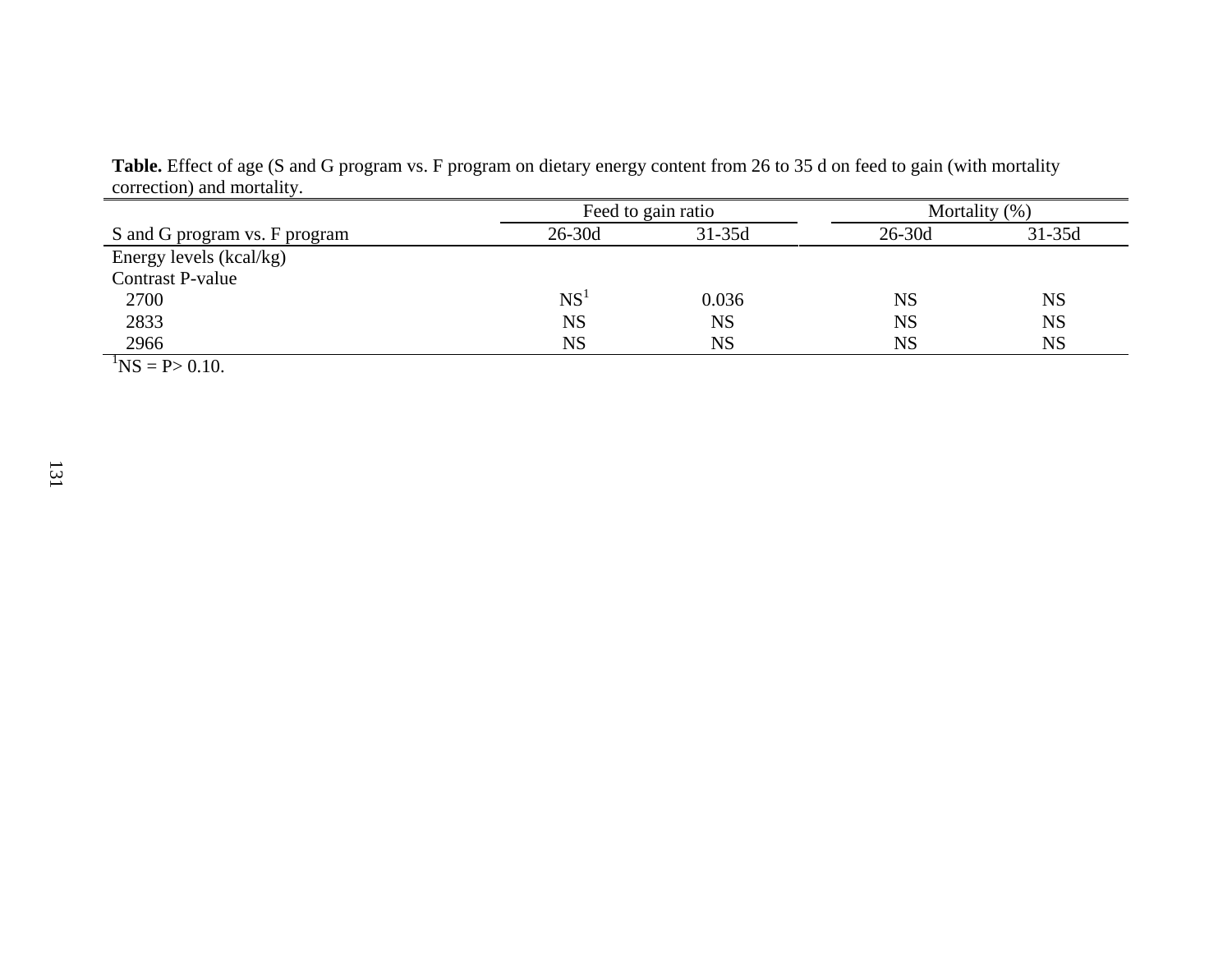## *8.2 Appendix B: Dietary amino acid and energy content and response on broiler performance*

| <b>Table.</b> Dictally AA and cliengly contents and response on broner D w and D w gain. |                 |                  |            |             |             |            |                       |           |
|------------------------------------------------------------------------------------------|-----------------|------------------|------------|-------------|-------------|------------|-----------------------|-----------|
|                                                                                          |                 | Body weight (kg) |            |             |             |            | Body weight gain (kg) |           |
| Nutrient content                                                                         | 0 <sub>d</sub>  | 10d              | 25d        | 35 d        | $0-10d$     | $11-25d$   | 25-35 d               | $0-35d$   |
| Energy level                                                                             |                 |                  |            |             |             |            |                       |           |
| $2700$ kcal/kg                                                                           | 0.0441          | 0.267            | 1.233      | 2.187       | 0.227       | 0.966      | 0.954                 | 2.142     |
| 2833 kcal/kg                                                                             | 0.0441          | 0.272            | 1.247      | 2.212       | 0.228       | 0.976      | 0.965                 | 2.168     |
| 2966 kcal/kg                                                                             | 0.0442          | 0.271            | 1.237      | 2.177       | 0.227       | 0.965      | 0.941                 | 2.133     |
| 3100 kcal/kg                                                                             | 0.0441          | 0.274            | 1.250      | 2.183       | 0.230       | 0.975      | 0.933                 | 2.139     |
| Coefficient                                                                              |                 |                  |            |             |             |            |                       |           |
| Intercept                                                                                | $---$           | 0.224            | ---        | $---$       | 0.180       | $---$      | $---$                 | $\cdots$  |
|                                                                                          | ---             | 0.000016         | $---$      | ---         | 0.000016    | ---        | $---$                 | ---       |
|                                                                                          | ---             | $---$            | ---        | ---         | $---$       | ---        | $---$                 | ---       |
| $\frac{E}{R^2}$                                                                          | ---             | 0.030            | $---$      | $---$       | 0.029       | $---$      | $---$                 | ---       |
| $P-value$                                                                                |                 |                  |            |             |             |            |                       |           |
| Linear                                                                                   | NS <sup>1</sup> | 0.076            | <b>NS</b>  | $_{\rm NS}$ | 0.077       | <b>NS</b>  | NS                    | NS        |
| Quadratic                                                                                | <b>NS</b>       | <b>NS</b>        | <b>NS</b>  | NS          | <b>NS</b>   | <b>NS</b>  | <b>NS</b>             | NS        |
| Lysine level                                                                             |                 |                  |            |             |             |            |                       |           |
| High lysine content                                                                      | 0.0443          | 0.255            | 1.124      | 1.970       | 0.210       | 0.870      | 0.845                 | 1.925     |
| Intermediate lysine                                                                      | 0.0440          | 0.276            | 1.285      | 2.267       | 0.232       | 1.009      | 0.982                 | 2.223     |
| content                                                                                  |                 |                  |            |             |             |            |                       |           |
|                                                                                          |                 |                  |            |             |             |            |                       |           |
| Low lysine content                                                                       | 0.0441          | 0.283            | 1.316      | 2.332       | 0.239       | 1.033      | 1.017                 | 2.288     |
| Coefficient                                                                              |                 |                  |            |             |             |            |                       |           |
| Intercept                                                                                | 0.0580          | $-0.326$         | $-3.669$   | $-6.635$    | $-0.384$    | $-3.343$   | $-2.967$              | $-6.693$  |
| E                                                                                        | $-0.00034$      | 0.014            | 0.114      | 0.204       | 0.014       | 0.101      | 0.090                 | 0.205     |
| $\overline{E}^2$                                                                         | 0.0000021       | $-0.000077$      | $-0.00066$ | $-0.0012$   | $-0.000079$ | $-0.00058$ | $-0.00051$            | $-0.0012$ |
|                                                                                          | 0.062           | 0.725            | 0.869      | 0.830       | 0.730       | 0.863      | 0.696                 | 0.830     |
| $P-value$                                                                                |                 |                  |            |             |             |            |                       |           |
| Linear                                                                                   | 0.098           | < 0.0001         | < 0.0001   | < 0.0001    | < 0.0001    | < 0.0001   | < 0.0001              | < 0.0001  |
| Quadratic                                                                                | 0.044           | < 0.0001         | < 0.0001   | < 0.0001    | < 0.0001    | < 0.0001   | < 0.0001              | < 0.0001  |
| Overall energy and amino                                                                 |                 |                  |            |             |             |            |                       |           |
| acid                                                                                     |                 |                  |            |             |             |            |                       |           |
| Pooled SEM                                                                               | 0.000049        | 0.0014           | 0.0087     | 0.017       | 0.0014      | 0.0075     | 0.0086                | 0.017     |
| $P-value$                                                                                |                 |                  |            |             |             |            |                       |           |
| Energy x amino acid                                                                      | <b>NS</b>       | 0.0007           | < 0.0001   | < 0.0001    | 0.0009      | < 0.0001   | < 0.0001              | < 0.0001  |
| $\overline{N}S = P > 0.10.$                                                              |                 |                  |            |             |             |            |                       |           |

**Table.** Dietary AA and energy contents and response on broiler BW and BW gain.

132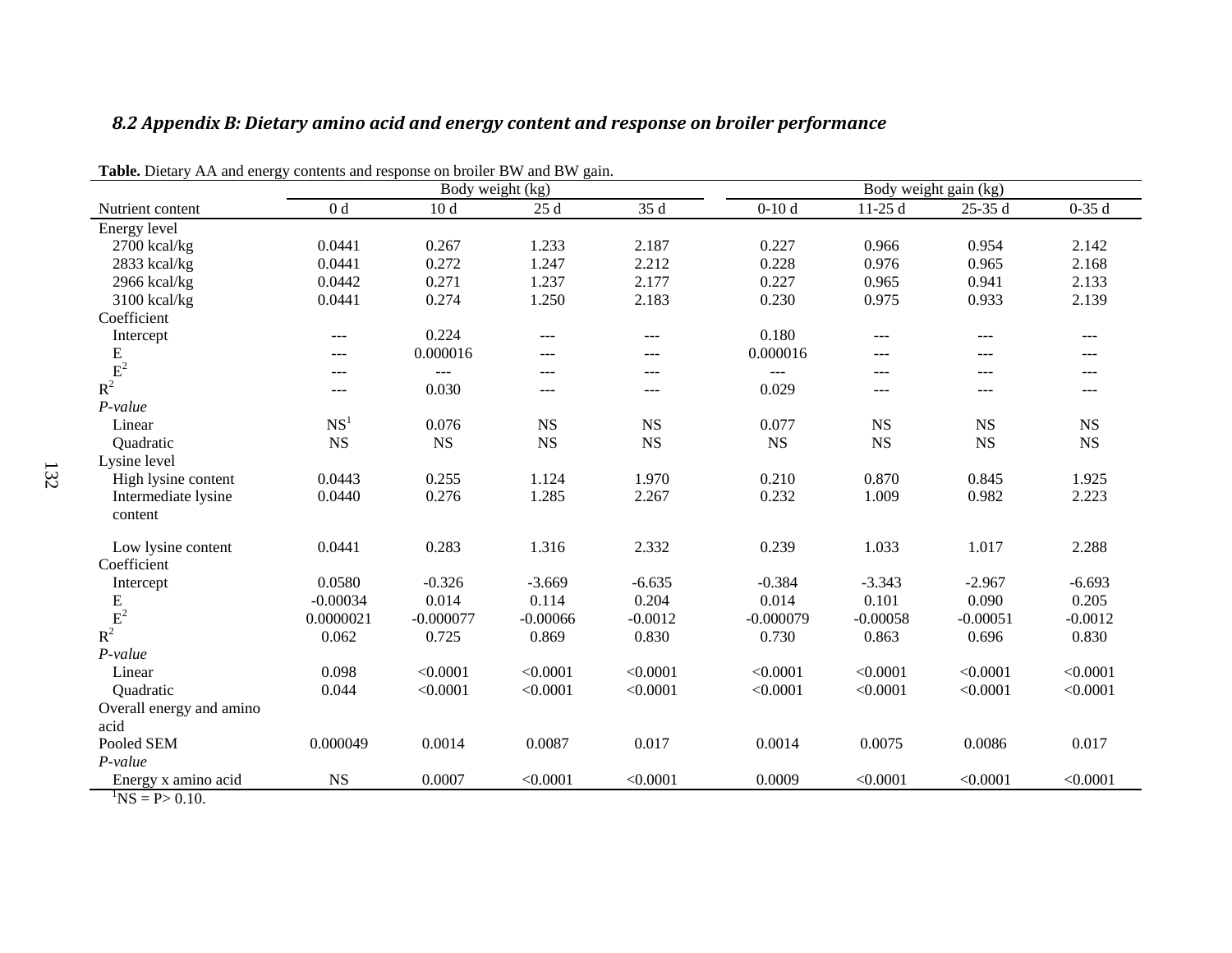|                                        | Table. Dictary TVIX and chergy contents and response on broner reca consumption and reca gain ratio (with mortanty correction).<br>Feed consumption (kg/bird) |            |            |            |           |           |                               |             |
|----------------------------------------|---------------------------------------------------------------------------------------------------------------------------------------------------------------|------------|------------|------------|-----------|-----------|-------------------------------|-------------|
| Nutrient content                       | $0-10d$                                                                                                                                                       | $11-25d$   | $25-35d$   | $0-35d$    | $0-10d$   | $11-25d$  | Feed to gain ratio<br>25-35 d | $0-35d$     |
| Energy level                           |                                                                                                                                                               |            |            |            |           |           |                               |             |
| $2700$ kcal/kg                         | 0.278                                                                                                                                                         | 1.555      | 1.834      | 3.698      | 1.245     | 1.597     | 1.925                         | 1.703       |
| 2833 kcal/kg                           | 0.280                                                                                                                                                         | 1.559      | 1.837      | 3.701      | 1.228     | 1.583     | 1.911                         | 1.687       |
| $2966$ kcal/kg                         | 0.281                                                                                                                                                         | 1.530      | 1.788      | 3.631      | 1.236     | 1.576     | 1.907                         | 1.682       |
| 3100 kcal/kg                           | 0.284                                                                                                                                                         | 1.540      | 1.753      | 3.600      | 1.234     | 1.573     | 1.884                         | 1.669       |
| Coefficient                            |                                                                                                                                                               |            |            |            |           |           |                               |             |
| Intercept                              | 0.236                                                                                                                                                         | $---$      | 2.446      | 4.445      | $---$     | $---$     | 2.181                         | 1.917       |
| E                                      | 0.000015                                                                                                                                                      | ---        | $-0.00022$ | $-0.00027$ |           | $---$     | $-0.000095$                   | $-0.000080$ |
| $E^2$                                  | $---$                                                                                                                                                         | $---$      |            | $---$      | $---$     | $---$     | $---$                         |             |
| $R^2$                                  | 0.077                                                                                                                                                         | $---$      | 0.085      | 0.044      | $---$     | $---$     | 0.033                         | 0.034       |
| $P-value$                              |                                                                                                                                                               |            |            |            |           |           |                               |             |
| Linear                                 | 0.0037                                                                                                                                                        | <b>NS</b>  | 0.0023     | 0.030      | <b>NS</b> | <b>NS</b> | 0.062                         | 0.057       |
| Quadratic                              | NS <sup>1</sup>                                                                                                                                               | <b>NS</b>  | <b>NS</b>  | <b>NS</b>  | <b>NS</b> | <b>NS</b> | <b>NS</b>                     | <b>NS</b>   |
| Lysine level                           |                                                                                                                                                               |            |            |            |           |           |                               |             |
| High lysine content                    | 0.275                                                                                                                                                         | 1.460      | 1.686      | 3.450      | 1.307     | 1.666     | 1.996                         | 1.768       |
| Intermediate lysine content            | 0.284                                                                                                                                                         | 1.587      | 1.851      | 3.744      | 1.218     | 1.559     | 1.884                         | 1.664       |
| Low lysine content                     | 0.283                                                                                                                                                         | 1.591      | 1.872      | 3.779      | 1.184     | 1.521     | 1.841                         | 1.624       |
| Coefficient                            |                                                                                                                                                               |            |            |            |           |           |                               |             |
| Intercept                              | $-0.024$                                                                                                                                                      | $-2.838$   | $-3.492$   | $-5.852$   | 3.478     | 4.330     | 4.729                         | 4.306       |
| $\frac{E}{E^2}$                        | 0.0073                                                                                                                                                        | 0.104      | 0.124      | 0.223      | $-0.050$  | $-0.062$  | $-0.063$                      | $-0.059$    |
|                                        | $-0.000043$                                                                                                                                                   | $-0.00061$ | $-0.00072$ | $-0.0013$  | 0.00028   | 0.00034   | 0.00035                       | 0.00032     |
| $R^2$                                  | 0.208                                                                                                                                                         | 0.654      | 0.538      | 0.586      | 0.798     | 0.841     | 0.706                         | 0.886       |
| P-value                                |                                                                                                                                                               |            |            |            |           |           |                               |             |
| Linear                                 | < 0.0001                                                                                                                                                      | < 0.0001   | < 0.0001   | < 0.0001   | < 0.0001  | < 0.0001  | < 0.0001                      | < 0.0001    |
| Quadratic                              | 0.0052                                                                                                                                                        | < 0.0001   | < 0.0001   | < 0.0001   | < 0.0001  | < 0.0001  | 0.0001                        | < 0.0001    |
| Overall energy and amino acid          |                                                                                                                                                               |            |            |            |           |           |                               |             |
| Pooled SEM                             | 0.00080                                                                                                                                                       | 0.0073     | 0.011      | 0.019      | 0.0056    | 0.0065    | 0.0075                        | 0.0062      |
| P-value                                |                                                                                                                                                               |            |            |            |           |           |                               |             |
| Energy x amino acid                    | 0.030                                                                                                                                                         | < 0.0001   | < 0.0001   | < 0.0001   | < 0.0001  | 0.0028    | 0.0003                        | < 0.0001    |
| $\mathrm{^{1}NS} = \mathrm{P} > 0.10.$ |                                                                                                                                                               |            |            |            |           |           |                               |             |

**Table.** Dietary AA and energy contents and response on broiler feed consumption and feed gain ratio (with mortality correction).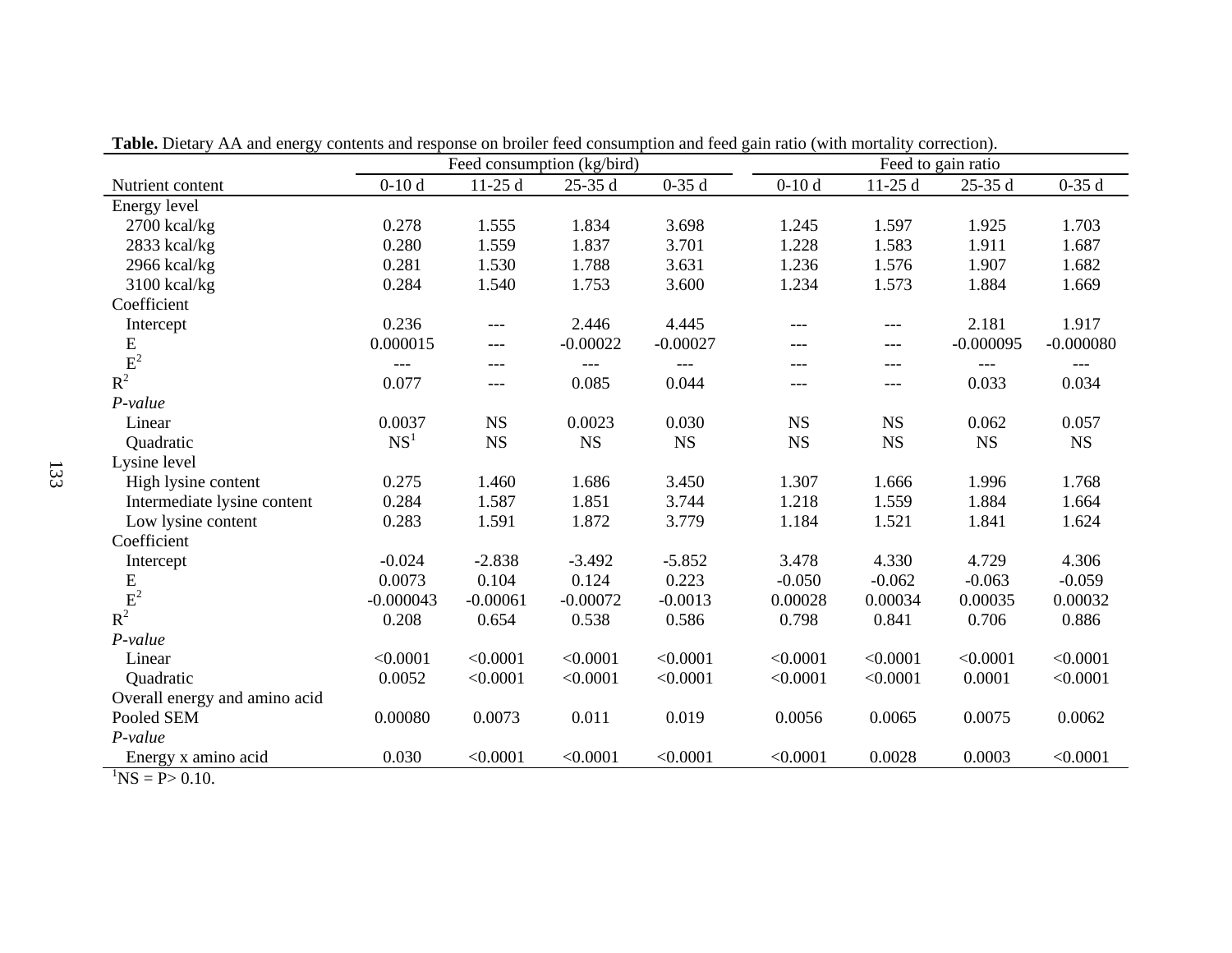|                             |         | Mortality (%) |          |         |
|-----------------------------|---------|---------------|----------|---------|
| Nutrient content            | $0-10d$ | $11-25d$      | $25-35d$ | $0-35d$ |
| High lysine content         |         |               |          |         |
| $2700$ kcal/kg              | 1.971   | 2.867         | 1.434    | 6.272   |
| 2833 kcal/kg                | 2.330   | 5.197         | 0.358    | 7.885   |
| $2966$ kcal/kg              | 1.434   | 3.763         | 1.255    | 6.452   |
| $3100$ kcal/kg              | 2.509   | 3.758         | 0.896    | 7.163   |
| Pooled SEM                  | 0.34    | 0.37          | 0.18     | 0.62    |
| Intermediate lysine content |         |               |          |         |
| $2700$ kcal/kg              | 0.538   | 3.226         | 0.538    | 4.301   |
| $2833$ kcal/kg              | 2.151   | 3.405         | 0.358    | 5.914   |
| 2966 kcal/kg                | 1.613   | 4.659         | 1.075    | 7.348   |
| $3100$ kcal/kg              | 1.613   | 2.330         | 0.358    | 4.301   |
| Pooled SEM                  | 0.27    | 0.51          | 0.17     | 0.60    |
| Low lysine content          |         |               |          |         |
| $2700$ kcal/kg              | 1.255   | 3.226         | 1.255    | 5.735   |
| $2833$ kcal/kg              | 2.151   | 2.867         | 1.255    | 6.272   |
| $2966$ kcal/kg              | 3.763   | 1.971         | 0.896    | 6.631   |
| $3100$ kcal/kg              | 2.509   | 2.509         | 0.896    | 5.914   |
| Pooled SEM                  | 0.39    | 0.32          | 0.24     | 0.53    |

**Table.** The interaction between dietary AA and energy contents on broiler mortality.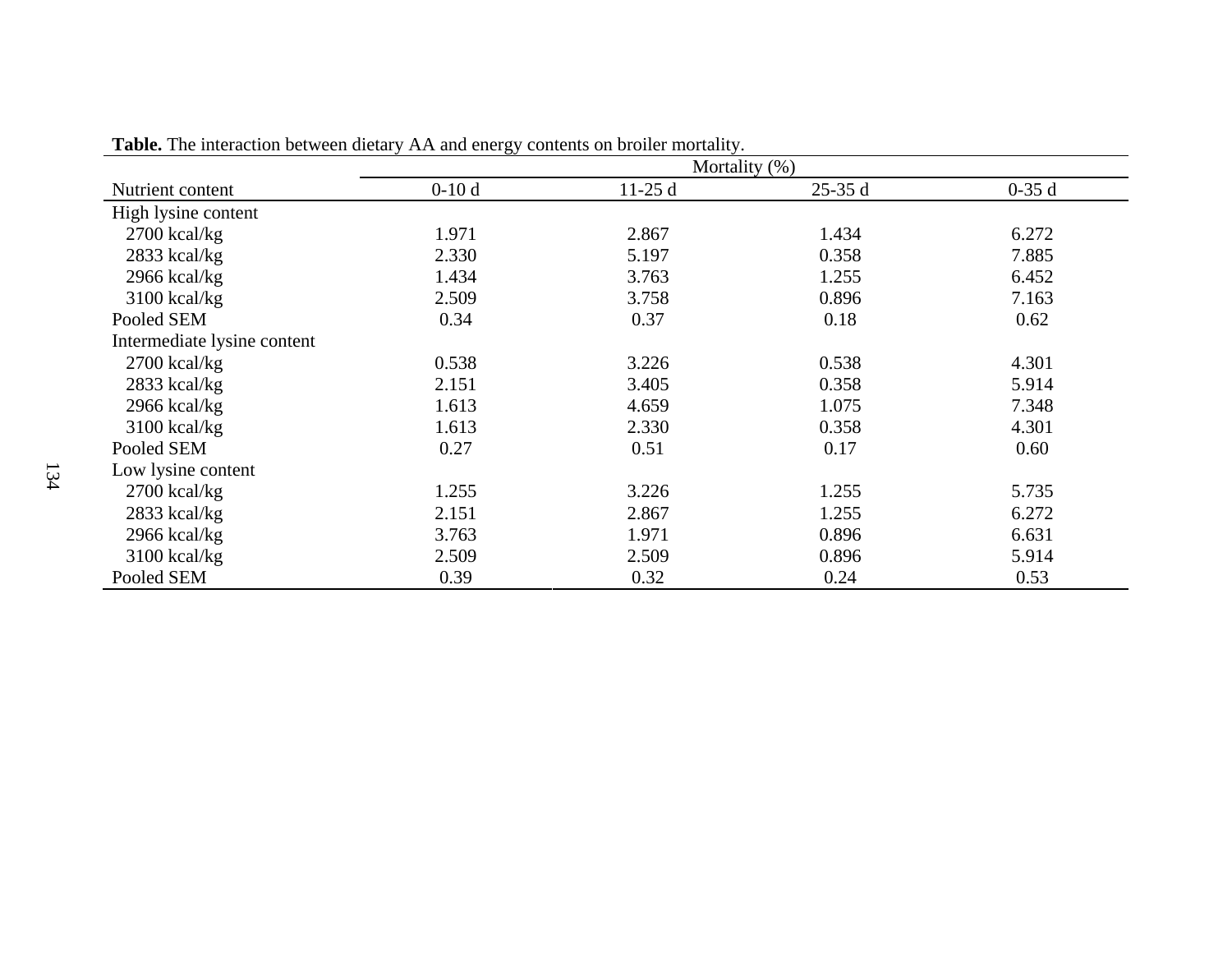|                                                                           |                 | Mortality (%) |             |             |
|---------------------------------------------------------------------------|-----------------|---------------|-------------|-------------|
| Nutrient content                                                          | $0-10d$         | $11-25d$      | $25-35d$    | $0-35d$     |
| High lysine content                                                       |                 |               |             |             |
| Coefficient                                                               |                 |               |             |             |
| Intercept                                                                 | $---$           | $---$         | ---         | $---$       |
|                                                                           | ---             | ---           |             |             |
|                                                                           | ---             | ---           |             |             |
| $\begin{array}{c} \mathbf{E} \\ \mathbf{E}^2 \\ \mathbf{R}^2 \end{array}$ | ---             | ---           | ---         |             |
| $P-value$                                                                 |                 |               |             |             |
| Linear                                                                    | NS <sup>1</sup> | NS            | <b>NS</b>   | <b>NS</b>   |
| Quadratic                                                                 | ${\rm NS}$      | ${\rm NS}$    | ${\rm NS}$  | ${\rm NS}$  |
| Intermediate lysine content                                               |                 |               |             |             |
| Coefficient                                                               |                 |               |             |             |
| Intercept                                                                 | $---$           | ---           | ---         | $-547.582$  |
|                                                                           |                 |               |             | 0.381       |
|                                                                           |                 |               |             | $-0.000066$ |
| $\begin{array}{c} \mathbf{E} \\ \mathbf{E}^2 \\ \mathbf{R}^2 \end{array}$ | $---$           | $---$         | ---         | 0.111       |
| $P-value$                                                                 |                 |               |             |             |
| Linear                                                                    | <b>NS</b>       | <b>NS</b>     | <b>NS</b>   | NS          |
| Quadratic                                                                 | ${\rm NS}$      | ${\rm NS}$    | $_{\rm NS}$ | 0.052       |
| Low lysine content                                                        |                 |               |             |             |
| Coefficient                                                               |                 |               |             |             |
| Intercept                                                                 | $---$           | ---           |             |             |
|                                                                           | ---             | ---           |             |             |
|                                                                           | ---             | ---           | ---         | ---         |
| $\begin{array}{c} \mathbf{E} \\ \mathbf{E}^2 \\ \mathbf{R}^2 \end{array}$ | $---$           | ---           | ---         | ---         |
| $P-value$                                                                 |                 |               |             |             |
| Linear                                                                    | $_{\rm NS}$     | NS            | NS          | ${\rm NS}$  |
| Quadratic                                                                 | $_{\rm NS}$     | $_{\rm NS}$   | <b>NS</b>   | ${\rm NS}$  |
| $\ln 6$ D. 0.10                                                           |                 |               |             |             |

**Table.** The relationship between dietary AA and energy contents on broiler mortality.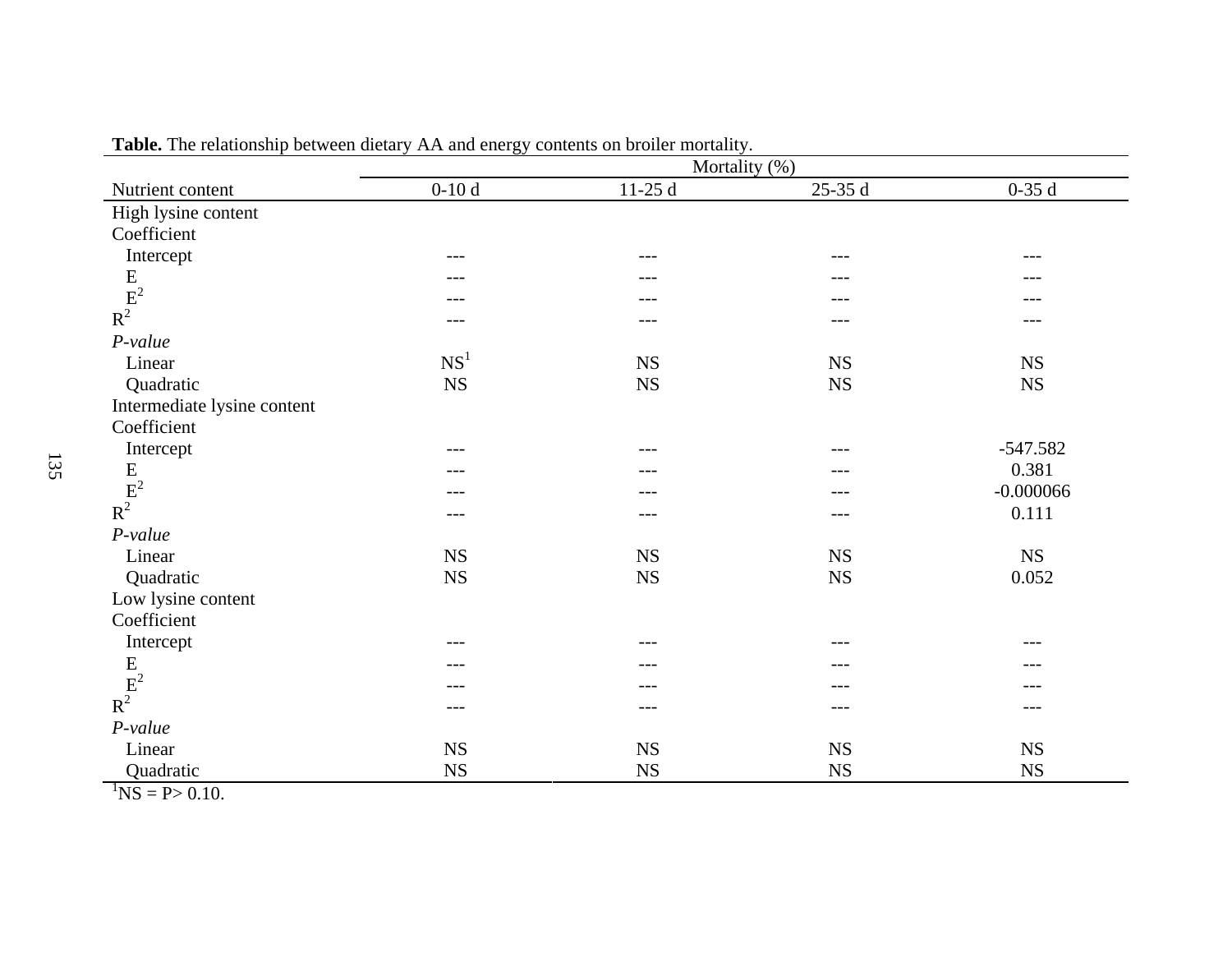| Table. The effect of different dietary AA and energy levels, and sex on meat yield (g, as is basis) in broiler chickens. |         |         |            |            |        |               |           |        |        |        |             |
|--------------------------------------------------------------------------------------------------------------------------|---------|---------|------------|------------|--------|---------------|-----------|--------|--------|--------|-------------|
| Nutrient content                                                                                                         | Live    | Carcass | Pectoralis | Pectoralis | Total  | <b>Breast</b> | Abdominal | Thigh  | Drum   | Wing   | <b>Back</b> |
| and gender                                                                                                               | weight  | weight  | major      | minor      | breast | skin          | fat       |        |        |        |             |
| Diet energy                                                                                                              |         |         |            |            |        |               |           |        |        |        |             |
| level                                                                                                                    |         |         |            |            |        |               |           |        |        |        |             |
| $2700$ kcal/kg                                                                                                           | 2245.00 | 1520.99 | 347.74     | 73.31      | 421.05 | 47.96         | 19.43     | 133.43 | 105.35 | 165.98 | 373.91      |
| $2833$ kcal/kg                                                                                                           | 2252.55 | 1529.80 | 348.27     | 73.33      | 421.61 | 47.88         | 19.37     | 136.27 | 106.83 | 168.42 | 375.59      |
| $2966$ kcal/kg                                                                                                           | 2243.77 | 1525.03 | 339.66     | 72.17      | 411.83 | 47.75         | 19.31     | 135.69 | 106.86 | 167.38 | 379.24      |
| $3100 \text{ kcal/kg}$                                                                                                   | 2256.85 | 1535.07 | 343.35     | 70.64      | 413.98 | 48.29         | 21.03     | 136.37 | 107.19 | 169.52 | 385.67      |
| Lysine level                                                                                                             |         |         |            |            |        |               |           |        |        |        |             |
| High lysine                                                                                                              | 2052.37 | 1360.79 | 273.08     | 60.32      | 333.40 | 45.43         | 19.76     | 125.64 | 98.17  | 154.28 | 352.91      |
| content                                                                                                                  |         |         |            |            |        |               |           |        |        |        |             |
| Intermediate                                                                                                             | 2306.25 | 1577.99 | 364.78     | 75.89      | 440.66 | 49.60         | 19.68     | 138.32 | 108.39 | 172.57 | 386.76      |
| lysine content                                                                                                           |         |         |            |            |        |               |           |        |        |        |             |
| Low lysine                                                                                                               | 2389.07 | 1643.59 | 396.04     | 80.85      | 476.90 | 48.90         | 19.92     | 142.30 | 113.05 | 176.51 | 395.96      |
| content                                                                                                                  |         |         |            |            |        |               |           |        |        |        |             |
| Gender                                                                                                                   |         |         |            |            |        |               |           |        |        |        |             |
| Female                                                                                                                   | 2081.67 | 1416.12 | 322.76     | 69.55      | 392.31 | 45.84         | 16.97     | 126.48 | 96.53  | 156.19 | 348.53      |
| Male                                                                                                                     | 2417.93 | 1641.50 | 367.19     | 75.25      | 442.44 | 50.14         | 22.54     | 144.57 | 116.78 | 179.65 | 409.22      |
| Overall                                                                                                                  |         |         |            |            |        |               |           |        |        |        |             |
| Pooled SEM                                                                                                               | 11.61   | 8.91    | 3.00       | 0.61       | 3.46   | 0.50          | 0.39      | 0.80   | 0.64   | 0.86   | 2.29        |

## *8.3 Appendix C: The effect of different dietary amino acid and energy levels, and gender on meat yield*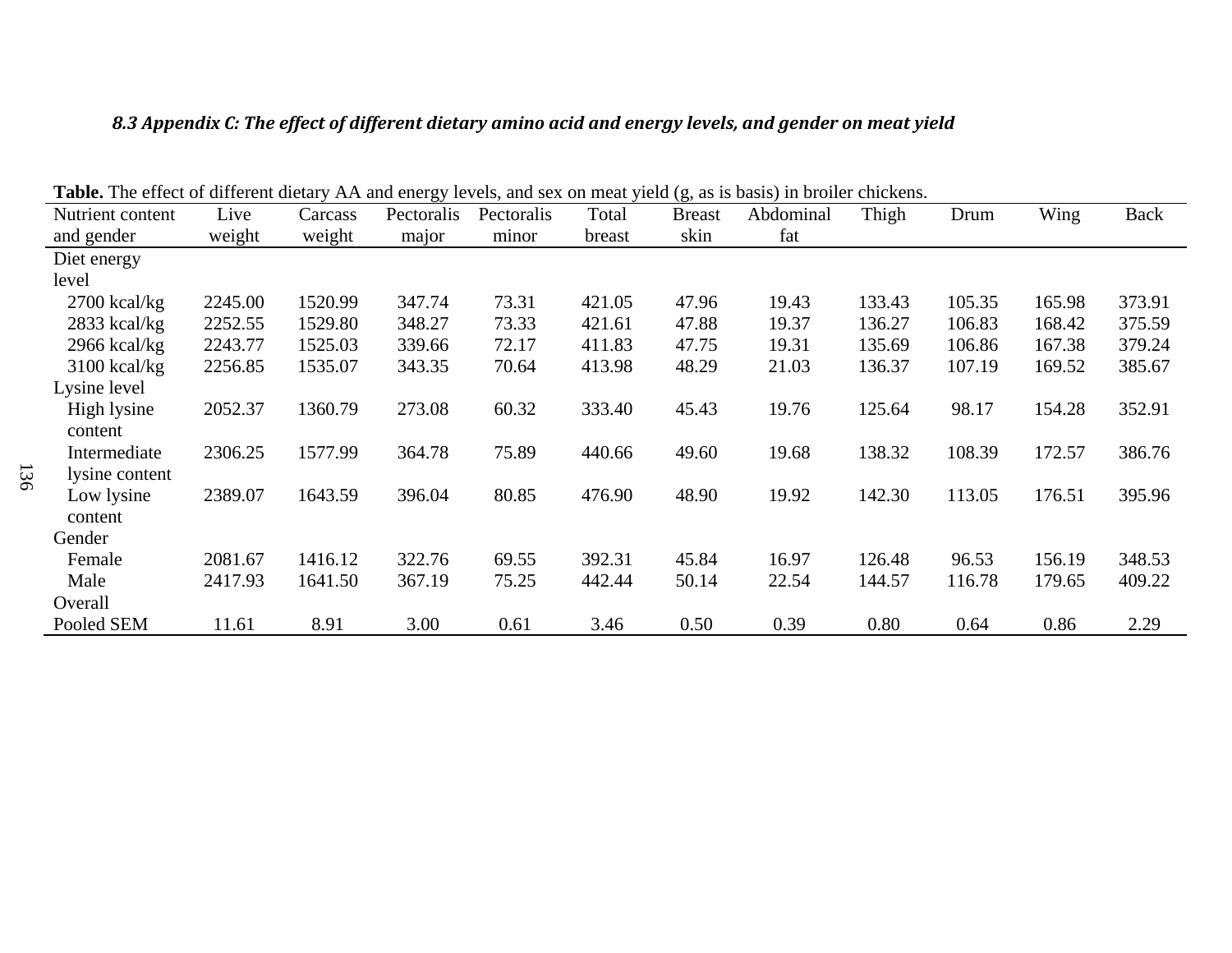| Nutrient                    | Live weight     | Carcass     | Pectoralis  | Pectoralis | Total       | <b>Breast</b> | Abdominal   | Thigh      | Drum        | Wing       | <b>Back</b> |
|-----------------------------|-----------------|-------------|-------------|------------|-------------|---------------|-------------|------------|-------------|------------|-------------|
| content and                 |                 | weight      | major       | minor      | breast      | skin          | fat         |            |             |            |             |
| gender                      |                 |             |             |            |             |               |             |            |             |            |             |
| Diet energy                 |                 |             |             |            |             |               |             |            |             |            |             |
| level                       |                 |             |             |            |             |               |             |            |             |            |             |
| Coefficient                 |                 |             |             |            |             |               |             |            |             |            |             |
| Intercept                   | $---$           | $---$       | $---$       | $---$      | ---         | ---           | ---         | $---$      | ---         | $---$      | 292.934     |
| E                           | $---$           | ---         |             |            |             | ---           | ---         | ---        | ---         | $---$      | 0.030       |
|                             | $---$           | $---$       | ---         | ---        | ---         | ---           | ---         | ---        | ---         | $---$      | $---$       |
| $R^2$                       | ---             | ---         | ---         | ---        | ---         | ---           | ---         | ---        | ---         | ---        | 0.0064      |
| P-value                     |                 |             |             |            |             |               |             |            |             |            |             |
| Linear                      | NS <sup>1</sup> | $_{\rm NS}$ | NS          | NS         | <b>NS</b>   | NS            | <b>NS</b>   | <b>NS</b>  | $_{\rm NS}$ | <b>NS</b>  | 0.055       |
| Quadratic                   | <b>NS</b>       | <b>NS</b>   | <b>NS</b>   | <b>NS</b>  | <b>NS</b>   | <b>NS</b>     | <b>NS</b>   | <b>NS</b>  | NS          | <b>NS</b>  | $_{\rm NS}$ |
| Lysine level                |                 |             |             |            |             |               |             |            |             |            |             |
| Coefficient                 |                 |             |             |            |             |               |             |            |             |            |             |
| Intercept                   | $-4260.878$     | $-4103.180$ | $-1981.025$ | $-332.455$ | $-2313.481$ | $-104.393$    | $---$       | $-202.695$ | $-109.938$  | $-346.593$ | $-440.386$  |
| E                           | 148.139         | 128.407     | 52.646      | 9.193      | 61.839      | 3.690         | ---         | 7.712      | 4.741       | 11.901     | 18.619      |
| $\mbox{E}^2$                | $-0.825$        | $-0.718$    | $-0.292$    | $-0.051$   | $-0.343$    | $-0.022$      | $---$       | $-0.043$   | $-0.025$    | $-0.068$   | $-0.104$    |
| $R^2$                       | 0.220           | 0.292       | 0.492       | 0.337      | 0.504       | 0.018         | $---$       | 0.126      | 0.149       | 0.201      | 0.097       |
| P-value                     |                 |             |             |            |             |               |             |            |             |            |             |
| Linear                      | < 0.0001        | < 0.0001    | < 0.0001    | < 0.0001   | < 0.0001    | 0.012         | $_{\rm NS}$ | < 0.0001   | < 0.0001    | < 0.0001   | < 0.0001    |
| Quadratic                   | 0.0004          | < 0.0001    | < 0.0001    | < 0.0001   | < 0.0001    | 0.044         | <b>NS</b>   | 0.0088     | 0.050       | < 0.0001   | 0.029       |
| Gender                      |                 |             |             |            |             |               |             |            |             |            |             |
| P-value                     |                 |             |             |            |             |               |             |            |             |            |             |
| Gender                      | < 0.0001        | < 0.0001    | < 0.0001    | < 0.0001   | < 0.0001    | < 0.0001      | < 0.0001    | < 0.0001   | < 0.0001    | < 0.0001   | < 0.0001    |
| Overall                     |                 |             |             |            |             |               |             |            |             |            |             |
| $P-value$                   |                 |             |             |            |             |               |             |            |             |            |             |
| Energy x                    | 0.0007          | < 0.0001    | < 0.0001    | < 0.0001   | < 0.0001    | NS            | <b>NS</b>   | 0.038      | 0.059       | 0.0055     | 0.028       |
| amino acid                  |                 |             |             |            |             |               |             |            |             |            |             |
| Energy x                    | $_{\rm NS}$     | 0.052       | <b>NS</b>   | <b>NS</b>  | 0.087       | $_{\rm NS}$   | <b>NS</b>   | 0.074      | 0.071       | <b>NS</b>  | $_{\rm NS}$ |
| amino acid x                |                 |             |             |            |             |               |             |            |             |            |             |
| gender                      |                 |             |             |            |             |               |             |            |             |            |             |
| $\overline{N}$ S = P> 0.10. |                 |             |             |            |             |               |             |            |             |            |             |

**Table.** The impact of different dietary AA and energy levels, and sex on meat yield (g, as is basis) in broiler chickens.

137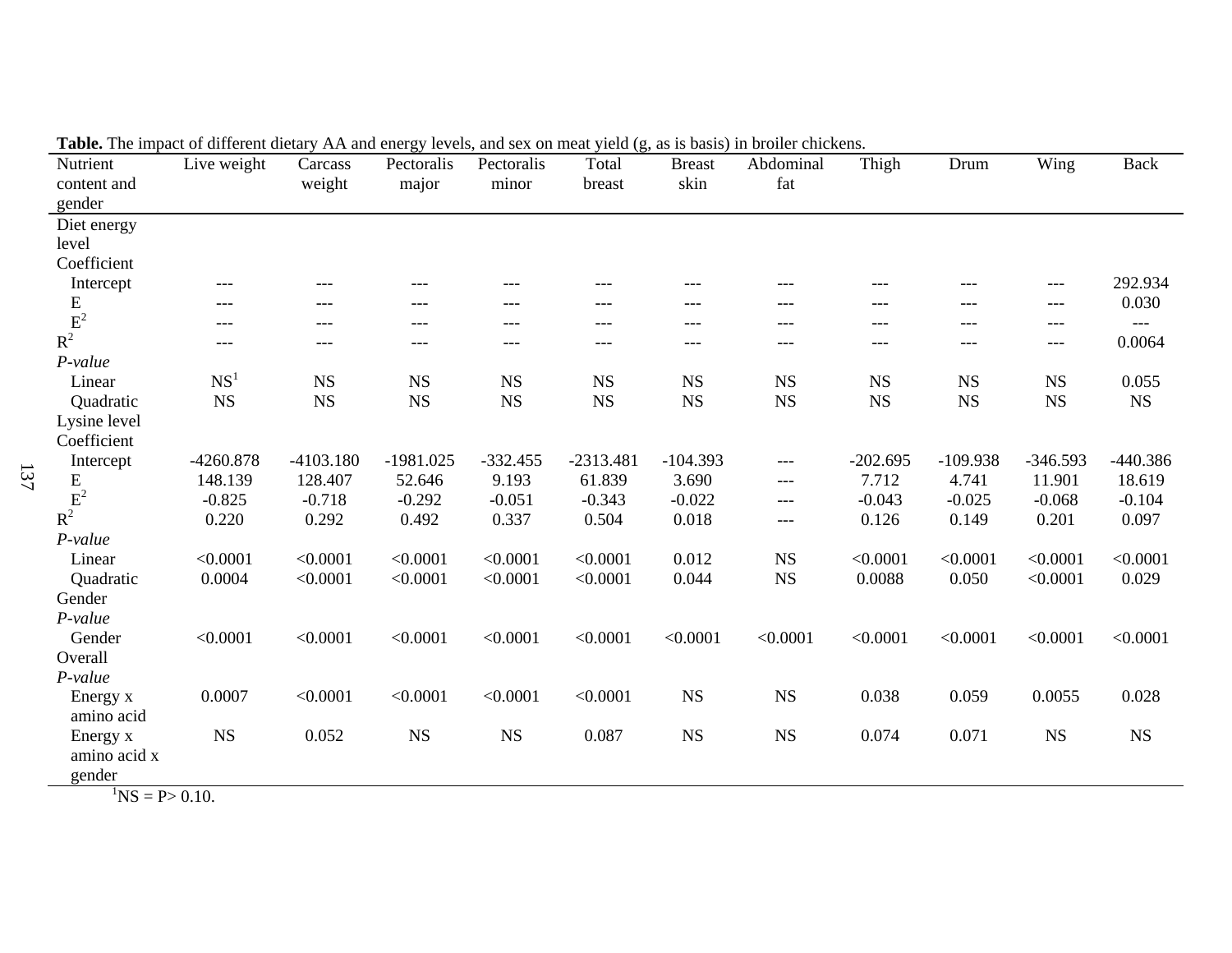| <b>THE EXAMPLE THE EXAMPLE THE CONSTRUCTED</b> TO THE CONSTRUCTED, AND SEX OF HIGH $\gamma$ for $\gamma$ is to basis) in ordinary chickens.<br>Nutrient content | Live    | Carcass | Pectoralis | Pectoralis | Total  | <b>Breast</b> | Abdominal | Thigh  | Drum   | Wing   | Back   |
|-----------------------------------------------------------------------------------------------------------------------------------------------------------------|---------|---------|------------|------------|--------|---------------|-----------|--------|--------|--------|--------|
|                                                                                                                                                                 | weight  | weight  | major      | minor      | breast | skin          | fat       |        |        |        |        |
| High lysine content                                                                                                                                             |         |         |            |            |        |               |           |        |        |        |        |
| $2700$ kcal/kg                                                                                                                                                  | 2308.70 | 1580.00 | 376.38     | 77.45      | 453.33 | 49.36         | 19.18     | 135.85 | 108.91 | 170.05 | 377.66 |
| $2833$ kcal/kg                                                                                                                                                  | 2392.59 | 1631.57 | 396.16     | 81.17      | 477.33 | 46.03         | 18.17     | 142.30 | 112.67 | 175.31 | 391.14 |
| $2966$ kcal/kg                                                                                                                                                  | 2423.52 | 1677.88 | 407.50     | 83.68      | 491.18 | 49.66         | 19.82     | 145.91 | 115.54 | 179.71 | 403.11 |
| $3100 \text{ kcal/kg}$                                                                                                                                          | 2431.48 | 1687.60 | 404.85     | 81.20      | 486.05 | 50.56         | 22.46     | 145.38 | 115.23 | 181.26 | 412.86 |
| Pooled SEM                                                                                                                                                      | 18.67   | 13.79   | 4.12       | 0.91       | 4.65   | 0.77          | 0.63      | 1.35   | 1.09   | 1.45   | 3.97   |
| Intermediate lysine                                                                                                                                             |         |         |            |            |        |               |           |        |        |        |        |
| content                                                                                                                                                         |         |         |            |            |        |               |           |        |        |        |        |
| $2700$ kcal/kg                                                                                                                                                  | 2325.74 | 1585.87 | 368.14     | 78.05      | 446.18 | 48.35         | 19.41     | 137.42 | 107.88 | 172.18 | 390.27 |
| $2833$ kcal/kg                                                                                                                                                  | 2283.70 | 1564.53 | 363.02     | 74.80      | 437.82 | 50.17         | 20.30     | 138.07 | 108.11 | 172.71 | 379.39 |
| $2966$ kcal/kg                                                                                                                                                  | 2307.41 | 1578.40 | 360.95     | 77.15      | 438.10 | 49.38         | 19.02     | 139.05 | 108.53 | 171.04 | 387.62 |
| $3100$ kcal/kg                                                                                                                                                  | 2308.15 | 1584.60 | 367.38     | 73.78      | 441.16 | 50.35         | 19.88     | 138.69 | 109.03 | 174.33 | 390.48 |
| Pooled SEM                                                                                                                                                      | 17.23   | 12.56   | 3.41       | 0.85       | 3.89   | 0.85          | 0.64      | 1.26   | 1.02   | 1.29   | 3.85   |
| Low lysine content                                                                                                                                              |         |         |            |            |        |               |           |        |        |        |        |
| $2700$ kcal/kg                                                                                                                                                  | 2100.56 | 1405.66 | 301.39     | 65.06      | 366.44 | 46.23         | 19.72     | 127.53 | 99.61  | 156.54 | 355.96 |
| $2833$ kcal/kg                                                                                                                                                  | 2078.11 | 1386.33 | 282.47     | 63.61      | 346.08 | 47.33         | 16.61     | 128.05 | 99.34  | 156.60 | 355.29 |
| $2966$ kcal/kg                                                                                                                                                  | 2000.37 | 1316.86 | 249.60     | 55.56      | 305.17 | 44.20         | 16.05     | 121.97 | 96.39  | 150.90 | 346.70 |
| $3100$ kcal/kg                                                                                                                                                  | 2030.93 | 1333.00 | 257.81     | 56.93      | 314.74 | 43.96         | 20.65     | 125.03 | 97.32  | 152.98 | 353.68 |
| Pooled SEM                                                                                                                                                      | 16.88   | 12.20   | 3.40       | 0.79       | 3.96   | 0.95          | 0.75      | 1.28   | 0.94   | 1.21   | 3.41   |

**Table.** The relationship between dietary AA and energy levels, and sex on meat yield (g, as is basis) in broiler chickens.